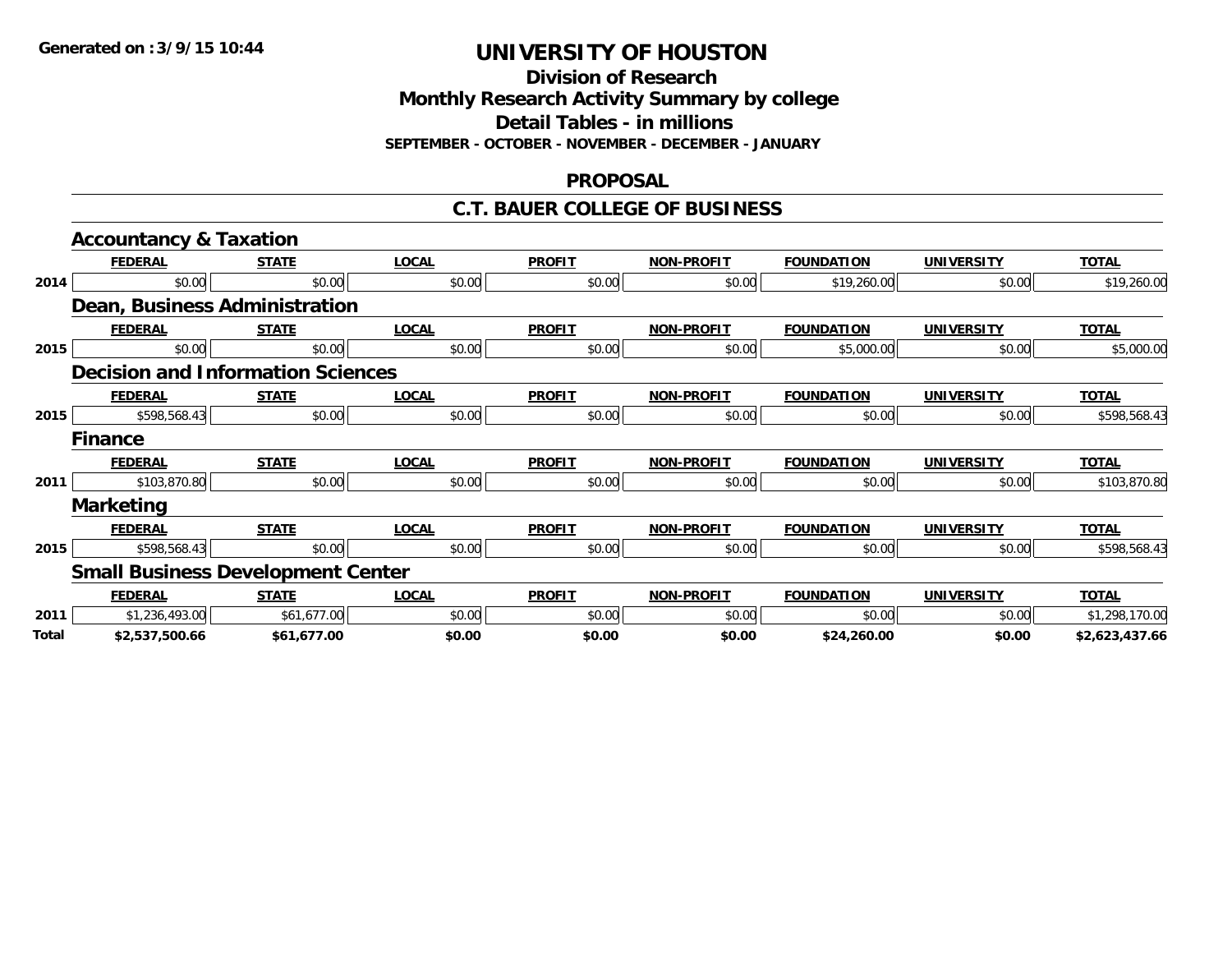### **Division of Research Monthly Research Activity Summary by college Detail Tables - in millions SEPTEMBER - OCTOBER - NOVEMBER - DECEMBER - JANUARY**

#### **PROPOSAL**

### **COLLEGE OF ARCHITECTURE**

|       | Architecture   |              |              |               |                   |                   |                   |                |  |  |  |  |
|-------|----------------|--------------|--------------|---------------|-------------------|-------------------|-------------------|----------------|--|--|--|--|
|       | <b>FEDERAL</b> | <b>STATE</b> | <b>LOCAL</b> | <b>PROFIT</b> | <b>NON-PROFIT</b> | <b>FOUNDATION</b> | <b>UNIVERSITY</b> | <u>TOTAL</u>   |  |  |  |  |
| 2011  | \$1,339,596.30 | \$0.00       | \$0.00       | \$5,000.00    | \$0.00            | \$0.00            | \$0.00            | \$1,344,596.30 |  |  |  |  |
| 2012  | \$140,758.05   | \$0.00       | \$0.00       | \$0.00        | \$0.00            | \$0.00            | \$0.00            | \$140,758.05   |  |  |  |  |
| 2013  | \$89,843.25    | \$0.00       | \$0.00       | \$0.00        | \$0.00            | \$0.00            | \$0.00            | \$89,843.25    |  |  |  |  |
| 2014  | \$0.00         | \$0.00       | \$0.00       | \$0.00        | \$19,925.20       | \$0.00            | \$0.00            | \$19,925.20    |  |  |  |  |
| 2015  | \$45,150.00    | \$0.00       | \$0.00       | \$0.00        | \$0.00            | \$0.00            | \$0.00            | \$45,150.00    |  |  |  |  |
| Total | \$1,615,347.60 | \$0.00       | \$0.00       | \$5,000.00    | \$19,925.20       | \$0.00            | \$0.00            | \$1,640,272.80 |  |  |  |  |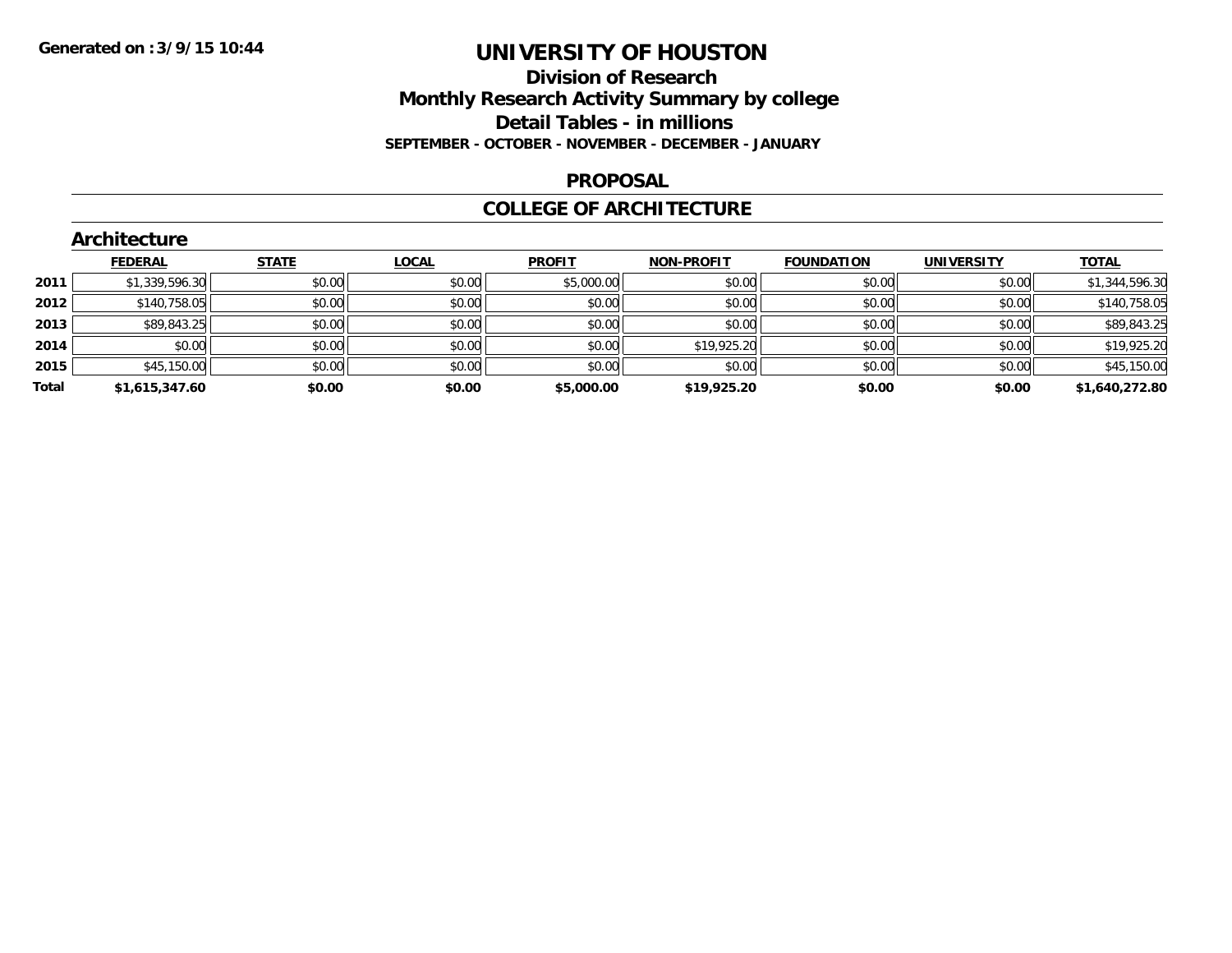### **Division of ResearchMonthly Research Activity Summary by college Detail Tables - in millions SEPTEMBER - OCTOBER - NOVEMBER - DECEMBER - JANUARY**

#### **PROPOSAL**

### **COLLEGE OF EDUCATION**

### **Consistency Mgmt and Coop Disc FEDERAL STATE LOCAL PROFIT NON-PROFIT FOUNDATION UNIVERSITY TOTAL**

|      | <u>.</u>                                     | <u>.</u>       | <u>____</u>  |               |                   |                   |                   | <u>.</u>       |
|------|----------------------------------------------|----------------|--------------|---------------|-------------------|-------------------|-------------------|----------------|
| 2011 | \$0.00                                       | \$0.00         | \$295,410.00 | \$0.00        | \$152,868.00      | \$0.00            | \$0.00            | \$448,278.00   |
| 2012 | \$4,176,056.65                               | \$0.00         | \$30,000.00  | \$0.00        | \$84,725.00       | \$0.00            | \$0.00            | \$4,290,781.65 |
| 2013 | \$2,480,018.64                               | \$0.00         | \$0.00       | \$0.00        | \$0.00            | \$0.00            | \$0.00            | \$2,480,018.64 |
| 2014 | \$2,482,766.34                               | \$0.00         | \$235,590.00 | \$0.00        | \$0.00            | \$0.00            | \$0.00            | \$2,718,356.34 |
|      | <b>Curriculum and Instruction</b>            |                |              |               |                   |                   |                   |                |
|      | <b>FEDERAL</b>                               | <b>STATE</b>   | <b>LOCAL</b> | <b>PROFIT</b> | <b>NON-PROFIT</b> | <b>FOUNDATION</b> | <b>UNIVERSITY</b> | <b>TOTAL</b>   |
| 2011 | \$4,103,792.00                               | \$1,192,734.00 | \$0.00       | \$0.00        | \$75,000.00       | \$0.00            | \$246,279.00      | \$5,617,805.00 |
| 2012 | \$2,161,385.90                               | \$499,993.00   | \$120,000.00 | \$0.00        | \$57,153.00       | \$0.00            | \$382,235.00      | \$3,220,766.90 |
| 2013 | \$447,410.00                                 | \$0.00         | \$0.00       | \$0.00        | \$0.00            | \$0.00            | \$258,964.50      | \$706,374.50   |
| 2014 | \$399,644.00                                 | \$1,565,832.00 | \$21,958.00  | \$0.00        | \$105,000.00      | \$0.00            | \$262,874.00      | \$2,355,308.00 |
| 2015 | \$1,176,348.00                               | \$419,997.20   | \$0.00       | \$0.00        | \$0.00            | \$0.00            | \$50,000.00       | \$1,646,345.20 |
|      | <b>Dean, Education</b>                       |                |              |               |                   |                   |                   |                |
|      | <b>FEDERAL</b>                               | <b>STATE</b>   | <b>LOCAL</b> | <b>PROFIT</b> | <b>NON-PROFIT</b> | <b>FOUNDATION</b> | <b>UNIVERSITY</b> | <b>TOTAL</b>   |
| 2014 | \$0.00                                       | \$258,000.00   | \$0.00       | \$0.00        | \$0.00            | \$0.00            | \$0.00            | \$258,000.00   |
|      | <b>Institute for Urban Education</b>         |                |              |               |                   |                   |                   |                |
|      | <b>FEDERAL</b>                               | <b>STATE</b>   | <b>LOCAL</b> | <b>PROFIT</b> | <b>NON-PROFIT</b> | <b>FOUNDATION</b> | <b>UNIVERSITY</b> | <b>TOTAL</b>   |
| 2011 | \$609,499.90                                 | \$0.00         | \$0.00       | \$0.00        | \$41,000.00       | \$0.00            | \$0.00            | \$650,499.90   |
| 2013 | \$0.00                                       | \$0.00         | \$0.00       | \$0.00        | \$0.00            | \$0.00            | \$0.00            | \$0.00         |
| 2014 | \$0.00                                       | \$0.00         | \$0.00       | \$0.00        | \$0.00            | \$0.00            | \$0.00            | \$0.00         |
|      | Psychological, Health, and Learning Sciences |                |              |               |                   |                   |                   |                |
|      | <b>FEDERAL</b>                               | <b>STATE</b>   | <b>LOCAL</b> | <b>PROFIT</b> | <b>NON-PROFIT</b> | <b>FOUNDATION</b> | <b>UNIVERSITY</b> | <b>TOTAL</b>   |
| 2011 | \$4,226,415.00                               | \$485,699.60   | \$0.00       | \$0.00        | \$0.00            | \$510,310.65      | \$0.00            | \$5,222,425.25 |
| 2012 | \$4,916,811.26                               | \$1,544,564.00 | \$0.00       | \$0.00        | \$32,160.00       | \$87,667.00       | \$2,148,541.74    | \$8,729,744.00 |
| 2013 | \$2,962,038.00                               | \$71,610.00    | \$0.00       | \$0.00        | \$0.00            | \$300,318.00      | \$459,945.50      | \$3,793,911.50 |
| 2014 | \$3,995,124.80                               | \$1,072,606.00 | \$27,400.00  | \$0.00        | \$380,000.00      | \$0.00            | \$738,244.00      | \$6,213,374.80 |
| 2015 | \$2,594,640.91                               | \$0.00         | \$0.00       | \$0.00        | \$39,997.00       | \$69,196.00       | \$1,194,319.00    | \$3,898,152.91 |
|      | <b>UH Charter School</b>                     |                |              |               |                   |                   |                   |                |
|      | <b>FEDERAL</b>                               | <b>STATE</b>   | <b>LOCAL</b> | <b>PROFIT</b> | NON-PROFIT        | <b>FOUNDATION</b> | <b>UNIVERSITY</b> | <b>TOTAL</b>   |
| 2012 | \$0.00                                       | \$7,150.00     | \$0.00       | \$0.00        | \$0.00            | \$0.00            | \$0.00            | \$7,150.00     |
| 2013 | \$0.00                                       | \$1,489.55     | \$0.00       | \$0.00        | \$0.00            | \$0.00            | \$0.00            | \$1,489.55     |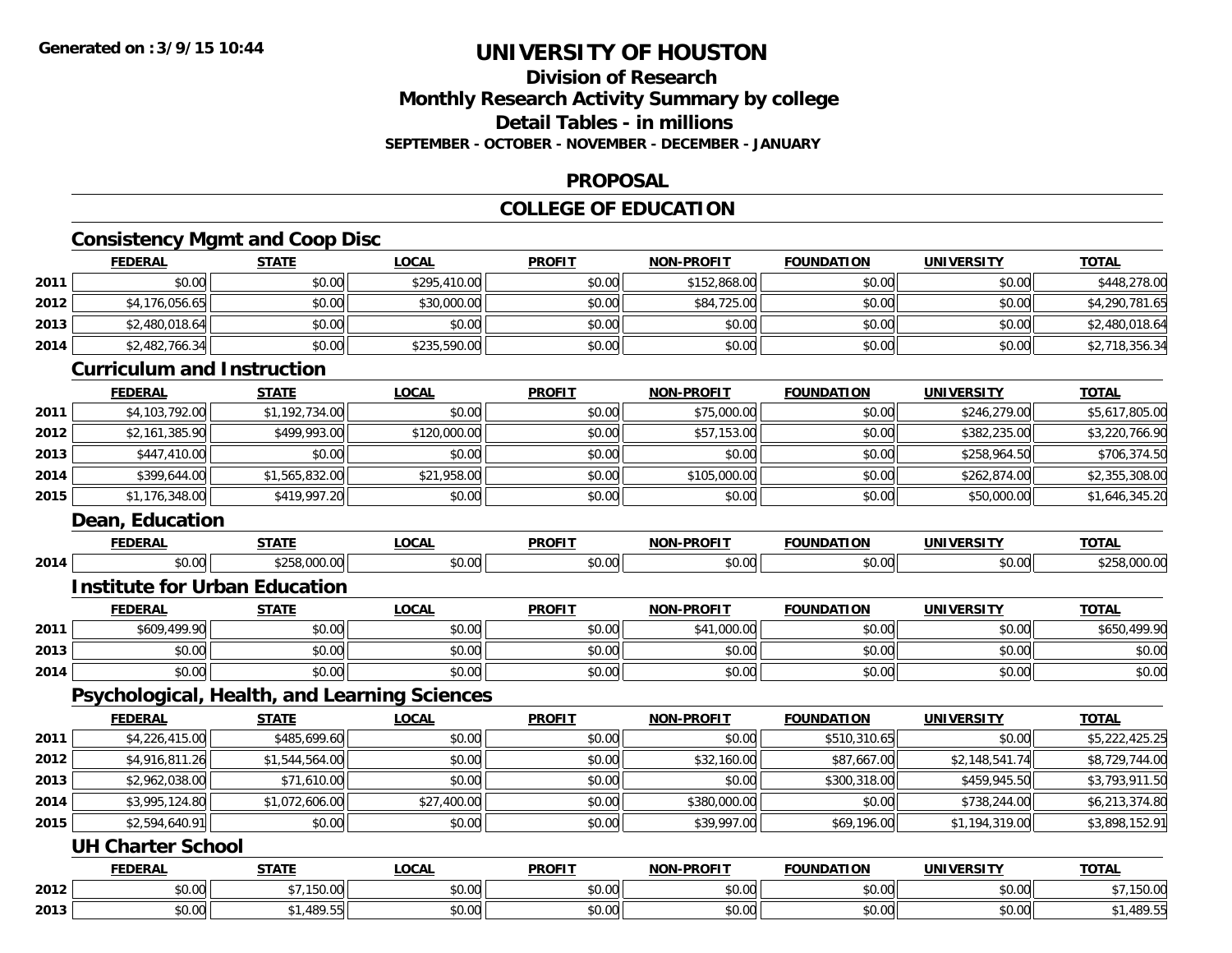**Division of Research Monthly Research Activity Summary by college Detail Tables - in millions SEPTEMBER - OCTOBER - NOVEMBER - DECEMBER - JANUARY**

### **PROPOSAL**

### **COLLEGE OF EDUCATION**

#### **UH Charter School**

|              | <b>FEDERAL</b>                                 | <b>STATE</b> | <b>OCAL</b>  | <b>PROFIT</b> | <b>NON-PROFIT</b> | <b>FOUNDATION</b> | UNIVERSITY          | <u>TOTAL</u>    |
|--------------|------------------------------------------------|--------------|--------------|---------------|-------------------|-------------------|---------------------|-----------------|
| 2014         | <b>¢107</b><br>. 011<br>$\sim$<br>. כאו<br>. O | \$0.00       | \$0.00       | \$0.00        | \$0.00            | \$0.00            | \$0.00              | 01100<br>18     |
| <b>Total</b> | \$36,919,762.40                                | 75.35        | \$730.358.00 | \$0.00        | \$967.903.00      | \$967,491.65      | 1.402.74<br>\$5.741 | \$52,446,593.14 |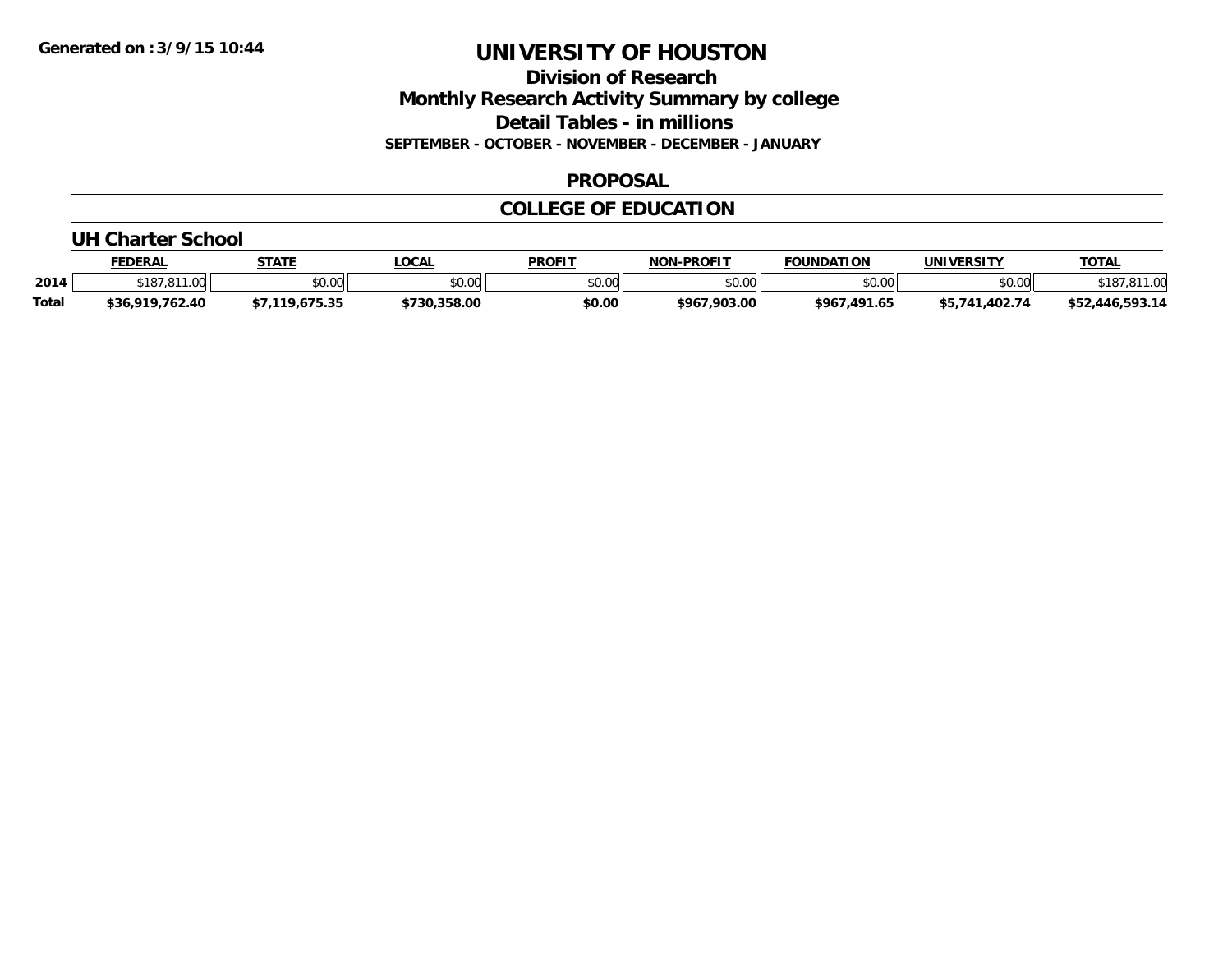**Division of Research**

**Monthly Research Activity Summary by college**

**Detail Tables - in millions**

**SEPTEMBER - OCTOBER - NOVEMBER - DECEMBER - JANUARY**

#### **PROPOSAL**

|      | <b>African-American Studies</b>  |              |              |               |                   |                   |                   |                |
|------|----------------------------------|--------------|--------------|---------------|-------------------|-------------------|-------------------|----------------|
|      | <b>FEDERAL</b>                   | <b>STATE</b> | <b>LOCAL</b> | <b>PROFIT</b> | NON-PROFIT        | <b>FOUNDATION</b> | <b>UNIVERSITY</b> | <b>TOTAL</b>   |
| 2014 | \$0.00                           | \$0.00       | \$0.00       | \$0.00        | \$1,500.00        | \$0.00            | \$0.00            | \$1,500.00     |
|      | Art                              |              |              |               |                   |                   |                   |                |
|      | <b>FEDERAL</b>                   | <b>STATE</b> | <b>LOCAL</b> | <b>PROFIT</b> | <b>NON-PROFIT</b> | <b>FOUNDATION</b> | <b>UNIVERSITY</b> | <b>TOTAL</b>   |
| 2012 | \$199,887.00                     | \$0.00       | \$0.00       | \$0.00        | \$0.00            | \$0.00            | \$0.00            | \$199,887.00   |
|      | <b>Arte Publico Press</b>        |              |              |               |                   |                   |                   |                |
|      | <b>FEDERAL</b>                   | <b>STATE</b> | <b>LOCAL</b> | <b>PROFIT</b> | <b>NON-PROFIT</b> | <b>FOUNDATION</b> | <b>UNIVERSITY</b> | <b>TOTAL</b>   |
| 2011 | \$0.00                           | \$0.00       | \$0.00       | \$0.00        | \$0.00            | \$120,000.00      | \$0.00            | \$120,000.00   |
| 2012 | \$198,497.00                     | \$0.00       | \$0.00       | \$0.00        | \$0.00            | \$0.00            | \$0.00            | \$198,497.00   |
| 2013 | \$0.00                           | \$10,000.00  | \$0.00       | \$0.00        | \$30,000.00       | \$150,000.00      | \$0.00            | \$190,000.00   |
| 2014 | \$0.00                           | \$0.00       | \$0.00       | \$0.00        | \$0.00            | \$150,000.00      | \$0.00            | \$150,000.00   |
| 2015 | \$163,532.00                     | \$15,000.00  | \$0.00       | \$0.00        | \$0.00            | \$0.00            | \$0.00            | \$178,532.00   |
|      | <b>Blaffer Gallery</b>           |              |              |               |                   |                   |                   |                |
|      | <b>FEDERAL</b>                   | <b>STATE</b> | <b>LOCAL</b> | <b>PROFIT</b> | NON-PROFIT        | <b>FOUNDATION</b> | <b>UNIVERSITY</b> | <b>TOTAL</b>   |
| 2013 | \$0.00                           | \$0.00       | \$0.00       | \$0.00        | \$1,500.00        | \$0.00            | \$0.00            | \$1,500.00     |
| 2015 | \$0.00                           | \$4,000.00   | \$0.00       | \$0.00        | \$0.00            | \$0.00            | \$0.00            | \$4,000.00     |
|      | <b>Center for Public History</b> |              |              |               |                   |                   |                   |                |
|      | <b>FEDERAL</b>                   | <b>STATE</b> | <b>LOCAL</b> | <b>PROFIT</b> | <b>NON-PROFIT</b> | <b>FOUNDATION</b> | <b>UNIVERSITY</b> | <b>TOTAL</b>   |
| 2011 | \$0.00                           | \$0.00       | \$0.00       | \$0.00        | \$369,000.00      | \$0.00            | \$0.00            | \$369,000.00   |
|      | Communication                    |              |              |               |                   |                   |                   |                |
|      | <b>FEDERAL</b>                   | <b>STATE</b> | <b>LOCAL</b> | <b>PROFIT</b> | <b>NON-PROFIT</b> | <b>FOUNDATION</b> | <b>UNIVERSITY</b> | <b>TOTAL</b>   |
| 2011 | \$294,900.00                     | \$0.00       | \$0.00       | \$0.00        | \$0.00            | \$0.00            | \$0.00            | \$294,900.00   |
| 2012 | \$336,545.00                     | \$0.00       | \$0.00       | \$0.00        | \$0.00            | \$0.00            | \$0.00            | \$336,545.00   |
| 2013 | \$0.00                           | \$0.00       | \$0.00       | \$0.00        | \$9,800.00        | \$0.00            | \$76,763.00       | \$86,563.00    |
| 2014 | \$0.00                           | \$0.00       | \$0.00       | \$0.00        | \$0.00            | \$34,993.00       | \$9,591.00        | \$44,584.00    |
| 2015 | \$2,756,588.72                   | \$0.00       | \$0.00       | \$0.00        | \$0.00            | \$0.00            | \$0.00            | \$2,756,588.72 |
|      | <b>Communication Disorders</b>   |              |              |               |                   |                   |                   |                |
|      | <b>FEDERAL</b>                   | <b>STATE</b> | <b>LOCAL</b> | <b>PROFIT</b> | <b>NON-PROFIT</b> | <b>FOUNDATION</b> | <b>UNIVERSITY</b> | <b>TOTAL</b>   |
| 2012 | \$447,207.00                     | \$11,723.40  | \$0.00       | \$0.00        | \$58,248.00       | \$22,770.00       | \$0.00            | \$539,948.40   |
| 2013 | \$535,125.00                     | \$13,290.00  | \$0.00       | \$0.00        | \$54,922.00       | \$0.00            | \$396,469.00      | \$999,806.00   |
| 2014 | \$295,718.47                     | \$0.00       | \$0.00       | \$0.00        | \$0.00            | \$15,676.00       | \$0.00            | \$311,394.47   |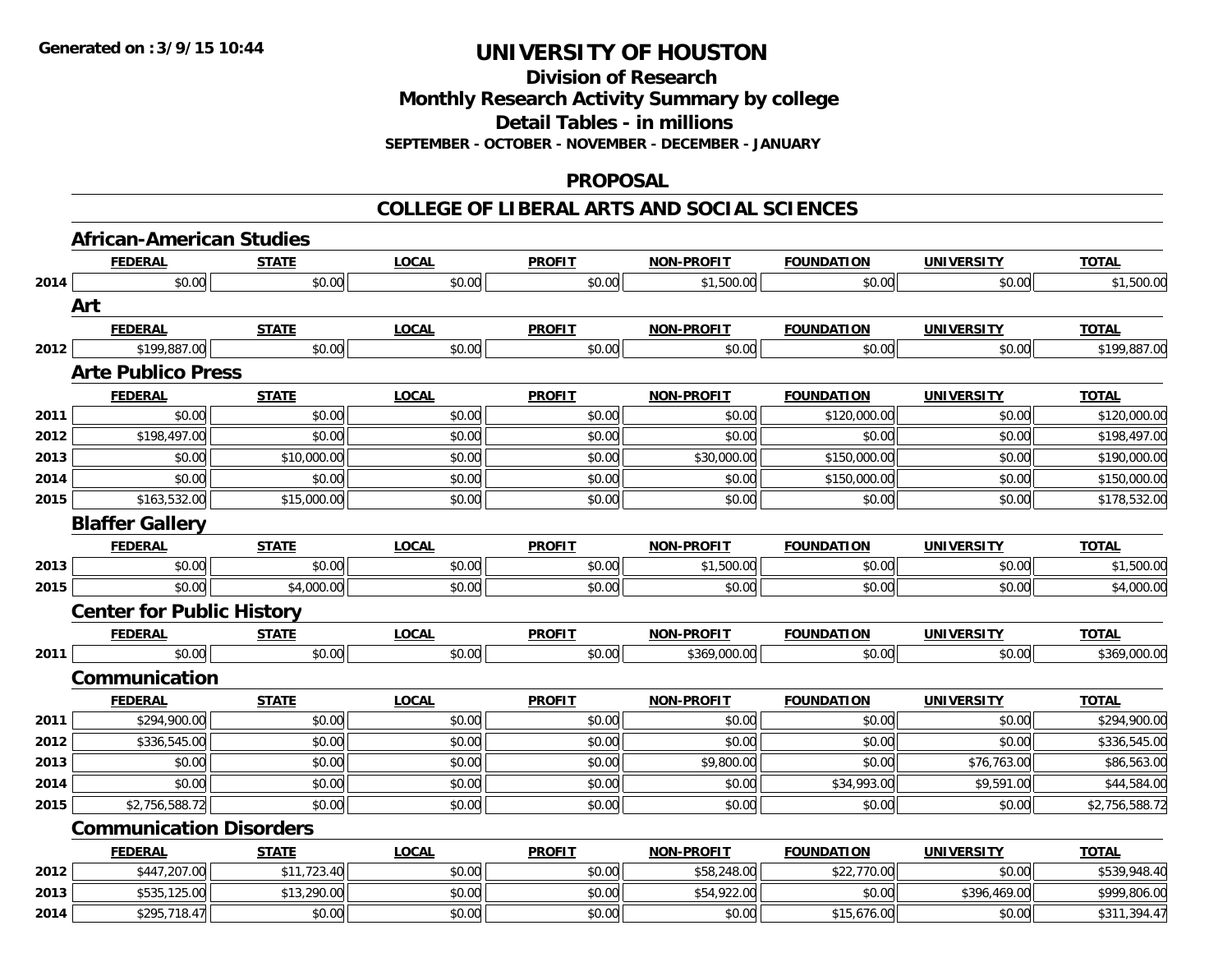**Division of Research**

**Monthly Research Activity Summary by college**

**Detail Tables - in millions**

**SEPTEMBER - OCTOBER - NOVEMBER - DECEMBER - JANUARY**

### **PROPOSAL**

|      | <b>Communication Disorders</b>                    |              |              |               |                   |                   |                   |                |
|------|---------------------------------------------------|--------------|--------------|---------------|-------------------|-------------------|-------------------|----------------|
|      | <b>FEDERAL</b>                                    | <b>STATE</b> | <b>LOCAL</b> | <b>PROFIT</b> | <b>NON-PROFIT</b> | <b>FOUNDATION</b> | <b>UNIVERSITY</b> | <b>TOTAL</b>   |
| 2015 | \$0.00                                            | \$0.00       | \$0.00       | \$0.00        | \$0.00            | \$4,949.00        | \$29,789.00       | \$34,738.00    |
|      | <b>Cynthia Woods Mitchell Center for the Arts</b> |              |              |               |                   |                   |                   |                |
|      | <b>FEDERAL</b>                                    | <b>STATE</b> | <b>LOCAL</b> | <b>PROFIT</b> | <b>NON-PROFIT</b> | <b>FOUNDATION</b> | <b>UNIVERSITY</b> | <b>TOTAL</b>   |
| 2013 | \$0.00                                            | \$0.00       | \$0.00       | \$0.00        | \$10,000.00       | \$0.00            | \$0.00            | \$10,000.00    |
| 2014 | \$0.00                                            | \$0.00       | \$0.00       | \$200,000.00  | \$0.00            | \$1,400.00        | \$0.00            | \$201,400.00   |
| 2015 | \$0.00                                            | \$0.00       | \$0.00       | \$0.00        | \$10,000.00       | \$0.00            | \$0.00            | \$10,000.00    |
|      | Dean, Liberal Arts and Social Sciences            |              |              |               |                   |                   |                   |                |
|      | <b>FEDERAL</b>                                    | <b>STATE</b> | <b>LOCAL</b> | <b>PROFIT</b> | <b>NON-PROFIT</b> | <b>FOUNDATION</b> | <b>UNIVERSITY</b> | <b>TOTAL</b>   |
| 2011 | \$0.00                                            | \$0.00       | \$0.00       | \$0.00        | \$0.00            | \$0.00            | \$0.00            | \$0.00         |
| 2014 | \$0.00                                            | \$0.00       | \$0.00       | \$0.00        | \$55,000.00       | \$0.00            | \$0.00            | \$55,000.00    |
| 2015 | \$598,568.43                                      | \$0.00       | \$0.00       | \$0.00        | \$0.00            | \$0.00            | \$0.00            | \$598,568.43   |
|      | <b>Economics</b>                                  |              |              |               |                   |                   |                   |                |
|      | <b>FEDERAL</b>                                    | <b>STATE</b> | <b>LOCAL</b> | <b>PROFIT</b> | <b>NON-PROFIT</b> | <b>FOUNDATION</b> | <b>UNIVERSITY</b> | <b>TOTAL</b>   |
| 2011 | \$0.00                                            | \$0.00       | \$0.00       | \$0.00        | \$0.00            | \$234,719.00      | \$0.00            | \$234,719.00   |
| 2012 | \$882,933.40                                      | \$0.00       | \$0.00       | \$0.00        | \$198,396.00      | \$120,000.00      | \$0.00            | \$1,201,329.40 |
| 2013 | \$133,160.00                                      | \$0.00       | \$0.00       | \$0.00        | \$0.00            | \$34,967.00       | \$0.00            | \$168,127.00   |
| 2014 | \$0.00                                            | \$0.00       | \$0.00       | \$0.00        | \$0.00            | \$28,449.00       | \$90,353.00       | \$118,802.00   |
| 2015 | \$7,606,296.24                                    | \$0.00       | \$0.00       | \$0.00        | \$15,000.00       | \$0.00            | \$0.00            | \$7,621,296.24 |
|      | English                                           |              |              |               |                   |                   |                   |                |
|      | <b>FEDERAL</b>                                    | <b>STATE</b> | <b>LOCAL</b> | <b>PROFIT</b> | <b>NON-PROFIT</b> | <b>FOUNDATION</b> | <b>UNIVERSITY</b> | <b>TOTAL</b>   |
| 2011 | \$0.00                                            | \$0.00       | \$0.00       | \$0.00        | \$1,500.00        | \$0.00            | \$0.00            | \$1,500.00     |
| 2012 | \$932,888.40                                      | \$0.00       | \$0.00       | \$0.00        | \$0.00            | \$0.00            | \$0.00            | \$932,888.40   |
| 2014 | \$0.00                                            | \$7,109.00   | \$0.00       | \$0.00        | \$0.00            | \$0.00            | \$0.00            | \$7,109.00     |
| 2015 | \$0.00                                            | \$0.00       | \$0.00       | \$0.00        | \$1,500.00        | \$0.00            | \$0.00            | \$1,500.00     |
|      | <b>Health and Human Performance</b>               |              |              |               |                   |                   |                   |                |
|      | <b>FEDERAL</b>                                    | <b>STATE</b> | <b>LOCAL</b> | <b>PROFIT</b> | <b>NON-PROFIT</b> | <b>FOUNDATION</b> | <b>UNIVERSITY</b> | <b>TOTAL</b>   |
| 2011 | \$6,441,428.15                                    | \$0.00       | \$0.00       | \$71,901.00   | \$0.00            | \$162,069.30      | \$5,000.00        | \$6,680,398.45 |
| 2012 | \$4,762,352.05                                    | \$302,818.00 | \$0.00       | \$619,217.00  | \$141,879.20      | \$0.00            | \$904,422.00      | \$6,730,688.25 |
| 2013 | \$4,992,221.52                                    | \$0.00       | \$0.00       | \$0.00        | \$472,354.00      | \$19,976.00       | \$133,652.00      | \$5,618,203.52 |
| 2014 | \$2,935,129.30                                    | \$0.00       | \$0.00       | \$0.00        | \$40,000.00       | \$38,482.40       | \$0.00            | \$3,013,611.70 |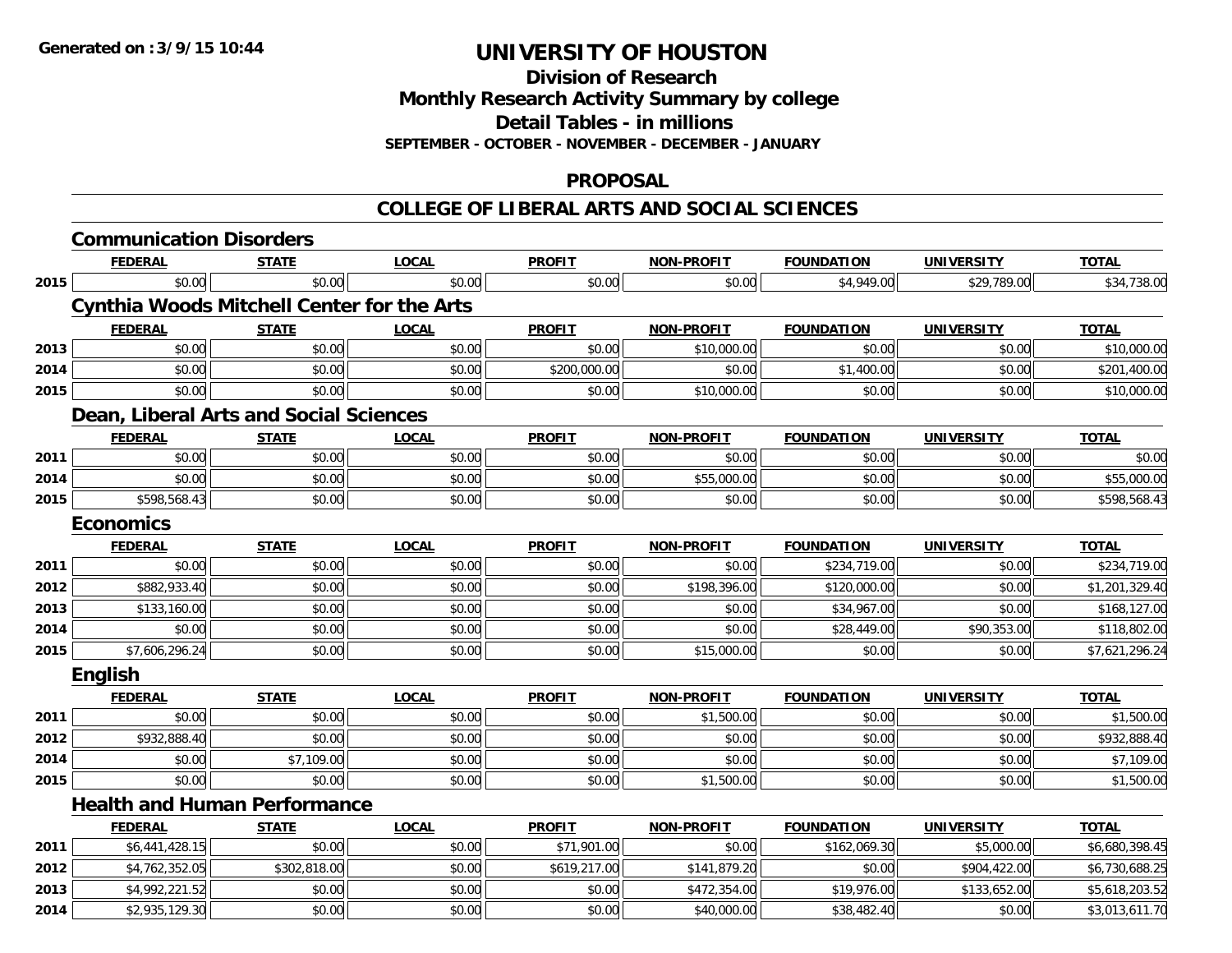**Division of Research**

**Monthly Research Activity Summary by college**

**Detail Tables - in millions**

**SEPTEMBER - OCTOBER - NOVEMBER - DECEMBER - JANUARY**

#### **PROPOSAL**

|      | <b>FEDERAL</b>                        | <b>STATE</b> | <b>LOCAL</b> | <b>PROFIT</b> | <b>NON-PROFIT</b> | <b>FOUNDATION</b> | <b>UNIVERSITY</b> | <b>TOTAL</b>   |
|------|---------------------------------------|--------------|--------------|---------------|-------------------|-------------------|-------------------|----------------|
| 2015 | \$2,240,441.10                        | \$0.00       | \$0.00       | \$450,000.00  | \$191,298.20      | \$200,000.00      | \$152,568.40      | \$3,234,307.70 |
|      | <b>Hispanic Studies</b>               |              |              |               |                   |                   |                   |                |
|      | <b>FEDERAL</b>                        | <b>STATE</b> | <b>LOCAL</b> | <b>PROFIT</b> | <b>NON-PROFIT</b> | <b>FOUNDATION</b> | <b>UNIVERSITY</b> | <b>TOTAL</b>   |
| 2011 | \$0.00                                | \$0.00       | \$0.00       | \$0.00        | \$0.00            | \$0.00            | \$0.00            | \$0.00         |
| 2012 | \$0.00                                | \$0.00       | \$0.00       | \$0.00        | \$0.00            | \$0.00            | \$0.00            | \$0.00         |
| 2013 | \$0.00                                | \$0.00       | \$0.00       | \$0.00        | \$0.00            | \$0.00            | \$11,992.50       | \$11,992.50    |
| 2014 | \$295,629.77                          | \$0.00       | \$0.00       | \$0.00        | \$0.00            | \$0.00            | \$0.00            | \$295,629.77   |
|      | <b>History</b>                        |              |              |               |                   |                   |                   |                |
|      | <b>FEDERAL</b>                        | <b>STATE</b> | <b>LOCAL</b> | <b>PROFIT</b> | <b>NON-PROFIT</b> | <b>FOUNDATION</b> | <b>UNIVERSITY</b> | <b>TOTAL</b>   |
| 2011 | \$0.00                                | \$0.00       | \$0.00       | \$0.00        | \$14,000.00       | \$0.00            | \$0.00            | \$14,000.00    |
| 2012 | \$24,193.00                           | \$0.00       | \$0.00       | \$0.00        | \$0.00            | \$0.00            | \$0.00            | \$24,193.00    |
|      | <b>Hobby Center for Public Policy</b> |              |              |               |                   |                   |                   |                |
|      | <b>FEDERAL</b>                        | <b>STATE</b> | <b>LOCAL</b> | <b>PROFIT</b> | <b>NON-PROFIT</b> | <b>FOUNDATION</b> | <b>UNIVERSITY</b> | <b>TOTAL</b>   |
| 2011 | \$8,435.00                            | \$0.00       | \$0.00       | \$0.00        | \$0.00            | \$0.00            | \$0.00            | \$8,435.00     |
| 2013 | \$164,250.00                          | \$0.00       | \$0.00       | \$0.00        | \$0.00            | \$0.00            | \$0.00            | \$164,250.00   |
| 2014 | \$1,800.00                            | \$0.00       | \$0.00       | \$0.00        | \$0.00            | \$7,000.00        | \$0.00            | \$8,800.00     |
| 2015 | \$0.00                                | \$0.00       | \$0.00       | \$0.00        | \$0.00            | \$15,000.00       | \$0.00            | \$15,000.00    |
|      | <b>Modern/Classical Languages</b>     |              |              |               |                   |                   |                   |                |
|      | <b>FEDERAL</b>                        | <b>STATE</b> | <b>LOCAL</b> | <b>PROFIT</b> | <b>NON-PROFIT</b> | <b>FOUNDATION</b> | <b>UNIVERSITY</b> | <b>TOTAL</b>   |
| 2011 | \$0.00                                | \$0.00       | \$0.00       | \$0.00        | \$0.00            | \$0.00            | \$0.00            | \$0.00         |
| 2012 | \$396,977.00                          | \$0.00       | \$0.00       | \$0.00        | \$0.00            | \$0.00            | \$0.00            | \$396,977.00   |
| 2013 | \$99,251.00                           | \$0.00       | \$0.00       | \$0.00        | \$0.00            | \$0.00            | \$0.00            | \$99,251.00    |
| 2015 | \$89,835.00                           | \$0.00       | \$0.00       | \$0.00        | \$0.00            | \$29,771.00       | \$0.00            | \$119,606.00   |
|      | <b>Philosophy</b>                     |              |              |               |                   |                   |                   |                |
|      | <b>FEDERAL</b>                        | <b>STATE</b> | <b>LOCAL</b> | <b>PROFIT</b> | <b>NON-PROFIT</b> | <b>FOUNDATION</b> | <b>UNIVERSITY</b> | <b>TOTAL</b>   |
| 2012 | \$23,229.00                           | \$0.00       | \$0.00       | \$0.00        | \$0.00            | \$0.00            | \$0.00            | \$23,229.00    |
| 2013 | \$24,897.00                           | \$0.00       | \$0.00       | \$0.00        | \$0.00            | \$0.00            | \$0.00            | \$24,897.00    |
|      | <b>Political Science</b>              |              |              |               |                   |                   |                   |                |
|      | <b>FEDERAL</b>                        | <b>STATE</b> | <b>LOCAL</b> | <b>PROFIT</b> | <b>NON-PROFIT</b> | <b>FOUNDATION</b> | <b>UNIVERSITY</b> | <b>TOTAL</b>   |
| 2011 | \$315,129.00                          | \$0.00       | \$0.00       | \$0.00        | \$0.00            | \$0.00            | \$0.00            | \$315,129.00   |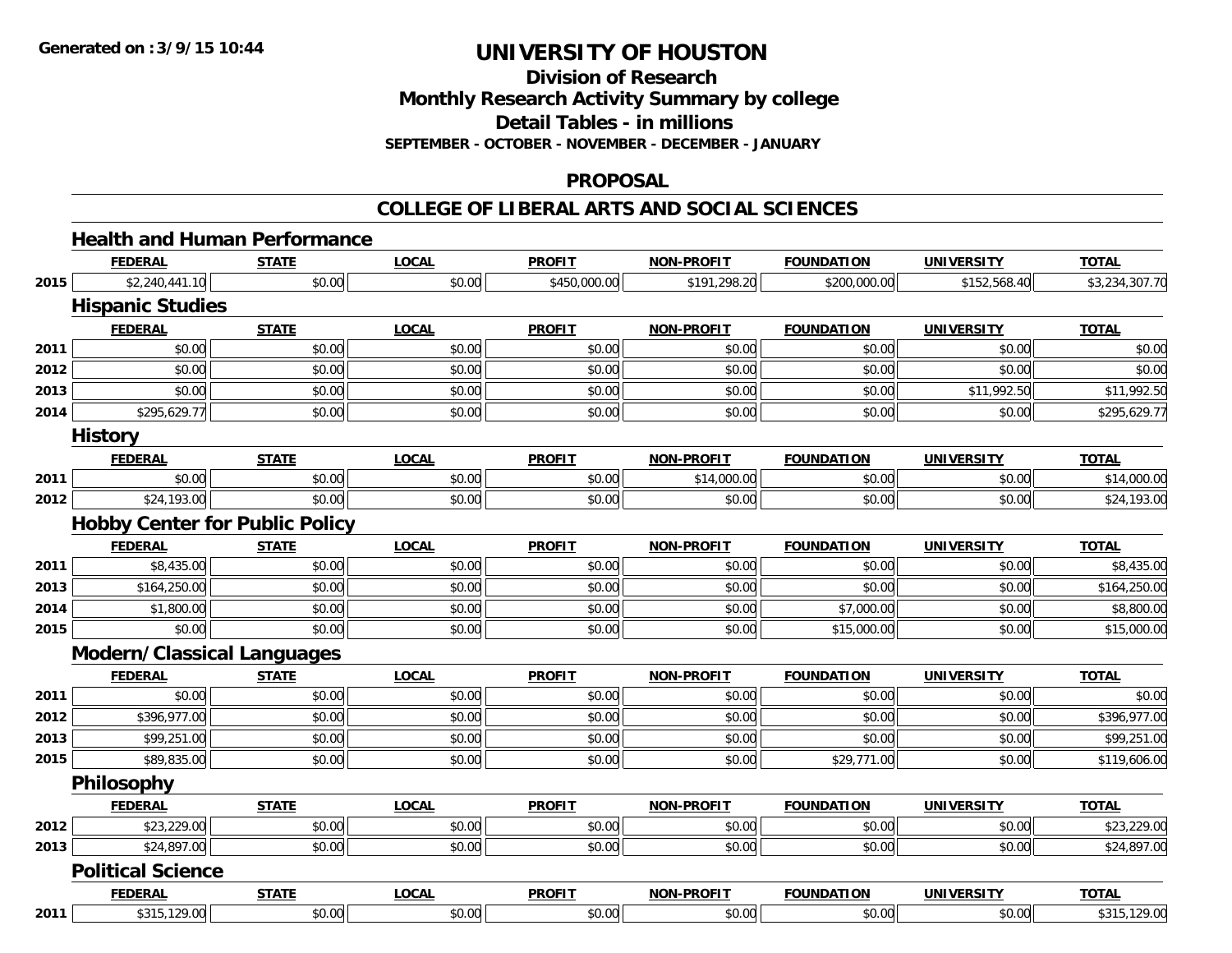### **Division of ResearchMonthly Research Activity Summary by college Detail Tables - in millions SEPTEMBER - OCTOBER - NOVEMBER - DECEMBER - JANUARY**

### **PROPOSAL**

|       | <b>Political Science</b> |                |              |                |                   |                   |                   |                 |
|-------|--------------------------|----------------|--------------|----------------|-------------------|-------------------|-------------------|-----------------|
|       | <b>FEDERAL</b>           | <b>STATE</b>   | <b>LOCAL</b> | <b>PROFIT</b>  | <b>NON-PROFIT</b> | <b>FOUNDATION</b> | <b>UNIVERSITY</b> | <b>TOTAL</b>    |
| 2012  | \$371,429.00             | \$0.00         | \$0.00       | \$0.00         | \$0.00            | \$0.00            | \$0.00            | \$371,429.00    |
| 2013  | \$293,986.00             | \$0.00         | \$0.00       | \$0.00         | \$0.00            | \$0.00            | \$0.00            | \$293,986.00    |
| 2014  | \$77,661.00              | \$0.00         | \$0.00       | \$0.00         | \$3,300.00        | \$13,706.00       | \$0.00            | \$94,667.00     |
| 2015  | \$277,127.00             | \$0.00         | \$0.00       | \$45,000.00    | \$0.00            | \$0.00            | \$58,951.00       | \$381,078.00    |
|       | <b>Psychology</b>        |                |              |                |                   |                   |                   |                 |
|       | <b>FEDERAL</b>           | <b>STATE</b>   | <b>LOCAL</b> | <b>PROFIT</b>  | <b>NON-PROFIT</b> | <b>FOUNDATION</b> | <b>UNIVERSITY</b> | <b>TOTAL</b>    |
| 2011  | \$2,232,049.80           | \$2,723,603.30 | \$331,088.80 | \$275,000.00   | \$0.00            | \$174,672.00      | \$29,000.00       | \$5,765,413.90  |
| 2012  | \$1,744,352.60           | \$13,431.15    | \$0.00       | \$344,793.00   | \$0.00            | \$0.00            | \$733,671.00      | \$2,836,247.75  |
| 2013  | \$6,923,600.41           | \$936,366.00   | \$0.00       | \$43,240.00    | \$128,520.00      | \$0.00            | \$1,524,925.50    | \$9,556,651.91  |
| 2014  | \$8,513,636.91           | \$377,120.00   | \$0.00       | \$0.00         | \$368,067.60      | \$0.00            | \$1,894,179.00    | \$11,153,003.51 |
| 2015  | \$8,111,846.16           | \$330,576.00   | \$0.00       | \$13,000.00    | \$197,681.80      | \$188,996.00      | \$2,557,920.20    | \$11,400,020.16 |
|       | <b>School of Music</b>   |                |              |                |                   |                   |                   |                 |
|       | <b>FEDERAL</b>           | <b>STATE</b>   | <b>LOCAL</b> | <b>PROFIT</b>  | <b>NON-PROFIT</b> | <b>FOUNDATION</b> | <b>UNIVERSITY</b> | <b>TOTAL</b>    |
| 2011  | \$0.00                   | \$1,500.00     | \$0.00       | \$0.00         | \$0.00            | \$0.00            | \$0.00            | \$1,500.00      |
| 2014  | \$0.00                   | \$0.00         | \$0.00       | \$0.00         | \$0.00            | \$3,919.00        | \$0.00            | \$3,919.00      |
|       | Sociology                |                |              |                |                   |                   |                   |                 |
|       | <b>FEDERAL</b>           | <b>STATE</b>   | <b>LOCAL</b> | <b>PROFIT</b>  | <b>NON-PROFIT</b> | <b>FOUNDATION</b> | <b>UNIVERSITY</b> | <b>TOTAL</b>    |
| 2011  | \$796,309.80             | \$0.00         | \$0.00       | \$0.00         | \$0.00            | \$0.00            | \$0.00            | \$796,309.80    |
| 2012  | \$0.00                   | \$0.00         | \$0.00       | \$0.00         | \$0.00            | \$16,808.00       | \$508,467.30      | \$525,275.30    |
| 2013  | \$160,063.00             | \$0.00         | \$18,000.00  | \$0.00         | \$0.00            | \$0.00            | \$0.00            | \$178,063.00    |
| 2014  | \$0.00                   | \$0.00         | \$0.00       | \$0.00         | \$0.00            | \$0.00            | \$0.00            | \$0.00          |
|       | <b>Theatre</b>           |                |              |                |                   |                   |                   |                 |
|       | <b>FEDERAL</b>           | <b>STATE</b>   | <b>LOCAL</b> | <b>PROFIT</b>  | <b>NON-PROFIT</b> | <b>FOUNDATION</b> | <b>UNIVERSITY</b> | <b>TOTAL</b>    |
| 2013  | \$0.00                   | \$0.00         | \$0.00       | \$0.00         | \$100,027.00      | \$0.00            | \$0.00            | \$100,027.00    |
| 2014  | \$187,811.00             | \$0.00         | \$0.00       | \$0.00         | \$0.00            | \$0.00            | \$0.00            | \$187,811.00    |
| Total | \$67,886,917.22          | \$4,746,536.85 | \$349,088.80 | \$2,062,151.00 | \$2,473,493.80    | \$1,788,322.70    | \$9,117,713.90    | \$88,424,224.27 |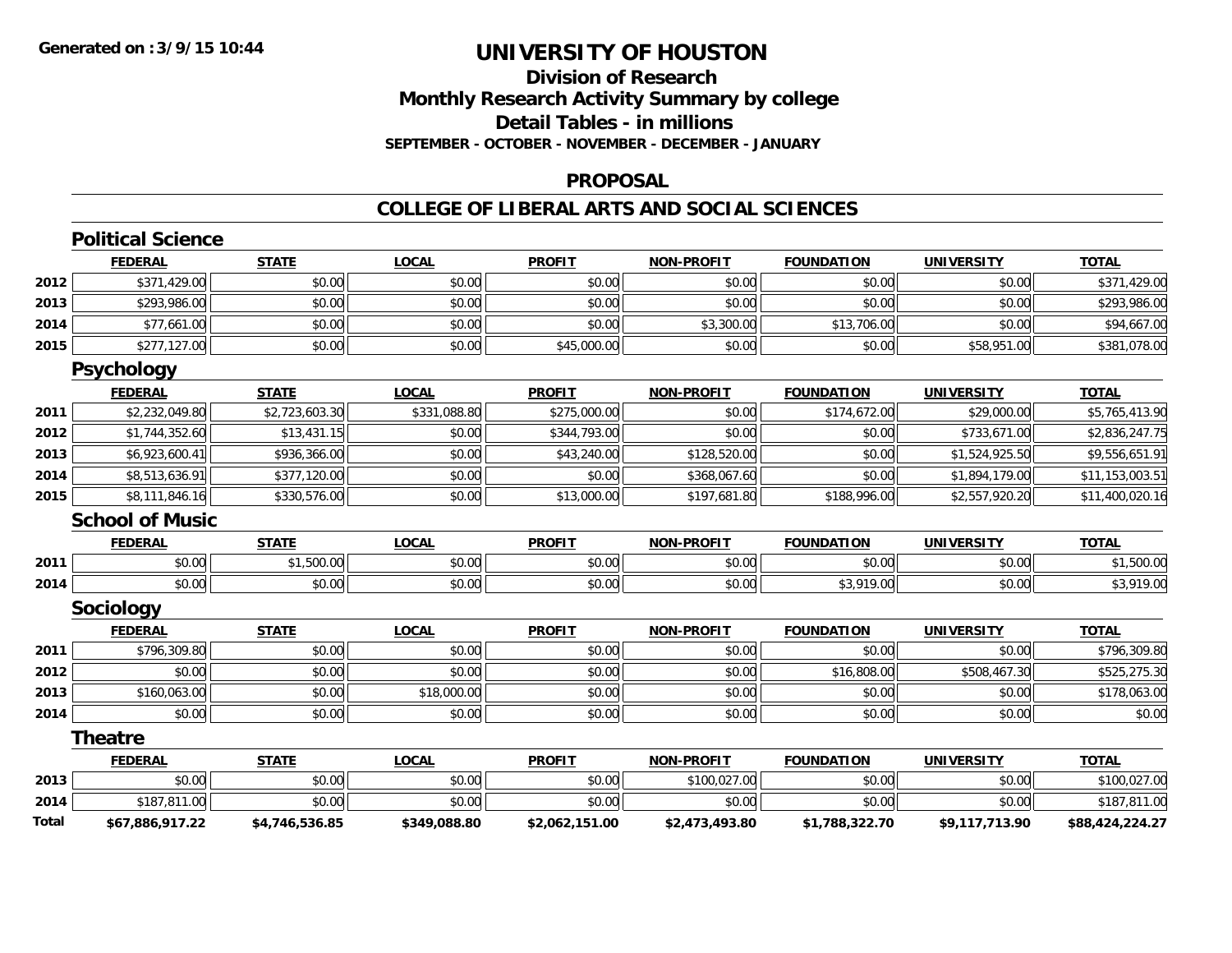### **Division of ResearchMonthly Research Activity Summary by college Detail Tables - in millionsSEPTEMBER - OCTOBER - NOVEMBER - DECEMBER - JANUARY**

### **PROPOSAL**

### **COLLEGE OF NATURAL SCIENCES AND MATHEMATICS**

### **Biology/Biochemistry**

|      | <b>FEDERAL</b>  | <b>STATE</b>   | <u>LOCAL</u> | <b>PROFIT</b> | <b>NON-PROFIT</b> | <b>FOUNDATION</b> | <b>UNIVERSITY</b> | <b>TOTAL</b>    |
|------|-----------------|----------------|--------------|---------------|-------------------|-------------------|-------------------|-----------------|
| 2011 | \$20,656,607.20 | \$225,000.00   | \$0.00       | \$92,282.00   | \$792,050.00      | \$100,000.00      | \$833,857,00      | \$22,699,796.20 |
| 2012 | \$14,737,334.12 | \$1,239,930.00 | \$0.00       | \$60,000.00   | \$527,474.80      | \$1,024,822.00    | \$1,023,765.58    | \$18,613,326.50 |
| 2013 | \$9,488,910.50  | \$0.00         | \$0.00       | \$66,000.00   | \$0.00            | \$24,000.00       | \$842,424.00      | \$10,421,334.50 |
| 2014 | \$4,667,288.69  | \$702,485.25   | \$0.00       | \$0.00        | \$858,315.26      | \$1,375,317.00    | \$156,985.00      | \$7,760,391.20  |
| 2015 | \$8,211,008.92  | \$667,112.00   | \$0.00       | \$217,647.00  | \$310,462.89      | \$1,080,000.00    | \$670,114.00      | \$11,156,344.81 |

### **Center for Nuclear Receptors and Cell Signaling**

|      | <b>FEDERAL</b>  | <u>STATE</u>    | <b>LOCAL</b> | <b>PROFIT</b> | <b>NON-PROFIT</b> | <b>FOUNDATION</b> | <b>UNIVERSITY</b> | <b>TOTAL</b>    |
|------|-----------------|-----------------|--------------|---------------|-------------------|-------------------|-------------------|-----------------|
| 2011 | \$427,658.00    | \$7,420,923.00  | \$0.00       | \$240,000.00  | \$200,126.00      | \$450,000.00      | \$312,401.00      | \$9,051,108.00  |
| 2012 | \$3,563,740.00  | \$0.00          | \$0.00       | \$0.00        | \$403,096.00      | \$300,000.00      | \$0.00            | \$4,266,836.00  |
| 2013 | \$8,118,980.00  | \$0.00          | \$0.00       | \$60,000.00   | \$40,000.00       | \$550,000.00      | \$0.00            | \$8,768,980.00  |
| 2014 | \$7,102,667.00  | \$0.00          | \$0.00       | \$0.00        | \$1,839,612.00    | \$1,000,000.00    | \$0.00            | \$9,942,279.00  |
| 2015 | \$16,167,613.50 | \$11,252,078.50 | \$0.00       | \$0.00        | \$1,216,595.00    | \$378,020.00      | \$0.00            | \$29,014,307.00 |

### **Chemistry**

|      | <b>FEDERAL</b>  | <b>STATE</b>   | <b>LOCAL</b> | <b>PROFIT</b> | <b>NON-PROFIT</b> | <b>FOUNDATION</b> | <b>UNIVERSITY</b> | <b>TOTAL</b>    |
|------|-----------------|----------------|--------------|---------------|-------------------|-------------------|-------------------|-----------------|
| 2011 | \$10,950,491.95 | \$217,519.00   | \$0.00       | \$130,000.00  | \$100,000.00      | \$100,000.00      | \$669,942.00      | \$12,167,952.95 |
| 2012 | \$11,311,995.64 | \$2,914,220.00 | \$0.00       | \$80,000.00   | \$118,840.00      | \$0.00            | \$214,591.00      | \$14,639,646.64 |
| 2013 | \$10,274,892.64 | \$1,678,546.00 | \$0.00       | \$0.00        | \$0.00            | \$100,000.00      | \$0.00            | \$12,053,438.64 |
| 2014 | \$7,337,729.00  | \$149,976.00   | \$0.00       | \$0.00        | \$595,000.00      | \$3,855,000.00    | \$158,025.00      | \$12,095,730.00 |
| 2015 | \$5,536,621.60  | \$2,429,502.00 | \$0.00       | \$124,348.00  | \$420,000.00      | \$1,015,000.00    | \$1,065,491.00    | \$10,590,962.60 |

#### **Computer Science**

|      | <b>FEDERAL</b>  | <b>STATE</b>   | <b>LOCAL</b> | <b>PROFIT</b> | <b>NON-PROFIT</b> | <b>FOUNDATION</b> | <b>UNIVERSITY</b> | <b>TOTAL</b>    |
|------|-----------------|----------------|--------------|---------------|-------------------|-------------------|-------------------|-----------------|
| 2011 | \$10,485,165.64 | \$433,402.00   | \$0.00       | \$777,408.00  | \$168,642.00      | \$302,606.25      | \$0.00            | \$12,167,223.89 |
| 2012 | \$16,305,096.65 | \$1,396,932.00 | \$0.00       | \$139,721.00  | \$0.00            | \$75,940.00       | \$129,955.00      | \$18,047,644.65 |
| 2013 | \$11,521,118.99 | \$0.00         | \$0.00       | \$341,482.83  | \$320,000.00      | \$0.00            | \$0.00            | \$12,182,601.82 |
| 2014 | \$20,462,799.42 | \$1,275,971.50 | \$0.00       | \$22,411.41   | \$1,385,779.00    | \$78,646.25       | \$0.00            | \$23,225,607.58 |
| 2015 | \$39,314,573.27 | \$1,592,955.50 | \$0.00       | \$567,680.00  | \$228,000.00      | \$134,316.00      | \$629,431.60      | \$42,466,956.37 |

### **Dean, Natural Sciences and Mathematics**

|      | <b>FEDERAL</b>                                   | <b>CTATI</b><br>3 I A I I | <b>OCAL</b>        | <b>PROFIT</b> | -PROFIT<br><b>NIONI</b> | FOUNDATION | UNIVERSITY           | <b>TOTAL</b>             |
|------|--------------------------------------------------|---------------------------|--------------------|---------------|-------------------------|------------|----------------------|--------------------------|
| 2011 | $\sim$ 100.00 $\sim$<br>70 <sub>5</sub><br>70.UU | \$0.00                    | $\sim$ 00<br>40.00 | 0000<br>DU.UG | 0.00<br>DU.UU           | \$0.00     | 0000<br><b>DU.UU</b> | 0000<br>n<br>,070.00     |
| 2012 | <b>CAOO 022 50</b><br>722.JU                     | \$0.00                    | ሖ ∩<br>PU.UU       | 0000<br>DU.UG | 0.00<br><b>DU.UU</b>    | \$0.00     | 0000<br><b>DU.UU</b> | 0.225<br>¢ 100<br>722.JV |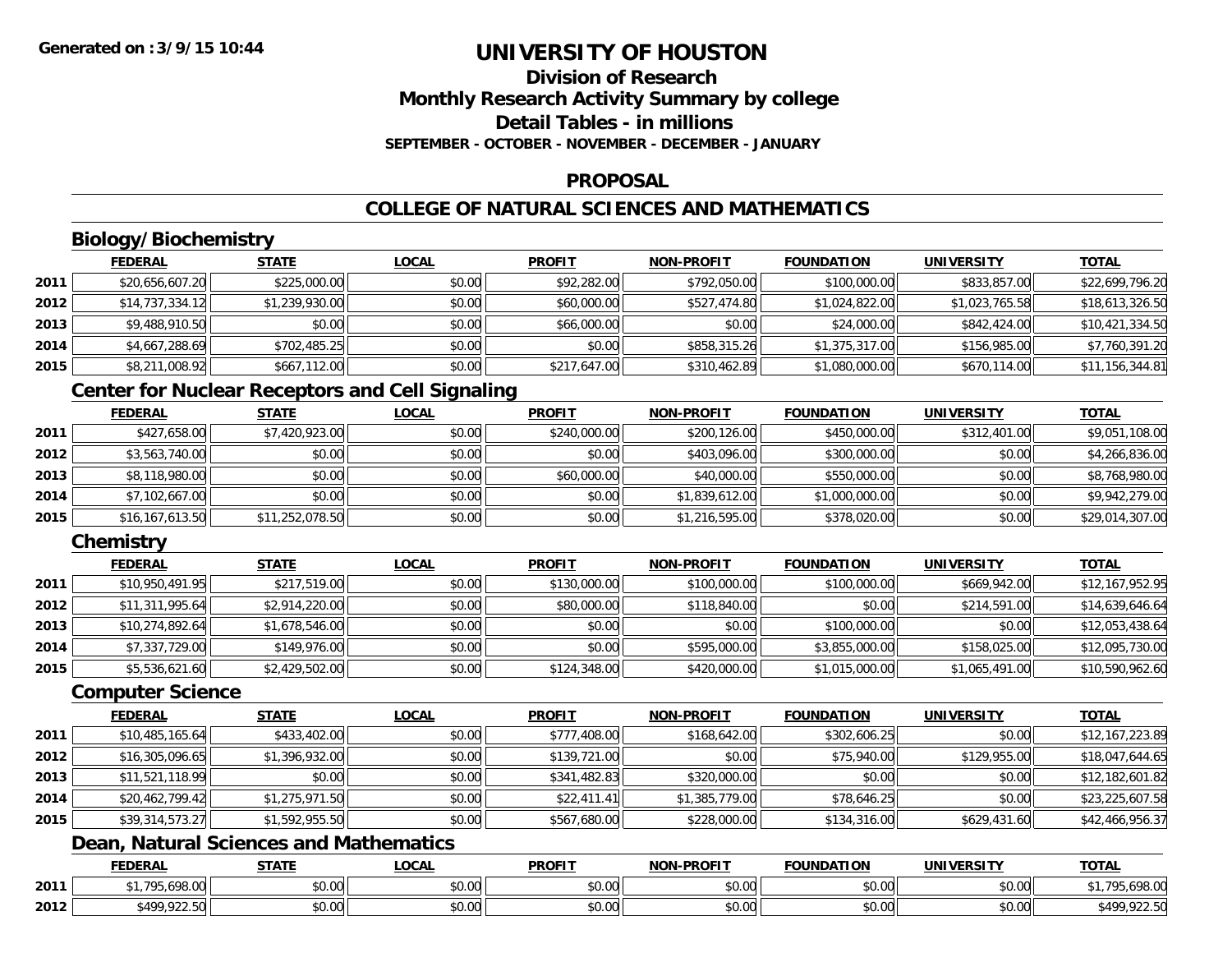**Division of Research**

**Monthly Research Activity Summary by college**

**Detail Tables - in millions**

**SEPTEMBER - OCTOBER - NOVEMBER - DECEMBER - JANUARY**

### **PROPOSAL**

### **COLLEGE OF NATURAL SCIENCES AND MATHEMATICS**

### **Dean, Natural Sciences and Mathematics**

|      | <b>FEDERAL</b>             | <b>STATE</b>                       | .OCAL  | <b>PROFIT</b>          | <b>NON-PROFIT</b> | <b>FOUNDATION</b> | UNIVERSITY | <u>TOTAL</u>                         |
|------|----------------------------|------------------------------------|--------|------------------------|-------------------|-------------------|------------|--------------------------------------|
| 2014 | \$0.00                     | \$198<br>117FQ<br>$\overline{ }$ . | \$0.00 | \$76,907.50            | \$0.00            | \$0.00            | \$0.00     | 2250<br>$\wedge$ $\wedge$<br>∴JZJ.UU |
| 2015 | 0.400<br>, 150.50<br>DOUU, | \$0.00                             | \$0.00 | $\sim$ $\sim$<br>JU.UU | \$0.00            | \$0.00            | \$0.00     | 100.00                               |
|      |                            |                                    |        |                        |                   |                   |            |                                      |

#### **Earth & Atmospheric Sciences**

|      | <b>FEDERAL</b> | <b>STATE</b> | <b>LOCAL</b> | <b>PROFIT</b> | <b>NON-PROFIT</b> | <b>FOUNDATION</b> | <b>UNIVERSITY</b> | <b>TOTAL</b>   |
|------|----------------|--------------|--------------|---------------|-------------------|-------------------|-------------------|----------------|
| 2011 | \$1,000,228.00 | \$990,980.20 | \$0.00       | \$87,000.00   | \$2,426,934.80    | \$0.00            | \$562,415.00      | \$5,067,558.00 |
| 2012 | \$2,835,224.50 | \$58,305.00  | \$0.00       | \$892,654.00  | \$0.00            | \$0.00            | \$355,768.00      | \$4,141,951.50 |
| 2013 | \$3,085,639.00 | \$0.00       | \$0.00       | \$414,775.00  | \$0.00            | \$0.00            | \$379,607.68      | \$3,880,021.68 |
| 2014 | \$4,766,127.75 | \$679,654.00 | \$0.00       | \$109,812.00  | \$355,000.00      | \$0.00            | \$0.00            | \$5,910,593.75 |
| 2015 | \$4,193,873.41 | \$206,938.00 | \$0.00       | \$340,139.00  | \$476,663.25      | \$195,000.00      | \$605,169.00      | \$6,017,782.66 |

### **Institute for Climate and Atmospheric Science**

|      | <b>FEDERAL</b> | <b>STATE</b>   | <u>LOCAL</u> | <b>PROFIT</b> | <b>NON-PROFIT</b> | <b>FOUNDATION</b> | <b>UNIVERSITY</b> | <u>TOTAL</u> |
|------|----------------|----------------|--------------|---------------|-------------------|-------------------|-------------------|--------------|
| 2011 | \$0.00         | \$0.00         | \$0.00       | \$0.00        | \$0.00            | \$0.00            | \$0.00            | \$0.00       |
| 2012 | \$0.00         | ደስ ሰስ<br>JU.UU | \$0.00       | \$0.00        | \$0.00            | \$0.00            | \$0.00            | \$0.00       |
| 2013 | \$0.00         | \$0.00         | \$0.00       | \$0.00        | \$0.00            | \$0.00            | \$0.00            | \$0.00       |

# **Institute for Nanoenergy**

|      | <b>FEDERAL</b> | STATE              | LOCAI         | <b>PROFIT</b> | <b>DDAFIT</b><br><b>AIOR</b> | <b>FOUNDATION</b> | UNIVERSITY                    | TOTA.         |
|------|----------------|--------------------|---------------|---------------|------------------------------|-------------------|-------------------------------|---------------|
| 2011 | 0000<br>DU.UU  | <b>↑∩</b><br>JU.UU | 0000<br>PO.OO | \$0.00        | 0000<br>vv.vv                | 0000<br>JU.UU     | $n \cap \neg$<br><b>JU.UU</b> | 0000<br>DU.UU |
| 2012 | 0000<br>DU.UU  | $\sim$ 00<br>JU.UU | 0000<br>JU.UU | \$0.00        | 0000<br>JU.UU                | 0000<br>JU.UU     | \$0.00                        | 0000<br>DU.UU |

#### **Mathematics**

|      | <b>FEDERAL</b> | <b>STATE</b> | <b>LOCAL</b> | <b>PROFIT</b> | <b>NON-PROFIT</b> | <b>FOUNDATION</b> | UNIVERSITY   | <b>TOTAL</b>   |
|------|----------------|--------------|--------------|---------------|-------------------|-------------------|--------------|----------------|
| 2011 | \$5,620,828.00 | \$645,077,00 | \$0.00       | \$150,000.00  | \$22,622.00       | \$0.00            | \$31,958.00  | \$6,470,485.00 |
| 2012 | \$3,475,426.52 | \$0.00       | \$0.00       | \$210,000.00  | \$0.00            | \$152,725,00      | \$703,825.00 | \$4,541,976.52 |
| 2013 | \$3,877,796.55 | \$0.00       | \$0.00       | \$169.348.17  | \$0.00            | \$80,000.00       | \$0.00       | \$4,127,144.72 |
| 2014 | \$6,624,481.26 | \$0.00       | \$0.00       | \$90,000.00   | \$375,000.00      | \$157,924.00      | \$0.00       | \$7,247,405.26 |
| 2015 | \$5,067,863.80 | \$0.00       | \$0.00       | \$188,000.00  | \$47,579.00       | \$194,840.00      | \$0.00       | \$5,498,282.80 |

#### **Physics**

|      | <u>FEDERAL</u>  | <u>STATE</u> | <b>LOCAL</b> | <u>PROFIT</u> | <b>NON-PROFIT</b> | FOUNDATION   | <b>UNIVERSITY</b> | <b>TOTAL</b>    |
|------|-----------------|--------------|--------------|---------------|-------------------|--------------|-------------------|-----------------|
| 2011 | \$9,348,981.58  | \$0.00       | \$0.00       | .115.199.00   | \$0.00            | \$161,260.20 | \$0.00            | \$10,625,440.78 |
| 2012 | \$10,417,838.07 | \$177,557.00 | \$0.00       | \$535,517.00  | \$258,667.00      | \$72,814.80  | \$1,060,600.00    | \$12,522,993.87 |
| 2013 | \$10,402,879.49 | \$97,607.00  | \$0.00       | \$50,000.00   | \$1,072,059.60    | \$0.00       | \$24,480.00       | \$11,647,026.09 |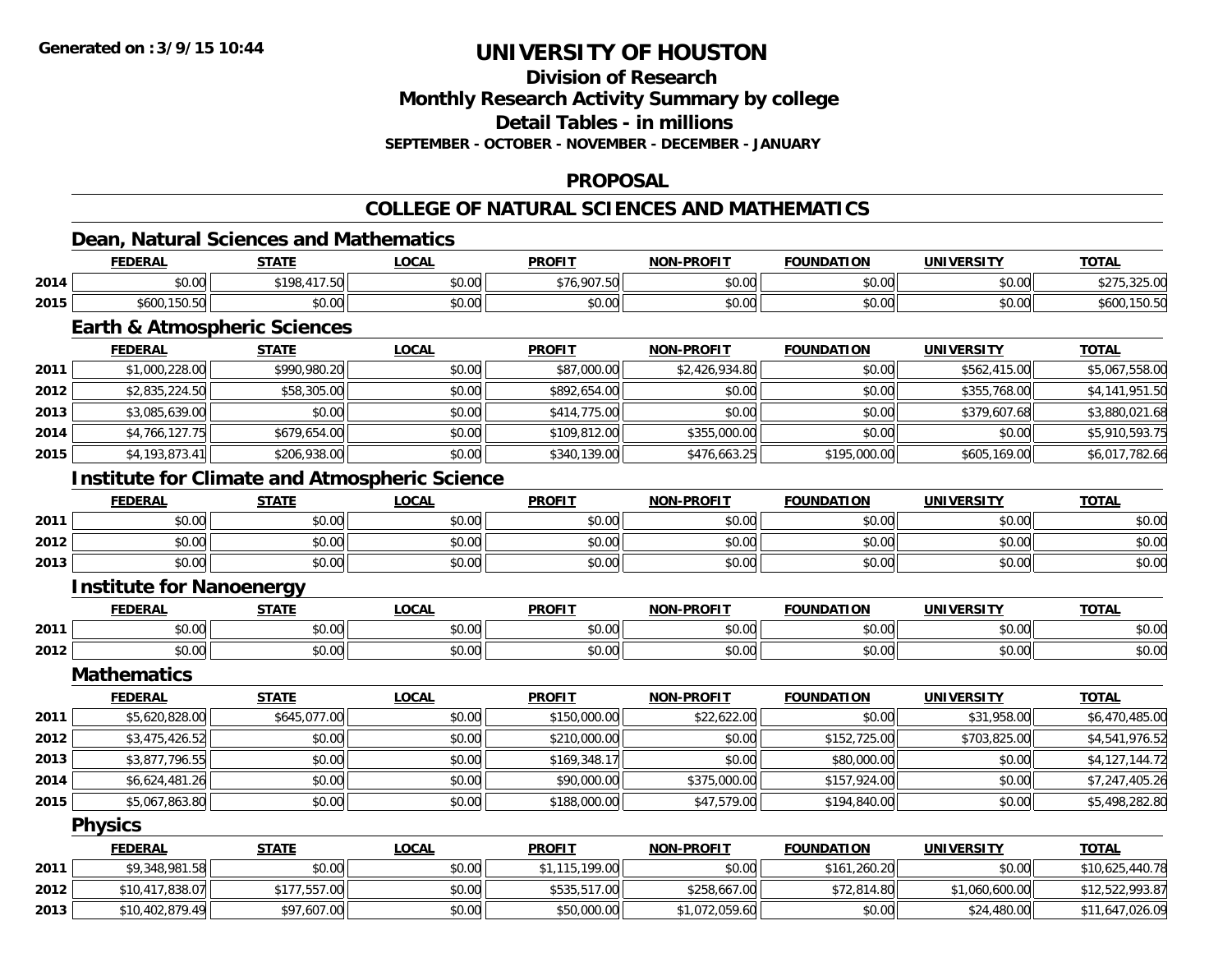### **Division of Research Monthly Research Activity Summary by college Detail Tables - in millions SEPTEMBER - OCTOBER - NOVEMBER - DECEMBER - JANUARY**

### **PROPOSAL**

### **COLLEGE OF NATURAL SCIENCES AND MATHEMATICS**

|       | <b>Physics</b>   |                 |              |                |                   |                   |                   |                  |  |  |  |  |
|-------|------------------|-----------------|--------------|----------------|-------------------|-------------------|-------------------|------------------|--|--|--|--|
|       | <b>FEDERAL</b>   | <u>STATE</u>    | <u>LOCAL</u> | <b>PROFIT</b>  | <b>NON-PROFIT</b> | <b>FOUNDATION</b> | <b>UNIVERSITY</b> | <b>TOTAL</b>     |  |  |  |  |
| 2014  | \$13.342.379.10  | \$299,952.00    | \$0.00       | \$336,907.50   | \$784,000.00      | \$843,646.25      | \$903,044.00      | \$16,509,928.85  |  |  |  |  |
| 2015  | \$9,676,994.25   | \$179,998.80    | \$0.00       | \$12,800.00    | \$857,162.00      | \$773,000.00      | \$128,036.00      | \$11,627,991.05  |  |  |  |  |
| Total | \$333,274,625.01 | \$37,131,039.25 | \$0.00       | \$7,698,039.41 | \$16,199,680.60   | \$14,574,877.75   | \$11,461,884.86   | \$420,340,146.88 |  |  |  |  |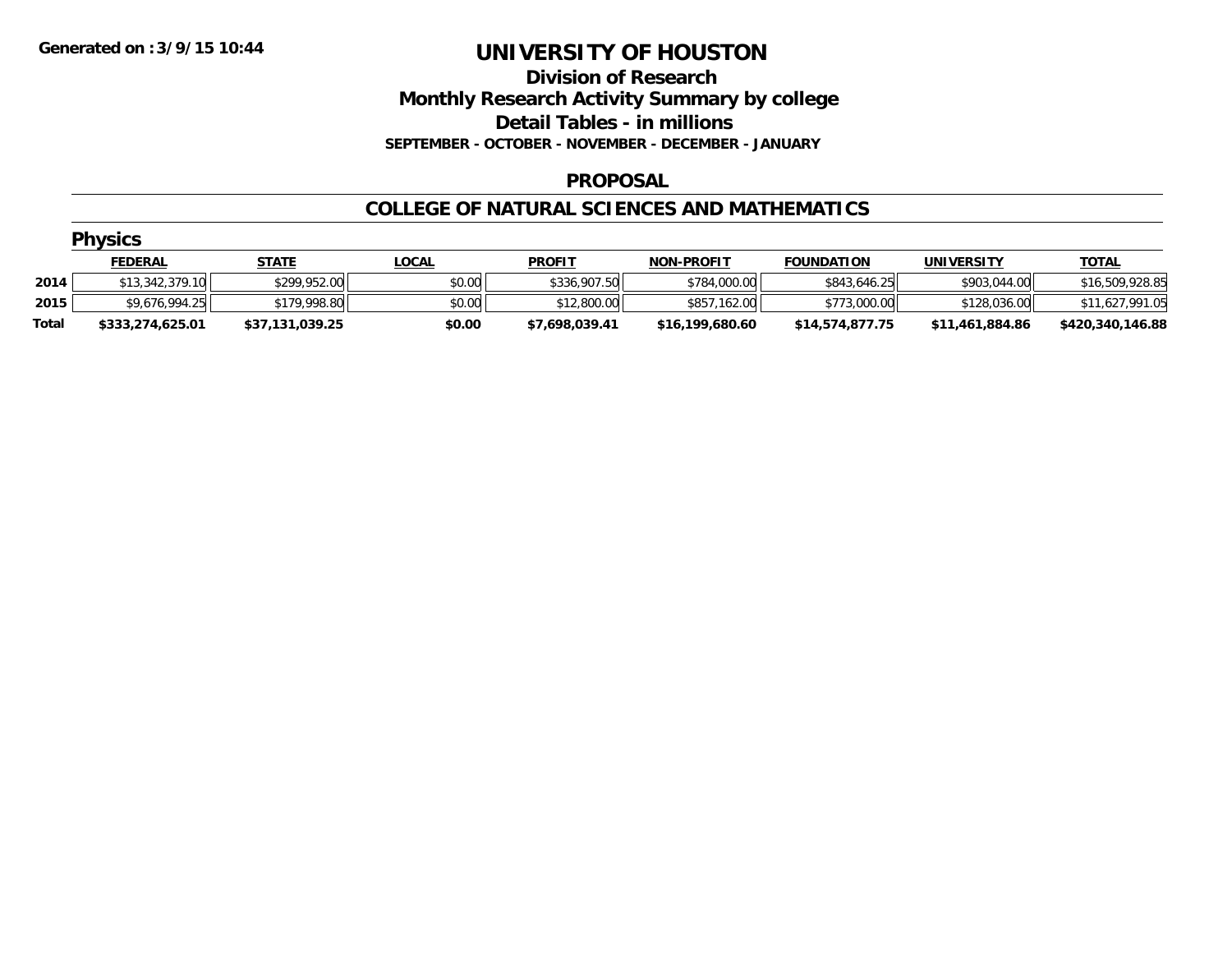### **Division of Research Monthly Research Activity Summary by college Detail Tables - in millions SEPTEMBER - OCTOBER - NOVEMBER - DECEMBER - JANUARY**

#### **PROPOSAL**

### **COLLEGE OF OPTOMETRY**

### **Optometry Vision Sciences**

|       | <b>FEDERAL</b>  | <b>STATE</b> | <b>LOCAL</b> | <b>PROFIT</b>  | <b>NON-PROFIT</b> | <b>FOUNDATION</b> | <b>UNIVERSITY</b> | <u>TOTAL</u>    |
|-------|-----------------|--------------|--------------|----------------|-------------------|-------------------|-------------------|-----------------|
| 2011  | \$9,558,059.25  | \$29,460.00  | \$0.00       | \$88,569.00    | \$308,567.00      | \$180,000.00      | \$0.00            | \$10,164,655.25 |
| 2012  | \$7,596,261.00  | \$74,750.00  | \$0.00       | \$91,600.00    | \$0.00            | \$0.00            | \$965,294.00      | \$8,727,905.00  |
| 2013  | \$7,625,790.00  | \$0.00       | \$0.00       | \$972,086.00   | \$0.00            | \$0.00            | \$321,274.00      | \$8,919,150.00  |
| 2014  | \$3,606,605.55  | \$0.00       | \$0.00       | \$676,881.82   | \$0.00            | \$0.00            | \$0.00            | \$4,283,487.37  |
| 2015  | \$1,881,250.00  | \$0.00       | \$0.00       | \$220,829.00   | \$30,497.00       | \$75,000.00       | \$1,107,305.00    | \$3,314,881.00  |
| Total | \$30,267,965.80 | \$104,210.00 | \$0.00       | \$2,049,965.82 | \$339,064.00      | \$255,000.00      | \$2,393,873.00    | \$35,410,078.62 |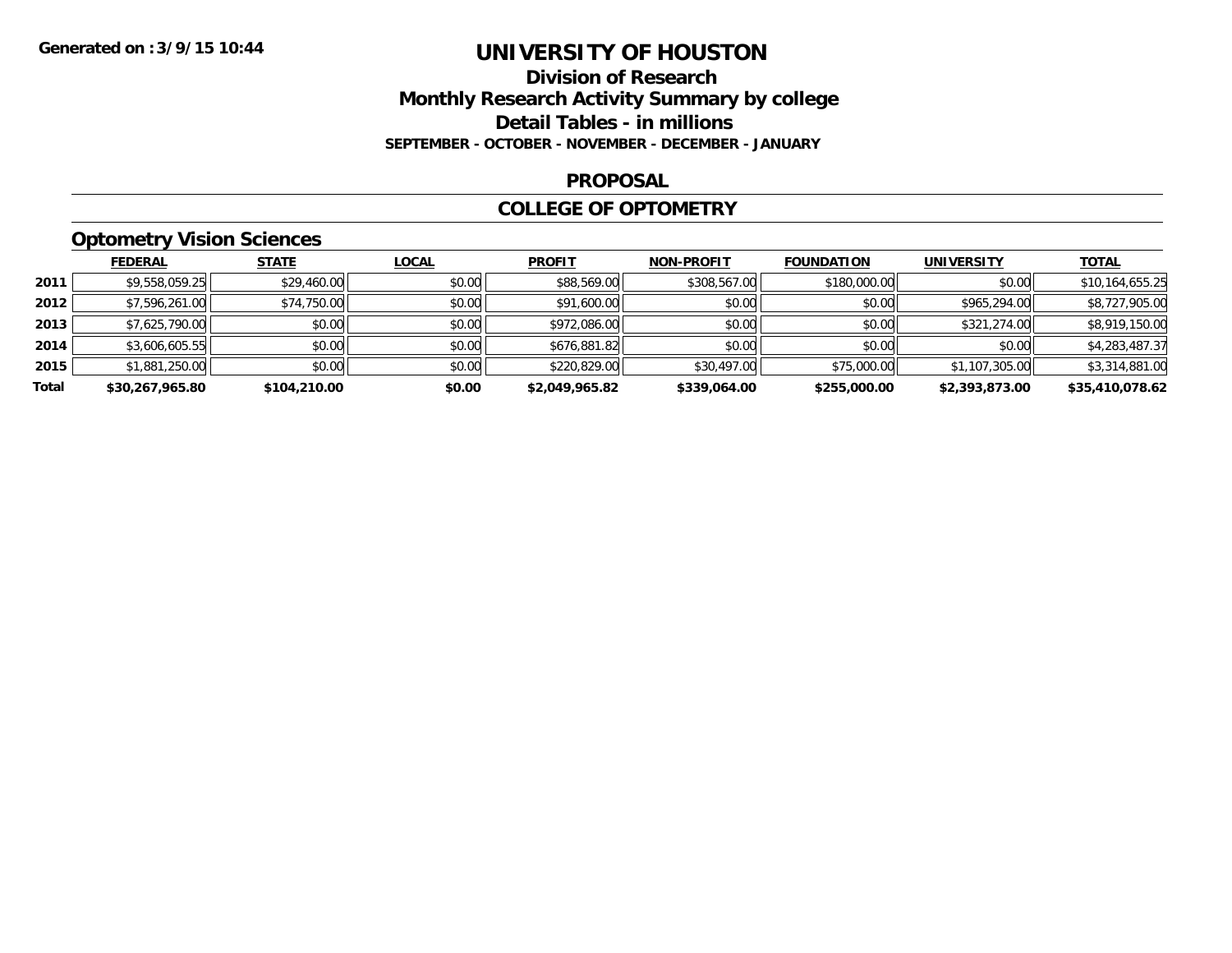**2014**

**2015**

**Total**

# **UNIVERSITY OF HOUSTON**

**Division of Research**

**Monthly Research Activity Summary by college**

**Detail Tables - in millions**

**SEPTEMBER - OCTOBER - NOVEMBER - DECEMBER - JANUARY**

#### **PROPOSAL**

#### **COLLEGE OF PHARMACYCenter for Experimental Therapeutics and Pharmacoi FEDERAL STATE LOCAL PROFIT NON-PROFIT FOUNDATION UNIVERSITY TOTALTOTAL 2014**4 \$0.00 | \$0.00 | \$0.00 | \$0.00 | \$0.00 | \$0.00 | \$0.00 | \$0.00 **Clinical Pharmacy & Administration FEDERAL STATE LOCAL PROFIT NON-PROFIT FOUNDATION UNIVERSITY TOTAL2011** \$1,216,149.45 \$0.00 \$0.00 \$190,756.80 \$0.00 \$25,000.00 \$20,062.00 \$1,451,968.25 **2012** $\texttt{2} \mid \texttt{30,180,444.60} \mid \texttt{335,547.00} \mid \texttt{40,132} \mid \texttt{40,133} \mid \texttt{50,00} \mid \texttt{52,210,010.32} \mid \texttt{51,000.00} \mid \texttt{530,00} \mid \texttt{542,630.00} \mid \texttt{5567,654.72} \mid \texttt{52,210,010.32} \mid \texttt{530,00} \mid \texttt{542,000} \mid \texttt{556$ **2013** \$907,720.40 \$0.00 \$144,311.00 \$339,271.00 \$70,000.00 \$0.00 \$528,418.00 \$1,989,720.40 **2014**4 \$19,999.85|| \$498,468.90|| \$0.00|| \$0.00|| \$413,894.25|| \$0.00|| \$0.00|| \$0.00|| \$0.00|| \$932,363.00| **2015** \$0.00 \$3,311,448.80 \$0.00 \$205,095.00 \$263,375.00 \$0.00 \$68,780.00 \$3,848,698.80 **Dean, Pharmacy FEDERAL STATE LOCAL PROFIT NON-PROFIT FOUNDATION UNIVERSITY TOTAL2011**1 \$0.00 \$0.00 \$0.00 \$0.00 \$0.00 \$0.00 \$0.00 \$0.00 \$0.00 \$0.00 \$0.00 \$0.00 \$0.00 \$0.00 \$0.00 \$0.00 \$0.00 \$0.00 **2012**2 \$0.00| \$0.00| \$0.00| \$0.00| \$0.00| \$0.00| \$0.00| \$0.00| **2013** $\textbf{3} \quad \textbf{\textcolor{blue}{\textbf{50.00}}} \quad \textbf{\textcolor{blue}{\textbf{50.00}}} \quad \textbf{\textcolor{blue}{\textbf{50.00}}} \quad \textbf{\textcolor{blue}{\textbf{50.00}}} \quad \textbf{\textcolor{blue}{\textbf{50.00}}} \quad \textbf{\textcolor{blue}{\textbf{50.00}}} \quad \textbf{\textcolor{blue}{\textbf{50.00}}} \quad \textbf{\textcolor{blue}{\textbf{50.00}}} \quad \textbf{\textcolor{blue}{\textbf{50.00}}} \quad \textbf{\textcolor{blue}{\textbf{50.00}}} \quad \text$ **2014**4 \$0.00 | \$0.00 | \$0.00 | \$0.00 | \$0.00 | \$0.00 | \$0.00 | \$0.00 **Pharm Health Outcomes & Policy FEDERAL STATE LOCAL PROFIT NON-PROFIT FOUNDATION UNIVERSITY TOTAL2011** \$2,552,617.95 \$0.00 \$0.00 \$0.00 \$0.00 \$0.00 \$0.00 \$2,552,617.95 **2012** \$1,017,212.50 \$0.00 \$0.00 \$0.00 \$10,000.00 \$0.00 \$0.00 \$1,027,212.50 **2013** $\textbf{3} \mid \textbf{3} \mid \textbf{4},544,036.00 | \textbf{5} \mid \textbf{5} \mid \textbf{6},000 | \textbf{6} \mid \textbf{7} \mid \textbf{8} \mid \textbf{7} \mid \textbf{8} \mid \textbf{1} \mid \textbf{1} \mid \textbf{1} \mid \textbf{1} \mid \textbf{1} \mid \textbf{1} \mid \textbf{1} \mid \textbf{1} \mid \textbf{1} \mid \textbf{1} \mid \textbf{1} \mid \textbf{1} \mid \textbf{1} \mid \textbf{1} \mid \textbf{1} \mid \$ **2014** \$479,997.15 \$22,170.10 \$0.00 \$15,659.00 \$20,000.00 \$0.00 \$0.00 \$537,826.25 **2015** \$0.00 \$131,732.20 \$0.00 \$79,364.00 \$20,000.00 \$47,398.00 \$0.00 \$278,494.20 **Pharmacological and Pharmaceutical Sciences FEDERAL STATE LOCAL PROFIT NON-PROFIT FOUNDATION UNIVERSITY TOTAL2011** \$11,458,202.60 \$0.00 \$0.00 \$25,760.00 \$317,513.00 \$1,204,169.00 \$0.00 \$13,005,644.60 **2012** $\texttt{2} \mid \texttt{3}14,478,171.90 | \texttt{3}172,389.00 | \texttt{3}10.00 | \texttt{3}282,500.00 | \texttt{3}1.107,999.20 | \texttt{3}74,822.00 | \texttt{3}240,000.00 | \texttt{3}16,355,882.10 | \texttt{3}16,355,882.10 | \texttt{3}16,355,882.10 | \texttt{3}16,355,882.10 | \texttt{3}16,355,88$ **2013**\$9,265,678.94 \$295,560.00 \$0.00 \$228,590.00 \$321,995.00 \$185,000.00 \$1,916,860.00 \$12,213,683.94

4 \$5,321,251.50|| \$0.00|| \$0.00|| \$509,031.75|| \$0.00|| \$1,23,919.90|| \$1,259,610.00|| \$7,263,813.15|

\$11,037,077.92 \$899,736.27 \$0.00 \$8,700.00 \$243,746.00 \$444,851.00 \$1,928,495.00 \$14,562,606.19

**\$63,478,560.76 \$5,367,052.27 \$144,311.00 \$2,571,355.80 \$2,385,628.20 \$2,297,789.90 \$6,529,879.72 \$82,774,577.65**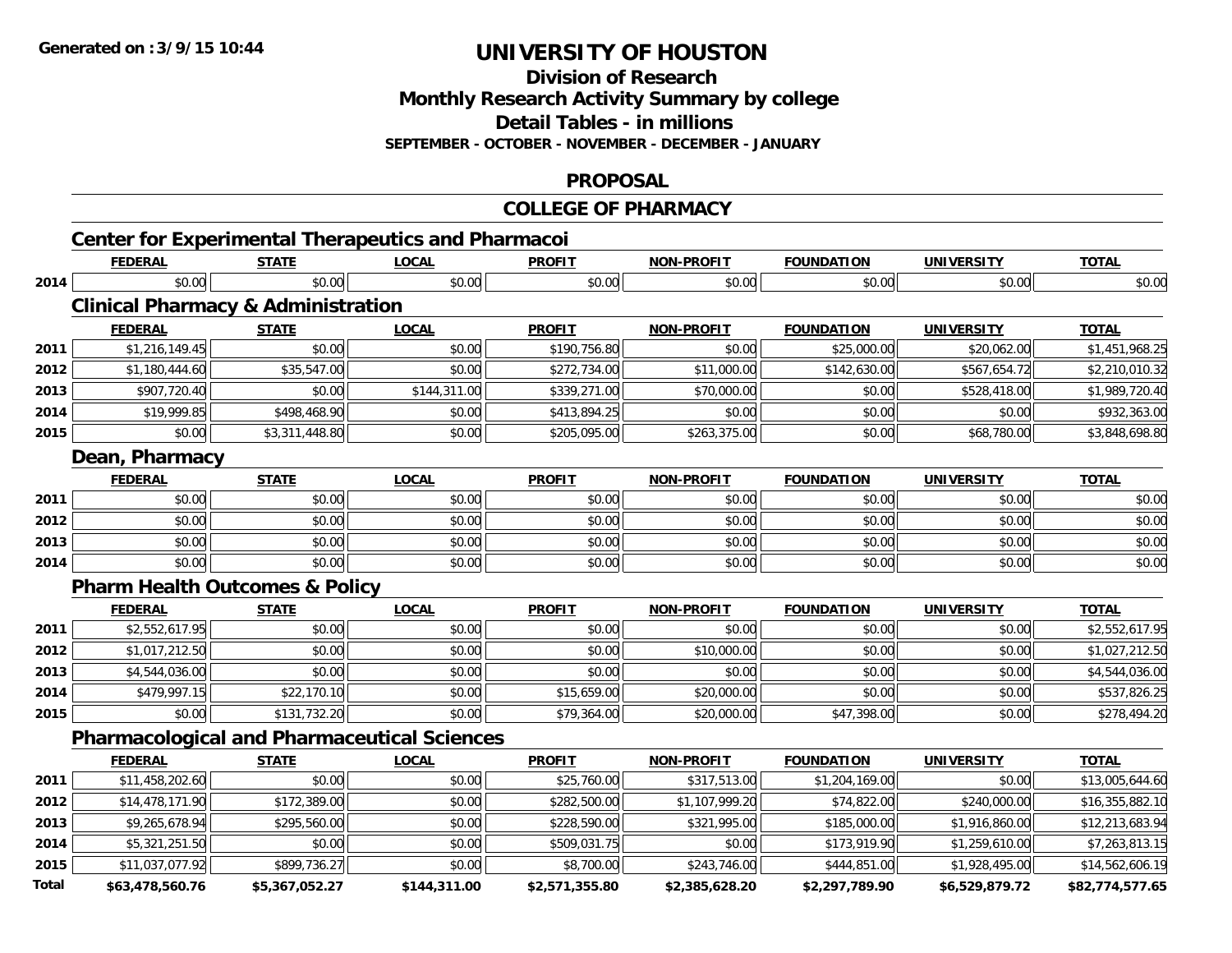### **Division of ResearchMonthly Research Activity Summary by college Detail Tables - in millions SEPTEMBER - OCTOBER - NOVEMBER - DECEMBER - JANUARY**

### **PROPOSAL**

### **COLLEGE OF TECHNOLOGY**

|      | <b>FEDERAL</b>                                | <b>STATE</b>   | <b>LOCAL</b> | <b>PROFIT</b> | <b>NON-PROFIT</b> | <b>FOUNDATION</b> | <b>UNIVERSITY</b> | <b>TOTAL</b>   |
|------|-----------------------------------------------|----------------|--------------|---------------|-------------------|-------------------|-------------------|----------------|
| 2011 | \$59,903.20                                   | \$0.00         | \$0.00       | \$0.00        | \$0.00            | \$0.00            | \$0.00            | \$59,903.20    |
| 2013 | \$0.00                                        | \$994,528.00   | \$0.00       | \$0.00        | \$0.00            | \$0.00            | \$0.00            | \$994,528.00   |
| 2014 | \$0.00                                        | \$931,847.00   | \$0.00       | \$0.00        | \$0.00            | \$62,917.00       | \$0.00            | \$994,764.00   |
| 2015 | \$30,000.00                                   | \$861,965.00   | \$0.00       | \$0.00        | \$0.00            | \$0.00            | \$0.00            | \$891,965.00   |
|      | <b>Construction Management</b>                |                |              |               |                   |                   |                   |                |
|      | <b>FEDERAL</b>                                | <b>STATE</b>   | <b>LOCAL</b> | <b>PROFIT</b> | <b>NON-PROFIT</b> | <b>FOUNDATION</b> | <b>UNIVERSITY</b> | <b>TOTAL</b>   |
| 2012 | \$0.00                                        | \$67,821.00    | \$0.00       | \$0.00        | \$0.00            | \$0.00            | \$0.00            | \$67,821.00    |
| 2013 | \$0.00                                        | \$0.00         | \$0.00       | \$0.00        | \$0.00            | \$0.00            | \$50,633.00       | \$50,633.00    |
| 2015 | \$0.00                                        | \$178,349.00   | \$0.00       | \$0.00        | \$0.00            | \$111,720.95      | \$0.00            | \$290,069.95   |
|      | Dean, Technology                              |                |              |               |                   |                   |                   |                |
|      | <b>FEDERAL</b>                                | <b>STATE</b>   | <b>LOCAL</b> | <b>PROFIT</b> | <b>NON-PROFIT</b> | <b>FOUNDATION</b> | <b>UNIVERSITY</b> | <b>TOTAL</b>   |
| 2011 | \$0.00                                        | \$1,153,800.00 | \$0.00       | \$0.00        | \$0.00            | \$0.00            | \$0.00            | \$1,153,800.00 |
| 2012 | \$499,922.50                                  | \$342,089.00   | \$0.00       | \$0.00        | \$0.00            | \$0.00            | \$0.00            | \$842,011.50   |
|      | <b>Engineering Technology</b>                 |                |              |               |                   |                   |                   |                |
|      | <b>FEDERAL</b>                                | <b>STATE</b>   | <b>LOCAL</b> | <b>PROFIT</b> | <b>NON-PROFIT</b> | <b>FOUNDATION</b> | <b>UNIVERSITY</b> | TOTAL          |
| 2011 | \$3,174,127.10                                | \$1,443,594.00 | \$0.00       | \$0.00        | \$99,948.00       | \$55,473.30       | \$31,415.00       | \$4,804,557.40 |
| 2012 | \$3,912,985.80                                | \$0.00         | \$0.00       | \$100,000.00  | \$100,000.00      | \$150,000.00      | \$101,655.00      | \$4,364,640.80 |
| 2013 | \$3,399,932.90                                | \$0.00         | \$0.00       | \$83,821.00   | \$182,815.00      | \$0.00            | \$3,705,895.00    | \$7,372,463.90 |
| 2014 | \$5,026,706.70                                | \$98,923.00    | \$0.00       | \$57,800.00   | \$15,000.00       | \$94,375.50       | \$10,301.00       | \$5,303,106.20 |
| 2015 | \$5,843,240.31                                | \$1,050,195.00 | \$0.00       | \$65,000.00   | \$95,913.00       | \$0.00            | \$261,626.40      | \$7,315,974.71 |
|      | <b>Human Development and Consumer Science</b> |                |              |               |                   |                   |                   |                |
|      | <b>FEDERAL</b>                                | <b>STATE</b>   | <b>LOCAL</b> | <b>PROFIT</b> | NON-PROFIT        | <b>FOUNDATION</b> | <b>UNIVERSITY</b> | <b>TOTAL</b>   |
| 2011 | \$115,500.00                                  | \$0.00         | \$0.00       | \$0.00        | \$0.00            | \$0.00            | \$0.00            | \$115,500.00   |
| 2012 | \$882,933.40                                  | \$0.00         | \$0.00       | \$0.00        | \$0.00            | \$0.00            | \$0.00            | \$882,933.40   |
| 2014 | \$865,098.80                                  | \$0.00         | \$0.00       | \$0.00        | \$0.00            | \$0.00            | \$0.00            | \$865,098.80   |
| 2015 | \$24,279.48                                   | \$0.00         | \$0.00       | \$0.00        | \$0.00            | \$0.00            | \$0.00            | \$24,279.48    |
|      | <b>Information &amp; Logistics Technology</b> |                |              |               |                   |                   |                   |                |
|      | <b>FEDERAL</b>                                | <b>STATE</b>   | <b>LOCAL</b> | <b>PROFIT</b> | <b>NON-PROFIT</b> | <b>FOUNDATION</b> | <b>UNIVERSITY</b> | <b>TOTAL</b>   |
|      |                                               |                |              |               |                   |                   |                   |                |
| 2011 | \$464,749.40                                  | \$0.00         | \$0.00       | \$0.00        | \$0.00            | \$0.00            | \$0.00            | \$464,749.40   |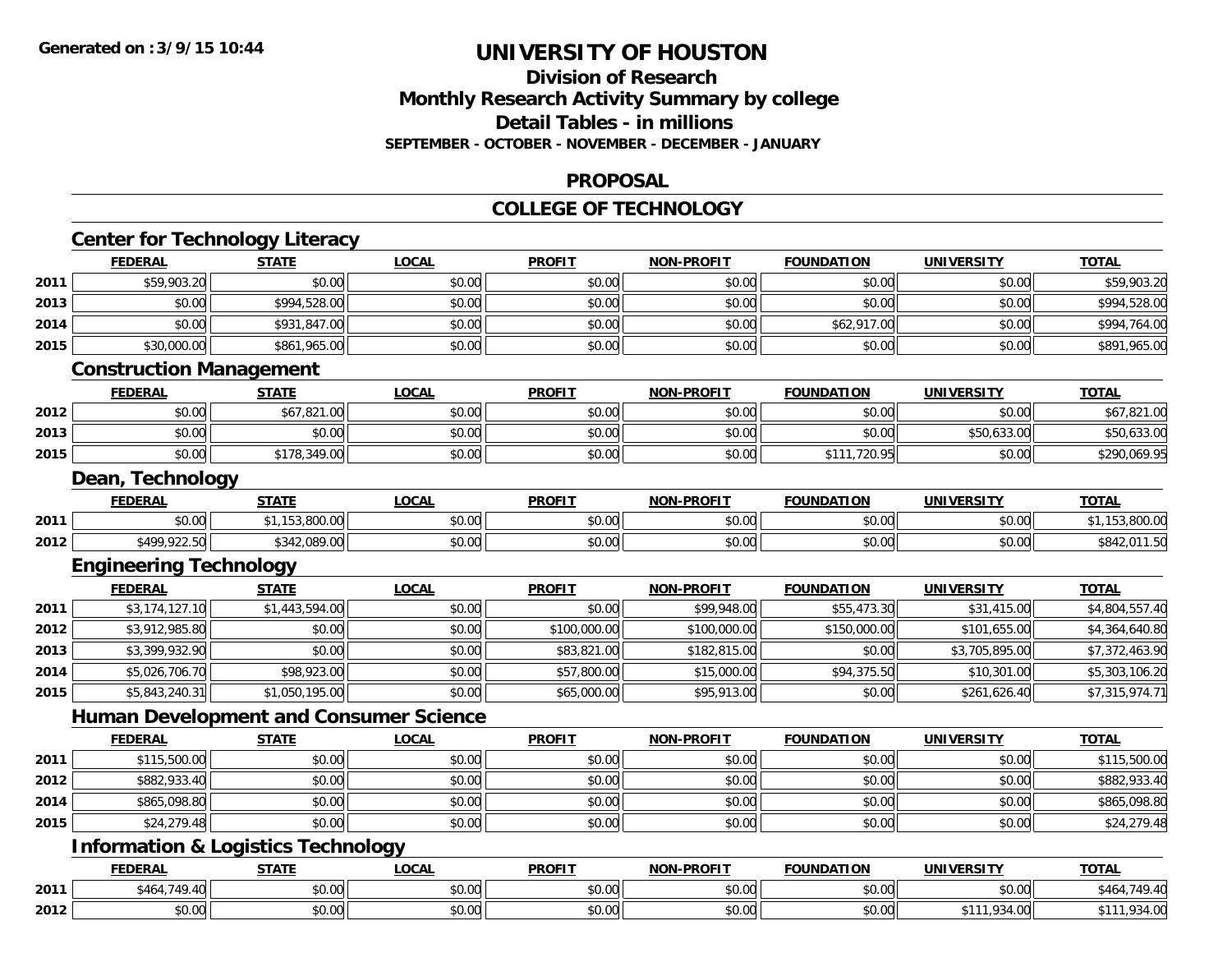### **Division of ResearchMonthly Research Activity Summary by college Detail Tables - in millions SEPTEMBER - OCTOBER - NOVEMBER - DECEMBER - JANUARY**

### **PROPOSAL**

### **COLLEGE OF TECHNOLOGY**

### **Information & Logistics Technology**

|      | <b>FEDERAL</b>         | <b>CTATE</b><br>,,,, | <b>OCAL</b> | <b>PROFIT</b> | -PROFIT<br>NON-                 | <b>FOUNDATION</b> | UNIVERSITY | <b>TOTAL</b> |
|------|------------------------|----------------------|-------------|---------------|---------------------------------|-------------------|------------|--------------|
| 2013 | $*200.012.00$<br>19.00 | 0000<br><b>DU.UU</b> | \$0.00      | 0000<br>PO.OO | ATO.000<br>$\sim$<br>JUU.UUU.UU | \$0.00            | \$0.00     | 11C          |
| 2015 | 348.74                 | 0000<br><b>DU.UU</b> | \$0.00      | \$0.00        | 0000<br>PO.OO                   | \$0.00            | \$0.00     |              |

### **Texas Manufacturing Assistance Center**

|              | <b>FEDERAL</b>  | <b>STATE</b>   | <u>LOCAL</u> | <b>PROFIT</b> | <b>NON-PROFIT</b> | <b>FOUNDATION</b> | <b>UNIVERSITY</b> | <b>TOTAL</b>    |
|--------------|-----------------|----------------|--------------|---------------|-------------------|-------------------|-------------------|-----------------|
| 2011         | \$0.00          | \$0.00         | \$0.00       | \$0.00        | \$0.00            | \$0.00            | \$0.00            | \$0.00          |
| 2012         | \$0.00          | \$0.00         | \$0.00       | \$0.00        | \$0.00            | \$0.00            | \$0.00            | \$0.00          |
| 2013         | \$0.00          | \$0.00         | \$0.00       | \$0.00        | \$0.00            | \$0.00            | \$0.00            | \$0.00          |
| 2014         | \$0.00          | \$0.00         | \$0.00       | \$0.00        | \$0.00            | \$0.00            | \$0.00            | \$0.00          |
| <b>Total</b> | \$25,752,641.33 | \$7,123,111.00 | \$0.00       | \$306,621.00  | \$543,676.00      | \$474,486.75      | \$4,273,459.40    | \$38,473,995.48 |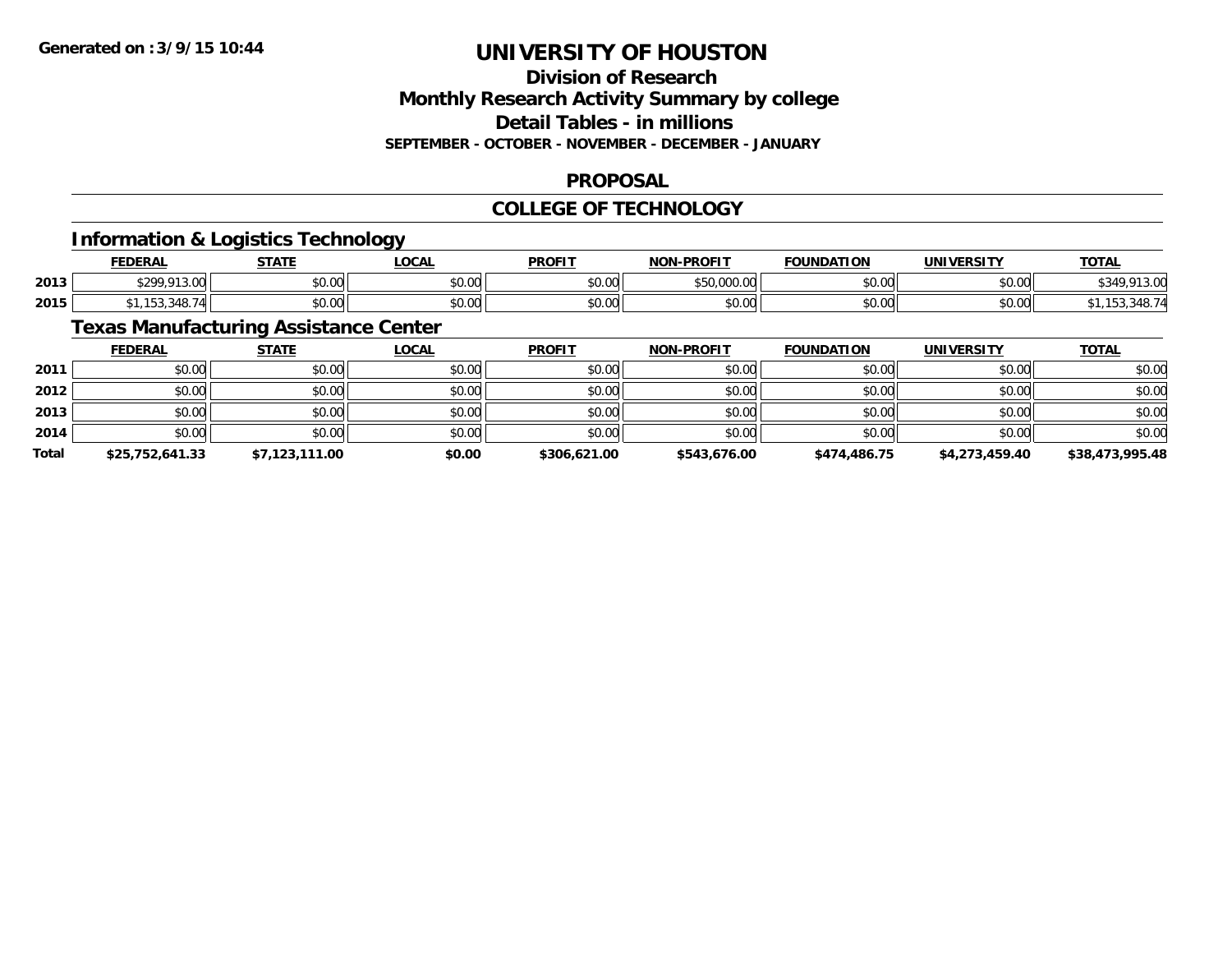### **Division of ResearchMonthly Research Activity Summary by college Detail Tables - in millions SEPTEMBER - OCTOBER - NOVEMBER - DECEMBER - JANUARY**

### **PROPOSAL**

### **CULLEN COLLEGE OF ENGINEERING**

|      | <b>Biomedical Engineering</b>                            |                |              |                |                   |                   |                   |                 |
|------|----------------------------------------------------------|----------------|--------------|----------------|-------------------|-------------------|-------------------|-----------------|
|      | <b>FEDERAL</b>                                           | <b>STATE</b>   | <b>LOCAL</b> | <b>PROFIT</b>  | <b>NON-PROFIT</b> | <b>FOUNDATION</b> | <b>UNIVERSITY</b> | <b>TOTAL</b>    |
| 2011 | \$2,755,645.95                                           | \$0.00         | \$0.00       | \$0.00         | \$0.00            | \$0.00            | \$686,250.00      | \$3,441,895.95  |
| 2012 | \$312,712.60                                             | \$672,750.00   | \$0.00       | \$0.00         | \$0.00            | \$0.00            | \$840,625.00      | \$1,826,087.60  |
| 2013 | \$3,514,596.39                                           | \$202,500.00   | \$0.00       | \$66,477.00    | \$0.00            | \$250,003.00      | \$562,500.00      | \$4,596,076.39  |
| 2014 | \$34,720,155.00                                          | \$20,000.00    | \$0.00       | \$164,702.00   | \$291,364.00      | \$199,250.00      | \$271,740.00      | \$35,667,211.00 |
| 2015 | \$20,842,078.50                                          | \$0.00         | \$0.00       | \$111,131.00   | \$1,271,390.00    | \$1,144,886.00    | \$250,000.00      | \$23,619,485.50 |
|      | <b>Center for Innovative Grouting Materials and Tech</b> |                |              |                |                   |                   |                   |                 |
|      | <b>FEDERAL</b>                                           | <b>STATE</b>   | <b>LOCAL</b> | <b>PROFIT</b>  | <b>NON-PROFIT</b> | <b>FOUNDATION</b> | <b>UNIVERSITY</b> | <b>TOTAL</b>    |
| 2012 | \$0.00                                                   | \$0.00         | \$0.00       | \$0.00         | \$0.00            | \$0.00            | \$0.00            | \$0.00          |
|      | <b>Chemical Engineering</b>                              |                |              |                |                   |                   |                   |                 |
|      | <b>FEDERAL</b>                                           | <b>STATE</b>   | <b>LOCAL</b> | <b>PROFIT</b>  | <b>NON-PROFIT</b> | <b>FOUNDATION</b> | <b>UNIVERSITY</b> | <b>TOTAL</b>    |
| 2011 | \$10,581,916.50                                          | \$222,012.00   | \$0.00       | \$3,139,275.78 | \$2,383,651.00    | \$700,000.00      | \$411,805.00      | \$17,438,660.27 |
| 2012 | \$4,782,010.94                                           | \$1,649,348.10 | \$0.00       | \$1,023,140.00 | \$732,000.00      | \$200,000.00      | \$170,000.00      | \$8,556,499.04  |
| 2013 | \$8,945,390.47                                           | \$476,499.10   | \$0.00       | \$1,834,500.00 | \$225,000.00      | \$308,663.00      | \$39,909.00       | \$11,829,961.57 |
| 2014 | \$13,034,866.65                                          | \$202,068.00   | \$0.00       | \$2,233,785.00 | \$0.00            | \$2,503,950.00    | \$67,472.00       | \$18,042,141.65 |
| 2015 | \$8,410,479.52                                           | \$310,456.00   | \$0.00       | \$1,573,904.00 | \$160,000.00      | \$1,415,000.00    | \$206,086.00      | \$12,075,925.52 |
|      | <b>Civil Engineering</b>                                 |                |              |                |                   |                   |                   |                 |
|      | <b>FEDERAL</b>                                           | <b>STATE</b>   | <b>LOCAL</b> | <b>PROFIT</b>  | <b>NON-PROFIT</b> | <b>FOUNDATION</b> | <b>UNIVERSITY</b> | <b>TOTAL</b>    |
| 2011 | \$11,499,313.20                                          | \$1,121,409.20 | \$100,000.00 | \$38,500.00    | \$660,000.00      | \$112,854.25      | \$240,299.00      | \$13,772,375.65 |
| 2012 | \$2,377,749.15                                           | \$507,549.00   | \$0.00       | \$117,678.10   | \$13,308.00       | \$0.00            | \$1,758,950.50    | \$4,775,234.75  |
| 2013 | \$4,681,915.57                                           | \$523,896.00   | \$0.00       | \$163,590.00   | \$1,168,474.40    | \$2,802,335.00    | \$414,486.05      | \$9,754,697.02  |
| 2014 | \$11,656,677.40                                          | \$45,300.00    | \$0.00       | \$358,883.00   | \$110,000.00      | \$2,354,197.54    | \$72,128.80       | \$14,597,186.74 |
| 2015 | \$19,132,745.43                                          | \$220,695.00   | \$0.00       | \$119,092.50   | \$110,000.00      | \$1,041,603.05    | \$490,408.00      | \$21,114,543.98 |
|      | Dean, Engineering                                        |                |              |                |                   |                   |                   |                 |
|      | <b>FEDERAL</b>                                           | <b>STATE</b>   | <b>LOCAL</b> | <b>PROFIT</b>  | <b>NON-PROFIT</b> | <b>FOUNDATION</b> | <b>UNIVERSITY</b> | <b>TOTAL</b>    |
| 2012 | \$882,933.40                                             | \$0.00         | \$0.00       | \$0.00         | \$0.00            | \$0.00            | \$0.00            | \$882,933.40    |
| 2013 | \$0.00                                                   | \$0.00         | \$0.00       | \$0.00         | \$0.00            | \$0.00            | \$0.00            | \$0.00          |
| 2014 | \$865,098.80                                             | \$0.00         | \$0.00       | \$0.00         | \$0.00            | \$0.00            | \$0.00            | \$865,098.80    |
| 2015 | \$150,000.00                                             | \$0.00         | \$0.00       | \$0.00         | \$0.00            | \$150,000.00      | \$0.00            | \$300,000.00    |

\$150,000.00 \$0.00 \$0.00 \$0.00 \$0.00 \$150,000.00 \$0.00 \$300,000.00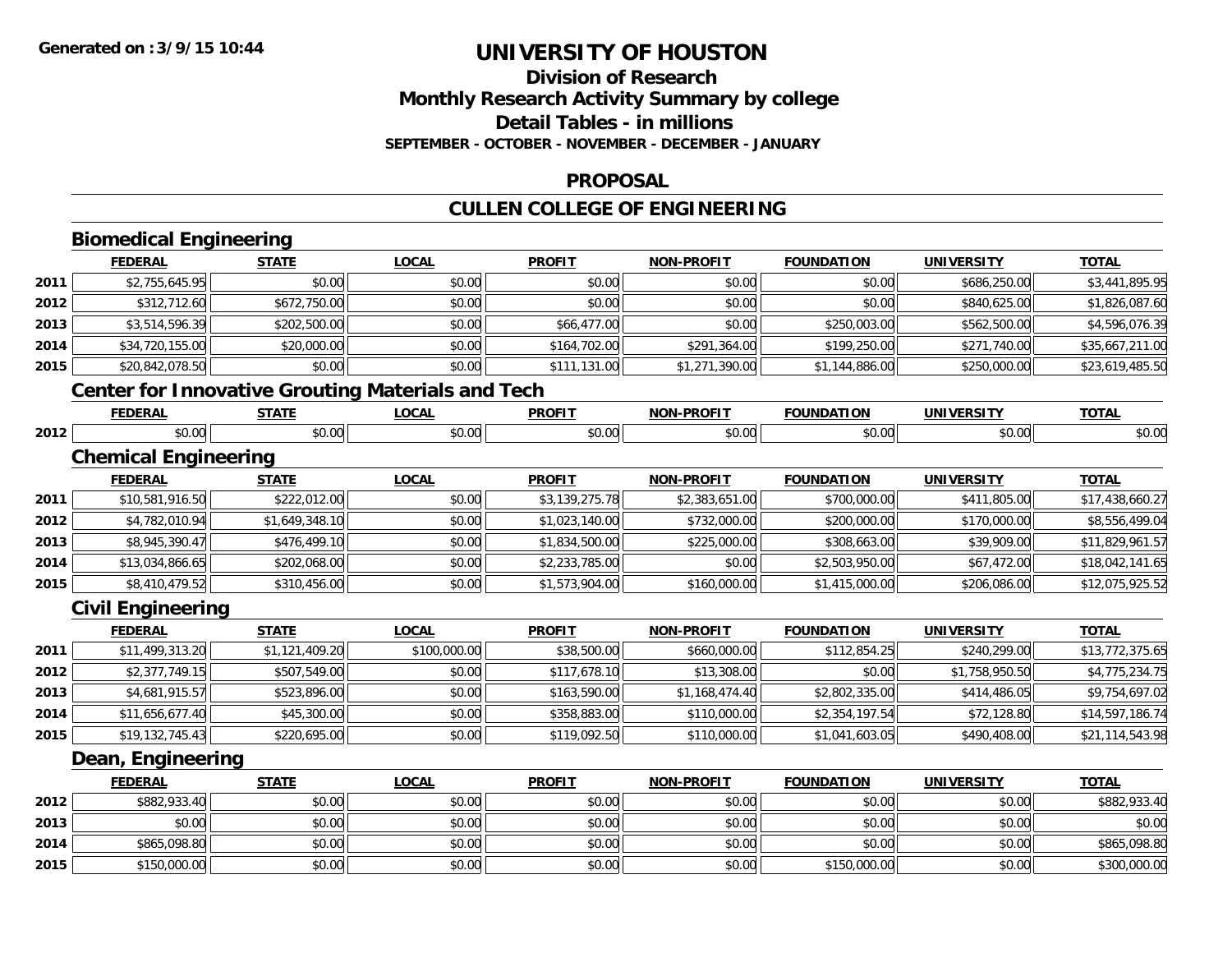### **Division of ResearchMonthly Research Activity Summary by college Detail Tables - in millions SEPTEMBER - OCTOBER - NOVEMBER - DECEMBER - JANUARY**

#### **PROPOSAL**

## **CULLEN COLLEGE OF ENGINEERING**

### **Electrical & Computer Engineering**

|      | <b>FEDERAL</b>  | <b>STATE</b>   | <b>LOCAL</b> | <b>PROFIT</b>  | <b>NON-PROFIT</b> | <b>FOUNDATION</b> | UNIVERSITY     | <b>TOTAL</b>    |
|------|-----------------|----------------|--------------|----------------|-------------------|-------------------|----------------|-----------------|
| 2011 | \$12,899,900.13 | \$0.00         | \$0.00       | \$1,230,296.81 | \$260,012.00      | \$220,524.00      | \$1,243,616.00 | \$15,854,348.94 |
| 2012 | \$11,766,884.67 | \$1,075,022.90 | \$0.00       | \$927,852.00   | \$27,500.00       | \$115,800.00      | \$2,089,413.00 | \$16,002,472.57 |
| 2013 | \$12,991,084.27 | \$704,998.90   | \$0.00       | \$1,170,814.00 | \$476,250.00      | \$519,750.00      | \$286,253.00   | \$16,149,150.17 |
| 2014 | \$11,048,865.15 | \$99,750.00    | \$0.00       | \$640,597.00   | \$1,120,800.00    | \$74,537.10       | \$176,688.00   | \$13,161,237.25 |
| 2015 | \$11,693,348.63 | \$2,290,500.00 | \$0.00       | \$377,139.00   | \$7,000.00        | \$295,000.00      | \$761,626.40   | \$15,424,614.03 |

### **Industrial Engineering**

|      | <u>FEDERAL</u>  | <b>STATE</b> | <b>LOCAL</b> | <b>PROFIT</b> | <b>NON-PROFIT</b> | <b>FOUNDATION</b> | <b>UNIVERSITY</b> | <b>TOTAL</b>    |
|------|-----------------|--------------|--------------|---------------|-------------------|-------------------|-------------------|-----------------|
| 2011 | \$300,148.00    | \$0.00       | \$0.00       | \$0.00        | \$0.00            | \$336,822,00      | \$0.00            | \$636,970.00    |
| 2012 | \$3,254,816.80  | \$397,915.60 | \$0.00       | \$0.00        | \$0.00            | \$0.00            | \$0.00            | \$3,652,732.40  |
| 2013 | \$89,843.25     | \$113,001.00 | \$0.00       | \$0.00        | \$0.00            | \$413,072,00      | \$0.00            | \$615,916.25    |
| 2014 | \$17,849,197.00 | \$0.00       | \$0.00       | \$0.00        | \$29,887.80       | \$304,352.00      | \$0.00            | \$18,183,436.80 |
| 2015 | \$295,011.50    | \$0.00       | \$0.00       | \$22,184.00   | \$0.00            | \$619,162.00      | \$0.00            | \$936,357.50    |

### **Mechanical Engineering**

|       | <b>FEDERAL</b>   | <b>STATE</b>    | <b>LOCAL</b> | <b>PROFIT</b>   | <b>NON-PROFIT</b> | <b>FOUNDATION</b> | <b>UNIVERSITY</b> | <u>TOTAL</u>     |
|-------|------------------|-----------------|--------------|-----------------|-------------------|-------------------|-------------------|------------------|
| 2011  | \$15,930,516.51  | \$226,312.00    | \$0.00       | \$652,132.50    | \$1,000,000.00    | \$1,338,678.20    | \$1,120,283.00    | \$20,267,922.21  |
| 2012  | \$22,395,713.91  | \$367,485.00    | \$0.00       | \$1,251,646.90  | \$1,019,270.76    | \$828,637.00      | \$700,244.00      | \$26,562,997.57  |
| 2013  | \$2,516,675.25   | \$710,530.00    | \$0.00       | \$442,500.00    | \$100,000.00      | \$480,546.16      | \$227,394.00      | \$4,477,645.41   |
| 2014  | \$6,538,390.94   | \$0.00          | \$0.00       | \$949,137.00    | \$625,000.00      | \$211,050.00      | \$224,963.00      | \$8,548,540.94   |
| 2015  | \$5,054,211.90   | \$90,300.00     | \$0.00       | \$1,568,378.50  | \$0.00            | \$1,113,612.00    | \$80,000.00       | \$7,906,502.40   |
| Total | \$293,770,893.38 | \$12,250,297.80 | \$100,000.00 | \$20,177,336.08 | \$11,790,907.96   | \$20,054,284.30   | \$13,393,139.75   | \$371,536,859.27 |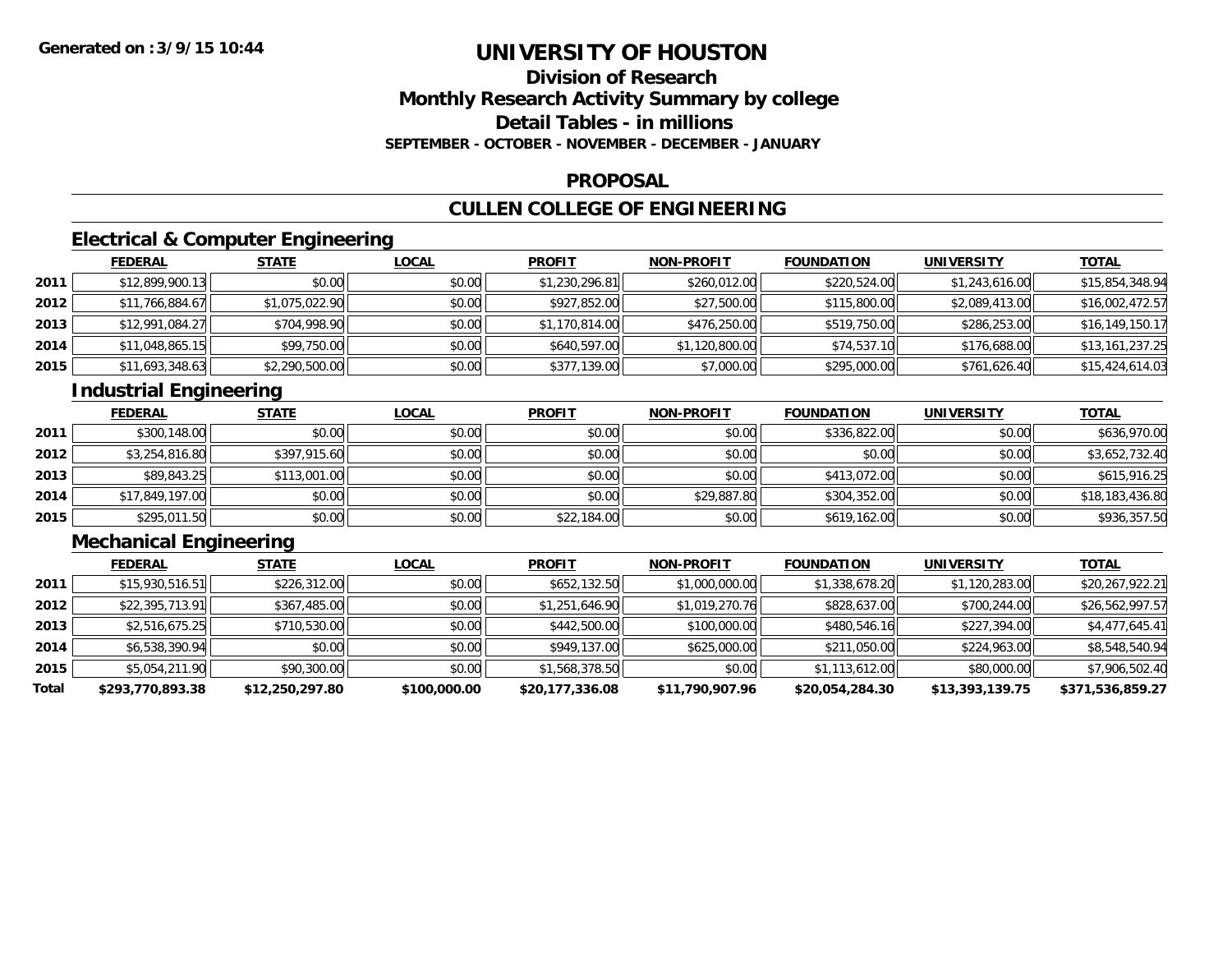**Division of Research**

**Monthly Research Activity Summary by college**

**Detail Tables - in millions**

**SEPTEMBER - OCTOBER - NOVEMBER - DECEMBER - JANUARY**

#### **PROPOSAL**

### **DIVISION OF RESEARCH**

|      | <b>Allied Geophysical Laboratories</b>                    |                |              |               |                            |                   |                   |                |
|------|-----------------------------------------------------------|----------------|--------------|---------------|----------------------------|-------------------|-------------------|----------------|
|      | <b>FEDERAL</b>                                            | <b>STATE</b>   | <b>LOCAL</b> | <b>PROFIT</b> | <b>NON-PROFIT</b>          | <b>FOUNDATION</b> | <b>UNIVERSITY</b> | <b>TOTAL</b>   |
| 2011 | \$0.00                                                    | \$0.00         | \$0.00       | \$70,000.00   | \$0.00                     | \$0.00            | \$0.00            | \$70,000.00    |
|      | <b>Center for Advanced Computing and Data Systems</b>     |                |              |               |                            |                   |                   |                |
|      | <b>FEDERAL</b>                                            | <b>STATE</b>   | <b>LOCAL</b> | <b>PROFIT</b> | <b>NON-PROFIT</b>          | <b>FOUNDATION</b> | <b>UNIVERSITY</b> | <b>TOTAL</b>   |
| 2011 | \$0.00                                                    | \$0.00         | \$0.00       | \$0.00        | \$0.00                     | \$0.00            | \$0.00            | \$0.00         |
| 2012 | \$0.00                                                    | \$0.00         | \$0.00       | \$0.00        | \$0.00                     | \$0.00            | \$964,253.70      | \$964,253.70   |
| 2013 | \$199,698.00                                              | \$0.00         | \$0.00       | \$75,000.00   | \$0.00                     | \$0.00            | \$0.00            | \$274,698.00   |
| 2015 | \$0.00                                                    | \$0.00         | \$0.00       | \$0.00        | \$0.00                     | \$0.00            | \$69,683.00       | \$69,683.00    |
|      | <b>Center for Advanced Materials</b>                      |                |              |               |                            |                   |                   |                |
|      | <b>FEDERAL</b>                                            | <b>STATE</b>   | <b>LOCAL</b> | <b>PROFIT</b> | <b>NON-PROFIT</b>          | <b>FOUNDATION</b> | <b>UNIVERSITY</b> | <b>TOTAL</b>   |
| 2011 | \$1,447,890.60                                            | \$0.00         | \$0.00       | \$409,411.00  | \$0.00                     | \$197,095.80      | \$0.00            | \$2,054,397.40 |
| 2012 | \$96,647.50                                               | \$0.00         | \$0.00       | \$0.00        | \$0.00                     | \$291,259.20      | \$0.00            | \$387,906.70   |
| 2013 | \$0.00                                                    | \$0.00         | \$0.00       | \$0.00        | $\overline{$1,293,106.00}$ | \$0.00            | \$0.00            | \$1,293,106.00 |
|      | <b>Center for Biomedical &amp; Environmental Genomics</b> |                |              |               |                            |                   |                   |                |
|      | <b>FEDERAL</b>                                            | <b>STATE</b>   | <b>LOCAL</b> | <b>PROFIT</b> | <b>NON-PROFIT</b>          | <b>FOUNDATION</b> | <b>UNIVERSITY</b> | <b>TOTAL</b>   |
| 2012 | \$0.00                                                    | \$0.00         | \$0.00       | \$0.00        | \$0.00                     | \$0.00            | \$0.00            | \$0.00         |
| 2013 | \$0.00                                                    | \$0.00         | \$0.00       | \$0.00        | \$0.00                     | \$0.00            | \$0.00            | \$0.00         |
| 2015 | \$0.00                                                    | \$0.00         | \$0.00       | \$0.00        | \$0.00                     | \$0.00            | \$0.00            | \$0.00         |
|      | <b>Center for Industrial Partnerships</b>                 |                |              |               |                            |                   |                   |                |
|      | <b>FEDERAL</b>                                            | <b>STATE</b>   | <b>LOCAL</b> | <b>PROFIT</b> | <b>NON-PROFIT</b>          | <b>FOUNDATION</b> | <b>UNIVERSITY</b> | <b>TOTAL</b>   |
| 2011 | \$160,371.95                                              | \$0.00         | \$0.00       | \$0.00        | \$0.00                     | \$0.00            | \$0.00            | \$160,371.95   |
| 2012 | \$0.00                                                    | \$0.00         | \$0.00       | \$100,500.00  | \$0.00                     | \$0.00            | \$0.00            | \$100,500.00   |
| 2013 | \$574,253.00                                              | \$0.00         | \$0.00       | \$0.00        | \$0.00                     | \$0.00            | \$0.00            | \$574,253.00   |
| 2015 | \$201,595.40                                              | \$1,000,000.00 | \$0.00       | \$0.00        | \$0.00                     | \$0.00            | \$0.00            | \$1,201,595.40 |
|      | <b>Division of Research</b>                               |                |              |               |                            |                   |                   |                |
|      | <b>FEDERAL</b>                                            | <b>STATE</b>   | <b>LOCAL</b> | <b>PROFIT</b> | <b>NON-PROFIT</b>          | <b>FOUNDATION</b> | <b>UNIVERSITY</b> | <b>TOTAL</b>   |
| 2011 | \$0.00                                                    | \$0.00         | \$0.00       | \$0.00        | \$0.00                     | \$0.00            | \$0.00            | \$0.00         |
| 2013 | \$0.00                                                    | \$7,877,932.00 | \$0.00       | \$0.00        | \$0.00                     | \$0.00            | \$0.00            | \$7,877,932.00 |
|      | \$0.00                                                    | \$5,754,381.00 | \$0.00       | \$0.00        | \$0.00                     | \$0.00            | \$0.00            | \$5,754,381.00 |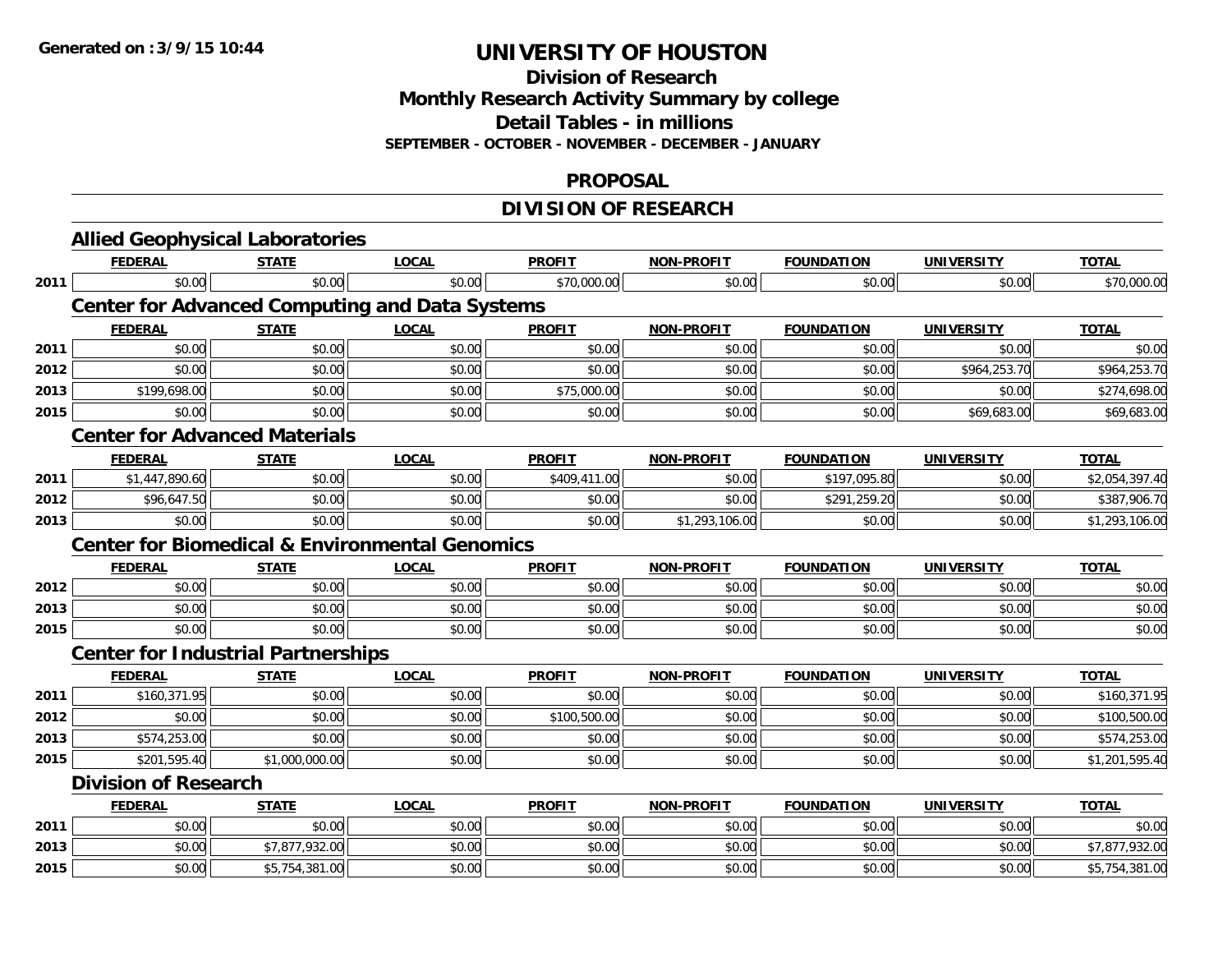### **Division of ResearchMonthly Research Activity Summary by college Detail Tables - in millionsSEPTEMBER - OCTOBER - NOVEMBER - DECEMBER - JANUARY**

#### **PROPOSAL**

### **DIVISION OF RESEARCH**

### **National Center for Airborne Laser Mapping**

|      | <b>FEDERAL</b> | <b>STATE</b> | <u>LOCAL</u> | <b>PROFIT</b> | <b>NON-PROFIT</b> | <b>FOUNDATION</b> | <b>UNIVERSITY</b> | <b>TOTAL</b>   |
|------|----------------|--------------|--------------|---------------|-------------------|-------------------|-------------------|----------------|
| 2011 | \$48,594.00    | \$0.00       | \$0.00       | \$0.00        | \$0.00            | \$0.00            | \$0.00            | \$48,594.00    |
| 2012 | \$241,276.20   | \$0.00       | \$0.00       | \$0.00        | \$0.00            | \$0.00            | \$414,825.50      | \$656,101.70   |
| 2013 | \$0.00         | \$0.00       | \$0.00       | \$0.00        | \$0.00            | \$0.00            | \$1,058,677.95    | \$1,058,677.95 |
| 2014 | \$360,198.95   | \$48,896.00  | \$0.00       | \$0.00        | \$0.00            | \$0.00            | \$37,879.20       | \$446,974.15   |
| 2015 | \$183,747.60   | \$0.00       | \$0.00       | \$0.00        | \$0.00            | \$0.00            | \$244,812.00      | \$428,559.60   |

#### **TcSUH**

|      | <b>FEDERAL</b> | <b>STATE</b> | <u>LOCAL</u> | <b>PROFIT</b> | <b>NON-PROFIT</b> | <b>FOUNDATION</b> | <b>UNIVERSITY</b> | <b>TOTAL</b>   |
|------|----------------|--------------|--------------|---------------|-------------------|-------------------|-------------------|----------------|
| 2011 | \$241,919.76   | \$0.00       | \$0.00       | \$40,000.00   | \$0.00            | \$0.00            | \$0.00            | \$281,919.76   |
| 2012 | \$1,615,959.15 | \$0.00       | \$0.00       | \$70,000.00   | \$0.00            | \$0.00            | \$80,077.00       | \$1,766,036.15 |
| 2013 | \$646,173.70   | \$50,000.00  | \$0.00       | \$178,821.00  | \$0.00            | \$0.00            | \$0.00            | \$874,994.70   |
| 2014 | \$377,531.40   | \$0.00       | \$0.00       | \$167,200.00  | \$0.00            | \$0.00            | \$80,078.00       | \$624,809.40   |
| 2015 | \$1,349,912.45 | \$0.00       | \$0.00       | \$16,000.00   | \$0.00            | \$0.00            | \$0.00            | \$1,365,912.45 |

### **Texas Obesity Research Center**

|      | <b>FEDERAL</b> | <b>CTATE</b>        | .OCAI              | <b>PROFIT</b>                   | <b>PROFIT</b><br><b>NION</b> | FOLINDAT<br>ΓΙΟΝ | UNIVERSITY           | <b>TOTAL</b>  |
|------|----------------|---------------------|--------------------|---------------------------------|------------------------------|------------------|----------------------|---------------|
| 2011 | 0000<br>טט.טע  | $\uparrow$<br>טט.טע | ሶስ ሰሰ<br>J∪.∪∪     | $\sim$ $\sim$<br>$\cap$<br>ט.טע | 0000<br>งบ.บเ                | 0000<br>,u.uu    | 0000<br>JU.UU        | \$0.00        |
| 2012 | 0000<br>DU.UU  | $\sim$<br>JU.UU     | $\sim$ 00<br>JU.UU | \$0.00                          | \$0.00                       | \$0.00           | 0000<br><b>DU.UU</b> | 0000<br>JU.UU |

**TIMES**

|       | <b>FEDERAL</b>  | <b>STATE</b>    | <b>LOCAL</b> | <b>PROFIT</b>  | <b>NON-PROFIT</b> | <b>FOUNDATION</b> | <b>UNIVERSITY</b> | <u>TOTAL</u>    |
|-------|-----------------|-----------------|--------------|----------------|-------------------|-------------------|-------------------|-----------------|
| 2011  | \$2,961,229.00  | \$168,985.70    | \$141,895.20 | \$0.00         | \$254,256.00      | \$0.00            | \$352,023.00      | \$3,878,388.90  |
| 2012  | \$1,194,418,00  | \$0.00          | \$0.00       | \$0.00         | \$119,028,00      | \$0.00            | \$929,450.00      | \$2,242,896.00  |
| 2013  | \$1,331,763.80  | \$29,908.00     | \$0.00       | \$0.00         | \$0.00            | \$0.00            | \$723,267.00      | \$2,084,938.80  |
| 2014  | \$9,197,813.55  | \$98,197.00     | \$0.00       | \$1,006,321.00 | \$0.00            | \$0.00            | \$0.00            | \$10,302,331.55 |
| 2015  | \$398,713.00    | \$99,999.00     | \$0.00       | \$0.00         | \$76,188.00       | \$0.00            | \$0.00            | \$574,900.00    |
| Total | \$22,829,707.01 | \$15,128,298.70 | \$141,895.20 | \$2,133,253.00 | \$1,742,578.00    | \$488,355.00      | \$4,955,026.35    | \$47,419,113.26 |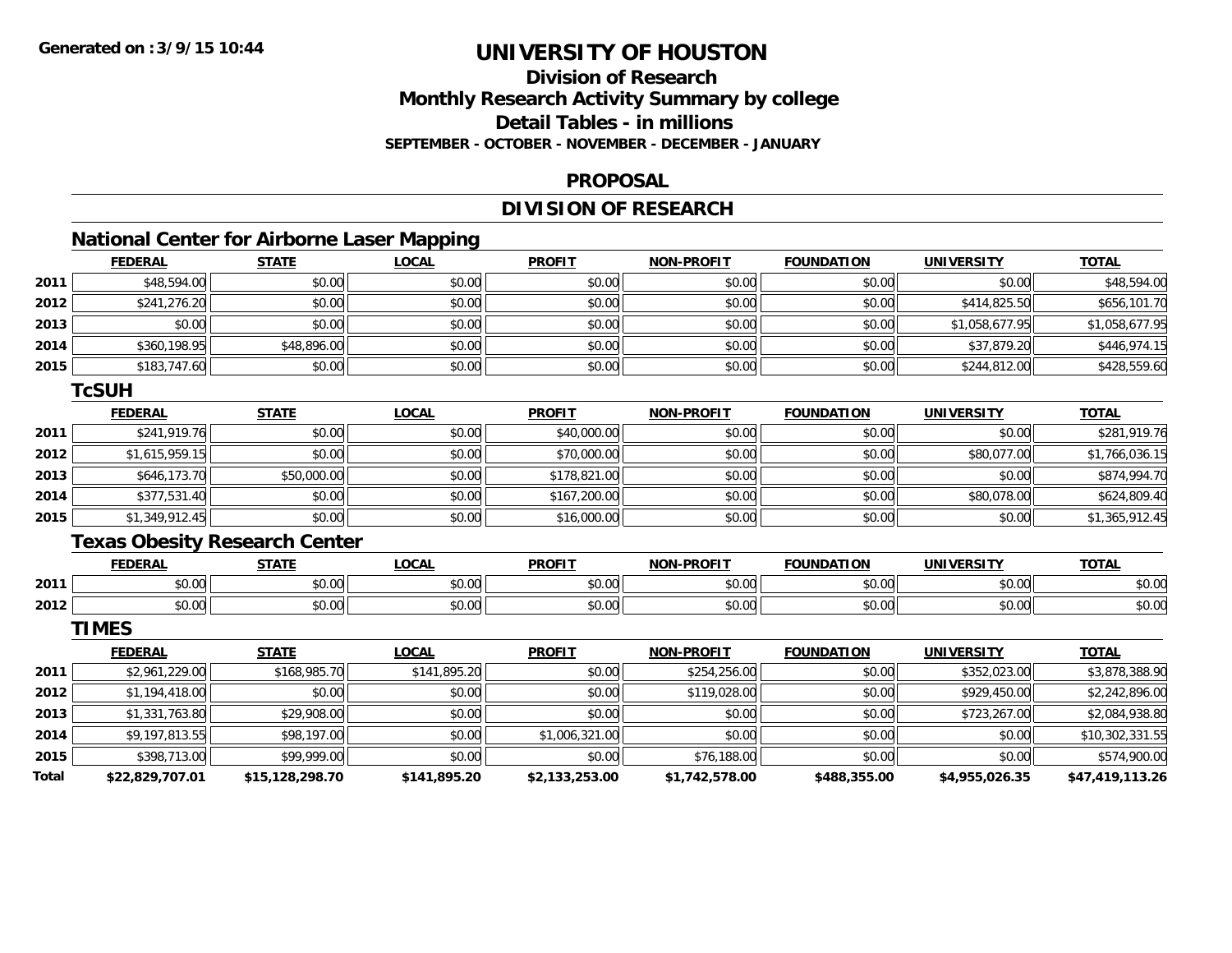**Division of Research**

**Monthly Research Activity Summary by college**

**Detail Tables - in millions**

**SEPTEMBER - OCTOBER - NOVEMBER - DECEMBER - JANUARY**

### **PROPOSAL**

### **GRADUATE COLLEGE OF SOCIAL WORK**

|       | <b>Center for Drug and Social Policy Research</b>           |              |              |               |                   |                   |                   |                 |
|-------|-------------------------------------------------------------|--------------|--------------|---------------|-------------------|-------------------|-------------------|-----------------|
|       | <b>FEDERAL</b>                                              | <b>STATE</b> | <b>LOCAL</b> | <b>PROFIT</b> | <b>NON-PROFIT</b> | <b>FOUNDATION</b> | <b>UNIVERSITY</b> | <b>TOTAL</b>    |
| 2013  | \$0.00                                                      | \$0.00       | \$0.00       | \$0.00        | \$0.00            | \$0.00            | \$0.00            | \$0.00          |
|       | <b>Center for Health Equities &amp; Evaluation Research</b> |              |              |               |                   |                   |                   |                 |
|       | <b>FEDERAL</b>                                              | <b>STATE</b> | <b>LOCAL</b> | <b>PROFIT</b> | <b>NON-PROFIT</b> | <b>FOUNDATION</b> | <b>UNIVERSITY</b> | <b>TOTAL</b>    |
| 2015  | \$430,954.00                                                | \$0.00       | \$0.00       | \$0.00        | \$0.00            | \$0.00            | \$0.00            | \$430,954.00    |
|       | <b>Child &amp; Family for Innovative Research</b>           |              |              |               |                   |                   |                   |                 |
|       | <b>FEDERAL</b>                                              | <b>STATE</b> | <b>LOCAL</b> | <b>PROFIT</b> | <b>NON-PROFIT</b> | <b>FOUNDATION</b> | <b>UNIVERSITY</b> | <b>TOTAL</b>    |
| 2011  | \$2,418,431.00                                              | \$0.00       | \$0.00       | \$100,982.00  | \$25,000.00       | \$0.05            | \$150,609.00      | \$2,695,022.05  |
| 2012  | \$466,787.74                                                | \$0.00       | \$0.00       | \$230,559.00  | \$35,469.80       | \$28,560.00       | \$190,477.00      | \$951,853.54    |
| 2013  | \$1,252,168.07                                              | \$10,000.00  | \$0.00       | \$0.00        | \$292,838.00      | \$19,250.00       | \$0.00            | \$1,574,256.07  |
| 2014  | \$0.00                                                      | \$66,936.00  | \$0.00       | \$45,050.00   | \$19,979.00       | \$19,235.70       | \$356,205.00      | \$507,405.70    |
| 2015  | \$0.00                                                      | \$0.00       | \$0.00       | \$0.00        | \$0.00            | \$99,730.00       | \$0.00            | \$99,730.00     |
|       | <b>Community Projects - Social Work</b>                     |              |              |               |                   |                   |                   |                 |
|       | <b>FEDERAL</b>                                              | <b>STATE</b> | <b>LOCAL</b> | <b>PROFIT</b> | <b>NON-PROFIT</b> | <b>FOUNDATION</b> | <b>UNIVERSITY</b> | <b>TOTAL</b>    |
| 2011  | \$2,420,245.00                                              | \$0.00       | \$0.00       | \$0.00        | \$0.00            | \$0.00            | \$0.00            | \$2,420,245.00  |
|       | Dean, Social Work                                           |              |              |               |                   |                   |                   |                 |
|       | <b>FEDERAL</b>                                              | <b>STATE</b> | <b>LOCAL</b> | <b>PROFIT</b> | <b>NON-PROFIT</b> | <b>FOUNDATION</b> | <b>UNIVERSITY</b> | <b>TOTAL</b>    |
| 2011  | \$3,614,480.80                                              | \$0.00       | \$0.00       | \$0.00        | \$0.00            | \$0.00            | \$0.00            | \$3,614,480.80  |
| 2013  | \$0.00                                                      | \$0.00       | \$0.00       | \$0.00        | \$0.00            | \$0.00            | \$0.00            | \$0.00          |
| 2014  | \$0.00                                                      | \$0.00       | \$0.00       | \$0.00        | \$0.00            | \$0.00            | \$0.00            | \$0.00          |
| 2015  | \$0.00                                                      | \$0.00       | \$0.00       | \$0.00        | \$0.00            | \$4,500.00        | \$0.00            | \$4,500.00      |
| Total | \$10,603,066.61                                             | \$76,936.00  | \$0.00       | \$376,591.00  | \$373,286.80      | \$171,275.75      | \$697,291.00      | \$12,298,447.16 |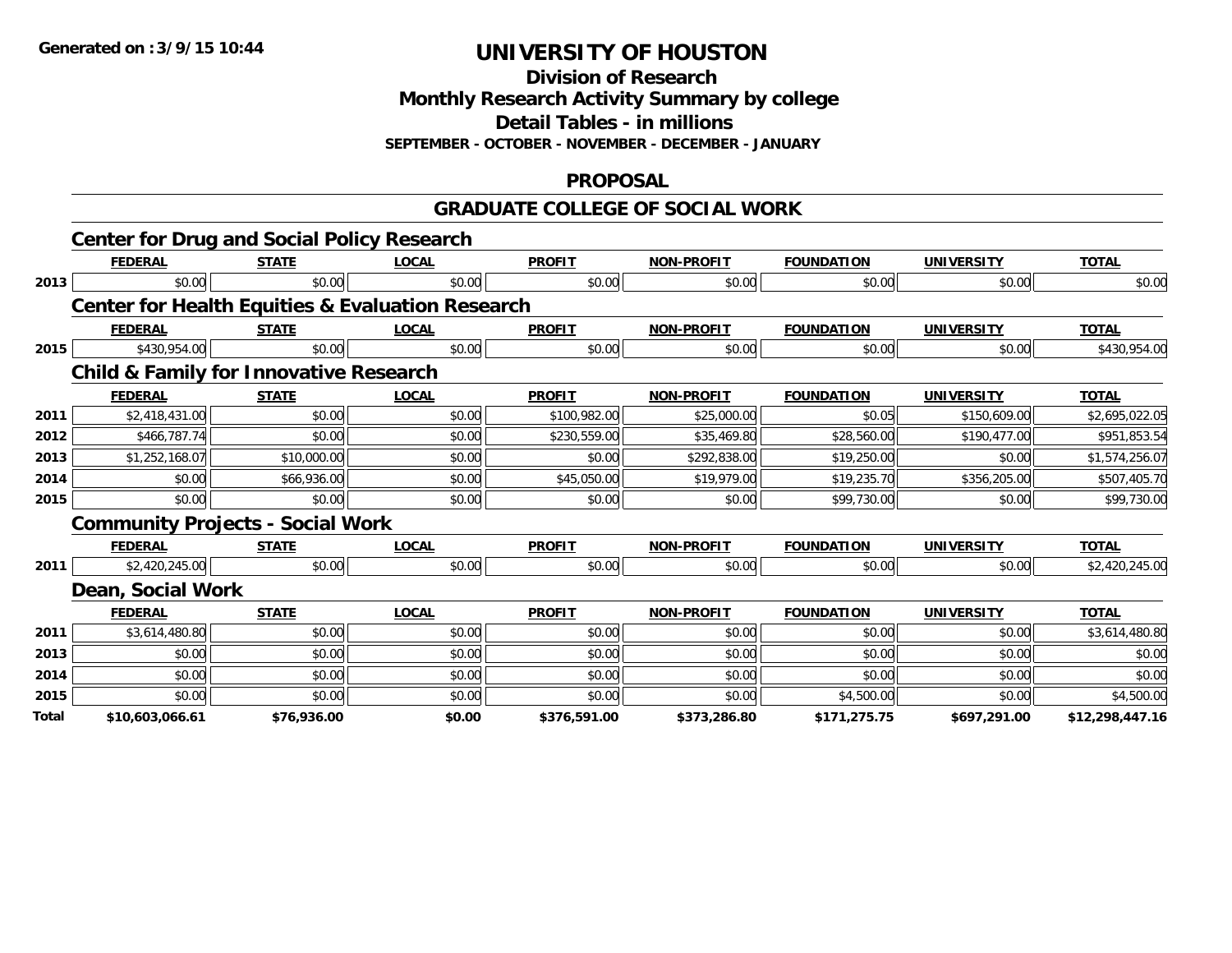# **Division of Research**

**Monthly Research Activity Summary by college**

**Detail Tables - in millions**

**SEPTEMBER - OCTOBER - NOVEMBER - DECEMBER - JANUARY**

### **PROPOSAL**

### **HILTON COLLEGE OF HOTEL AND RESTAURANT MANAGEMENT**

### **Hotel and Restaurant Management**

|       | <b>FEDERAL</b> | <b>STATE</b> | <b>LOCAL</b> | <b>PROFIT</b> | <b>NON-PROFIT</b> | <b>FOUNDATION</b> | <b>UNIVERSITY</b> | <b>TOTAL</b> |
|-------|----------------|--------------|--------------|---------------|-------------------|-------------------|-------------------|--------------|
| 2011  | \$0.00         | \$0.00       | \$0.00       | \$0.00        | \$27,280.00       | \$0.00            | \$0.00            | \$27,280.00  |
| 2012  | \$0.00         | \$103,763.00 | \$0.00       | \$0.00        | \$118,422.00      | \$0.00            | \$0.00            | \$222,185.00 |
| 2013  | \$304,163.00   | \$0.00       | \$16,154.00  | \$0.00        | \$10,987.00       | \$55,874.00       | \$143,232.00      | \$530,410.00 |
| 2014  | \$0.00         | \$0.00       | \$0.00       | \$0.00        | \$5,000.00        | \$0.00            | \$0.00            | \$5,000.00   |
| 2015  | \$40,000.00    | \$0.00       | \$0.00       | \$0.00        | \$0.00            | \$0.00            | \$0.00            | \$40,000.00  |
| Total | \$344,163.00   | \$103,763.00 | \$16,154.00  | \$0.00        | \$161,689.00      | \$55,874.00       | \$143,232.00      | \$824,875.00 |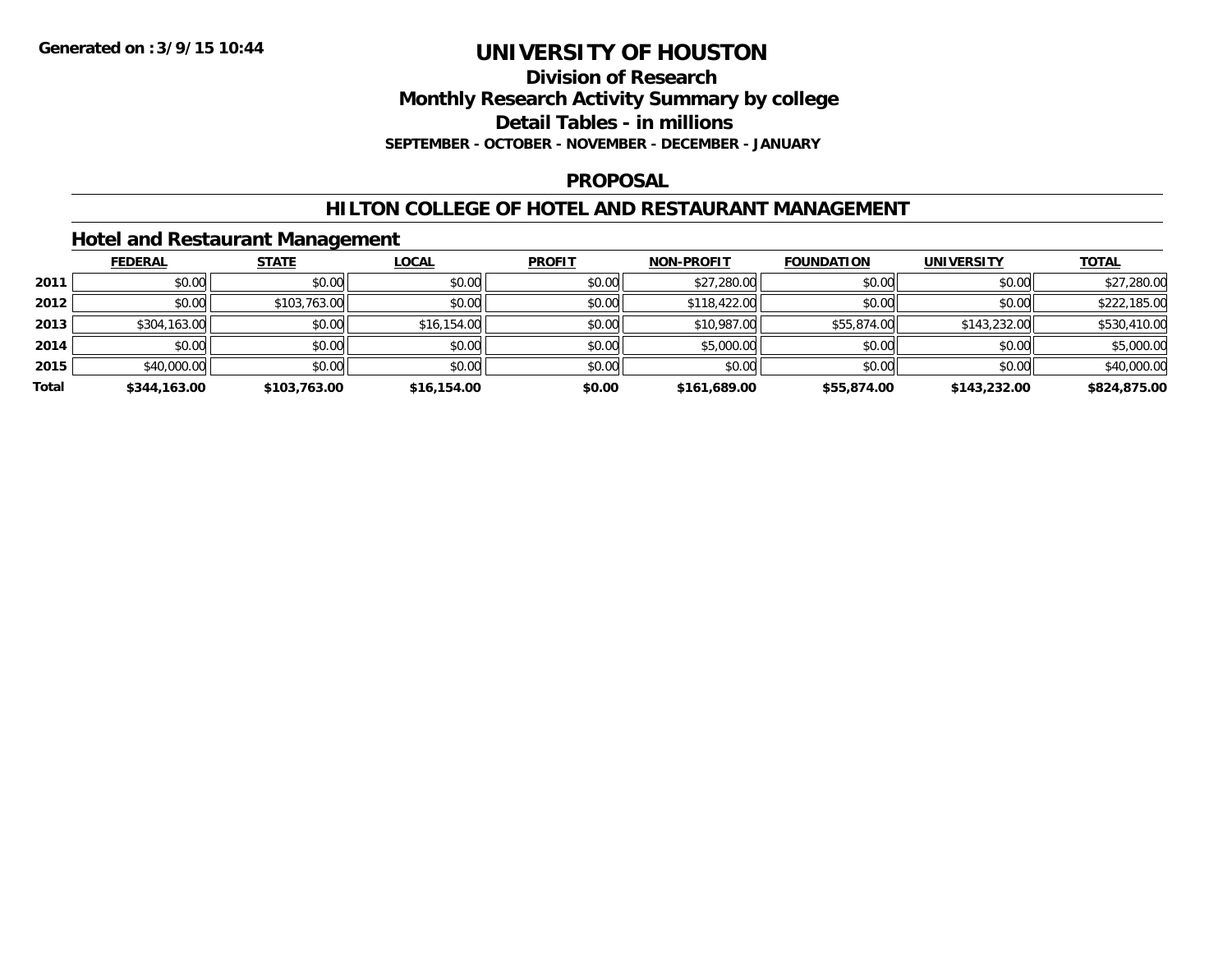### **Division of Research Monthly Research Activity Summary by college Detail Tables - in millions SEPTEMBER - OCTOBER - NOVEMBER - DECEMBER - JANUARY**

#### **PROPOSAL**

#### **HONORS COLLEGE**

## **Dean, Honors College**

|       | <b>FEDERAL</b> | <b>STATE</b> | <b>LOCAL</b> | <b>PROFIT</b> | <b>NON-PROFIT</b> | <b>FOUNDATION</b> | <b>UNIVERSITY</b> | <b>TOTAL</b> |
|-------|----------------|--------------|--------------|---------------|-------------------|-------------------|-------------------|--------------|
| 2011  | \$0.00         | \$0.00       | \$0.00       | \$0.00        | \$53,185.20       | \$0.00            | \$0.00            | \$53,185.20  |
| 2013  | \$0.00         | \$0.00       | \$0.00       | \$0.00        | \$0.00            | \$0.00            | \$9,150.32        | \$9,150.32   |
| 2014  | \$0.00         | \$457,985.75 | \$0.00       | \$0.00        | \$0.00            | \$0.00            | \$0.00            | \$457,985.75 |
| 2015  | \$0.00         | \$0.00       | \$0.00       | \$0.00        | \$367,989.75      | \$0.00            | \$0.00            | \$367,989.75 |
| Total | \$0.00         | \$457,985.75 | \$0.00       | \$0.00        | \$421,174.95      | \$0.00            | \$9,150.32        | \$888,311.02 |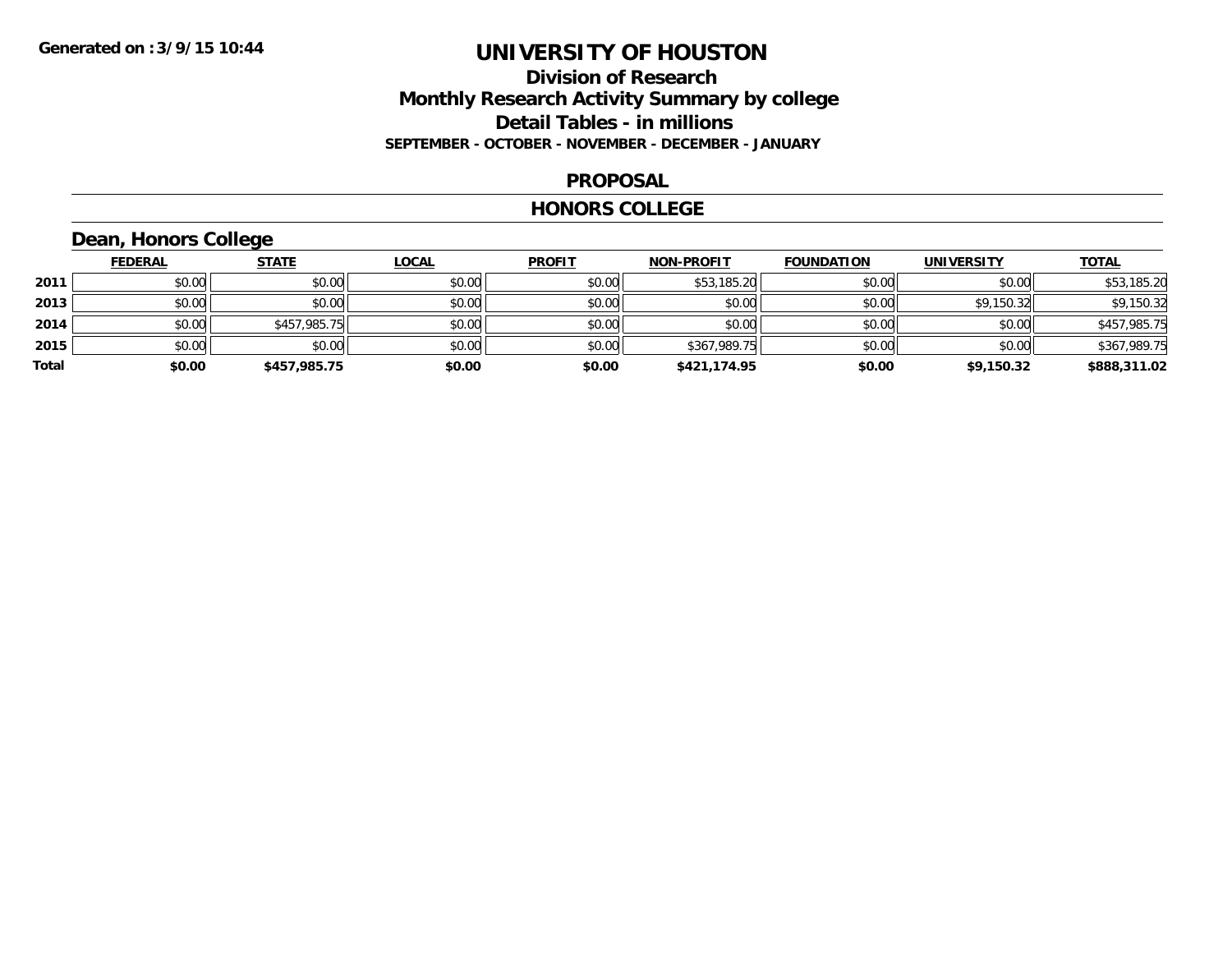### **Division of Research Monthly Research Activity Summary by college Detail Tables - in millions SEPTEMBER - OCTOBER - NOVEMBER - DECEMBER - JANUARY**

#### **PROPOSAL**

### **PRESIDENT**

#### **Office of the President**

|              | <b>FEDERAL</b>              | <b>STATE</b> | OCA.   | <b>PROFIT</b>           | <b>DDAEIT</b><br><b>MON</b> | <b>FOUNDATION</b> | <b>UNIVERSITY</b> | <b>TOTAL</b>            |
|--------------|-----------------------------|--------------|--------|-------------------------|-----------------------------|-------------------|-------------------|-------------------------|
| 2014         | \$865.<br>nno onl<br>170.00 | \$0.00       | JU.UU  | 0 <sub>n</sub><br>JU.UU | ልስ ስስ<br>DU.UU              | טט.               | \$0.00            | וס סחח                  |
| <b>Total</b> | nga ar<br>\$865.098.80      | \$0.00       | \$0.00 | \$0.00                  | \$0.00                      | \$0.00            | \$0.00            | 098.80.د<br><b>S86F</b> |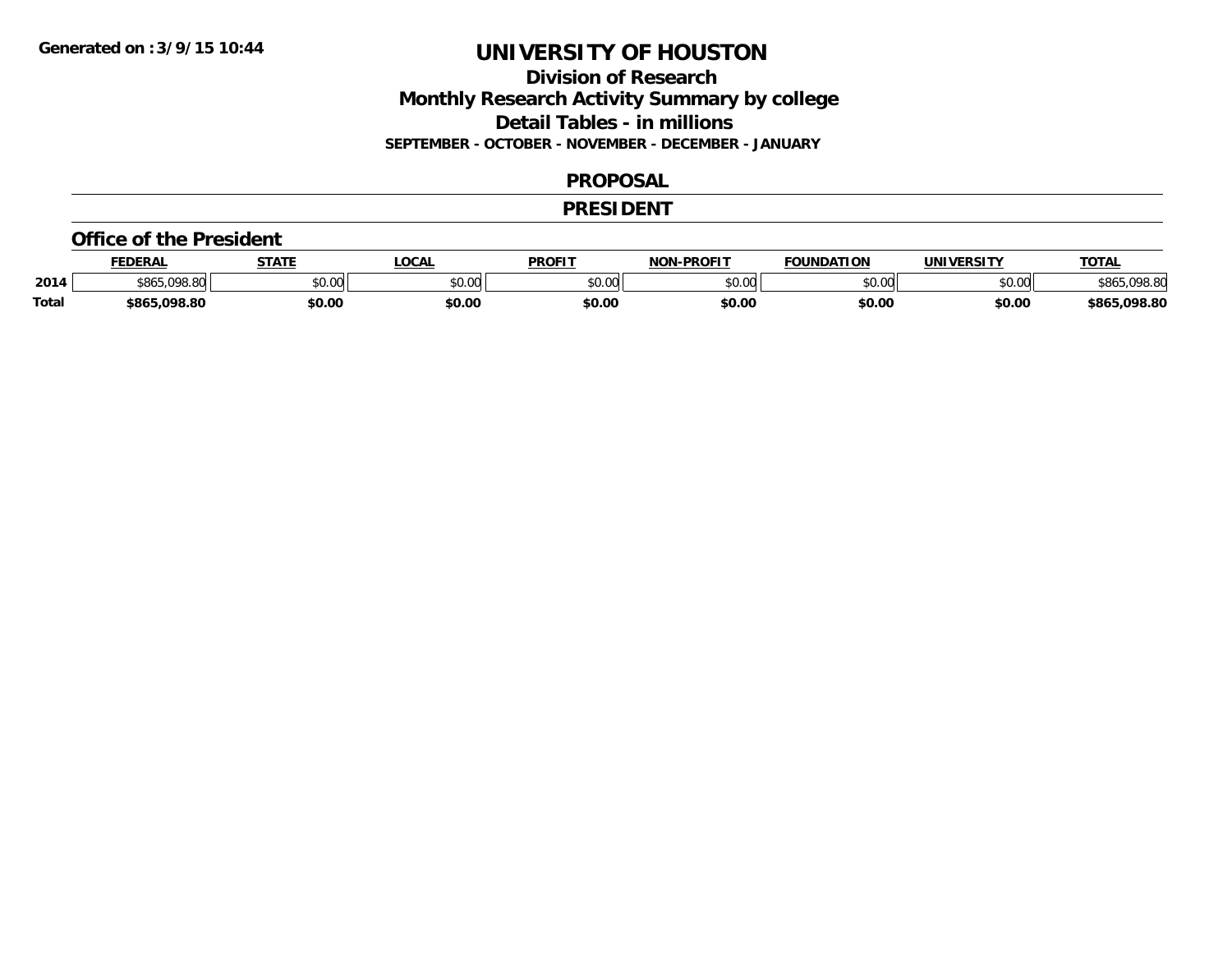**Division of Research**

**Monthly Research Activity Summary by college**

**Detail Tables - in millions**

**SEPTEMBER - OCTOBER - NOVEMBER - DECEMBER - JANUARY**

#### **PROPOSAL**

#### **SENIOR V.P. FOR ACADEMIC AFFAIRS AND PROVOST**

### **Senior V.P. for Academic Affairs and Provost**

|       | <b>FEDERAL</b>                              | <b>STATE</b> | <b>LOCAL</b> | <b>PROFIT</b> | <b>NON-PROFIT</b> | <b>FOUNDATION</b> | <b>UNIVERSITY</b> | <b>TOTAL</b> |
|-------|---------------------------------------------|--------------|--------------|---------------|-------------------|-------------------|-------------------|--------------|
| 2012  | \$0.00                                      | \$75,000.00  | \$0.00       | \$0.00        | \$0.00            | \$0.00            | \$0.00            | \$75,000.00  |
| 2013  | \$0.00                                      | \$0.00       | \$0.00       | \$0.00        | \$149,488.00      | \$0.00            | \$0.00            | \$149,488.00 |
|       | <b>Student Support Services</b>             |              |              |               |                   |                   |                   |              |
|       | <b>FEDERAL</b>                              | <b>STATE</b> | <b>LOCAL</b> | <b>PROFIT</b> | <b>NON-PROFIT</b> | <b>FOUNDATION</b> | <b>UNIVERSITY</b> | <b>TOTAL</b> |
| 2012  | \$198,944.00                                | \$0.00       | \$0.00       | \$0.00        | \$0.00            | \$0.00            | \$0.00            | \$198,944.00 |
|       | <b>Undergraduate Scholars</b>               |              |              |               |                   |                   |                   |              |
|       | <b>FEDERAL</b>                              | <b>STATE</b> | <b>LOCAL</b> | <b>PROFIT</b> | <b>NON-PROFIT</b> | <b>FOUNDATION</b> | <b>UNIVERSITY</b> | <b>TOTAL</b> |
| 2011  | \$0.00                                      | \$29,456.00  | \$0.00       | \$0.00        | \$0.00            | \$0.00            | \$0.00            | \$29,456.00  |
| 2012  | \$0.00                                      | \$19,051.00  | \$0.00       | \$0.00        | \$0.00            | \$0.00            | \$0.00            | \$19,051.00  |
| 2014  | \$0.00                                      | \$20,330.00  | \$0.00       | \$0.00        | \$0.00            | \$0.00            | \$0.00            | \$20,330.00  |
|       | <b>Undergraduate Student Success</b>        |              |              |               |                   |                   |                   |              |
|       | <b>FEDERAL</b>                              | <b>STATE</b> | <b>LOCAL</b> | <b>PROFIT</b> | <b>NON-PROFIT</b> | <b>FOUNDATION</b> | <b>UNIVERSITY</b> | <b>TOTAL</b> |
| 2013  | \$0.00                                      | \$30,000.00  | \$0.00       | \$0.00        | \$0.00            | \$0.00            | \$0.00            | \$30,000.00  |
| 2014  | \$0.00                                      | \$268,000.00 | \$0.00       | \$0.00        | \$0.00            | \$0.00            | \$0.00            | \$268,000.00 |
|       | <b>Undergraduate Student Success Center</b> |              |              |               |                   |                   |                   |              |
|       | <b>FEDERAL</b>                              | <b>STATE</b> | <b>LOCAL</b> | <b>PROFIT</b> | <b>NON-PROFIT</b> | <b>FOUNDATION</b> | <b>UNIVERSITY</b> | <b>TOTAL</b> |
| 2011  | \$0.00                                      | \$0.00       | \$0.00       | \$0.00        | \$115,096.00      | \$0.00            | \$0.00            | \$115,096.00 |
| 2015  | \$0.00                                      | \$0.00       | \$0.00       | \$0.00        | \$78,500.00       | \$0.00            | \$0.00            | \$78,500.00  |
| Total | \$198,944.00                                | \$441,837.00 | \$0.00       | \$0.00        | \$343,084.00      | \$0.00            | \$0.00            | \$983,865.00 |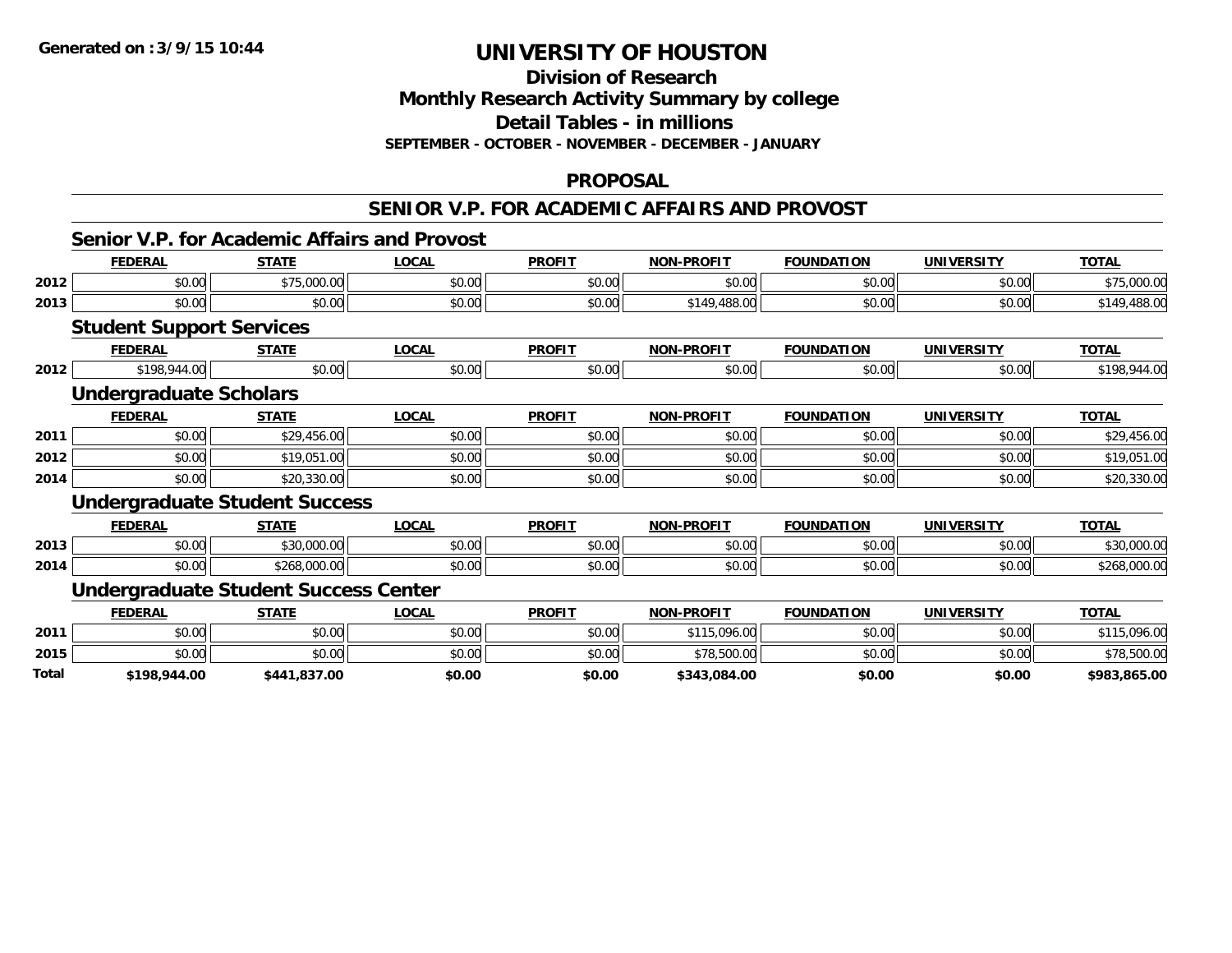### **Division of Research Monthly Research Activity Summary by college Detail Tables - in millions SEPTEMBER - OCTOBER - NOVEMBER - DECEMBER - JANUARY**

#### **PROPOSAL**

#### **UH LAW CENTER**

|       | Dean, Law      |              |              |               |                   |                   |                   |                |
|-------|----------------|--------------|--------------|---------------|-------------------|-------------------|-------------------|----------------|
|       | <b>FEDERAL</b> | <b>STATE</b> | <b>LOCAL</b> | <b>PROFIT</b> | <b>NON-PROFIT</b> | <b>FOUNDATION</b> | <b>UNIVERSITY</b> | <b>TOTAL</b>   |
| 2015  | \$601,568.43   | \$0.00       | \$0.00       | \$0.00        | \$0.00            | \$0.00            | \$0.00            | \$601,568.43   |
|       | <b>Law-UH</b>  |              |              |               |                   |                   |                   |                |
|       | <b>FEDERAL</b> | <b>STATE</b> | <b>LOCAL</b> | <b>PROFIT</b> | <b>NON-PROFIT</b> | <b>FOUNDATION</b> | <b>UNIVERSITY</b> | <b>TOTAL</b>   |
| 2011  | \$0.00         | \$103,966.00 | \$0.00       | \$0.00        | \$0.00            | \$0.00            | \$0.00            | \$103,966.00   |
| 2012  | \$0.00         | \$160,000.00 | \$0.00       | \$0.00        | \$0.00            | \$0.00            | \$0.00            | \$160,000.00   |
| 2014  | \$0.00         | \$200,000.00 | \$0.00       | \$0.00        | \$0.00            | \$0.00            | \$14,164.00       | \$214,164.00   |
| 2015  | \$0.00         | \$114,000.00 | \$0.00       | \$0.00        | \$0.00            | \$0.00            | \$0.00            | \$114,000.00   |
| Total | \$601,568.43   | \$577,966.00 | \$0.00       | \$0.00        | \$0.00            | \$0.00            | \$14,164.00       | \$1,193,698.43 |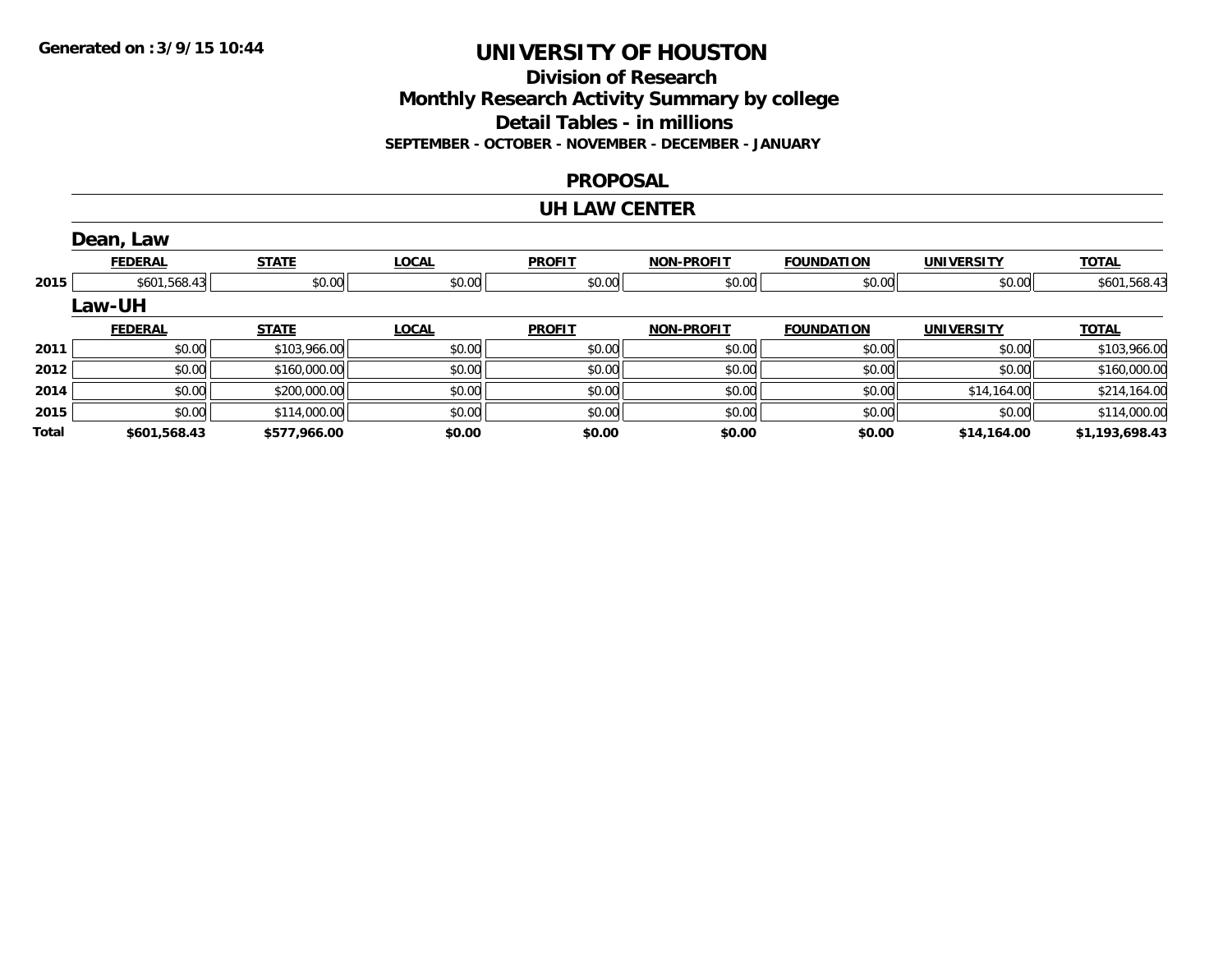### **Division of Research Monthly Research Activity Summary by college Detail Tables - in millions SEPTEMBER - OCTOBER - NOVEMBER - DECEMBER - JANUARY**

### **PROPOSAL**

### **UKNOWN COLLEGE**

### **Unknown Department**

|              | DERAI         | CTATL         | .OCAI          | <b>PROFIT</b> | <b>DDOEL1</b><br>810 R | <b>FOUNDATION</b> | UNIVERSITY | TOTAL  |
|--------------|---------------|---------------|----------------|---------------|------------------------|-------------------|------------|--------|
| 2013         | 0.00<br>JU.UU | 0.00<br>JU.UU | ≮∩ ∩r<br>JU.UL | 0000<br>JU.UU | $\sim$ 00<br>וטט.טי    | 0000              | \$0.00     | \$0.00 |
| <b>Total</b> | \$0.00        | \$0.00        | \$0.00         | \$0.00        | \$0.00                 | \$0.00            | \$0.00     | \$0.00 |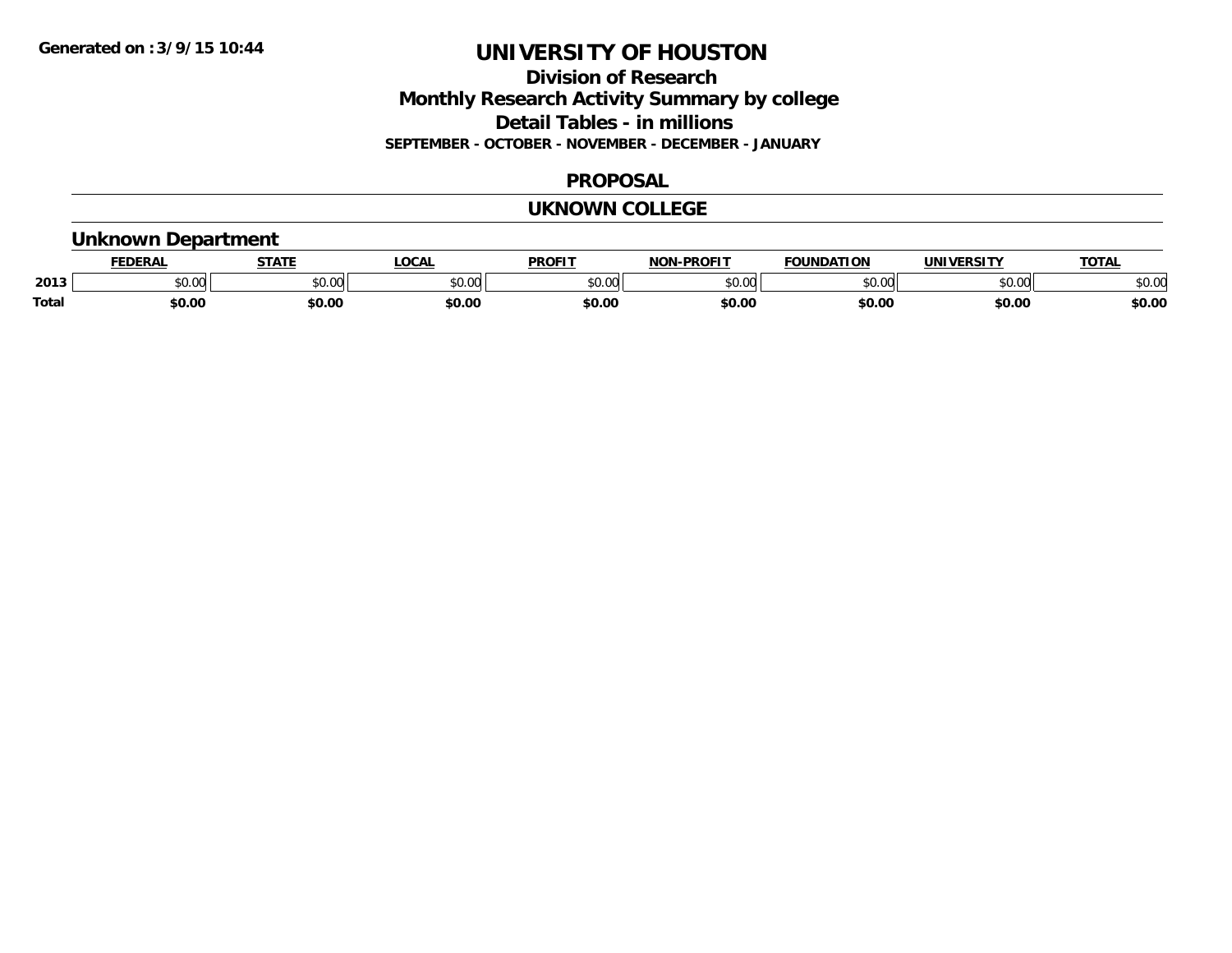### **Division of Research Monthly Research Activity Summary by college Detail Tables - in millions SEPTEMBER - OCTOBER - NOVEMBER - DECEMBER - JANUARY**

#### **PROPOSAL**

## **VICE PRESIDENT FOR ADMINISTRATION**

|       | <b>KUHF - Radio</b>         |              |              |               |                   |                   |                   |                 |
|-------|-----------------------------|--------------|--------------|---------------|-------------------|-------------------|-------------------|-----------------|
|       | <b>FEDERAL</b>              | <b>STATE</b> | <b>LOCAL</b> | <b>PROFIT</b> | <b>NON-PROFIT</b> | <b>FOUNDATION</b> | <b>UNIVERSITY</b> | <b>TOTAL</b>    |
| 2011  | \$0.00                      | \$0.00       | \$0.00       | \$0.00        | \$613,146.00      | \$0.00            | \$0.00            | \$613,146.00    |
| 2013  | \$0.00                      | \$0.00       | \$0.00       | \$0.00        | \$2,044,710.00    | \$0.00            | \$0.00            | \$2,044,710.00  |
| 2014  | \$0.00                      | \$0.00       | \$0.00       | \$0.00        | \$2,147,877.00    | \$0.00            | \$0.00            | \$2,147,877.00  |
| 2015  | \$0.00                      | \$0.00       | \$0.00       | \$0.00        | \$2,363,344.00    | \$0.00            | \$0.00            | \$2,363,344.00  |
|       | <b>KUHT-TV</b>              |              |              |               |                   |                   |                   |                 |
|       | <b>FEDERAL</b>              | <b>STATE</b> | <b>LOCAL</b> | <b>PROFIT</b> | <b>NON-PROFIT</b> | <b>FOUNDATION</b> | <b>UNIVERSITY</b> | <b>TOTAL</b>    |
| 2011  | \$0.00                      | \$0.00       | \$0.00       | \$0.00        | \$1,606,903.00    | \$0.00            | \$0.00            | \$1,606,903.00  |
| 2012  | \$0.00                      | \$0.00       | \$0.00       | \$0.00        | \$14,132.00       | \$0.00            | \$0.00            | \$14,132.00     |
|       | <b>Physical Plant</b>       |              |              |               |                   |                   |                   |                 |
|       | <b>FEDERAL</b>              | <b>STATE</b> | <b>LOCAL</b> | <b>PROFIT</b> | <b>NON-PROFIT</b> | <b>FOUNDATION</b> | <b>UNIVERSITY</b> | <b>TOTAL</b>    |
| 2011  | \$0.00                      | \$0.00       | \$0.00       | \$0.00        | \$0.00            | \$0.00            | \$0.00            | \$0.00          |
| 2012  | \$0.00                      | \$0.00       | \$0.00       | \$0.00        | \$2,261,596.00    | \$0.00            | \$0.00            | \$2,261,596.00  |
|       | <b>UH Police Department</b> |              |              |               |                   |                   |                   |                 |
|       | <b>FEDERAL</b>              | <b>STATE</b> | <b>LOCAL</b> | <b>PROFIT</b> | <b>NON-PROFIT</b> | <b>FOUNDATION</b> | <b>UNIVERSITY</b> | <b>TOTAL</b>    |
| 2014  | \$0.00                      | \$3,000.00   | \$0.00       | \$0.00        | \$0.00            | \$0.00            | \$0.00            | \$3,000.00      |
| Total | \$0.00                      | \$3,000.00   | \$0.00       | \$0.00        | \$11,051,708.00   | \$0.00            | \$0.00            | \$11,054,708.00 |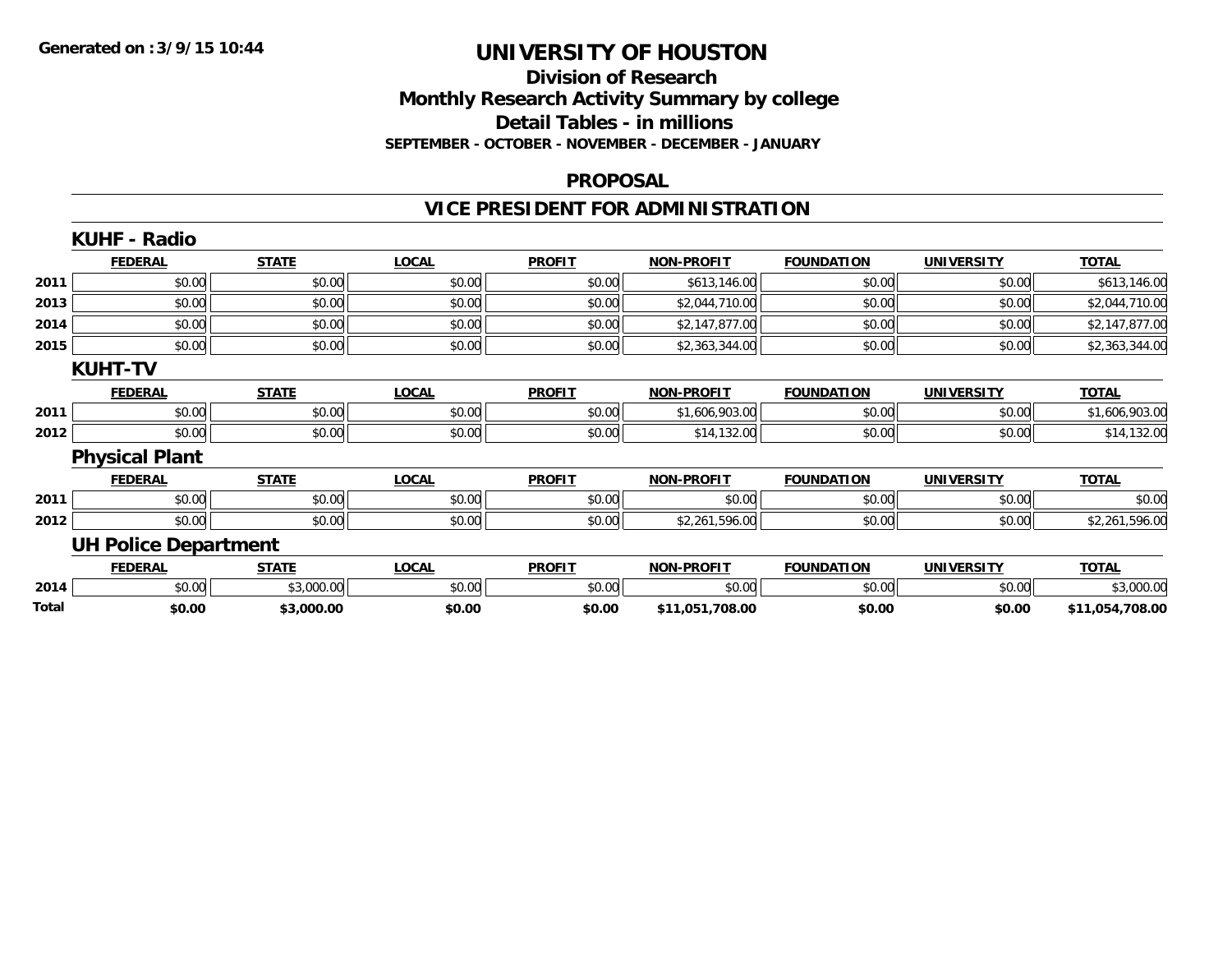### **Division of Research Monthly Research Activity Summary by college Detail Tables - in millions SEPTEMBER - OCTOBER - NOVEMBER - DECEMBER - JANUARY**

### **PROPOSAL**

### **VICE PRESIDENT FOR STUDENT AFFAIRS**

### **Dean, Student Affairs**

|              | <b>FEDERAL</b> | <b>STATE</b> | <b>OCAL</b>   | <b>PROFIT</b> | <b>NON-PROFIT</b> | <b>FOUNDATION</b> | UNIVERSITY | <b>TOTAL</b> |
|--------------|----------------|--------------|---------------|---------------|-------------------|-------------------|------------|--------------|
| 2012         | <b>OOO EO</b>  | \$0.00       | 0000<br>vv.vv | \$0.00        | ልስ ለሰ<br>pv.uu    | \$0.00            | \$0.00     | \$58,828.50  |
| <b>Total</b> | \$58.828.50    | \$0.00       | \$0.00        | \$0.00        | \$0.00            | \$0.00            | \$0.00     | \$58,828.50  |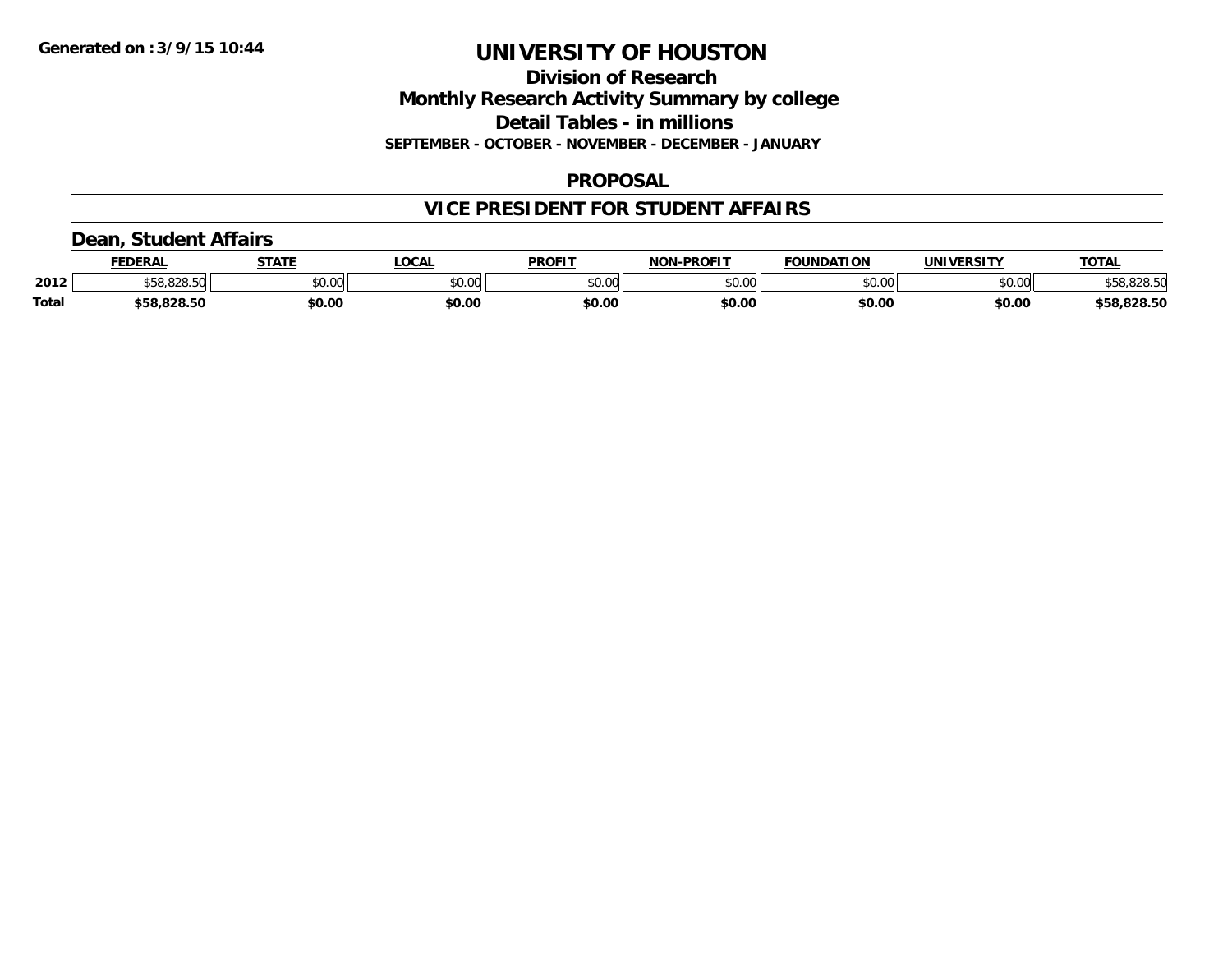**Division of Research**

**Monthly Research Activity Summary by college**

**Detail Tables - in millions**

**SEPTEMBER - OCTOBER - NOVEMBER - DECEMBER - JANUARY**

#### **AWARD**

### **C.T. BAUER COLLEGE OF BUSINESS**

|       | <b>Accountancy &amp; Taxation</b>        |              |              |               |                   |                   |                   |                |
|-------|------------------------------------------|--------------|--------------|---------------|-------------------|-------------------|-------------------|----------------|
|       | <b>FEDERAL</b>                           | <b>STATE</b> | <b>LOCAL</b> | <b>PROFIT</b> | <b>NON-PROFIT</b> | <b>FOUNDATION</b> | <b>UNIVERSITY</b> | <b>TOTAL</b>   |
| 2014  | \$0.00                                   | \$0.00       | \$0.00       | \$0.00        | \$0.00            | \$19,260.00       | \$0.00            | \$19,260.00    |
|       | Dean, Business Administration            |              |              |               |                   |                   |                   |                |
|       | <b>FEDERAL</b>                           | <b>STATE</b> | <b>LOCAL</b> | <b>PROFIT</b> | <b>NON-PROFIT</b> | <b>FOUNDATION</b> | <b>UNIVERSITY</b> | <b>TOTAL</b>   |
| 2015  | \$0.00                                   | \$0.00       | \$0.00       | \$0.00        | \$0.00            | \$5,000.00        | \$0.00            | \$5,000.00     |
|       | <b>Finance</b>                           |              |              |               |                   |                   |                   |                |
|       | <b>FEDERAL</b>                           | <b>STATE</b> | <b>LOCAL</b> | <b>PROFIT</b> | <b>NON-PROFIT</b> | <b>FOUNDATION</b> | <b>UNIVERSITY</b> | <b>TOTAL</b>   |
| 2011  | \$198,870.80                             | \$0.00       | \$0.00       | \$0.00        | \$0.00            | \$0.00            | \$0.00            | \$198,870.80   |
|       | <b>Marketing</b>                         |              |              |               |                   |                   |                   |                |
|       | <b>FEDERAL</b>                           | <b>STATE</b> | <b>LOCAL</b> | <b>PROFIT</b> | <b>NON-PROFIT</b> | <b>FOUNDATION</b> | <b>UNIVERSITY</b> | <b>TOTAL</b>   |
| 2012  | \$0.00                                   | \$0.00       | \$0.00       | \$0.00        | \$0.00            | \$0.00            | \$0.00            | \$0.00         |
|       | <b>Small Business Development Center</b> |              |              |               |                   |                   |                   |                |
|       | <b>FEDERAL</b>                           | <b>STATE</b> | <b>LOCAL</b> | <b>PROFIT</b> | <b>NON-PROFIT</b> | <b>FOUNDATION</b> | <b>UNIVERSITY</b> | <b>TOTAL</b>   |
| 2011  | \$30,274.00                              | \$61,677.00  | \$0.00       | \$0.00        | \$0.00            | \$0.00            | \$0.00            | \$91,951.00    |
| 2012  | \$476,857.00                             | \$0.00       | \$0.00       | \$0.00        | \$0.00            | \$0.00            | \$0.00            | \$476,857.00   |
| 2013  | \$885,781.00                             | \$0.00       | \$0.00       | \$0.00        | \$0.00            | \$0.00            | \$0.00            | \$885,781.00   |
| Total | \$1,591,782.80                           | \$61,677.00  | \$0.00       | \$0.00        | \$0.00            | \$24,260.00       | \$0.00            | \$1,677,719.80 |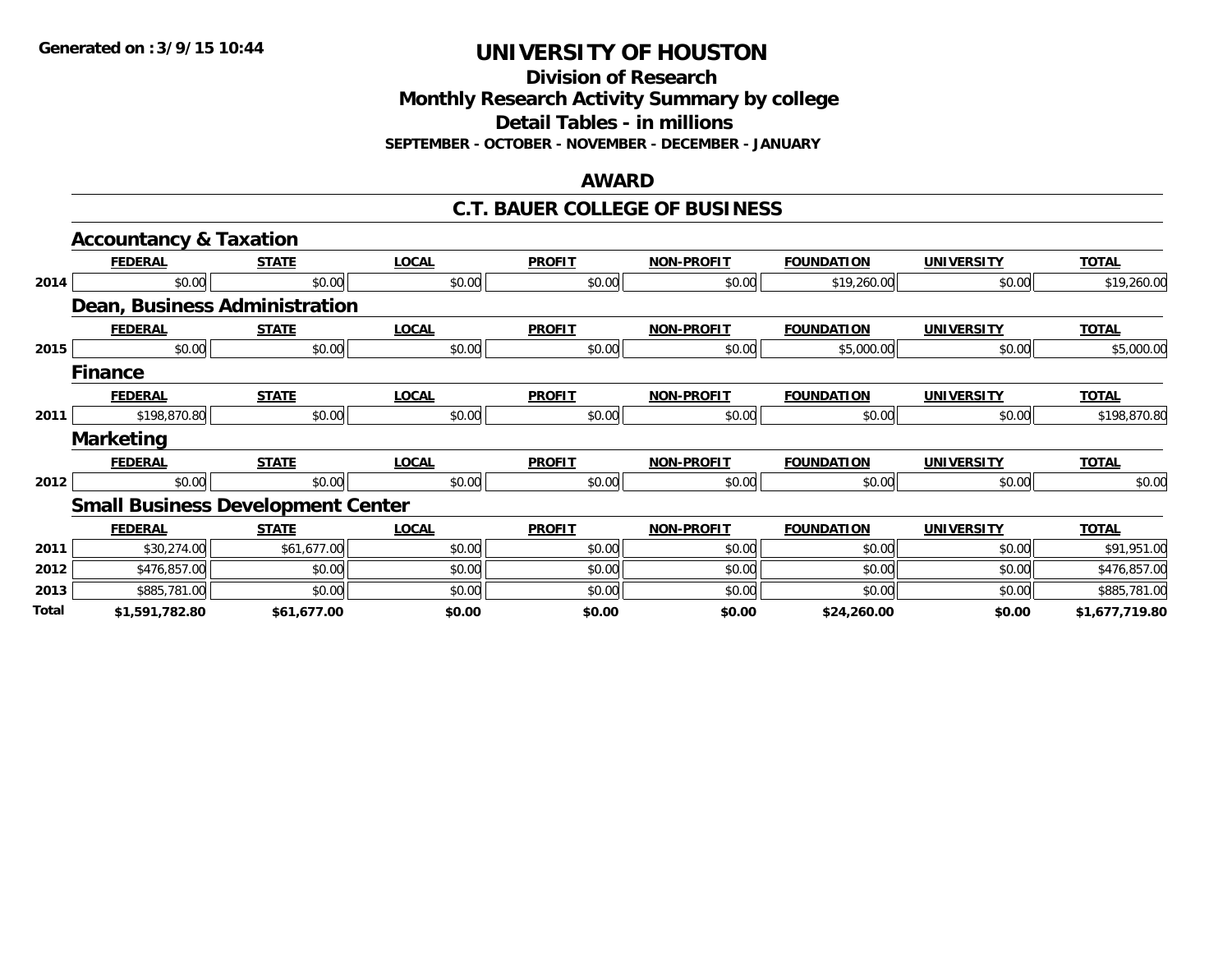**Division of Research Monthly Research Activity Summary by college Detail Tables - in millions SEPTEMBER - OCTOBER - NOVEMBER - DECEMBER - JANUARY**

#### **AWARD**

### **COLLEGE OF ARCHITECTURE**

| Architecture |                |              |              |               |                   |                   |                   |              |  |
|--------------|----------------|--------------|--------------|---------------|-------------------|-------------------|-------------------|--------------|--|
|              | <b>FEDERAL</b> | <b>STATE</b> | <u>LOCAL</u> | <b>PROFIT</b> | <b>NON-PROFIT</b> | <b>FOUNDATION</b> | <b>UNIVERSITY</b> | <b>TOTAL</b> |  |
| 2011         | \$0.00         | \$0.00       | \$0.00       | \$7,500.00    | \$0.00            | \$0.00            | \$0.00            | \$7,500.00   |  |
| 2012         | \$0.00         | \$0.00       | \$0.00       | \$0.00        | \$5,000.00        | \$0.00            | \$0.00            | \$5,000.00   |  |
| <b>Total</b> | \$0.00         | \$0.00       | \$0.00       | \$7,500.00    | \$5,000.00        | \$0.00            | \$0.00            | \$12,500.00  |  |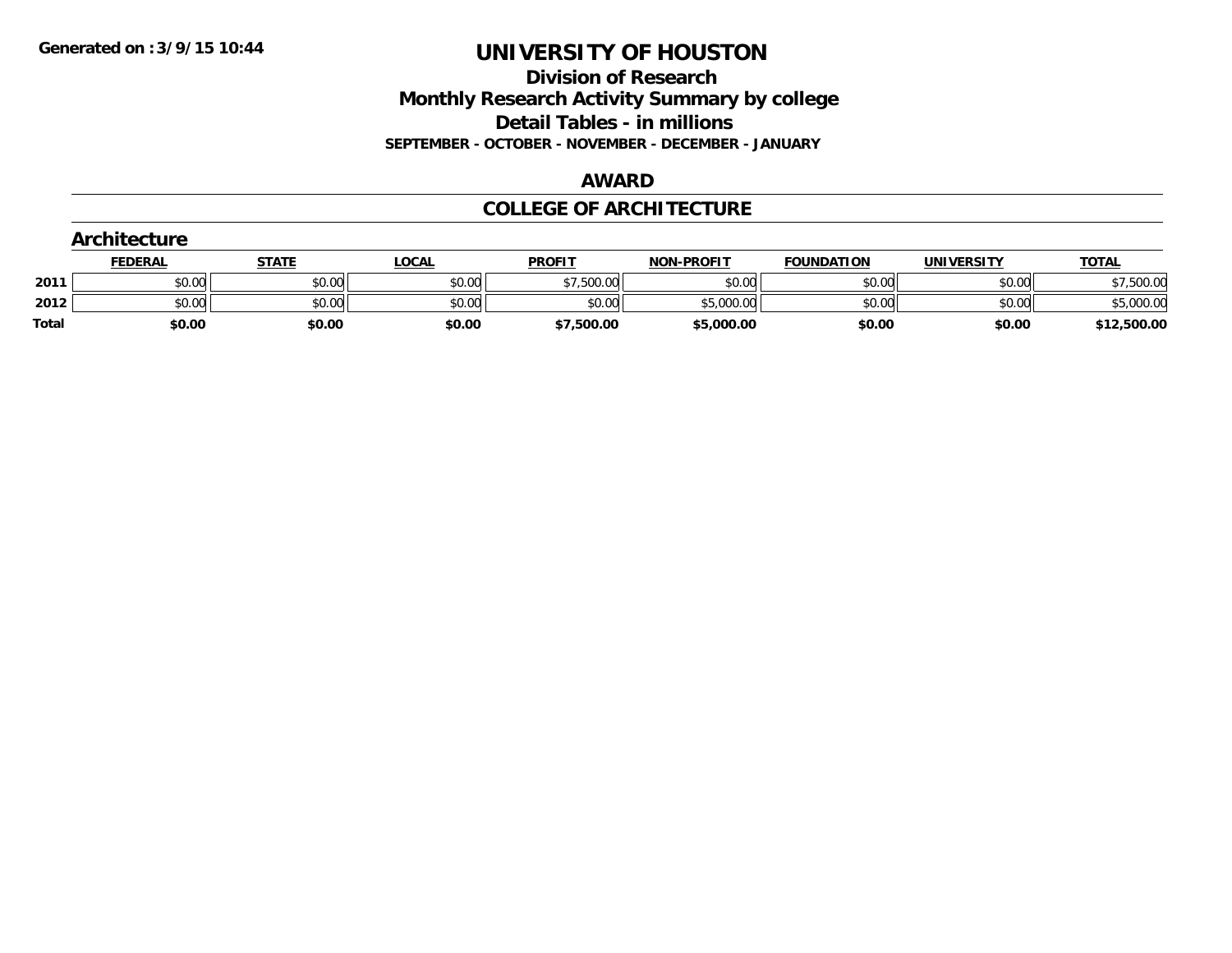**2015**

# **UNIVERSITY OF HOUSTON**

### **Division of ResearchMonthly Research Activity Summary by college Detail Tables - in millions SEPTEMBER - OCTOBER - NOVEMBER - DECEMBER - JANUARY**

### **AWARD**

## **COLLEGE OF EDUCATION**

| <b>FEDERAL</b>                               | <b>STATE</b> | <b>LOCAL</b>                                                | <b>PROFIT</b> | <b>NON-PROFIT</b> | <b>FOUNDATION</b> | <b>UNIVERSITY</b>                     | <b>TOTAL</b>                                                                                            |
|----------------------------------------------|--------------|-------------------------------------------------------------|---------------|-------------------|-------------------|---------------------------------------|---------------------------------------------------------------------------------------------------------|
| \$20,010.19                                  | \$0.00       | \$0.00                                                      | \$0.00        | \$124,154.00      | \$0.00            | \$0.00                                | \$144,164.19                                                                                            |
| \$17,324.58                                  | \$0.00       | \$0.00                                                      | \$4.26        | \$3,500.00        | \$0.00            | \$0.00                                | \$20,828.84                                                                                             |
| \$0.00                                       | \$0.00       | \$200,592.00                                                | \$0.00        | \$0.00            | \$0.00            | \$0.00                                | \$200,592.00                                                                                            |
| \$0.00                                       | \$0.00       | \$4,550.00                                                  | \$0.00        | \$0.00            | \$0.00            | \$0.00                                | \$4,550.00                                                                                              |
|                                              |              |                                                             |               |                   |                   |                                       |                                                                                                         |
| <b>FEDERAL</b>                               | <b>STATE</b> | <b>LOCAL</b>                                                | <b>PROFIT</b> | <b>NON-PROFIT</b> | <b>FOUNDATION</b> | <b>UNIVERSITY</b>                     | <b>TOTAL</b>                                                                                            |
| \$283,736.00                                 | \$50,000.00  | \$0.00                                                      | \$0.00        | \$75,000.00       | \$0.00            | \$0.00                                | \$408,736.00                                                                                            |
| \$117,929.30                                 | \$0.00       | \$0.00                                                      | \$0.00        | \$0.00            | \$18,400.00       | \$0.00                                | \$136,329.30                                                                                            |
| \$489,701.00                                 | \$15,999.00  | \$0.00                                                      | \$0.00        | \$0.00            | \$0.00            | \$0.00                                | \$505,700.00                                                                                            |
| \$507.90                                     | \$0.00       | \$0.00                                                      | \$0.00        | \$5,000.00        | \$0.00            | \$0.00                                | \$5,507.90                                                                                              |
|                                              |              |                                                             |               |                   |                   |                                       |                                                                                                         |
| <b>FEDERAL</b>                               | <b>STATE</b> | <b>LOCAL</b>                                                | <b>PROFIT</b> | <b>NON-PROFIT</b> | <b>FOUNDATION</b> | <b>UNIVERSITY</b>                     | <b>TOTAL</b>                                                                                            |
| \$0.00                                       | \$0.00       | \$0.00                                                      | \$0.00        | \$0.00            | \$0.00            | \$0.00                                | \$0.00                                                                                                  |
| \$0.00                                       | \$0.00       | \$0.00                                                      | \$0.00        | \$0.00            | \$0.00            | \$0.00                                | \$0.00                                                                                                  |
|                                              |              |                                                             |               |                   |                   |                                       |                                                                                                         |
| \$0.00                                       | \$0.00       | \$0.00                                                      | \$0.00        | \$0.00            | \$0.00            | \$0.00                                |                                                                                                         |
| \$0.00                                       | \$0.00       | \$0.00                                                      | \$0.00        | \$0.00            | \$0.00            | \$0.00                                |                                                                                                         |
| <b>Institute for Urban Education</b>         |              |                                                             |               |                   |                   |                                       |                                                                                                         |
| <b>FEDERAL</b>                               | <b>STATE</b> | <b>LOCAL</b>                                                | <b>PROFIT</b> | <b>NON-PROFIT</b> | <b>FOUNDATION</b> | <b>UNIVERSITY</b>                     | <b>TOTAL</b>                                                                                            |
| \$469,169.00                                 | \$0.00       | \$0.00                                                      | \$0.00        | \$0.00            | \$0.00            | \$0.00                                |                                                                                                         |
| \$19,558.00                                  | \$0.00       | \$0.00                                                      | \$0.00        | \$0.00            | \$0.00            | \$0.00                                |                                                                                                         |
| \$0.00                                       | \$0.00       | \$0.00                                                      | \$0.00        | \$0.00            | \$0.00            | \$0.00                                |                                                                                                         |
| Psychological, Health, and Learning Sciences |              |                                                             |               |                   |                   |                                       |                                                                                                         |
| <b>FEDERAL</b>                               | <b>STATE</b> | <b>LOCAL</b>                                                | <b>PROFIT</b> | <b>NON-PROFIT</b> | <b>FOUNDATION</b> | <b>UNIVERSITY</b>                     | <b>TOTAL</b>                                                                                            |
| \$0.00                                       | \$49,995.00  | \$0.00                                                      | \$0.00        | \$0.00            | \$14,901.90       | \$0.00                                |                                                                                                         |
| \$5,885.80                                   | \$0.00       | \$0.00                                                      | \$0.00        | \$12,718.04       | \$0.00            | \$0.00                                |                                                                                                         |
| \$337,092.50                                 | \$0.00       | \$0.00                                                      | \$0.00        | \$31,863.00       | \$0.00            | \$11,689.00                           | \$0.00<br>\$0.00<br>\$469,169.00<br>\$19,558.00<br>\$0.00<br>\$64,896.90<br>\$18,603.84<br>\$380,644.50 |
|                                              |              | <b>Curriculum and Instruction</b><br><b>Dean, Education</b> |               |                   |                   | <b>Consistency Mgmt and Coop Disc</b> |                                                                                                         |

5 | \$35,288.00| \$2,000.00| \$2,000.00| \$0.00| \$0.00| \$0.00| \$45,000.00| \$0.00| \$0.00| \$0.00| \$82,288.00| \$82,28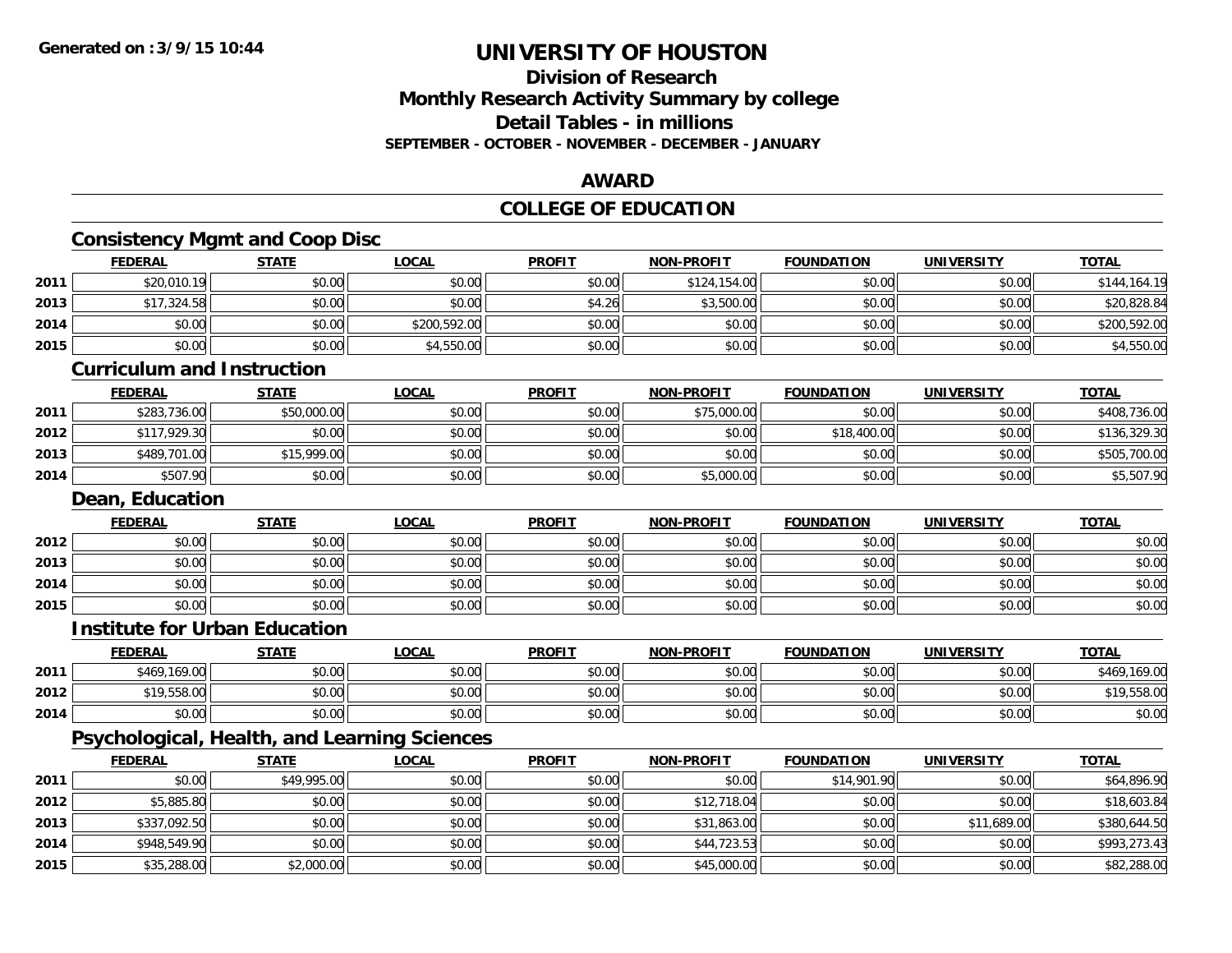### **Division of Research Monthly Research Activity Summary by college Detail Tables - in millions SEPTEMBER - OCTOBER - NOVEMBER - DECEMBER - JANUARY**

#### **AWARD**

### **COLLEGE OF EDUCATION**

### **UH Charter School**

|       | <b>FEDERAL</b> | <b>STATE</b>   | <u>LOCAL</u> | <b>PROFIT</b> | <b>NON-PROFIT</b> | <b>FOUNDATION</b> | <b>UNIVERSITY</b> | <b>TOTAL</b>   |
|-------|----------------|----------------|--------------|---------------|-------------------|-------------------|-------------------|----------------|
| 2012  | \$22,932.00    | \$995,609.00   | \$0.00       | \$0.00        | \$0.00            | \$0.00            | \$0.00            | \$1,018,541.00 |
| 2013  | \$3,084.60     | \$982,028.93   | \$0.00       | \$0.00        | \$0.00            | \$0.00            | \$0.00            | \$985,113.53   |
| 2014  | \$34,062.00    | \$1,029,233.00 | \$0.00       | \$0.00        | \$0.00            | \$0.00            | \$0.00            | \$1,063,295.00 |
| 2015  | \$24,124.00    | \$1,042,343.92 | \$0.00       | \$0.00        | \$0.00            | \$0.00            | \$0.00            | \$1,066,467.92 |
| Total | \$2,828,954.77 | \$4,167,208.85 | \$205,142.00 | \$4.26        | \$341,958.57      | \$33,301.90       | \$11,689.00       | \$7,588,259.35 |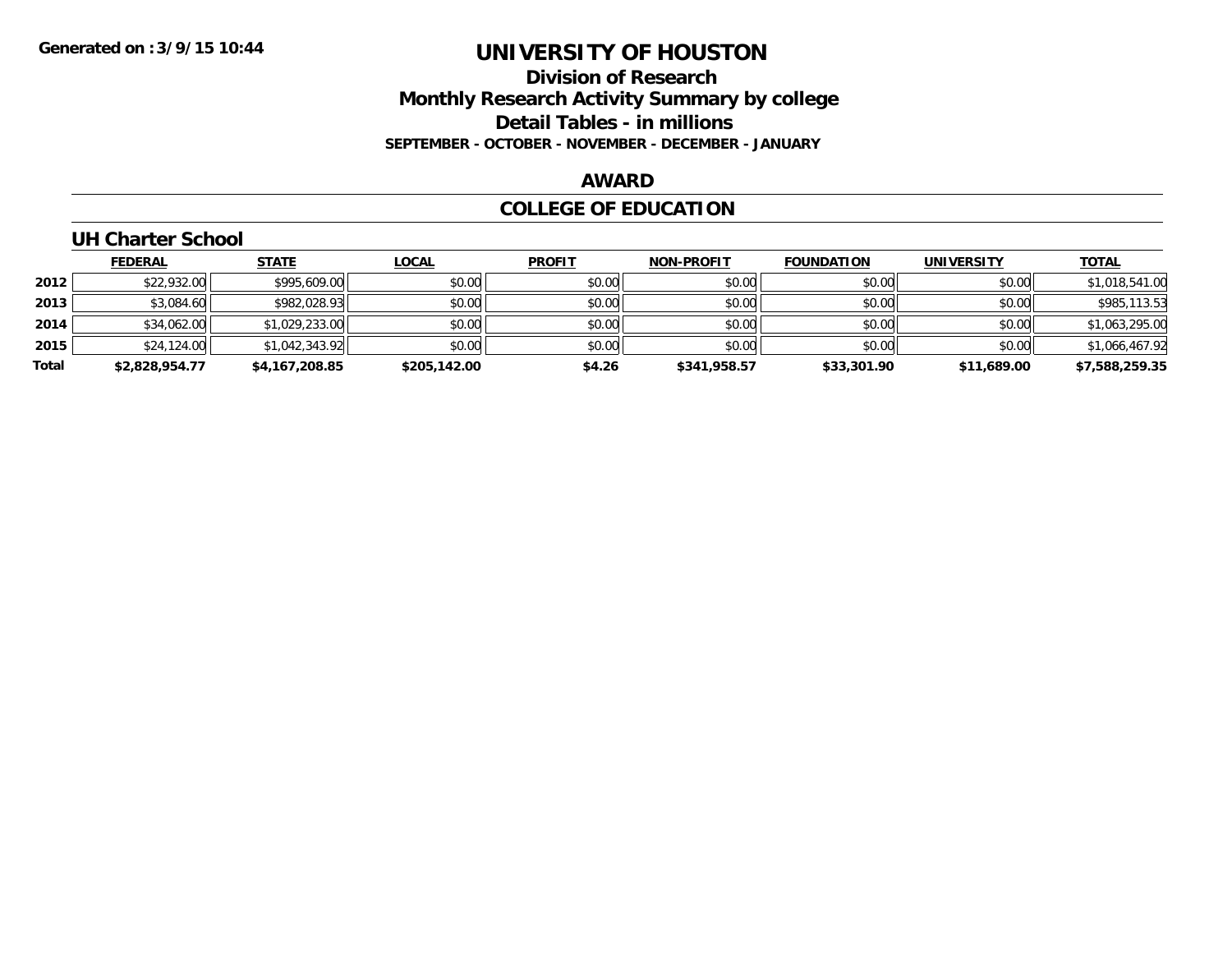### **Division of ResearchMonthly Research Activity Summary by college Detail Tables - in millions SEPTEMBER - OCTOBER - NOVEMBER - DECEMBER - JANUARY**

### **AWARD**

|      | Art                              |              |              |               |                   |                   |                   |              |
|------|----------------------------------|--------------|--------------|---------------|-------------------|-------------------|-------------------|--------------|
|      | <b>FEDERAL</b>                   | <b>STATE</b> | <b>LOCAL</b> | <b>PROFIT</b> | <b>NON-PROFIT</b> | <b>FOUNDATION</b> | <b>UNIVERSITY</b> | <b>TOTAL</b> |
| 2012 | \$14,979.30                      | \$0.00       | \$0.00       | \$0.00        | \$0.00            | \$0.00            | \$0.00            | \$14,979.30  |
| 2014 | \$1,400.00                       | \$0.00       | \$0.00       | \$0.00        | \$0.00            | \$0.00            | \$0.00            | \$1,400.00   |
|      | <b>Arte Publico Press</b>        |              |              |               |                   |                   |                   |              |
|      | <b>FEDERAL</b>                   | <b>STATE</b> | <b>LOCAL</b> | <b>PROFIT</b> | <b>NON-PROFIT</b> | <b>FOUNDATION</b> | <b>UNIVERSITY</b> | <b>TOTAL</b> |
| 2011 | \$0.00                           | \$9,500.00   | \$0.00       | \$0.00        | \$56,600.00       | \$0.00            | \$0.00            | \$66,100.00  |
| 2012 | \$0.00                           | \$0.00       | \$0.00       | \$0.00        | \$39,100.00       | \$0.00            | \$0.00            | \$39,100.00  |
| 2014 | \$0.00                           | \$10,000.00  | \$0.00       | \$0.00        | \$10,000.00       | \$50,000.00       | \$0.00            | \$70,000.00  |
|      | <b>Blaffer Gallery</b>           |              |              |               |                   |                   |                   |              |
|      | <b>FEDERAL</b>                   | <b>STATE</b> | <b>LOCAL</b> | <b>PROFIT</b> | <b>NON-PROFIT</b> | <b>FOUNDATION</b> | <b>UNIVERSITY</b> | <b>TOTAL</b> |
| 2011 | \$0.00                           | \$11,500.00  | \$0.00       | \$0.00        | \$70,200.00       | \$0.00            | \$0.00            | \$81,700.00  |
| 2012 | \$20,000.00                      | \$0.00       | \$0.00       | \$0.00        | \$50,800.00       | \$0.00            | \$0.00            | \$70,800.00  |
| 2014 | \$0.00                           | \$14,000.00  | \$0.00       | \$0.00        | \$0.00            | \$0.00            | \$0.00            | \$14,000.00  |
| 2015 | \$25,000.00                      | \$14,000.00  | \$0.00       | \$0.00        | \$0.00            | \$0.00            | \$0.00            | \$39,000.00  |
|      | <b>Center for Public History</b> |              |              |               |                   |                   |                   |              |
|      | <b>FEDERAL</b>                   | <b>STATE</b> | <b>LOCAL</b> | <b>PROFIT</b> | <b>NON-PROFIT</b> | <b>FOUNDATION</b> | <b>UNIVERSITY</b> | <b>TOTAL</b> |
| 2012 | \$100,000.00                     | \$0.00       | \$0.00       | \$0.00        | \$0.00            | \$0.00            | \$0.00            | \$100,000.00 |
|      | Communication                    |              |              |               |                   |                   |                   |              |
|      | <b>FEDERAL</b>                   | <b>STATE</b> | <b>LOCAL</b> | <b>PROFIT</b> | <b>NON-PROFIT</b> | <b>FOUNDATION</b> | <b>UNIVERSITY</b> | <b>TOTAL</b> |
| 2011 | \$0.00                           | \$0.00       | \$0.00       | \$0.00        | \$0.00            | \$0.00            | \$0.00            | \$0.00       |
| 2012 | \$0.00                           | \$0.00       | \$0.00       | \$0.00        | \$0.00            | \$0.00            | \$0.00            | \$0.00       |
| 2013 | \$0.00                           | \$0.00       | \$0.00       | \$0.00        | \$8,000.00        | \$0.00            | \$0.00            | \$8,000.00   |
| 2014 | \$0.00                           | \$0.00       | \$0.00       | \$0.00        | \$0.00            | \$0.00            | \$3,000.00        | \$3,000.00   |
| 2015 | \$0.00                           | \$0.00       | \$0.00       | \$0.00        | \$0.00            | \$10,000.00       | \$0.00            | \$10,000.00  |
|      | <b>Communication Disorders</b>   |              |              |               |                   |                   |                   |              |
|      | <b>FEDERAL</b>                   | <b>STATE</b> | <b>LOCAL</b> | <b>PROFIT</b> | <b>NON-PROFIT</b> | <b>FOUNDATION</b> | <b>UNIVERSITY</b> | <b>TOTAL</b> |
| 2011 | \$0.00                           | \$0.00       | \$0.00       | \$0.00        | \$56,693.00       | \$0.00            | \$0.00            | \$56,693.00  |
| 2012 | \$2,942.90                       | \$0.00       | \$0.00       | \$0.00        | \$58,428.00       | \$0.00            | \$0.00            | \$61,370.90  |
| 2013 | \$0.00                           | \$0.00       | \$0.00       | \$0.00        | \$0.00            | \$10,000.00       | \$0.00            | \$10,000.00  |
| 2014 | \$1,269.75                       | \$0.00       | \$0.00       | \$0.00        | \$18,752.98       | \$0.00            | \$0.00            | \$20,022.73  |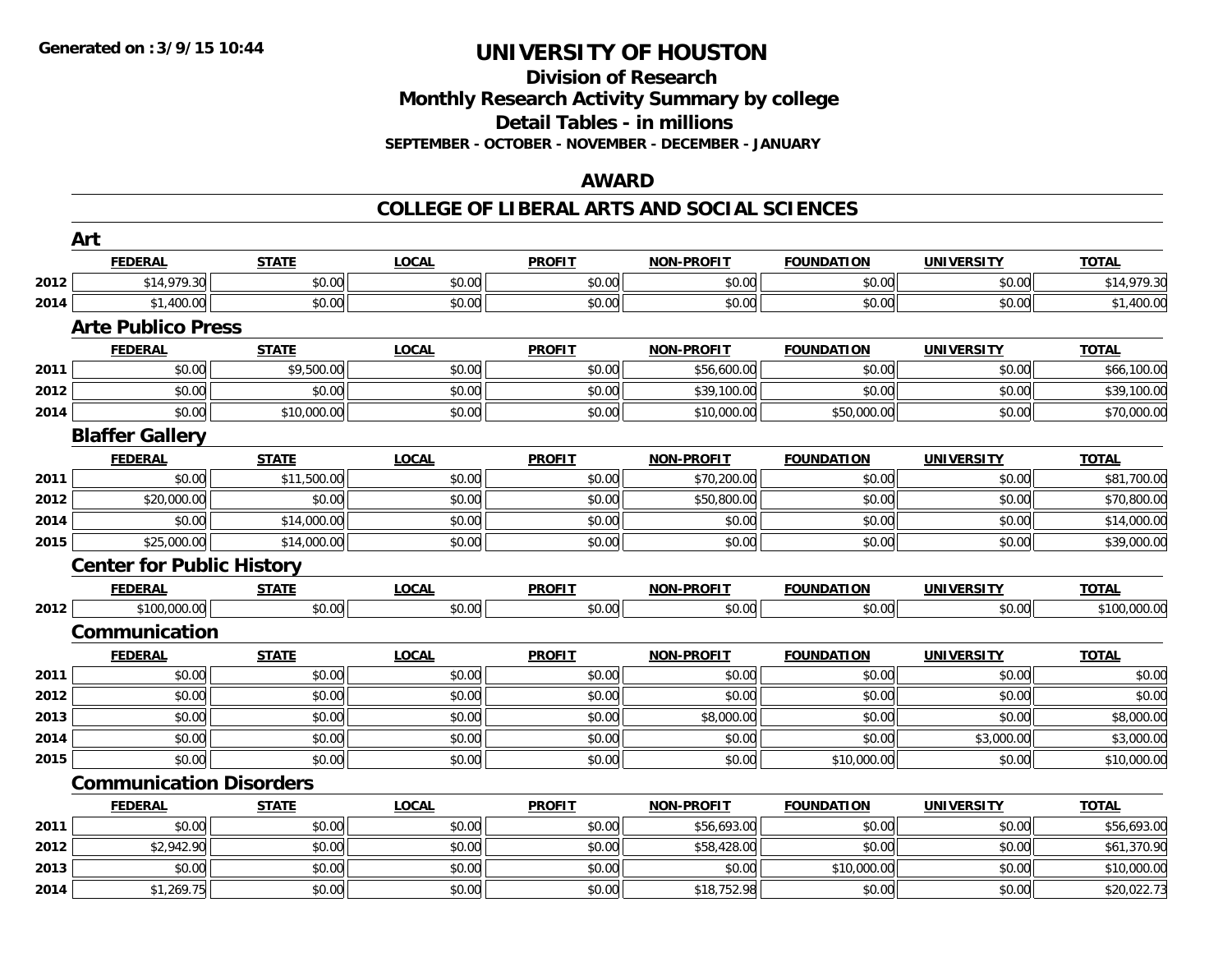**Division of Research**

**Monthly Research Activity Summary by college**

**Detail Tables - in millions**

**SEPTEMBER - OCTOBER - NOVEMBER - DECEMBER - JANUARY**

### **AWARD**

|      |                  | <b>Cynthia Woods Mitchell Center for the Arts</b> |              |               |                   |                   |                   |                |
|------|------------------|---------------------------------------------------|--------------|---------------|-------------------|-------------------|-------------------|----------------|
|      | <b>FEDERAL</b>   | <b>STATE</b>                                      | <b>LOCAL</b> | <b>PROFIT</b> | <b>NON-PROFIT</b> | <b>FOUNDATION</b> | <b>UNIVERSITY</b> | <b>TOTAL</b>   |
| 2011 | \$0.00           | \$0.00                                            | \$0.00       | \$0.00        | \$15,000.00       | \$0.00            | \$0.00            | \$15,000.00    |
| 2013 | \$0.00           | \$6,000.00                                        | \$0.00       | \$0.00        | \$0.00            | \$0.00            | \$0.00            | \$6,000.00     |
| 2014 | \$0.00           | \$4,500.00                                        | \$0.00       | \$5,000.00    | \$0.00            | \$1,400.00        | \$0.00            | \$10,900.00    |
|      |                  | Dean, Liberal Arts and Social Sciences            |              |               |                   |                   |                   |                |
|      | <b>FEDERAL</b>   | <b>STATE</b>                                      | <b>LOCAL</b> | <b>PROFIT</b> | <b>NON-PROFIT</b> | <b>FOUNDATION</b> | <b>UNIVERSITY</b> | <b>TOTAL</b>   |
| 2012 | \$0.00           | \$0.00                                            | \$0.00       | \$0.00        | \$0.00            | \$0.00            | \$0.00            | \$0.00         |
| 2013 | \$0.00           | \$0.00                                            | \$0.00       | \$0.00        | \$0.00            | \$0.00            | \$0.00            | \$0.00         |
| 2014 | \$0.00           | \$0.00                                            | \$0.00       | \$0.00        | \$0.00            | \$0.00            | \$0.00            | \$0.00         |
| 2015 | \$0.00           | \$0.00                                            | \$0.00       | \$0.00        | \$0.00            | \$0.00            | \$0.00            | \$0.00         |
|      | <b>Economics</b> |                                                   |              |               |                   |                   |                   |                |
|      | <b>FEDERAL</b>   | <b>STATE</b>                                      | <b>LOCAL</b> | <b>PROFIT</b> | <b>NON-PROFIT</b> | <b>FOUNDATION</b> | <b>UNIVERSITY</b> | <b>TOTAL</b>   |
| 2011 | \$0.00           | \$0.00                                            | \$0.00       | \$0.00        | \$55,000.00       | \$0.00            | \$0.00            | \$55,000.00    |
| 2012 | \$0.00           | \$0.00                                            | \$0.00       | \$0.00        | \$0.00            | \$38,500.00       | \$0.00            | \$38,500.00    |
| 2013 | \$0.00           | \$0.00                                            | \$0.00       | \$0.00        | \$0.00            | \$25,000.00       | \$0.00            | \$25,000.00    |
| 2014 | \$0.00           | \$0.00                                            | \$0.00       | \$0.00        | \$0.00            | \$13,354.00       | \$0.00            | \$13,354.00    |
| 2015 | \$0.00           | \$0.00                                            | \$0.00       | \$0.00        | \$0.00            | \$13,009.00       | \$0.00            | \$13,009.00    |
|      | <b>English</b>   |                                                   |              |               |                   |                   |                   |                |
|      | <b>FEDERAL</b>   | <b>STATE</b>                                      | <b>LOCAL</b> | <b>PROFIT</b> | <b>NON-PROFIT</b> | <b>FOUNDATION</b> | <b>UNIVERSITY</b> | <b>TOTAL</b>   |
| 2011 | \$1,000.00       | \$0.00                                            | \$0.00       | \$0.00        | \$0.00            | \$0.00            | \$0.00            | \$1,000.00     |
| 2012 | \$0.00           | \$0.00                                            | \$0.00       | \$0.00        | \$0.00            | \$0.00            | \$0.00            | \$0.00         |
| 2013 | \$0.00           | \$0.00                                            | \$0.00       | \$0.00        | \$0.00            | \$0.00            | \$0.00            | \$0.00         |
| 2014 | \$0.00           | \$0.00                                            | \$0.00       | \$0.00        | \$0.00            | \$0.00            | \$0.00            | \$0.00         |
|      |                  | <b>Health and Human Performance</b>               |              |               |                   |                   |                   |                |
|      | <b>FEDERAL</b>   | <b>STATE</b>                                      | <b>LOCAL</b> | <b>PROFIT</b> | <b>NON-PROFIT</b> | <b>FOUNDATION</b> | <b>UNIVERSITY</b> | <b>TOTAL</b>   |
| 2011 | \$1,044,868.38   | \$0.00                                            | \$0.00       | \$69,495.00   | \$0.00            | \$6,877.80        | \$0.00            | \$1,121,241.18 |
| 2012 | \$1,559,942.26   | \$0.00                                            | \$0.00       | \$506,934.00  | \$0.00            | \$0.00            | \$0.00            | \$2,066,876.26 |
| 2013 | \$1,913,305.77   | \$0.00                                            | \$0.00       | \$6,759.60    | \$0.00            | \$8,000.00        | \$0.00            | \$1,928,065.37 |
| 2014 | \$1,445,540.70   | \$0.00                                            | \$0.00       | \$0.00        | \$0.00            | \$0.00            | \$0.00            | \$1,445,540.70 |
| 2015 | \$1,899,285.52   | \$0.00                                            | \$0.00       | \$0.00        | \$0.00            | \$24,000.00       | \$0.00            | \$1,923,285.52 |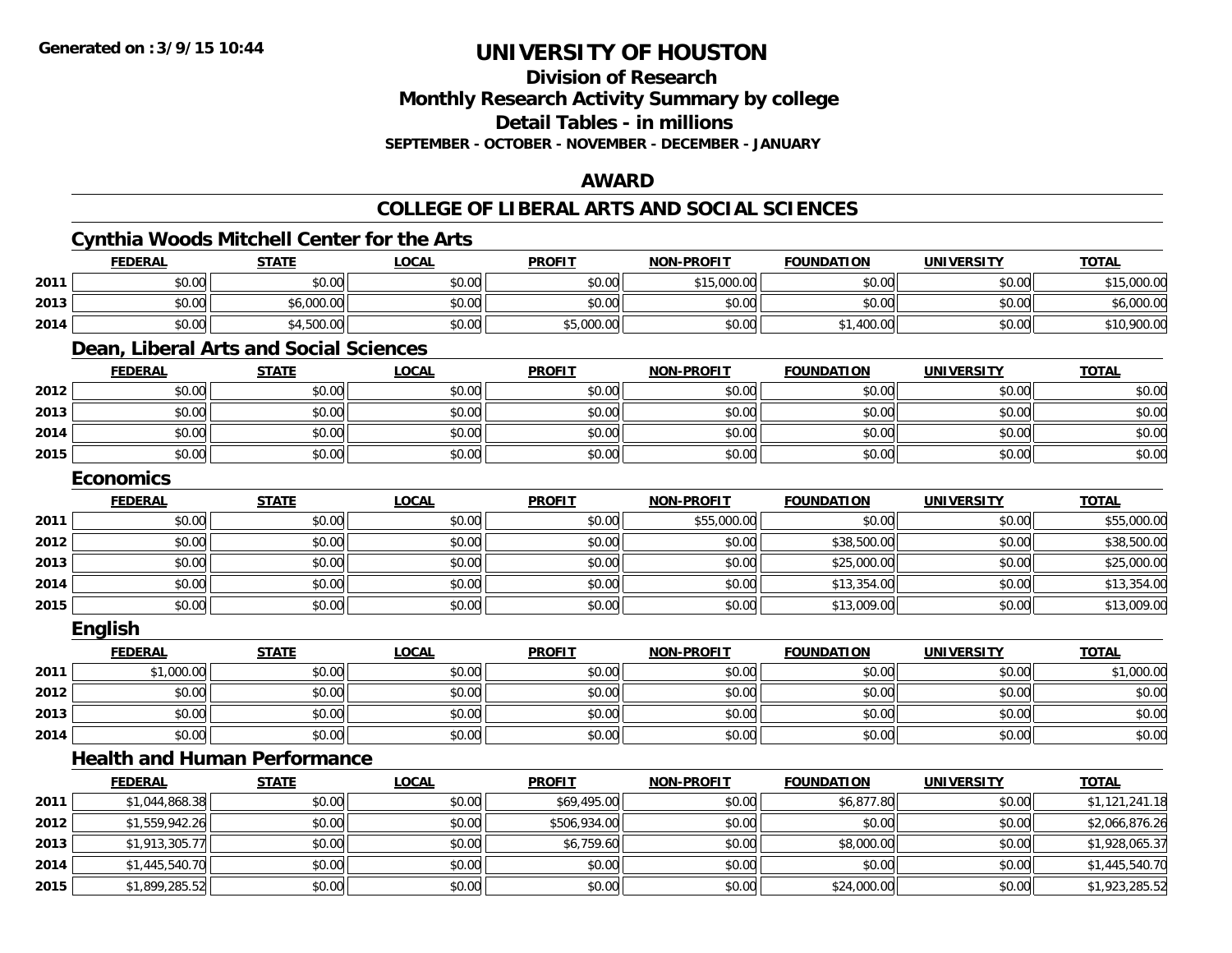### **Division of ResearchMonthly Research Activity Summary by college Detail Tables - in millions SEPTEMBER - OCTOBER - NOVEMBER - DECEMBER - JANUARY**

### **AWARD**

|      | <b>Hispanic Studies</b>           |              |              |               |                   |                   |                   |                |
|------|-----------------------------------|--------------|--------------|---------------|-------------------|-------------------|-------------------|----------------|
|      | <b>FEDERAL</b>                    | <b>STATE</b> | <b>LOCAL</b> | <b>PROFIT</b> | <b>NON-PROFIT</b> | <b>FOUNDATION</b> | <b>UNIVERSITY</b> | <b>TOTAL</b>   |
| 2011 | \$0.00                            | \$0.00       | \$0.00       | \$0.00        | \$0.00            | \$72,400.00       | \$0.00            | \$72,400.00    |
| 2012 | \$0.00                            | \$0.00       | \$0.00       | \$0.00        | \$0.00            | \$55,200.00       | \$0.00            | \$55,200.00    |
|      | <b>History</b>                    |              |              |               |                   |                   |                   |                |
|      | <b>FEDERAL</b>                    | <b>STATE</b> | <b>LOCAL</b> | <b>PROFIT</b> | <b>NON-PROFIT</b> | <b>FOUNDATION</b> | <b>UNIVERSITY</b> | <b>TOTAL</b>   |
| 2011 | \$14,000.00                       | \$0.00       | \$0.00       | \$19,256.96   | \$0.00            | \$0.00            | \$0.00            | \$33,256.96    |
| 2012 | \$0.00                            | \$0.00       | \$0.00       | \$16,965.60   | \$0.00            | \$0.00            | \$0.00            | \$16,965.60    |
| 2013 | \$0.00                            | \$0.00       | \$0.00       | \$73,662.21   | \$0.00            | \$0.00            | \$0.00            | \$73,662.21    |
| 2014 | \$0.00                            | \$0.00       | \$0.00       | \$78,388.66   | \$0.00            | \$0.00            | \$0.00            | \$78,388.66    |
| 2015 | \$0.00                            | \$0.00       | \$0.00       | \$65,586.00   | \$0.00            | \$0.00            | \$0.00            | \$65,586.00    |
|      | <b>Modern/Classical Languages</b> |              |              |               |                   |                   |                   |                |
|      | <b>FEDERAL</b>                    | <b>STATE</b> | <b>LOCAL</b> | <b>PROFIT</b> | <b>NON-PROFIT</b> | <b>FOUNDATION</b> | <b>UNIVERSITY</b> | <b>TOTAL</b>   |
| 2011 | \$0.00                            | \$0.00       | \$0.00       | \$0.00        | \$0.00            | \$0.00            | \$0.00            | \$0.00         |
|      | Philosophy                        |              |              |               |                   |                   |                   |                |
|      | <b>FEDERAL</b>                    | <b>STATE</b> | <b>LOCAL</b> | <b>PROFIT</b> | <b>NON-PROFIT</b> | <b>FOUNDATION</b> | <b>UNIVERSITY</b> | <b>TOTAL</b>   |
| 2012 | \$29,932.50                       | \$0.00       | \$0.00       | \$0.00        | \$0.00            | \$0.00            | \$0.00            | \$29,932.50    |
|      | <b>Political Science</b>          |              |              |               |                   |                   |                   |                |
|      | <b>FEDERAL</b>                    | <b>STATE</b> | <b>LOCAL</b> | <b>PROFIT</b> | <b>NON-PROFIT</b> | <b>FOUNDATION</b> | <b>UNIVERSITY</b> | <b>TOTAL</b>   |
| 2011 | \$11,941.00                       | \$0.00       | \$0.00       | \$0.00        | \$0.00            | \$0.00            | \$0.00            | \$11,941.00    |
| 2012 | \$0.00                            | \$0.00       | \$0.00       | \$0.00        | \$0.00            | \$0.00            | \$0.00            | \$0.00         |
| 2013 | \$0.00                            | \$0.00       | \$0.00       | \$0.00        | \$0.00            | \$0.00            | \$0.00            | \$0.00         |
| 2014 | \$0.00                            | \$0.00       | \$0.00       | \$0.00        | \$0.00            | \$0.00            | \$0.00            | \$0.00         |
|      | Psychology                        |              |              |               |                   |                   |                   |                |
|      | <b>FEDERAL</b>                    | <b>STATE</b> | <b>LOCAL</b> | <b>PROFIT</b> | <b>NON-PROFIT</b> | <b>FOUNDATION</b> | <b>UNIVERSITY</b> | <b>TOTAL</b>   |
| 2011 | \$2,780,387.85                    | \$553,857.00 | \$0.00       | \$153,430.00  | \$105,759.00      | \$114,753.05      | \$18,852.00       | \$3,727,038.90 |
| 2012 | \$3,434,998.75                    | \$61,089.16  | \$0.00       | \$38,168.00   | \$303,141.00      | \$4,100.00        | \$36,531.00       | \$3,878,027.91 |
| 2013 | \$2,297,114.00                    | \$17,656.00  | \$0.00       | \$25,723.00   | \$79,810.00       | \$55,818.00       | \$0.00            | \$2,476,121.00 |
| 2014 | \$2,039,119.60                    | \$19,559.00  | \$0.00       | \$17,923.92   | \$154,520.00      | \$0.00            | \$0.00            | \$2,231,122.52 |
| 2015 | \$2,183,814.80                    | \$43,501.00  | \$0.00       | \$34,507.00   | \$61,469.00       | \$0.00            | \$0.00            | \$2,323,291.80 |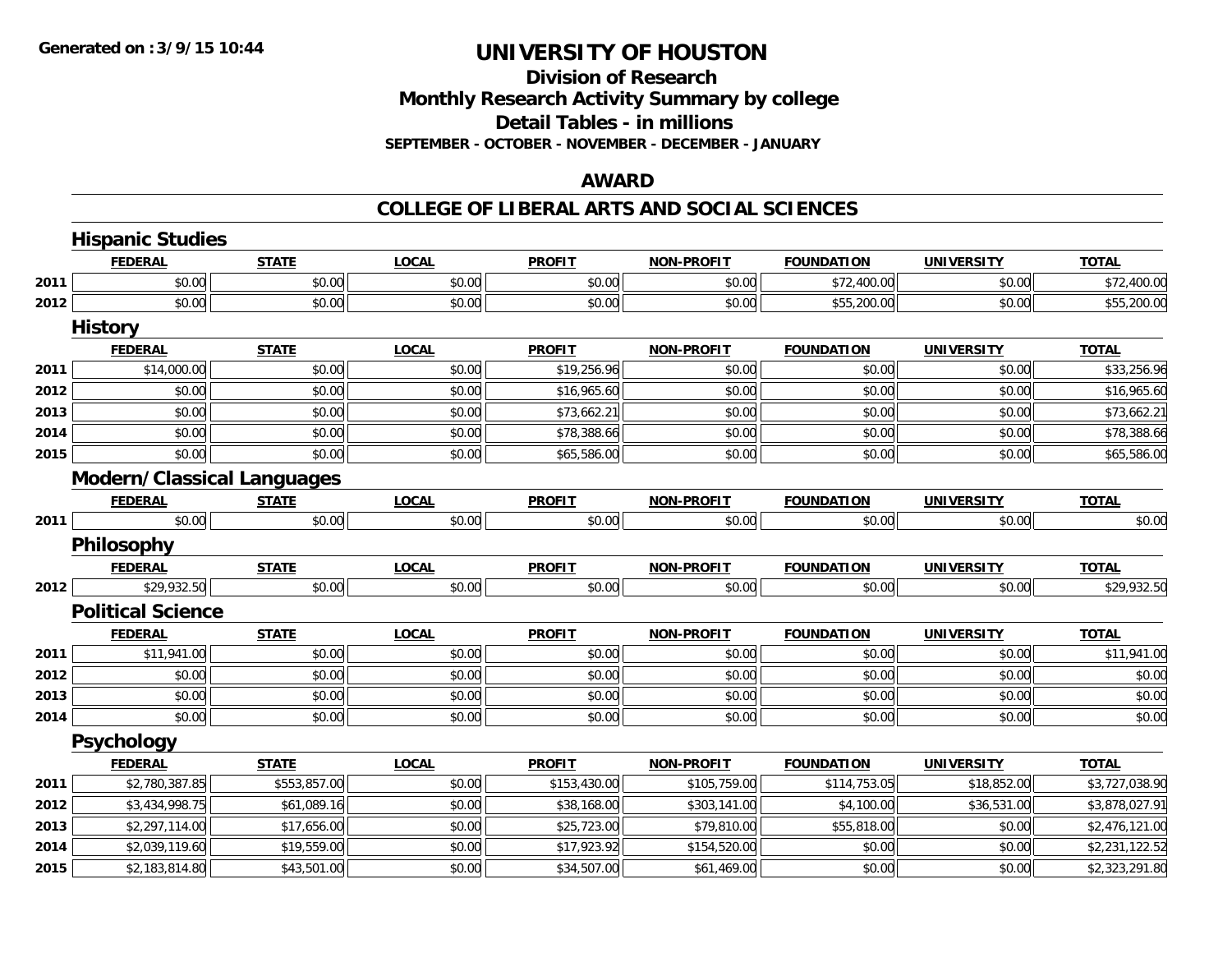### **Division of Research Monthly Research Activity Summary by college Detail Tables - in millions SEPTEMBER - OCTOBER - NOVEMBER - DECEMBER - JANUARY**

#### **AWARD**

|       | <b>School of Music</b> |              |              |                |                   |                   |                   |                 |
|-------|------------------------|--------------|--------------|----------------|-------------------|-------------------|-------------------|-----------------|
|       | <b>FEDERAL</b>         | <b>STATE</b> | <b>LOCAL</b> | <b>PROFIT</b>  | <b>NON-PROFIT</b> | <b>FOUNDATION</b> | <b>UNIVERSITY</b> | <b>TOTAL</b>    |
| 2011  | \$0.00                 | \$15,865.00  | \$0.00       | \$0.00         | \$0.00            | \$0.00            | \$0.00            | \$15,865.00     |
| 2014  | \$0.00                 | \$9,000.00   | \$0.00       | \$0.00         | \$0.00            | \$0.00            | \$0.00            | \$9,000.00      |
|       | <b>Sociology</b>       |              |              |                |                   |                   |                   |                 |
|       | <b>FEDERAL</b>         | <b>STATE</b> | <b>LOCAL</b> | <b>PROFIT</b>  | <b>NON-PROFIT</b> | <b>FOUNDATION</b> | <b>UNIVERSITY</b> | <b>TOTAL</b>    |
| 2011  | \$0.00                 | \$0.00       | \$0.00       | \$0.00         | \$3,500.00        | \$0.00            | \$0.00            | \$3,500.00      |
| 2012  | \$54,502.40            | \$0.00       | \$0.00       | \$0.00         | \$0.00            | \$0.00            | \$0.00            | \$54,502.40     |
| 2013  | \$14,728.00            | \$0.00       | \$0.00       | \$0.00         | \$0.00            | \$0.00            | \$0.00            | \$14,728.00     |
| 2014  | \$0.00                 | \$0.00       | \$0.00       | \$0.00         | \$0.00            | \$0.00            | \$0.00            | \$0.00          |
|       | <b>Theatre</b>         |              |              |                |                   |                   |                   |                 |
|       | <b>FEDERAL</b>         | <b>STATE</b> | <b>LOCAL</b> | <b>PROFIT</b>  | <b>NON-PROFIT</b> | <b>FOUNDATION</b> | <b>UNIVERSITY</b> | <b>TOTAL</b>    |
| 2011  | \$0.00                 | \$0.00       | \$0.00       | \$0.00         | \$47,990.37       | \$0.00            | \$0.00            | \$47,990.37     |
| Total | \$20,890,073.47        | \$790,027.16 | \$0.00       | \$1,111,799.95 | \$1,194,763.35    | \$502,411.85      | \$58,383.00       | \$24,547,458.78 |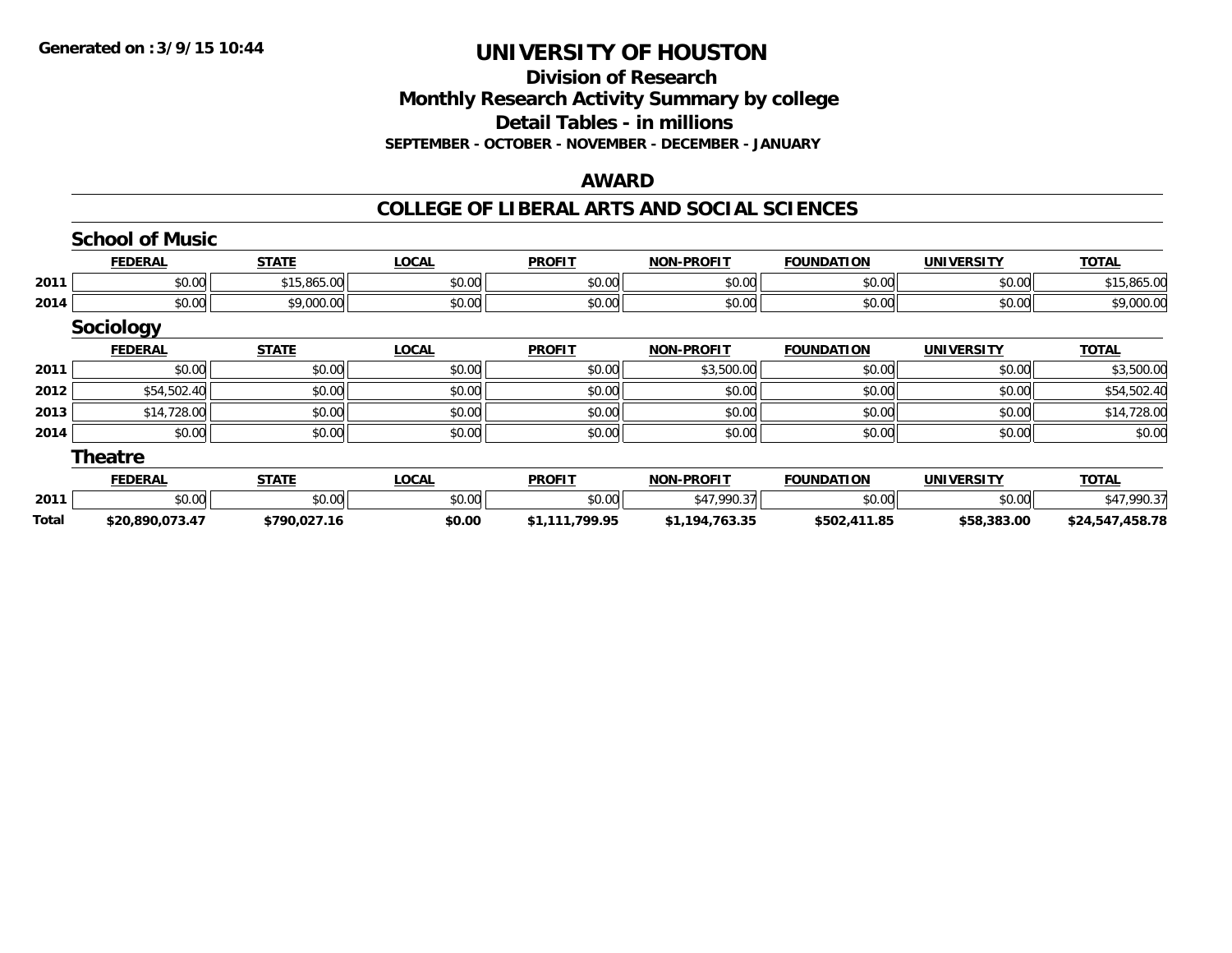### **Division of ResearchMonthly Research Activity Summary by college Detail Tables - in millionsSEPTEMBER - OCTOBER - NOVEMBER - DECEMBER - JANUARY**

### **AWARD**

# **COLLEGE OF NATURAL SCIENCES AND MATHEMATICS**

# **Biology/Biochemistry**

|      | <b>FEDERAL</b> | <b>STATE</b> | <u>LOCAL</u> | <b>PROFIT</b> | <b>NON-PROFIT</b> | <b>FOUNDATION</b> | <b>UNIVERSITY</b> | <b>TOTAL</b>   |
|------|----------------|--------------|--------------|---------------|-------------------|-------------------|-------------------|----------------|
| 2011 | \$2,602,289.36 | \$199,977.00 | \$0.00       | \$0.00        | \$318,155.84      | \$84,378.25       | \$0.00            | \$3,204,800.45 |
| 2012 | \$936,302.76   | \$0.00       | \$0.00       | \$0.00        | \$70,000.00       | \$0.00            | \$0.00            | \$1,006,302.76 |
| 2013 | \$1,023,495.76 | \$0.00       | \$0.00       | \$478,412.00  | \$589,310.00      | \$0.00            | \$0.00            | \$2,091,217.76 |
| 2014 | \$1,281,649.70 | \$223.06     | \$0.00       | \$50,000.00   | \$112,010.00      | \$0.00            | \$0.00            | \$1,443,882.76 |
| 2015 | \$678,346.12   | \$21,473.50  | \$0.00       | \$50,000.00   | \$91,785.01       | \$0.00            | \$0.00            | \$841,604.63   |

# **Center for Nuclear Receptors and Cell Signaling**

|      | <b>FEDERAL</b> | <u>STATE</u>   | <u>LOCAL</u> | <b>PROFIT</b> | <b>NON-PROFIT</b> | <b>FOUNDATION</b> | <b>UNIVERSITY</b> | <b>TOTAL</b>   |
|------|----------------|----------------|--------------|---------------|-------------------|-------------------|-------------------|----------------|
| 2011 | \$493,954.00   | \$45,000.00    | \$0.00       | \$0.00        | \$0.00            | \$50,000.00       | \$0.00            | \$588,954.00   |
| 2012 | \$301,722.00   | \$1,035,286.00 | \$0.00       | \$0.00        | \$0.00            | \$50,000.00       | \$0.00            | \$1,387,008.00 |
| 2013 | \$202,124.00   | \$0.00         | \$0.00       | \$0.00        | \$0.00            | \$0.00            | \$0.00            | \$202,124.00   |
| 2014 | \$244,596.00   | \$0.00         | \$0.00       | \$0.00        | \$0.00            | \$0.00            | \$0.00            | \$244,596.00   |
| 2015 | \$0.00         | \$1,582.50     | \$0.00       | \$0.00        | \$0.00            | \$0.00            | \$0.00            | \$1,582.50     |

### **Chemistry**

|      | <u>FEDERAL</u> | <u>STATE</u> | <u>LOCAL</u> | <b>PROFIT</b> | <b>NON-PROFIT</b> | <b>FOUNDATION</b> | <b>UNIVERSITY</b> | <b>TOTAL</b>   |
|------|----------------|--------------|--------------|---------------|-------------------|-------------------|-------------------|----------------|
| 2011 | \$2,491,636.39 | \$0.00       | \$0.00       | \$0.00        | \$0.00            | \$275,269.60      | \$200,000.00      | \$2,966,905.99 |
| 2012 | \$764,370.88   | \$0.00       | \$0.00       | \$0.00        | \$30,000.00       | \$0.00            | \$0.00            | \$794,370.88   |
| 2013 | \$726,338.94   | \$0.00       | \$0.00       | \$0.00        | \$0.00            | \$0.00            | \$13,000.00       | \$739,338.94   |
| 2014 | \$916,406.50   | \$0.00       | \$0.00       | \$0.00        | \$0.00            | \$0.00            | \$0.00            | \$916,406.50   |
| 2015 | \$717,839.68   | \$0.00       | \$0.00       | \$0.00        | \$85,000.00       | \$125,000.00      | \$0.00            | \$927,839.68   |

#### **Computer Science**

|      | <b>FEDERAL</b> | <b>STATE</b> | <b>LOCAL</b> | <b>PROFIT</b> | <b>NON-PROFIT</b> | <b>FOUNDATION</b> | <b>UNIVERSITY</b> | <b>TOTAL</b>   |
|------|----------------|--------------|--------------|---------------|-------------------|-------------------|-------------------|----------------|
| 2011 | \$1,260,666.50 | \$9,392.00   | \$0.00       | \$313,576.00  | \$0.00            | \$0.00            | \$0.00            | \$1,583,634.50 |
| 2012 | \$1,135,551.88 | \$0.00       | \$0.00       | \$60,000.00   | \$0.00            | \$65,940.00       | \$0.00            | \$1,261,491.88 |
| 2013 | \$2,330,591.00 | \$0.00       | \$0.00       | \$99,975.00   | \$9,000.00        | \$0.00            | \$25,000.00       | \$2,464,566.00 |
| 2014 | \$1,040,468.20 | \$0.00       | \$0.00       | \$180,000.00  | \$0.00            | \$0.00            | \$0.00            | \$1,220,468.20 |
| 2015 | \$1,366,631.75 | \$36,815.00  | \$0.00       | \$0.00        | \$190,000.00      | \$15,312.00       | \$0.00            | \$1,608,758.75 |

# **Dean, Natural Sciences and Mathematics**

|      | <b>FEDERAL</b>                     | 27.77                | LOCAL                                    | <b>PROFIT</b>      | -PROFIT<br><b>NION!</b> | <b>FOUNDATION</b> | <b>UNIVERSIT</b>                              | <b>TOTA</b>                     |
|------|------------------------------------|----------------------|------------------------------------------|--------------------|-------------------------|-------------------|-----------------------------------------------|---------------------------------|
| 2011 | 00000<br>ሐግሰሰ                      | 0000<br><b>DU.UU</b> | $\uparrow$ $\uparrow$<br>$\sim$<br>vu.uu | $\sim$ 00<br>JU.UU | 0000<br>PO.OO           | \$0.00            | $\mathfrak{g}$ $\mathfrak{g}$<br>งบ.บบ        | 0.70c<br>00000<br>, / UU.UUU.UU |
| 2012 | <b>¢110 720</b><br>$\sim$<br>JU.UU | 0000<br>JU.UU        | $\sim$ 00<br>vv.vv                       | $\sim$ 00<br>งบ.บบ | 0000<br>JU.UU           | \$0.00            | $\mathfrak{g}$ $\mathfrak{g}$<br><b>DU.UU</b> | $\sim$ $\sim$ $\sim$<br>้ว∪.∪∪  |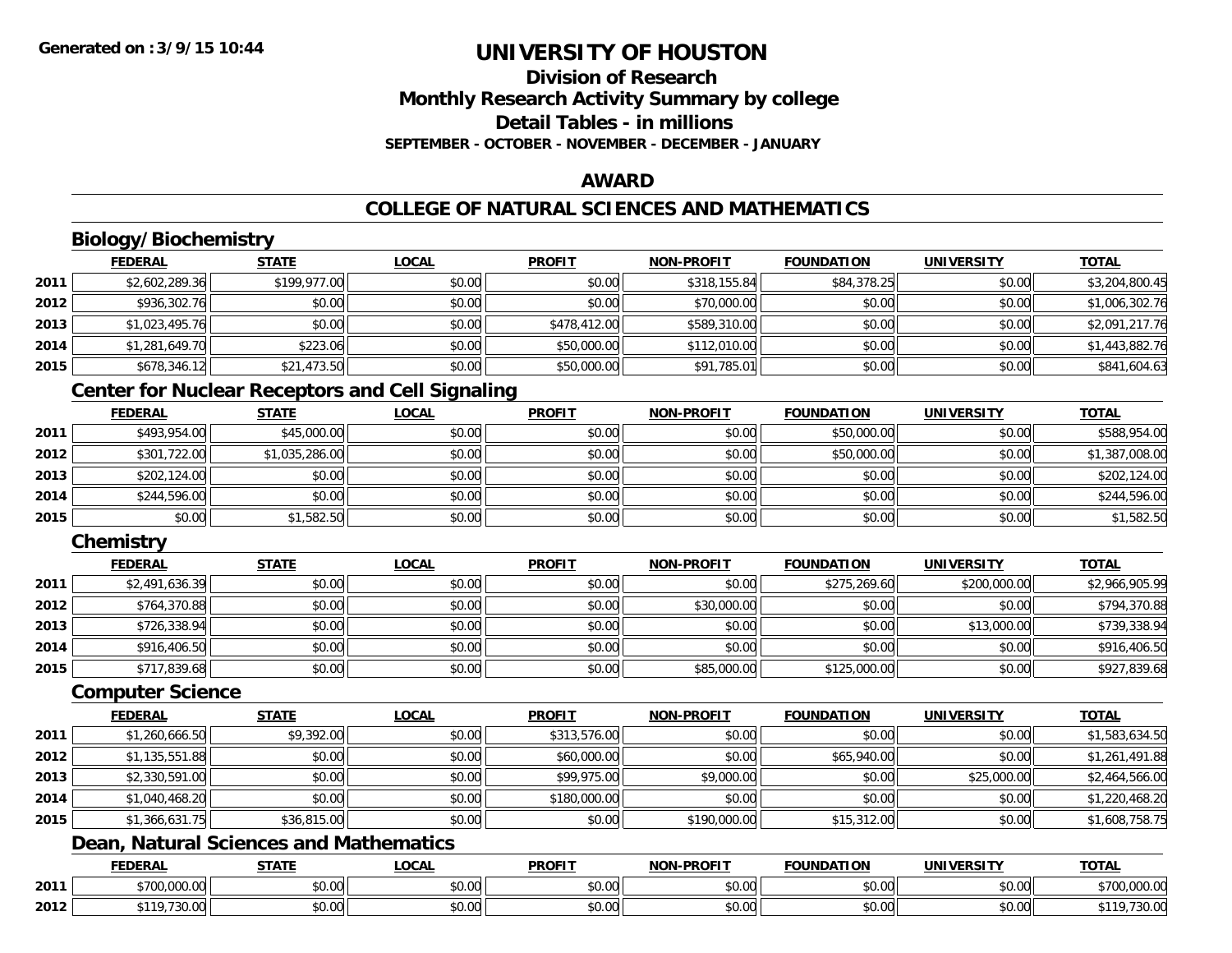**Division of Research**

**Monthly Research Activity Summary by college**

**Detail Tables - in millions**

**SEPTEMBER - OCTOBER - NOVEMBER - DECEMBER - JANUARY**

# **AWARD**

# **COLLEGE OF NATURAL SCIENCES AND MATHEMATICS**

### **Dean, Natural Sciences and Mathematics**

|      | <b>FEDERAL</b> | <b>STATE</b> | <u>_OCAL</u> | <b>PROFIT</b> | <b>NON-PROFIT</b> | <b>FOUNDATION</b> | <b>UNIVERSITY</b> | <b>TOTAL</b> |
|------|----------------|--------------|--------------|---------------|-------------------|-------------------|-------------------|--------------|
| 2013 | \$113,412.00   | \$0.00       | \$0.00       | \$0.00        | \$0.00            | \$0.00            | \$0.00            | 412.00       |
| 2014 | \$350,000.00   | \$0.00       | \$0.00       | \$0.00        | \$0.00            | \$0.00            | \$0.00            | \$350,000.00 |
| 2015 | \$39,719.50    | \$0.00       | \$0.00       | \$0.00        | \$0.00            | \$0.00            | \$0.00            | \$39,719.50  |

#### **Earth & Atmospheric Sciences**

|      | <b>FEDERAL</b> | <b>STATE</b> | <u>LOCAL</u> | <b>PROFIT</b>  | <b>NON-PROFIT</b> | <b>FOUNDATION</b> | UNIVERSITY | <b>TOTAL</b>   |
|------|----------------|--------------|--------------|----------------|-------------------|-------------------|------------|----------------|
| 2011 | \$1,132,273.00 | \$11,400.00  | \$0.00       | \$545,974.00   | \$0.00            | \$0.00            | \$0.00     | \$1,689,647.00 |
| 2012 | \$515,342.00   | \$142,000.00 | \$0.00       | \$2,242,213.68 | \$262,752.00      | \$0.00            | \$0.00     | \$3,162,307.68 |
| 2013 | \$824,910.80   | \$0.00       | \$0.00       | \$848,000.00   | \$0.00            | \$0.00            | \$0.00     | \$1,672,910.80 |
| 2014 | \$437,218.81   | \$55,145.75  | \$0.00       | \$697,949.00   | \$100,915,00      | \$0.00            | \$0.00     | \$1,291,228.56 |
| 2015 | \$387,467.25   | \$0.00       | \$0.00       | \$1,310,000.00 | \$41,119.00       | \$0.00            | \$0.00     | \$1,738,586.25 |

# **Institute for Climate and Atmospheric Science**

|      | <b>FEDERAL</b> | <b>STATE</b> | <b>LOCAL</b> | <b>PROFIT</b> | <b>NON-PROFIT</b> | <b>FOUNDATION</b> | <b>UNIVERSITY</b> | <u>TOTAL</u> |
|------|----------------|--------------|--------------|---------------|-------------------|-------------------|-------------------|--------------|
| 2012 | \$0.00         | \$0.00       | \$0.00       | \$0.00        | \$0.00            | \$0.00            | \$0.00            | \$0.00       |
| 2013 | \$0.00         | \$0.00       | \$0.00       | \$0.00        | \$0.00            | \$0.00            | \$0.00            | \$0.00       |
| 2014 | \$0.00         | \$0.00       | \$0.00       | \$0.00        | \$0.00            | \$0.00            | \$0.00            | \$0.00       |

### **Institute for Nanoenergy**

|      | <b>FEDERAL</b> | <b>CTATE</b>   | <b>_OCAL</b> | <b>PROFIT</b> | -PROFIT<br>NON. | <b>FOUNDATION</b> | UNIVERSITY | TOTAL  |
|------|----------------|----------------|--------------|---------------|-----------------|-------------------|------------|--------|
| 2011 | ტი იი<br>DU.UU | ≮∩ ∩∩<br>JU.UU | \$0.00       | 3000<br>JU.U  | 0000<br>vu.vu   | \$0.00            | \$0.00     | \$0.00 |
| 2013 | ሶስ ሰሰ<br>DU.UU | 0000<br>\$U.UU | \$0.00       | \$0.00        | 0000<br>PO.OO   | \$0.00            | \$0.00     | \$0.00 |
| 2014 | 0000<br>DU.UU  | \$0.00         | \$0.00       | \$0.00        | 0000<br>JU.UU   | \$0.00            | \$0.00     | \$0.00 |

### **Mathematics**

|      | <b>FEDERAL</b> | <b>STATE</b> | <b>LOCAL</b> | <b>PROFIT</b> | <b>NON-PROFIT</b> | <b>FOUNDATION</b> | UNIVERSITY  | <b>TOTAL</b>   |
|------|----------------|--------------|--------------|---------------|-------------------|-------------------|-------------|----------------|
| 2011 | \$281,993.00   | \$100,036.00 | \$0.00       | \$150,000.00  | \$0.00            | \$31,708.69       | \$10,000.00 | \$573,737.69   |
| 2012 | \$728,425.92   | \$139,739.00 | \$0.00       | \$210,000.00  | \$75,518.00       | \$0.00            | \$10,000.00 | \$1,163,682.92 |
| 2013 | \$353,938.00   | \$0.00       | \$0.00       | \$90,000.00   | \$0.00            | \$21,000.00       | \$0.00      | \$464,938.00   |
| 2014 | \$601,324.50   | \$0.00       | \$0.00       | \$30,000.00   | \$0.00            | \$7,024.29        | \$0.00      | \$638,348.79   |
| 2015 | \$586,885.00   | \$0.00       | \$0.00       | \$0.00        | \$45,000.00       | \$7,000.00        | \$0.00      | \$638,885.00   |
|      |                |              |              |               |                   |                   |             |                |

#### **Physics**

|      |      | -----                                  | ne n                 | <b>DDOEIT</b><br>17 L | <b>DDOFIT</b><br><b>NON</b> |                   | JNI V         | <b>TOTI</b> |
|------|------|----------------------------------------|----------------------|-----------------------|-----------------------------|-------------------|---------------|-------------|
| 2011 | $ -$ | $\uparrow$ $\land$ $\land$<br>$\ldots$ | $\sim$ 00.<br>וטט.טש | 200<br>$\mathbf{u}$   |                             | $\Omega$<br>∠∪.∪∪ | 0.00<br>งบ.บบ |             |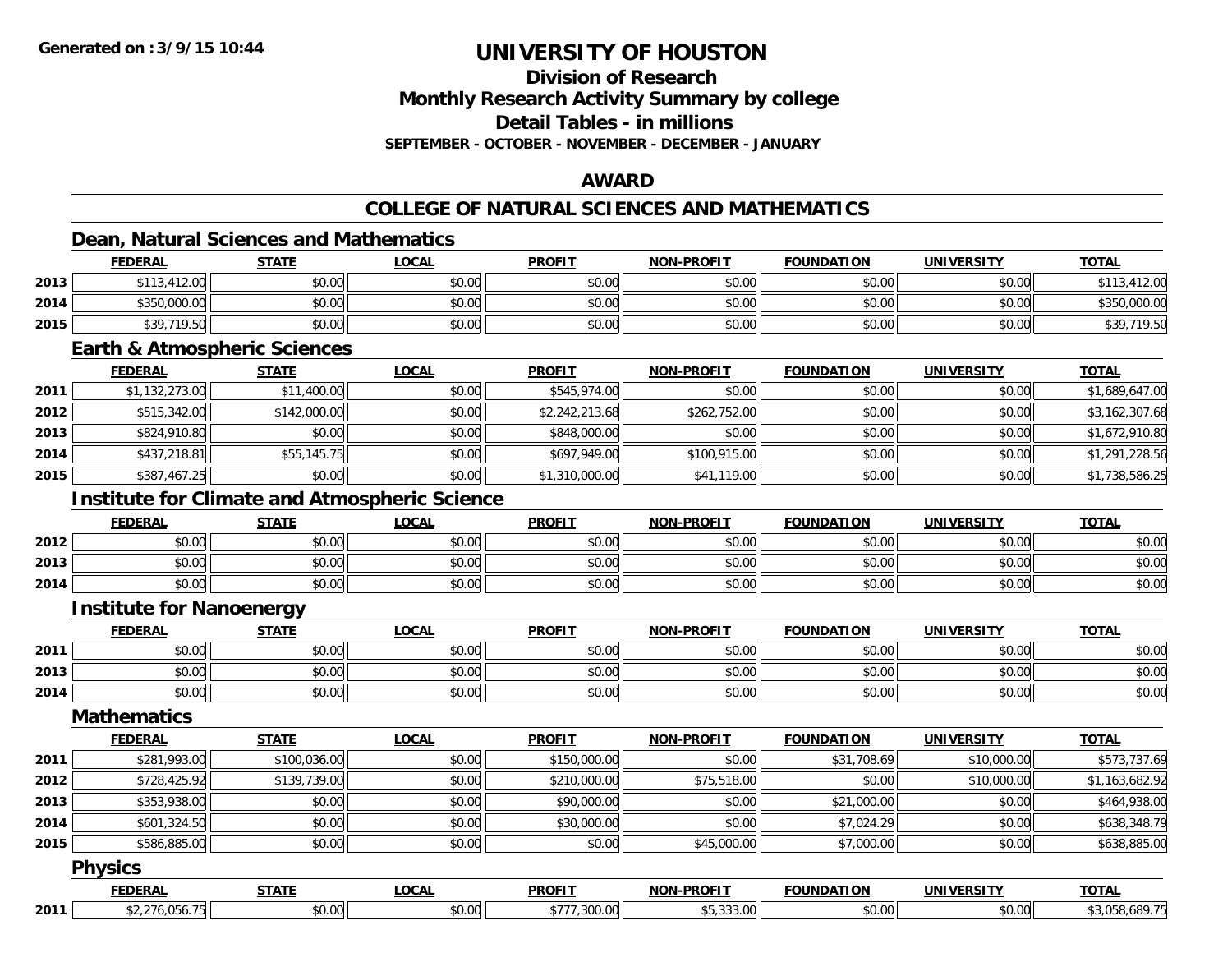### **Division of Research Monthly Research Activity Summary by college Detail Tables - in millions SEPTEMBER - OCTOBER - NOVEMBER - DECEMBER - JANUARY**

#### **AWARD**

#### **COLLEGE OF NATURAL SCIENCES AND MATHEMATICS**

|       | <b>Physics</b>  |                |              |                |                   |                   |                   |                 |  |  |  |
|-------|-----------------|----------------|--------------|----------------|-------------------|-------------------|-------------------|-----------------|--|--|--|
|       | <b>FEDERAL</b>  | <b>STATE</b>   | <b>LOCAL</b> | <b>PROFIT</b>  | <b>NON-PROFIT</b> | <b>FOUNDATION</b> | <b>UNIVERSITY</b> | <b>TOTAL</b>    |  |  |  |
| 2012  | \$1,525,545.94  | \$0.00         | \$0.00       | \$677,300.00   | \$49,225.00       | \$0.00            | \$0.00            | \$2,252,070.94  |  |  |  |
| 2013  | \$1,907,699.98  | \$0.00         | \$0.00       | \$357,900.00   | \$56,040.00       | \$0.00            | \$0.00            | \$2,321,639.98  |  |  |  |
| 2014  | \$2,460,182.42  | \$0.00         | \$0.00       | \$139,700.00   | \$0.00            | \$0.00            | \$0.00            | \$2,599,882.42  |  |  |  |
| 2015  | \$2,248,473.00  | \$0.00         | \$0.00       | \$298,200.00   | \$0.00            | \$0.00            | \$0.00            | \$2,546,673.00  |  |  |  |
| Total | \$38,105,579.29 | \$1,798,069.81 | \$0.00       | \$9,606,499.68 | \$2,131,162.85    | \$732,632.83      | \$258,000.00      | \$52,631,944.46 |  |  |  |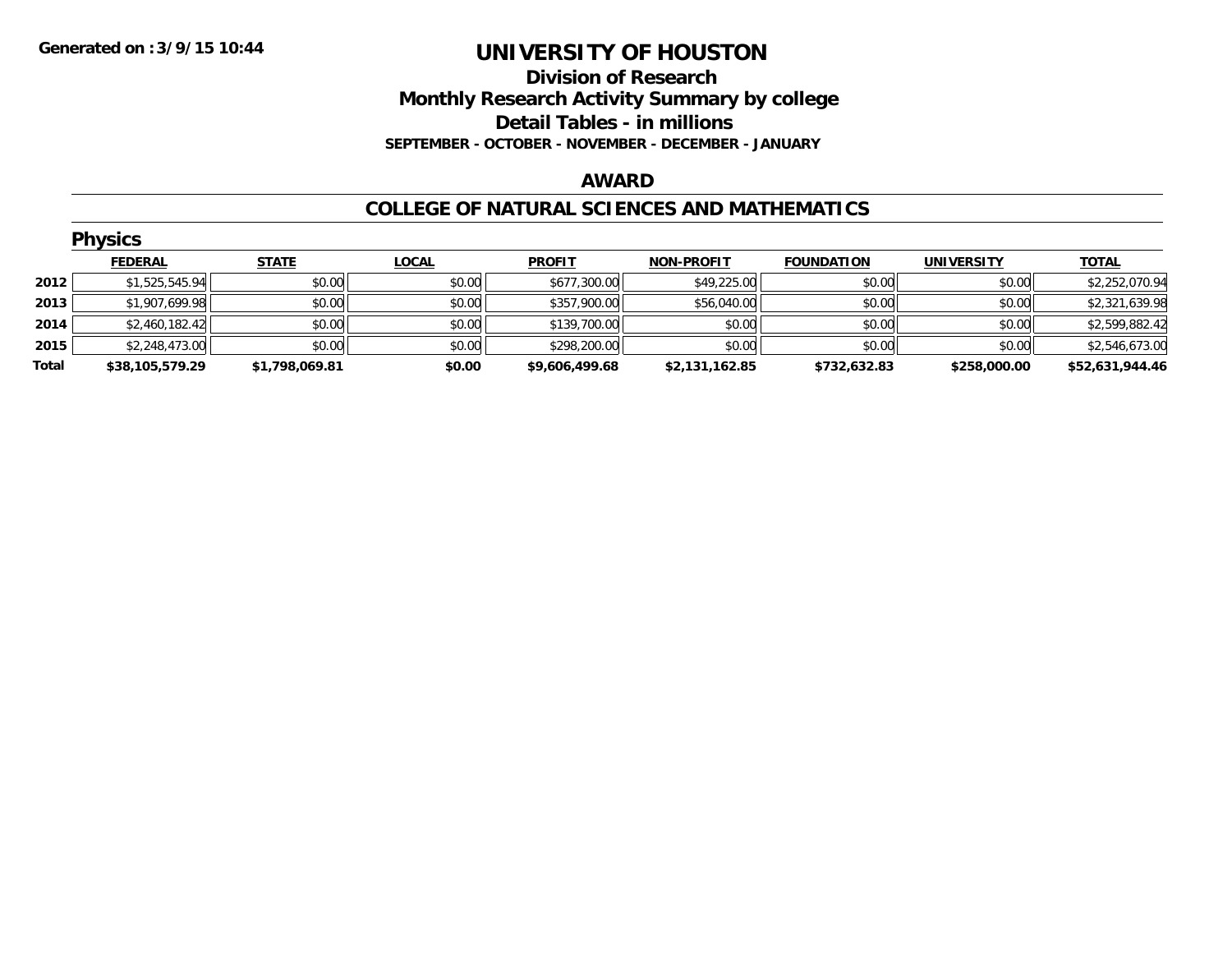### **Division of Research Monthly Research Activity Summary by college Detail Tables - in millions SEPTEMBER - OCTOBER - NOVEMBER - DECEMBER - JANUARY**

#### **AWARD**

#### **COLLEGE OF OPTOMETRY**

# **Optometry Vision Sciences**

|       | <b>FEDERAL</b>  | <b>STATE</b> | <b>LOCAL</b> | <b>PROFIT</b>  | <b>NON-PROFIT</b> | <b>FOUNDATION</b> | UNIVERSITY   | <b>TOTAL</b>    |
|-------|-----------------|--------------|--------------|----------------|-------------------|-------------------|--------------|-----------------|
| 2011  | \$1,977,242.00  | \$0.00       | \$0.00       | \$129,301.70   | \$0.00            | \$0.00            | \$96,070.00  | \$2,202,613.70  |
| 2012  | \$2,038,591.80  | \$0.00       | \$0.00       | \$209,466.04   | \$0.00            | \$40,000.00       | \$102,280.00 | \$2,390,337.84  |
| 2013  | \$1,524,745.80  | \$0.00       | \$0.00       | \$1,033,428.00 | \$0.00            | \$0.00            | \$102,670.00 | \$2,660,843.80  |
| 2014  | \$3,053,843.90  | \$0.00       | \$0.00       | \$585,536.40   | \$0.00            | \$0.00            | \$184,640.00 | \$3,824,020.30  |
| 2015  | \$2,312,041.25  | \$0.00       | \$0.00       | \$53,505.00    | \$0.00            | \$0.00            | \$0.00       | \$2,365,546.25  |
| Total | \$10,906,464.75 | \$0.00       | \$0.00       | \$2,011,237.14 | \$0.00            | \$40,000.00       | \$485,660.00 | \$13,443,361.89 |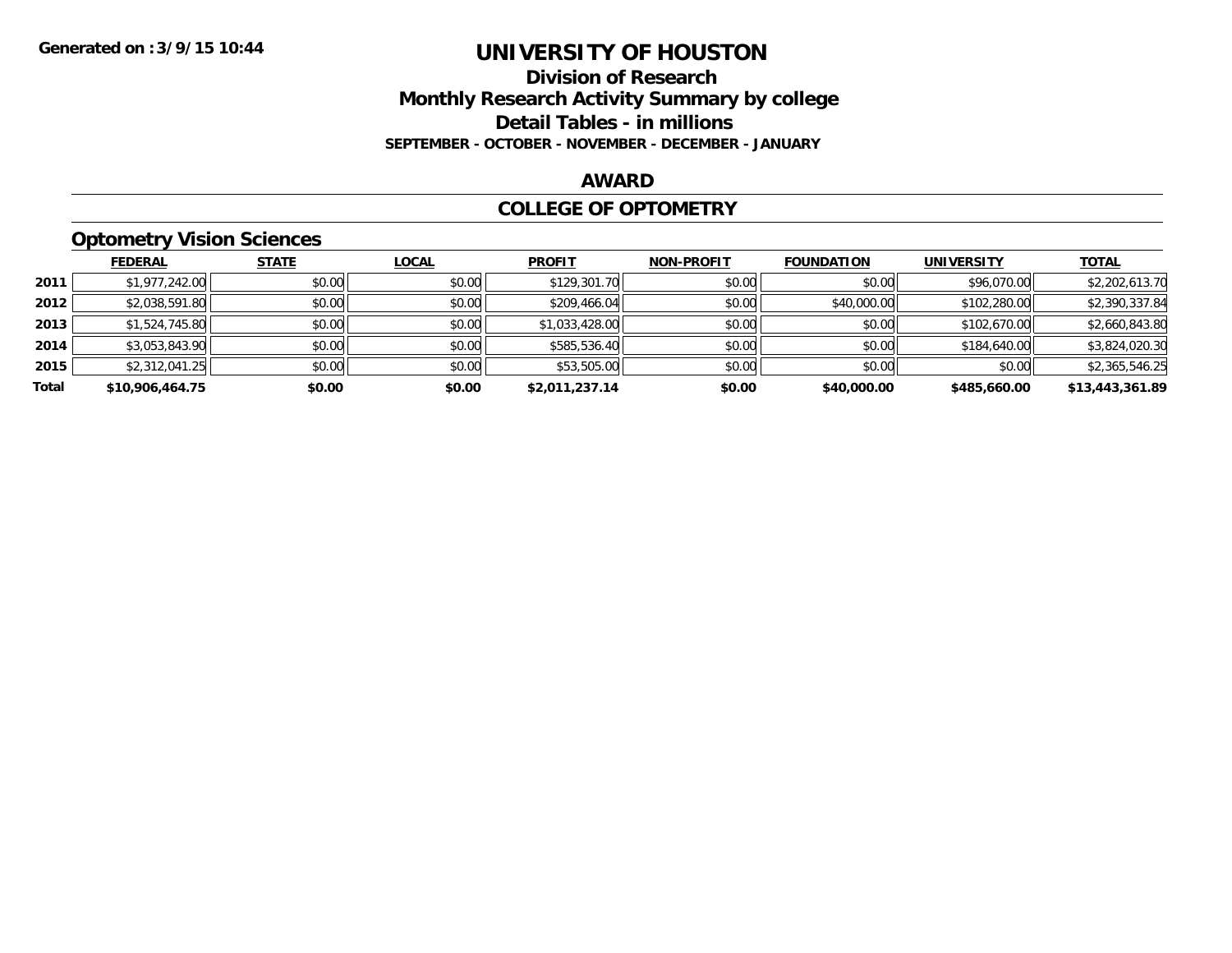# **Division of ResearchMonthly Research Activity Summary by college**

**Detail Tables - in millions**

**SEPTEMBER - OCTOBER - NOVEMBER - DECEMBER - JANUARY**

### **AWARD**

# **COLLEGE OF PHARMACY**

# **Center for Experimental Therapeutics and Pharmacoi**

|      | <b>FEDERAL</b>           | <b>STATE</b> | LOCAL  | <b>PROFIT</b> | <b>NON-PROFIT</b> | <b>FOUNDATION</b> | <b>UNIVERSITY</b> | <b>TOTAL</b> |
|------|--------------------------|--------------|--------|---------------|-------------------|-------------------|-------------------|--------------|
| 2012 | $n \cap \Omega$<br>pu.uu | \$0.00       | \$0.00 | \$0.00        | \$0.00            | \$0.00            | \$0.00            | \$0.00       |
| 2013 | \$0.00                   | \$0.00       | \$0.00 | \$0.00        | \$0.00            | \$0.00            | \$0.00            | \$0.00       |
| 2014 | \$0.00                   | \$0.00       | \$0.00 | \$0.00        | \$0.00            | \$0.00            | \$0.00            | \$0.00       |

#### **Clinical Pharmacy & Administration**

|      | <b>FEDERAL</b> | <b>STATE</b> | <u>LOCAL</u> | <b>PROFIT</b> | <b>NON-PROFIT</b> | <b>FOUNDATION</b> | <b>UNIVERSITY</b> | <b>TOTAL</b> |
|------|----------------|--------------|--------------|---------------|-------------------|-------------------|-------------------|--------------|
| 2011 | \$73,572.60    | \$14,886.00  | \$0.00       | \$730.05      | \$0.00            | \$0.00            | \$0.00            | \$89,188.65  |
| 2012 | \$47,499.30    | \$9,618.62   | \$0.00       | \$167,750.00  | \$6,500.00        | \$0.00            | \$0.00            | \$231,367.92 |
| 2013 | \$0.00         | \$0.00       | \$0.00       | \$259,709.50  | \$10,000.00       | \$0.00            | \$0.00            | \$269,709.50 |
| 2014 | \$0.00         | \$0.00       | \$0.00       | \$212,875.00  | \$0.00            | \$0.00            | \$0.00            | \$212,875.00 |
| 2015 | \$0.00         | \$171,798.00 | \$0.00       | \$0.00        | \$34,710.00       | \$0.00            | \$0.00            | \$206,508.00 |

#### **Dean, Pharmacy**

|      | <b>FEDERAL</b> | <b>STATE</b> | <b>LOCAL</b> | <b>PROFIT</b> | <b>NON-PROFIT</b> | <b>FOUNDATION</b> | <b>UNIVERSITY</b> | <u>TOTAL</u> |
|------|----------------|--------------|--------------|---------------|-------------------|-------------------|-------------------|--------------|
| 2011 | \$0.00         | \$0.00       | \$0.00       | \$0.00        | \$0.00            | \$0.00            | \$0.00            | \$0.00       |
| 2012 | \$0.00         | \$0.00       | \$0.00       | \$0.00        | \$0.00            | \$0.00            | \$0.00            | \$0.00       |
| 2013 | \$0.00         | \$0.00       | \$0.00       | \$0.00        | \$0.00            | \$0.00            | \$0.00            | \$0.00       |
| 2014 | \$0.00         | \$0.00       | \$0.00       | \$0.00        | \$0.00            | \$0.00            | \$0.00            | \$0.00       |

### **Pharm Health Outcomes & Policy**

|      | <b>FEDERAL</b> | <u>STATE</u> | <u>LOCAL</u> | <b>PROFIT</b> | <b>NON-PROFIT</b> | <b>FOUNDATION</b> | <b>UNIVERSITY</b> | <b>TOTAL</b> |
|------|----------------|--------------|--------------|---------------|-------------------|-------------------|-------------------|--------------|
| 2011 | \$0.00         | \$0.00       | \$0.00       | \$0.00        | \$324,968.00      | \$0.00            | \$0.00            | \$324,968.00 |
| 2012 | \$0.00         | \$8,000.00   | \$0.00       | \$0.00        | \$0.00            | \$0.00            | \$0.00            | \$8,000.00   |
| 2013 | \$225,015.00   | \$0.00       | \$0.00       | \$0.00        | \$0.00            | \$0.00            | \$0.00            | \$225,015.00 |
| 2014 | \$0.00         | \$0.00       | \$0.00       | \$4,000.00    | \$0.00            | \$0.00            | \$0.00            | \$4,000.00   |

# **Pharmacological and Pharmaceutical Sciences**

|       | <b>FEDERAL</b> | <b>STATE</b> | <b>LOCAL</b> | <b>PROFIT</b> | <b>NON-PROFIT</b> | <b>FOUNDATION</b> | <b>UNIVERSITY</b> | <b>TOTAL</b>   |
|-------|----------------|--------------|--------------|---------------|-------------------|-------------------|-------------------|----------------|
| 2011  | \$957,537.40   | \$0.00       | \$0.00       | \$25,760.00   | \$0.00            | \$0.00            | \$0.00            | \$983,297.40   |
| 2012  | \$823,109.70   | \$0.00       | \$0.00       | \$16,000.00   | \$147,000.00      | \$0.00            | \$0.00            | \$986,109.70   |
| 2013  | \$837,486.00   | \$0.00       | \$0.00       | \$0.00        | \$0.00            | \$0.00            | \$0.00            | \$837,486.00   |
| 2014  | \$372,923.00   | \$0.00       | \$0.00       | \$0.00        | \$0.00            | \$88,961.00       | \$0.00            | \$461,884.00   |
| 2015  | \$697,416.00   | \$0.00       | \$0.00       | \$8,700.00    | \$0.00            | \$0.00            | \$0.00            | \$706,116.00   |
| Total | \$4,034,559.00 | \$204,302.62 | \$0.00       | \$695,524.55  | \$523,178.00      | \$88,961.00       | \$0.00            | \$5,546,525.17 |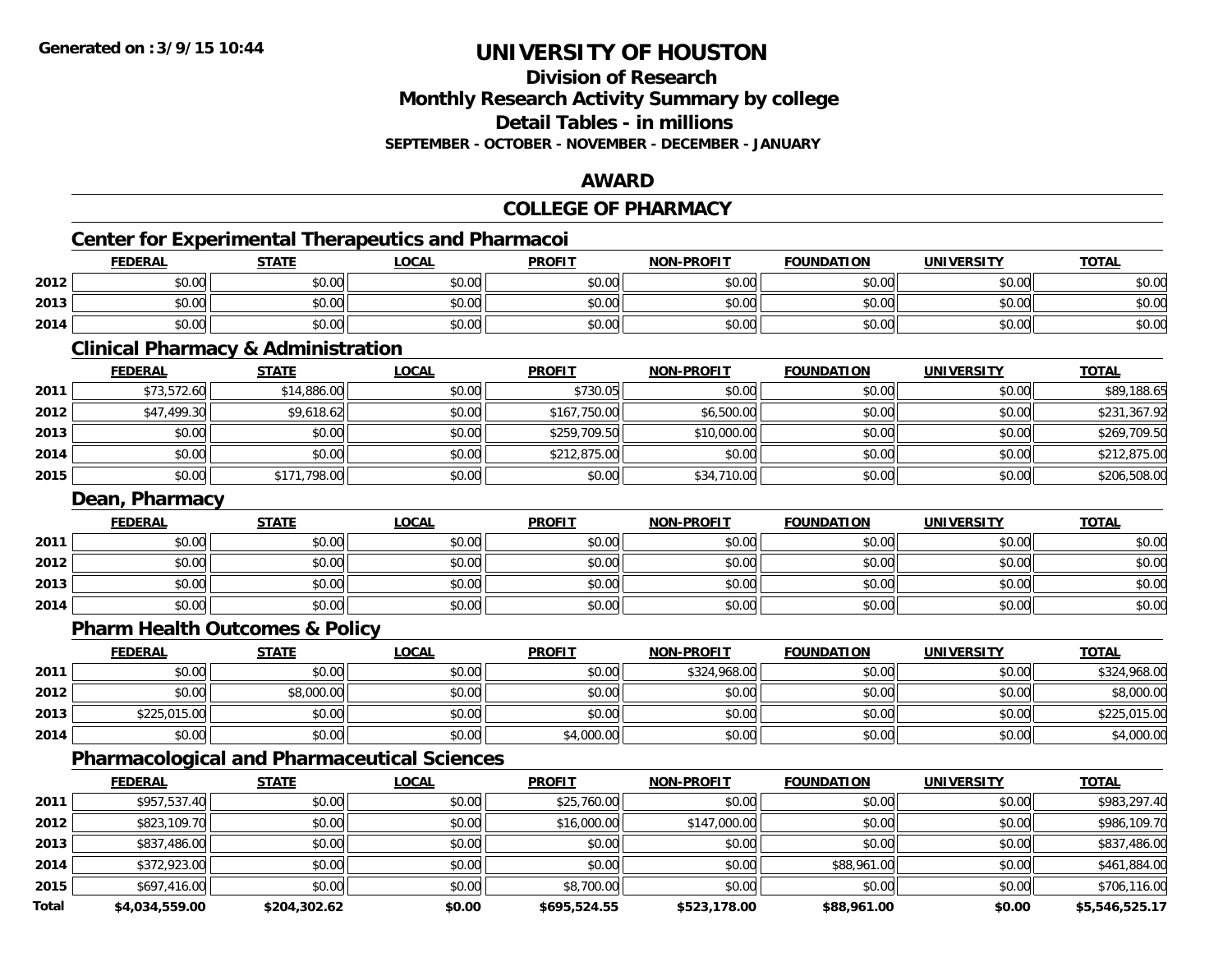#### **Division of Research Monthly Research Activity Summary by college Detail Tables - in millions SEPTEMBER - OCTOBER - NOVEMBER - DECEMBER - JANUARY**

#### **AWARD**

#### **COLLEGE OF TECHNOLOGY**

|      | <b>Center for Technology Literacy</b>         |              |              |               |                   |                   |                   |                |
|------|-----------------------------------------------|--------------|--------------|---------------|-------------------|-------------------|-------------------|----------------|
|      | <b>FEDERAL</b>                                | <b>STATE</b> | <b>LOCAL</b> | <b>PROFIT</b> | <b>NON-PROFIT</b> | <b>FOUNDATION</b> | <b>UNIVERSITY</b> | <b>TOTAL</b>   |
| 2013 | \$0.00                                        | \$0.00       | \$0.00       | \$0.00        | \$0.00            | \$0.00            | \$0.00            | \$0.00         |
| 2015 | \$50,678.80                                   | \$0.00       | \$0.00       | \$10,833.00   | \$0.00            | \$0.00            | \$0.00            | \$61,511.80    |
|      | <b>Construction Management</b>                |              |              |               |                   |                   |                   |                |
|      | <b>FEDERAL</b>                                | <b>STATE</b> | <b>LOCAL</b> | <b>PROFIT</b> | <b>NON-PROFIT</b> | <b>FOUNDATION</b> | <b>UNIVERSITY</b> | <b>TOTAL</b>   |
| 2013 | \$0.00                                        | \$74,568.00  | \$0.00       | \$0.00        | \$0.00            | \$0.00            | \$0.00            | \$74,568.00    |
| 2014 | \$0.00                                        | \$74,922.00  | \$0.00       | \$0.00        | \$0.00            | \$0.00            | \$0.00            | \$74,922.00    |
|      | Dean, Technology                              |              |              |               |                   |                   |                   |                |
|      | <b>FEDERAL</b>                                | <b>STATE</b> | <b>LOCAL</b> | <b>PROFIT</b> | <b>NON-PROFIT</b> | <b>FOUNDATION</b> | <b>UNIVERSITY</b> | <b>TOTAL</b>   |
| 2011 | \$74,446.50                                   | \$0.00       | \$0.00       | \$0.00        | \$0.00            | \$0.00            | \$0.00            | \$74,446.50    |
| 2012 | \$342,089.00                                  | \$0.00       | \$0.00       | \$0.00        | \$0.00            | \$0.00            | \$0.00            | \$342,089.00   |
| 2013 | \$0.00                                        | \$0.00       | \$0.00       | \$0.00        | \$0.00            | \$0.00            | \$0.00            | \$0.00         |
| 2014 | \$0.00                                        | \$0.00       | \$0.00       | \$0.00        | \$0.00            | \$0.00            | \$0.00            | \$0.00         |
|      | <b>Engineering Technology</b>                 |              |              |               |                   |                   |                   |                |
|      | <b>FEDERAL</b>                                | <b>STATE</b> | <b>LOCAL</b> | <b>PROFIT</b> | <b>NON-PROFIT</b> | <b>FOUNDATION</b> | <b>UNIVERSITY</b> | <b>TOTAL</b>   |
| 2011 | \$78,161.50                                   | \$0.00       | \$0.00       | \$0.00        | \$0.00            | \$18,100.00       | \$0.00            | \$96,261.50    |
| 2012 | \$171,655.00                                  | \$0.00       | \$0.00       | \$0.00        | \$0.00            | \$18,400.00       | \$0.00            | \$190,055.00   |
| 2013 | \$261,215.00                                  | \$0.00       | \$0.00       | \$75,000.00   | \$0.00            | \$0.00            | \$0.00            | \$336,215.00   |
| 2014 | \$1,024,060.80                                | \$0.00       | \$0.00       | \$0.00        | \$20,000.00       | \$0.00            | \$0.00            | \$1,044,060.80 |
| 2015 | \$241,317.00                                  | \$0.00       | \$0.00       | \$0.00        | \$0.00            | \$0.00            | \$0.00            | \$241,317.00   |
|      | <b>Human Development and Consumer Science</b> |              |              |               |                   |                   |                   |                |
|      | <b>FEDERAL</b>                                | <b>STATE</b> | <b>LOCAL</b> | <b>PROFIT</b> | <b>NON-PROFIT</b> | <b>FOUNDATION</b> | <b>UNIVERSITY</b> | <b>TOTAL</b>   |
|      |                                               |              |              |               |                   |                   |                   |                |
| 2013 | \$5,000.00                                    | \$0.00       | \$0.00       | \$0.00        | \$0.00            | \$0.00            | \$0.00            | \$5,000.00     |
| 2014 | \$5,000.00                                    | \$0.00       | \$0.00       | \$0.00        | \$0.00            | \$0.00            | \$0.00            | \$5,000.00     |
| 2015 | \$24,279.48                                   | \$0.00       | \$0.00       | \$0.00        | \$0.00            | \$0.00            | \$0.00            | \$24,279.48    |
|      | <b>Information &amp; Logistics Technology</b> |              |              |               |                   |                   |                   |                |
|      | <b>FEDERAL</b>                                | <b>STATE</b> | <b>LOCAL</b> | <b>PROFIT</b> | <b>NON-PROFIT</b> | <b>FOUNDATION</b> | <b>UNIVERSITY</b> | <b>TOTAL</b>   |
| 2011 | \$65,000.00                                   | \$0.00       | \$0.00       | \$0.00        | \$4,500.00        | \$0.00            | \$0.00            | \$69,500.00    |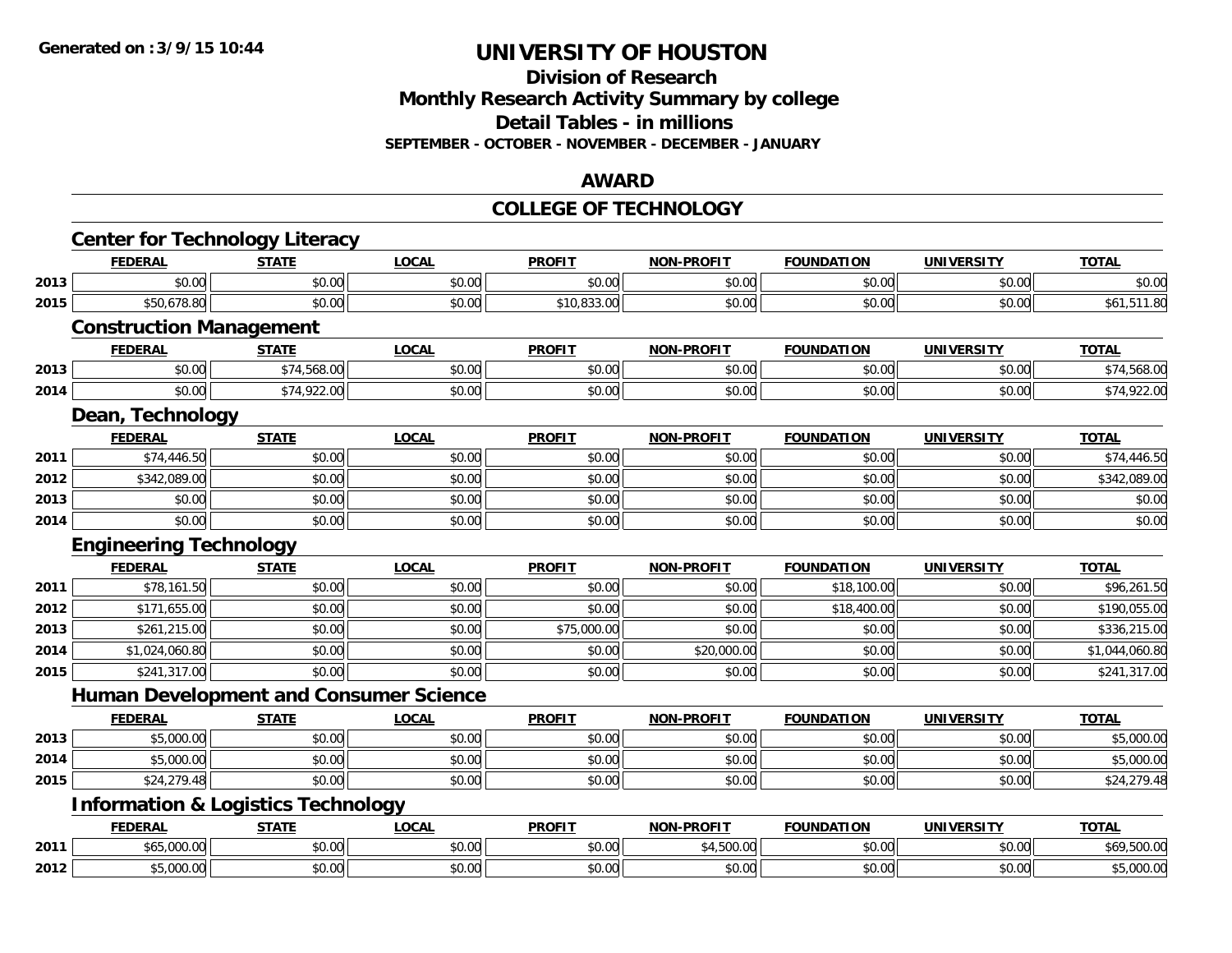### **Division of Research Monthly Research Activity Summary by college Detail Tables - in millions SEPTEMBER - OCTOBER - NOVEMBER - DECEMBER - JANUARY**

#### **AWARD**

#### **COLLEGE OF TECHNOLOGY**

### **Texas Manufacturing Assistance Center**

|              | <b>FEDERAL</b> | <b>STATE</b> | <u>LOCAL</u> | <b>PROFIT</b> | <b>NON-PROFIT</b> | <b>FOUNDATION</b> | <b>UNIVERSITY</b> | <b>TOTAL</b>   |
|--------------|----------------|--------------|--------------|---------------|-------------------|-------------------|-------------------|----------------|
| 2011         | \$0.00         | \$0.00       | \$0.00       | \$0.00        | \$0.00            | \$0.00            | \$0.00            | \$0.00         |
| 2012         | \$0.00         | \$0.00       | \$0.00       | \$0.00        | \$0.00            | \$0.00            | \$0.00            | \$0.00         |
| 2015         | \$0.00         | \$0.00       | \$0.00       | \$0.00        | \$0.00            | \$0.00            | \$0.00            | \$0.00         |
| <b>Total</b> | \$2,347,903.08 | \$149,490.00 | \$0.00       | \$85,833.00   | \$24,500.00       | \$36,500.00       | \$0.00            | \$2,644,226.08 |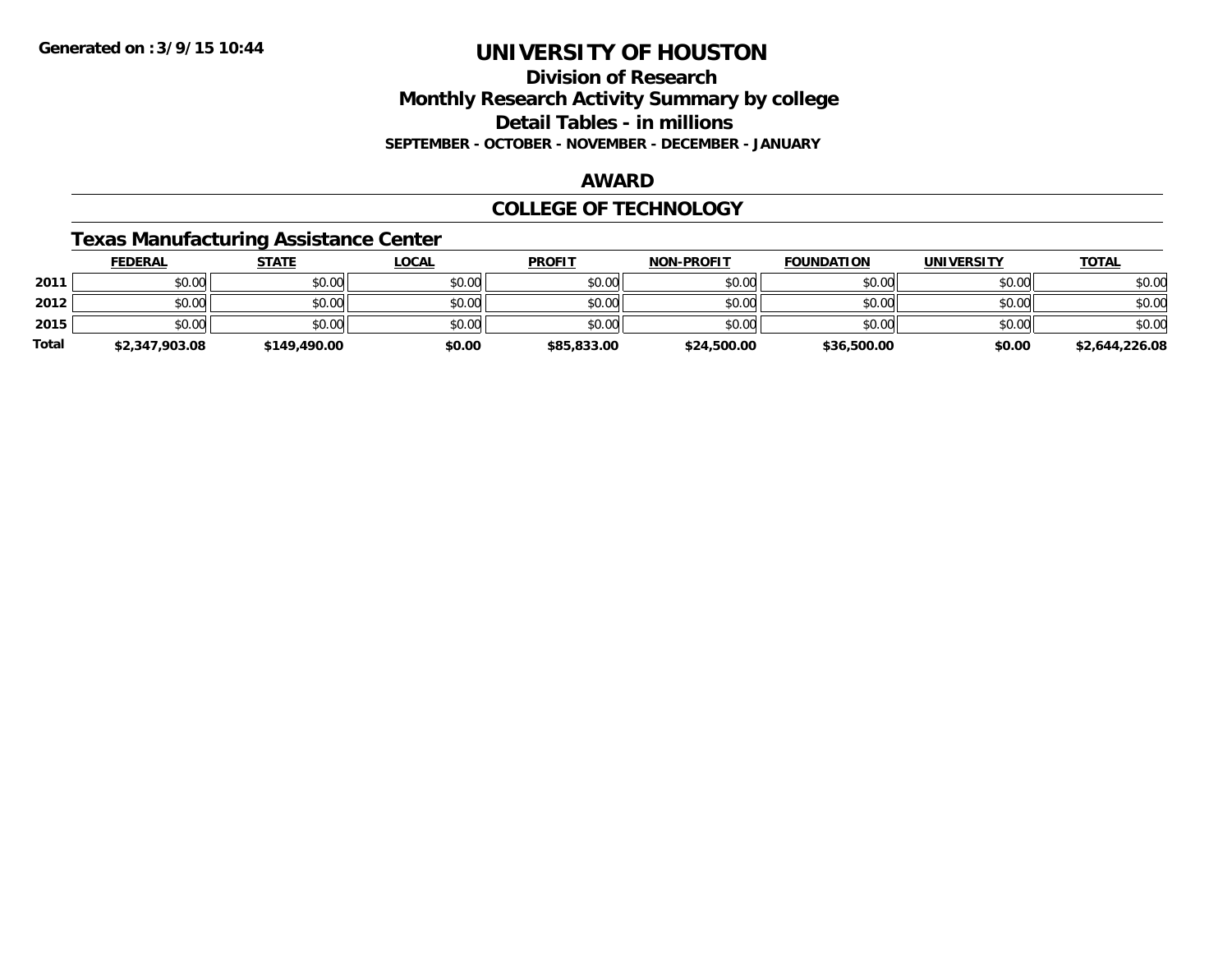### **Division of ResearchMonthly Research Activity Summary by college Detail Tables - in millionsSEPTEMBER - OCTOBER - NOVEMBER - DECEMBER - JANUARY**

#### **AWARD**

### **CULLEN COLLEGE OF ENGINEERING**

#### **Biomedical Engineering FEDERAL STATE LOCAL PROFIT NON-PROFIT FOUNDATION UNIVERSITY TOTALTOTAL 2011** \$0.00 \$0.00 \$0.00 \$0.00 \$0.00 \$0.00 \$0.00 \$0.00 **2012**2 | \$0.00 \$0.00 \$0.00 \$0.00 \$0.00 \$0.00 \$0.00 \$0.00 \$0.00 \$0.00 \$0.00 \$0.00 \$0.00 \$0.00 \$0.00 \$0.00 \$0.00 \$0.00 **2013** \$472,871.00 \$0.00 \$0.00 \$0.00 \$0.00 \$0.00 \$0.00 \$472,871.00 **2014**4 \$1,333,186.00|| \$0.00|| \$0.00|| \$0.00|| \$0.00|| \$45,833.34|| \$0.00|| \$1,379,019.34 **2015** \$496,921.00 \$0.00 \$0.00 \$0.00 \$0.00 \$0.00 \$0.00 \$496,921.00 **Center for Innovative Grouting Materials and Tech FEDERAL STATE LOCAL PROFIT NON-PROFIT FOUNDATION UNIVERSITY TOTAL2011** \$0.00 \$0.00 \$0.00 \$0.00 \$0.00 \$0.00 \$0.00 \$0.00 **2012**2 | \$0.00 \$0.00 \$0.00 \$0.00 \$0.00 \$0.00 \$0.00 \$0.00 \$0.00 \$0.00 \$0.00 \$0.00 \$0.00 \$0.00 \$0.00 \$0.00 \$0.00 \$0.0 **2013** \$0.00 \$0.00 \$0.00 \$0.00 \$0.00 \$0.00 \$0.00 \$0.00 **2014**4 \$0.00 \$0.00 \$0.00 \$0.00 \$0.00 \$0.00 \$0.00 \$0.00 \$0.00 \$0.00 \$0.00 \$0.00 \$0.00 \$0.00 \$0.00 \$0.00 \$0.00 **Chemical Engineering FEDERAL STATE LOCAL PROFIT NON-PROFIT FOUNDATION UNIVERSITY TOTAL2011** \$3,138,470.21 \$0.00 \$0.00 \$496,656.00 \$0.00 \$10,900.00 \$0.00 \$3,646,026.21 **2012** \$1,454,868.30 \$0.00 \$0.00 \$787,221.57 \$0.00 \$10,900.00 \$0.00 \$2,252,989.87 **2013** $\bf{3} \mid \textcolor{red}{0.311} \mid \textcolor{red}{0.4477.72} \mid \textcolor{red}{0.399.72} \mid \textcolor{red}{0.500.00} \mid \textcolor{red}{0.444.00} \mid \textcolor{red}{0.5002.399.72}$ **2014**4 \$1,572,808.37|| \$0.00|| \$0.00|| \$667,963.00|| \$0.00|| \$42,250.00|| \$0.00|| \$2,283,021.37 **2015** \$1,715,056.40 \$409,609.00 \$0.00 \$360,000.00 \$0.00 \$30,000.00 \$0.00 \$2,514,665.40 **Civil Engineering FEDERAL STATE LOCAL PROFIT NON-PROFIT FOUNDATION UNIVERSITY TOTALTOTAL 2011** \$485,400.00 \$523,795.00 \$100,000.00 \$115,352.80 \$75,623.00 \$0.00 \$0.00 \$1,300,170.80 **2012**2 \ \$2,015,116.31|| \$572,633.00|| \$0.00|| \$57,091.00|| \$57,091.00|| \$175,623.00|| \$66,667.00|| \$0.00|| \$2,887,130.3 **2013** \$2,494,653.53 \$274,310.00 \$0.00 \$193,590.00 \$39,170.70 \$0.00 \$0.00 \$3,001,724.23 **2014**4 \$1,152,393.91|| \$410,641.00|| \$0.00|| \$408,425.50|| \$111,679.95|| \$0.00|| \$0.00|| \$2,083,140.36 **2015** \$1,357,680.58 \$289,027.00 \$0.00 \$49,967.00 \$35,972.55 \$0.00 \$0.00 \$1,732,647.13 **Dean, Engineering FEDERAL STATE LOCAL PROFIT NON-PROFIT FOUNDATION UNIVERSITY TOTAL2013**

\$39,999.10 \$0.00 \$0.00 \$0.00 \$0.00 \$0.00 \$0.00 \$39,999.10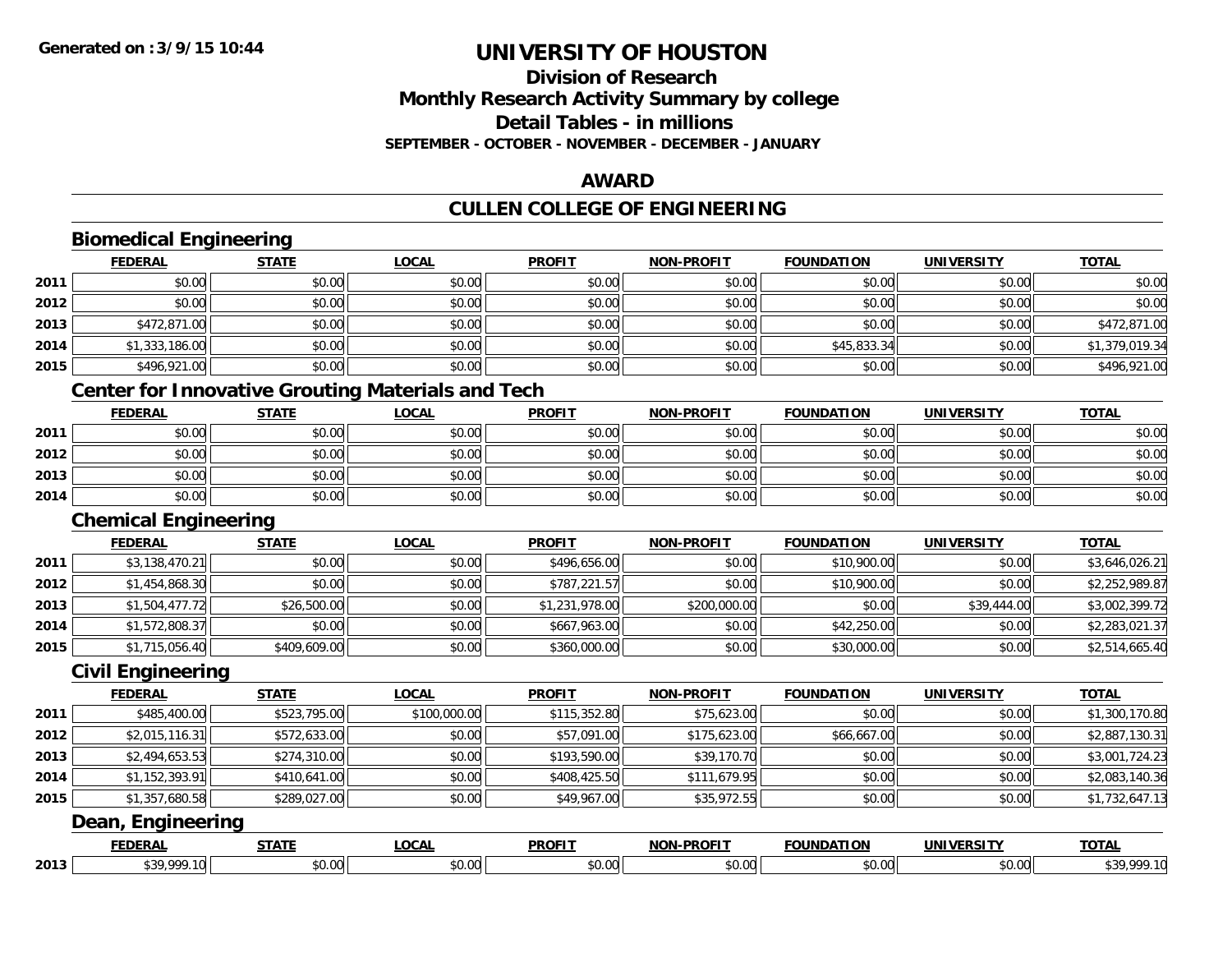# **Division of ResearchMonthly Research Activity Summary by college Detail Tables - in millions SEPTEMBER - OCTOBER - NOVEMBER - DECEMBER - JANUARY**

#### **AWARD**

# **CULLEN COLLEGE OF ENGINEERING**

# **Electrical & Computer Engineering**

|      | <b>FEDERAL</b> | <b>STATE</b> | <u>LOCAL</u> | <b>PROFIT</b> | <b>NON-PROFIT</b> | <b>FOUNDATION</b> | <b>UNIVERSITY</b> | <b>TOTAL</b>   |
|------|----------------|--------------|--------------|---------------|-------------------|-------------------|-------------------|----------------|
| 2011 | \$4,207,863.17 | \$23,391.24  | \$0.00       | \$273,530.00  | \$0.00            | \$0.00            | \$0.00            | \$4,504,784.41 |
| 2012 | \$1,378,319.85 | \$19,441.00  | \$0.00       | \$188,500.00  | \$0.00            | \$0.00            | \$0.00            | \$1,586,260.85 |
| 2013 | \$1,227,646.05 | \$10,000.00  | \$0.00       | \$415,698.00  | \$221,967.30      | \$0.00            | \$0.00            | \$1,875,311.35 |
| 2014 | \$1,602,551.13 | \$0.00       | \$0.00       | \$80,000.00   | \$203,416.05      | \$87,500.00       | \$0.00            | \$1,973,467.18 |
| 2015 | \$2,118,437.86 | \$34,401.00  | \$0.00       | \$70,000.00   | \$203,844.45      | \$38,391.00       | \$0.00            | \$2,465,074.31 |

# **Industrial Engineering**

|      | <u>FEDERAL</u> | <b>STATE</b> | <b>LOCAL</b> | <b>PROFIT</b> | <b>NON-PROFIT</b> | <b>FOUNDATION</b> | <b>UNIVERSITY</b> | <b>TOTAL</b> |
|------|----------------|--------------|--------------|---------------|-------------------|-------------------|-------------------|--------------|
| 2011 | \$0.00         | \$16,828.00  | \$0.00       | \$0.00        | \$0.00            | \$0.00            | \$0.00            | \$16,828.00  |
| 2012 | \$0.00         | \$0.00       | \$0.00       | \$0.00        | \$0.00            | \$0.00            | \$0.00            | \$0.00       |
| 2013 | \$0.00         | \$39,855.00  | \$0.00       | \$0.00        | \$0.00            | \$0.00            | \$0.00            | \$39,855.00  |
| 2014 | \$132,655.00   | \$17,115.00  | \$0.00       | \$0.00        | \$0.00            | \$0.00            | \$0.00            | \$149,770.00 |
| 2015 | \$40,179.84    | \$32,113.00  | \$0.00       | \$22,184.00   | \$0.00            | \$0.00            | \$0.00            | \$94,476.84  |

# **Mechanical Engineering**

|       | <b>FEDERAL</b>  | <b>STATE</b>   | <b>LOCAL</b> | <b>PROFIT</b>  | <b>NON-PROFIT</b> | <b>FOUNDATION</b> | <b>UNIVERSITY</b> | <b>TOTAL</b>    |
|-------|-----------------|----------------|--------------|----------------|-------------------|-------------------|-------------------|-----------------|
| 2011  | \$216,260.00    | \$0.00         | \$0.00       | \$224,005.20   | \$0.00            | \$0.00            | \$0.00            | \$440,265.20    |
| 2012  | \$1,672,449.40  | \$0.00         | \$0.00       | \$42,000.00    | \$0.00            | \$133,096.00      | \$0.00            | \$1,847,545.40  |
| 2013  | \$2,792,641.53  | \$122,500.00   | \$0.00       | \$250,232.00   | \$22,000.00       | \$124,784.00      | \$0.00            | \$3,312,157.53  |
| 2014  | \$216,317.00    | \$0.00         | \$0.00       | \$179,029,00   | \$0.00            | \$175,289.84      | \$0.00            | \$570,635.84    |
| 2015  | \$1,252,167.00  | \$0.00         | \$0.00       | \$34,992.00    | \$75,000.00       | \$118,838.50      | \$0.00            | \$1,480,997.50  |
| Total | \$36,091,390.24 | \$2,822,159.24 | \$100,000.00 | \$6,148,415.07 | \$1,364,297.00    | \$884,449.68      | \$39,444.00       | \$47,450,155,23 |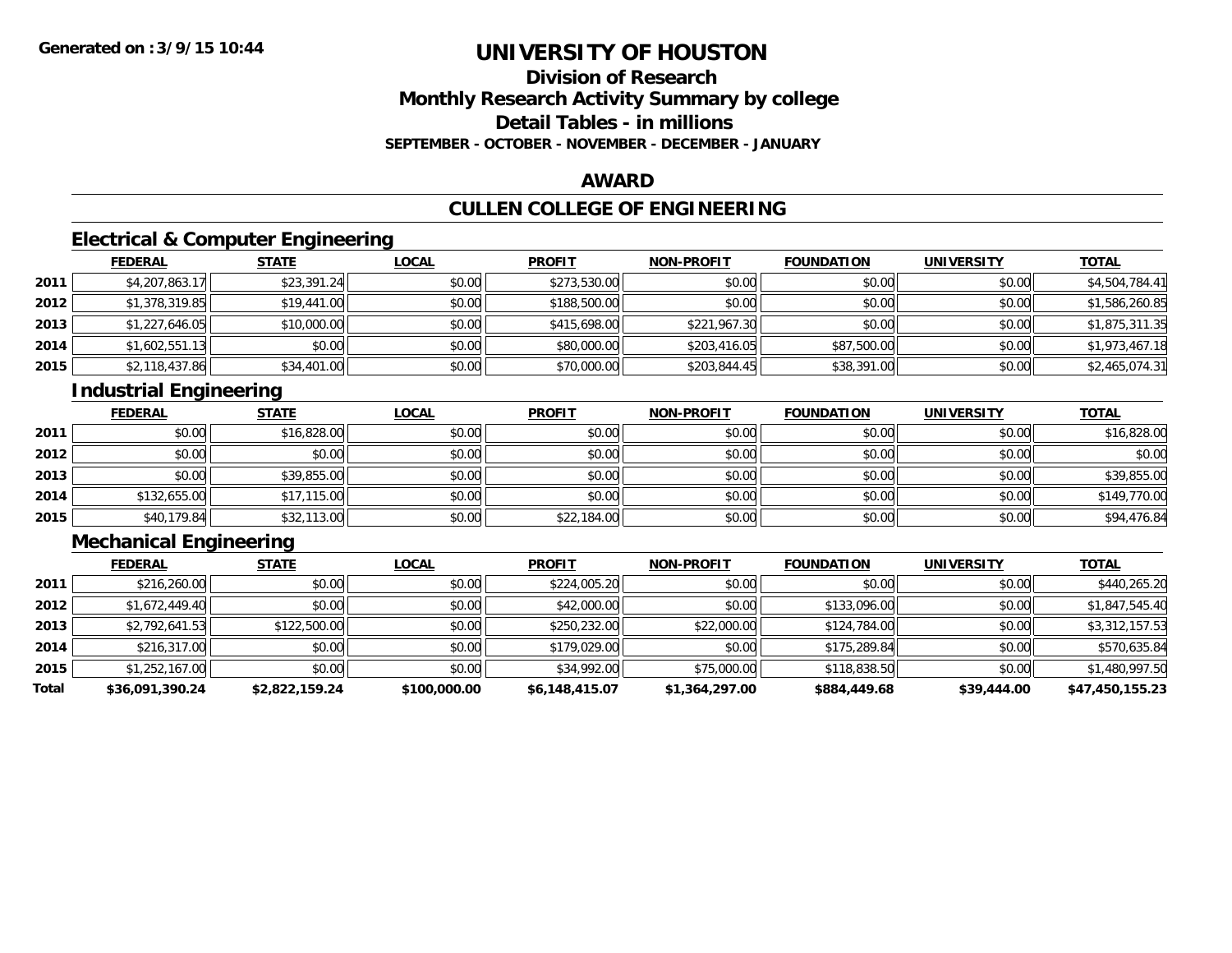**Division of Research**

**Monthly Research Activity Summary by college**

**Detail Tables - in millions**

**SEPTEMBER - OCTOBER - NOVEMBER - DECEMBER - JANUARY**

#### **AWARD**

# **DIVISION OF RESEARCH**

|      | <b>FEDERAL</b>                                            | <b>STATE</b> | <b>LOCAL</b> | <b>PROFIT</b> | <b>NON-PROFIT</b> | <b>FOUNDATION</b> | <b>UNIVERSITY</b> | <b>TOTAL</b> |
|------|-----------------------------------------------------------|--------------|--------------|---------------|-------------------|-------------------|-------------------|--------------|
| 2011 | \$0.00                                                    | \$0.00       | \$0.00       | \$70,000.00   | \$0.00            | \$0.00            | \$0.00            | \$70,000.00  |
|      | <b>Center for Advanced Computing and Data Systems</b>     |              |              |               |                   |                   |                   |              |
|      | <b>FEDERAL</b>                                            | <b>STATE</b> | <b>LOCAL</b> | <b>PROFIT</b> | <b>NON-PROFIT</b> | <b>FOUNDATION</b> | <b>UNIVERSITY</b> | <b>TOTAL</b> |
| 2011 | \$0.00                                                    | \$0.00       | \$0.00       | \$0.00        | \$0.00            | \$0.00            | \$0.00            | \$0.00       |
| 2012 | \$0.00                                                    | \$0.00       | \$0.00       | \$0.00        | \$0.00            | \$0.00            | \$0.00            | \$0.00       |
| 2013 | \$105,000.00                                              | \$0.00       | \$0.00       | \$40,000.00   | \$1,000.00        | \$0.00            | \$0.00            | \$146,000.00 |
| 2014 | \$7,475.00                                                | \$0.00       | \$0.00       | \$0.00        | \$0.00            | \$0.00            | \$0.00            | \$7,475.00   |
| 2015 | \$0.00                                                    | \$0.00       | \$0.00       | \$0.00        | \$0.00            | \$0.00            | \$0.00            | \$0.00       |
|      | <b>Center for Advanced Materials</b>                      |              |              |               |                   |                   |                   |              |
|      | <b>FEDERAL</b>                                            | <b>STATE</b> | <b>LOCAL</b> | <b>PROFIT</b> | <b>NON-PROFIT</b> | <b>FOUNDATION</b> | <b>UNIVERSITY</b> | <b>TOTAL</b> |
| 2011 | \$40,000.00                                               | \$2,229.90   | \$0.00       | \$0.00        | \$0.00            | \$0.00            | \$0.00            | \$42,229.90  |
| 2012 | \$0.00                                                    | \$0.00       | \$0.00       | \$0.00        | \$0.00            | \$0.00            | \$0.00            | \$0.00       |
| 2013 | \$0.00                                                    | \$0.00       | \$0.00       | \$0.00        | \$0.00            | \$0.00            | \$0.00            | \$0.00       |
| 2014 | \$0.00                                                    | \$0.00       | \$0.00       | \$0.00        | \$0.00            | \$0.00            | \$0.00            | \$0.00       |
| 2015 | \$0.00                                                    | \$0.00       | \$0.00       | \$0.00        | \$0.00            | \$0.00            | \$0.00            | \$0.00       |
|      | <b>Center for Biomedical &amp; Environmental Genomics</b> |              |              |               |                   |                   |                   |              |
|      | <b>FEDERAL</b>                                            | <b>STATE</b> | <b>LOCAL</b> | <b>PROFIT</b> | NON-PROFIT        | <b>FOUNDATION</b> | <b>UNIVERSITY</b> | <b>TOTAL</b> |
| 2011 | \$0.00                                                    | \$0.00       | \$0.00       | \$0.00        | \$0.00            | \$0.00            | \$0.00            | \$0.00       |
| 2012 | \$0.00                                                    | \$0.00       | \$0.00       | \$0.00        | \$0.00            | \$0.00            | \$0.00            | \$0.00       |
| 2013 | \$0.00                                                    | \$0.00       | \$0.00       | \$0.00        | \$0.00            | \$0.00            | \$0.00            | \$0.00       |
| 2015 | \$0.00                                                    | \$0.00       | \$0.00       | \$0.00        | \$0.00            | \$0.00            | \$0.00            | \$0.00       |
|      | <b>Center for Industrial Partnerships</b>                 |              |              |               |                   |                   |                   |              |
|      | <b>FEDERAL</b>                                            | <b>STATE</b> | <b>LOCAL</b> | <b>PROFIT</b> | <b>NON-PROFIT</b> | <b>FOUNDATION</b> | <b>UNIVERSITY</b> | <b>TOTAL</b> |
| 2012 | \$10,571.52                                               | \$0.00       | \$0.00       | \$100,500.00  | \$0.00            | \$0.00            | \$0.00            | \$111,071.52 |
| 2013 | \$9,370.49                                                | \$0.00       | \$0.00       | \$0.00        | \$0.00            | \$0.00            | \$0.00            | \$9,370.49   |
| 2014 | \$3,250.00                                                | \$0.00       | \$0.00       | \$0.00        | \$0.00            | \$0.00            | \$0.00            | \$3,250.00   |
| 2015 | \$3,029.13                                                | \$0.00       | \$0.00       | \$0.00        | \$0.00            | \$0.00            | \$0.00            | \$3,029.13   |
|      | <b>Division of Research</b>                               |              |              |               |                   |                   |                   |              |
|      | <b>FEDERAL</b>                                            | <b>STATE</b> | <b>LOCAL</b> | <b>PROFIT</b> | <b>NON-PROFIT</b> | <b>FOUNDATION</b> | <b>UNIVERSITY</b> | <b>TOTAL</b> |
| 2012 | \$0.00                                                    | \$0.00       | \$0.00       | \$0.00        | \$0.00            | \$0.00            | \$0.00            | \$0.00       |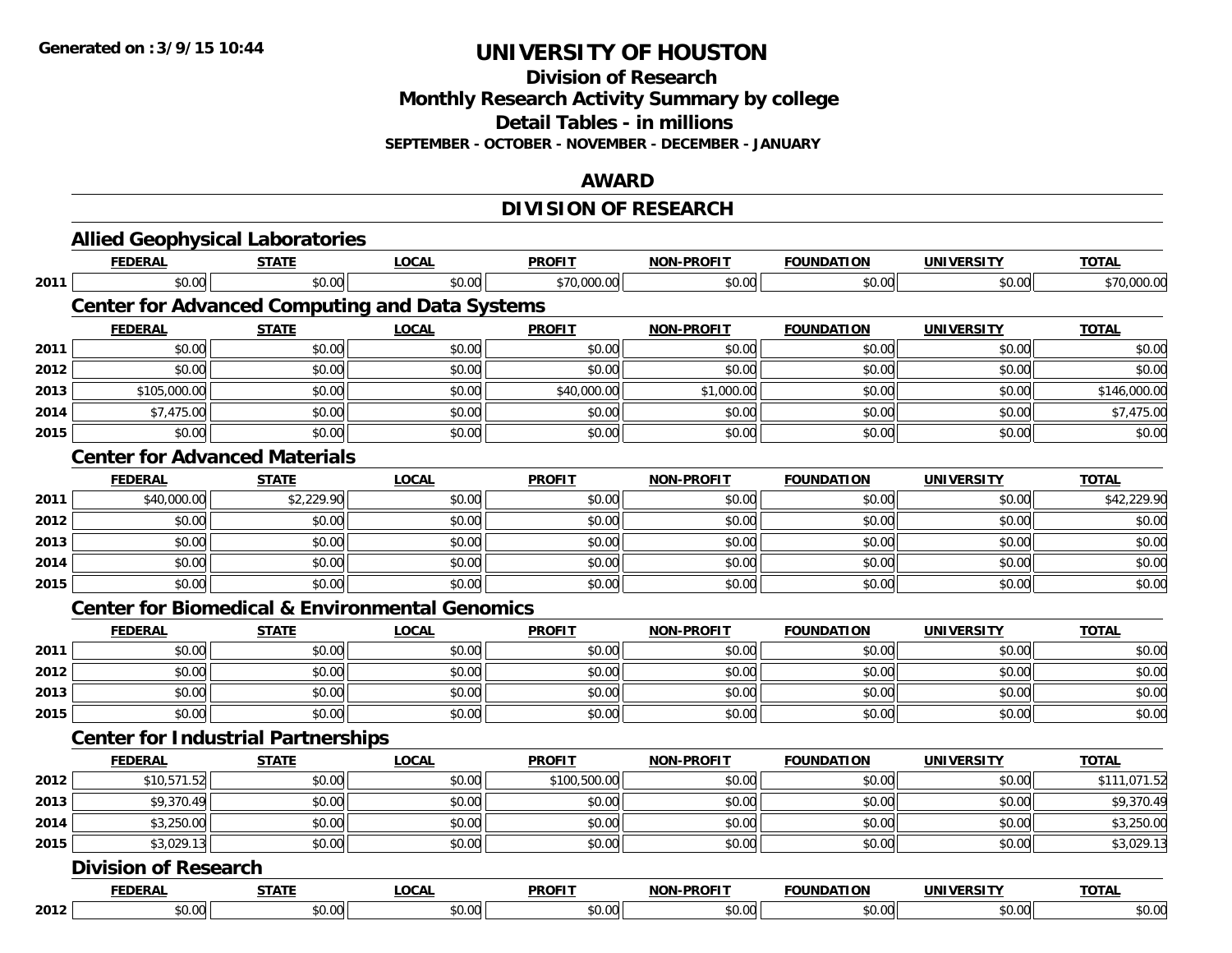# **Division of ResearchMonthly Research Activity Summary by college Detail Tables - in millions SEPTEMBER - OCTOBER - NOVEMBER - DECEMBER - JANUARY**

### **AWARD**

# **DIVISION OF RESEARCH**

|      | <b>Division of Research</b> |                                                   |              |               |                   |                   |                   |                |
|------|-----------------------------|---------------------------------------------------|--------------|---------------|-------------------|-------------------|-------------------|----------------|
|      | <b>FEDERAL</b>              | <b>STATE</b>                                      | <b>LOCAL</b> | <b>PROFIT</b> | <b>NON-PROFIT</b> | <b>FOUNDATION</b> | <b>UNIVERSITY</b> | <b>TOTAL</b>   |
| 2013 | \$0.00                      | \$0.00                                            | \$0.00       | \$0.00        | \$0.00            | \$0.00            | \$0.00            | \$0.00         |
| 2014 | \$0.00                      | \$0.00                                            | \$0.00       | \$0.00        | \$0.00            | \$0.00            | \$0.00            | \$0.00         |
| 2015 | \$0.00                      | \$5,263,070.00                                    | \$0.00       | \$0.00        | \$0.00            | \$0.00            | \$0.00            | \$5,263,070.00 |
|      |                             | <b>National Center for Airborne Laser Mapping</b> |              |               |                   |                   |                   |                |
|      | <b>FEDERAL</b>              | <b>STATE</b>                                      | <b>LOCAL</b> | <b>PROFIT</b> | <b>NON-PROFIT</b> | <b>FOUNDATION</b> | <b>UNIVERSITY</b> | <b>TOTAL</b>   |
| 2011 | \$239,754.00                | \$0.00                                            | \$0.00       | \$79,959.00   | \$0.00            | \$0.00            | \$0.00            | \$319,713.00   |
| 2012 | \$39,168.00                 | \$0.00                                            | \$0.00       | \$0.00        | \$0.00            | \$0.00            | \$0.00            | \$39,168.00    |
| 2013 | \$60,206.10                 | \$0.00                                            | \$0.00       | \$0.00        | \$0.00            | \$0.00            | \$0.00            | \$60,206.10    |
| 2014 | \$565,996.80                | \$0.00                                            | \$0.00       | \$0.00        | \$0.00            | \$0.00            | \$0.00            | \$565,996.80   |
| 2015 | \$198,509.40                | \$0.00                                            | \$0.00       | \$0.00        | \$0.00            | \$0.00            | \$0.00            | \$198,509.40   |
|      |                             | <b>Office of Contracts and Grants</b>             |              |               |                   |                   |                   |                |
|      | <b>FEDERAL</b>              | <b>STATE</b>                                      | <b>LOCAL</b> | <b>PROFIT</b> | <b>NON-PROFIT</b> | <b>FOUNDATION</b> | <b>UNIVERSITY</b> | <b>TOTAL</b>   |
| 2011 | \$0.00                      | \$0.00                                            | \$0.00       | \$0.00        | \$0.00            | \$367,340.00      | \$0.00            | \$367,340.00   |
| 2012 | \$0.00                      | \$0.00                                            | \$0.00       | \$0.00        | \$0.00            | \$11,942.60       | \$0.00            | \$11,942.60    |
|      | <b>TcSUH</b>                |                                                   |              |               |                   |                   |                   |                |
|      | <b>FEDERAL</b>              | <b>STATE</b>                                      | <b>LOCAL</b> | <b>PROFIT</b> | <b>NON-PROFIT</b> | <b>FOUNDATION</b> | <b>UNIVERSITY</b> | <b>TOTAL</b>   |
| 2011 | \$40,000.00                 | \$0.00                                            | \$0.00       | \$200,227.00  | \$0.00            | \$0.00            | \$0.00            | \$240,227.00   |
| 2012 | \$70,000.00                 | \$0.00                                            | \$0.00       | \$100,554.00  | \$0.00            | \$0.00            | \$0.00            | \$170,554.00   |
| 2013 | \$95,000.00                 | \$0.00                                            | \$0.00       | \$99,321.00   | \$0.00            | \$0.00            | \$0.00            | \$194,321.00   |
| 2014 | \$85,033.15                 | \$0.00                                            | \$0.00       | \$0.00        | \$0.00            | \$0.00            | \$0.00            | \$85,033.15    |
| 2015 | \$0.00                      | \$0.00                                            | \$0.00       | \$16,000.00   | \$0.00            | \$0.00            | \$0.00            | \$16,000.00    |
|      |                             | <b>Texas Obesity Research Center</b>              |              |               |                   |                   |                   |                |
|      | <b>FEDERAL</b>              | <b>STATE</b>                                      | <b>LOCAL</b> | <b>PROFIT</b> | <b>NON-PROFIT</b> | <b>FOUNDATION</b> | <b>UNIVERSITY</b> | <b>TOTAL</b>   |
| 2011 | \$0.00                      | \$0.00                                            | \$0.00       | \$0.00        | \$0.00            | \$0.00            | \$0.00            | \$0.00         |
| 2012 | \$0.00                      | \$0.00                                            | \$0.00       | \$0.00        | \$0.00            | \$0.00            | \$0.00            | \$0.00         |
| 2013 | \$0.00                      | \$0.00                                            | \$0.00       | \$0.00        | \$0.00            | \$0.00            | \$0.00            | \$0.00         |
| 2014 | \$0.00                      | \$0.00                                            | \$0.00       | \$0.00        | \$0.00            | \$0.00            | \$0.00            | \$0.00         |
| 2015 | \$0.00                      | \$0.00                                            | \$0.00       | \$0.00        | \$0.00            | \$0.00            | \$0.00            | \$0.00         |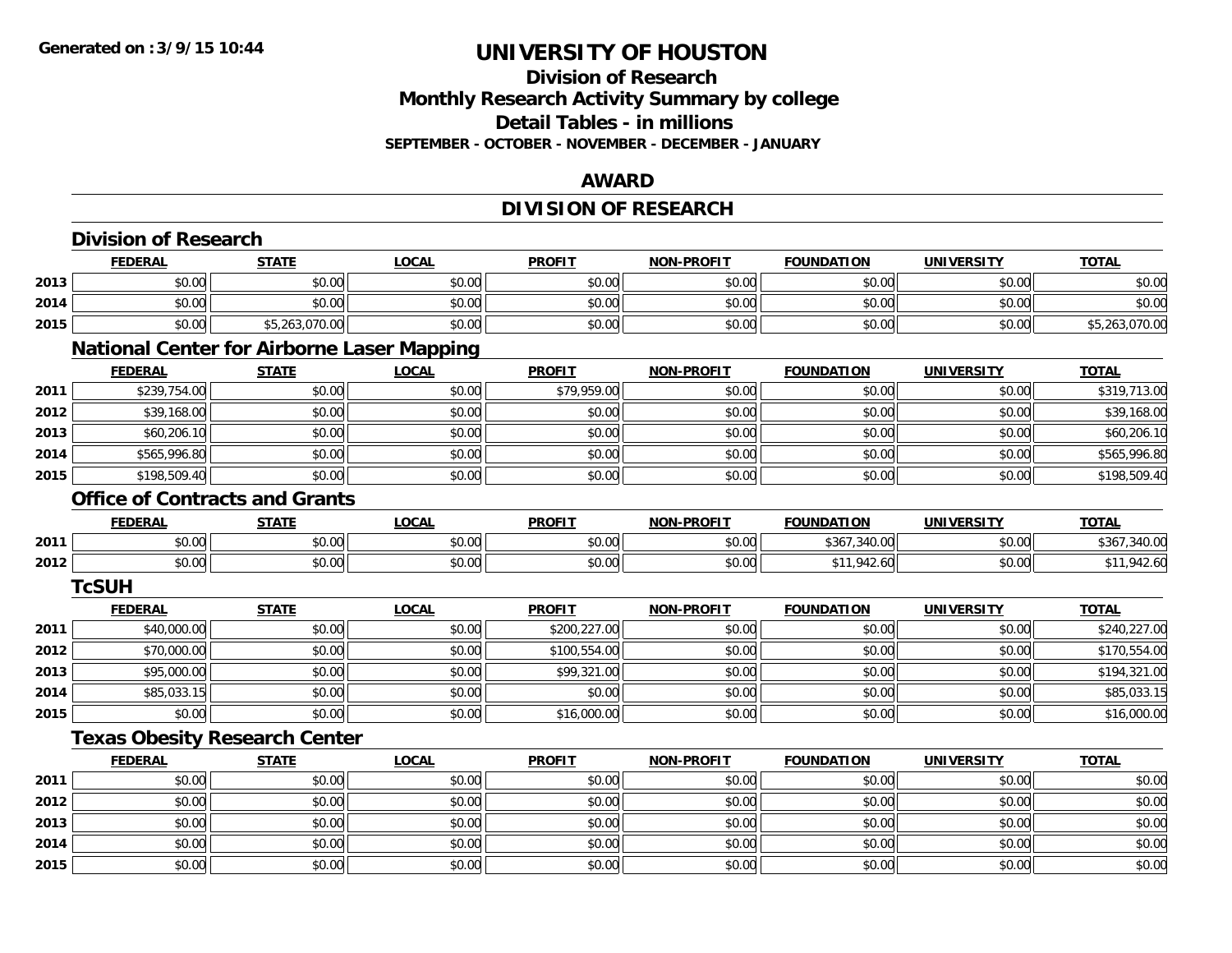### **Division of Research Monthly Research Activity Summary by college Detail Tables - in millions SEPTEMBER - OCTOBER - NOVEMBER - DECEMBER - JANUARY**

#### **AWARD**

# **DIVISION OF RESEARCH**

|       | <b>TIMES</b>   |                |              |               |                   |                   |                   |                 |
|-------|----------------|----------------|--------------|---------------|-------------------|-------------------|-------------------|-----------------|
|       | <b>FEDERAL</b> | <b>STATE</b>   | <b>LOCAL</b> | <b>PROFIT</b> | <b>NON-PROFIT</b> | <b>FOUNDATION</b> | <b>UNIVERSITY</b> | <b>TOTAL</b>    |
| 2011  | \$147,771.50   | \$8,000.00     | \$0.00       | \$0.00        | \$0.00            | \$0.00            | \$0.00            | \$155,771.50    |
| 2012  | \$1,184,681.66 | \$0.00         | \$0.00       | \$0.00        | \$0.00            | \$0.00            | \$0.00            | \$1,184,681.66  |
| 2013  | \$1,798,745.20 | \$0.00         | \$0.00       | \$0.00        | \$0.00            | \$0.00            | \$0.00            | \$1,798,745.20  |
| 2014  | \$967,818.20   | \$0.00         | \$0.00       | \$0.00        | \$0.00            | \$0.00            | \$0.00            | \$967,818.20    |
| 2015  | \$934,154.50   | \$0.00         | \$0.00       | \$0.00        | \$0.00            | \$0.00            | \$0.00            | \$934,154.50    |
| Total | \$6,605,534.64 | \$5,273,299.90 | \$0.00       | \$706,561.00  | \$1,000.00        | \$379,282.60      | \$0.00            | \$12,965,678.14 |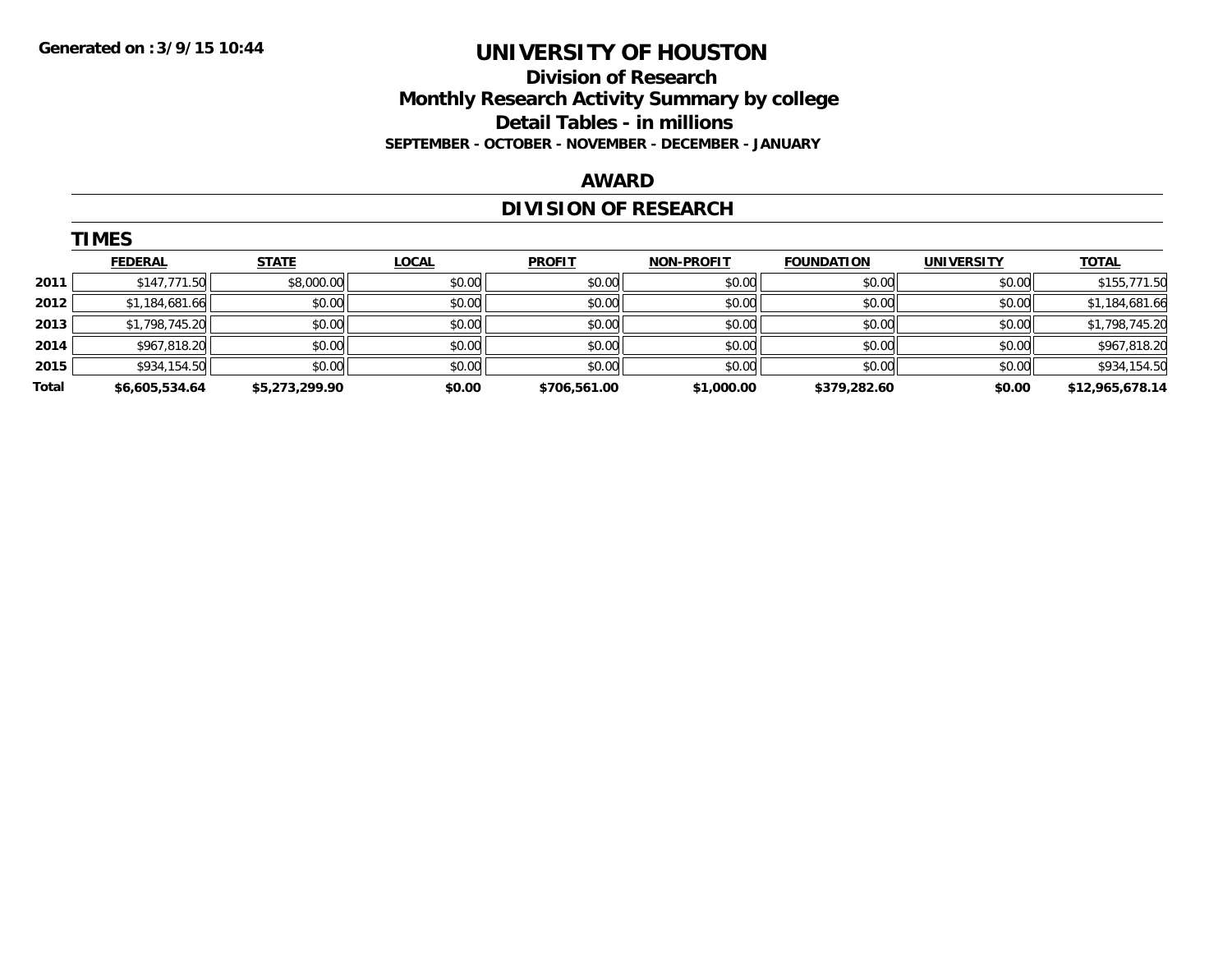**Division of Research**

**Monthly Research Activity Summary by college**

**Detail Tables - in millions**

**SEPTEMBER - OCTOBER - NOVEMBER - DECEMBER - JANUARY**

#### **AWARD**

#### **GRADUATE COLLEGE OF SOCIAL WORK**

|       | <b>Center for Drug and Social Policy Research</b> |              |                                                             |               |                   |                   |                   |                |
|-------|---------------------------------------------------|--------------|-------------------------------------------------------------|---------------|-------------------|-------------------|-------------------|----------------|
|       | <b>FEDERAL</b>                                    | <b>STATE</b> | <b>LOCAL</b>                                                | <b>PROFIT</b> | <b>NON-PROFIT</b> | <b>FOUNDATION</b> | <b>UNIVERSITY</b> | <b>TOTAL</b>   |
| 2011  | \$0.00                                            | \$0.00       | \$0.00                                                      | \$0.00        | \$0.00            | \$0.00            | \$0.00            | \$0.00         |
| 2013  | \$0.00                                            | \$0.00       | \$0.00                                                      | \$0.00        | \$0.00            | \$0.00            | \$0.00            | \$0.00         |
|       |                                                   |              | <b>Center for Health Equities &amp; Evaluation Research</b> |               |                   |                   |                   |                |
|       | <b>FEDERAL</b>                                    | <b>STATE</b> | <b>LOCAL</b>                                                | <b>PROFIT</b> | <b>NON-PROFIT</b> | <b>FOUNDATION</b> | <b>UNIVERSITY</b> | <b>TOTAL</b>   |
| 2012  | \$151,349.55                                      | \$0.00       | \$0.00                                                      | \$0.00        | \$0.00            | \$0.00            | \$0.00            | \$151,349.55   |
| 2013  | \$249,359.00                                      | \$0.00       | \$0.00                                                      | \$0.00        | \$0.00            | \$0.00            | \$0.00            | \$249,359.00   |
| 2014  | \$206,260.00                                      | \$0.00       | \$0.00                                                      | \$0.00        | \$0.00            | \$0.00            | \$0.00            | \$206,260.00   |
| 2015  | \$149,652.00                                      | \$0.00       | \$0.00                                                      | \$0.00        | \$0.00            | \$0.00            | \$0.00            | \$149,652.00   |
|       | <b>Child &amp; Family for Innovative Research</b> |              |                                                             |               |                   |                   |                   |                |
|       | <b>FEDERAL</b>                                    | <b>STATE</b> | <b>LOCAL</b>                                                | <b>PROFIT</b> | <b>NON-PROFIT</b> | <b>FOUNDATION</b> | <b>UNIVERSITY</b> | <b>TOTAL</b>   |
| 2011  | \$401,122.62                                      | \$0.00       | \$0.00                                                      | \$0.00        | \$0.00            | \$1,146.30        | \$0.00            | \$402,268.92   |
| 2012  | \$72,240.79                                       | \$0.00       | \$0.00                                                      | \$176,507.00  | \$0.00            | \$0.00            | \$0.00            | \$248,747.79   |
| 2013  | \$501,264.28                                      | \$110,342.00 | \$0.00                                                      | \$100,000.00  | \$0.00            | \$0.00            | \$0.00            | \$711,606.28   |
| 2014  | \$11,777.64                                       | \$0.00       | \$0.00                                                      | \$0.00        | \$80,000.00       | \$0.00            | \$0.00            | \$91,777.64    |
| 2015  | \$474,852.65                                      | \$0.00       | \$0.00                                                      | \$0.00        | \$0.00            | \$0.00            | \$0.00            | \$474,852.65   |
|       | <b>Community Projects - Social Work</b>           |              |                                                             |               |                   |                   |                   |                |
|       | <b>FEDERAL</b>                                    | <b>STATE</b> | <b>LOCAL</b>                                                | <b>PROFIT</b> | <b>NON-PROFIT</b> | <b>FOUNDATION</b> | <b>UNIVERSITY</b> | <b>TOTAL</b>   |
| 2012  | \$2,942.90                                        | \$0.00       | \$0.00                                                      | \$0.00        | \$0.00            | \$0.00            | \$0.00            | \$2,942.90     |
|       | Dean, Social Work                                 |              |                                                             |               |                   |                   |                   |                |
|       | <b>FEDERAL</b>                                    | <b>STATE</b> | <b>LOCAL</b>                                                | <b>PROFIT</b> | <b>NON-PROFIT</b> | <b>FOUNDATION</b> | <b>UNIVERSITY</b> | <b>TOTAL</b>   |
| 2011  | \$0.00                                            | \$0.00       | \$0.00                                                      | \$0.00        | \$0.00            | \$0.00            | \$0.00            | \$0.00         |
| 2012  | \$16,568.50                                       | \$0.00       | \$0.00                                                      | \$0.00        | \$0.00            | \$0.00            | \$0.00            | \$16,568.50    |
| 2013  | \$0.00                                            | \$0.00       | \$0.00                                                      | \$0.00        | \$0.00            | \$0.00            | \$0.00            | \$0.00         |
| 2014  | \$0.00                                            | \$0.00       | \$0.00                                                      | \$0.00        | \$0.00            | \$0.00            | \$0.00            | \$0.00         |
| 2015  | \$0.00                                            | \$0.00       | \$0.00                                                      | \$0.00        | \$0.00            | \$0.00            | \$0.00            | \$0.00         |
| Total | \$2,237,389.93                                    | \$110,342.00 | \$0.00                                                      | \$276,507.00  | \$80,000.00       | \$1,146.30        | \$0.00            | \$2,705,385.23 |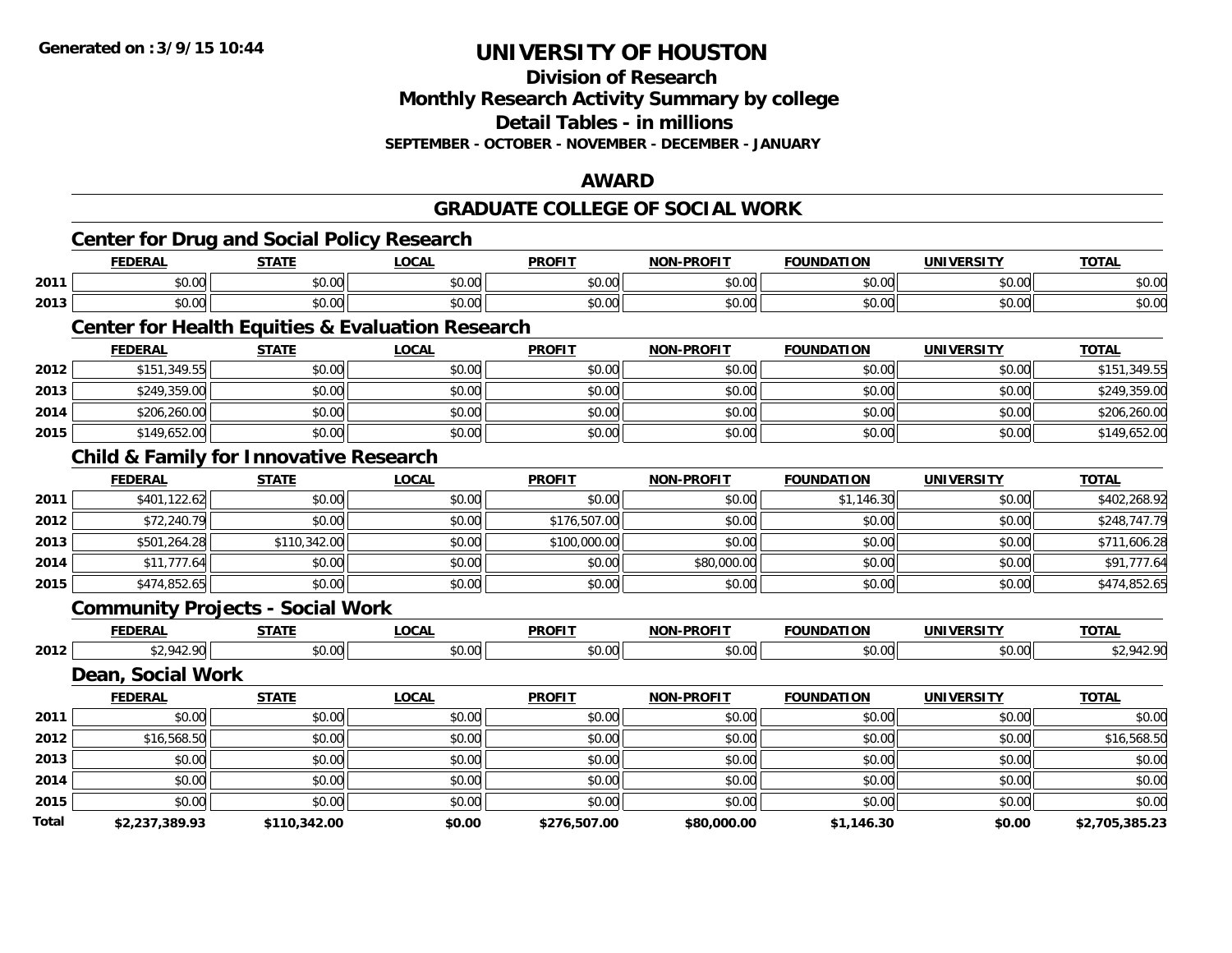**Division of Research**

**Monthly Research Activity Summary by college**

**Detail Tables - in millions**

**SEPTEMBER - OCTOBER - NOVEMBER - DECEMBER - JANUARY**

#### **AWARD**

#### **HILTON COLLEGE OF HOTEL AND RESTAURANT MANAGEMENT**

### **Hotel and Restaurant Management**

|              | <b>FEDERAL</b> | <u>STATE</u> | <u>LOCAL</u> | <b>PROFIT</b> | <b>NON-PROFIT</b> | <b>FOUNDATION</b> | UNIVERSITY | <b>TOTAL</b> |
|--------------|----------------|--------------|--------------|---------------|-------------------|-------------------|------------|--------------|
| 2011         | \$173,995.00   | \$140,000.00 | \$0.00       | \$0.00        | \$27,280.00       | \$0.00            | \$0.00     | \$341,275.00 |
| 2012         | \$0.00         | \$103,763.44 | \$0.00       | \$1,500.00    | \$10,887.00       | \$0.00            | \$0.00     | \$116,150.44 |
| 2014         | \$143,232,00   | \$0.00       | \$0.00       | \$0.00        | \$0.00            | \$58,902.00       | \$0.00     | \$202,134.00 |
| <b>Total</b> | \$317,227.00   | \$243,763.44 | \$0.00       | \$1,500.00    | \$38,167.00       | \$58,902.00       | \$0.00     | \$659,559.44 |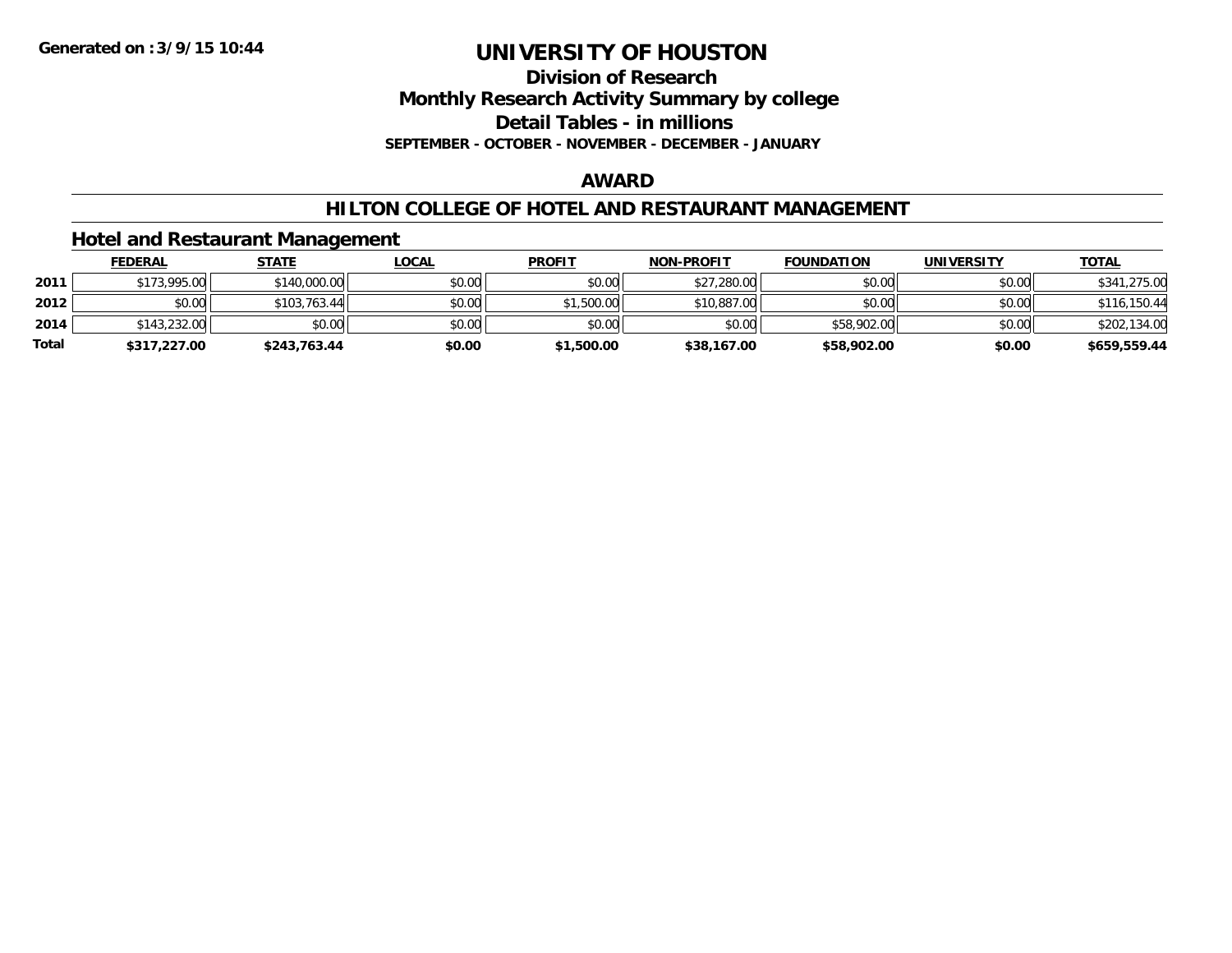### **Division of Research Monthly Research Activity Summary by college Detail Tables - in millions SEPTEMBER - OCTOBER - NOVEMBER - DECEMBER - JANUARY**

#### **AWARD**

#### **HONORS COLLEGE**

# **Dean, Honors College**

|       | <b>FEDERAL</b> | STATE  | <u>LOCAL</u> | <b>PROFIT</b> | <b>NON-PROFIT</b> | <b>FOUNDATION</b> | <b>UNIVERSITY</b> | <b>TOTAL</b> |
|-------|----------------|--------|--------------|---------------|-------------------|-------------------|-------------------|--------------|
| 2012  | \$34,951.70    | \$0.00 | \$0.00       | \$0.00        | \$0.00            | \$0.00            | \$0.00            | \$34,951.70  |
| 2014  | \$0.00         | \$0.00 | \$0.00       | \$0.00        | \$0.00            | \$0.00            | \$0.00            | \$0.00       |
| Total | \$34,951.70    | \$0.00 | \$0.00       | \$0.00        | \$0.00            | \$0.00            | \$0.00            | \$34,951.70  |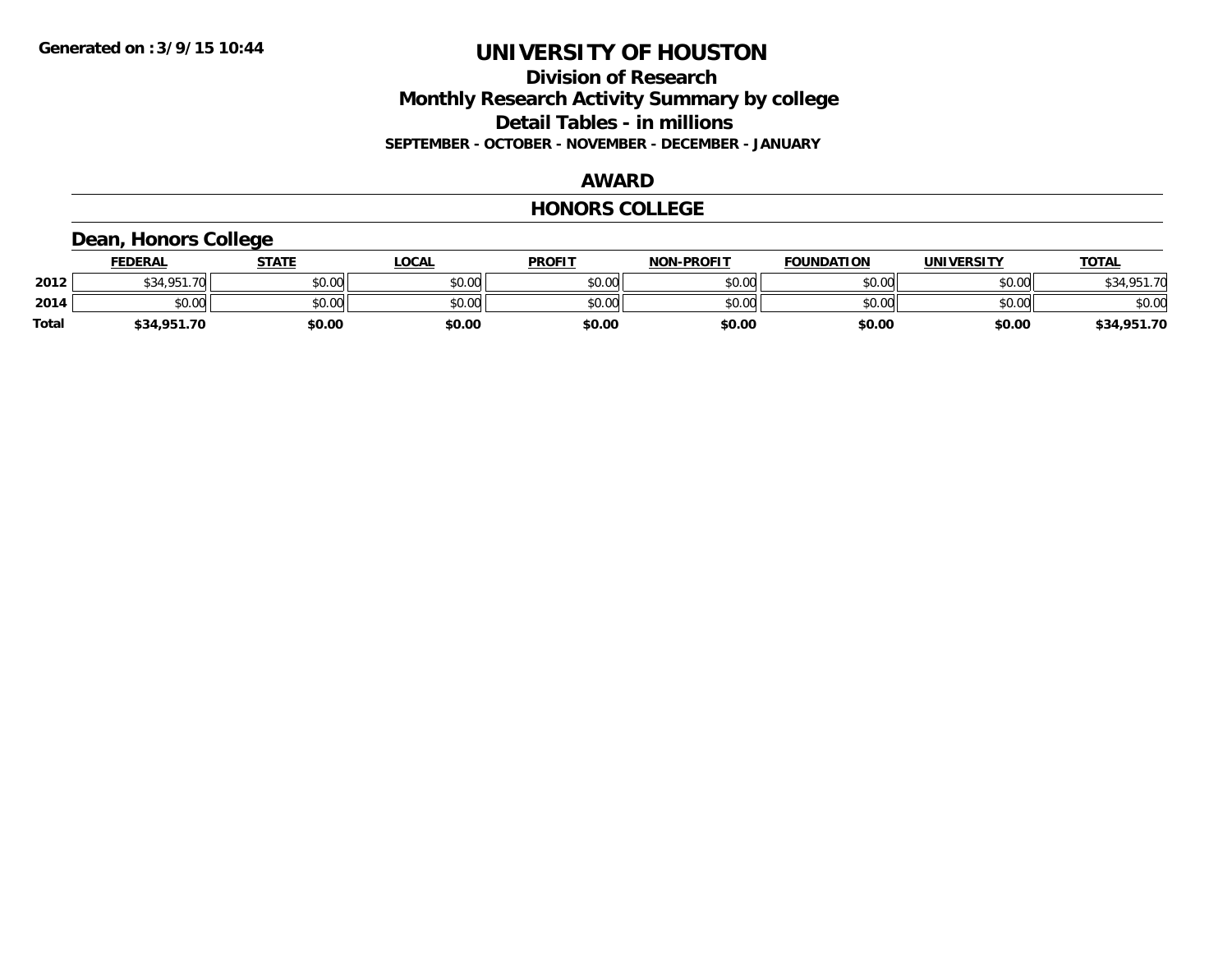**Division of Research Monthly Research Activity Summary by college Detail Tables - in millions SEPTEMBER - OCTOBER - NOVEMBER - DECEMBER - JANUARY**

#### **AWARD**

#### **LIBRARY**

### **Administration, Library**

|              | <b>FEDERAL</b> |                | <b>OCAL</b> | <b>PROFIT</b> | -PROFIT<br>NON     | <b>FOUNDATION</b> | UNIVERSITY | TOTAL                  |
|--------------|----------------|----------------|-------------|---------------|--------------------|-------------------|------------|------------------------|
| 2011         | ,,,,,,,,       | 0.001<br>JU.UU | JU.UU       | \$0.00        | $\sim$ 00<br>JU.UU | 0000<br>งบ.บบ     | \$0.00     | (10.012.0)<br>9.803.UU |
| <b>Total</b> | \$19,863.00    | \$0.00         | \$0.00      | \$0.00        | \$0.00             | \$0.00            | \$0.00     | .863.00                |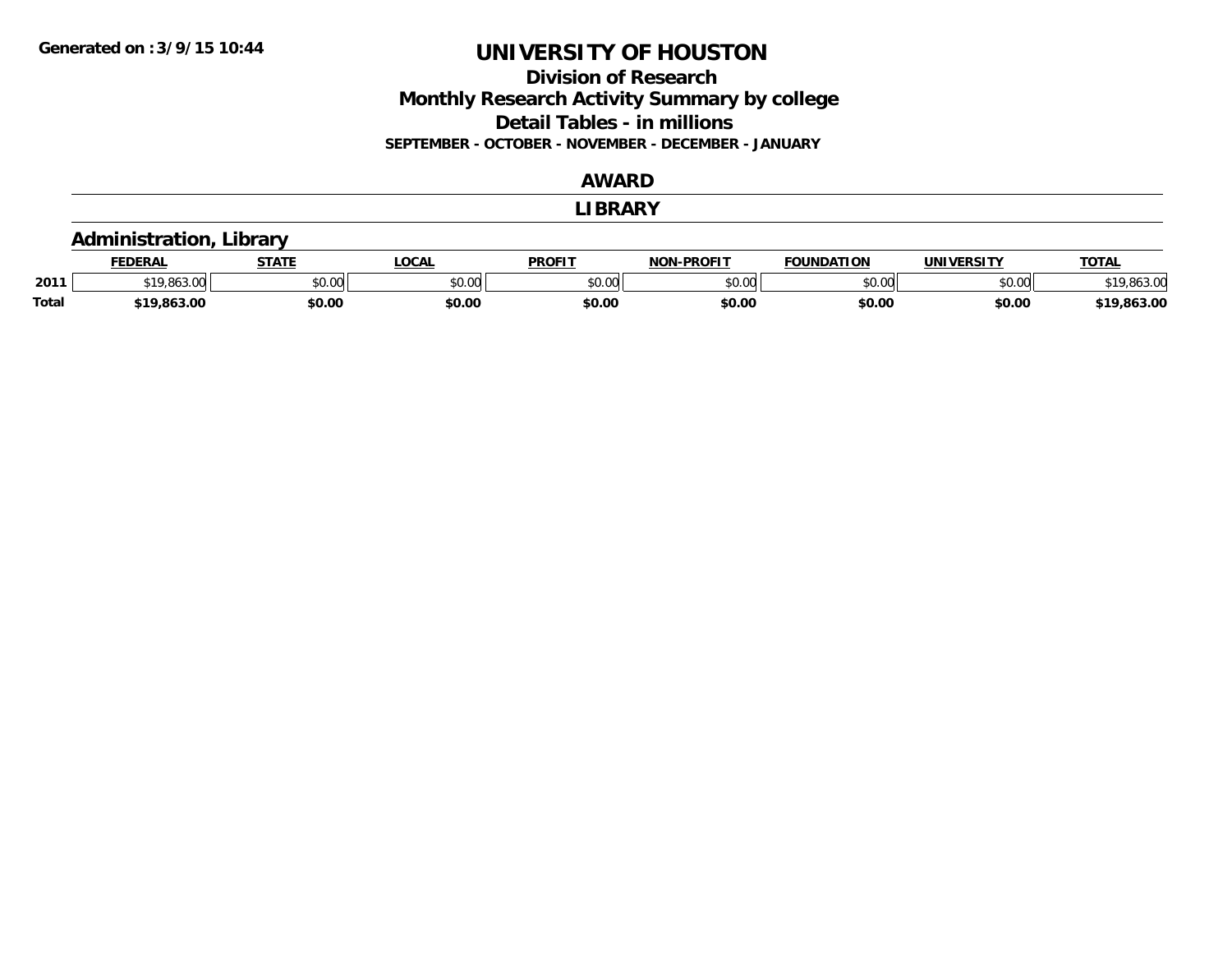**Division of Research**

**Monthly Research Activity Summary by college**

**Detail Tables - in millions**

**SEPTEMBER - OCTOBER - NOVEMBER - DECEMBER - JANUARY**

#### **AWARD**

### **OTHER OUTSIDE ORGANIZATIONS USED FOR CPHS LOGINS**

| Center |               |        |        |               |                         |                   |                   |              |
|--------|---------------|--------|--------|---------------|-------------------------|-------------------|-------------------|--------------|
|        | <b>FEDERA</b> | STATI  | LOCAL  | <b>PROFIT</b> | <b>.-PROFIT</b><br>NON. | <b>FOUNDATION</b> | <b>UNIVERSITY</b> | <b>TOTAL</b> |
| 2014   | \$0.00        | \$0.00 | \$0.00 | \$0.00        | \$0.00                  | \$0.00            | \$0.00            | \$0.00       |
| Total  | \$0.00        | \$0.00 | \$0.00 | \$0.00        | \$0.00                  | \$0.00            | \$0.00            | \$0.00       |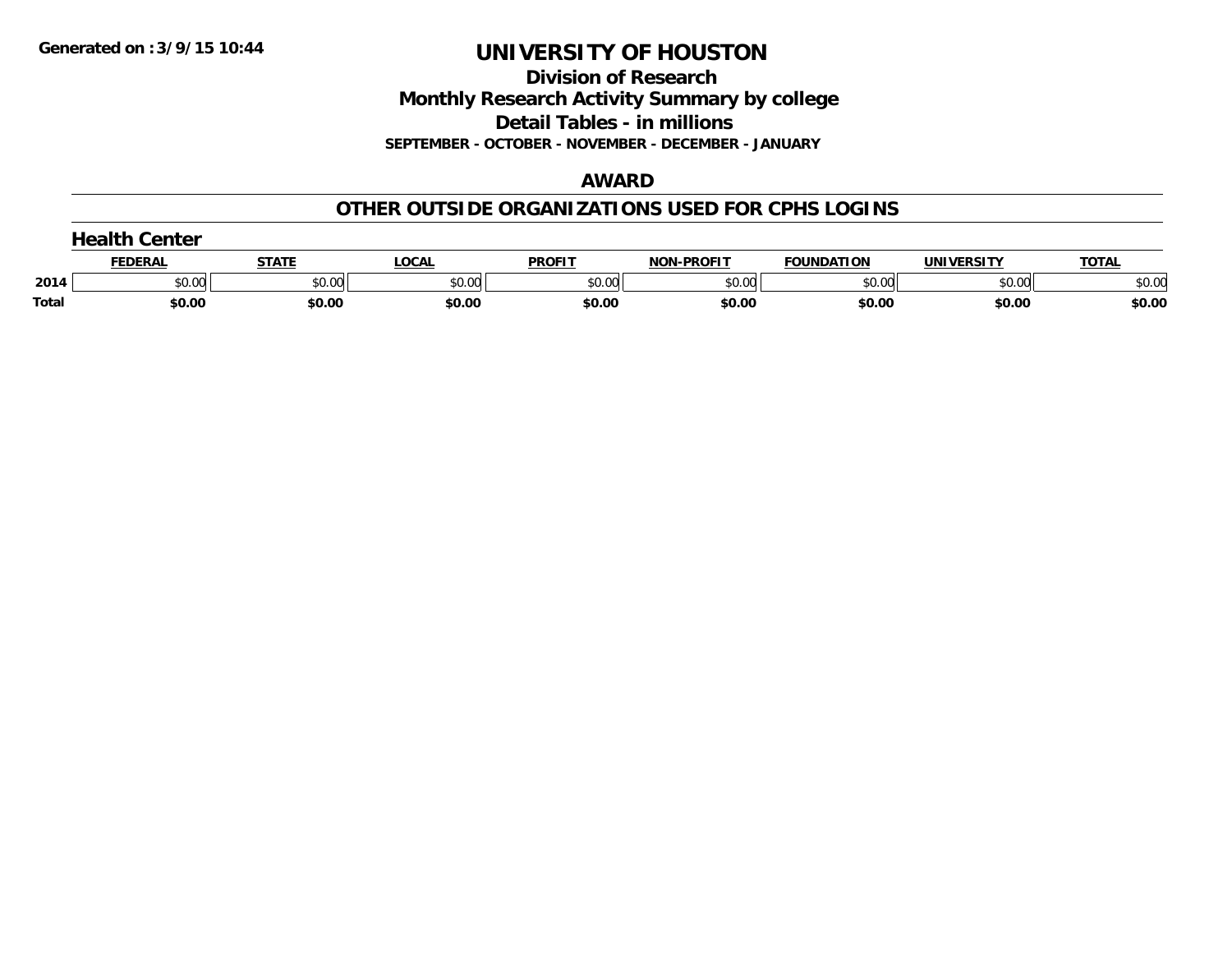### **Division of Research Monthly Research Activity Summary by college Detail Tables - in millions SEPTEMBER - OCTOBER - NOVEMBER - DECEMBER - JANUARY**

### **AWARD**

#### **PRESIDENT**

#### **Office of the President**

|       | <b>FEDERAL</b> | <b>STATE</b> | <b>LOCAL</b> | <b>PROFIT</b> | <b>NON-PROFIT</b> | <b>FOUNDATION</b> | <b>UNIVERSITY</b> | <u>TOTAL</u> |
|-------|----------------|--------------|--------------|---------------|-------------------|-------------------|-------------------|--------------|
| 2011  | \$0.00         | \$0.00       | \$0.00       | \$0.00        | \$0.00            | \$0.00            | \$0.00            | \$0.00       |
| 2014  | \$0.00         | \$0.00       | \$0.00       | \$0.00        | \$0.00            | \$0.00            | \$0.00            | \$0.00       |
| 2015  | \$0.00         | \$0.00       | \$0.00       | \$0.00        | \$0.00            | \$0.00            | \$0.00            | \$0.00       |
| Total | \$0.00         | \$0.00       | \$0.00       | \$0.00        | \$0.00            | \$0.00            | \$0.00            | \$0.00       |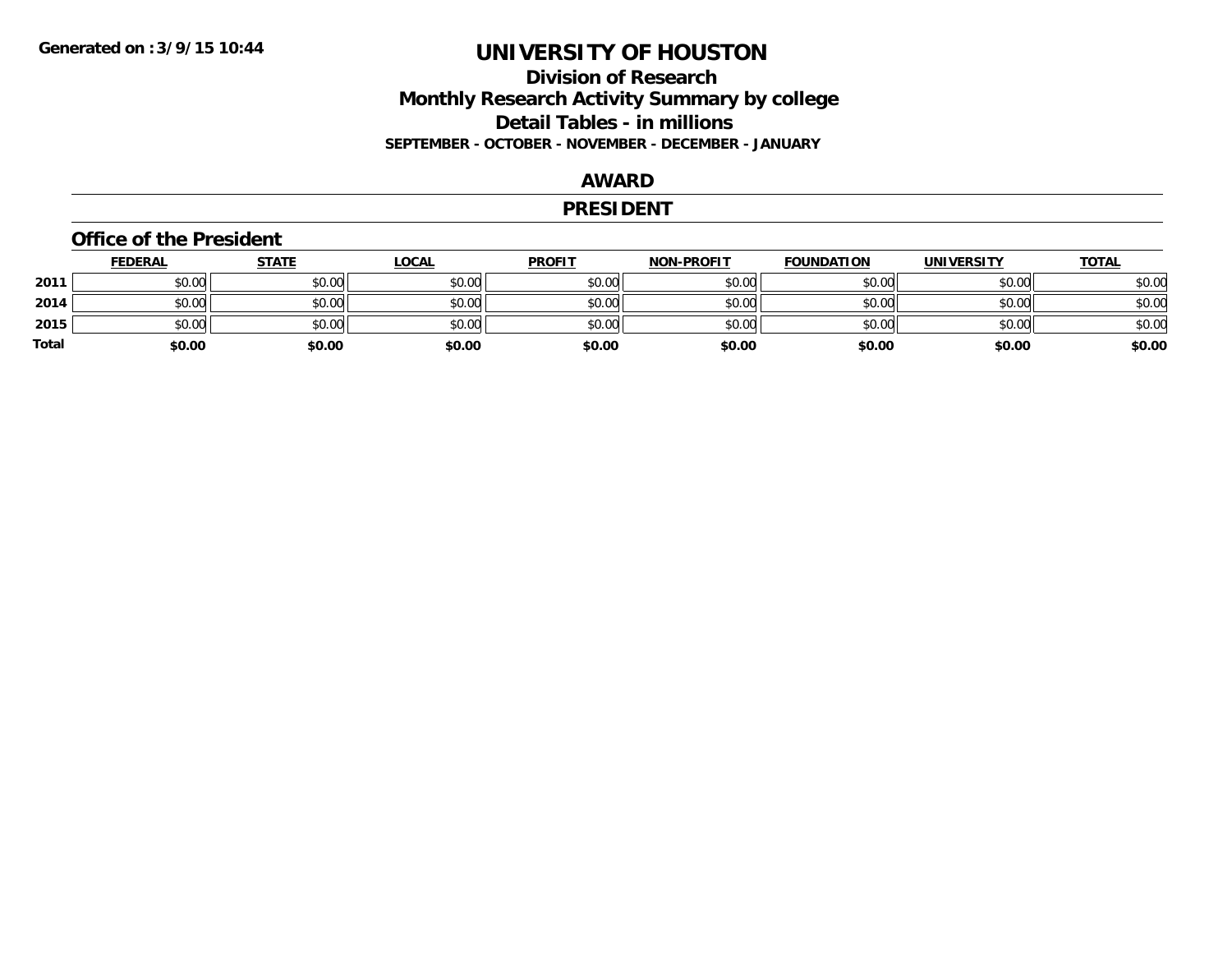#### **Division of Research Monthly Research Activity Summary by college Detail Tables - in millions SEPTEMBER - OCTOBER - NOVEMBER - DECEMBER - JANUARY**

#### **AWARD**

#### **SENIOR V.P. FOR ACADEMIC AFFAIRS AND PROVOST**

|      | <b>Challenger Program</b>                           |              |              |               |                   |                   |                   |              |
|------|-----------------------------------------------------|--------------|--------------|---------------|-------------------|-------------------|-------------------|--------------|
|      | <b>FEDERAL</b>                                      | <b>STATE</b> | <b>LOCAL</b> | <b>PROFIT</b> | <b>NON-PROFIT</b> | <b>FOUNDATION</b> | <b>UNIVERSITY</b> | <b>TOTAL</b> |
| 2011 | \$0.00                                              | \$0.00       | \$0.00       | \$0.00        | \$0.00            | \$0.00            | \$0.00            | \$0.00       |
| 2012 | \$0.00                                              | \$0.00       | \$0.00       | \$0.00        | \$0.00            | \$0.00            | \$0.00            | \$0.00       |
| 2013 | \$0.00                                              | \$0.00       | \$0.00       | \$0.00        | \$0.00            | \$0.00            | \$0.00            | \$0.00       |
| 2014 | \$0.00                                              | \$0.00       | \$0.00       | \$0.00        | \$0.00            | \$0.00            | \$0.00            | \$0.00       |
| 2015 | \$0.00                                              | \$0.00       | \$0.00       | \$0.00        | \$0.00            | \$0.00            | \$0.00            | \$0.00       |
|      | <b>Learning Support Services</b>                    |              |              |               |                   |                   |                   |              |
|      | <b>FEDERAL</b>                                      | <b>STATE</b> | <b>LOCAL</b> | <b>PROFIT</b> | <b>NON-PROFIT</b> | <b>FOUNDATION</b> | <b>UNIVERSITY</b> | <b>TOTAL</b> |
| 2012 | \$0.00                                              | \$0.00       | \$0.00       | \$0.00        | \$0.00            | \$0.00            | \$0.00            | \$0.00       |
|      | <b>Office of Admissions</b>                         |              |              |               |                   |                   |                   |              |
|      | <b>FEDERAL</b>                                      | <b>STATE</b> | <b>LOCAL</b> | <b>PROFIT</b> | <b>NON-PROFIT</b> | <b>FOUNDATION</b> | <b>UNIVERSITY</b> | <b>TOTAL</b> |
| 2011 | \$0.00                                              | \$0.00       | \$0.00       | \$0.00        | \$0.00            | \$0.00            | \$0.00            | \$0.00       |
|      | <b>Senior V.P. for Academic Affairs and Provost</b> |              |              |               |                   |                   |                   |              |
|      | <b>FEDERAL</b>                                      | <b>STATE</b> | <b>LOCAL</b> | <b>PROFIT</b> | <b>NON-PROFIT</b> | <b>FOUNDATION</b> | <b>UNIVERSITY</b> | <b>TOTAL</b> |
| 2012 | \$0.00                                              | \$0.00       | \$0.00       | \$75,000.00   | \$0.00            | \$0.00            | \$0.00            | \$75,000.00  |
|      | <b>Undergraduate Scholars</b>                       |              |              |               |                   |                   |                   |              |
|      | <b>FEDERAL</b>                                      | <b>STATE</b> | <b>LOCAL</b> | <b>PROFIT</b> | <b>NON-PROFIT</b> | <b>FOUNDATION</b> | <b>UNIVERSITY</b> | <b>TOTAL</b> |
| 2011 | \$0.00                                              | \$29,456.00  | \$0.00       | \$0.00        | \$0.00            | \$0.00            | \$0.00            | \$29,456.00  |
| 2012 | \$0.00                                              | \$19,051.00  | \$0.00       | \$0.00        | \$0.00            | \$0.00            | \$0.00            | \$19,051.00  |
| 2013 | \$0.00                                              | \$19,050.00  | \$0.00       | \$0.00        | \$0.00            | \$0.00            | \$0.00            | \$19,050.00  |
| 2014 | \$0.00                                              | \$20,330.00  | \$0.00       | \$0.00        | \$0.00            | \$0.00            | \$0.00            | \$20,330.00  |
|      | <b>Undergraduate Student Success</b>                |              |              |               |                   |                   |                   |              |
|      | <b>FEDERAL</b>                                      | <b>STATE</b> | <b>LOCAL</b> | <b>PROFIT</b> | <b>NON-PROFIT</b> | <b>FOUNDATION</b> | <b>UNIVERSITY</b> | <b>TOTAL</b> |
| 2011 | \$0.00                                              | \$0.00       | \$0.00       | \$0.00        | \$0.00            | \$0.00            | \$0.00            | \$0.00       |
| 2013 | \$0.00                                              | \$130,000.00 | \$0.00       | \$0.00        | \$0.00            | \$0.00            | \$0.00            | \$130,000.00 |
| 2014 | \$0.00                                              | \$10,000.00  | \$0.00       | \$0.00        | \$0.00            | \$0.00            | \$0.00            | \$10,000.00  |
|      | <b>Undergraduate Student Success Center</b>         |              |              |               |                   |                   |                   |              |
|      | <b>FEDERAL</b>                                      | <b>STATE</b> | <b>LOCAL</b> | <b>PROFIT</b> | <b>NON-PROFIT</b> | <b>FOUNDATION</b> | <b>UNIVERSITY</b> | <b>TOTAL</b> |
| 2011 | \$311,018.00                                        | \$0.00       | \$0.00       | \$0.00        | \$67,500.00       | \$0.00            | \$0.00            | \$378,518.00 |
| 2012 | \$301,376.00                                        | \$130,000.00 | \$0.00       | \$0.00        | \$77,158.00       | \$0.00            | \$0.00            | \$508,534.00 |
| 2013 | \$378,534.00                                        | \$134,767.00 | \$0.00       | \$0.00        | \$0.00            | \$0.00            | \$0.00            | \$513,301.00 |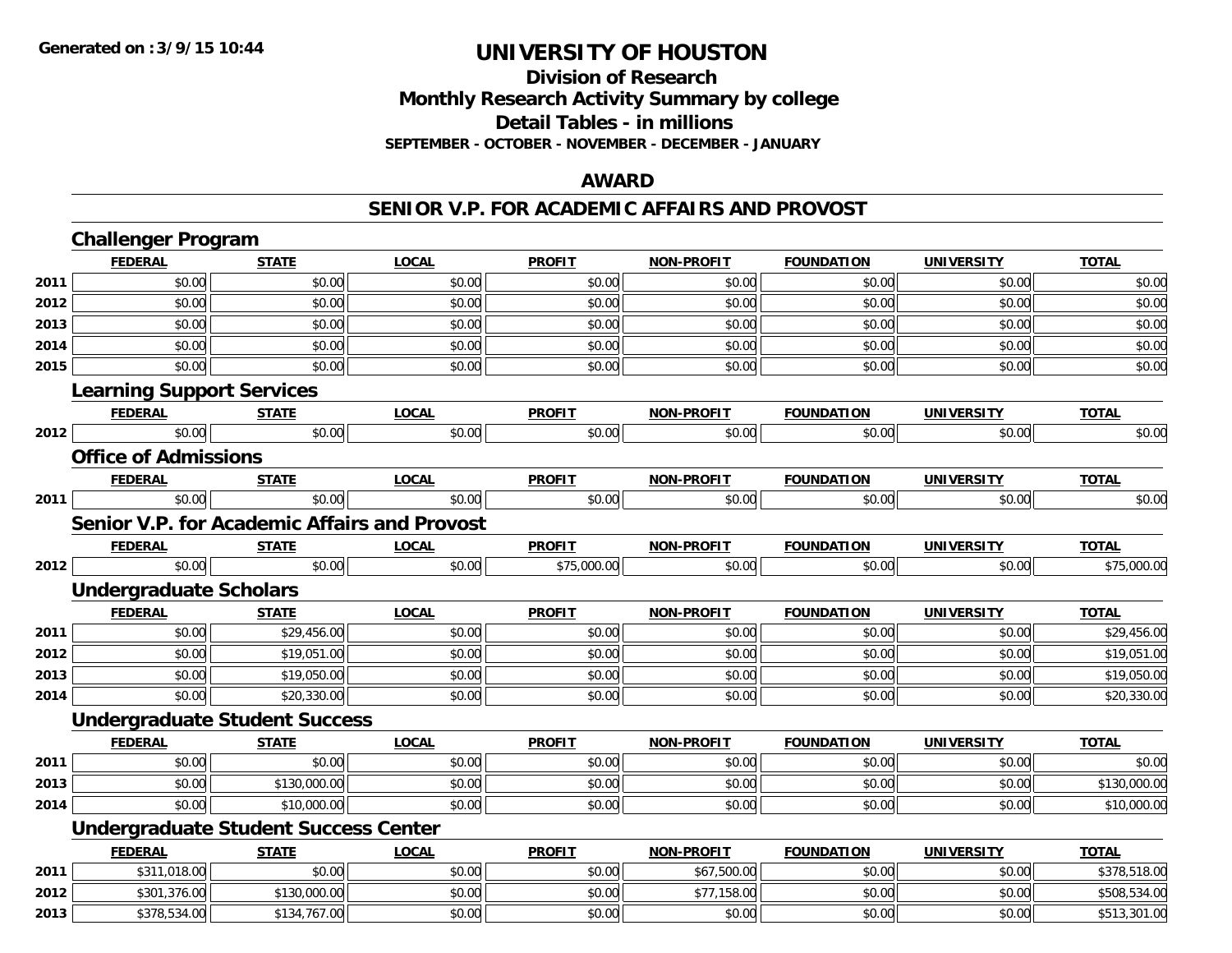**Division of ResearchMonthly Research Activity Summary by college**

**Detail Tables - in millions**

**SEPTEMBER - OCTOBER - NOVEMBER - DECEMBER - JANUARY**

### **AWARD**

#### **SENIOR V.P. FOR ACADEMIC AFFAIRS AND PROVOST**

**Undergraduate Student Success Center**

|              | FEDERAL        | <u>STATE</u>                | <u>LOCAL</u> | <b>PROFIT</b> | <b>NON-PROFIT</b> | <b>FOUNDATION</b> | <b>UNIVERSITY</b> | <b>TOTAL</b>   |
|--------------|----------------|-----------------------------|--------------|---------------|-------------------|-------------------|-------------------|----------------|
| 2014         | \$364,114,00   | \$134,767.00                | \$0.00       | \$0.00        | \$0.00            | \$0.00            | \$0.00            | \$498,881,00   |
| 2015         | \$301,376.00   | $767.00 \text{ m}$<br>\$137 | \$0.00       | \$0.00        | \$78,500.00       | \$0.00            | \$0.00            | .643.00        |
| <b>Total</b> | \$1,656,418.00 | \$765,188.00                | \$0.00       | \$75,000.00   | \$223,158.00      | \$0.00            | \$0.00            | \$2,719,764.00 |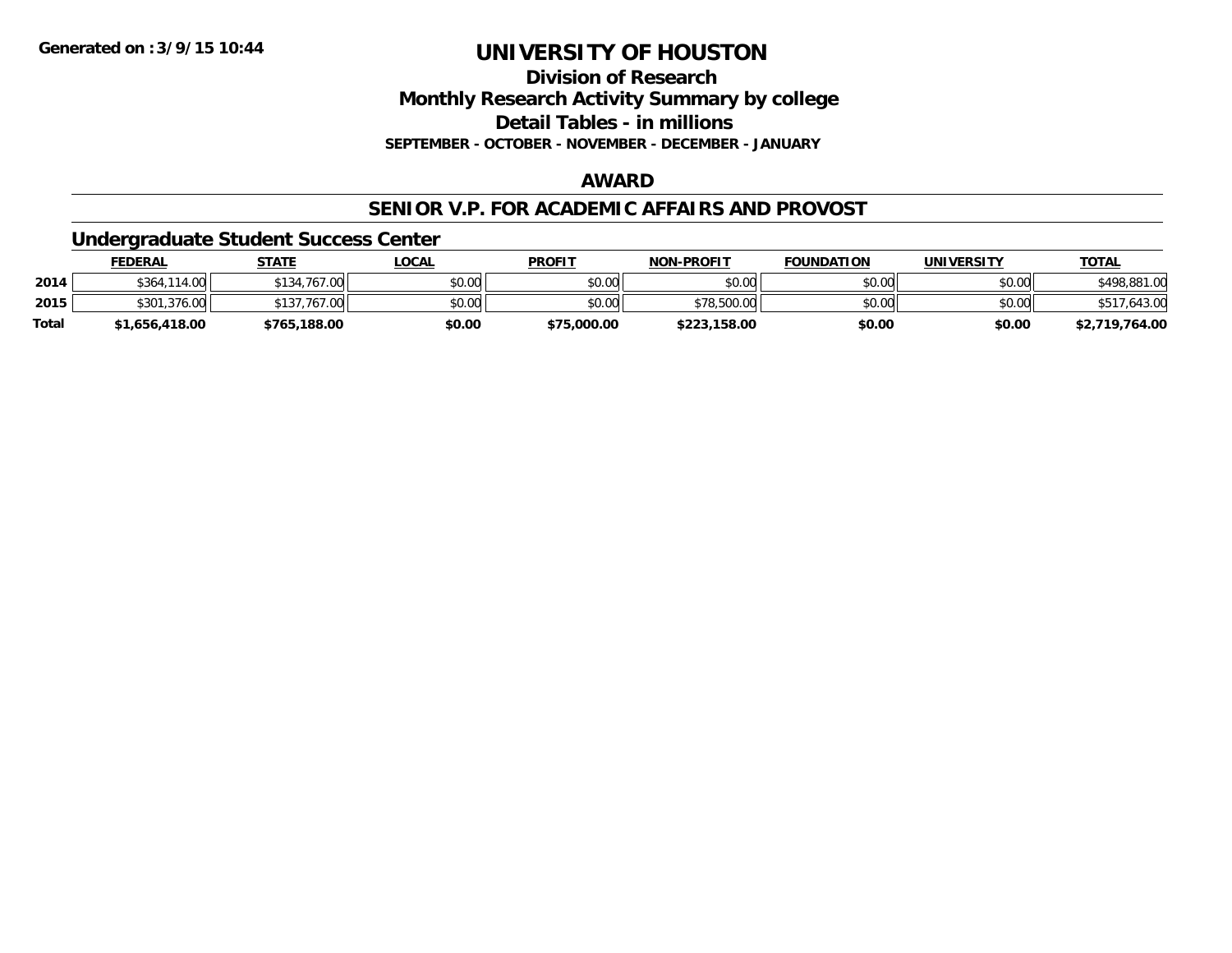**Division of ResearchMonthly Research Activity Summary by college Detail Tables - in millions SEPTEMBER - OCTOBER - NOVEMBER - DECEMBER - JANUARY**

#### **AWARD**

#### **UH LAW CENTER**

|       | Dean, Law      |              |              |               |                   |                   |                   |              |
|-------|----------------|--------------|--------------|---------------|-------------------|-------------------|-------------------|--------------|
|       | <b>FEDERAL</b> | <b>STATE</b> | <b>LOCAL</b> | <b>PROFIT</b> | NON-PROFIT        | <b>FOUNDATION</b> | <b>UNIVERSITY</b> | <b>TOTAL</b> |
| 2013  | \$0.00         | \$0.00       | \$0.00       | \$0.00        | \$0.00            | \$0.00            | \$0.00            | \$0.00       |
|       | <b>Law-UH</b>  |              |              |               |                   |                   |                   |              |
|       | <b>FEDERAL</b> | <b>STATE</b> | <b>LOCAL</b> | <b>PROFIT</b> | <b>NON-PROFIT</b> | <b>FOUNDATION</b> | <b>UNIVERSITY</b> | <b>TOTAL</b> |
| 2011  | \$14,137.00    | \$0.00       | \$0.00       | \$0.00        | \$0.00            | \$0.00            | \$0.00            | \$14,137.00  |
| 2012  | \$2,942.90     | \$160,000.00 | \$0.00       | \$0.00        | \$0.00            | \$0.00            | \$0.00            | \$162,942.90 |
| 2013  | \$110,000.00   | \$114,000.00 | \$0.00       | \$0.00        | \$0.00            | \$0.00            | \$0.00            | \$224,000.00 |
| 2014  | \$13,981.65    | \$314,000.00 | \$0.00       | \$0.00        | \$0.00            | \$0.00            | \$0.00            | \$327,981.65 |
| 2015  | \$40,525.00    | \$0.00       | \$0.00       | \$0.00        | \$0.00            | \$0.00            | \$0.00            | \$40,525.00  |
| Total | \$181,586.55   | \$588,000.00 | \$0.00       | \$0.00        | \$0.00            | \$0.00            | \$0.00            | \$769,586.55 |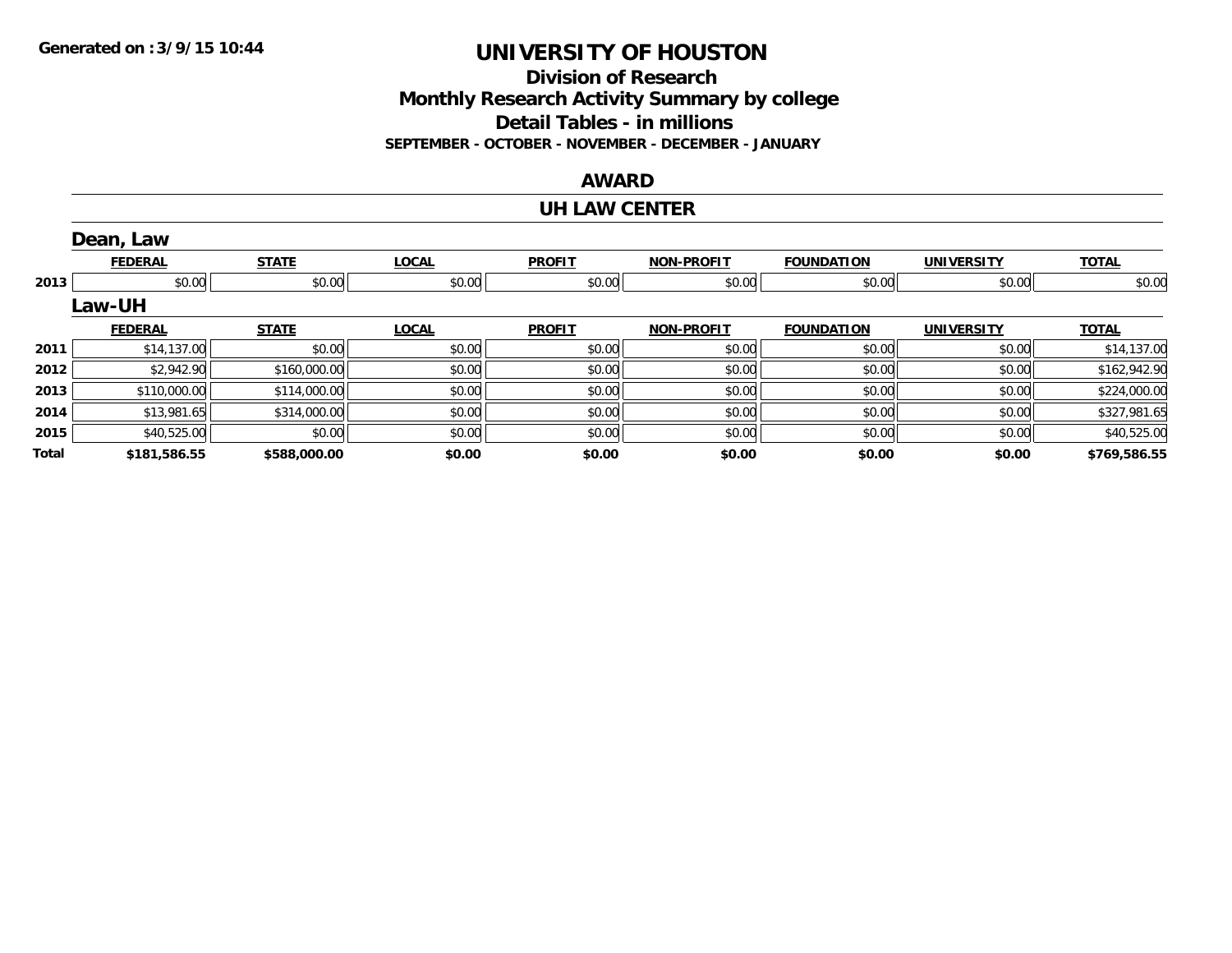### **Division of Research Monthly Research Activity Summary by college Detail Tables - in millions SEPTEMBER - OCTOBER - NOVEMBER - DECEMBER - JANUARY**

#### **AWARD**

#### **UKNOWN COLLEGE**

# **Unknown Department**

|       | <b>FEDERAL</b>     | <b>STATE</b> | LOCAL  | <b>PROFIT</b> | <b>NON-PROFIT</b> | <b>FOUNDATION</b> | <b>UNIVERSITY</b> | <u>TOTAL</u> |
|-------|--------------------|--------------|--------|---------------|-------------------|-------------------|-------------------|--------------|
| 2011  | ሐሴ ሰሰ<br>PU.UU     | \$0.00       | \$0.00 | \$0.00        | \$0.00            | \$0.00            | \$0.00            | \$0.00       |
| 2013  | $\sim$ 00<br>JU.UU | \$0.00       | \$0.00 | \$0.00        | \$0.00            | \$0.00            | \$0.00            | \$0.00       |
| Total | \$0.00             | \$0.00       | \$0.00 | \$0.00        | \$0.00            | \$0.00            | \$0.00            | \$0.00       |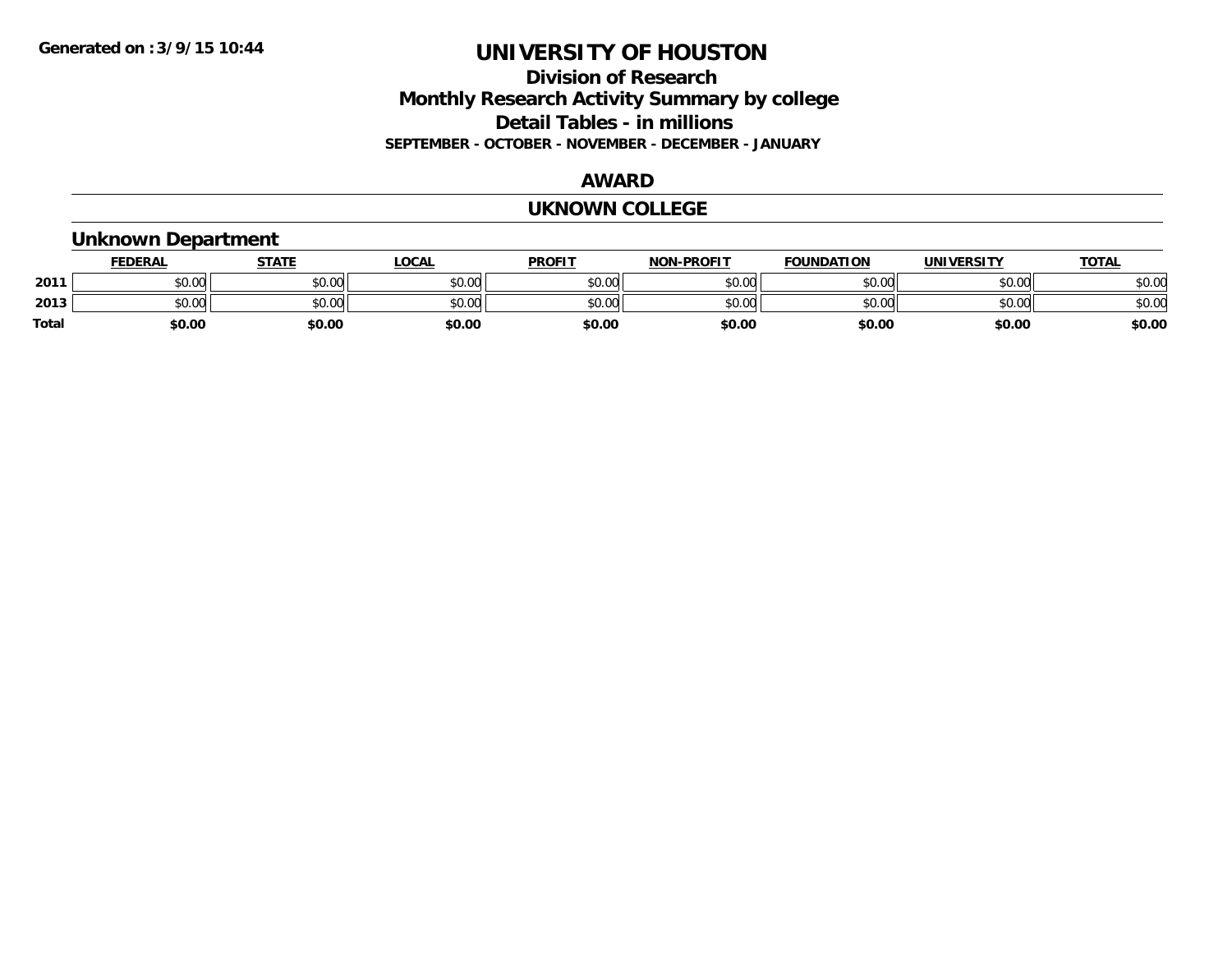#### **Division of Research Monthly Research Activity Summary by college Detail Tables - in millions SEPTEMBER - OCTOBER - NOVEMBER - DECEMBER - JANUARY**

#### **AWARD**

# **VICE PRESIDENT FOR ADMINISTRATION**

|       | <b>KUHF - Radio</b>         |              |              |               |                   |                   |                   |                |
|-------|-----------------------------|--------------|--------------|---------------|-------------------|-------------------|-------------------|----------------|
|       | <b>FEDERAL</b>              | <b>STATE</b> | <b>LOCAL</b> | <b>PROFIT</b> | <b>NON-PROFIT</b> | <b>FOUNDATION</b> | <b>UNIVERSITY</b> | <b>TOTAL</b>   |
| 2011  | \$38,616.00                 | \$0.00       | \$0.00       | \$0.00        | \$578,146.00      | \$0.00            | \$0.00            | \$616,762.00   |
| 2012  | \$0.00                      | \$0.00       | \$0.00       | \$0.00        | \$5,000.00        | \$0.00            | \$0.00            | \$5,000.00     |
| 2013  | \$0.00                      | \$0.00       | \$0.00       | \$0.00        | \$2,044,710.00    | \$0.00            | \$0.00            | \$2,044,710.00 |
| 2014  | \$0.00                      | \$0.00       | \$0.00       | \$0.00        | \$1,462,025.00    | \$0.00            | \$0.00            | \$1,462,025.00 |
|       | <b>KUHT-TV</b>              |              |              |               |                   |                   |                   |                |
|       | <b>FEDERAL</b>              | <b>STATE</b> | <b>LOCAL</b> | <b>PROFIT</b> | <b>NON-PROFIT</b> | <b>FOUNDATION</b> | <b>UNIVERSITY</b> | <b>TOTAL</b>   |
| 2011  | \$0.00                      | \$0.00       | \$0.00       | \$0.00        | \$1,606,903.00    | \$0.00            | \$0.00            | \$1,606,903.00 |
| 2012  | \$0.00                      | \$0.00       | \$0.00       | \$0.00        | \$14,132.00       | \$0.00            | \$0.00            | \$14,132.00    |
|       | <b>Physical Plant</b>       |              |              |               |                   |                   |                   |                |
|       | <b>FEDERAL</b>              | <b>STATE</b> | <b>LOCAL</b> | <b>PROFIT</b> | <b>NON-PROFIT</b> | <b>FOUNDATION</b> | <b>UNIVERSITY</b> | <b>TOTAL</b>   |
| 2011  | \$0.00                      | \$0.00       | \$0.00       | \$0.00        | \$0.00            | \$0.00            | \$0.00            | \$0.00         |
| 2012  | \$0.00                      | \$0.00       | \$0.00       | \$0.00        | \$2,261,596.00    | \$0.00            | \$0.00            | \$2,261,596.00 |
|       | <b>UH Police Department</b> |              |              |               |                   |                   |                   |                |
|       | <b>FEDERAL</b>              | <b>STATE</b> | <b>LOCAL</b> | <b>PROFIT</b> | <b>NON-PROFIT</b> | <b>FOUNDATION</b> | <b>UNIVERSITY</b> | <b>TOTAL</b>   |
| 2014  | \$3,000.00                  | \$0.00       | \$0.00       | \$0.00        | \$0.00            | \$0.00            | \$0.00            | \$3,000.00     |
| Total | \$41,616.00                 | \$0.00       | \$0.00       | \$0.00        | \$7,972,512.00    | \$0.00            | \$0.00            | \$8,014,128.00 |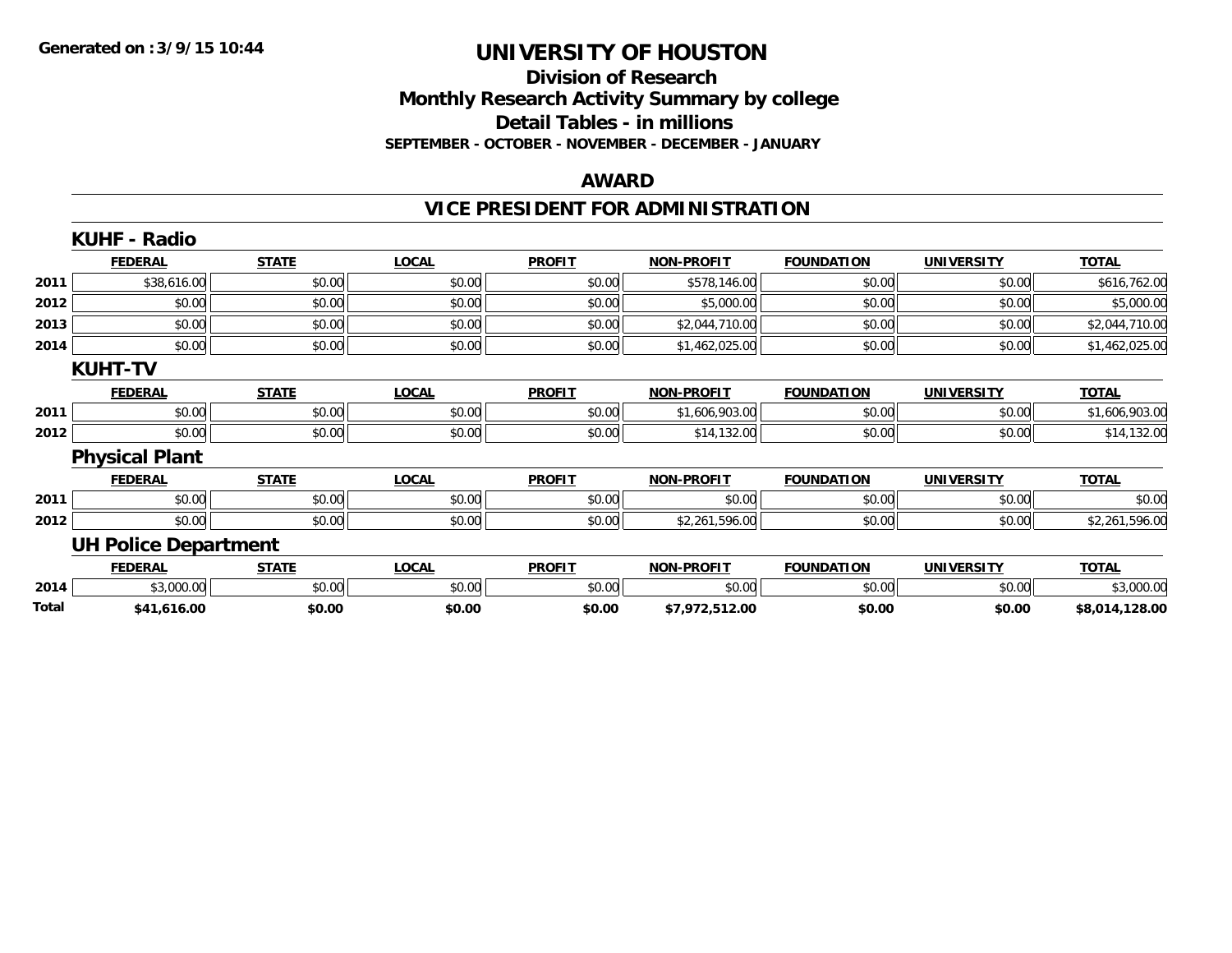**Division of Research Monthly Research Activity Summary by college Detail Tables - in millions SEPTEMBER - OCTOBER - NOVEMBER - DECEMBER - JANUARY**

#### **AWARD**

### **VICE PRESIDENT FOR STUDENT AFFAIRS**

#### **Vice President, Student Affairs**

|       | <b>FEDERAL</b> | STATE  | <u>LOCAL</u> | <b>PROFIT</b> | <b>NON-PROFIT</b> | <b>FOUNDATION</b> | <b>UNIVERSITY</b> | <u>TOTAL</u> |
|-------|----------------|--------|--------------|---------------|-------------------|-------------------|-------------------|--------------|
| 2011  | \$236,300.00   | \$0.00 | \$0.00       | \$0.00        | \$0.00            | \$0.00            | \$0.00            | \$236,300.00 |
| 2014  | ልስ ሰሰ<br>DU.UU | \$0.00 | \$0.00       | \$0.00        | \$0.00            | \$10,000.00       | \$0.00            | \$10,000.00  |
| Total | \$236,300.00   | \$0.00 | \$0.00       | \$0.00        | \$0.00            | \$10,000.00       | \$0.00            | \$246,300.00 |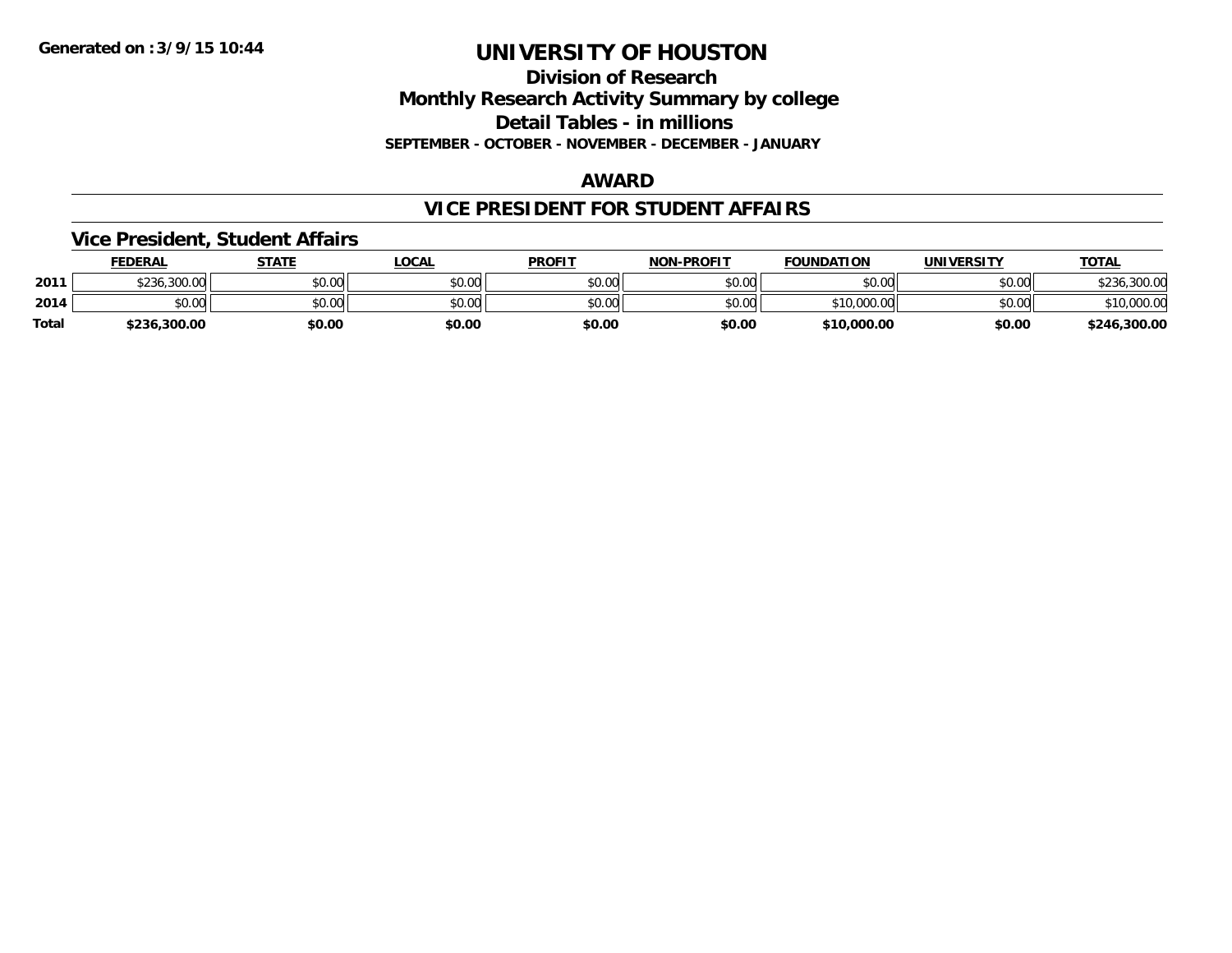**Division of ResearchMonthly Research Activity Summary by college Detail Tables - in millions SEPTEMBER - OCTOBER - NOVEMBER - DECEMBER - JANUARY**

# **TOTAL EXPENDITURE**

#### **C.T. BAUER COLLEGE OF BUSINESS**

|      | <b>Accountancy &amp; Taxation</b>        |              |              |               |                   |                   |                   |              |
|------|------------------------------------------|--------------|--------------|---------------|-------------------|-------------------|-------------------|--------------|
|      | <b>FEDERAL</b>                           | <b>STATE</b> | <b>LOCAL</b> | <b>PROFIT</b> | <b>NON-PROFIT</b> | <b>FOUNDATION</b> | <b>UNIVERSITY</b> | <b>TOTAL</b> |
| 2014 | \$0.00                                   | \$0.00       | \$0.00       | \$0.00        | \$0.00            | \$0.00            | \$0.00            | \$0.00       |
| 2015 | \$0.00                                   | \$0.00       | \$0.00       | \$0.00        | \$0.00            | (\$1,049.59)      | \$0.00            | (\$1,049.59) |
|      | <b>Dean, Business Administration</b>     |              |              |               |                   |                   |                   |              |
|      | <b>FEDERAL</b>                           | <b>STATE</b> | <b>LOCAL</b> | <b>PROFIT</b> | <b>NON-PROFIT</b> | <b>FOUNDATION</b> | <b>UNIVERSITY</b> | <b>TOTAL</b> |
| 2014 | \$0.00                                   | \$0.00       | \$0.00       | \$0.00        | \$0.00            | \$0.00            | \$0.00            | \$0.00       |
| 2015 | \$0.00                                   | \$66,799.49  | \$0.00       | \$0.00        | \$0.00            | \$0.00            | \$0.00            | \$66,799.49  |
|      | <b>Decision and Information Sciences</b> |              |              |               |                   |                   |                   |              |
|      | <b>FEDERAL</b>                           | <b>STATE</b> | <b>LOCAL</b> | <b>PROFIT</b> | <b>NON-PROFIT</b> | <b>FOUNDATION</b> | <b>UNIVERSITY</b> | <b>TOTAL</b> |
| 2015 | \$0.00                                   | \$0.00       | \$0.00       | \$0.00        | \$0.00            | \$0.00            | \$0.00            | \$0.00       |
|      | <b>Finance</b>                           |              |              |               |                   |                   |                   |              |
|      | <b>FEDERAL</b>                           | <b>STATE</b> | <b>LOCAL</b> | <b>PROFIT</b> | <b>NON-PROFIT</b> | <b>FOUNDATION</b> | <b>UNIVERSITY</b> | <b>TOTAL</b> |
| 2011 | \$67,264.47                              | \$0.00       | \$0.00       | \$0.00        | \$0.00            | \$0.00            | \$0.00            | \$67,264.47  |
| 2012 | \$4,539.20                               | \$0.00       | \$0.00       | \$0.00        | \$0.00            | \$0.00            | \$0.00            | \$4,539.20   |
| 2013 | \$0.00                                   | \$0.00       | \$0.00       | \$0.00        | \$0.00            | \$0.00            | \$0.00            | \$0.00       |
| 2014 | \$0.00                                   | \$0.00       | \$0.00       | \$0.00        | \$0.00            | \$0.00            | \$0.00            | \$0.00       |
| 2015 | \$0.00                                   | \$0.00       | \$0.00       | \$0.00        | \$0.00            | \$0.00            | \$0.00            | \$0.00       |
|      | Management                               |              |              |               |                   |                   |                   |              |
|      | <b>FEDERAL</b>                           | <b>STATE</b> | <b>LOCAL</b> | <b>PROFIT</b> | <b>NON-PROFIT</b> | <b>FOUNDATION</b> | <b>UNIVERSITY</b> | <b>TOTAL</b> |
| 2011 | \$61,815.75                              | \$0.00       | \$0.00       | \$0.00        | \$0.00            | \$27,500.00       | \$0.00            | \$89,315.75  |
| 2012 | (\$506.27)                               | \$0.00       | \$0.00       | \$0.00        | \$0.00            | \$27,500.00       | \$0.00            | \$26,993.73  |
| 2013 | \$6,200.00                               | \$0.00       | \$0.00       | \$0.00        | \$0.00            | \$0.00            | \$0.00            | \$6,200.00   |
| 2014 | \$6,510.00                               | \$0.00       | \$0.00       | \$0.00        | \$0.00            | \$0.00            | \$0.00            | \$6,510.00   |
| 2015 | \$18,600.00                              | \$0.00       | \$0.00       | \$0.00        | \$0.00            | \$0.00            | \$0.00            | \$18,600.00  |
|      | <b>Marketing</b>                         |              |              |               |                   |                   |                   |              |
|      | <b>FEDERAL</b>                           | <b>STATE</b> | <b>LOCAL</b> | <b>PROFIT</b> | <b>NON-PROFIT</b> | <b>FOUNDATION</b> | <b>UNIVERSITY</b> | <b>TOTAL</b> |
| 2012 | \$0.00                                   | \$0.00       | \$0.00       | \$0.00        | \$0.00            | \$0.00            | \$0.00            | \$0.00       |
| 2013 | \$0.00                                   | \$0.00       | \$0.00       | \$0.00        | \$0.00            | \$0.00            | \$0.00            | \$0.00       |
| 2014 | \$0.00                                   | \$0.00       | \$0.00       | \$0.00        | \$0.00            | \$0.00            | \$0.00            | \$0.00       |
| 2015 | \$0.00                                   | \$0.00       | \$0.00       | \$0.00        | \$0.00            | \$0.00            | \$0.00            | \$0.00       |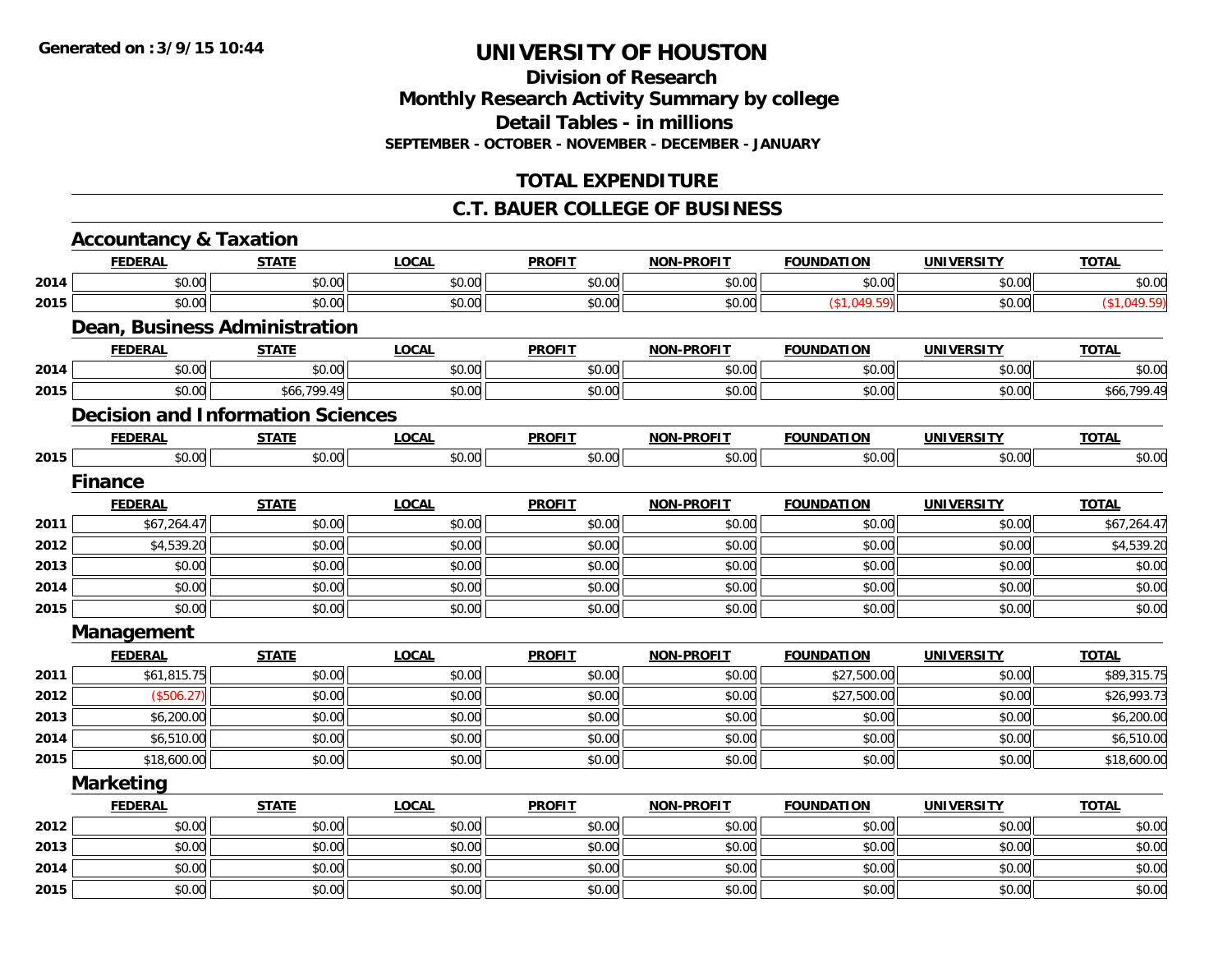# **Division of ResearchMonthly Research Activity Summary by college Detail Tables - in millions SEPTEMBER - OCTOBER - NOVEMBER - DECEMBER - JANUARY**

# **TOTAL EXPENDITURE**

### **C.T. BAUER COLLEGE OF BUSINESS**

### **Small Business Development Center**

|       | <b>FEDERAL</b> | <b>STATE</b> | <u>LOCAL</u> | <b>PROFIT</b> | <b>NON-PROFIT</b> | <b>FOUNDATION</b> | <b>UNIVERSITY</b> | <b>TOTAL</b>   |
|-------|----------------|--------------|--------------|---------------|-------------------|-------------------|-------------------|----------------|
| 2011  | \$1,231,531.64 | \$40,550.19  | \$0.00       | \$0.00        | \$0.00            | \$0.00            | \$0.00            | \$1,272,081.83 |
| 2012  | \$1,568,975.96 | \$0.00       | \$0.00       | \$0.00        | \$0.00            | \$0.00            | \$0.00            | \$1,568,975.96 |
| 2013  | \$2,213,433.47 | \$0.00       | \$0.00       | \$0.00        | \$0.00            | (\$5,835.81)      | \$0.00            | \$2,207,597.66 |
| 2014  | \$1,280,690.19 | \$0.00       | \$0.00       | \$0.00        | \$0.00            | \$22,398.48       | \$0.00            | \$1,303,088.67 |
| 2015  | \$1,043,684.83 | \$0.00       | \$0.00       | \$0.00        | \$0.00            | (S11.24)          | \$0.00            | \$1,043,673.59 |
| Total | \$7,502,739.23 | \$107,349.68 | \$0.00       | \$0.00        | \$0.00            | \$70,501.84       | \$0.00            | \$7,680,590.75 |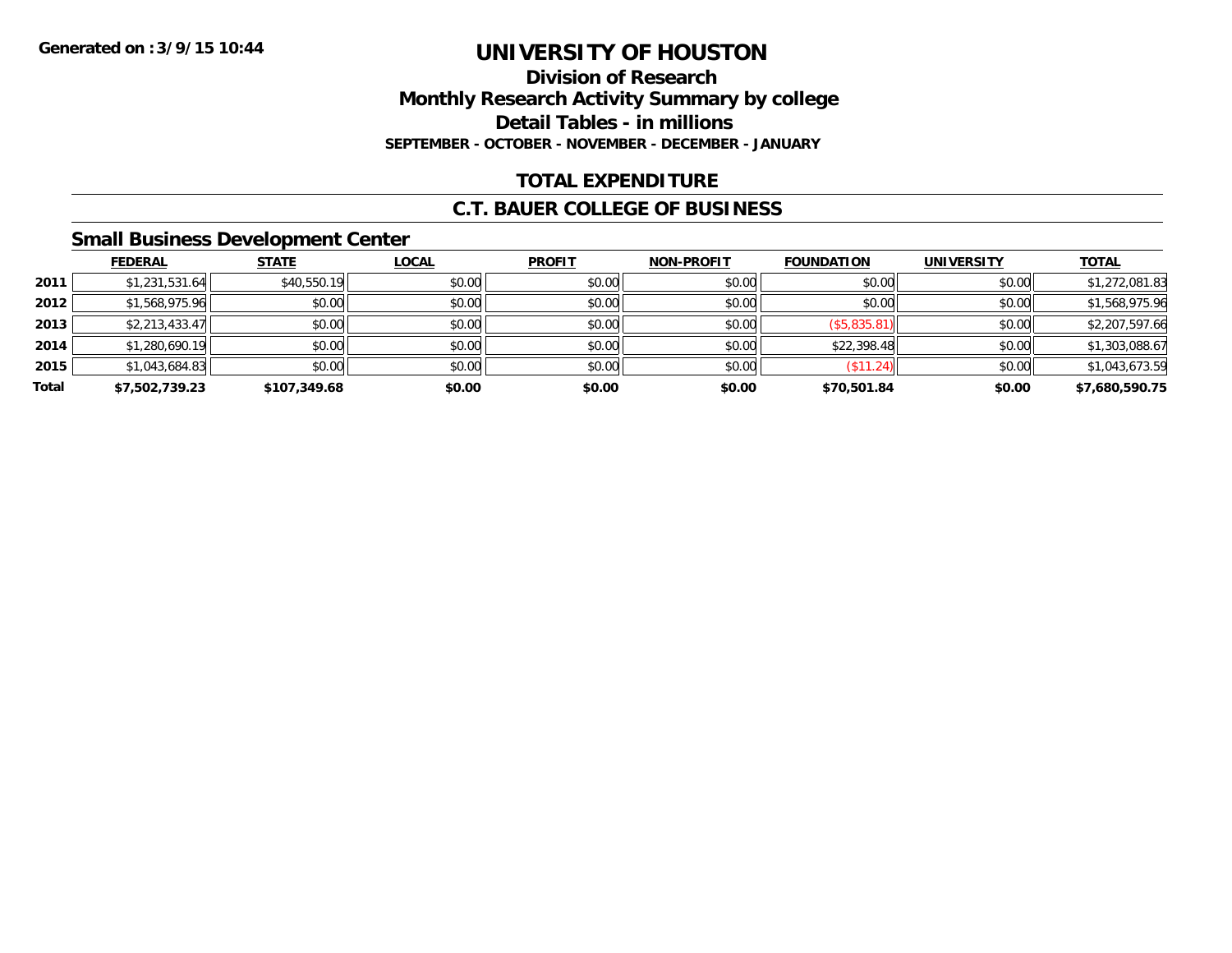# **Division of ResearchMonthly Research Activity Summary by college Detail Tables - in millions SEPTEMBER - OCTOBER - NOVEMBER - DECEMBER - JANUARY**

### **TOTAL EXPENDITURE**

#### **COLLEGE OF ARCHITECTURE**

#### **Architecture**

|      | <b>FEDERAL</b> | <b>STATE</b> | <u>LOCAL</u> | <b>PROFIT</b> | <b>NON-PROFIT</b> | <b>FOUNDATION</b> | <b>UNIVERSITY</b> | <b>TOTAL</b> |
|------|----------------|--------------|--------------|---------------|-------------------|-------------------|-------------------|--------------|
| 2011 | \$0.00         | \$0.00       | \$0.00       | \$0.00        | \$0.00            | \$30,930.77       | \$0.00            | \$30,930.77  |
| 2012 | \$2,318.31     | \$0.00       | \$0.00       | \$0.00        | \$4,508.64        | \$155.<br>11      | \$0.00            | \$6,982.06   |
| 2013 | \$0.00         | \$0.00       | \$0.00       | \$0.00        | \$0.00            | \$2,243.39        | \$2,624.79        | \$4,868.18   |
| 2014 | \$25,000.00    | \$0.00       | \$0.00       | \$0.00        | \$0.00            | \$4,141.94        | \$0.00            | \$29,141.94  |
| 2015 | \$0.00         | \$0.00       | \$0.00       | \$0.00        | \$0.00            | \$1,904.24        | \$0.00            | \$1,904.24   |

# **Dean, Architecture**

|       | <b>FEDERAL</b> | <b>STATE</b> | <u>LOCAL</u> | <b>PROFIT</b> | <b>NON-PROFIT</b> | <b>FOUNDATION</b> | <b>UNIVERSITY</b> | <b>TOTAL</b> |
|-------|----------------|--------------|--------------|---------------|-------------------|-------------------|-------------------|--------------|
| 2012  | \$0.00         | \$0.00       | \$0.00       | \$0.00        | \$0.00            | \$0.00            | \$0.00            | \$0.00       |
| 2013  | \$0.00         | \$0.00       | \$0.00       | \$0.00        | \$0.00            | \$0.00            | \$0.00            | \$0.00       |
| 2014  | \$0.00         | \$0.00       | \$0.00       | \$0.00        | \$0.00            | \$0.00            | \$0.00            | \$0.00       |
| 2015  | \$0.00         | \$0.00       | \$0.00       | \$0.00        | \$0.00            | \$0.00            | \$0.00            | \$0.00       |
| Total | \$27,318.31    | \$0.00       | \$0.00       | \$0.00        | \$4,508.64        | \$39,375.46       | \$2,624.79        | \$73,827.20  |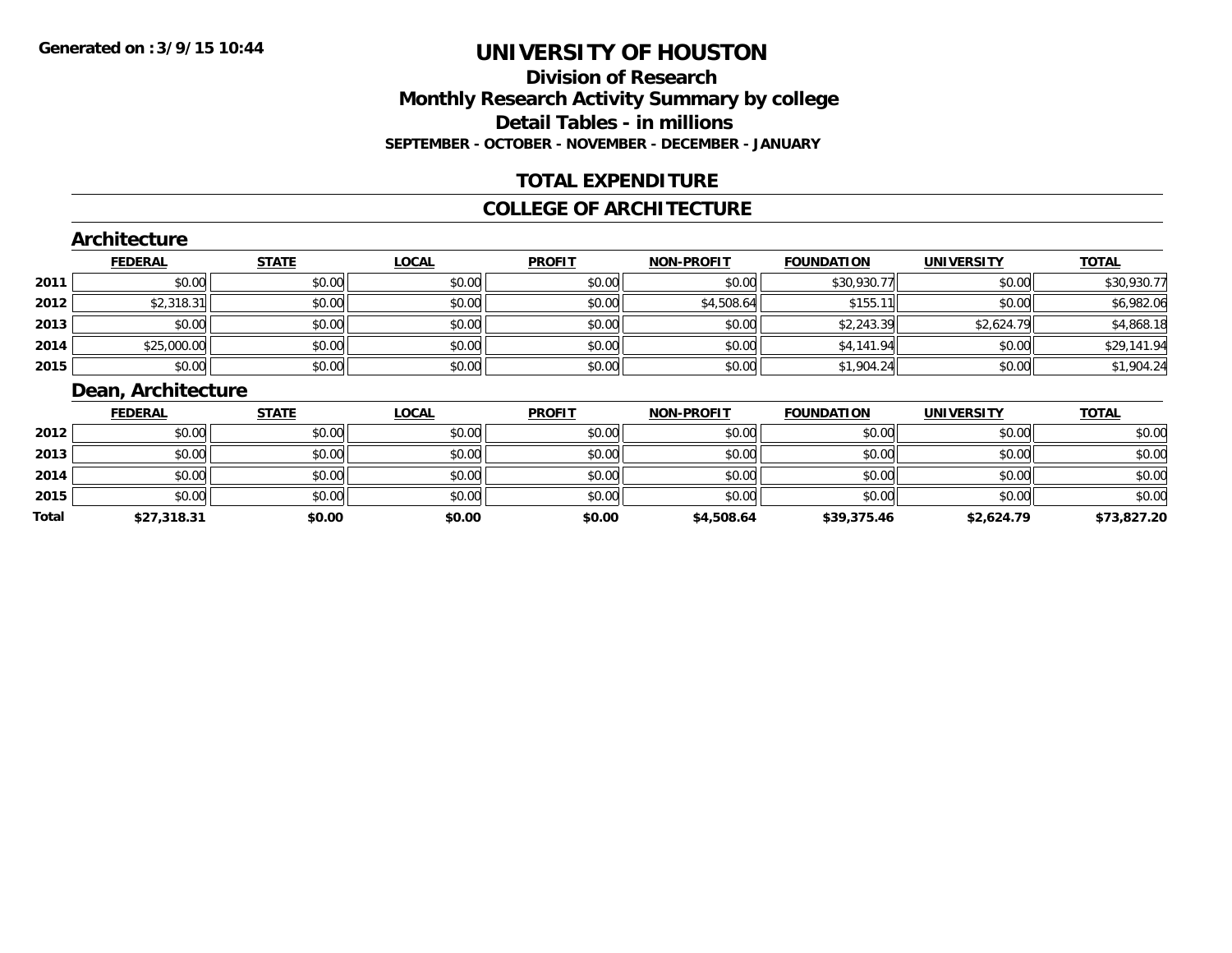### **Division of ResearchMonthly Research Activity Summary by college Detail Tables - in millionsSEPTEMBER - OCTOBER - NOVEMBER - DECEMBER - JANUARY**

# **TOTAL EXPENDITURE**

### **COLLEGE OF EDUCATION**

# **Consistency Mgmt and Coop Disc**

|      | <b>FEDERAL</b> | <b>STATE</b> | <u>LOCAL</u> | <b>PROFIT</b> | <b>NON-PROFIT</b> | <b>FOUNDATION</b> | <b>UNIVERSITY</b> | <b>TOTAL</b> |
|------|----------------|--------------|--------------|---------------|-------------------|-------------------|-------------------|--------------|
| 2011 | \$0.00         | \$0.00       | \$0.00       | \$0.00        | \$36,366.98       | \$0.00            | \$0.00            | \$36,366.98  |
| 2012 | \$0.00         | \$0.00       | \$0.00       | \$0.00        | \$71,298.51       | \$0.00            | \$0.00            | \$71,298.51  |
| 2013 | \$0.00         | \$0.00       | \$0.00       | \$0.00        | \$8,160.91        | \$0.00            | \$0.00            | \$8,160.91   |
| 2014 | \$1,663.52     | \$0.00       | \$28,807.16  | \$0.00        | \$3,323.08        | \$0.00            | \$0.00            | \$33,793.76  |
| 2015 | \$91,110.08    | \$0.00       | \$72,522.89  | \$0.00        | \$0.00            | \$0.00            | \$0.00            | \$163,632.97 |

#### **Curriculum and Instruction**

|      | <b>FEDERAL</b> | <b>STATE</b> | <u>LOCAL</u> | <b>PROFIT</b> | <b>NON-PROFIT</b> | <b>FOUNDATION</b> | <b>UNIVERSITY</b> | <b>TOTAL</b> |
|------|----------------|--------------|--------------|---------------|-------------------|-------------------|-------------------|--------------|
| 2011 | \$313,185.40   | \$12,613.59  | \$0.00       | \$0.00        | \$45,976.20       | \$22,303.05       | \$0.00            | \$394,078.24 |
| 2012 | \$408,948.99   | \$150,148.75 | \$0.00       | \$0.00        | \$40,046.16       | \$35,635.05       | \$0.00            | \$634,778.95 |
| 2013 | \$356,485.41   | \$52,188.66  | \$0.00       | \$0.00        | \$37,148.84       | \$37,851.81       | \$0.00            | \$483,674.72 |
| 2014 | \$376,847.48   | \$7,194.59   | \$0.00       | \$0.00        | \$56,105.47       | \$116,711.45      | \$0.00            | \$556,858.99 |
| 2015 | \$258,911.92   | \$2,277.65   | \$0.00       | \$0.00        | \$35,366.68       | \$96,215.34       | \$0.00            | \$392,771.58 |

# **Dean, Education**

|      | <b>FEDERAL</b> | <b>STATE</b> | <u>LOCAL</u> | <b>PROFIT</b> | <b>NON-PROFIT</b> | <b>FOUNDATION</b> | <b>UNIVERSITY</b> | <b>TOTAL</b> |
|------|----------------|--------------|--------------|---------------|-------------------|-------------------|-------------------|--------------|
| 2011 | \$0.00         | \$0.00       | \$0.00       | \$0.00        | \$0.00            | \$0.00            | \$0.00            | \$0.00       |
| 2012 | \$0.00         | \$0.00       | \$0.00       | \$0.00        | \$0.00            | \$0.00            | \$0.00            | \$0.00       |
| 2013 | \$0.00         | \$0.00       | \$0.00       | \$0.00        | \$0.00            | \$0.00            | \$0.00            | \$0.00       |
| 2014 | \$0.00         | \$0.00       | \$0.00       | \$0.00        | \$0.00            | \$0.00            | \$0.00            | \$0.00       |
| 2015 | \$0.00         | \$0.00       | \$0.00       | \$0.00        | \$0.00            | \$0.00            | \$0.00            | \$0.00       |

# **Educational Leadership & Cultural Studies**

|      |                         | 67871 | 20.8<br>. | <b>PROF'T</b>           | ----<br>ימות           | מרוח<br>1 U F   |       | $-2$ |
|------|-------------------------|-------|-----------|-------------------------|------------------------|-----------------|-------|------|
| 2011 | $\sim$ $\sim$<br>JU.UU  |       | JU.UU     | 0 <sub>n</sub><br>JU.UU | $\sim$ $\sim$<br>⊋∪.∪u | $\mathcal{L}$ . | JU.UU |      |
|      | _ _ _<br>____<br>$\sim$ | ___   |           |                         |                        |                 |       |      |

#### **Institute for Urban Education**

|      | <u>FEDERAL</u> | <b>STATE</b> | <u>LOCAL</u> | <b>PROFIT</b> | <b>NON-PROFIT</b> | <b>FOUNDATION</b> | <b>UNIVERSITY</b> | <b>TOTAL</b> |
|------|----------------|--------------|--------------|---------------|-------------------|-------------------|-------------------|--------------|
| 2011 | \$94,409.79    | \$0.00       | \$0.00       | \$0.00        | \$0.00            | \$0.00            | \$0.00            | \$94,409.79  |
| 2012 | \$110,768.06   | \$0.00       | \$0.00       | \$0.00        | \$0.00            | \$0.00            | \$0.00            | \$110,768.06 |
| 2013 | \$22,763.18    | \$0.00       | \$0.00       | \$0.00        | \$0.00            | \$0.00            | \$0.00            | \$22,763.18  |
| 2014 | \$13,764.47    | \$0.00       | \$0.00       | \$0.00        | \$0.00            | \$0.00            | \$0.00            | \$13,764.47  |
| 2015 | \$0.00         | \$0.00       | \$0.00       | \$0.00        | \$0.00            | \$0.00            | \$0.00            | \$0.00       |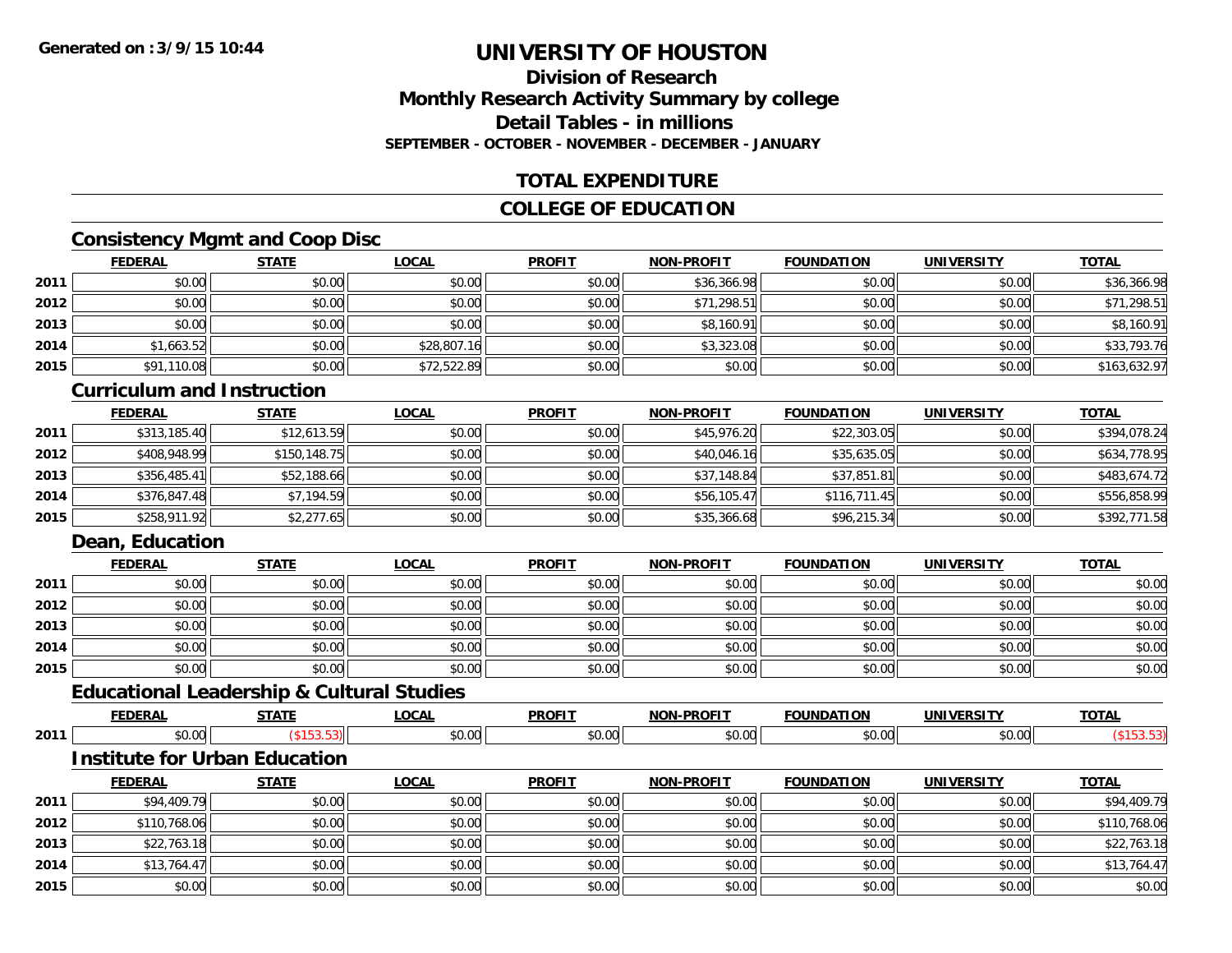# **Division of ResearchMonthly Research Activity Summary by college Detail Tables - in millions SEPTEMBER - OCTOBER - NOVEMBER - DECEMBER - JANUARY**

### **TOTAL EXPENDITURE**

### **COLLEGE OF EDUCATION**

# **Psychological, Health, and Learning Sciences**

|      | <b>FEDERAL</b> | <b>STATE</b> | <b>LOCAL</b> | <b>PROFIT</b> | <b>NON-PROFIT</b> | <b>FOUNDATION</b> | <b>UNIVERSITY</b> | <u>TOTAL</u> |
|------|----------------|--------------|--------------|---------------|-------------------|-------------------|-------------------|--------------|
| 2011 | \$26,887.66    | \$66,908.35  | \$0.00       | \$0.00        | \$1,211.79        | \$125,839.16      | \$0.00            | \$220,846.97 |
| 2012 | \$161,890.24   | \$49,242.07  | \$0.00       | \$0.00        | \$3,856.94        | \$141,103.14      | \$0.00            | \$356,092.39 |
| 2013 | \$212,979.42   | \$119.78     | \$0.00       | \$0.00        | \$17,955.12       | \$133,269.46      | \$9,311.83        | \$373,635.61 |
| 2014 | \$350,501.33   | \$0.00       | \$0.00       | \$0.00        | \$17,980.81       | \$26,064.72       | \$0.00            | \$394,546.86 |
| 2015 | \$442,995.27   | \$18,897.27  | \$12,931.31  | \$0.00        | \$26,627.54       | \$27,872.92       | \$0.00            | \$529,324.31 |

#### **UH Charter School**

|       | <b>FEDERAL</b> | <b>STATE</b>   | <u>LOCAL</u> | <b>PROFIT</b> | <b>NON-PROFIT</b> | <b>FOUNDATION</b> | <b>UNIVERSITY</b> | <b>TOTAL</b>   |
|-------|----------------|----------------|--------------|---------------|-------------------|-------------------|-------------------|----------------|
| 2012  | \$17,334.57    | \$352,956.89   | \$0.00       | \$0.00        | \$0.00            | \$0.00            | \$0.00            | \$370,291.46   |
| 2013  | \$5,237.58     | \$392,788.25   | \$0.00       | \$0.00        | \$0.00            | \$0.00            | \$0.00            | \$398,025.83   |
| 2014  | \$7,972.90     | \$434,555.21   | \$0.00       | \$0.00        | \$0.00            | \$0.00            | \$0.00            | \$442,528.11   |
| 2015  | \$7,634.33     | \$448,696.08   | \$0.00       | \$0.00        | \$0.00            | \$0.00            | \$0.00            | \$456,330.41   |
| Total | \$3,282,291.58 | \$1,988,433.61 | \$114,261.36 | \$0.00        | \$401,425.03      | \$762,866.11      | \$9,311.83        | \$6,558,589.52 |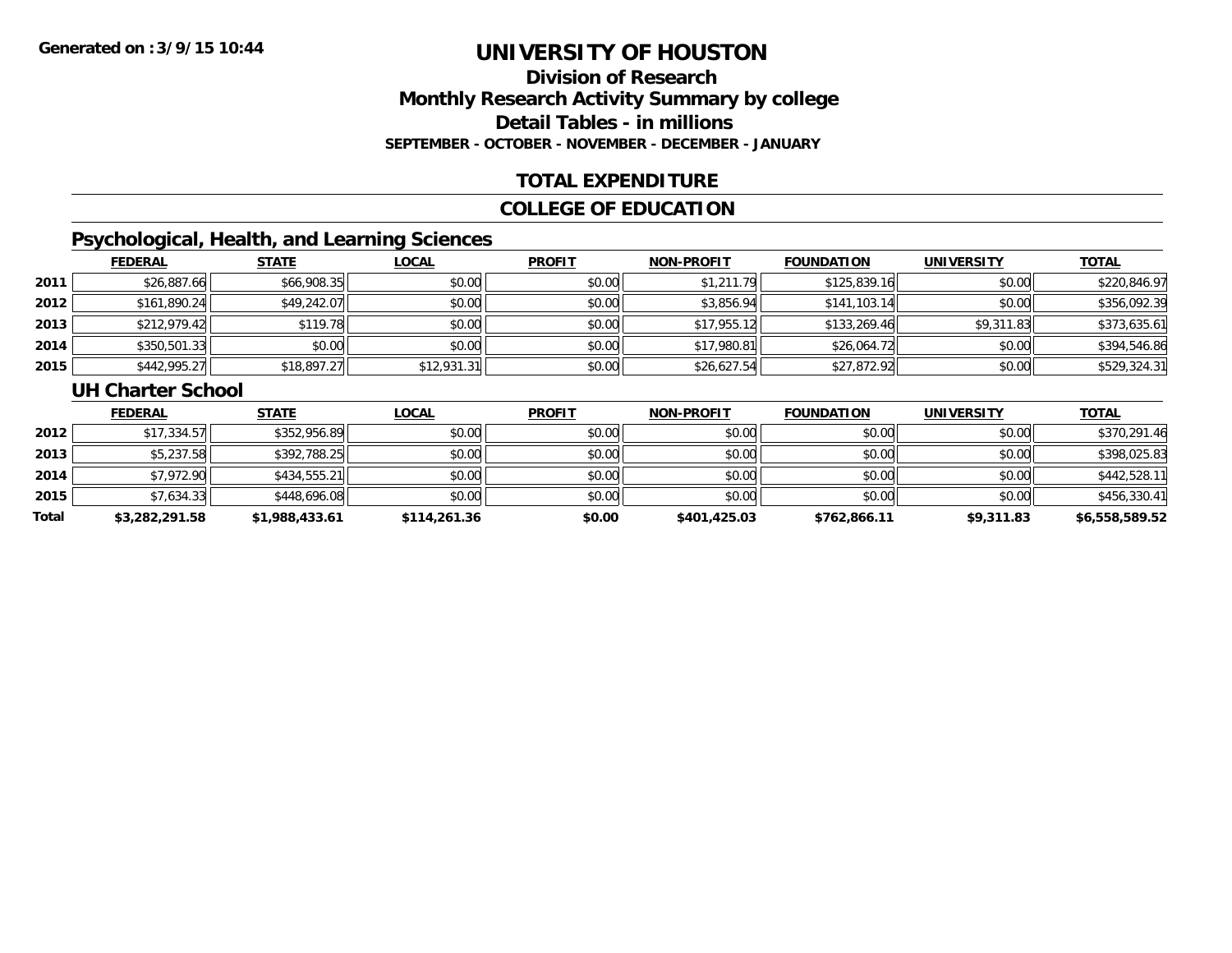**Division of Research**

**Monthly Research Activity Summary by college**

**Detail Tables - in millions**

**SEPTEMBER - OCTOBER - NOVEMBER - DECEMBER - JANUARY**

# **TOTAL EXPENDITURE**

#### **COLLEGE OF LIBERAL ARTS AND SOCIAL SCIENCES**

# **African-American Studies**

|              | <b>FEDERAL</b>                                           | <b>STATE</b> | <b>LOCAL</b> | <b>PROFIT</b> | NON-PROFIT        | <b>FOUNDATION</b> | <b>UNIVERSITY</b> | <b>TOTAL</b> |
|--------------|----------------------------------------------------------|--------------|--------------|---------------|-------------------|-------------------|-------------------|--------------|
| 2014         | \$712.80                                                 | \$0.00       | \$0.00       | \$0.00        | \$1,283.60        | \$0.00            | \$0.00            | \$1,996.40   |
|              | Art                                                      |              |              |               |                   |                   |                   |              |
|              | <b>FEDERAL</b>                                           | <b>STATE</b> | <b>LOCAL</b> | <b>PROFIT</b> | <b>NON-PROFIT</b> | <b>FOUNDATION</b> | <b>UNIVERSITY</b> | <b>TOTAL</b> |
| 2012         | \$475.21                                                 | \$0.00       | \$0.00       | \$0.00        | \$0.00            | \$0.00            | \$0.00            | \$475.21     |
| 2013         | \$5,466.51                                               | \$0.00       | \$0.00       | \$0.00        | \$0.00            | \$0.00            | \$0.00            | \$5,466.51   |
| 2014         | \$2,054.89                                               | \$0.00       | \$0.00       | \$0.00        | \$0.00            | \$0.00            | \$0.00            | \$2,054.89   |
| 2015         | \$0.00                                                   | \$2,790.92   | \$0.00       | \$0.00        | \$0.00            | \$0.00            | \$0.00            | \$2,790.92   |
|              | <b>Arte Publico Press</b>                                |              |              |               |                   |                   |                   |              |
|              | <b>FEDERAL</b>                                           | <b>STATE</b> | <b>LOCAL</b> | <b>PROFIT</b> | <b>NON-PROFIT</b> | <b>FOUNDATION</b> | <b>UNIVERSITY</b> | <b>TOTAL</b> |
| 2011         | \$9,722.60                                               | \$0.00       | \$0.00       | \$0.00        | \$25,261.12       | \$126,913.64      | \$0.00            | \$161,897.36 |
| 2012         | \$25,665.38                                              | \$0.00       | \$0.00       | \$0.00        | \$21,936.99       | \$0.00            | \$0.00            | \$47,602.37  |
| 2013         | \$22,194.84                                              | \$0.00       | \$0.00       | \$0.00        | \$20,731.45       | \$54,145.06       | \$0.00            | \$97,071.35  |
| 2014         | \$0.00                                                   | \$596.00     | \$0.00       | \$0.00        | \$10,000.00       | \$87,163.80       | \$0.00            | \$97,759.80  |
| 2015         | \$23,296.77                                              | \$0.00       | \$0.00       | \$0.00        | \$14,101.23       | \$48,072.68       | \$0.00            | \$85,470.68  |
|              | <b>Blaffer Gallery</b>                                   |              |              |               |                   |                   |                   |              |
|              | <b>FEDERAL</b>                                           | <b>STATE</b> | <b>LOCAL</b> | <b>PROFIT</b> | <b>NON-PROFIT</b> | <b>FOUNDATION</b> | <b>UNIVERSITY</b> | <b>TOTAL</b> |
| 2011         | \$9,418.06                                               | \$970.76     | \$0.00       | \$0.00        | \$10,688.34       | \$0.00            | \$0.00            | \$21,077.16  |
| 2012         | \$1,043.58                                               | \$959.97     | \$0.00       | \$0.00        | \$4,180.67        | \$0.00            | \$0.00            | \$6,184.22   |
| 2013         | \$5,356.06                                               | \$0.00       | \$0.00       | \$0.00        | \$0.00            | \$0.00            | \$0.00            | \$5,356.06   |
| 2014         | \$50,000.58                                              | \$10,387.81  | \$0.00       | \$0.00        | \$7,143.75        | \$0.00            | \$0.00            | \$67,532.14  |
| 2015         | \$0.00                                                   | \$0.00       | \$0.00       | \$0.00        | \$17,585.32       | \$0.00            | \$0.00            | \$17,585.32  |
|              | <b>Center for Neuromotor &amp; Biomechanics Research</b> |              |              |               |                   |                   |                   |              |
|              | <b>FEDERAL</b>                                           | <b>STATE</b> | <b>LOCAL</b> | <b>PROFIT</b> | <b>NON-PROFIT</b> | <b>FOUNDATION</b> | <b>UNIVERSITY</b> | <b>TOTAL</b> |
| 2011         | \$0.00                                                   | \$0.00       | \$0.00       | \$0.00        | \$0.00            | \$0.00            | \$0.00            | \$0.00       |
|              | <b>Center for Public History</b>                         |              |              |               |                   |                   |                   |              |
|              |                                                          |              |              |               |                   |                   |                   |              |
|              | <b>FEDERAL</b>                                           | <b>STATE</b> | <b>LOCAL</b> | <b>PROFIT</b> | <b>NON-PROFIT</b> | <b>FOUNDATION</b> | <b>UNIVERSITY</b> | <b>TOTAL</b> |
| 2012         | \$482.73                                                 | \$0.00       | \$0.00       | \$0.00        | \$0.00            | \$0.00            | \$0.00            | \$482.73     |
|              | \$19,360.00                                              | \$0.00       | \$0.00       | \$0.00        | \$0.00            | \$0.00            | \$0.00            | \$19,360.00  |
| 2013<br>2014 | \$1,117.26                                               | \$0.00       | \$0.00       | \$0.00        | \$0.00            | \$0.00            | \$0.00            | \$1,117.26   |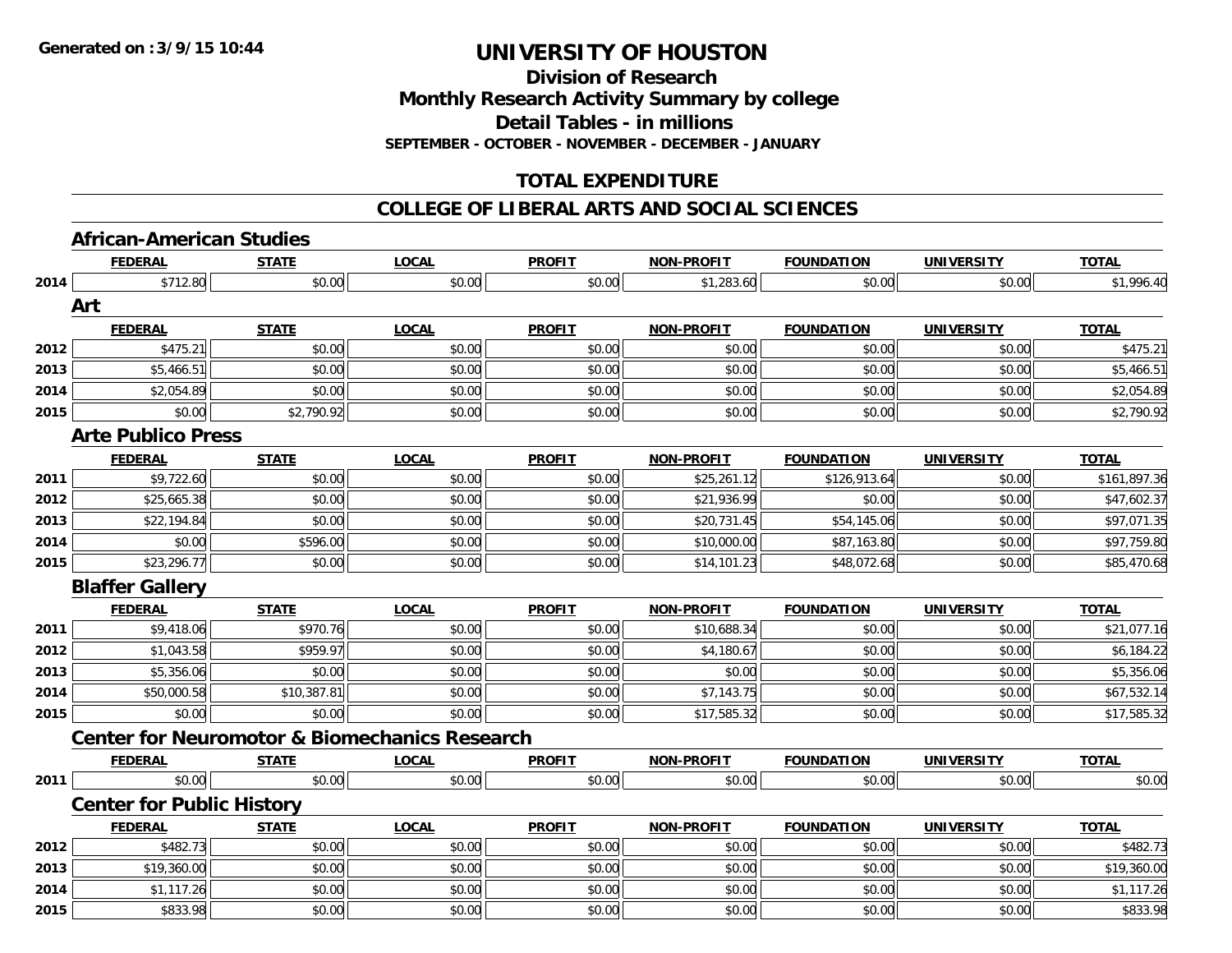# **Division of ResearchMonthly Research Activity Summary by college Detail Tables - in millionsSEPTEMBER - OCTOBER - NOVEMBER - DECEMBER - JANUARY**

# **TOTAL EXPENDITURE**

# **COLLEGE OF LIBERAL ARTS AND SOCIAL SCIENCES**

# **Communication**

|      | <b>FEDERAL</b> | <b>STATE</b> | <u>LOCAL</u> | <b>PROFIT</b> | <b>NON-PROFIT</b> | <b>FOUNDATION</b> | <b>UNIVERSITY</b> | <b>TOTAL</b> |
|------|----------------|--------------|--------------|---------------|-------------------|-------------------|-------------------|--------------|
| 2011 | \$0.00         | \$0.00       | \$0.00       | \$0.00        | \$0.00            | \$0.00            | \$0.00            | \$0.00       |
| 2012 | \$0.00         | \$0.00       | \$0.00       | \$0.00        | \$0.00            | \$0.00            | \$0.00            | \$0.00       |
| 2013 | \$0.00         | \$0.00       | \$0.00       | \$0.00        | \$0.00            | \$0.00            | \$0.00            | \$0.00       |
| 2014 | \$0.00         | \$0.00       | \$0.00       | \$0.00        | \$1,400.29        | \$0.00            | \$0.00            | \$1,400.29   |
| 2015 | \$0.00         | \$8,961.10   | \$0.00       | \$0.00        | (\$232.09         | \$0.00            | \$0.00            | \$8,729.01   |

### **Communication Disorders**

|      | <b>FEDERAL</b> | <b>STATE</b> | <b>LOCAL</b> | <b>PROFIT</b> | <b>NON-PROFIT</b> | <b>FOUNDATION</b> | <b>UNIVERSITY</b> | <b>TOTAL</b> |
|------|----------------|--------------|--------------|---------------|-------------------|-------------------|-------------------|--------------|
| 2011 | \$3,082.62     | \$0.00       | \$0.00       | \$0.00        | \$40,148.08       | \$0.00            | \$0.00            | \$43,230.70  |
| 2012 | \$3,759.47     | \$0.00       | \$0.00       | \$0.00        | \$69,920.15       | \$0.00            | \$0.00            | \$73,679.62  |
| 2013 | \$0.01)        | \$0.00       | \$0.00       | \$0.00        | \$104,307.35      | \$3,100.00        | \$0.00            | \$107,407.34 |
| 2014 | \$31,560.40    | \$0.00       | \$0.00       | \$0.00        | \$43,743.36       | \$166.70          | \$0.00            | \$75,470.46  |
| 2015 | \$37,014.60    | \$0.00       | \$0.00       | \$0.00        | \$114,313.87      | \$1,626.00        | \$0.00            | \$152,954.47 |

### **Comparative Cultural Studies**

|      | <b>FEDERAI</b> | <b>CTATI</b><br>,,,,,  | .OCAI                                      | <b>PROFIT</b>                          | -PROFIT<br><b>MAN</b>                                  | <b>FOLINDAT</b><br>ΓΙΟΝ | <b>UNIVERSITY</b>    | <b>TOTAL</b>      |
|------|----------------|------------------------|--------------------------------------------|----------------------------------------|--------------------------------------------------------|-------------------------|----------------------|-------------------|
| 2011 | 0000<br>pv.uu  | $\sim$ $\sim$<br>vu.uu | $\mathsf{A} \cap \mathsf{A} \cap$<br>vu.vu | ATFTFA<br>، ب ر<br>$\cdot \cdot \cdot$ | $\mathsf{A} \cap \mathsf{A} \cap \mathsf{A}$<br>\$U.UC | \$0.00                  | 0000<br>JU.UU        | $+ - - -$<br>,,,, |
| 2015 | 0000<br>pu.uu  | 0.11<br>r.51II         | $\sim$ 00<br>PO.OO                         | \$0.00                                 | \$0.00                                                 | \$0.00                  | ስ ሰሰ<br><b>JU.UU</b> | ∸0,ںپ             |

### **Cynthia Woods Mitchell Center for the Arts**

|      | <u>FEDERAL</u> | <u>STATE</u> | <b>LOCAL</b> | <b>PROFIT</b> | <b>NON-PROFIT</b> | <b>FOUNDATION</b> | <b>UNIVERSITY</b> | <b>TOTAL</b> |
|------|----------------|--------------|--------------|---------------|-------------------|-------------------|-------------------|--------------|
| 2011 | \$0.00         | \$0.00       | \$0.00       | \$0.00        | \$15,000.00       | \$0.00            | \$0.00            | \$15,000.00  |
| 2013 | \$0.00         | \$6,000.00   | \$0.00       | \$0.00        | \$0.00            | \$0.00            | \$0.00            | \$6,000.00   |
| 2014 | \$0.00         | \$4,500.00   | \$0.00       | \$4,678.10    | \$0.00            | \$1,400.00        | \$0.00            | \$10,578.10  |
| 2015 | \$0.00         | \$8,000.00   | \$0.00       | \$8,918.45    | \$0.00            | \$0.00            | \$0.00            | \$16,918.45  |

# **Dean, Liberal Arts and Social Sciences**

|      | <b>FEDERAL</b> | <b>STATE</b> | <b>LOCAL</b> | <b>PROFIT</b> | <b>NON-PROFIT</b> | <b>FOUNDATION</b> | <b>UNIVERSITY</b> | <b>TOTAL</b> |
|------|----------------|--------------|--------------|---------------|-------------------|-------------------|-------------------|--------------|
| 2011 | \$1,486.73     | \$0.00       | \$0.00       | \$0.00        | \$0.00            | \$0.00            | \$0.00            | \$1,486.73   |
| 2012 | \$1,474.57     | \$0.00       | \$0.00       | \$0.00        | \$0.00            | \$0.00            | \$0.00            | \$1,474.57   |
| 2013 | \$0.00         | \$0.00       | \$0.00       | \$0.00        | \$0.00            | \$0.00            | \$0.00            | \$0.00       |
| 2014 | \$0.00         | \$0.00       | \$0.00       | \$0.00        | \$0.00            | \$0.00            | \$0.00            | \$0.00       |
| 2015 | \$0.00         | \$118,099.05 | \$0.00       | \$0.00        | \$0.00            | \$0.00            | \$0.00            | \$118,099.05 |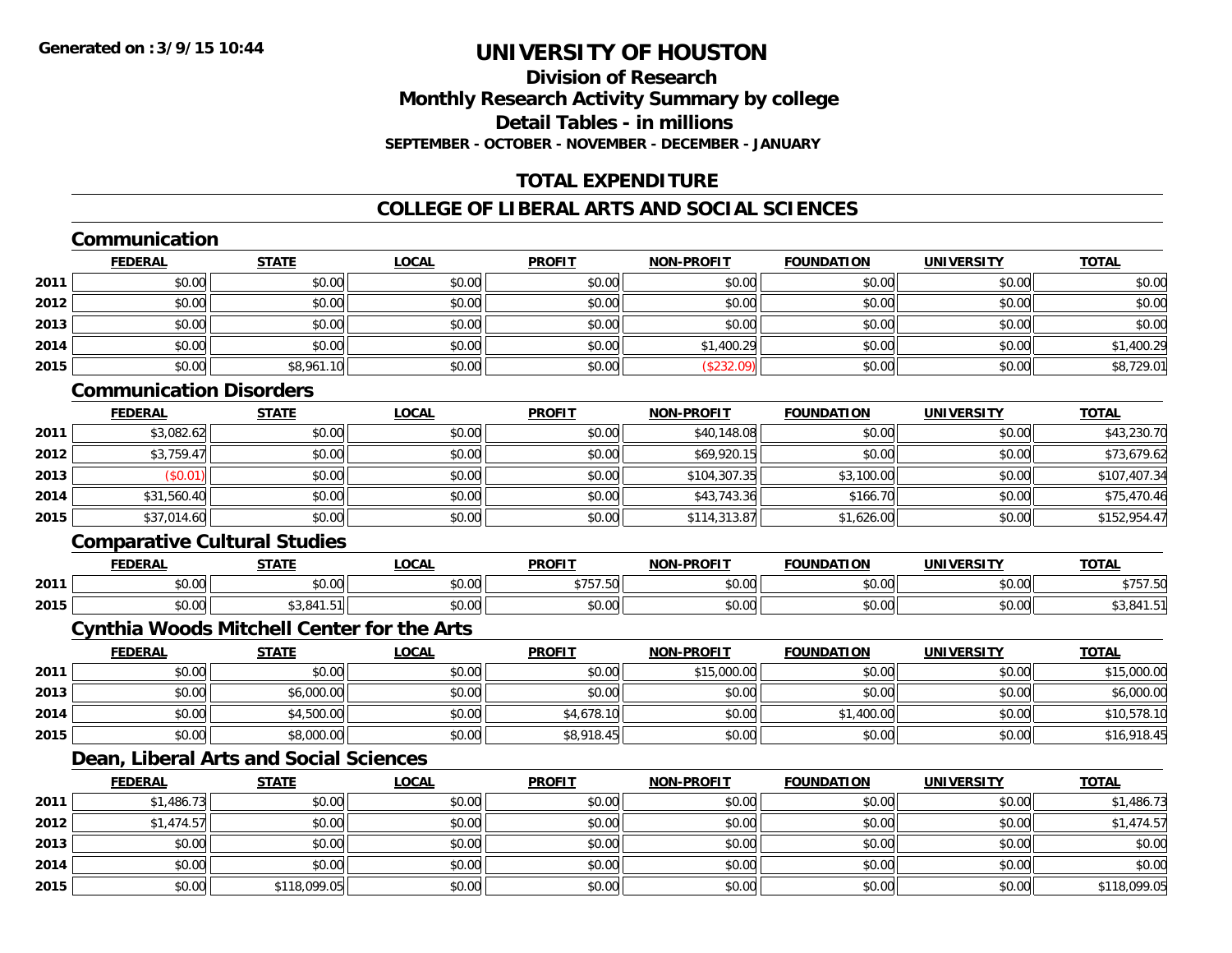# **Division of ResearchMonthly Research Activity Summary by college Detail Tables - in millions SEPTEMBER - OCTOBER - NOVEMBER - DECEMBER - JANUARY**

# **TOTAL EXPENDITURE**

#### **COLLEGE OF LIBERAL ARTS AND SOCIAL SCIENCES**

|      | <b>Economics</b>                    |              |              |               |                   |                   |                   |                |
|------|-------------------------------------|--------------|--------------|---------------|-------------------|-------------------|-------------------|----------------|
|      | <b>FEDERAL</b>                      | <b>STATE</b> | <b>LOCAL</b> | <b>PROFIT</b> | <b>NON-PROFIT</b> | <b>FOUNDATION</b> | <b>UNIVERSITY</b> | <b>TOTAL</b>   |
| 2011 | \$0.00                              | \$0.00       | \$0.00       | \$0.00        | \$5,000.00        | \$22,021.38       | \$0.00            | \$27,021.38    |
| 2012 | \$0.00                              | \$0.00       | \$0.00       | \$11,817.13   | \$1,293.40        | \$12,498.54       | \$0.00            | \$25,609.07    |
| 2013 | \$0.00                              | \$0.00       | \$0.00       | \$0.00        | \$203,526.34      | \$11,480.26       | \$0.00            | \$215,006.60   |
| 2014 | \$0.00                              | \$0.00       | \$0.00       | \$0.00        | \$33,972.45       | \$15,353.99       | \$0.00            | \$49,326.44    |
| 2015 | \$6,254.68                          | \$0.00       | \$0.00       | \$0.00        | \$31,455.99       | \$10,156.67       | \$0.00            | \$47,867.34    |
|      | <b>English</b>                      |              |              |               |                   |                   |                   |                |
|      | <b>FEDERAL</b>                      | <b>STATE</b> | <b>LOCAL</b> | <b>PROFIT</b> | <b>NON-PROFIT</b> | <b>FOUNDATION</b> | <b>UNIVERSITY</b> | <b>TOTAL</b>   |
| 2011 | \$0.00                              | \$0.00       | \$0.00       | \$0.00        | \$0.00            | \$0.00            | \$0.00            | \$0.00         |
| 2012 | \$397.50                            | \$0.00       | \$0.00       | \$0.00        | \$0.00            | \$0.00            | \$0.00            | \$397.50       |
| 2013 | \$17,566.26                         | \$0.00       | \$0.00       | \$0.00        | \$0.00            | \$0.00            | \$0.00            | \$17,566.26    |
| 2014 | \$14,950.00                         | \$0.00       | \$0.00       | \$0.00        | \$0.00            | \$0.00            | \$0.00            | \$14,950.00    |
| 2015 | \$0.00                              | \$4,000.00   | \$0.00       | \$0.00        | \$0.00            | \$0.00            | \$6,162.84        | \$10,162.84    |
|      | <b>Health and Human Performance</b> |              |              |               |                   |                   |                   |                |
|      | <b>FEDERAL</b>                      | <b>STATE</b> | <b>LOCAL</b> | <b>PROFIT</b> | <b>NON-PROFIT</b> | <b>FOUNDATION</b> | <b>UNIVERSITY</b> | <b>TOTAL</b>   |
| 2011 | \$445,729.45                        | \$0.00       | \$0.00       | \$162,479.54  | \$0.00            | \$6,081.29        | \$0.00            | \$614,290.28   |
| 2012 | \$276,207.74                        | \$0.00       | \$0.00       | \$123,359.36  | \$0.00            | \$9,680.80        | \$0.00            | \$409,247.89   |
| 2013 | \$1,068,394.25                      | \$0.00       | \$0.00       | \$47,998.58   | \$0.00            | (\$71.57)         | \$0.00            | \$1,116,321.26 |
| 2014 | \$955,151.12                        | \$0.00       | \$0.00       | \$36,027.50   | \$0.00            | \$6,732.02        | \$0.00            | \$997,910.64   |
| 2015 | \$898,884.13                        | \$0.00       | \$0.00       | \$53,598.12   | \$15,082.10       | \$26,080.10       | \$0.00            | \$993,644.45   |
|      | <b>Hispanic Studies</b>             |              |              |               |                   |                   |                   |                |
|      | <b>FEDERAL</b>                      | <b>STATE</b> | <b>LOCAL</b> | <b>PROFIT</b> | NON-PROFIT        | <b>FOUNDATION</b> | <b>UNIVERSITY</b> | <b>TOTAL</b>   |
| 2012 | \$0.00                              | \$0.00       | \$0.00       | \$0.00        | \$0.00            | \$56,060.31       | \$0.00            | \$56,060.31    |
| 2013 | \$0.00                              | \$0.00       | \$0.00       | \$0.00        | \$0.00            | \$13,442.31       | \$0.00            | \$13,442.31    |
| 2014 | \$0.00                              | \$0.00       | \$0.00       | \$0.00        | \$0.00            | \$4,437.02        | \$0.00            | \$4,437.02     |
| 2015 | \$0.00                              | \$0.00       | \$0.00       | \$0.00        | \$0.00            | \$0.00            | \$0.00            | \$0.00         |
|      | <b>History</b>                      |              |              |               |                   |                   |                   |                |
|      | <b>FEDERAL</b>                      | <b>STATE</b> | <b>LOCAL</b> | <b>PROFIT</b> | <b>NON-PROFIT</b> | <b>FOUNDATION</b> | <b>UNIVERSITY</b> | <b>TOTAL</b>   |
| 2011 | \$5,443.18                          | \$0.00       | \$0.00       | \$17,704.63   | \$0.00            | \$0.00            | \$0.00            | \$23,147.81    |
| 2012 | \$1,519.25                          | \$0.00       | \$0.00       | \$5,397.46    | (\$332.43)        | \$0.00            | \$0.00            | \$6,584.28     |
| 2013 | (\$6,756.75)                        | \$0.00       | \$0.00       | \$21,453.30   | (\$13,302.61)     | \$0.00            | \$0.00            | \$1,393.94     |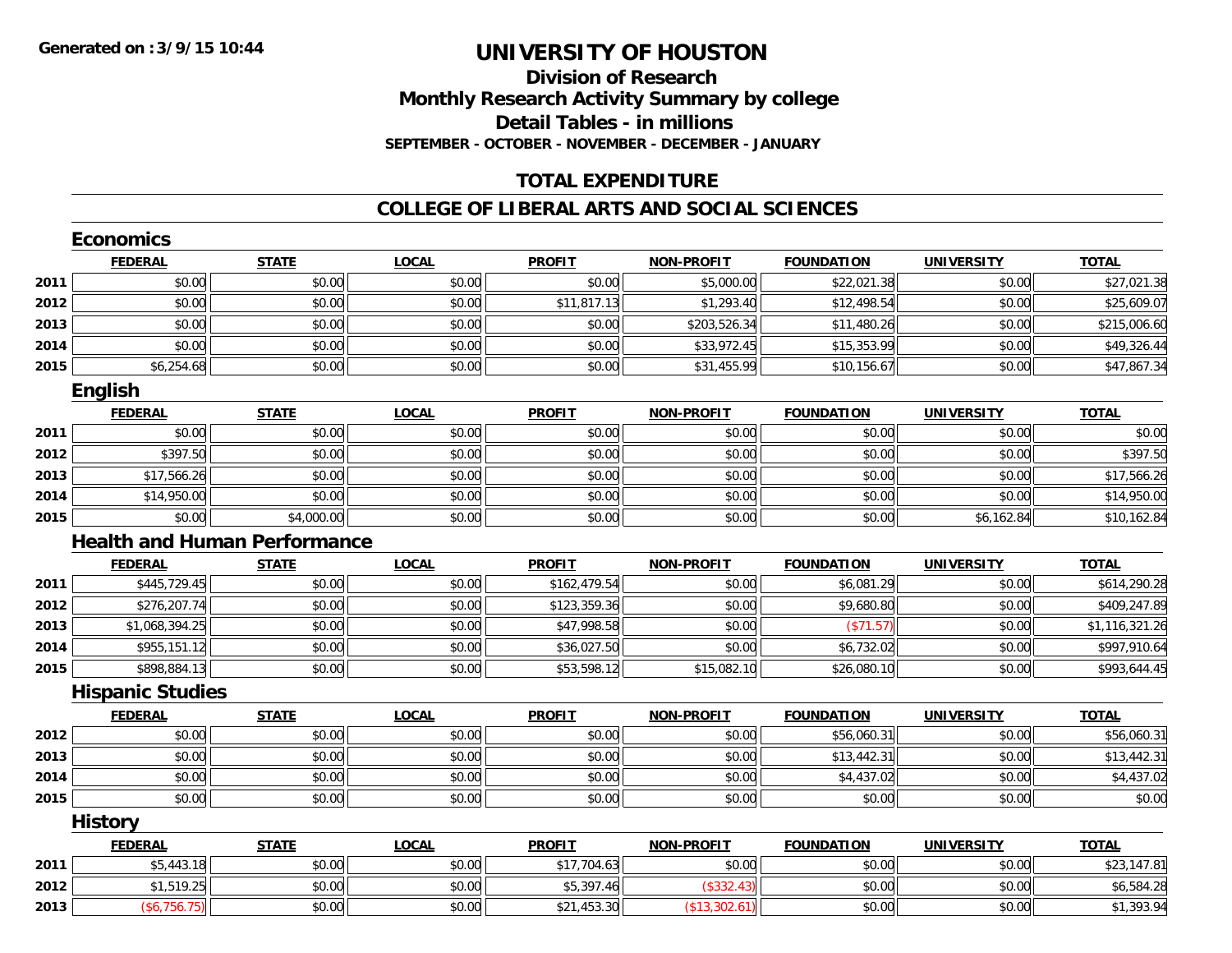**Division of Research Monthly Research Activity Summary by college Detail Tables - in millions SEPTEMBER - OCTOBER - NOVEMBER - DECEMBER - JANUARY**

# **TOTAL EXPENDITURE**

#### **COLLEGE OF LIBERAL ARTS AND SOCIAL SCIENCES**

|      | <b>History</b>                        |              |              |               |                   |                   |                   |              |
|------|---------------------------------------|--------------|--------------|---------------|-------------------|-------------------|-------------------|--------------|
|      | <b>FEDERAL</b>                        | <b>STATE</b> | <b>LOCAL</b> | <b>PROFIT</b> | <b>NON-PROFIT</b> | <b>FOUNDATION</b> | <b>UNIVERSITY</b> | <b>TOTAL</b> |
| 2014 | \$0.00                                | \$0.00       | \$0.00       | \$27,309.01   | \$0.00            | \$0.00            | \$0.00            | \$27,309.01  |
| 2015 | \$3,243.41                            | \$0.00       | \$0.00       | \$22,265.80   | \$0.00            | \$0.00            | \$0.00            | \$25,509.21  |
|      | <b>Hobby Center for Public Policy</b> |              |              |               |                   |                   |                   |              |
|      | <b>FEDERAL</b>                        | <b>STATE</b> | <b>LOCAL</b> | <b>PROFIT</b> | <b>NON-PROFIT</b> | <b>FOUNDATION</b> | <b>UNIVERSITY</b> | <b>TOTAL</b> |
| 2011 | \$5,134.65                            | \$0.00       | \$0.00       | \$0.00        | \$0.00            | \$0.00            | \$0.00            | \$5,134.65   |
| 2012 | \$47,797.83                           | \$0.00       | \$0.00       | \$0.00        | \$0.00            | \$0.00            | \$0.00            | \$47,797.83  |
| 2013 | \$30,029.37                           | \$0.00       | \$0.00       | \$0.00        | \$0.00            | \$0.00            | \$0.00            | \$30,029.37  |
| 2014 | \$0.00                                | \$19,543.44  | \$0.00       | \$0.00        | \$0.00            | \$0.00            | \$0.00            | \$19,543.44  |
| 2015 | \$998.59                              | (\$302.31)   | \$0.00       | \$0.00        | \$0.00            | \$16,500.00       | \$0.00            | \$17,196.28  |
|      | <b>Modern/Classical Languages</b>     |              |              |               |                   |                   |                   |              |
|      | <b>FEDERAL</b>                        | <b>STATE</b> | <b>LOCAL</b> | <b>PROFIT</b> | <b>NON-PROFIT</b> | <b>FOUNDATION</b> | <b>UNIVERSITY</b> | <b>TOTAL</b> |
| 2011 | \$0.00                                | \$0.00       | \$0.00       | \$0.00        | \$0.00            | \$0.00            | \$0.00            | \$0.00       |
| 2012 | \$0.00                                | \$0.00       | \$0.00       | \$0.00        | \$0.00            | \$0.00            | \$0.00            | \$0.00       |
| 2013 | \$18,027.81                           | \$0.00       | \$0.00       | \$0.00        | \$0.00            | \$0.00            | \$0.00            | \$18,027.81  |
| 2014 | \$59,815.00                           | \$0.00       | \$0.00       | \$0.00        | \$0.00            | \$0.00            | \$0.00            | \$59,815.00  |
| 2015 | \$56,993.50                           | \$0.00       | \$0.00       | \$0.00        | \$0.00            | \$0.00            | \$0.00            | \$56,993.50  |
|      | Philosophy                            |              |              |               |                   |                   |                   |              |
|      | <b>FEDERAL</b>                        | <b>STATE</b> | <b>LOCAL</b> | <b>PROFIT</b> | <b>NON-PROFIT</b> | <b>FOUNDATION</b> | <b>UNIVERSITY</b> | <b>TOTAL</b> |
| 2011 | \$0.00                                | \$0.00       | \$0.00       | \$0.00        | \$0.00            | \$0.00            | \$0.00            | \$0.00       |
| 2012 | \$2,923.54                            | \$0.00       | \$0.00       | \$0.00        | \$0.00            | \$0.00            | \$0.00            | \$2,923.54   |
| 2013 | \$4,462.86                            | \$0.00       | \$0.00       | \$0.00        | \$0.00            | \$0.00            | \$0.00            | \$4,462.86   |
| 2014 | \$5,449.72                            | \$0.00       | \$0.00       | \$0.00        | \$0.00            | \$0.00            | \$0.00            | \$5,449.72   |
| 2015 | \$1,725.35                            | \$330.45     | \$0.00       | \$0.00        | \$0.00            | \$0.00            | \$0.00            | \$2,055.80   |
|      | <b>Political Science</b>              |              |              |               |                   |                   |                   |              |
|      | <b>FEDERAL</b>                        | <b>STATE</b> | <b>LOCAL</b> | <b>PROFIT</b> | <b>NON-PROFIT</b> | <b>FOUNDATION</b> | <b>UNIVERSITY</b> | <b>TOTAL</b> |
| 2011 | \$0.00                                | \$0.00       | \$0.00       | (\$179.60)    | \$0.00            | \$0.00            | \$0.00            | (\$179.60)   |
| 2012 | \$0.00                                | \$0.00       | \$0.00       | \$0.00        | \$0.00            | \$0.00            | \$0.00            | \$0.00       |
| 2013 | \$6,585.31                            | \$0.00       | \$0.00       | \$0.00        | \$0.00            | \$2,000.00        | \$0.00            | \$8,585.31   |
| 2014 | \$0.00                                | \$0.00       | \$0.00       | \$0.00        | \$0.00            | \$0.00            | \$0.00            | \$0.00       |
| 2015 | \$30,811.05                           | \$20,912.58  | \$0.00       | \$0.00        | \$0.00            | \$0.00            | \$0.00            | \$51,723.63  |
|      |                                       |              |              |               |                   |                   |                   |              |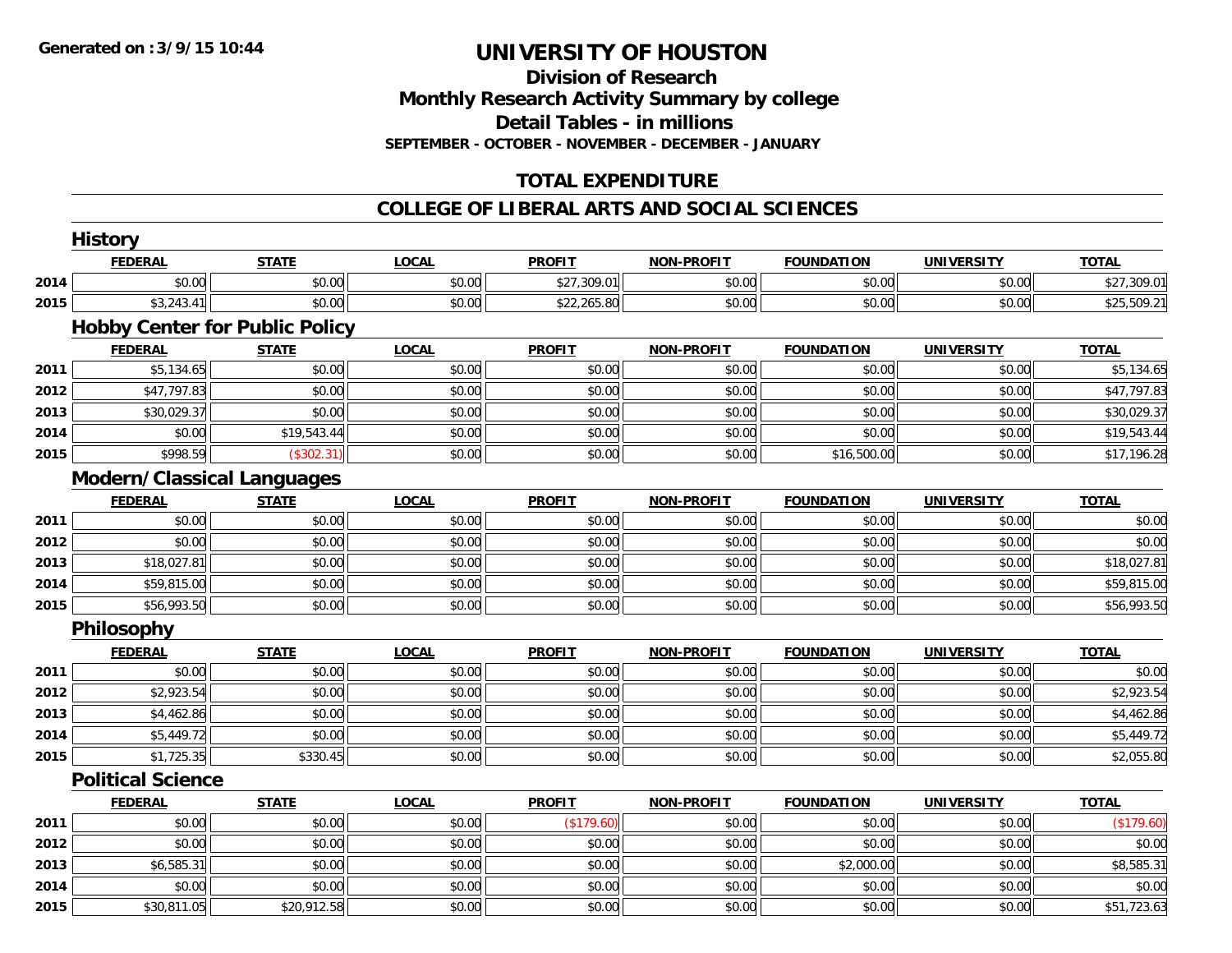**Division of Research Monthly Research Activity Summary by college Detail Tables - in millions SEPTEMBER - OCTOBER - NOVEMBER - DECEMBER - JANUARY**

### **TOTAL EXPENDITURE**

#### **COLLEGE OF LIBERAL ARTS AND SOCIAL SCIENCES**

|       | <b>Psychology</b>      |              |              |               |                   |                   |                   |                 |
|-------|------------------------|--------------|--------------|---------------|-------------------|-------------------|-------------------|-----------------|
|       | <b>FEDERAL</b>         | <b>STATE</b> | <b>LOCAL</b> | <b>PROFIT</b> | <b>NON-PROFIT</b> | <b>FOUNDATION</b> | <b>UNIVERSITY</b> | <b>TOTAL</b>    |
| 2011  | \$2,653,749.61         | \$166,554.28 | \$0.00       | \$32,555.47   | \$92,644.44       | \$47,760.32       | \$6,569.09        | \$2,999,833.21  |
| 2012  | \$2,454,509.77         | \$54,810.93  | \$0.00       | \$32,029.85   | \$103,763.52      | \$75,652.98       | (\$3,093.22)      | \$2,717,673.83  |
| 2013  | \$2,406,793.12         | \$29,504.64  | \$0.00       | \$19,620.82   | \$97,861.14       | \$59,763.40       | \$0.00            | \$2,613,543.12  |
| 2014  | \$1,684,913.32         | \$5,832.64   | \$0.00       | \$4,780.26    | \$137,645.30      | (\$94.40)         | \$0.00            | \$1,833,077.12  |
| 2015  | \$1,904,717.57         | \$78,753.46  | \$0.00       | \$8,419.00    | \$195,048.44      | \$0.00            | \$10,003.93       | \$2,196,942.39  |
|       | <b>School of Music</b> |              |              |               |                   |                   |                   |                 |
|       | <b>FEDERAL</b>         | <b>STATE</b> | <b>LOCAL</b> | <b>PROFIT</b> | <b>NON-PROFIT</b> | <b>FOUNDATION</b> | <b>UNIVERSITY</b> | <b>TOTAL</b>    |
| 2015  | \$0.00                 | (\$28.12)    | \$0.00       | \$0.00        | \$0.00            | \$0.00            | \$0.00            | (\$28.12)       |
|       | Sociology              |              |              |               |                   |                   |                   |                 |
|       | <b>FEDERAL</b>         | <b>STATE</b> | <b>LOCAL</b> | <b>PROFIT</b> | <b>NON-PROFIT</b> | <b>FOUNDATION</b> | <b>UNIVERSITY</b> | <b>TOTAL</b>    |
| 2011  | \$62,904.90            | \$0.00       | \$0.00       | \$0.00        | \$0.00            | \$0.00            | \$0.00            | \$62,904.90     |
| 2012  | \$4,306.32             | \$0.00       | \$0.00       | \$0.00        | \$0.00            | \$0.00            | \$0.00            | \$4,306.32      |
| 2013  | \$1,235.80             | \$0.00       | \$0.00       | \$0.00        | \$0.00            | \$0.00            | \$0.00            | \$1,235.80      |
| 2014  | \$14,090.56            | \$0.00       | \$0.00       | \$0.00        | \$0.00            | \$0.00            | \$0.00            | \$14,090.56     |
| 2015  | \$10.32                | \$850.00     | \$0.00       | \$0.00        | \$0.00            | \$0.00            | \$0.00            | \$860.32        |
|       | <b>Theatre</b>         |              |              |               |                   |                   |                   |                 |
|       | <b>FEDERAL</b>         | <b>STATE</b> | <b>LOCAL</b> | <b>PROFIT</b> | <b>NON-PROFIT</b> | <b>FOUNDATION</b> | <b>UNIVERSITY</b> | <b>TOTAL</b>    |
| 2011  | \$0.00                 | \$0.00       | \$0.00       | \$0.00        | \$47,031.09       | \$0.00            | \$0.00            | \$47,031.09     |
| 2012  | \$0.00                 | \$0.00       | \$0.00       | \$0.00        | (\$8,884.27)      | \$0.00            | \$0.00            | (\$8,884.27)    |
| 2013  | \$0.00                 | \$0.00       | \$0.00       | \$0.00        | \$101.00          | \$0.00            | \$0.00            | \$101.00        |
| Total | \$15,400,549.73        | \$545,869.11 | \$0.00       | \$640,990.28  | \$1,463,419.38    | \$718,123.29      | \$19,642.64       | \$18,788,594.43 |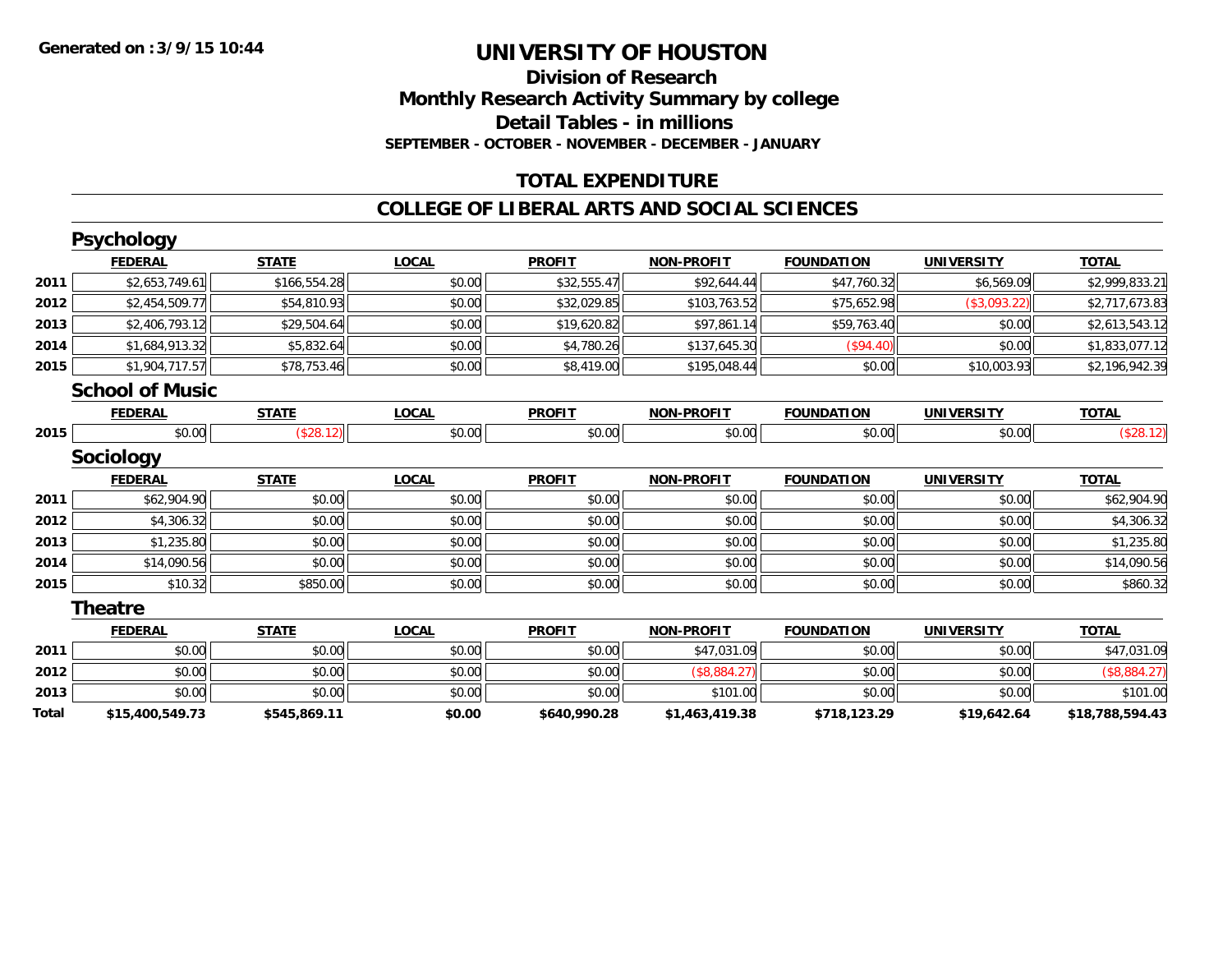# **Division of ResearchMonthly Research Activity Summary by college Detail Tables - in millionsSEPTEMBER - OCTOBER - NOVEMBER - DECEMBER - JANUARY**

# **TOTAL EXPENDITURE**

# **COLLEGE OF NATURAL SCIENCES AND MATHEMATICS**

# **Biology/Biochemistry**

|      | <b>FEDERAL</b> | <b>STATE</b> | <u>LOCAL</u> | <b>PROFIT</b> | <b>NON-PROFIT</b> | <b>FOUNDATION</b> | <b>UNIVERSITY</b> | <b>TOTAL</b>   |
|------|----------------|--------------|--------------|---------------|-------------------|-------------------|-------------------|----------------|
| 2011 | \$1,647,493.74 | \$197,498.25 | \$0.00       | \$0.00        | \$258,059.09      | \$102,984.98      | \$0.00            | \$2,206,036.06 |
| 2012 | \$1,496,844.32 | \$459,110.24 | \$0.00       | \$0.01        | \$365,467.45      | \$72,613.78       | \$0.00            | \$2,394,035.80 |
| 2013 | \$1,582,596.82 | \$305,819.69 | \$0.00       | \$33,587.59   | \$335,382.93      | \$92,409.64       | \$0.00            | \$2,349,796.67 |
| 2014 | \$954,540.46   | \$344,603.01 | \$0.00       | \$81,910.24   | \$207,307.68      | \$55,595.17       | \$0.00            | \$1,643,956.56 |
| 2015 | \$1,083,358.40 | \$295,571.99 | \$0.00       | \$44,907.29   | \$181,581.35      | \$162,610.24      | \$12,680.06       | \$1,780,709.33 |

# **Center for Nuclear Receptors and Cell Signaling**

|      | <u>FEDERAL</u> | <b>STATE</b> | <b>LOCAL</b> | <b>PROFIT</b> | <b>NON-PROFIT</b> | <b>FOUNDATION</b> | <b>UNIVERSITY</b> | <b>TOTAL</b>   |
|------|----------------|--------------|--------------|---------------|-------------------|-------------------|-------------------|----------------|
| 2011 | \$422,993.83   | \$47,882.02  | \$0.00       | \$0.00        | \$33,003.15       | \$18,574.71       | \$0.00            | \$522,453.71   |
| 2012 | \$929,446.54   | \$242,760.89 | \$0.00       | \$70,715.38   | $($ \$63.33)      | \$206,713.22      | \$0.00            | \$1,449,572.70 |
| 2013 | \$713,662.50   | \$290,461.52 | \$0.00       | \$3.626.63    | \$150.00          | \$26,980.75       | \$0.00            | \$1,034,881.40 |
| 2014 | \$554,784.98   | \$416,753.29 | \$0.00       | \$0.00        | \$19,735.49       | \$52,902.58       | \$0.00            | \$1,044,176.34 |
| 2015 | \$127,690.85   | \$525,401.80 | \$0.00       | \$0.00        | \$294.69          | \$145,028.59      | \$0.00            | \$798,415.93   |

### **Chemistry**

|      | <b>FEDERAL</b> | <b>STATE</b> | <b>LOCAL</b> | <b>PROFIT</b> | <b>NON-PROFIT</b> | <b>FOUNDATION</b> | <b>UNIVERSITY</b> | <b>TOTAL</b>   |
|------|----------------|--------------|--------------|---------------|-------------------|-------------------|-------------------|----------------|
| 2011 | \$1,357,719.00 | \$311,321.26 | \$0.00       | \$2,252.51    | \$28,555.56       | \$467,481.45      | \$2,379.21        | \$2,169,708.99 |
| 2012 | \$1,040,999.62 | \$266,565.10 | \$0.00       | \$683.81      | \$13,050.41       | \$842,359.90      | \$20,579.62       | \$2,184,238.46 |
| 2013 | \$833,225.35   | \$398,477.88 | \$0.00       | \$28,733.46   | \$6,902.20        | \$391,720.29      | (S44, 386.25)     | \$1,614,672.93 |
| 2014 | \$911,788.81   | \$284,000.47 | \$0.00       | \$133.65      | \$11,521.49       | \$1,041,578.85    | \$16,067.13       | \$2,265,090.40 |
| 2015 | \$765,882.32   | \$89,781.63  | \$0.00       | \$0.00        | \$37,225.54       | \$699,179.20      | \$0.00            | \$1,592,068.69 |

#### **Computer Science**

|      | <b>FEDERAL</b> | <b>STATE</b> | <u>LOCAL</u> | <b>PROFIT</b> | <b>NON-PROFIT</b> | <b>FOUNDATION</b> | <b>UNIVERSITY</b> | <b>TOTAL</b>   |
|------|----------------|--------------|--------------|---------------|-------------------|-------------------|-------------------|----------------|
| 2011 | \$1,694,516.19 | \$98,924.71  | \$0.00       | \$124,958.52  | \$571.64          | \$0.00            | \$0.00            | \$1,918,971.06 |
| 2012 | \$931,178.03   | \$11,764.73  | \$0.00       | \$158.763.61  | \$22,109.97       | \$0.00            | \$0.00            | \$1,123,816.35 |
| 2013 | \$971,203.25   | \$19,857.16  | \$0.00       | \$111,550.31  | \$14,021.18       | \$13,224.71       | \$23,739.08       | \$1,153,595.69 |
| 2014 | \$582,520.02   | \$0.00       | \$0.00       | \$267,628.99  | \$203,061.32      | \$11,445.83       | \$10,117.18       | \$1,074,773.34 |
| 2015 | \$811,905.39   | \$92,123.14  | \$0.00       | \$163,269.68  | \$102,842.49      | \$5,954.43        | \$17,011.55       | \$1,193,106.68 |

# **Dean, Natural Sciences and Mathematics**

|      | <b>FEDERAL</b>                                                                                                                                                                                                                                                                                                                                                                                                                                                                | <b>STATI</b>       | _OCAI              | <b>PROFIT</b> | J-PROFIT<br><b>NIONI</b> | FOUNDATION | -----<br>UNIVERSI    | <b>TOTAL</b> |
|------|-------------------------------------------------------------------------------------------------------------------------------------------------------------------------------------------------------------------------------------------------------------------------------------------------------------------------------------------------------------------------------------------------------------------------------------------------------------------------------|--------------------|--------------------|---------------|--------------------------|------------|----------------------|--------------|
| 2011 | $+10$<br>$\sim$                                                                                                                                                                                                                                                                                                                                                                                                                                                               | <b>ተገ</b><br>₽∪.∪∪ | $\sim$ 00<br>pu.uu | 0.00<br>vv.vv | 0000<br><b>JU.UU</b>     | vu.vu      | 0.00<br>JU.UU        |              |
| 2012 | $\frac{1}{2} \left( \frac{1}{2} \right) + \frac{1}{2} \left( \frac{1}{2} \right) + \frac{1}{2} \left( \frac{1}{2} \right) + \frac{1}{2} \left( \frac{1}{2} \right) + \frac{1}{2} \left( \frac{1}{2} \right) + \frac{1}{2} \left( \frac{1}{2} \right) + \frac{1}{2} \left( \frac{1}{2} \right) + \frac{1}{2} \left( \frac{1}{2} \right) + \frac{1}{2} \left( \frac{1}{2} \right) + \frac{1}{2} \left( \frac{1}{2} \right) + \frac{1}{2} \left($<br>$+ - - -$<br>.765.54<br>ง∠ง | ስ ለሰ<br>JU.UU      | $\cap$<br>+00.0.   | 0000<br>JU.UU | 0000<br><b>JU.UU</b>     | JU.UU      | 0.00<br><b>JU.UU</b> | ، ت⊢ت∠, ⁄    |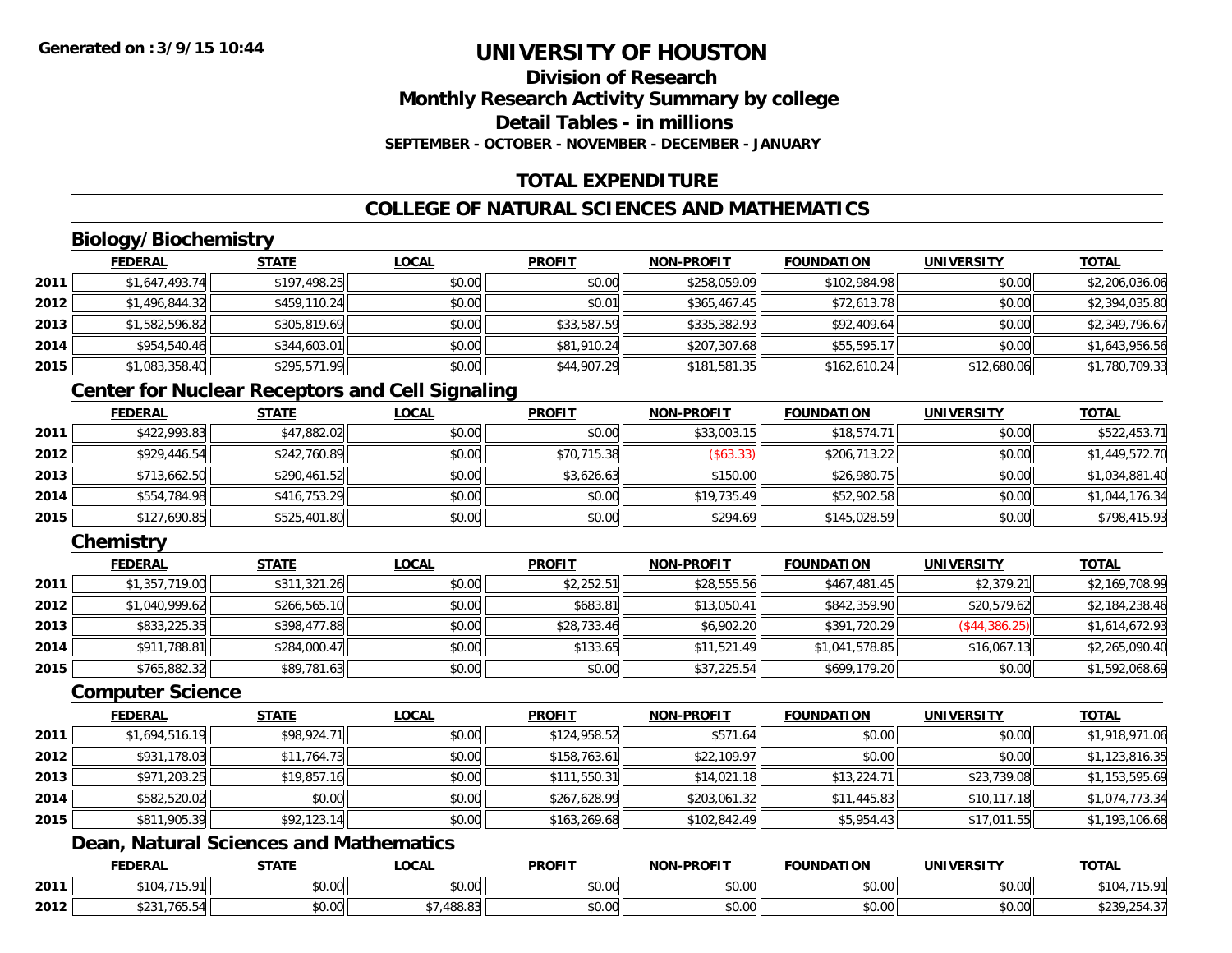**Division of ResearchMonthly Research Activity Summary by college**

**Detail Tables - in millions**

**SEPTEMBER - OCTOBER - NOVEMBER - DECEMBER - JANUARY**

# **TOTAL EXPENDITURE**

# **COLLEGE OF NATURAL SCIENCES AND MATHEMATICS**

# **Dean, Natural Sciences and Mathematics**

|      | <b>FEDERAL</b> | <b>STATE</b> | <u>LOCAL</u> | <b>PROFIT</b> | <b>NON-PROFIT</b> | <b>FOUNDATION</b> | <b>UNIVERSITY</b> | <b>TOTAL</b> |
|------|----------------|--------------|--------------|---------------|-------------------|-------------------|-------------------|--------------|
| 2013 | \$181,932.75   | \$0.00       | \$0.00       | \$0.00        | \$0.00            | \$0.00            | \$0.00            | 1,932.75     |
| 2014 | \$174,159.58   | \$0.00       | \$0.00       | \$0.00        | \$0.00            | \$0.00            | \$0.00            | 159.58       |
| 2015 | \$70,675.65    | .293.14      | \$0.00       | \$0.00        | \$0.00            | \$0.00            | \$0.00            | \$87,968.79  |

#### **Earth & Atmospheric Sciences**

|      | <b>FEDERAL</b> | <u>STATE</u> | <b>LOCAL</b> | <b>PROFIT</b>  | <b>NON-PROFIT</b> | <b>FOUNDATION</b> | <b>UNIVERSITY</b> | <b>TOTAL</b>   |
|------|----------------|--------------|--------------|----------------|-------------------|-------------------|-------------------|----------------|
| 2011 | \$380,509.66   | \$293,816.39 | \$0.00       | \$735,936.33   | \$88,752.23       | \$0.00            | \$0.00            | \$1,499,014.61 |
| 2012 | \$671,585.92   | \$342,024.71 | \$0.00       | \$651,423.34   | \$82,468.79       | \$0.00            | \$0.00            | \$1,747,502.77 |
| 2013 | \$471,504.34   | \$85,063.27  | \$0.00       | \$945,205.05   | \$81,900.23       | \$0.00            | \$0.00            | \$1,583,672.90 |
| 2014 | \$405.921.11   | \$156.652.41 | \$0.00       | \$1,250,673.50 | \$153,376.31      | \$103,690.53      | \$0.00            | \$2,070,313.87 |
| 2015 | \$339,642.74   | \$190,683.62 | \$0.00       | \$729,705.09   | \$103,418.39      | \$16,971.75       | \$0.00            | \$1,380,421.59 |

# **Institute for Climate and Atmospheric Science**

|      | <b>FEDERAL</b> | <b>STATE</b> | <u>LOCAL</u> | <b>PROFIT</b> | <b>NON-PROFIT</b> | <b>FOUNDATION</b> | <b>UNIVERSITY</b> | <b>TOTAL</b> |
|------|----------------|--------------|--------------|---------------|-------------------|-------------------|-------------------|--------------|
| 2011 | \$0.00         | \$0.00       | \$0.00       | \$0.00        | \$0.00            | \$0.00            | \$0.00            | \$0.00       |
| 2012 | \$0.00         | \$0.00       | \$0.00       | \$0.00        | \$0.00            | \$0.00            | \$0.00            | \$0.00       |
| 2013 | \$0.00         | \$0.00       | \$0.00       | \$0.00        | \$0.00            | \$0.00            | \$0.00            | \$0.00       |
| 2014 | \$0.00         | \$0.00       | \$0.00       | \$0.00        | \$0.00            | \$0.00            | \$0.00            | \$0.00       |
| 2015 | \$0.00         | \$0.00       | \$0.00       | \$0.00        | \$0.00            | \$0.00            | \$0.00            | \$0.00       |

#### **Institute for Nanoenergy**

|      | <u>FEDERAL</u> | <b>STATE</b> | <b>LOCAL</b> | <b>PROFIT</b> | <b>NON-PROFIT</b> | <b>FOUNDATION</b> | <b>UNIVERSITY</b> | <b>TOTAL</b> |
|------|----------------|--------------|--------------|---------------|-------------------|-------------------|-------------------|--------------|
| 2011 | \$0.00         | \$0.00       | \$0.00       | \$0.00        | \$0.00            | \$0.00            | \$0.00            | \$0.00       |
| 2012 | \$0.00         | \$0.00       | \$0.00       | \$0.00        | \$0.00            | \$0.00            | \$0.00            | \$0.00       |
| 2013 | \$0.00         | \$0.00       | \$0.00       | \$0.00        | \$0.00            | \$0.00            | \$0.00            | \$0.00       |
| 2014 | \$0.00         | \$0.00       | \$0.00       | \$0.00        | \$0.00            | \$0.00            | \$0.00            | \$0.00       |
| 2015 | \$0.00         | \$0.00       | \$0.00       | \$0.00        | \$0.00            | \$0.00            | \$0.00            | \$0.00       |

#### **Mathematics**

|      | <u>FEDERAL</u> | <b>STATE</b> | <u>LOCAL</u> | <b>PROFIT</b> | <b>NON-PROFIT</b> | <b>FOUNDATION</b> | <b>UNIVERSITY</b> | <b>TOTAL</b> |
|------|----------------|--------------|--------------|---------------|-------------------|-------------------|-------------------|--------------|
| 2011 | \$340,794.51   | \$142,505.49 | \$0.00       | \$33,908.64   | \$76,198.96       | \$10,788.64       | \$9,978.76        | \$614,175.00 |
| 2012 | \$301,181.33   | \$123,012.88 | \$0.00       | \$74,384.86   | \$70,298.77       | \$15,620.10       | \$10,713.11       | \$595,211.04 |
| 2013 | \$412,729.77   | \$53,755.09  | \$0.00       | \$56,345.98   | \$467.88          | \$28,221.88       | \$18,968.64       | \$570,489.24 |
| 2014 | \$615,660.56   | \$1,525.67   | \$0.00       | \$16,451.12   | \$0.00            | \$9,928.79        | \$0.00            | \$640,514.80 |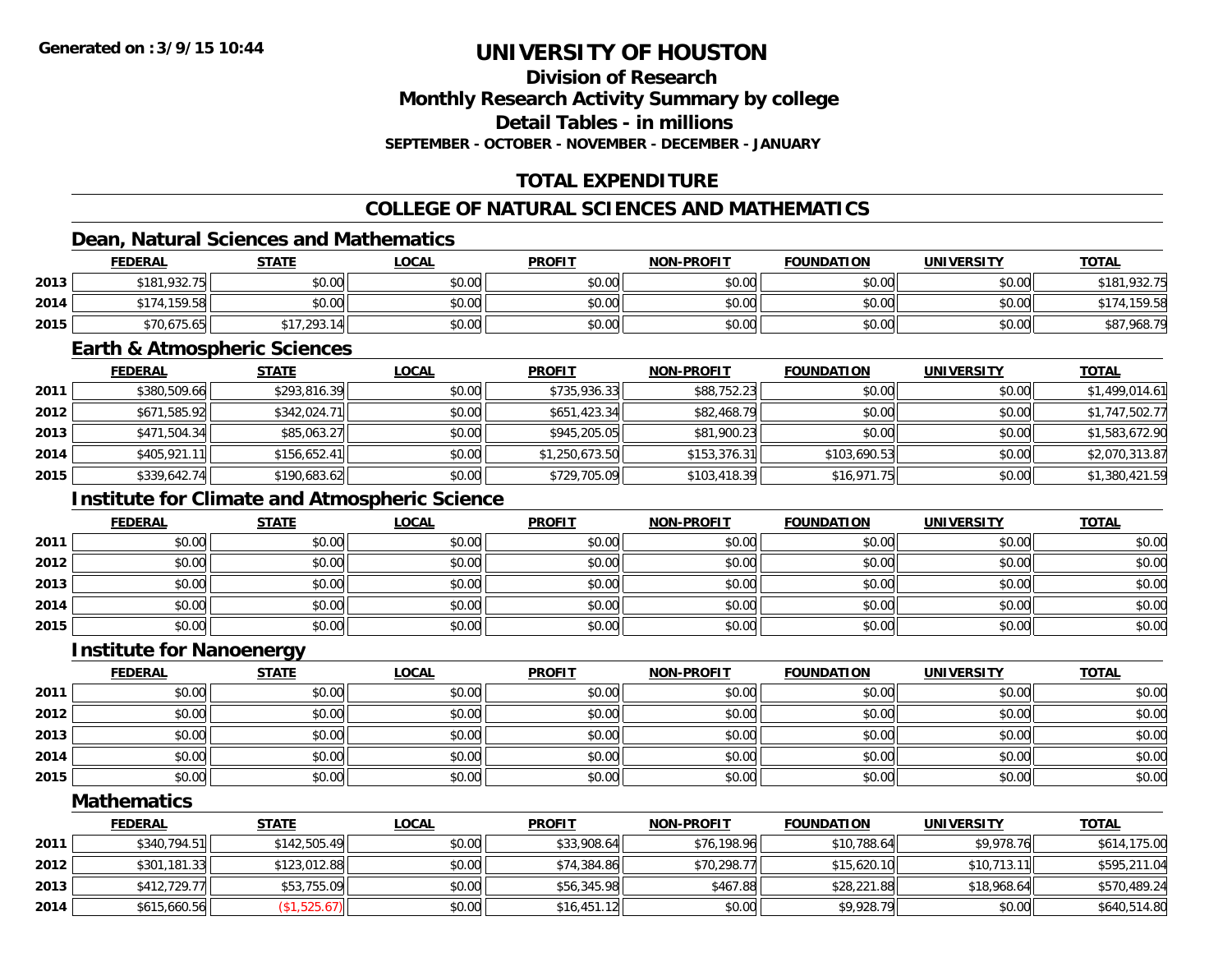**Division of Research**

**Monthly Research Activity Summary by college**

**Detail Tables - in millions**

**SEPTEMBER - OCTOBER - NOVEMBER - DECEMBER - JANUARY**

# **TOTAL EXPENDITURE**

#### **COLLEGE OF NATURAL SCIENCES AND MATHEMATICS**

|       | <b>Mathematics</b> |                |              |                |                   |                   |                   |                 |
|-------|--------------------|----------------|--------------|----------------|-------------------|-------------------|-------------------|-----------------|
|       | <b>FEDERAL</b>     | <b>STATE</b>   | <b>LOCAL</b> | <b>PROFIT</b>  | <b>NON-PROFIT</b> | <b>FOUNDATION</b> | <b>UNIVERSITY</b> | <b>TOTAL</b>    |
| 2015  | \$434,966.78       | \$0.00         | \$0.00       | \$11,217.18    | \$16,589.61       | \$27,951.24       | \$0.00            | \$490,724.81    |
|       | <b>Physics</b>     |                |              |                |                   |                   |                   |                 |
|       | <b>FEDERAL</b>     | <b>STATE</b>   | <b>LOCAL</b> | <b>PROFIT</b>  | <b>NON-PROFIT</b> | <b>FOUNDATION</b> | <b>UNIVERSITY</b> | <b>TOTAL</b>    |
| 2011  | \$904,984.41       | \$17,436.40    | \$0.00       | \$555,824.06   | \$13,984.29       | \$142,686.81      | \$0.00            | \$1,634,915.98  |
| 2012  | \$1,218,160.02     | (\$1,953.94)   | \$0.00       | \$447,999.34   | \$23,564.70       | \$141,360.63      | \$0.00            | \$1,829,130.76  |
| 2013  | \$1,167,452.76     | \$0.00         | \$0.00       | \$598,433.74   | \$26,797.67       | \$94,194.51       | \$0.00            | \$1,886,878.68  |
| 2014  | \$1,747,591.02     | \$6,982.99     | \$0.00       | \$808,857.68   | \$10,200.00       | \$115,137.82      | \$0.00            | \$2,688,769.51  |
| 2015  | \$1,406,879.39     | \$16,655.18    | \$0.00       | \$700,375.33   | \$9,953.04        | \$64,128.20       | \$0.00            | \$2,197,991.13  |
| Total | \$30,997,164.18    | \$6,141,080.71 | \$7,488.83   | \$8,709,462.93 | \$2,598,751.18    | \$5,180,039.22    | \$97,848.09       | \$53,731,835.14 |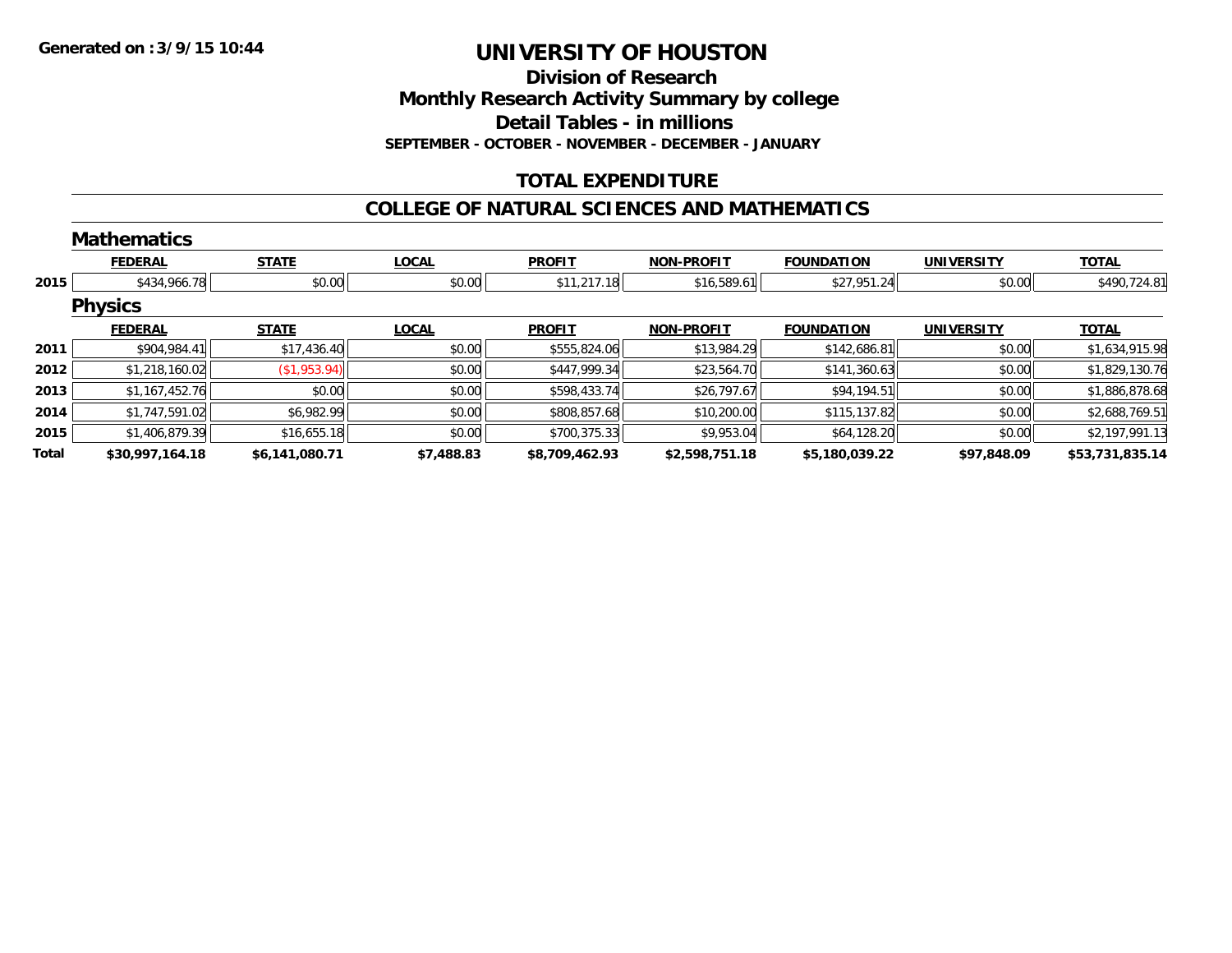### **Division of Research Monthly Research Activity Summary by college Detail Tables - in millions SEPTEMBER - OCTOBER - NOVEMBER - DECEMBER - JANUARY**

### **TOTAL EXPENDITURE**

#### **COLLEGE OF OPTOMETRY**

# **Optometry Vision Sciences**

|       | <b>FEDERAL</b> | <b>STATE</b> | <b>LOCAL</b> | <b>PROFIT</b>  | <b>NON-PROFIT</b> | <b>FOUNDATION</b> | <b>UNIVERSITY</b> | <b>TOTAL</b>   |
|-------|----------------|--------------|--------------|----------------|-------------------|-------------------|-------------------|----------------|
| 2011  | \$1,308,323.77 | \$50,980.17  | \$0.00       | \$98,717.04    | (\$103.90)        | \$0.00            | \$84,843.46       | \$1,542,760.54 |
| 2012  | \$1,465,837.57 | \$1,922.24   | \$0.00       | \$149,435.62   | (\$113.00)        | \$11,733.63       | \$139,064.50      | \$1,767,880.56 |
| 2013  | \$1,697,331.20 | \$0.00       | \$0.00       | \$333,285.50   | \$0.00            | \$15,557.86       | \$83,377.66       | \$2,129,552.22 |
| 2014  | \$1,822,059.41 | \$0.00       | \$0.00       | \$400,125.32   | \$6,300.00        | (\$1,041.68)      | \$159,356.49      | \$2,386,799.54 |
| 2015  | \$1,689,530.73 | \$0.00       | \$0.00       | \$190,554.54   | \$0.00            | \$0.00            | \$208,977.08      | \$2,089,062.35 |
| Total | \$7,983,082.68 | \$52,902.41  | \$0.00       | \$1,172,118.02 | \$6,083.10        | \$26,249.81       | \$675,619.19      | \$9,916,055.21 |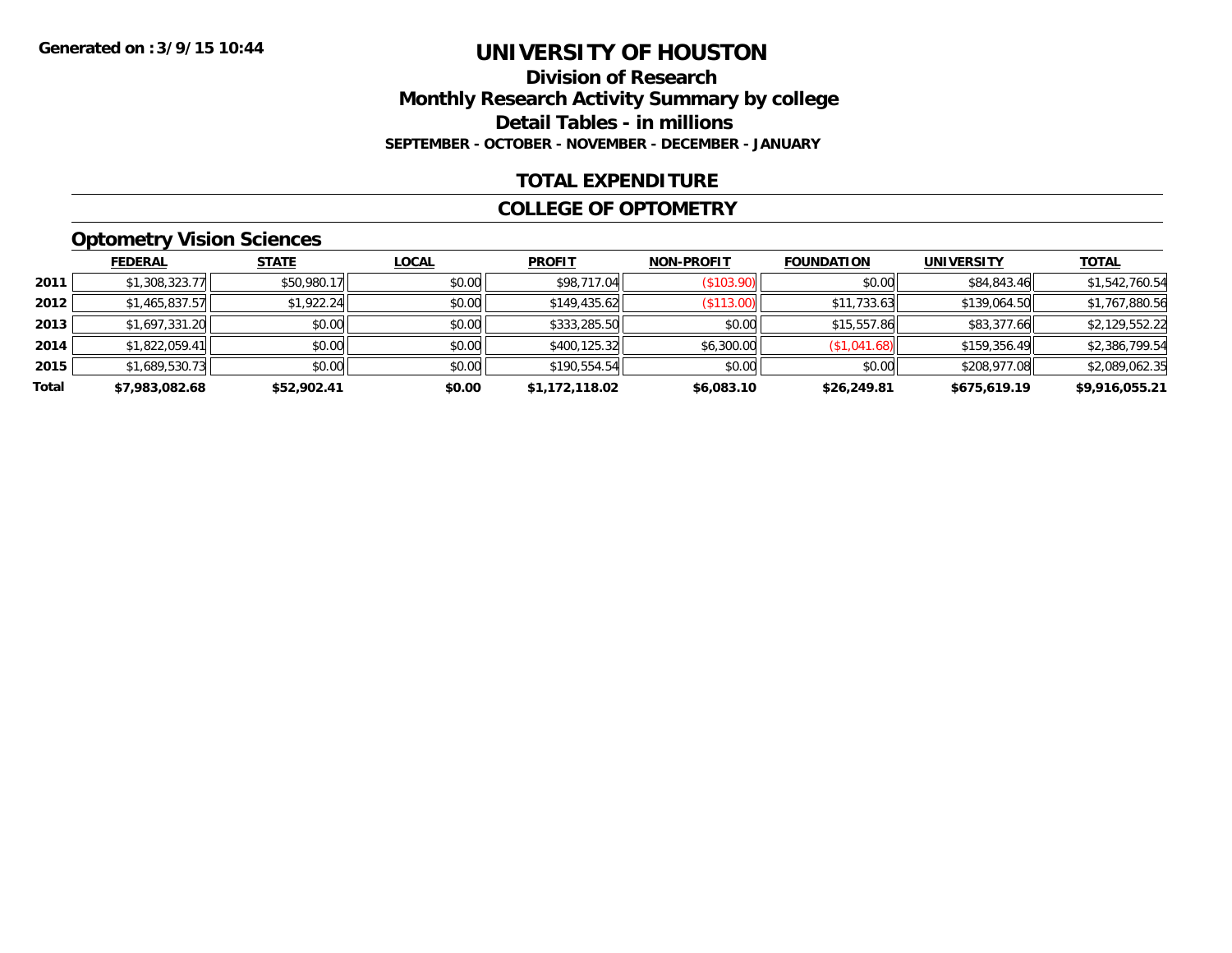# **Division of ResearchMonthly Research Activity Summary by college Detail Tables - in millionsSEPTEMBER - OCTOBER - NOVEMBER - DECEMBER - JANUARY**

# **TOTAL EXPENDITURE**

#### **COLLEGE OF PHARMACY**

# **Center for Experimental Therapeutics and Pharmacoi**

|      | <b>FEDERAL</b> | <b>STATE</b> | <b>LOCAL</b> | <b>PROFIT</b> | <b>NON-PROFIT</b> | <b>FOUNDATION</b> | <b>UNIVERSITY</b> | <b>TOTAL</b> |
|------|----------------|--------------|--------------|---------------|-------------------|-------------------|-------------------|--------------|
| 2011 | \$0.00         | \$0.00       | \$0.00       | \$0.00        | \$0.00            | \$0.00            | \$0.00            | \$0.00       |
| 2012 | \$0.00         | \$0.00       | \$0.00       | \$0.00        | \$0.00            | \$0.00            | \$0.00            | \$0.00       |
| 2013 | \$0.00         | \$0.00       | \$0.00       | \$0.00        | \$0.00            | \$0.00            | \$0.00            | \$0.00       |
| 2014 | \$0.00         | \$0.00       | \$0.00       | \$0.00        | \$0.00            | \$0.00            | \$0.00            | \$0.00       |
| 2015 | \$0.00         | \$0.00       | \$0.00       | \$0.00        | \$0.00            | \$0.00            | \$0.00            | \$0.00       |

# **Clinical Pharmacy & Administration**

|      | <b>FEDERAL</b> | <b>STATE</b> | <b>LOCAL</b> | <b>PROFIT</b> | <b>NON-PROFIT</b> | <b>FOUNDATION</b> | <b>UNIVERSITY</b> | <b>TOTAL</b> |
|------|----------------|--------------|--------------|---------------|-------------------|-------------------|-------------------|--------------|
| 2011 | \$90,791.81    | \$1,750.90   | \$0.00       | \$151,184.60  | \$56,038.16       | \$0.00            | \$24.85           | \$299,790.32 |
| 2012 | \$45,719.66    | \$9,577.30   | \$0.00       | \$140,928.03  | \$20,678.01       | \$0.00            | \$0.00            | \$216,903.00 |
| 2013 | \$156,270.39   | \$0.00       | \$0.00       | \$151,294.20  | \$0.00            | \$4,103.00        | \$0.00            | \$311,667.59 |
| 2014 | \$8,013.73     | \$0.00       | \$0.00       | \$192,893.69  | \$4,870.14        | \$0.00            | \$0.00            | \$205,777.56 |
| 2015 | \$38,194.62    | \$116,282.86 | \$0.00       | \$113,981.85  | \$39,949.94       | \$0.00            | \$0.00            | \$308,409.27 |

# **Dean, Pharmacy**

|      | <b>FEDERAL</b> | <b>STATE</b> | <u>LOCAL</u> | <b>PROFIT</b> | <b>NON-PROFIT</b> | <b>FOUNDATION</b> | <b>UNIVERSITY</b> | <b>TOTAL</b> |
|------|----------------|--------------|--------------|---------------|-------------------|-------------------|-------------------|--------------|
| 2011 | \$0.00         | \$0.00       | \$0.00       | \$0.00        | \$0.00            | \$0.00            | \$0.00            | \$0.00       |
| 2012 | \$0.00         | \$0.00       | \$0.00       | \$0.00        | \$0.00            | \$0.00            | \$0.00            | \$0.00       |
| 2013 | \$0.00         | \$0.00       | \$0.00       | \$0.00        | \$0.00            | \$0.00            | \$0.00            | \$0.00       |
| 2014 | \$0.00         | \$0.00       | \$0.00       | \$0.00        | \$0.00            | \$0.00            | \$0.00            | \$0.00       |
| 2015 | \$0.00         | \$0.00       | \$0.00       | \$0.00        | \$0.00            | \$0.00            | \$0.00            | \$0.00       |

### **Pharm Health Outcomes & Policy**

|      | <b>FEDERAL</b> | <b>STATE</b> | <b>LOCAL</b> | <b>PROFIT</b> | <b>NON-PROFIT</b> | <b>FOUNDATION</b> | UNIVERSITY | <b>TOTAL</b> |
|------|----------------|--------------|--------------|---------------|-------------------|-------------------|------------|--------------|
| 2011 | \$1,823.34     | \$0.00       | \$0.00       | \$0.00        | \$55,187.92       | \$0.00            | \$0.00     | \$57,011.26  |
| 2012 | \$23,313.64    | \$5,354.58   | \$0.00       | \$0.00        | \$29,710.54       | \$0.00            | \$0.00     | \$58,378.76  |
| 2013 | \$13,158.08    | \$0.00       | \$0.00       | \$0.00        | \$0.00            | \$0.00            | \$0.00     | \$13,158.08  |
| 2014 | \$40,370.40    | \$0.00       | \$0.00       | \$0.00        | \$0.00            | \$0.00            | \$0.00     | \$40,370.40  |
| 2015 | \$47,178.84    | \$961.10     | \$0.00       | \$4,770.70    | \$0.00            | \$0.00            | \$0.00     | \$52,910.64  |

# **Pharmacological and Pharmaceutical Sciences**

|      | <b>FEDERAI</b>                     | <b>STATE</b> | LOCAI              | <b>PROFIT</b>                      | <b>NON-PROFIT</b> | <b>FOUNDATION</b>      | UNIVERSITY | <b>TOTAL</b>            |
|------|------------------------------------|--------------|--------------------|------------------------------------|-------------------|------------------------|------------|-------------------------|
| 2011 | <b>OUS SUE</b><br>, UUS, ZUO, 4,   | \$70,913.06  | $\sim$ 00<br>PU.UU | ₼ ◢                                | \$96,130.90       | $F^{\circ}$<br>ں ے ں ا | \$0.00     | 77.70                   |
| 2012 | roo.<br>$   -$<br>.,530.69<br>30/4 | \$0.01       | vv.vv              | $\sim$ $\sim$ $\sim$<br>ა2,958.68⊩ | MQ 201<br>. 09    | .045.5                 | \$0.00     | 701<br>145.73<br>, JU.U |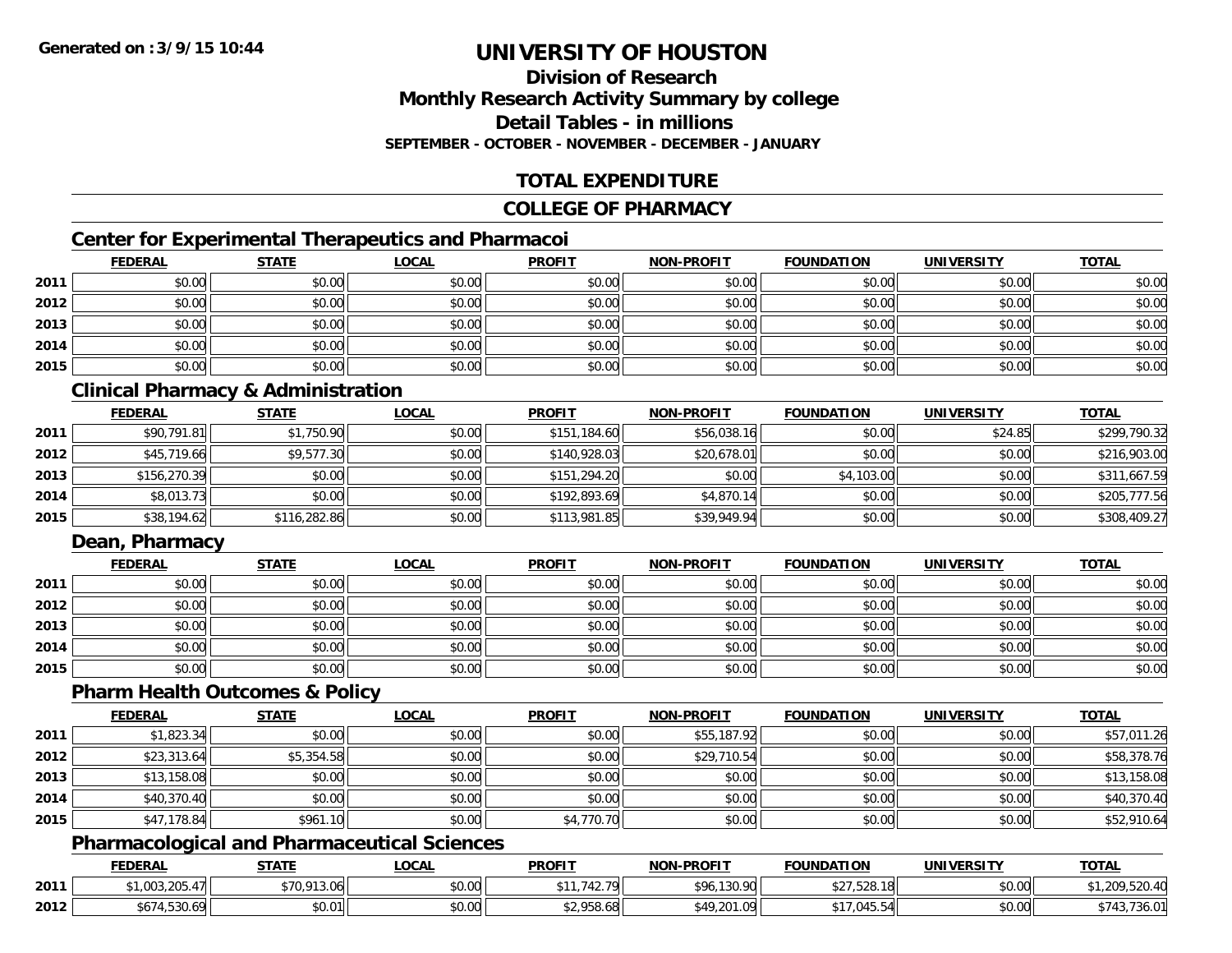# **Division of ResearchMonthly Research Activity Summary by college Detail Tables - in millions SEPTEMBER - OCTOBER - NOVEMBER - DECEMBER - JANUARY**

# **TOTAL EXPENDITURE**

#### **COLLEGE OF PHARMACY**

# **Pharmacological and Pharmaceutical Sciences**

|       | <u>FEDERAL</u> | <u>STATE</u> | <u>LOCAL</u> | <b>PROFIT</b> | <b>NON-PROFIT</b> | <b>FOUNDATION</b> | <b>UNIVERSITY</b> | <u>TOTAL</u>   |
|-------|----------------|--------------|--------------|---------------|-------------------|-------------------|-------------------|----------------|
| 2013  | \$741,011.22   | \$0.00       | \$0.00       | \$8,142.24    | \$12.179.22       | \$21,291.98       | \$0.00            | \$782,624.66   |
| 2014  | \$779.699.63   | \$0.00       | \$0.00       | \$0.00        | \$14,182.82       | \$26,608,00       | \$0.00            | \$820,490.45   |
| 2015  | \$655,585.30   | \$16.319.74  | \$0.00       | \$13,015.81   | \$2.543.43        | \$30,770.32       | \$0.00            | \$718,234.60   |
| Total | \$4,318,866.82 | \$221,159.55 | \$0.00       | \$790,912.59  | \$380,672.17      | \$127,347.02      | \$24.85           | \$5,838,983.00 |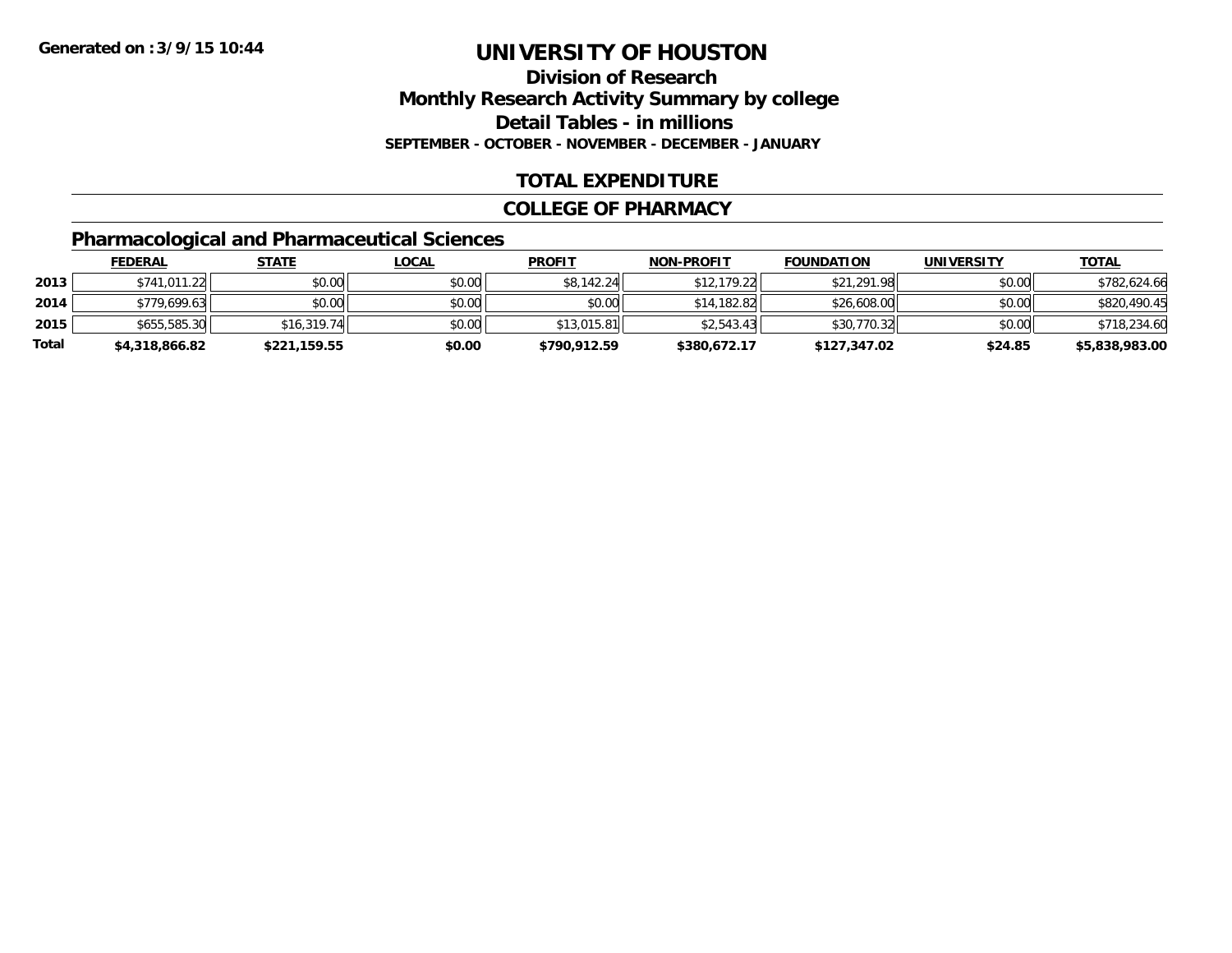**Division of Research**

**Monthly Research Activity Summary by college**

**Detail Tables - in millions**

**SEPTEMBER - OCTOBER - NOVEMBER - DECEMBER - JANUARY**

# **TOTAL EXPENDITURE**

#### **COLLEGE OF TECHNOLOGY**

|      | <b>Center for Life Sciences Technology</b> |              |              |               |                   |                   |                   |              |
|------|--------------------------------------------|--------------|--------------|---------------|-------------------|-------------------|-------------------|--------------|
|      | <b>FEDERAL</b>                             | <b>STATE</b> | <b>LOCAL</b> | <b>PROFIT</b> | <b>NON-PROFIT</b> | <b>FOUNDATION</b> | <b>UNIVERSITY</b> | <b>TOTAL</b> |
| 2012 | \$0.00                                     | \$0.00       | \$0.00       | \$0.00        | \$0.00            | \$0.00            | \$0.00            | \$0.00       |
|      | <b>Center for Technology Literacy</b>      |              |              |               |                   |                   |                   |              |
|      | <b>FEDERAL</b>                             | <b>STATE</b> | <b>LOCAL</b> | <b>PROFIT</b> | <b>NON-PROFIT</b> | <b>FOUNDATION</b> | <b>UNIVERSITY</b> | <b>TOTAL</b> |
| 2011 | \$219,604.87                               | \$0.00       | \$0.00       | \$0.00        | \$0.00            | \$0.00            | \$0.00            | \$219,604.87 |
| 2012 | \$484,418.46                               | \$0.00       | \$0.00       | \$0.00        | \$0.00            | \$0.00            | \$0.00            | \$484,418.46 |
| 2013 | \$41,009.17                                | \$0.00       | \$0.00       | \$0.00        | \$0.00            | \$0.00            | \$0.00            | \$41,009.17  |
| 2014 | \$79,988.65                                | \$0.00       | \$0.00       | \$0.00        | \$0.00            | \$0.00            | \$0.00            | \$79,988.65  |
| 2015 | \$107,889.79                               | \$0.00       | \$0.00       | \$0.00        | \$0.00            | \$0.00            | \$0.00            | \$107,889.79 |
|      | <b>Construction Management</b>             |              |              |               |                   |                   |                   |              |
|      | <b>FEDERAL</b>                             | <b>STATE</b> | <b>LOCAL</b> | <b>PROFIT</b> | <b>NON-PROFIT</b> | <b>FOUNDATION</b> | <b>UNIVERSITY</b> | <b>TOTAL</b> |
| 2011 | \$4,322.71                                 | \$0.00       | \$0.00       | \$0.00        | \$0.00            | \$0.00            | \$0.00            | \$4,322.71   |
| 2013 | \$0.00                                     | \$8,539.14   | \$0.00       | \$0.00        | \$0.00            | \$9,097.27        | \$0.00            | \$17,636.41  |
| 2014 | \$0.00                                     | \$20,511.94  | \$0.00       | \$0.00        | \$0.00            | \$8,945.87        | \$0.00            | \$29,457.81  |
| 2015 | \$0.00                                     | \$845.04     | \$0.00       | \$0.00        | \$0.00            | \$0.00            | \$0.00            | \$845.04     |
|      | Dean, Technology                           |              |              |               |                   |                   |                   |              |
|      | <b>FEDERAL</b>                             | <b>STATE</b> | <b>LOCAL</b> | <b>PROFIT</b> | <b>NON-PROFIT</b> | <b>FOUNDATION</b> | <b>UNIVERSITY</b> | <b>TOTAL</b> |
| 2011 | \$34,593.40                                | \$0.00       | \$0.00       | \$0.00        | \$0.00            | \$0.00            | \$0.00            | \$34,593.40  |
| 2012 | \$85,834.78                                | \$0.00       | \$0.00       | \$0.00        | \$0.00            | \$0.00            | \$0.00            | \$85,834.78  |
| 2013 | \$43,876.82                                | \$0.00       | \$0.00       | \$0.00        | \$0.00            | \$0.00            | \$0.00            | \$43,876.82  |
| 2014 | \$0.00                                     | \$0.00       | \$0.00       | \$0.00        | \$0.00            | \$0.00            | \$0.00            | \$0.00       |
| 2015 | \$0.00                                     | \$0.00       | \$0.00       | \$0.00        | \$0.00            | \$0.00            | \$0.00            | \$0.00       |
|      | <b>Engineering Technology</b>              |              |              |               |                   |                   |                   |              |
|      | <b>FEDERAL</b>                             | <b>STATE</b> | <b>LOCAL</b> | <b>PROFIT</b> | <b>NON-PROFIT</b> | <b>FOUNDATION</b> | <b>UNIVERSITY</b> | <b>TOTAL</b> |
| 2011 | \$137,964.29                               | \$0.00       | \$0.00       | \$12,286.75   | \$0.00            | \$25,672.34       | \$0.00            | \$175,923.38 |
| 2012 | \$230,150.28                               | \$0.00       | \$0.00       | \$19,901.82   | (\$3,366.00)      | \$20,223.21       | \$0.00            | \$266,909.31 |
| 2013 | \$262,848.84                               | \$0.00       | \$0.00       | \$30,664.14   | \$4,785.05        | \$6,145.01        | \$0.00            | \$304,443.04 |
| 2014 | \$86,378.69                                | \$0.00       | \$0.00       | \$60,875.97   | \$7,648.55        | \$0.00            | \$0.00            | \$154,903.21 |
| 2015 | \$278,485.52                               | \$32,967.00  | \$0.00       | \$36,252.27   | \$0.00            | \$0.00            | \$0.00            | \$347,704.79 |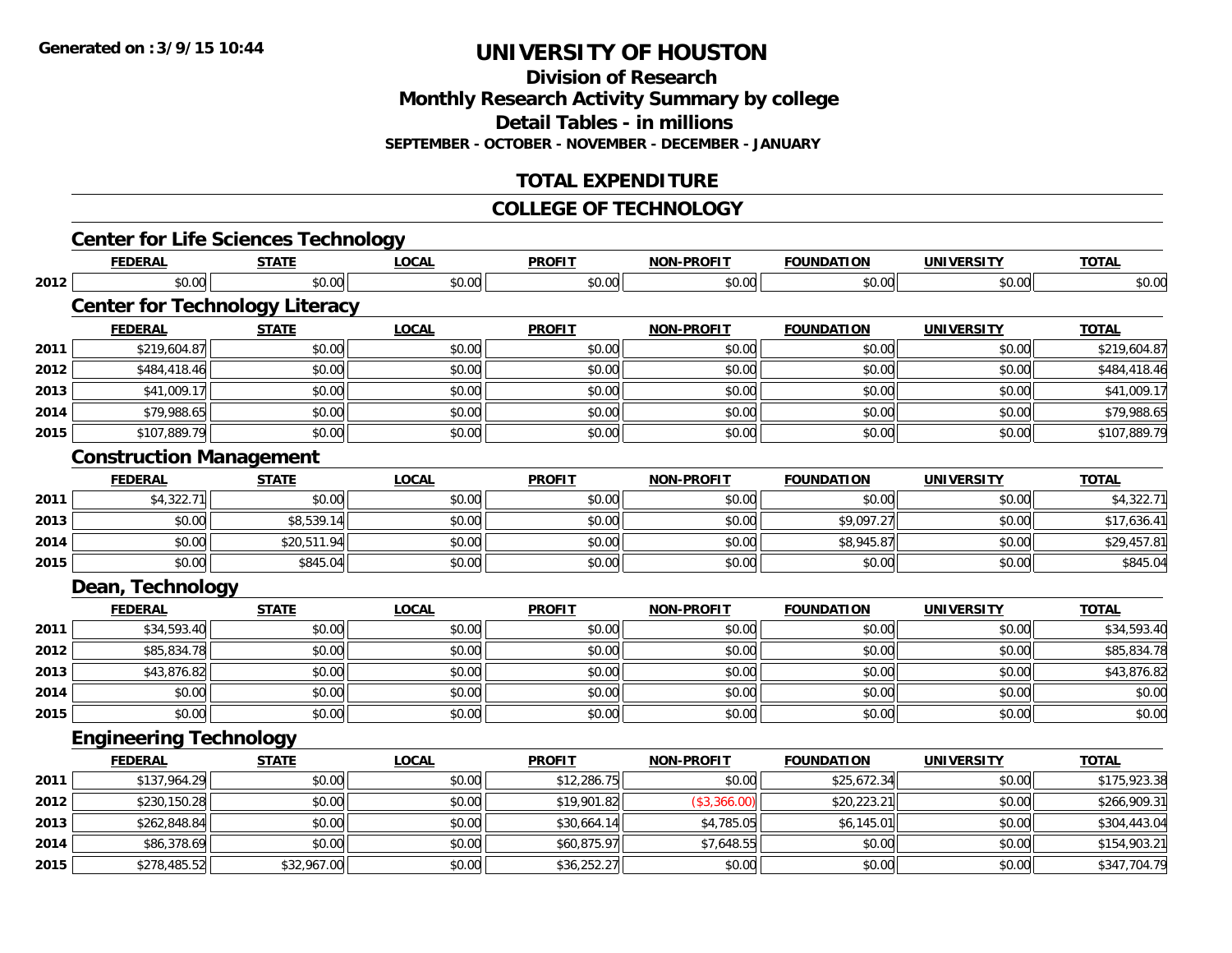# **Division of ResearchMonthly Research Activity Summary by college Detail Tables - in millionsSEPTEMBER - OCTOBER - NOVEMBER - DECEMBER - JANUARY**

# **TOTAL EXPENDITURE**

#### **COLLEGE OF TECHNOLOGY**

# **Human Development and Consumer Science**

|      | <b>FEDERAL</b> | <b>STATE</b> | <u>LOCAL</u> | <b>PROFIT</b> | <b>NON-PROFIT</b> | <b>FOUNDATION</b> | <b>UNIVERSITY</b> | <b>TOTAL</b> |
|------|----------------|--------------|--------------|---------------|-------------------|-------------------|-------------------|--------------|
| 2011 | \$952.48       | \$0.00       | \$0.00       | \$1,085.93    | \$0.00            | \$0.00            | \$0.00            | \$2,038.41   |
| 2012 | \$372.10       | \$0.00       | \$0.00       | \$0.00        | \$0.00            | \$0.00            | \$0.00            | \$372.10     |
| 2013 | \$460.68       | \$0.00       | \$0.00       | \$0.00        | \$0.00            | \$0.00            | \$0.00            | \$460.68     |
| 2014 | \$7,718.61     | \$0.00       | \$0.00       | \$0.00        | \$0.00            | \$0.00            | \$0.00            | \$7,718.61   |
| 2015 | \$23,895.26    | \$0.00       | \$0.00       | \$0.00        | \$0.00            | \$3,295.90        | \$0.00            | \$27,191.16  |

# **Information & Logistics Technology**

|      | <b>FEDERAL</b> | <b>STATE</b> | <u>LOCAL</u> | <b>PROFIT</b> | <b>NON-PROFIT</b> | <b>FOUNDATION</b> | <b>UNIVERSITY</b> | <b>TOTAL</b>  |
|------|----------------|--------------|--------------|---------------|-------------------|-------------------|-------------------|---------------|
| 2011 | \$10,033.48    | \$0.00       | \$0.00       | \$0.00        | \$3,209.10        | \$0.00            | \$0.00            | \$13,242.58   |
| 2012 | \$29,561.94    | \$0.00       | \$0.00       | \$0.00        | \$0.00            | \$0.00            | \$0.00            | \$29,561.94   |
| 2013 | (\$10,735.08)  | \$0.00       | \$0.00       | \$0.00        | \$0.00            | \$0.00            | \$0.00            | (\$10,735.08) |
| 2014 | \$0.00         | \$0.00       | \$0.00       | \$0.00        | \$0.00            | \$0.00            | \$0.00            | \$0.00        |
| 2015 | \$3,557.69     | \$0.00       | \$0.00       | \$0.00        | \$0.00            | \$0.00            | \$0.00            | \$3,557.69    |

# **Texas Manufacturing Assistance Center**

|       | <b>FEDERAL</b> | <b>STATE</b> | <b>LOCAL</b> | <b>PROFIT</b> | <b>NON-PROFIT</b> | <b>FOUNDATION</b> | <b>UNIVERSITY</b> | <b>TOTAL</b>   |
|-------|----------------|--------------|--------------|---------------|-------------------|-------------------|-------------------|----------------|
| 2011  | \$0.00         | \$0.00       | \$0.00       | \$0.00        | \$0.00            | \$0.00            | \$0.00            | \$0.00         |
| 2012  | \$0.00         | \$0.00       | \$0.00       | \$0.00        | \$0.00            | \$0.00            | \$0.00            | \$0.00         |
| 2013  | \$0.00         | \$0.00       | \$0.00       | \$0.00        | \$0.00            | \$0.00            | \$0.00            | \$0.00         |
| 2014  | \$0.00         | \$0.00       | \$0.00       | \$0.00        | \$0.00            | \$0.00            | \$0.00            | \$0.00         |
| Total | \$2,163,183.42 | \$62,863.12  | \$0.00       | \$161,066.88  | \$12,276.70       | \$73,379.60       | \$0.00            | \$2,472,769.72 |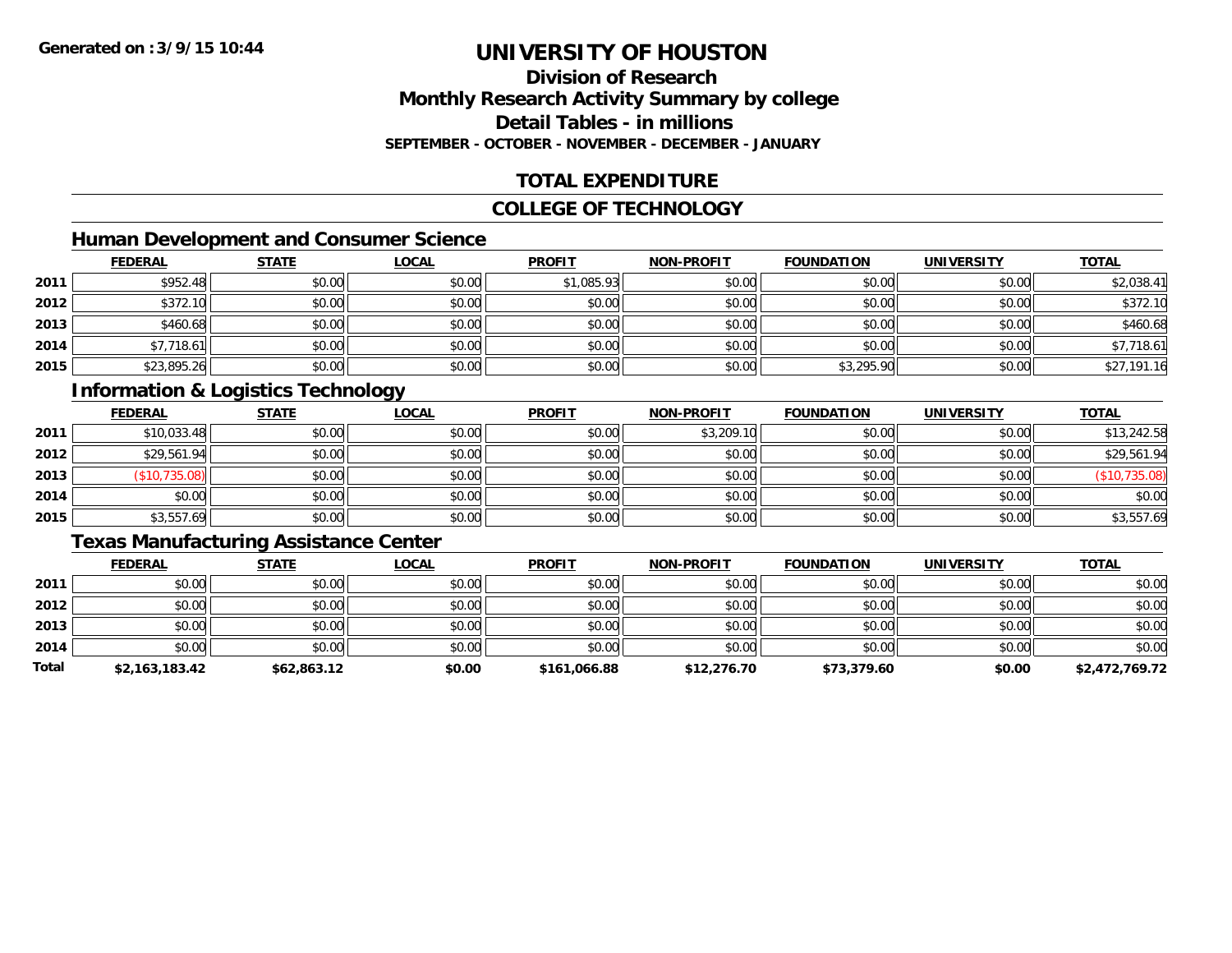# **Division of ResearchMonthly Research Activity Summary by college Detail Tables - in millionsSEPTEMBER - OCTOBER - NOVEMBER - DECEMBER - JANUARY**

# **TOTAL EXPENDITURE**

# **CULLEN COLLEGE OF ENGINEERING**

# **Biomedical Engineering**

|      | <b>FEDERAL</b> | <b>STATE</b> | <b>LOCAL</b> | <b>PROFIT</b> | <b>NON-PROFIT</b> | <b>FOUNDATION</b> | <b>UNIVERSITY</b> | <b>TOTAL</b>   |
|------|----------------|--------------|--------------|---------------|-------------------|-------------------|-------------------|----------------|
| 2011 | \$110,295.38   | \$0.00       | \$0.00       | \$0.00        | \$0.00            | \$0.00            | \$0.00            | \$110,295.38   |
| 2012 | \$119,282.93   | \$0.00       | \$0.00       | \$0.00        | \$0.00            | \$0.00            | \$0.00            | \$119,282.93   |
| 2013 | \$313,270.67   | \$0.00       | \$0.00       | \$0.00        | \$0.00            | \$0.00            | \$0.00            | \$313,270.67   |
| 2014 | \$747,435.69   | \$0.00       | \$0.00       | \$0.00        | \$31,364.81       | \$24,802.88       | \$0.00            | \$803,603.38   |
| 2015 | \$972,310.47   | \$0.00       | \$0.00       | \$0.00        | \$104,112.05      | (\$8, 204.04)     | \$0.00            | \$1,068,218.48 |

# **Center for Innovative Grouting Materials and Tech**

|      | <b>FEDERAL</b> | <b>STATE</b> | <u>LOCAL</u> | <b>PROFIT</b> | <b>NON-PROFIT</b> | <b>FOUNDATION</b> | <b>UNIVERSITY</b> | <b>TOTAL</b> |
|------|----------------|--------------|--------------|---------------|-------------------|-------------------|-------------------|--------------|
| 2011 | \$0.00         | \$0.00       | \$0.00       | \$0.00        | \$0.00            | \$0.00            | \$0.00            | \$0.00       |
| 2012 | \$0.00         | \$0.00       | \$0.00       | \$0.00        | \$0.00            | \$0.00            | \$0.00            | \$0.00       |
| 2013 | \$0.00         | \$0.00       | \$0.00       | \$0.00        | \$0.00            | \$0.00            | \$0.00            | \$0.00       |
| 2014 | \$0.00         | \$0.00       | \$0.00       | \$0.00        | \$0.00            | \$0.00            | \$0.00            | \$0.00       |
| 2015 | \$0.00         | \$0.00       | \$0.00       | \$0.00        | \$0.00            | \$0.00            | \$0.00            | \$0.00       |

# **Chemical Engineering**

|      | <b>FEDERAL</b> | <b>STATE</b>  | <b>LOCAL</b> | <b>PROFIT</b> | <b>NON-PROFIT</b> | <b>FOUNDATION</b> | <b>UNIVERSITY</b> | <b>TOTAL</b>   |
|------|----------------|---------------|--------------|---------------|-------------------|-------------------|-------------------|----------------|
| 2011 | \$1,784,244.42 | (\$19,893.48) | \$0.00       | \$291,525.05  | \$0.00            | \$43,433.12       | \$60,122.35       | \$2,159,431.46 |
| 2012 | \$1,877,352.53 | \$110,794.92  | \$0.00       | \$386,555.79  | \$0.00            | \$48,714.49       | \$800.02          | \$2,424,217.75 |
| 2013 | \$1,130,138.40 | \$51,665.73   | \$0.00       | \$332,370.88  | \$28,154.80       | \$110,853.47      | (\$12,863.15)     | \$1,640,320.13 |
| 2014 | \$1,145,688.49 | \$71,139.31   | \$0.00       | \$565,591.41  | \$83,950.17       | \$75,249.71       | \$17,068,00       | \$1,958,687.09 |
| 2015 | \$975,737.86   | \$119,633.61  | \$0.00       | \$599,383.24  | \$51,256.64       | \$53,740.76       | \$10,803.04       | \$1,810,555.15 |

### **Civil Engineering**

|      | <b>FEDERAL</b> | <b>STATE</b> | <b>LOCAL</b> | <b>PROFIT</b> | <b>NON-PROFIT</b> | <b>FOUNDATION</b> | <b>UNIVERSITY</b> | <b>TOTAL</b>   |
|------|----------------|--------------|--------------|---------------|-------------------|-------------------|-------------------|----------------|
| 2011 | \$244,234.65   | \$143,064.73 | \$0.00       | \$82,751.61   | \$28,330.38       | \$62,798.85       | \$15,995.64       | \$577,175.86   |
| 2012 | \$839,565.51   | \$167,393.41 | \$38,011.63  | \$35,814.21   | \$17,036.01       | \$11,901.41       | \$0.00            | \$1,109,722.17 |
| 2013 | \$916,372.54   | \$170,129.62 | \$9,644.18   | \$61,607.07   | \$30,317.40       | \$3,557.81        | \$12,990.98       | \$1,204,619.60 |
| 2014 | \$1,217,453.32 | \$49,215.06  | \$0.00       | \$38,480.17   | \$44,241.33       | \$23,017.83       | \$0.00            | \$1,372,407.72 |
| 2015 | \$1,122,642.03 | \$106,589.96 | \$0.00       | \$64,939.48   | \$4,074.59        | \$52,088.33       | \$0.00            | \$1,350,334.39 |

# **Composites Engineering and Applications Center**

|      | <b>FEBER!</b><br>LI\ <i>r</i> | $C = A$                  | $\bigcap_{n=1}^{\infty}$<br>.OCAI   | <b>PROFIT</b>          | יוחמחח<br><b>BIOB</b>         | ាកស<br>I ) Д                                 | . <i></i> .<br>.JIV∶ | <b>TOTAL</b>                                          |
|------|-------------------------------|--------------------------|-------------------------------------|------------------------|-------------------------------|----------------------------------------------|----------------------|-------------------------------------------------------|
| 2011 | 0.00<br>שט.טע                 | $\sim$ 0.0 $\sim$<br>ט.ט | $\sim$ 00<br>וטטוע                  | $\sim$ $\sim$<br>וטטוע | $\sim$ $\sim$ $\sim$<br>vv.vv | $\triangle$ $\triangle$ $\triangle$<br>wu.uu | 0.00<br>PU.UU        | $\mathbf{A} \cap \mathbf{A} \cap \mathbf{A}$<br>JU.UU |
| 2012 | 0000<br>JU.UU                 | <b>↑∩</b><br>JU.U        | $\uparrow$ $\land$ $\land$<br>PU.UU | $\sim$ 00<br>⊸ ∿ບ.ບບ⊩  | $\sim$<br>$\sim$<br>vv.vv     | $\sim$<br>JU.UU                              | 0000<br>JU.UU        | JU.UU                                                 |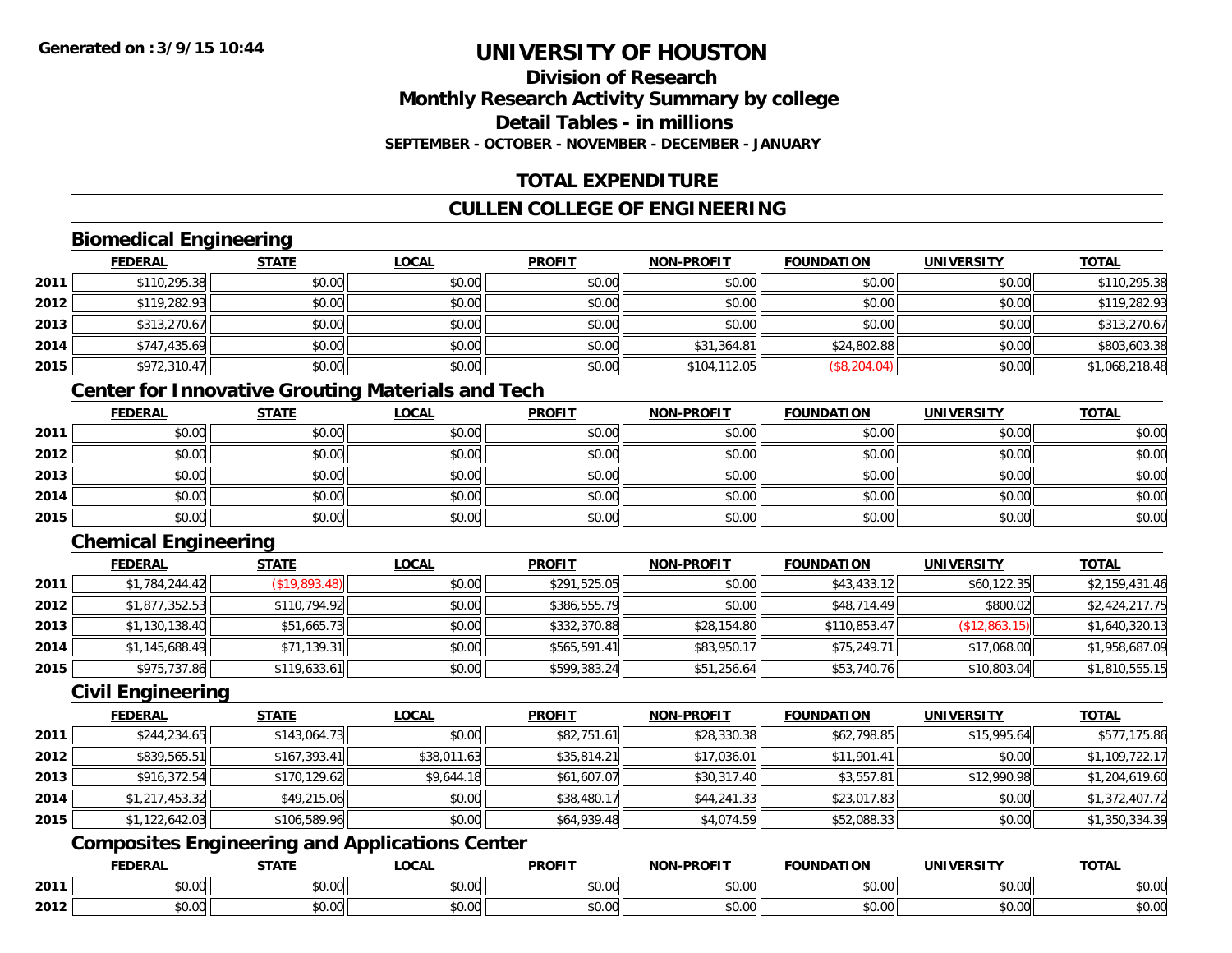# **Division of ResearchMonthly Research Activity Summary by college Detail Tables - in millions SEPTEMBER - OCTOBER - NOVEMBER - DECEMBER - JANUARY**

# **TOTAL EXPENDITURE**

# **CULLEN COLLEGE OF ENGINEERING**

# **Composites Engineering and Applications Center**

|      | <b>FEDERAL</b> | <b>STATE</b> | <u>LOCAL</u> | <b>PROFIT</b> | <b>NON-PROFIT</b> | <b>FOUNDATION</b> | UNIVERSITY | <b>TOTAL</b> |
|------|----------------|--------------|--------------|---------------|-------------------|-------------------|------------|--------------|
| 2013 | \$0.00         | \$0.00       | \$0.00       | \$0.00        | \$0.00            | \$0.00            | \$0.00     | \$0.00       |
| 2014 | \$0.00         | \$0.00       | \$0.00       | \$0.00        | \$0.00            | \$0.00            | \$0.00     | \$0.00       |
| 2015 | \$0.00         | \$0.00       | \$0.00       | \$0.00        | \$0.00            | \$0.00            | \$0.00     | \$0.00       |
|      | _______        |              |              |               |                   |                   |            |              |

# **Dean, Engineering**

|      | <b>FEDERAL</b> | <b>STATE</b> | <b>LOCAL</b> | <b>PROFIT</b> | <b>NON-PROFIT</b> | <b>FOUNDATION</b> | <b>UNIVERSITY</b> | <b>TOTAL</b> |
|------|----------------|--------------|--------------|---------------|-------------------|-------------------|-------------------|--------------|
| 2011 | \$74,092.50    | \$0.00       | \$0.00       | \$0.00        | \$0.00            | \$0.00            | \$0.00            | \$74,092.50  |
| 2012 | \$108,755.61   | \$0.00       | \$0.00       | \$0.00        | \$0.00            | \$0.00            | \$0.00            | \$108,755.61 |
| 2013 | \$11,819.76    | \$0.00       | \$0.00       | \$0.00        | \$0.00            | \$0.00            | \$0.00            | \$11,819.76  |
| 2014 | \$19,446.26    | \$0.00       | \$0.00       | \$0.00        | \$0.00            | \$0.00            | \$0.00            | \$19,446.26  |
| 2015 | \$27,090.85    | \$51.63      | \$0.00       | \$0.00        | \$0.00            | \$0.00            | \$0.00            | \$27,142.48  |

# **Electrical & Computer Engineering**

|      | <b>FEDERAL</b> | <b>STATE</b> | <b>LOCAL</b> | <b>PROFIT</b> | <b>NON-PROFIT</b> | <b>FOUNDATION</b> | <b>UNIVERSITY</b> | <b>TOTAL</b>   |
|------|----------------|--------------|--------------|---------------|-------------------|-------------------|-------------------|----------------|
| 2011 | \$1,198,719.29 | \$130,918.30 | \$0.00       | \$107,753.91  | \$38,129.87       | \$20,861.08       | \$5,124.78        | \$1,501,507.23 |
| 2012 | \$1,954,671.34 | \$44,156.02  | \$0.00       | \$212,453.02  | \$13,890.04       | (\$17,516.24)     | \$0.21            | \$2,207,654.38 |
| 2013 | \$1,488,250.46 | \$23,968.50  | \$0.00       | \$182,386.13  | \$14,556.47       | \$36,774.22       | \$0.00            | \$1,745,935.78 |
| 2014 | \$1,121,400.67 | \$13,063.21  | \$0.00       | \$368,874.30  | \$49,260.91       | \$36,026.15       | \$3,423.86        | \$1,592,049.10 |
| 2015 | \$1,390,235.58 | \$11,324.54  | \$0.00       | \$211,967.67  | \$2,085.57        | \$92,553.54       | \$0.00            | \$1,708,166.91 |

#### **Industrial Engineering**

|      | <b>FEDERAL</b> | <b>STATE</b> | <b>LOCAL</b> | <b>PROFIT</b> | <b>NON-PROFIT</b> | <b>FOUNDATION</b> | <b>UNIVERSITY</b> | <b>TOTAL</b> |
|------|----------------|--------------|--------------|---------------|-------------------|-------------------|-------------------|--------------|
| 2011 | \$76,559.67    | \$25,646.15  | \$20,058.76  | \$0.00        | \$0.00            | \$0.00            | \$0.00            | \$122,264.58 |
| 2012 | \$45,436.67    | \$0.00       | \$24,268.53  | \$0.00        | \$0.00            | \$0.00            | \$0.00            | \$69,705.20  |
| 2013 | \$51,290.84    | \$33,280.82  | \$5,242.49   | \$0.00        | \$0.00            | \$7,793.26        | \$0.00            | \$97,607.41  |
| 2014 | \$74,613.98    | \$38,916.62  | \$19,618.53  | \$0.00        | \$0.00            | \$21,201.72       | \$0.00            | \$154,350.85 |
| 2015 | \$69,723.02    | \$47,650.66  | \$16,092.93  | \$5,195.18    | \$0.00            | \$37,300.82       | \$0.00            | \$175,962.61 |

# **Mechanical Engineering**

|      | <b>FEDERAL</b> | <u>STATE</u> | <u>LOCAL</u> | <b>PROFIT</b> | <b>NON-PROFIT</b> | <b>FOUNDATION</b> | UNIVERSITY | <b>TOTAL</b>   |
|------|----------------|--------------|--------------|---------------|-------------------|-------------------|------------|----------------|
| 2011 | \$1,074,029.63 | \$280,508.88 | \$0.00       | \$285,506.95  | \$48,266.56       | \$18,997.55       | \$0.00     | \$1,707,309.57 |
| 2012 | \$1,049,163.08 | \$266.942.12 | \$0.00       | \$166,985.60  | \$45,813.37       | \$14,564.04       | \$0.00     | \$1,543,468.20 |
| 2013 | \$1,326,625.88 | \$206,305.10 | \$0.00       | \$123,560.39  | \$7,247.60        | \$53,810.19       | \$0.00     | \$1,717,549.16 |
| 2014 | \$1,544,563.98 | \$60,867.33  | \$0.00       | \$218,016.42  | (\$3,300.00)      | \$132,284.93      | \$0.00     | \$1,952,432.66 |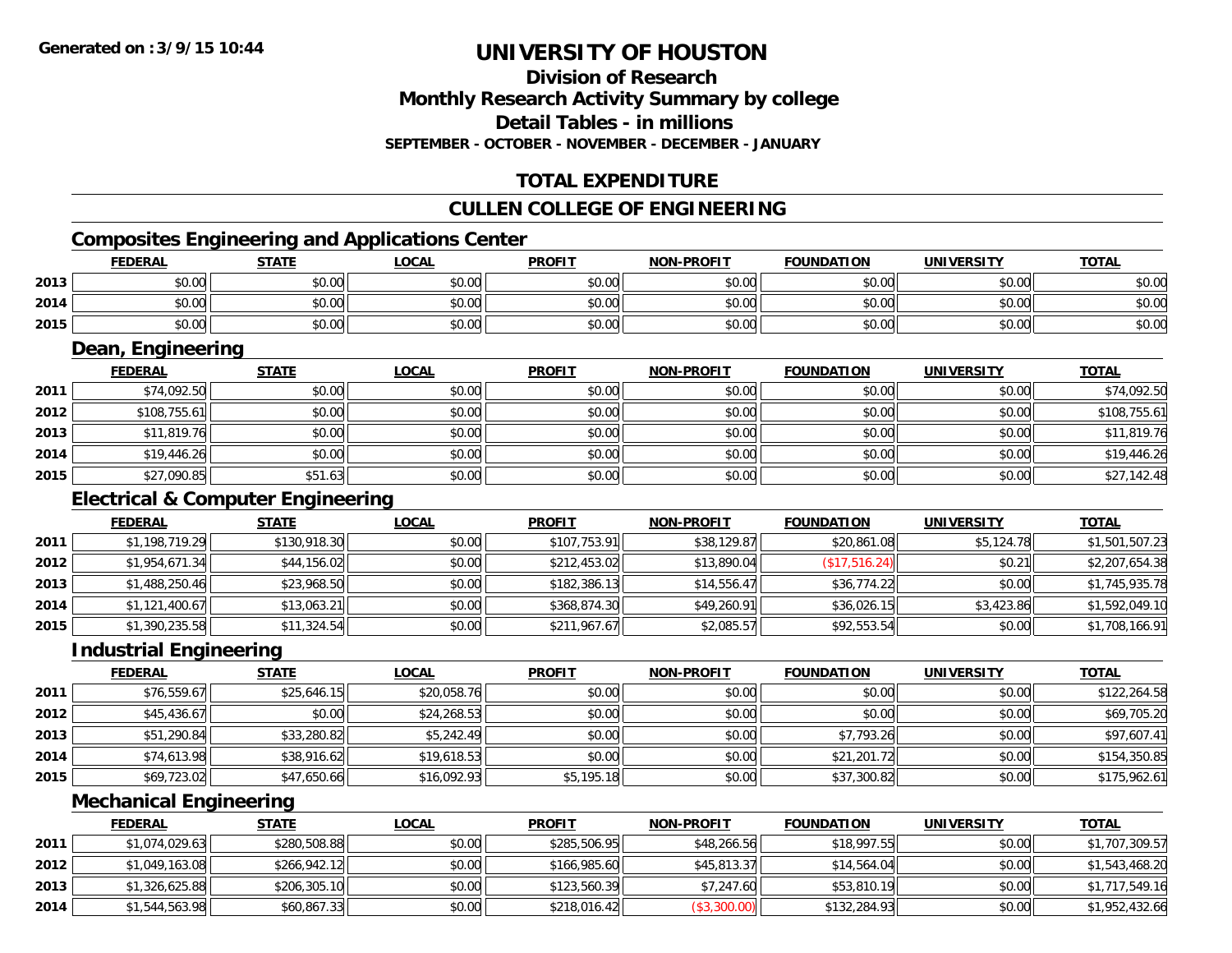**Division of Research**

**Monthly Research Activity Summary by college**

**Detail Tables - in millions**

**SEPTEMBER - OCTOBER - NOVEMBER - DECEMBER - JANUARY**

# **TOTAL EXPENDITURE**

# **CULLEN COLLEGE OF ENGINEERING**

### **Mechanical Engineering**

|              | <b>FEDERAL</b>            | <b>STATE</b>   | <b>LOCAL</b> | <b>PROFIT</b>  | <b>NON-PROFIT</b> | <b>FOUNDATION</b> | <b>UNIVERSITY</b> | <b>TOTAL</b>    |
|--------------|---------------------------|----------------|--------------|----------------|-------------------|-------------------|-------------------|-----------------|
| 2015         | \$1,330,759.30            | \$73,031.90    | \$0.00       | \$362,613.36   | \$27,649.35       | \$14,899.78       | \$0.00            | \$1,808,953.69  |
|              | <b>Wind Energy Center</b> |                |              |                |                   |                   |                   |                 |
|              | <b>FEDERAL</b>            | <b>STATE</b>   | <b>LOCAL</b> | <b>PROFIT</b>  | <b>NON-PROFIT</b> | <b>FOUNDATION</b> | <b>UNIVERSITY</b> | <b>TOTAL</b>    |
| 2011         | \$0.00                    | \$0.00         | \$0.00       | \$0.00         | \$0.00            | \$0.00            | \$0.00            | \$0.00          |
| 2012         | \$0.00                    | \$0.00         | \$0.00       | \$0.00         | \$0.00            | \$0.00            | \$0.00            | \$0.00          |
| 2013         | \$0.00                    | \$0.00         | \$0.00       | \$0.00         | \$0.00            | \$0.00            | \$0.00            | \$0.00          |
| 2014         | \$0.00                    | \$0.00         | \$0.00       | \$0.00         | \$0.00            | \$0.00            | \$0.00            | \$0.00          |
| 2015         | \$0.00                    | \$0.00         | \$0.00       | \$0.00         | \$0.00            | \$0.00            | \$0.00            | \$0.00          |
| <b>Total</b> | \$27,553,273.26           | \$2,226,364.64 | \$132,937.05 | \$4,704,331.85 | \$666,437.92      | \$971,505.65      | \$113,465.73      | \$36,368,316.10 |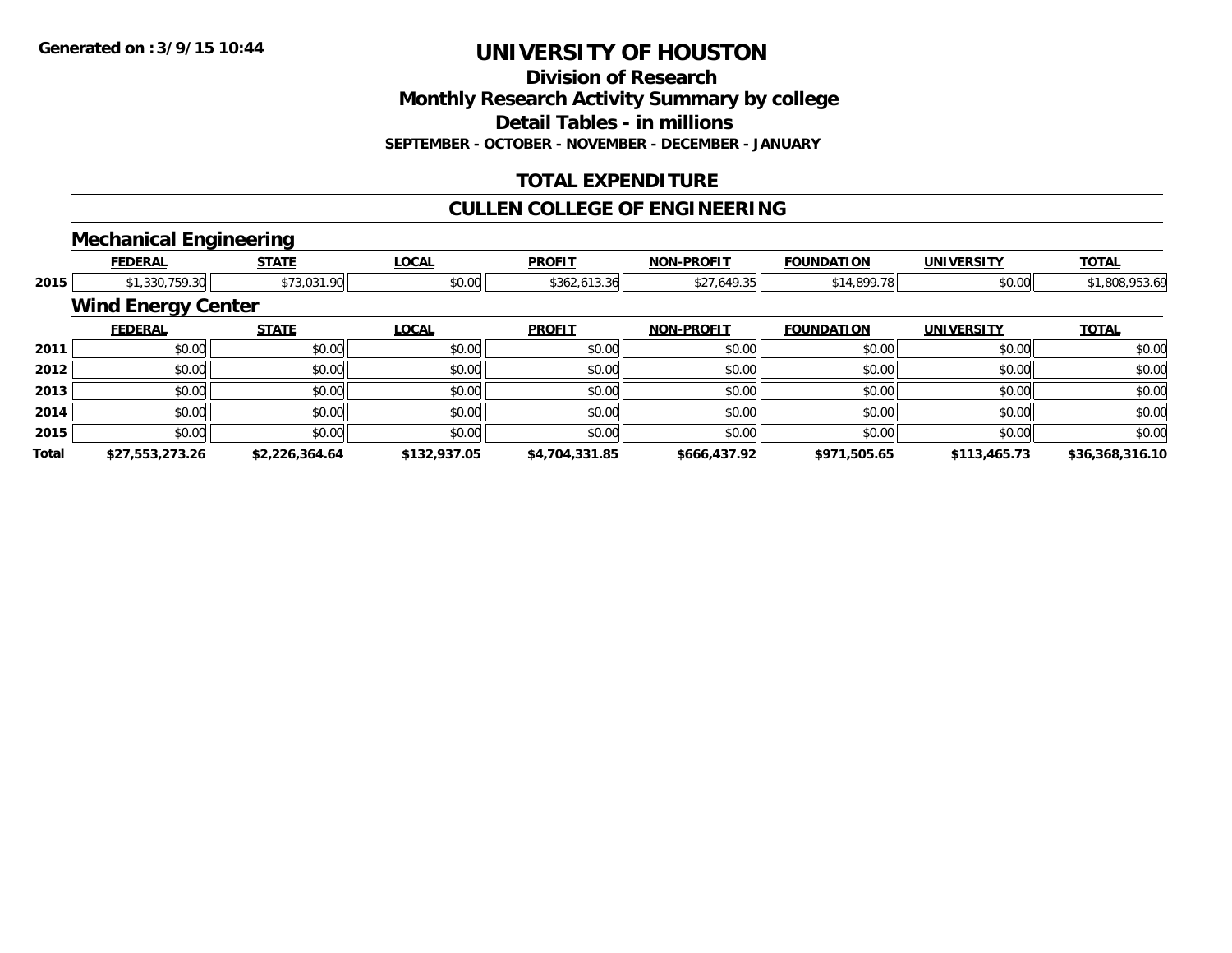# **Division of ResearchMonthly Research Activity Summary by college Detail Tables - in millions SEPTEMBER - OCTOBER - NOVEMBER - DECEMBER - JANUARY**

# **TOTAL EXPENDITURE**

### **DIVISION OF RESEARCH**

# **Allied Geophysical Laboratories**

|      | <b>FEDERAL</b> | <b>STATE</b> | <u>LOCAL</u> | <b>PROFIT</b> | <b>NON-PROFIT</b> | <b>FOUNDATION</b> | UNIVERSITY | <b>TOTAL</b> |
|------|----------------|--------------|--------------|---------------|-------------------|-------------------|------------|--------------|
| 2011 | \$0.00         | \$0.00       | \$0.00       | \$1,133.96    | \$0.00            | \$0.00            | \$0.00     | 133.96       |
| 2012 | \$0.00         | \$0.00       | \$0.00       | \$16,360.03   | \$0.00            | \$0.00            | \$0.00     | \$16,360.03  |
| 2013 | \$0.00         | \$0.00       | \$0.00       | \$12,978.00   | \$0.00            | \$0.00            | \$0.00     | 12,978.00    |

### **Center for Advanced Computing and Data Systems**

|      | <b>FEDERAL</b> | <b>STATE</b> | <u>LOCAL</u> | <b>PROFIT</b> | <b>NON-PROFIT</b> | <b>FOUNDATION</b> | <b>UNIVERSITY</b> | <b>TOTAL</b>  |
|------|----------------|--------------|--------------|---------------|-------------------|-------------------|-------------------|---------------|
| 2011 | \$571,271.24   | \$0.00       | \$0.00       | \$0.00        | \$0.00            | \$0.00            | \$0.00            | \$571,271.24  |
| 2012 | \$361,911.03   | \$0.00       | \$0.00       | \$67,012.64   | \$0.00            | \$0.00            | \$0.00            | \$428,923.67  |
| 2013 | \$65,115.54    | \$0.00       | \$0.00       | \$37,548.90   | \$3.57            | \$0.00            | \$0.00            | \$102,668.02  |
| 2014 | (\$13,431.96)  | \$0.00       | \$0.00       | \$0.00        | (\$3.76)          | \$0.00            | \$0.00            | (\$13,435.72) |
| 2015 | \$0.00         | \$0.00       | \$0.00       | \$0.00        | \$0.00            | \$0.00            | \$0.00            | \$0.00        |

### **Center for Advanced Materials**

|      | <b>FEDERAL</b> | <b>STATE</b> | <u>LOCAL</u> | <b>PROFIT</b> | <b>NON-PROFIT</b> | <b>FOUNDATION</b> | <b>UNIVERSITY</b> | <b>TOTAL</b> |
|------|----------------|--------------|--------------|---------------|-------------------|-------------------|-------------------|--------------|
| 2011 | \$14,736.39    | \$22,916.24  | \$0.00       | \$8,529.75    | \$0.00            | \$0.00            | \$0.00            | \$46,182.38  |
| 2012 | \$482.91       | \$0.00       | \$0.00       | \$8,175.39    | \$0.00            | \$0.00            | \$0.00            | \$7,692.49   |
| 2013 | \$0.00         | \$0.00       | \$0.00       | \$0.00        | \$0.00            | \$0.00            | \$0.00            | \$0.00       |
| 2014 | \$0.00         | \$0.00       | \$0.00       | \$0.00        | \$0.00            | \$0.00            | \$0.00            | \$0.00       |
| 2015 | \$0.00         | \$0.00       | \$0.00       | \$34,097.49   | \$0.00            | \$0.00            | \$0.00            | \$34,097.49  |

#### **Center for Biomedical & Environmental Genomics**

|      | <u>FEDERAL</u> | <b>STATE</b> | <b>LOCAL</b> | <b>PROFIT</b> | NON-PROFIT | <b>FOUNDATION</b> | <b>UNIVERSITY</b> | <b>TOTAL</b> |
|------|----------------|--------------|--------------|---------------|------------|-------------------|-------------------|--------------|
| 2011 | \$0.00         | \$0.00       | \$0.00       | \$0.00        | \$0.00     | \$0.00            | \$0.00            | \$0.00       |
| 2012 | \$0.00         | \$0.00       | \$0.00       | \$0.00        | \$0.00     | \$0.00            | \$0.00            | \$0.00       |
| 2013 | \$0.00         | \$0.00       | \$0.00       | \$0.00        | \$0.00     | \$0.00            | \$0.00            | \$0.00       |
| 2014 | \$0.00         | \$0.00       | \$0.00       | \$0.00        | \$0.00     | \$0.00            | \$0.00            | \$0.00       |
| 2015 | \$0.00         | \$0.00       | \$0.00       | \$0.00        | \$0.00     | \$0.00            | \$0.00            | \$0.00       |

# **Center for Industrial Partnerships**

|      | <u>FEDERAL</u> | <b>STATE</b> | <b>LOCAL</b> | <b>PROFIT</b> | <b>NON-PROFIT</b> | <b>FOUNDATION</b> | <b>UNIVERSITY</b> | <b>TOTAL</b> |
|------|----------------|--------------|--------------|---------------|-------------------|-------------------|-------------------|--------------|
| 2011 | \$103,271.69   | \$0.00       | \$0.00       | \$21,871.17   | \$0.00            | \$0.00            | \$0.00            | \$125,142.86 |
| 2012 | \$20,876.49    | \$0.00       | \$0.00       | \$18,542.09   | \$0.00            | \$0.00            | \$0.00            | \$39,418.58  |
| 2013 | \$2,493.97     | \$0.00       | \$0.00       | \$12,421.68   | \$0.00            | \$0.00            | \$0.00            | \$14,915.65  |
| 2014 | \$3,516.12     | \$0.00       | \$0.00       | \$12,174.37   | \$0.00            | \$0.00            | \$0.00            | \$15,690.49  |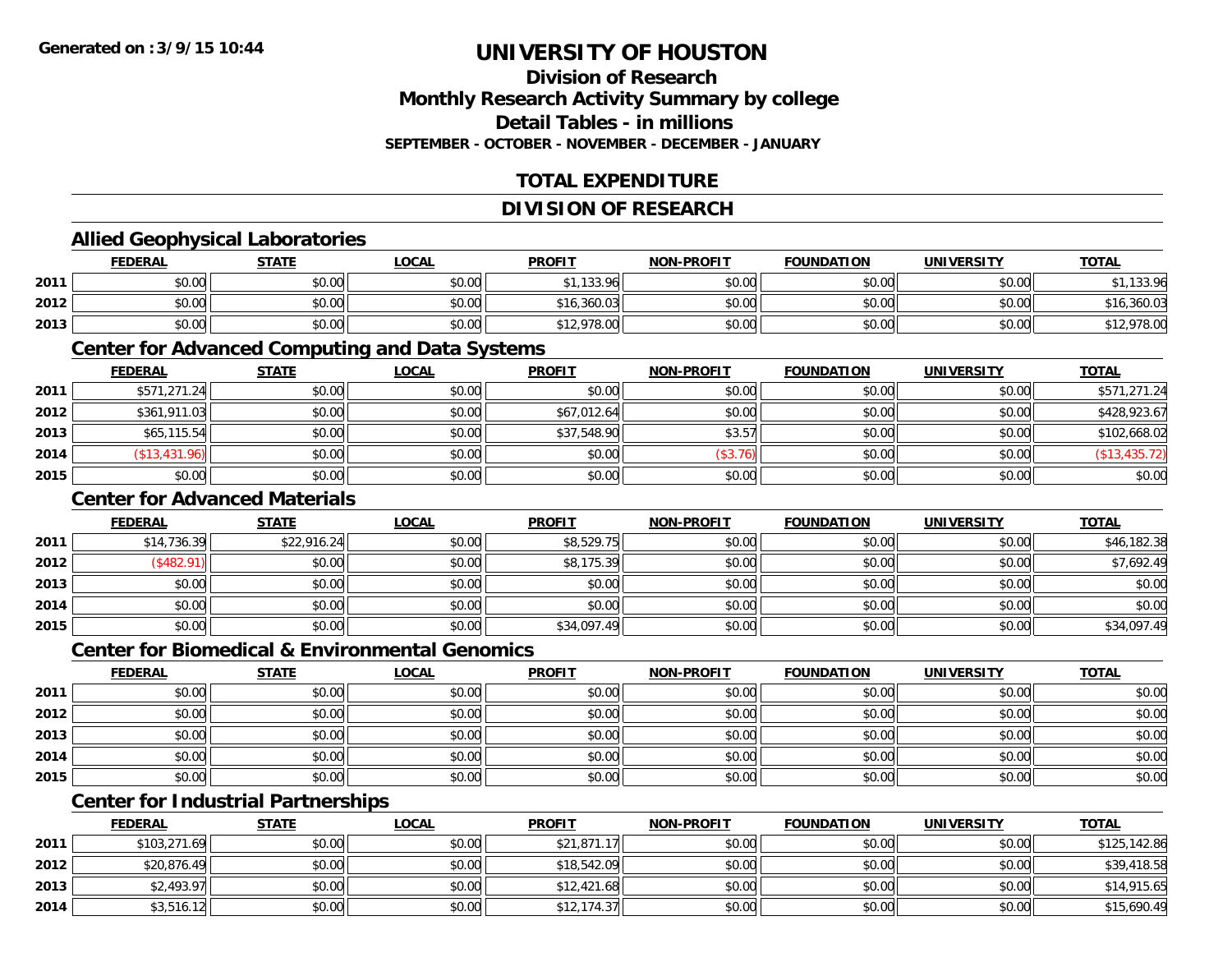**Division of ResearchMonthly Research Activity Summary by college Detail Tables - in millions SEPTEMBER - OCTOBER - NOVEMBER - DECEMBER - JANUARY**

# **TOTAL EXPENDITURE**

### **DIVISION OF RESEARCH**

|      | <b>Center for Industrial Partnerships</b>         |              |              |               |                   |                   |                   |              |
|------|---------------------------------------------------|--------------|--------------|---------------|-------------------|-------------------|-------------------|--------------|
|      | <b>FEDERAL</b>                                    | <b>STATE</b> | <b>LOCAL</b> | <b>PROFIT</b> | <b>NON-PROFIT</b> | <b>FOUNDATION</b> | <b>UNIVERSITY</b> | <b>TOTAL</b> |
| 2015 | \$1,997.59                                        | \$0.00       | \$0.00       | \$9,070.41    | \$0.00            | \$0.00            | \$0.00            | \$11,068.00  |
|      | <b>Division of Research</b>                       |              |              |               |                   |                   |                   |              |
|      | <b>FEDERAL</b>                                    | <b>STATE</b> | <b>LOCAL</b> | <b>PROFIT</b> | <b>NON-PROFIT</b> | <b>FOUNDATION</b> | <b>UNIVERSITY</b> | <b>TOTAL</b> |
| 2011 | (\$894.87)                                        | \$0.00       | \$0.00       | \$0.00        | \$0.00            | \$0.00            | \$0.00            | (\$894.87)   |
| 2012 | (\$0.00)                                          | \$0.00       | \$0.00       | \$0.00        | \$0.00            | \$0.00            | \$0.00            | (\$0.00)     |
| 2013 | \$0.00                                            | \$0.00       | \$0.00       | \$0.00        | \$0.00            | \$0.00            | \$0.00            | \$0.00       |
| 2014 | \$0.00                                            | \$0.00       | \$0.00       | \$0.00        | \$0.00            | \$0.00            | \$0.00            | \$0.00       |
| 2015 | \$0.00                                            | \$69.12      | \$0.00       | \$0.00        | \$0.00            | \$0.00            | \$0.00            | \$69.12      |
|      | <b>Institute for Molecular Design</b>             |              |              |               |                   |                   |                   |              |
|      | <b>FEDERAL</b>                                    | <b>STATE</b> | <b>LOCAL</b> | <b>PROFIT</b> | <b>NON-PROFIT</b> | <b>FOUNDATION</b> | <b>UNIVERSITY</b> | <b>TOTAL</b> |
| 2012 | \$0.00                                            | \$0.00       | \$0.00       | \$0.00        | \$0.00            | \$0.00            | \$0.00            | \$0.00       |
|      | <b>National Center for Airborne Laser Mapping</b> |              |              |               |                   |                   |                   |              |
|      | <b>FEDERAL</b>                                    | <b>STATE</b> | <b>LOCAL</b> | <b>PROFIT</b> | <b>NON-PROFIT</b> | <b>FOUNDATION</b> | <b>UNIVERSITY</b> | <b>TOTAL</b> |
| 2011 | \$284,258.64                                      | \$0.00       | \$0.00       | \$0.00        | \$0.00            | \$0.00            | \$0.00            | \$284,258.64 |
| 2012 | \$407,131.05                                      | \$0.00       | \$0.00       | \$0.00        | \$0.00            | \$0.00            | \$0.00            | \$407,131.05 |
| 2013 | \$15,210.36                                       | \$0.00       | \$0.00       | \$0.00        | \$0.00            | \$0.00            | \$0.00            | \$15,210.36  |
| 2014 | \$209,090.08                                      | \$0.00       | \$0.00       | \$0.00        | \$0.00            | \$17,987.96       | \$0.00            | \$227,078.04 |
| 2015 | \$94,696.15                                       | \$0.00       | \$0.00       | \$0.00        | \$0.00            | \$0.00            | \$0.00            | \$94,696.15  |
|      | <b>Office of Contracts and Grants</b>             |              |              |               |                   |                   |                   |              |
|      | <b>FEDERAL</b>                                    | <b>STATE</b> | <b>LOCAL</b> | <b>PROFIT</b> | <b>NON-PROFIT</b> | <b>FOUNDATION</b> | <b>UNIVERSITY</b> | <b>TOTAL</b> |
| 2011 | \$0.00                                            | \$0.00       | \$0.00       | \$0.00        | \$0.00            | \$0.00            | \$0.00            | \$0.00       |
| 2012 | \$0.00                                            | \$0.00       | \$0.00       | \$0.00        | \$0.00            | \$0.00            | \$0.00            | \$0.00       |
| 2013 | \$0.00                                            | \$0.00       | \$0.00       | \$0.00        | \$0.00            | \$0.00            | \$0.00            | \$0.00       |
| 2014 | \$0.00                                            | \$0.00       | \$0.00       | \$0.00        | \$0.00            | \$0.00            | \$0.00            | \$0.00       |
|      | <b>TcSAM</b>                                      |              |              |               |                   |                   |                   |              |
|      | <b>FEDERAL</b>                                    | <b>STATE</b> | <b>LOCAL</b> | <b>PROFIT</b> | <b>NON-PROFIT</b> | <b>FOUNDATION</b> | <b>UNIVERSITY</b> | <b>TOTAL</b> |
| 2011 | \$0.00                                            | \$0.00       | \$0.00       | \$0.00        | \$0.00            | \$0.00            | \$0.00            | \$0.00       |
| 2012 | \$0.00                                            | \$0.00       | \$0.00       | \$0.00        | \$0.00            | \$0.00            | \$0.00            | \$0.00       |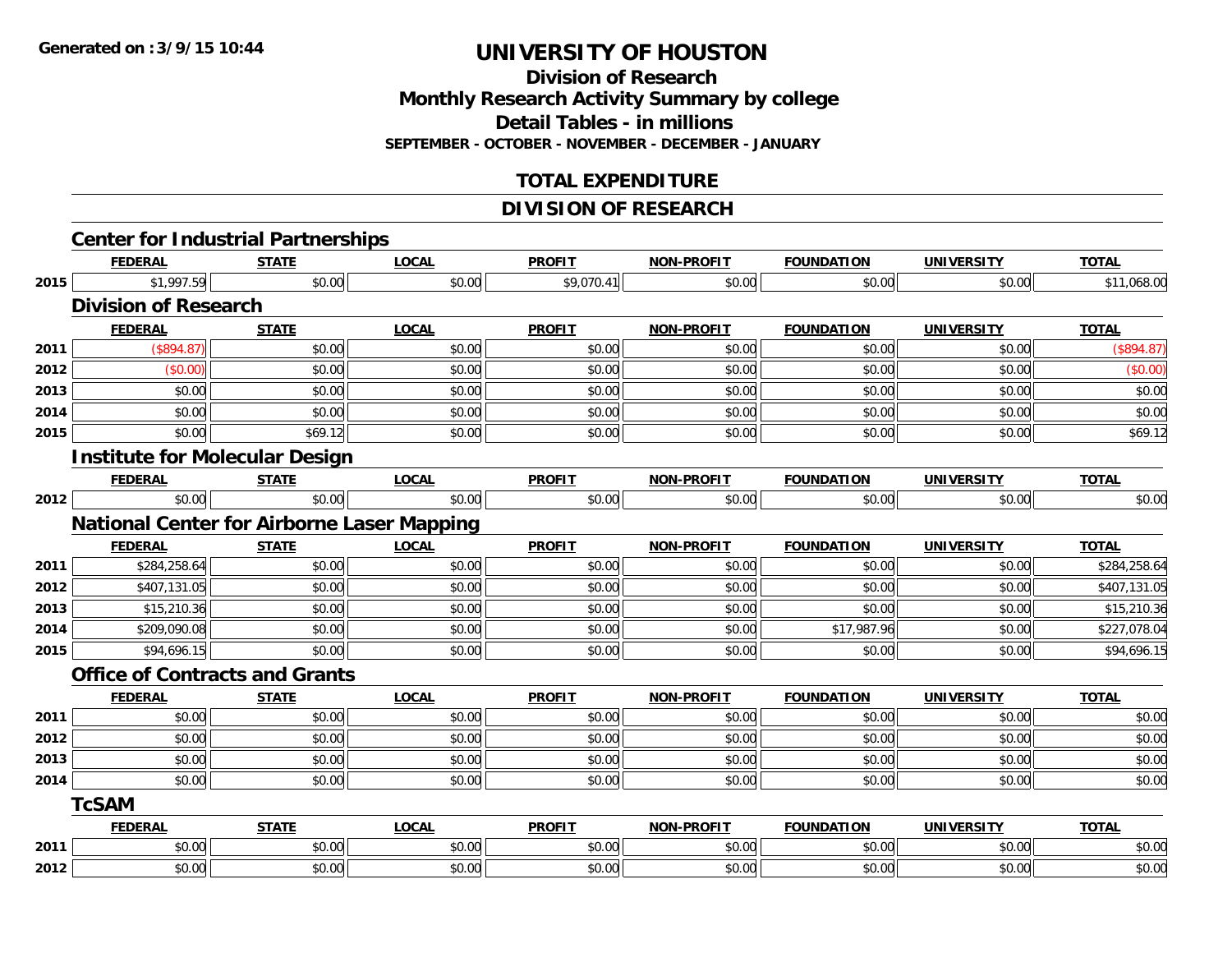# **Division of ResearchMonthly Research Activity Summary by college Detail Tables - in millions SEPTEMBER - OCTOBER - NOVEMBER - DECEMBER - JANUARY**

# **TOTAL EXPENDITURE**

# **DIVISION OF RESEARCH**

|      | TcSUH          |              |              |               |                   |                   |                   |              |  |  |  |  |
|------|----------------|--------------|--------------|---------------|-------------------|-------------------|-------------------|--------------|--|--|--|--|
|      | <b>FEDERAL</b> | <b>STATE</b> | <b>LOCAL</b> | <b>PROFIT</b> | <b>NON-PROFIT</b> | <b>FOUNDATION</b> | <b>UNIVERSITY</b> | <b>TOTAL</b> |  |  |  |  |
| 2011 | \$25,965.25    | \$0.00       | \$0.00       | \$56,069.04   | \$0.00            | \$0.00            | \$0.00            | \$82,034.29  |  |  |  |  |
| 2012 | \$23,324.65    | \$39,907.13  | \$0.00       | \$55,849.15   | \$0.00            | \$0.00            | \$0.00            | \$119,080.93 |  |  |  |  |
| 2013 | \$16,601.72    | \$4,423.10   | \$0.00       | \$26,609.01   | \$0.00            | \$0.00            | \$0.00            | \$47,633.83  |  |  |  |  |
| 2014 | \$85,847.40    | \$9,120.34   | \$0.00       | \$27,491.40   | \$0.00            | \$0.00            | \$0.00            | \$122,459.14 |  |  |  |  |
| 2015 | \$27,663.98    | \$0.00       | \$0.00       | \$13,269.31   | \$0.00            | \$0.00            | \$0.00            | \$40,933.29  |  |  |  |  |
|      |                |              |              |               |                   |                   |                   |              |  |  |  |  |

#### **Texas Obesity Research Center**

|      | <b>FEDERAL</b> | <b>STATE</b> | <u>LOCAL</u> | <b>PROFIT</b> | <b>NON-PROFIT</b> | <b>FOUNDATION</b> | <b>UNIVERSITY</b> | <b>TOTAL</b> |
|------|----------------|--------------|--------------|---------------|-------------------|-------------------|-------------------|--------------|
| 2011 | \$0.00         | \$0.00       | \$0.00       | \$0.00        | \$0.00            | \$0.00            | \$0.00            | \$0.00       |
| 2012 | \$0.00         | \$0.00       | \$0.00       | \$0.00        | \$0.00            | \$0.00            | \$0.00            | \$0.00       |
| 2013 | \$0.00         | \$0.00       | \$0.00       | \$0.00        | \$0.00            | \$0.00            | \$0.00            | \$0.00       |
| 2014 | \$0.00         | \$0.00       | \$0.00       | \$0.00        | \$0.00            | \$0.00            | \$0.00            | \$0.00       |
| 2015 | \$0.00         | \$0.00       | \$0.00       | \$0.00        | \$0.00            | \$0.00            | \$0.00            | \$0.00       |

#### **TIMES**

|       | <b>FEDERAL</b> | <b>STATE</b> | <u>LOCAL</u> | <b>PROFIT</b> | <b>NON-PROFIT</b> | <b>FOUNDATION</b> | <b>UNIVERSITY</b> | <b>TOTAL</b>   |
|-------|----------------|--------------|--------------|---------------|-------------------|-------------------|-------------------|----------------|
| 2011  | \$236,981.05   | \$9,462.97   | \$0.00       | \$0.00        | \$0.00            | \$0.00            | \$0.00            | \$246,444.02   |
| 2012  | \$729,187.98   | \$0.01       | \$0.00       | \$0.00        | \$0.00            | \$0.00            | \$0.00            | \$729,187.99   |
| 2013  | \$1,141,242.22 | (\$759.74)   | \$0.00       | \$0.00        | \$0.00            | \$0.00            | \$0.00            | \$1,140,482.48 |
| 2014  | \$992.116.84   | \$10,111.50  | \$0.00       | \$0.00        | \$0.00            | \$0.00            | \$0.00            | \$1,002,228.34 |
| 2015  | \$891,227.43   | \$0.00       | \$0.00       | \$0.00        | \$2,170.88        | \$0.00            | \$0.00            | \$893,398.31   |
| Total | \$6,310,925.13 | \$95,250.68  | \$0.00       | \$439,203.80  | \$2,170.69        | \$17,987.96       | \$0.00            | \$6,865,538.25 |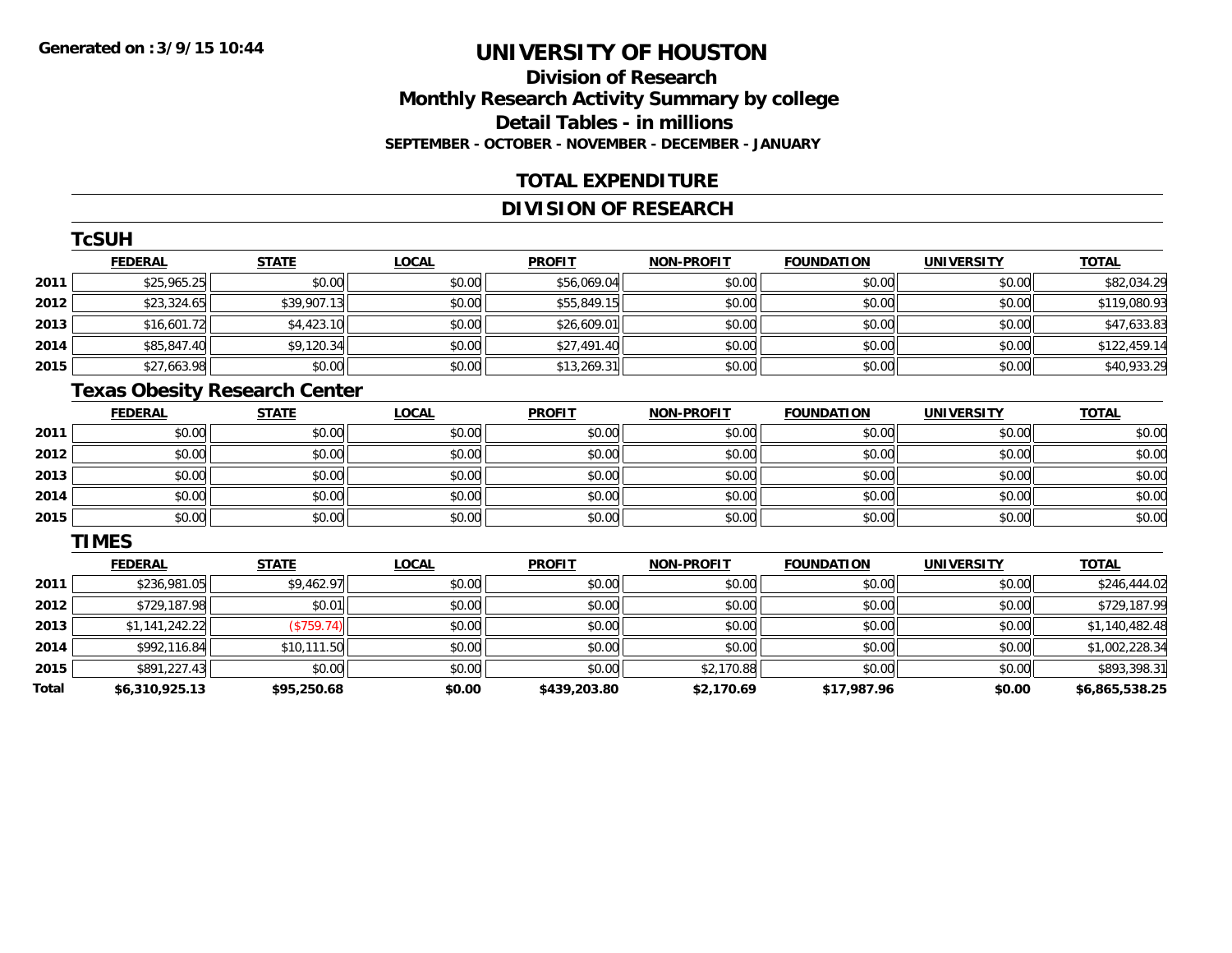# **Division of ResearchMonthly Research Activity Summary by college Detail Tables - in millionsSEPTEMBER - OCTOBER - NOVEMBER - DECEMBER - JANUARY**

# **TOTAL EXPENDITURE**

# **GRADUATE COLLEGE OF SOCIAL WORK**

# **Center for Drug and Social Policy Research**

|      | <b>FEDERAL</b> | <b>STATE</b> | <b>LOCAL</b>                                    | <b>PROFIT</b> | <b>NON-PROFIT</b> | <b>FOUNDATION</b> | <b>UNIVERSITY</b> | <b>TOTAL</b> |
|------|----------------|--------------|-------------------------------------------------|---------------|-------------------|-------------------|-------------------|--------------|
| 2011 | \$0.00         | \$0.00       | \$0.00                                          | \$0.00        | \$0.00            | \$0.00            | \$0.00            | \$0.00       |
| 2012 | \$0.00         | \$0.00       | \$0.00                                          | \$0.00        | \$0.00            | \$0.00            | \$0.00            | \$0.00       |
| 2013 | \$0.00         | \$0.00       | \$0.00                                          | \$0.00        | \$0.00            | \$0.00            | \$0.00            | \$0.00       |
| 2014 | \$0.00         | \$0.00       | \$0.00                                          | \$0.00        | \$0.00            | \$0.00            | \$0.00            | \$0.00       |
| 2015 | \$0.00         | \$0.00       | \$0.00                                          | \$0.00        | \$0.00            | \$0.00            | \$0.00            | \$0.00       |
|      |                |              | Contar for Hoolth Faultica B Fueluation Decease |               |                   |                   |                   |              |

#### **Center for Health Equities & Evaluation Research**

|      | <b>FEDERAL</b> | <b>STATE</b> | <u>LOCAL</u> | <b>PROFIT</b> | <b>NON-PROFIT</b> | <b>FOUNDATION</b> | UNIVERSITY  | <b>TOTAL</b> |
|------|----------------|--------------|--------------|---------------|-------------------|-------------------|-------------|--------------|
| 2012 | \$60,746.77    | \$0.00       | \$0.00       | \$0.00        | \$0.00            | \$0.00            | \$0.00      | \$60,746.77  |
| 2013 | \$155,677.63   | \$0.00       | \$0.00       | \$0.00        | \$0.00            | \$0.00            | \$42,000.00 | \$197.677.63 |
| 2014 | \$46,447.45    | \$0.00       | \$0.00       | \$0.00        | \$0.00            | \$0.00            | \$0.00      | \$46,447.45  |
| 2015 | \$48,779.32    | \$0.00       | \$0.00       | \$0.00        | \$0.00            | \$0.00            | \$0.00      | \$48,779.32  |

# **Child & Family for Innovative Research**

|      | <b>FEDERAL</b> | <b>STATE</b> | <b>LOCAL</b> | <b>PROFIT</b> | <b>NON-PROFIT</b> | <b>FOUNDATION</b> | <b>UNIVERSITY</b> | <b>TOTAL</b>   |
|------|----------------|--------------|--------------|---------------|-------------------|-------------------|-------------------|----------------|
| 2011 | \$642,931.48   | \$14,066.62  | \$0.00       | \$0.00        | \$0.00            | \$34,043.25       | \$0.00            | \$691,041.35   |
| 2012 | \$562,106.72   | (\$107.66)   | \$0.00       | \$21,369.00   | \$0.00            | \$40,117.95       | \$2,109.33        | \$625,595.34   |
| 2013 | \$506,452.79   | \$27,824.54  | \$27,185.20  | (\$1,781.27)  | \$9.17            | \$9,278.00        | \$1,021.48        | \$569,989.91   |
| 2014 | \$419,077.87   | \$20,191.10  | \$6,304.77   | \$13,202.76   | \$19,800.98       | \$33,581.75       | \$0.00            | \$512,159.23   |
| 2015 | \$1,011,377.51 | \$22,705.09  | \$0.00       | \$925.29      | (\$5,073.66)      | \$58,414.75       | \$0.00            | \$1,088,348.98 |

### **Community Projects - Social Work**

|      | <b>FEDERAL</b> | <b>STATE</b> | <u>LOCAL</u>           | <b>PROFIT</b>         | <b>NON-PROFIT</b> | <b>FOUNDATION</b> | <b>UNIVERSITY</b> | <u>TOTAL</u> |
|------|----------------|--------------|------------------------|-----------------------|-------------------|-------------------|-------------------|--------------|
| 2011 | \$0.00         | \$0.00       | $n \cap \neg$<br>DU.UG | 0000<br>\$0.00        | \$0.00            | \$0.00            | \$0.00            | \$0.00       |
| 2012 | \$333.94       | \$0.00       | 0000<br>DU.UG          | JU.UU                 | \$0.00            | \$0.00            | \$0.00            | \$333.94     |
| 2013 | SU.UT          | \$0.00       | \$0.00                 | t∩ ∩∩<br><b>SU.UU</b> | \$0.00            | \$0.00            | \$0.00            |              |

#### **Dean, Social Work**

|      | <b>FEDERAL</b> | <b>STATE</b> | <u>LOCAL</u> | <b>PROFIT</b> | <b>NON-PROFIT</b> | <b>FOUNDATION</b> | <b>UNIVERSITY</b> | <b>TOTAL</b> |
|------|----------------|--------------|--------------|---------------|-------------------|-------------------|-------------------|--------------|
| 2011 | \$278,024.00   | \$0.00       | \$0.00       | \$0.00        | \$0.00            | \$0.00            | \$0.00            | \$278,024.00 |
| 2012 | \$16,909.15    | \$0.00       | \$0.00       | \$0.00        | \$0.00            | \$0.00            | \$0.00            | \$16,909.15  |
| 2013 | \$17,787.82    | \$0.00       | \$0.00       | \$0.00        | \$0.00            | \$0.00            | \$0.00            | \$17,787.82  |
| 2014 | \$0.00         | \$0.00       | \$0.00       | \$0.00        | \$0.00            | \$0.00            | \$0.00            | \$0.00       |
| 2015 | \$3,187.98     | \$0.00       | \$0.00       | \$0.00        | \$0.00            | \$0.00            | \$0.00            | \$3,187.98   |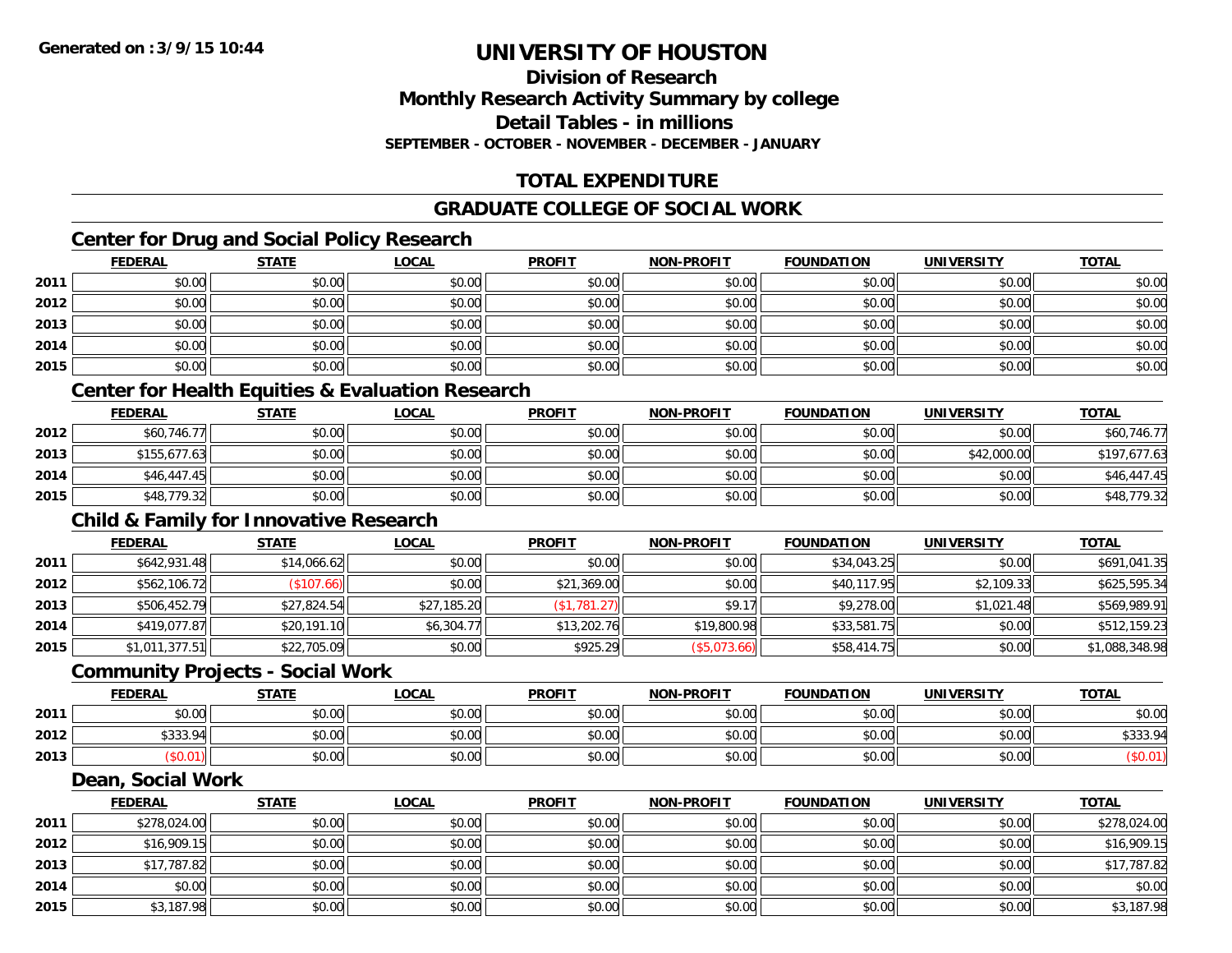### **Division of Research Monthly Research Activity Summary by college Detail Tables - in millions SEPTEMBER - OCTOBER - NOVEMBER - DECEMBER - JANUARY**

### **TOTAL EXPENDITURE**

#### **GRADUATE COLLEGE OF SOCIAL WORK**

# **Office for Drug SPR**

|       | <b>FEDERAL</b> | <b>STATE</b> | <b>LOCAL</b> | <b>PROFIT</b> | <b>NON-PROFIT</b> | <b>FOUNDATION</b> | <b>UNIVERSITY</b> | <b>TOTAL</b>   |
|-------|----------------|--------------|--------------|---------------|-------------------|-------------------|-------------------|----------------|
| 2011  | \$0.00         | \$0.00       | \$0.00       | \$0.00        | \$0.00            | \$0.00            | \$0.00            | \$0.00         |
| 2012  | \$0.00         | \$0.00       | \$0.00       | \$0.00        | \$0.00            | \$0.00            | \$0.00            | \$0.00         |
| 2013  | \$0.00         | \$0.00       | \$0.00       | \$0.00        | \$0.00            | \$0.00            | \$0.00            | \$0.00         |
| 2014  | \$0.00         | \$0.00       | \$0.00       | \$0.00        | \$0.00            | \$0.00            | \$0.00            | \$0.00         |
| 2015  | \$0.00         | \$0.00       | \$0.00       | \$0.00        | \$0.00            | \$0.00            | \$0.00            | \$0.00         |
| Total | \$3,769,840.42 | \$84,679.69  | \$33,489.97  | \$33,715.78   | \$14,736.49       | \$175,435.70      | \$45,130.81       | \$4,157,028.86 |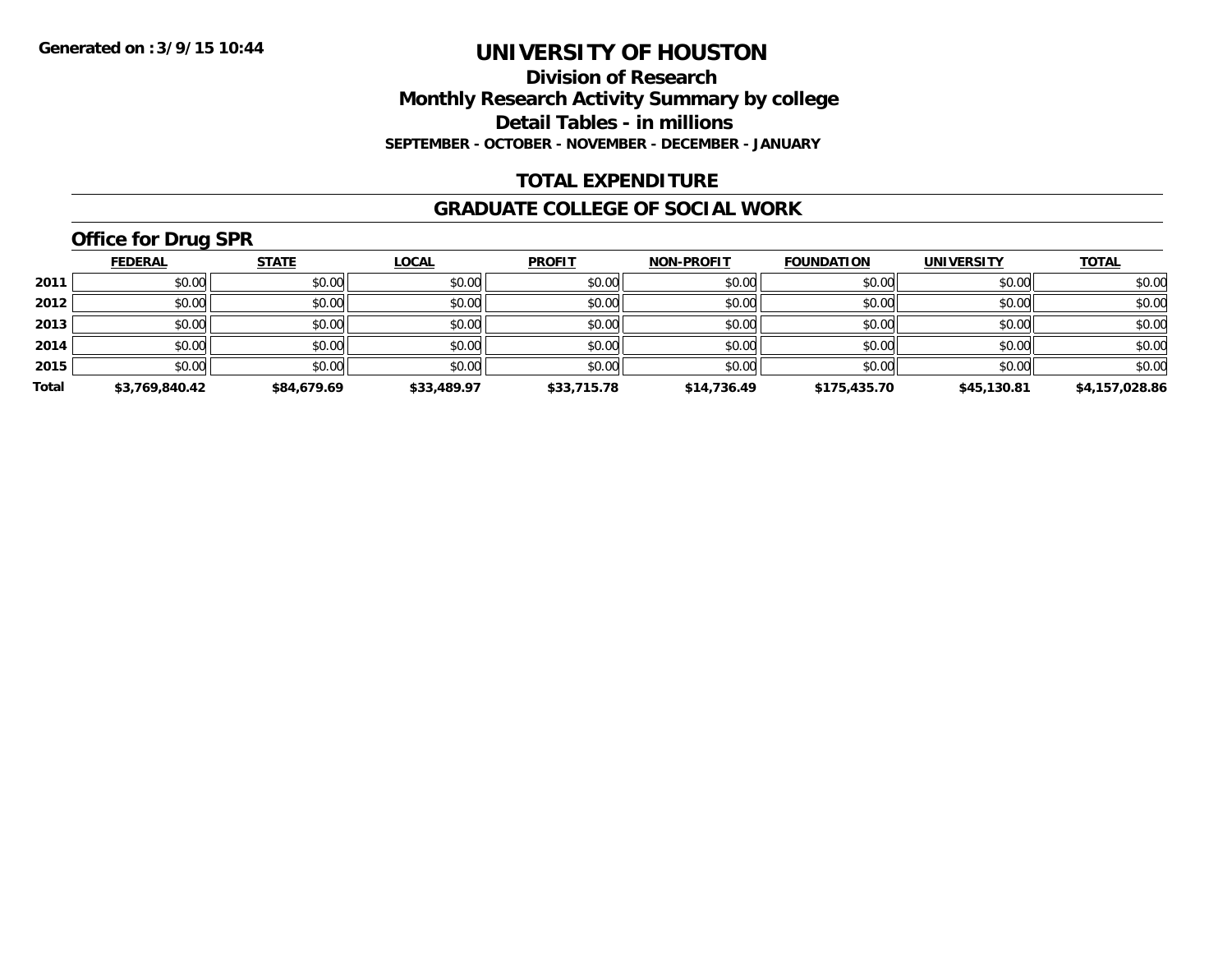#### **Division of Research Monthly Research Activity Summary by college Detail Tables - in millions SEPTEMBER - OCTOBER - NOVEMBER - DECEMBER - JANUARY**

# **TOTAL EXPENDITURE**

# **HILTON COLLEGE OF HOTEL AND RESTAURANT MANAGEMENT**

### **Hotel and Restaurant Management**

|       | <b>FEDERAL</b> | <b>STATE</b> | <b>LOCAL</b> | <b>PROFIT</b> | <b>NON-PROFIT</b> | <b>FOUNDATION</b> | <b>UNIVERSITY</b> | <b>TOTAL</b> |
|-------|----------------|--------------|--------------|---------------|-------------------|-------------------|-------------------|--------------|
| 2011  | \$3,212.24     | \$32,202.70  | \$0.00       | \$1,065.30    | \$383.78          | \$0.00            | \$0.00            | \$36,864.02  |
| 2012  | \$9,151.94     | \$66,299.72  | \$0.00       | \$25.76       | \$6,258.96        | \$0.00            | \$0.00            | \$81,736.38  |
| 2013  | \$18,516.82    | \$23,920.32  | \$0.00       | \$0.00        | \$0.00            | \$0.00            | \$0.00            | \$42,437.14  |
| 2014  | \$49,136.89    | (\$278.24)   | \$0.00       | \$0.00        | \$0.00            | \$5,919.98        | \$0.00            | \$54,778.63  |
| 2015  | \$55,814.82    | (\$288.96)   | \$0.00       | \$0.00        | \$0.00            | \$9,356.22        | \$0.00            | \$64,882.08  |
| Total | \$135,832.71   | \$121,855.54 | \$0.00       | \$1,091.06    | \$6,642.74        | \$15,276.20       | \$0.00            | \$280,698.25 |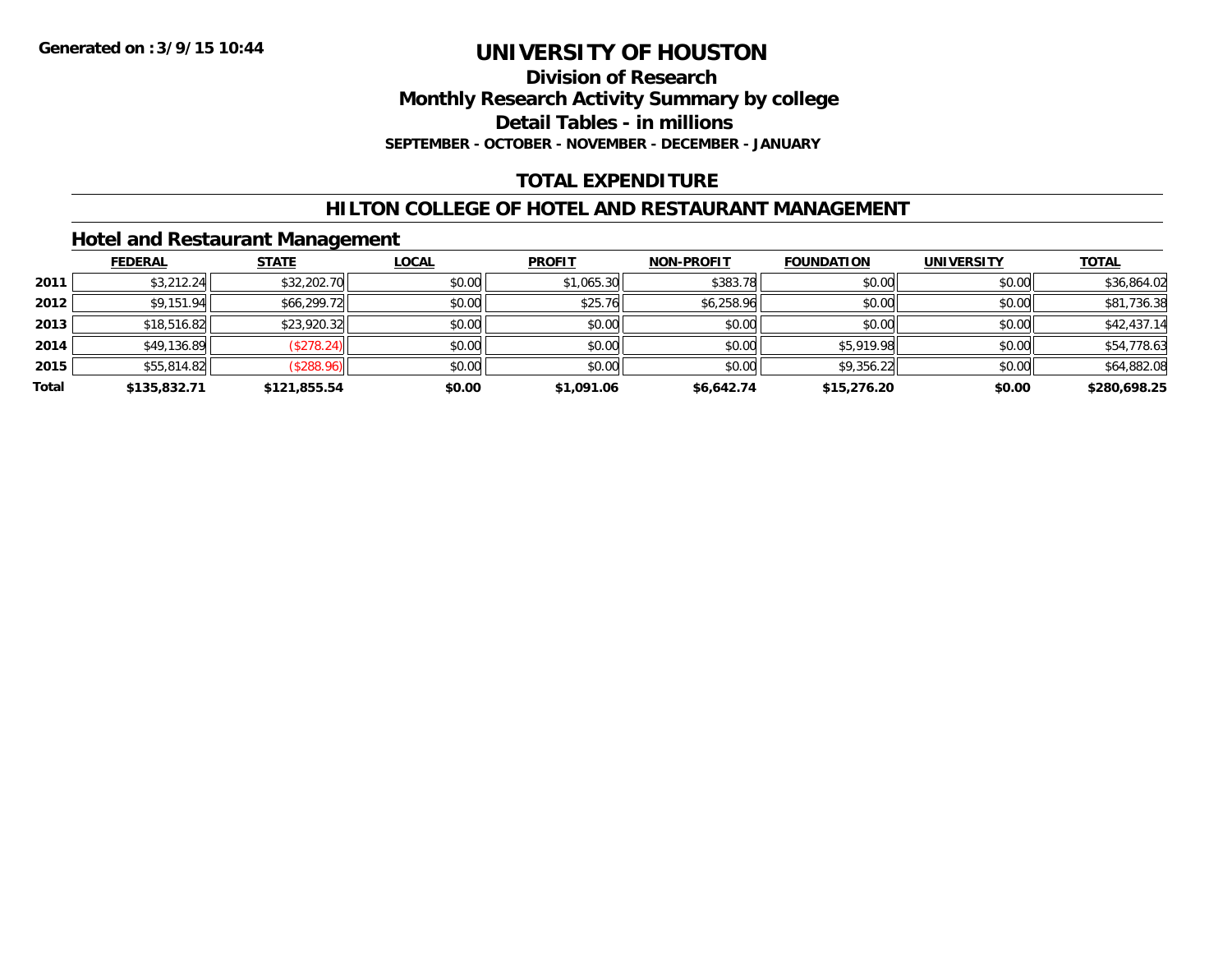### **Division of Research Monthly Research Activity Summary by college Detail Tables - in millions SEPTEMBER - OCTOBER - NOVEMBER - DECEMBER - JANUARY**

### **TOTAL EXPENDITURE**

#### **HONORS COLLEGE**

# **Dean, Honors College**

|       |                | $\sim$       |              |               |                   |                   |                   |              |
|-------|----------------|--------------|--------------|---------------|-------------------|-------------------|-------------------|--------------|
|       | <u>FEDERAL</u> | <b>STATE</b> | <b>LOCAL</b> | <b>PROFIT</b> | <b>NON-PROFIT</b> | <b>FOUNDATION</b> | <b>UNIVERSITY</b> | <b>TOTAL</b> |
| 2011  | \$3,665.12     | \$0.00       | \$0.00       | \$0.00        | \$0.00            | \$0.00            | \$0.00            | \$3,665.12   |
| 2012  | \$12,093.37    | \$0.00       | \$0.00       | \$0.00        | \$6,534.32        | \$0.00            | \$0.00            | \$18,627.69  |
| 2013  | \$12,579.75    | \$0.00       | \$0.00       | \$0.00        | \$8,393.42        | \$0.00            | \$0.00            | \$20,973.17  |
| 2014  | \$2,694.74     | \$0.00       | \$0.00       | \$0.00        | \$8,371.04        | \$4,320.44        | \$0.00            | \$15,386.22  |
| 2015  | \$0.00         | \$0.00       | \$0.00       | \$0.00        | (\$17.71)         | \$707.16          | \$0.00            | \$689.45     |
| Total | \$31,032.98    | \$0.00       | \$0.00       | \$0.00        | \$23,281.07       | \$5,027.60        | \$0.00            | \$59,341.64  |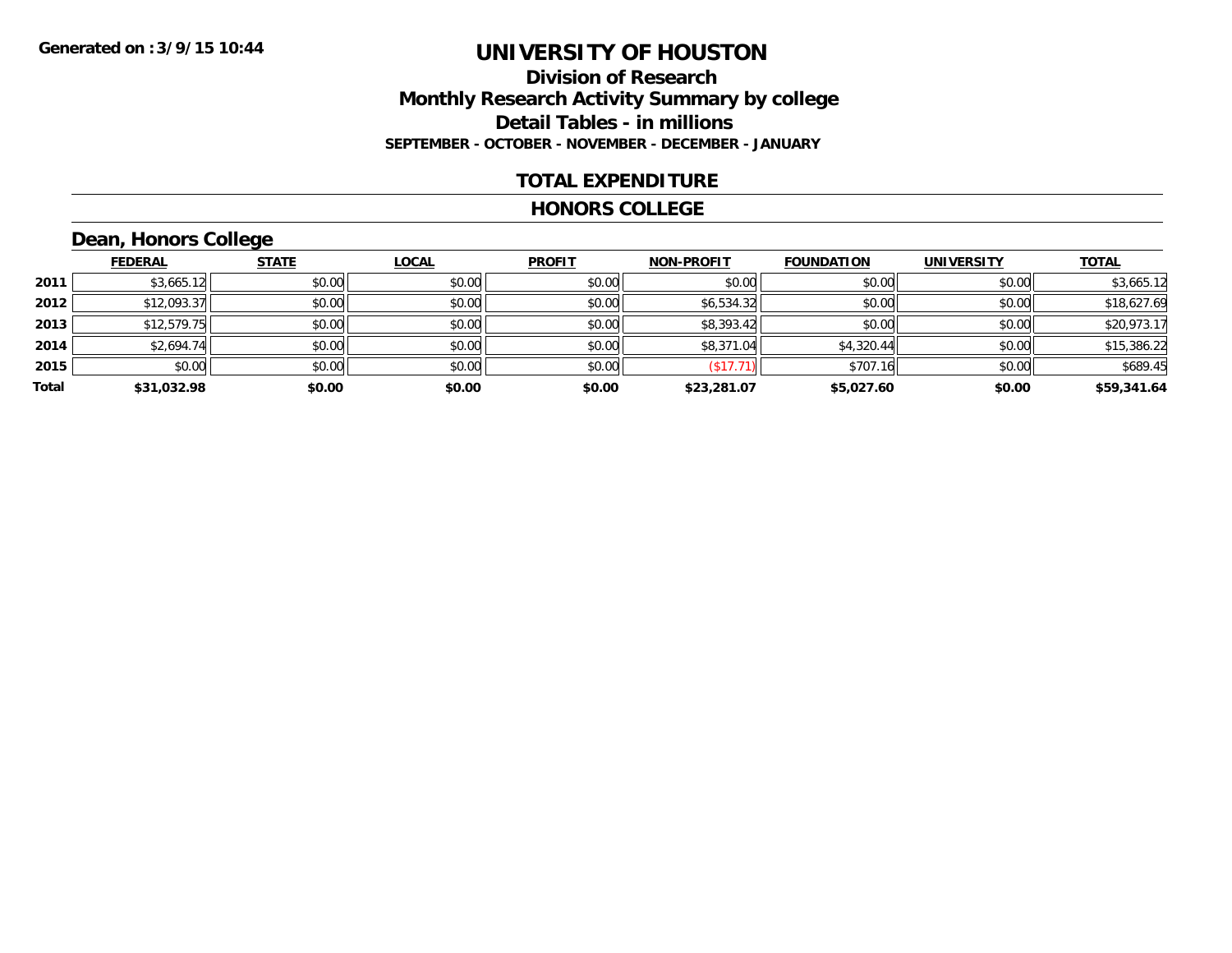### **Division of Research Monthly Research Activity Summary by college Detail Tables - in millions SEPTEMBER - OCTOBER - NOVEMBER - DECEMBER - JANUARY**

### **TOTAL EXPENDITURE**

#### **LIBRARY**

### **Administration, Library**

|       | <b>FEDERAL</b> | <b>STATE</b> | <u>LOCAL</u> | <b>PROFIT</b> | <b>NON-PROFIT</b> | <b>FOUNDATION</b> | <b>UNIVERSITY</b> | <b>TOTAL</b> |
|-------|----------------|--------------|--------------|---------------|-------------------|-------------------|-------------------|--------------|
| 2011  | \$5,245.19     | \$0.00       | \$0.00       | \$0.00        | \$0.00            | \$0.00            | \$0.00            | \$5,245.19   |
| 2012  | \$43.40        | \$0.00       | \$0.00       | \$0.00        | \$0.00            | \$0.00            | \$0.00            | \$43.40      |
| 2013  | \$0.00         | \$0.00       | \$0.00       | \$0.00        | \$0.00            | \$0.00            | \$0.00            | \$0.00       |
| 2014  | \$0.00         | \$0.00       | \$0.00       | \$0.00        | \$0.00            | \$0.00            | \$0.00            | \$0.00       |
| Total | \$5,288.59     | \$0.00       | \$0.00       | \$0.00        | \$0.00            | \$0.00            | \$0.00            | \$5,288.59   |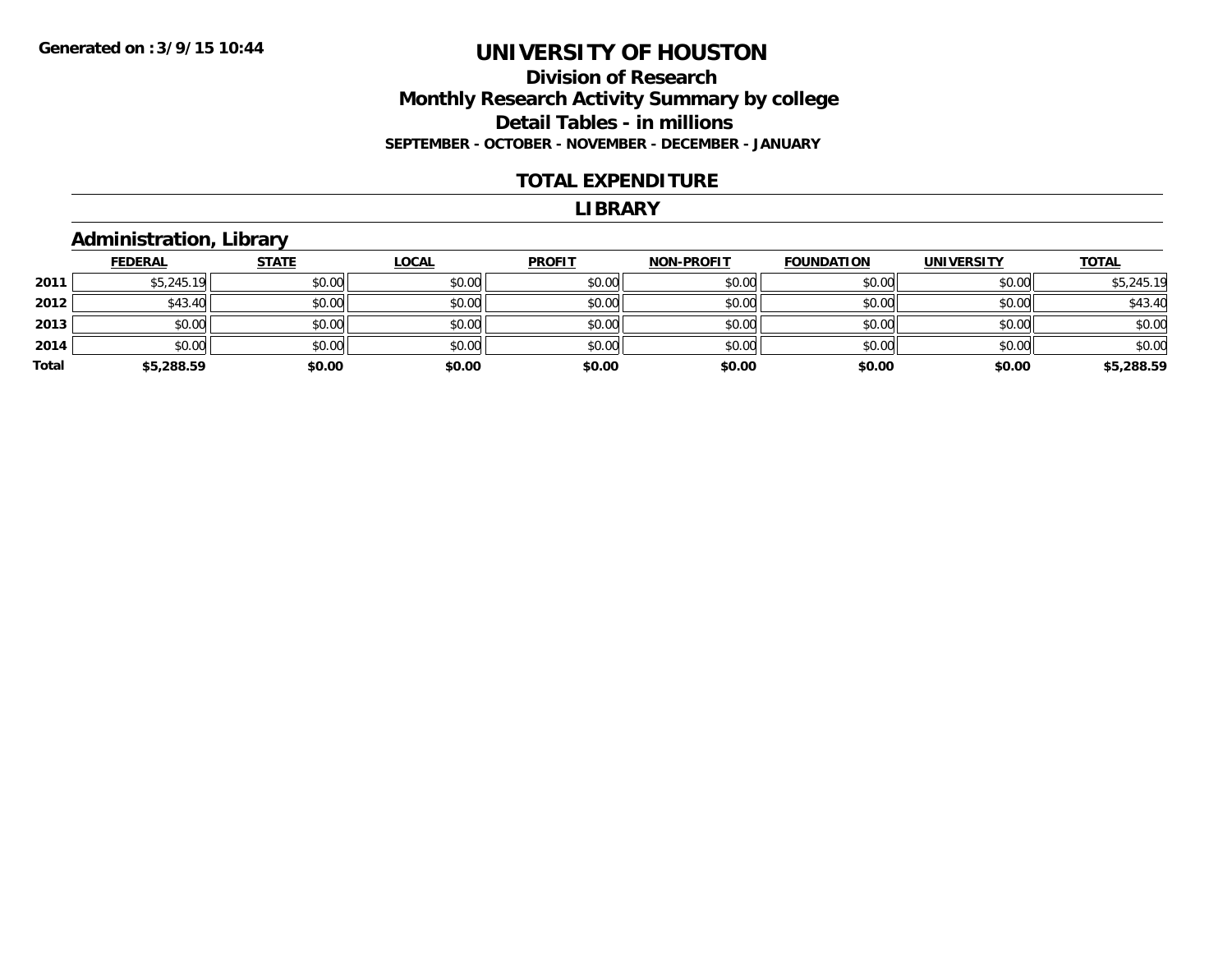**Division of Research Monthly Research Activity Summary by college Detail Tables - in millions SEPTEMBER - OCTOBER - NOVEMBER - DECEMBER - JANUARY**

# **TOTAL EXPENDITURE**

### **OTHER OUTSIDE ORGANIZATIONS USED FOR CPHS LOGINS**

| nealth <sup>o</sup><br><b>Center</b> |                |        |        |               |                              |                   |                   |              |
|--------------------------------------|----------------|--------|--------|---------------|------------------------------|-------------------|-------------------|--------------|
|                                      | <u>FEDERAL</u> | STATI  | LOCAL  | <b>PROFIT</b> | <b>LPROFIT</b><br><b>NON</b> | <b>FOUNDATION</b> | <b>UNIVERSITY</b> | <b>TOTAL</b> |
| 2015                                 | \$0.00         | \$0.00 | \$0.00 | \$0.00        | \$0.00                       | \$0.00            | \$0.00            | \$0.00       |
| Total                                | \$0.00         | \$0.00 | \$0.00 | \$0.00        | \$0.00                       | \$0.00            | \$0.00            | \$0.00       |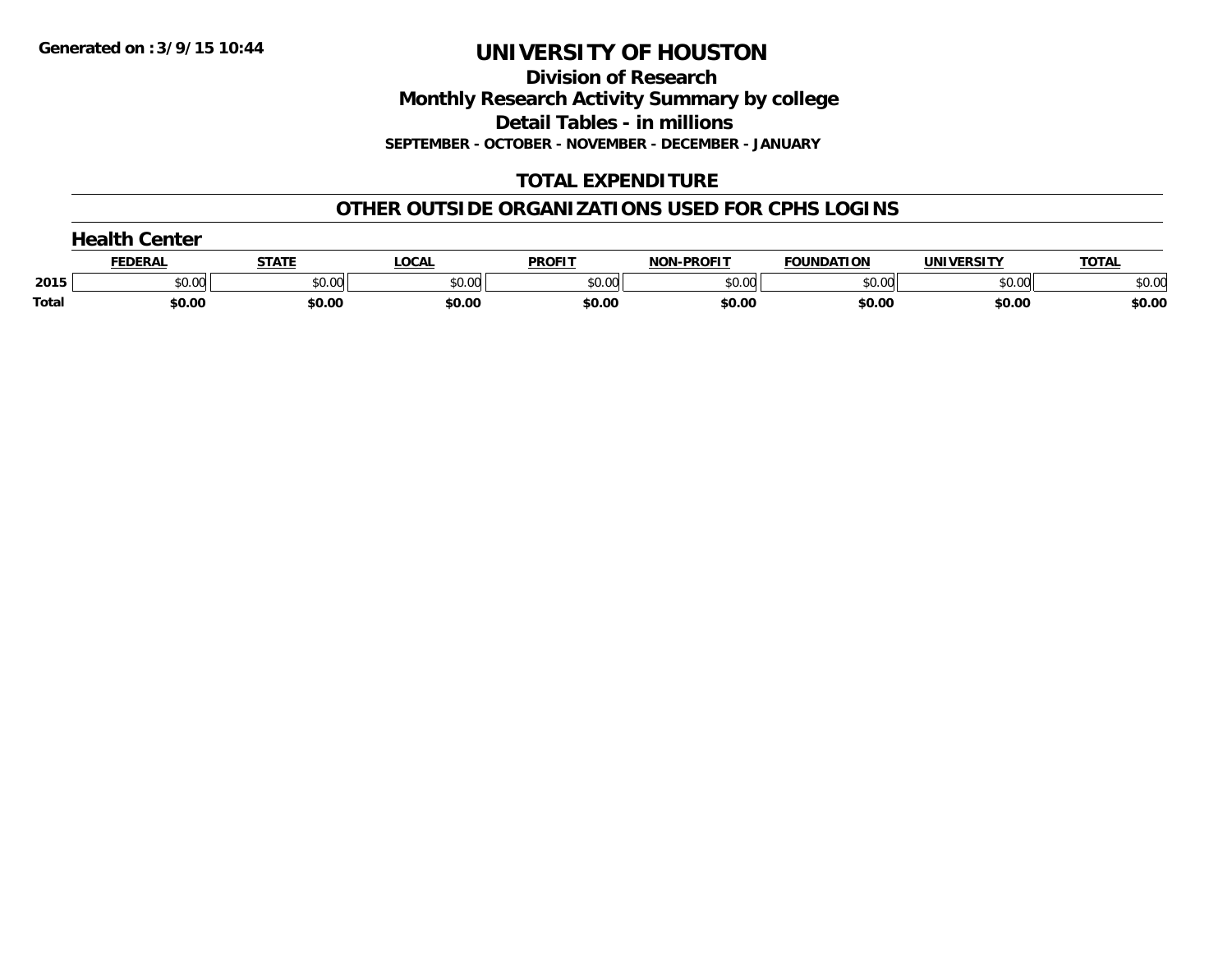### **Division of Research Monthly Research Activity Summary by college Detail Tables - in millions SEPTEMBER - OCTOBER - NOVEMBER - DECEMBER - JANUARY**

### **TOTAL EXPENDITURE**

#### **PRESIDENT**

### **Office of the President**

|       | <b>FEDERAL</b> | <b>STATE</b> | <b>LOCAL</b> | <b>PROFIT</b> | <b>NON-PROFIT</b> | <b>FOUNDATION</b> | <b>UNIVERSITY</b> | <b>TOTAL</b> |
|-------|----------------|--------------|--------------|---------------|-------------------|-------------------|-------------------|--------------|
| 2011  | \$0.00         | \$0.00       | \$0.00       | \$0.00        | \$0.00            | \$0.00            | \$0.00            | \$0.00       |
| 2012  | \$0.00         | \$0.00       | \$0.00       | \$0.00        | \$0.00            | \$0.00            | \$0.00            | \$0.00       |
| 2013  | \$0.00         | \$0.00       | \$0.00       | \$0.00        | \$0.00            | \$0.00            | \$0.00            | \$0.00       |
| 2014  | \$0.00         | \$0.00       | \$0.00       | \$0.00        | \$0.00            | \$0.00            | \$0.00            | \$0.00       |
| 2015  | \$21,534.22    | \$0.00       | \$0.00       | \$0.00        | \$0.00            | \$0.00            | \$0.00            | \$21,534.22  |
| Total | \$21,534.22    | \$0.00       | \$0.00       | \$0.00        | \$0.00            | \$0.00            | \$0.00            | \$21,534.22  |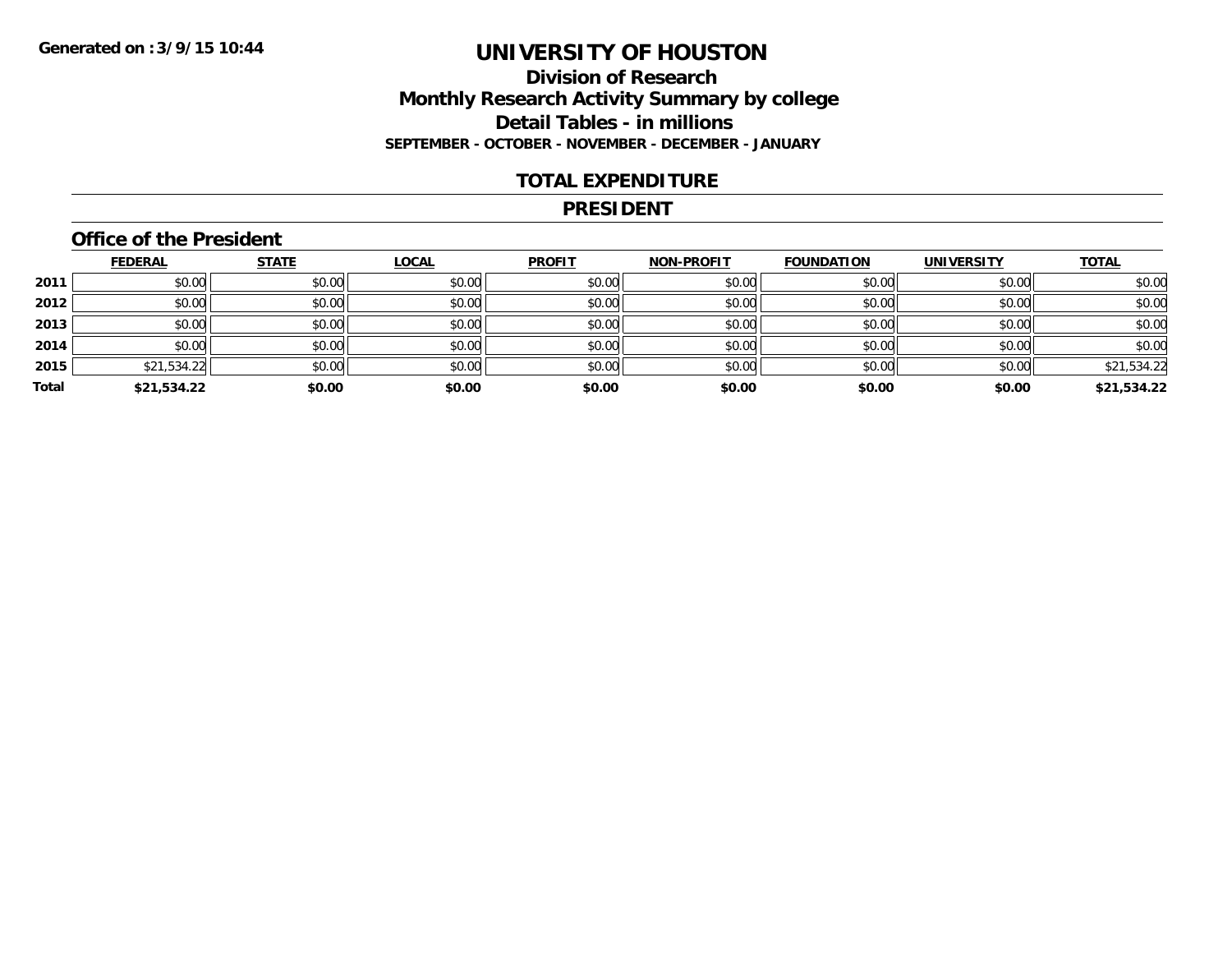### **Division of Research Monthly Research Activity Summary by college Detail Tables - in millions SEPTEMBER - OCTOBER - NOVEMBER - DECEMBER - JANUARY**

# **TOTAL EXPENDITURE**

### **SENIOR V.P. FOR ACADEMIC AFFAIRS AND PROVOST**

|      | <b>Challenger Program</b>                           |              |              |               |                   |                   |                   |              |
|------|-----------------------------------------------------|--------------|--------------|---------------|-------------------|-------------------|-------------------|--------------|
|      | <b>FEDERAL</b>                                      | <b>STATE</b> | <b>LOCAL</b> | <b>PROFIT</b> | <b>NON-PROFIT</b> | <b>FOUNDATION</b> | <b>UNIVERSITY</b> | <b>TOTAL</b> |
| 2011 | \$0.00                                              | \$0.00       | \$0.00       | \$0.00        | \$0.00            | \$0.00            | \$0.00            | \$0.00       |
| 2012 | \$0.00                                              | \$0.00       | \$0.00       | \$0.00        | \$0.00            | \$0.00            | \$0.00            | \$0.00       |
| 2013 | \$0.00                                              | \$0.00       | \$0.00       | \$0.00        | \$0.00            | \$0.00            | \$0.00            | \$0.00       |
| 2014 | \$0.00                                              | \$0.00       | \$0.00       | \$0.00        | \$0.00            | \$0.00            | \$0.00            | \$0.00       |
| 2015 | \$0.00                                              | \$0.00       | \$0.00       | \$0.00        | \$0.00            | \$0.00            | \$0.00            | \$0.00       |
|      | <b>Continuing Education</b>                         |              |              |               |                   |                   |                   |              |
|      | <b>FEDERAL</b>                                      | <b>STATE</b> | <b>LOCAL</b> | <b>PROFIT</b> | <b>NON-PROFIT</b> | <b>FOUNDATION</b> | <b>UNIVERSITY</b> | <b>TOTAL</b> |
| 2011 | \$0.00                                              | \$1,068.06   | \$0.00       | \$0.00        | \$0.00            | \$0.00            | \$0.00            | \$1,068.06   |
|      | <b>Learning Support Services</b>                    |              |              |               |                   |                   |                   |              |
|      | <b>FEDERAL</b>                                      | <b>STATE</b> | <b>LOCAL</b> | <b>PROFIT</b> | <b>NON-PROFIT</b> | <b>FOUNDATION</b> | <b>UNIVERSITY</b> | <b>TOTAL</b> |
| 2012 | \$0.00                                              | \$0.00       | \$0.00       | \$0.00        | \$0.00            | \$0.00            | \$0.00            | \$0.00       |
| 2013 | \$0.00                                              | \$0.00       | \$0.00       | \$0.00        | \$0.00            | \$0.00            | \$0.00            | \$0.00       |
|      | <b>Office of Admissions</b>                         |              |              |               |                   |                   |                   |              |
|      | <b>FEDERAL</b>                                      | <b>STATE</b> | <b>LOCAL</b> | <b>PROFIT</b> | <b>NON-PROFIT</b> | <b>FOUNDATION</b> | <b>UNIVERSITY</b> | <b>TOTAL</b> |
| 2011 | \$0.00                                              | \$0.00       | \$0.00       | \$0.00        | \$0.00            | \$0.00            | \$0.00            | \$0.00       |
| 2012 | \$0.00                                              | \$0.00       | \$0.00       | \$0.00        | \$0.00            | \$0.00            | \$0.00            | \$0.00       |
| 2013 | \$0.00                                              | \$0.00       | \$0.00       | \$0.00        | \$0.00            | \$0.00            | \$0.00            | \$0.00       |
| 2014 | \$0.00                                              | \$0.00       | \$0.00       | \$0.00        | \$0.00            | \$0.00            | \$0.00            | \$0.00       |
| 2015 | \$0.00                                              | \$0.00       | \$0.00       | \$0.00        | \$0.00            | \$0.00            | \$0.00            | \$0.00       |
|      | <b>Senior V.P. for Academic Affairs and Provost</b> |              |              |               |                   |                   |                   |              |
|      | <b>FEDERAL</b>                                      | <b>STATE</b> | <b>LOCAL</b> | <b>PROFIT</b> | <b>NON-PROFIT</b> | <b>FOUNDATION</b> | <b>UNIVERSITY</b> | <b>TOTAL</b> |
| 2014 | \$0.00                                              | \$0.00       | \$0.00       | \$38,767.38   | \$0.00            | \$0.00            | \$0.00            | \$38,767.38  |
|      | <b>Student Support Services</b>                     |              |              |               |                   |                   |                   |              |
|      | <b>FEDERAL</b>                                      | <b>STATE</b> | <b>LOCAL</b> | <b>PROFIT</b> | <b>NON-PROFIT</b> | <b>FOUNDATION</b> | <b>UNIVERSITY</b> | <b>TOTAL</b> |
| 2014 | \$0.00                                              | \$0.00       | \$0.00       | \$0.00        | \$0.00            | \$0.00            | \$0.00            | \$0.00       |
| 2015 | \$0.00                                              | \$0.00       | \$0.00       | \$0.00        | \$0.00            | \$0.00            | \$0.00            | \$0.00       |
|      | <b>Undergraduate Scholars</b>                       |              |              |               |                   |                   |                   |              |
|      | <b>FEDERAL</b>                                      | <b>STATE</b> | <b>LOCAL</b> | <b>PROFIT</b> | <b>NON-PROFIT</b> | <b>FOUNDATION</b> | <b>UNIVERSITY</b> | <b>TOTAL</b> |
| 2011 | \$0.00                                              | \$5,708.31   | \$0.00       | \$0.00        | \$0.00            | \$0.00            | \$0.00            | \$5,708.31   |
| 2012 | \$0.00                                              | \$2,747.39   | \$0.00       | \$0.00        | \$0.00            | \$0.00            | \$0.00            | \$2,747.39   |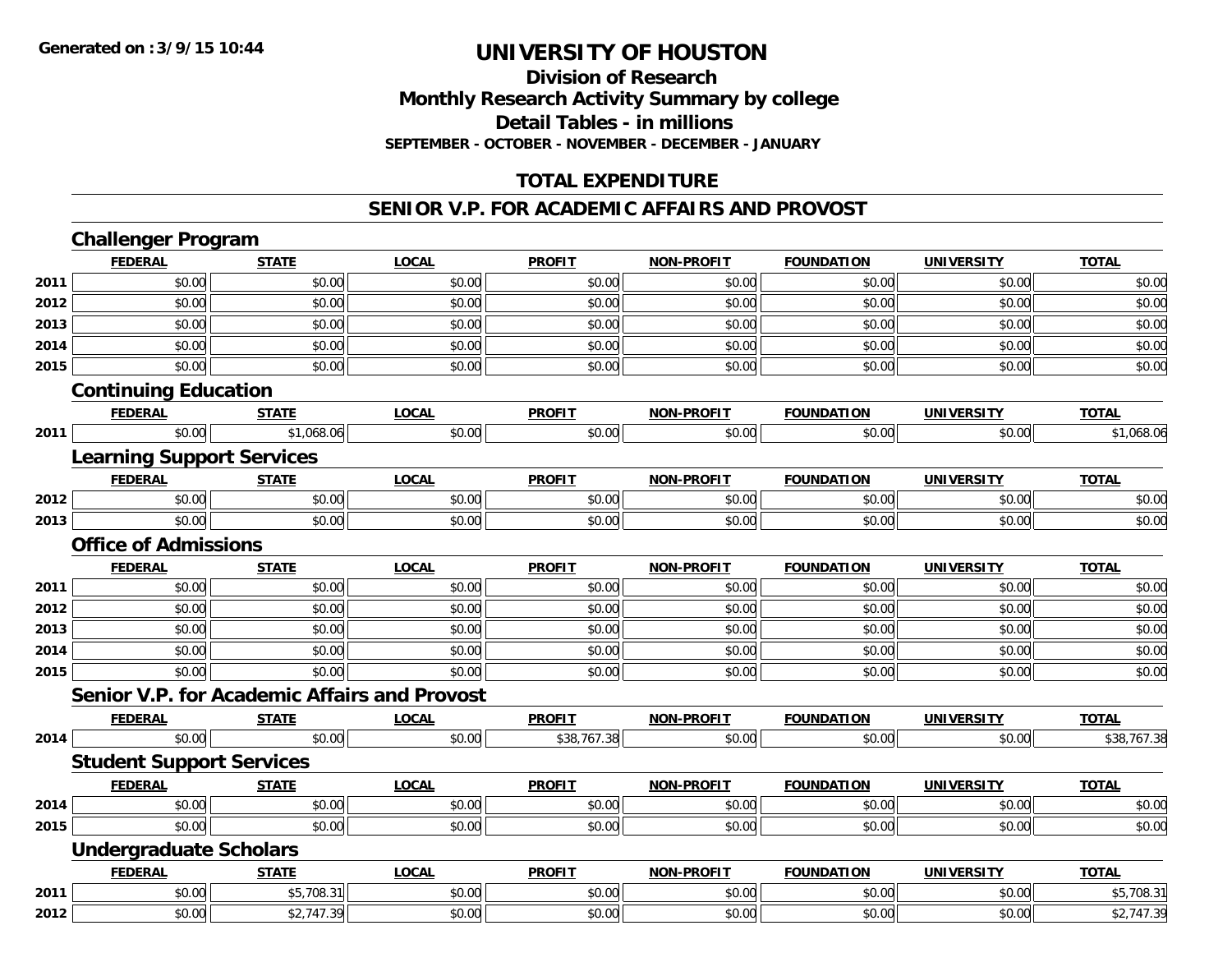**Division of ResearchMonthly Research Activity Summary by college Detail Tables - in millionsSEPTEMBER - OCTOBER - NOVEMBER - DECEMBER - JANUARY**

# **TOTAL EXPENDITURE**

#### **SENIOR V.P. FOR ACADEMIC AFFAIRS AND PROVOST**

### **Undergraduate Scholars**

|      | <b>FEDERAI</b>     | <b>СТЛТЕ</b>                              | <b>OCAL</b> | <b>PROFIT</b> | <b>LPROFIT</b><br><b>NIONI</b> | <b>FOUNDATION</b>  | <b>INIIVEDCITY</b><br>$\mathbf{v}$         | <b>TOTAL</b>               |
|------|--------------------|-------------------------------------------|-------------|---------------|--------------------------------|--------------------|--------------------------------------------|----------------------------|
| 2013 | $\sim$ 00<br>טט.טע | 107.01                                    | vv.vv       | 0000<br>JU.UU | \$0.00                         | $\sim$ 00          | 0000<br>vu.vu                              | \$487.<br>$\Omega$<br>ם. י |
| 2014 | $\sim$ 00<br>vv.vv | $\sim$ 0.000 $\sim$<br>, , , , ,<br>ט טיט | vu.vu       | 0000<br>PO.OO | \$0.00                         | $\sim$ 00<br>טט.טע | $\mathsf{A} \cap \mathsf{A} \cap$<br>vv.vv |                            |

# **Undergraduate Student Success**

|      | <b>FEDERAL</b> | <b>STATE</b> | <u>LOCAL</u> | <b>PROFIT</b> | NON-PROFIT | <b>FOUNDATION</b> | <b>UNIVERSITY</b> | <b>TOTAL</b> |
|------|----------------|--------------|--------------|---------------|------------|-------------------|-------------------|--------------|
| 2011 | \$0.00         | \$0.00       | \$0.00       | \$0.00        | \$0.00     | \$0.00            | \$0.00            | \$0.00       |
| 2012 | \$0.00         | \$23,163.56  | \$0.00       | \$0.00        | \$0.00     | \$0.00            | \$0.00            | \$23,163.56  |
| 2013 | \$0.00         | \$7,565.85   | \$0.00       | \$0.00        | \$0.00     | \$0.00            | \$0.00            | \$7,565.85   |
| 2014 | \$0.00         | \$12,600.39  | \$0.00       | \$0.00        | \$0.00     | \$0.00            | \$0.00            | \$12,600.39  |
| 2015 | \$0.00         | \$11,886.92  | \$0.00       | \$0.00        | \$0.00     | \$0.00            | \$0.00            | \$11,886.92  |

### **Undergraduate Student Success Center**

|       | <b>FEDERAL</b> | <b>STATE</b> | <u>LOCAL</u> | <b>PROFIT</b> | <b>NON-PROFIT</b> | <b>FOUNDATION</b> | <b>UNIVERSITY</b> | <b>TOTAL</b>   |
|-------|----------------|--------------|--------------|---------------|-------------------|-------------------|-------------------|----------------|
| 2011  | \$138,926.99   | \$52,024.93  | \$0.00       | \$0.00        | \$28,238.77       | \$4,444.86        | \$0.00            | \$223,635.55   |
| 2012  | \$135,421.45   | \$54,402.75  | \$0.00       | \$0.00        | \$30,253.46       | \$0.00            | \$0.00            | \$220,077.66   |
| 2013  | \$160,854.88   | \$53,793.69  | \$0.00       | \$0.00        | (\$539.58)        | \$0.00            | \$0.00            | \$214,108.99   |
| 2014  | \$170,462.74   | \$49,218.40  | \$0.00       | \$0.00        | \$0.00            | \$0.00            | \$0.00            | \$219,681.14   |
| 2015  | \$113,455.13   | \$52,684.17  | \$0.00       | \$0.00        | \$31,690.80       | \$0.00            | \$0.00            | \$197,830.10   |
| Total | \$719,121.19   | \$330,922.06 | \$0.00       | \$38,767.38   | \$89,643.45       | \$4,444.86        | \$0.00            | \$1,182,898.94 |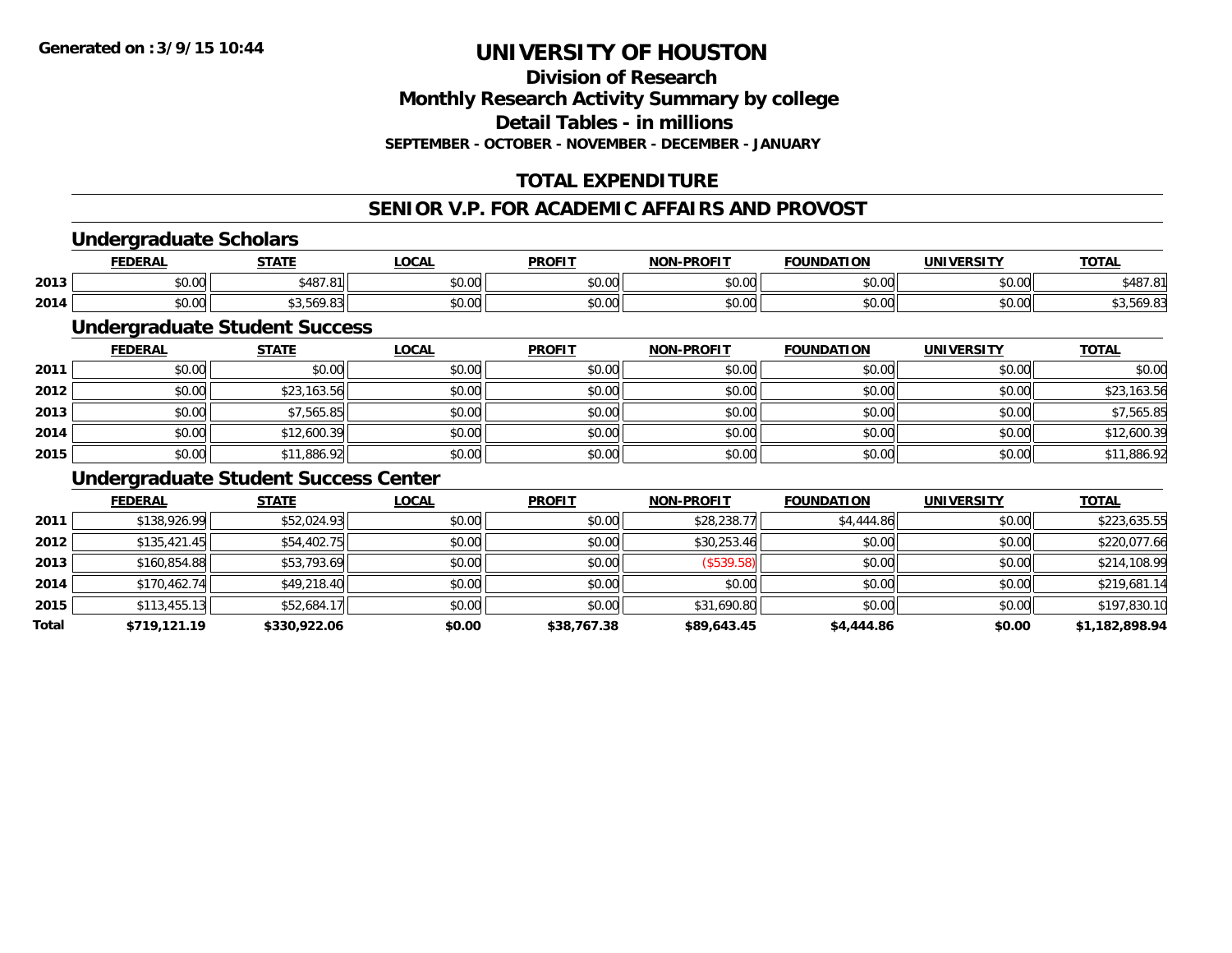# **Division of ResearchMonthly Research Activity Summary by college Detail Tables - in millions SEPTEMBER - OCTOBER - NOVEMBER - DECEMBER - JANUARY**

### **TOTAL EXPENDITURE**

#### **UH LAW CENTER**

|              | Dean, Law      |              |              |               |                   |                   |                   |                |
|--------------|----------------|--------------|--------------|---------------|-------------------|-------------------|-------------------|----------------|
|              | <b>FEDERAL</b> | <b>STATE</b> | <b>LOCAL</b> | <b>PROFIT</b> | <b>NON-PROFIT</b> | <b>FOUNDATION</b> | <b>UNIVERSITY</b> | <b>TOTAL</b>   |
| 2011         | \$13,206.60    | \$0.00       | \$0.00       | \$0.00        | \$0.00            | \$0.00            | \$0.00            | \$13,206.60    |
| 2012         | (\$217,937.72) | \$0.00       | \$0.00       | \$0.00        | \$0.00            | \$0.00            | \$0.00            | (\$217,937.72) |
| 2013         | \$0.00         | \$0.00       | \$0.00       | \$0.00        | \$0.00            | \$0.00            | \$0.00            | \$0.00         |
|              | Law-UH         |              |              |               |                   |                   |                   |                |
|              | <b>FEDERAL</b> | <b>STATE</b> | <b>LOCAL</b> | <b>PROFIT</b> | <b>NON-PROFIT</b> | <b>FOUNDATION</b> | <b>UNIVERSITY</b> | <b>TOTAL</b>   |
| 2011         | \$13,613.97    | \$63,134.07  | \$0.00       | \$0.00        | \$0.00            | \$32,747.83       | \$0.00            | \$109,495.87   |
| 2012         | \$6,616.03     | \$92,491.43  | \$0.00       | \$0.00        | \$0.00            | \$27,528.08       | \$0.00            | \$126,635.54   |
| 2013         | \$116,650.44   | \$49,051.06  | \$0.00       | \$0.00        | \$0.00            | \$29,168.60       | \$0.00            | \$194,870.10   |
| 2014         | \$9,182.58     | \$61,944.94  | \$0.00       | \$0.00        | \$0.00            | \$5,636.78        | \$0.00            | \$76,764.30    |
| 2015         | \$24,331.59    | \$77,181.16  | \$0.00       | \$0.00        | \$0.00            | \$3,504.26        | \$0.00            | \$105,017.01   |
| <b>Total</b> | (\$34,336.51)  | \$343,802.66 | \$0.00       | \$0.00        | \$0.00            | \$98,585.55       | \$0.00            | \$408,051.70   |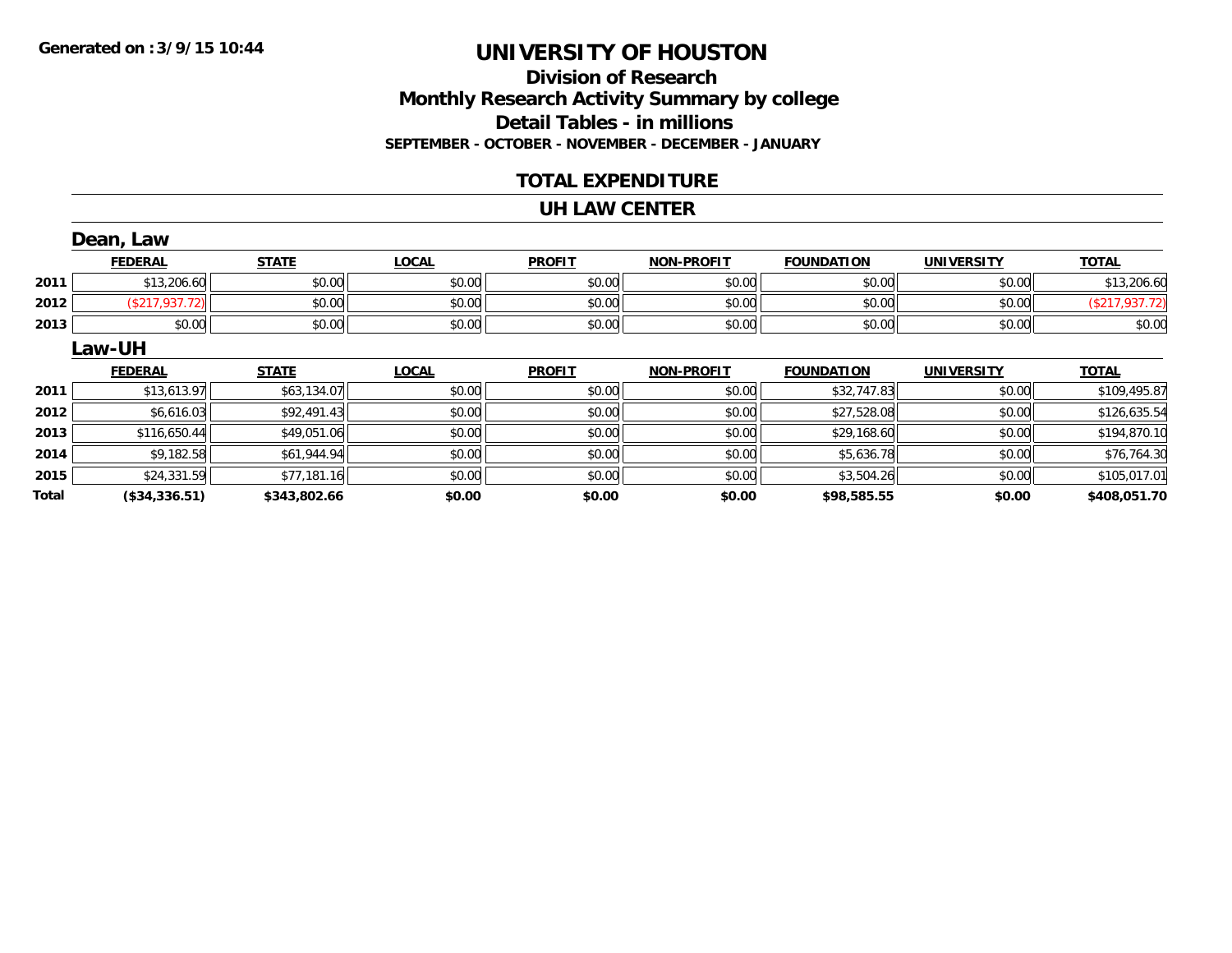# **Division of ResearchMonthly Research Activity Summary by college Detail Tables - in millions SEPTEMBER - OCTOBER - NOVEMBER - DECEMBER - JANUARY**

### **TOTAL EXPENDITURE**

#### **UKNOWN COLLEGE**

# **Unknown Department**

|       | <b>FEDERAL</b> | <b>STATE</b> | <b>LOCAL</b> | <b>PROFIT</b> | <b>NON-PROFIT</b> | <b>FOUNDATION</b> | <b>UNIVERSITY</b> | <b>TOTAL</b> |
|-------|----------------|--------------|--------------|---------------|-------------------|-------------------|-------------------|--------------|
| 2011  | \$0.00         | \$0.00       | \$0.00       | \$0.00        | \$0.00            | \$0.00            | \$0.00            | \$0.00       |
| 2012  | \$0.00         | \$0.00       | \$0.00       | \$0.00        | \$0.00            | \$0.00            | \$0.00            | \$0.00       |
| 2013  | \$0.00         | \$0.00       | \$0.00       | \$0.00        | \$0.00            | \$0.00            | \$0.00            | \$0.00       |
| 2014  | \$0.00         | \$0.00       | \$0.00       | \$0.00        | \$0.00            | \$0.00            | \$0.00            | \$0.00       |
| 2015  | \$0.00         | \$0.00       | \$0.00       | \$0.00        | \$0.00            | \$0.00            | \$0.00            | \$0.00       |
| Total | \$0.00         | \$0.00       | \$0.00       | \$0.00        | \$0.00            | \$0.00            | \$0.00            | \$0.00       |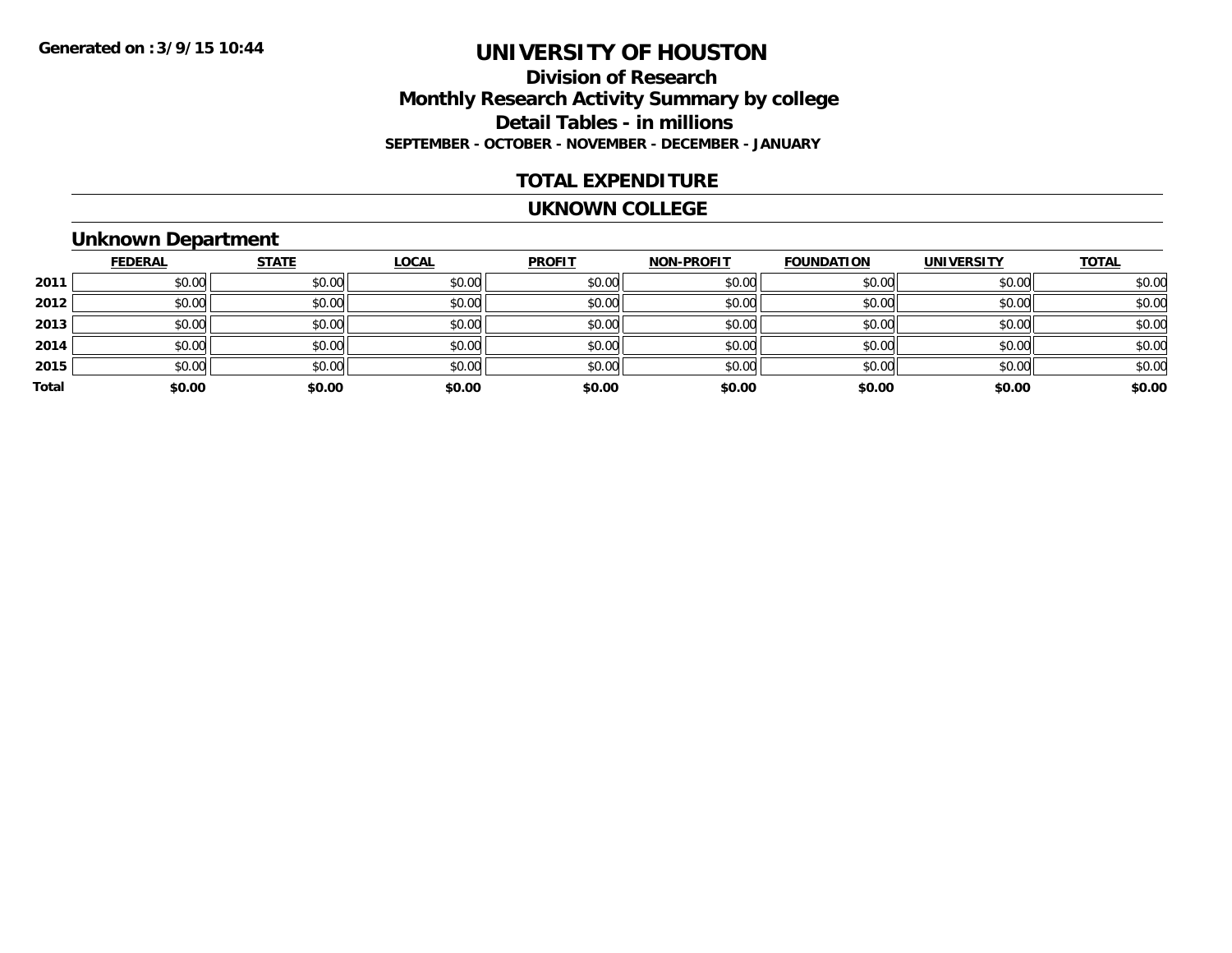### **Division of Research Monthly Research Activity Summary by college Detail Tables - in millions SEPTEMBER - OCTOBER - NOVEMBER - DECEMBER - JANUARY**

# **TOTAL EXPENDITURE**

### **VICE PRESIDENT FOR ADMINISTRATION**

|       | <b>KUHF - Radio</b>         |              |              |               |                   |                   |                   |                |
|-------|-----------------------------|--------------|--------------|---------------|-------------------|-------------------|-------------------|----------------|
|       | <b>FEDERAL</b>              | <b>STATE</b> | <b>LOCAL</b> | <b>PROFIT</b> | <b>NON-PROFIT</b> | <b>FOUNDATION</b> | <b>UNIVERSITY</b> | <b>TOTAL</b>   |
| 2011  | \$0.00                      | \$0.00       | \$0.00       | \$0.00        | \$578,146.29      | \$0.00            | \$0.00            | \$578,146.29   |
| 2012  | \$8,449.00                  | \$10,153.66  | \$0.00       | \$0.00        | (\$233.11)        | \$0.00            | \$0.00            | \$18,369.55    |
| 2013  | \$0.00                      | \$0.00       | \$0.00       | \$0.00        | \$2,044,710.00    | \$0.00            | \$0.00            | \$2,044,710.00 |
| 2014  | \$0.00                      | \$0.00       | \$0.00       | \$0.00        | \$656,252.00      | \$0.00            | \$0.00            | \$656,252.00   |
| 2015  | \$2,492,077.00              | \$0.00       | \$0.00       | \$0.00        | \$0.00            | \$0.00            | \$0.00            | \$2,492,077.00 |
|       | <b>KUHT-TV</b>              |              |              |               |                   |                   |                   |                |
|       | <b>FEDERAL</b>              | <b>STATE</b> | <b>LOCAL</b> | <b>PROFIT</b> | <b>NON-PROFIT</b> | <b>FOUNDATION</b> | <b>UNIVERSITY</b> | <b>TOTAL</b>   |
| 2011  | \$0.00                      | \$0.00       | \$0.00       | \$0.00        | \$1,606,903.00    | \$0.00            | \$0.00            | \$1,606,903.00 |
| 2012  | \$0.00                      | \$0.00       | \$0.00       | \$0.00        | \$0.02            | \$0.00            | \$0.00            | \$0.02         |
|       | <b>Physical Plant</b>       |              |              |               |                   |                   |                   |                |
|       | <b>FEDERAL</b>              | <b>STATE</b> | <b>LOCAL</b> | <b>PROFIT</b> | <b>NON-PROFIT</b> | <b>FOUNDATION</b> | <b>UNIVERSITY</b> | <b>TOTAL</b>   |
| 2011  | \$0.00                      | \$0.00       | \$0.00       | \$0.00        | \$0.00            | \$0.00            | \$0.00            | \$0.00         |
| 2012  | \$0.00                      | \$0.00       | \$0.00       | \$0.00        | \$2,261,595.72    | \$0.00            | \$0.00            | \$2,261,595.72 |
| 2013  | \$0.00                      | \$0.00       | \$0.00       | \$0.00        | \$0.28            | \$0.00            | \$0.00            | \$0.28         |
|       | <b>UH Police Department</b> |              |              |               |                   |                   |                   |                |
|       | <b>FEDERAL</b>              | <b>STATE</b> | <b>LOCAL</b> | <b>PROFIT</b> | <b>NON-PROFIT</b> | <b>FOUNDATION</b> | <b>UNIVERSITY</b> | <b>TOTAL</b>   |
| 2014  | \$3,000.00                  | \$0.00       | \$0.00       | \$0.00        | \$0.00            | \$0.00            | \$0.00            | \$3,000.00     |
| Total | \$2,503,526.00              | \$10,153.66  | \$0.00       | \$0.00        | \$7,147,374.20    | \$0.00            | \$0.00            | \$9,661,053.86 |
|       |                             |              |              |               |                   |                   |                   |                |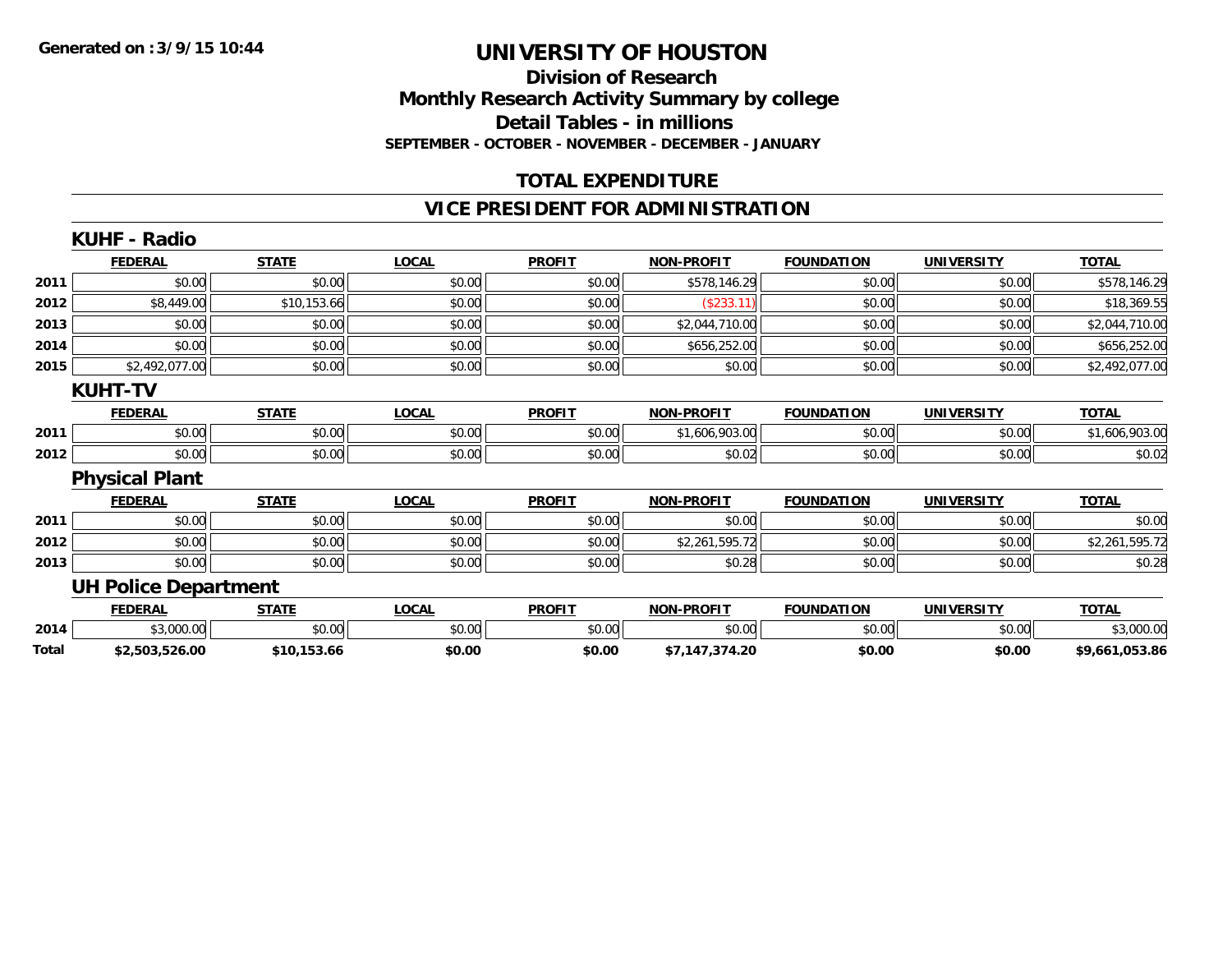### **Division of ResearchMonthly Research Activity Summary by college Detail Tables - in millions SEPTEMBER - OCTOBER - NOVEMBER - DECEMBER - JANUARY**

# **TOTAL EXPENDITURE**

#### **VICE PRESIDENT FOR STUDENT AFFAIRS**

### **Childrens Learning Centers**

|      | <b>FEDERAL</b>      | <b>STATE</b><br>.  | .OCAI          | <b>PROFIT</b> | <b>NON-PROFIT</b> | <b>FOUNDATION</b>      | <b>UNIVERSITY</b>                   | <b>TOTAL</b>              |
|------|---------------------|--------------------|----------------|---------------|-------------------|------------------------|-------------------------------------|---------------------------|
| 2014 | 706<br>0.10<br>- 10 | $\sim$ 00<br>vu.uu | nn nn<br>pu.uu | 0.00<br>JU.UU | \$0.00            | $n \cap \neg$<br>pu.uu | $\theta$ $\theta$ $\theta$<br>PU.UU | 90.04<br>۱о.              |
| 2015 | \$79.585.           | $\sim$ 00<br>JU.UU | nn nn<br>DU.UU | 0.00<br>JU.UU | \$0.00            | nn na<br>DU.UU         | m up<br>DU.UG                       | <b>¢70 505</b><br>,,,,,,, |

### **Dean, Student Affairs**

|      | <b>FEDERAL</b>                 | <b>STATE</b> | <b>LOCAL</b> | <b>PROFIT</b> | <b>NON-PROFIT</b> | <b>FOUNDATION</b> | UNIVERSITY | <b>TOTAL</b>                             |
|------|--------------------------------|--------------|--------------|---------------|-------------------|-------------------|------------|------------------------------------------|
| 2011 | \$19.184.52                    | \$0.00       | \$0.00       | \$0.00        | \$0.00            | mn n¢<br>JU.UU    | \$0.00     | 184.52<br>t 1 0                          |
| 2012 | 189.ه<br><b>ተገ</b> ረ           | \$0.00       | \$0.00       | \$0.00        | \$0.00            | \$0.00            | \$0.00     | .189.7'<br>\$26                          |
| 2013 | $\sim$ $\sim$ $\sim$<br>ں ، اے | \$0.00       | \$0.00       | \$0.00        | \$0.00            | \$0.00            | \$0.00     | $\overline{\phantom{a}}$<br>70, 12 I . J |

### **Vice President, Student Affairs**

|       | <b>FEDERAL</b> | <b>STATE</b> | <u>LOCAL</u> | <b>PROFIT</b> | <b>NON-PROFIT</b> | <b>FOUNDATION</b> | <b>UNIVERSITY</b> | <b>TOTAL</b> |
|-------|----------------|--------------|--------------|---------------|-------------------|-------------------|-------------------|--------------|
| 2011  | \$92,744.02    | \$0.00       | \$0.00       | \$0.00        | \$0.00            | \$0.00            | \$0.00            | \$92,744.02  |
| 2012  | \$7,866.04     | \$0.00       | \$0.00       | \$0.00        | \$0.00            | \$0.00            | \$0.00            | \$7,866.04   |
| 2013  | \$32,176.65    | \$0.00       | \$0.00       | \$0.00        | \$0.00            | \$0.00            | \$0.00            | \$32,176.65  |
| 2014  | \$11,109.39    | \$0.00       | \$0.00       | \$0.00        | \$0.00            | \$0.00            | \$0.00            | \$11,109.39  |
| 2015  | \$0.00         | \$0.00       | \$0.00       | \$0.00        | \$0.00            | \$9,817.09        | \$0.00            | \$9,817.09   |
| Total | \$291,373.63   | \$0.00       | \$0.00       | \$0.00        | \$0.00            | \$9,817.09        | \$0.00            | \$301,190.72 |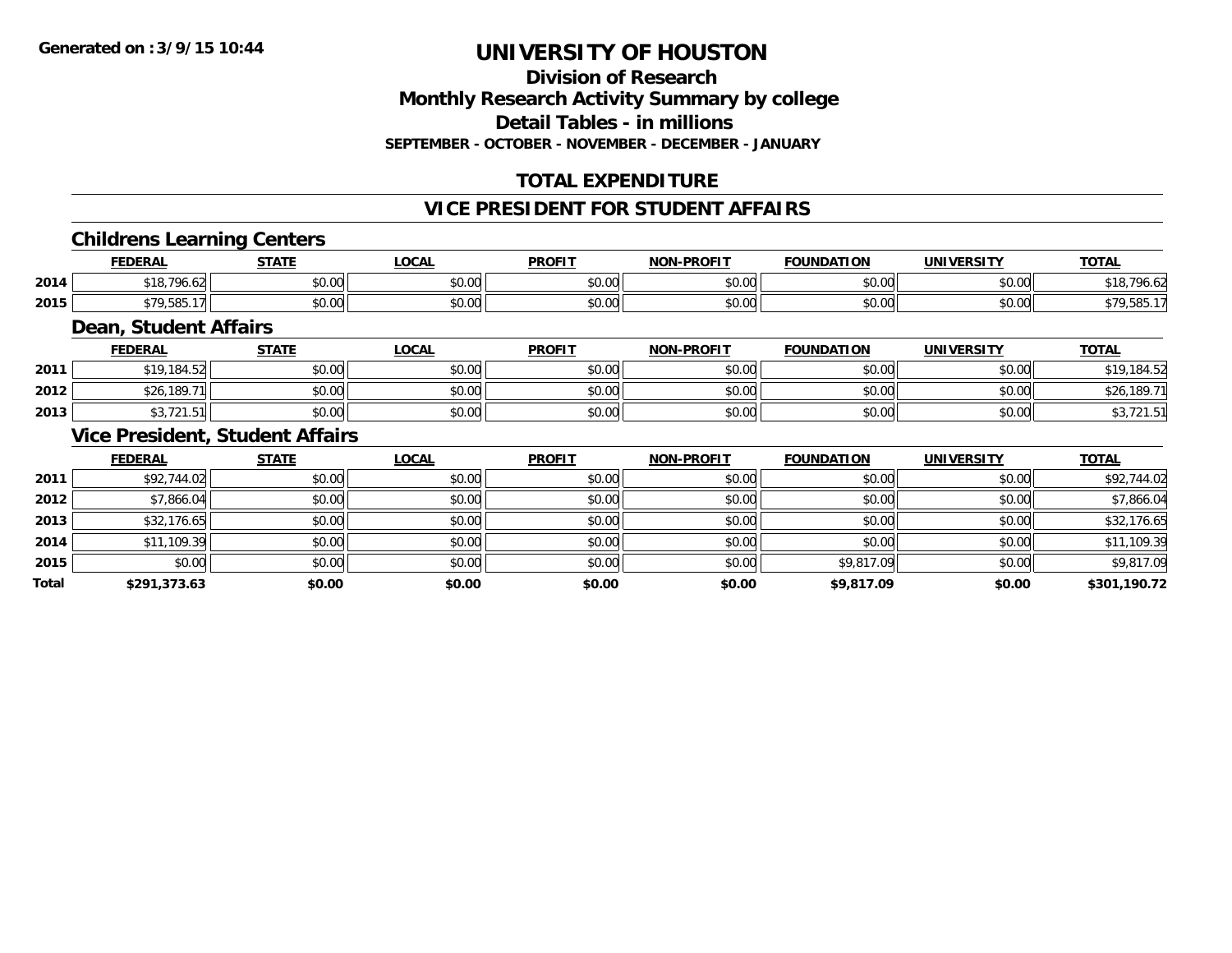**Total**

# **UNIVERSITY OF HOUSTON**

# **Division of ResearchMonthly Research Activity Summary by college Detail Tables - in millions SEPTEMBER - OCTOBER - NOVEMBER - DECEMBER - JANUARY**

# **IDC RECOVERY**

### **C.T. BAUER COLLEGE OF BUSINESS**

|      | <b>Accountancy &amp; Taxation</b>        |              |              |               |                   |                   |                   |              |
|------|------------------------------------------|--------------|--------------|---------------|-------------------|-------------------|-------------------|--------------|
|      | <b>FEDERAL</b>                           | <b>STATE</b> | <b>LOCAL</b> | <b>PROFIT</b> | <b>NON-PROFIT</b> | <b>FOUNDATION</b> | <b>UNIVERSITY</b> | <b>TOTAL</b> |
| 2014 | \$0.00                                   | \$0.00       | \$0.00       | \$0.00        | \$0.00            | \$0.00            | \$0.00            | \$0.00       |
| 2015 | \$0.00                                   | \$0.00       | \$0.00       | \$0.00        | \$0.00            | \$0.00            | \$0.00            | \$0.00       |
|      | <b>Finance</b>                           |              |              |               |                   |                   |                   |              |
|      | <b>FEDERAL</b>                           | <b>STATE</b> | <b>LOCAL</b> | <b>PROFIT</b> | <b>NON-PROFIT</b> | <b>FOUNDATION</b> | <b>UNIVERSITY</b> | <b>TOTAL</b> |
| 2011 | \$0.00                                   | \$0.00       | \$0.00       | \$0.00        | \$0.00            | \$0.00            | \$0.00            | \$0.00       |
| 2012 | \$0.00                                   | \$0.00       | \$0.00       | \$0.00        | \$0.00            | \$0.00            | \$0.00            | \$0.00       |
| 2013 | \$0.00                                   | \$0.00       | \$0.00       | \$0.00        | \$0.00            | \$0.00            | \$0.00            | \$0.00       |
| 2014 | \$0.00                                   | \$0.00       | \$0.00       | \$0.00        | \$0.00            | \$0.00            | \$0.00            | \$0.00       |
| 2015 | \$0.00                                   | \$0.00       | \$0.00       | \$0.00        | \$0.00            | \$0.00            | \$0.00            | \$0.00       |
|      | Management                               |              |              |               |                   |                   |                   |              |
|      | <b>FEDERAL</b>                           | <b>STATE</b> | <b>LOCAL</b> | <b>PROFIT</b> | <b>NON-PROFIT</b> | <b>FOUNDATION</b> | <b>UNIVERSITY</b> | <b>TOTAL</b> |
| 2011 | \$2,249.88                               | \$0.00       | \$0.00       | \$0.00        | \$0.00            | \$0.00            | \$0.00            | \$2,249.88   |
| 2012 | (\$1,980.84)                             | \$0.00       | \$0.00       | \$0.00        | \$0.00            | \$0.00            | \$0.00            | (\$1,980.84) |
| 2013 | \$1,200.00                               | \$0.00       | \$0.00       | \$0.00        | \$0.00            | \$0.00            | \$0.00            | \$1,200.00   |
| 2014 | \$1,260.00                               | \$0.00       | \$0.00       | \$0.00        | \$0.00            | \$0.00            | \$0.00            | \$1,260.00   |
| 2015 | \$3,600.00                               | \$0.00       | \$0.00       | \$0.00        | \$0.00            | \$0.00            | \$0.00            | \$3,600.00   |
|      | <b>Marketing</b>                         |              |              |               |                   |                   |                   |              |
|      | <b>FEDERAL</b>                           | <b>STATE</b> | <b>LOCAL</b> | <b>PROFIT</b> | <b>NON-PROFIT</b> | <b>FOUNDATION</b> | <b>UNIVERSITY</b> | <b>TOTAL</b> |
| 2012 | \$0.00                                   | \$0.00       | \$0.00       | \$0.00        | \$0.00            | \$0.00            | \$0.00            | \$0.00       |
| 2013 | \$0.00                                   | \$0.00       | \$0.00       | \$0.00        | \$0.00            | \$0.00            | \$0.00            | \$0.00       |
| 2014 | \$0.00                                   | \$0.00       | \$0.00       | \$0.00        | \$0.00            | \$0.00            | \$0.00            | \$0.00       |
| 2015 | \$0.00                                   | \$0.00       | \$0.00       | \$0.00        | \$0.00            | \$0.00            | \$0.00            | \$0.00       |
|      | <b>Small Business Development Center</b> |              |              |               |                   |                   |                   |              |
|      | <b>FEDERAL</b>                           | <b>STATE</b> | <b>LOCAL</b> | <b>PROFIT</b> | <b>NON-PROFIT</b> | <b>FOUNDATION</b> | <b>UNIVERSITY</b> | <b>TOTAL</b> |
| 2011 | \$32,968.93                              | \$0.00       | \$0.00       | \$0.00        | \$0.00            | \$0.00            | \$0.00            | \$32,968.93  |
| 2012 | \$49,628.41                              | \$0.00       | \$0.00       | \$0.00        | \$0.00            | \$0.00            | \$0.00            | \$49,628.41  |
| 2013 | \$249,674.63                             | \$0.00       | \$0.00       | \$0.00        | \$0.00            | (\$1,395.00)      | \$0.00            | \$248,279.63 |
| 2014 | \$101,558.55                             | \$0.00       | \$0.00       | \$0.00        | \$0.00            | \$4,426.26        | \$0.00            | \$105,984.81 |
| 2015 | \$55,286.14                              | \$0.00       | \$0.00       | \$0.00        | \$0.00            | \$139.05          | \$0.00            | \$55,425.19  |

**\$495,445.70 \$0.00 \$0.00 \$0.00 \$0.00 \$3,170.31 \$0.00 \$498,616.01**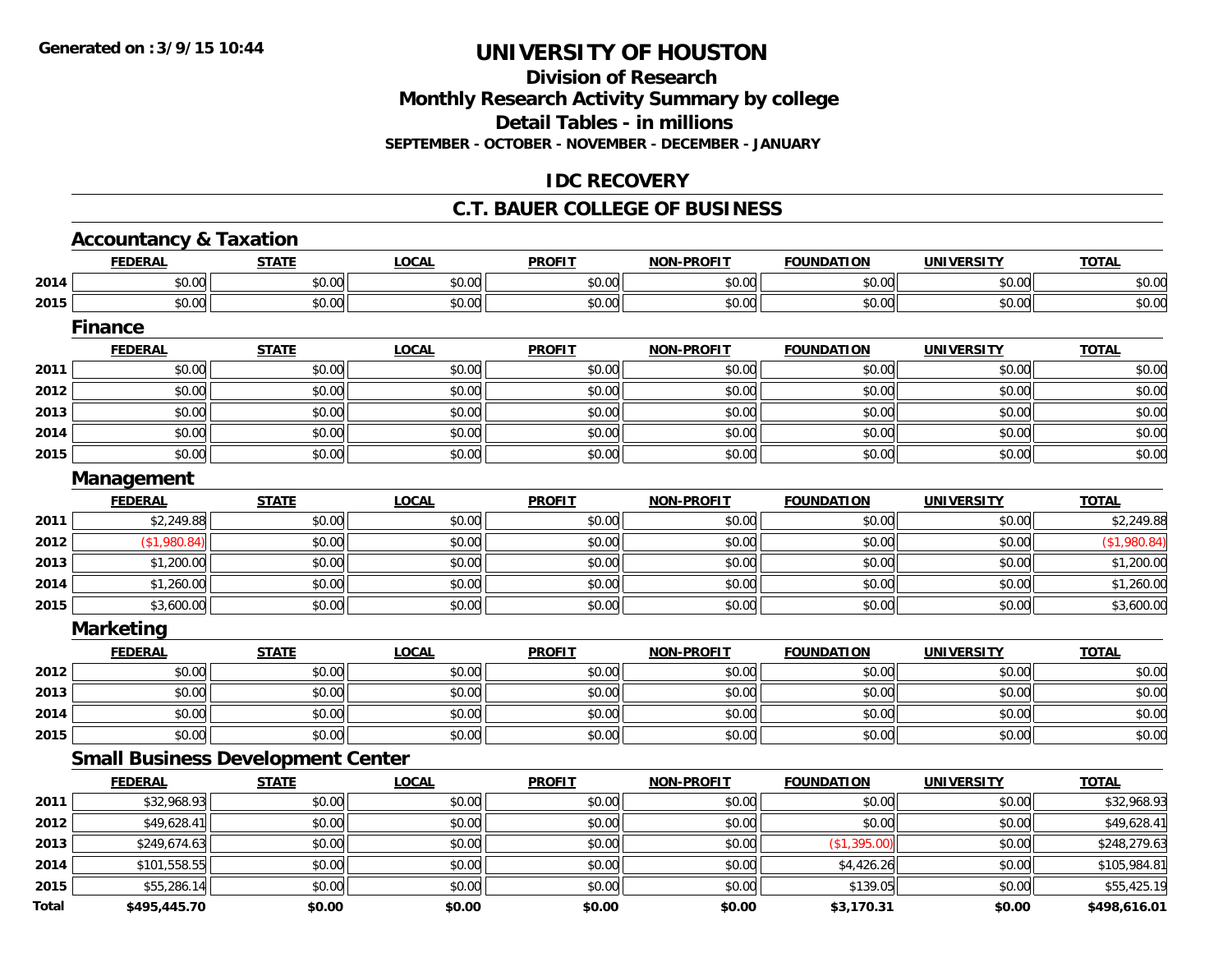### **Division of Research Monthly Research Activity Summary by college Detail Tables - in millions SEPTEMBER - OCTOBER - NOVEMBER - DECEMBER - JANUARY**

# **IDC RECOVERY**

### **COLLEGE OF ARCHITECTURE**

|       | Architecture       |              |              |               |                   |                   |                   |              |
|-------|--------------------|--------------|--------------|---------------|-------------------|-------------------|-------------------|--------------|
|       | <b>FEDERAL</b>     | <b>STATE</b> | <b>LOCAL</b> | <b>PROFIT</b> | <b>NON-PROFIT</b> | <b>FOUNDATION</b> | <b>UNIVERSITY</b> | <b>TOTAL</b> |
| 2015  | \$0.00             | \$0.00       | \$0.00       | \$0.00        | \$0.00            | \$98.76           | \$0.00            | \$98.76      |
|       | Dean, Architecture |              |              |               |                   |                   |                   |              |
|       | <b>FEDERAL</b>     | <b>STATE</b> | <b>LOCAL</b> | <b>PROFIT</b> | <b>NON-PROFIT</b> | <b>FOUNDATION</b> | <b>UNIVERSITY</b> | <b>TOTAL</b> |
| 2015  | \$0.00             | \$0.00       | \$0.00       | \$0.00        | \$0.00            | \$0.00            | \$0.00            | \$0.00       |
| Total | \$0.00             | \$0.00       | \$0.00       | \$0.00        | \$0.00            | \$98.76           | \$0.00            | \$98.76      |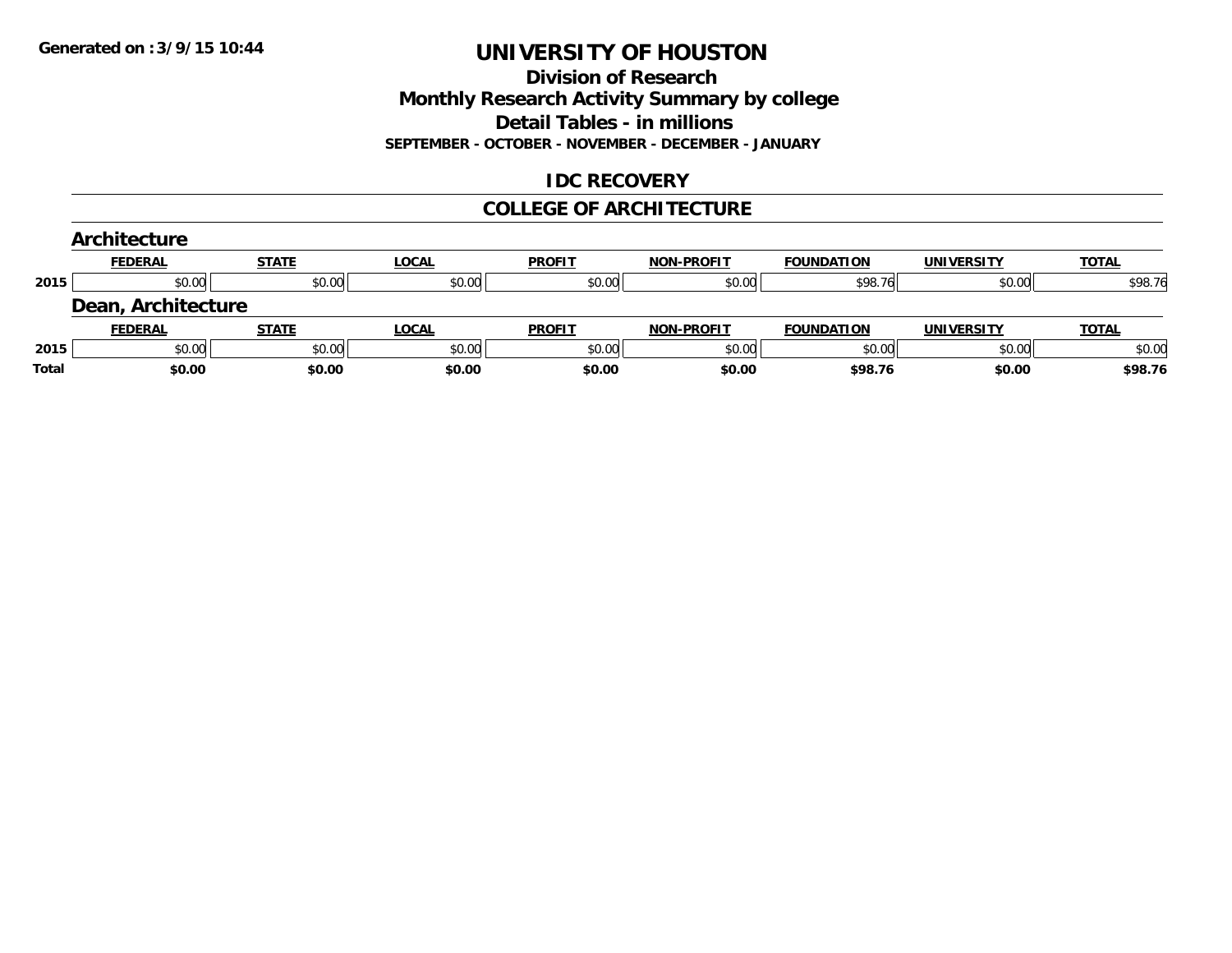# **Division of ResearchMonthly Research Activity Summary by college Detail Tables - in millionsSEPTEMBER - OCTOBER - NOVEMBER - DECEMBER - JANUARY**

### **IDC RECOVERY**

# **COLLEGE OF EDUCATION**

# **Consistency Mgmt and Coop Disc**

|      | <b>FEDERAL</b> | <b>STATE</b> | <u>LOCAL</u> | <b>PROFIT</b> | <b>NON-PROFIT</b> | <b>FOUNDATION</b> | <b>UNIVERSITY</b> | <b>TOTAL</b> |
|------|----------------|--------------|--------------|---------------|-------------------|-------------------|-------------------|--------------|
| 2011 | \$0.00         | \$0.00       | \$0.00       | \$0.00        | \$2,693.85        | \$0.00            | \$0.00            | \$2,693.85   |
| 2012 | \$0.00         | \$0.00       | \$0.00       | \$0.00        | \$5,193.25        | \$0.00            | \$0.00            | \$5,193.25   |
| 2013 | \$0.00         | \$0.00       | \$0.00       | \$0.00        | \$604.52          | \$0.00            | \$0.00            | \$604.52     |
| 2014 | \$0.00         | \$0.00       | \$67.00      | \$0.00        | \$246.15          | \$0.00            | \$0.00            | \$313.15     |
| 2015 | \$15,662.99    | \$0.00       | \$4,482.08   | \$0.00        | \$0.00            | \$0.00            | \$0.00            | \$20,145.07  |

#### **Curriculum and Instruction**

|      | <u>FEDERAL</u> | <b>STATE</b> | <b>LOCAL</b> | <b>PROFIT</b> | <b>NON-PROFIT</b> | <b>FOUNDATION</b> | <b>UNIVERSITY</b> | <b>TOTAL</b> |
|------|----------------|--------------|--------------|---------------|-------------------|-------------------|-------------------|--------------|
| 2011 | \$19,482.83    | \$0.00       | \$0.00       | \$0.00        | \$0.00            | \$1,062.05        | \$0.00            | \$20,544.88  |
| 2012 | \$25,693.60    | \$14,334.63  | \$0.00       | \$0.00        | \$0.00            | \$1,660.08        | \$0.00            | \$41,688.31  |
| 2013 | \$20,326.46    | \$6,807.21   | \$0.00       | \$0.00        | \$0.00            | \$1,589.10        | \$0.00            | \$28,722.77  |
| 2014 | \$29,916.63    | \$532.94     | \$0.00       | \$0.00        | \$0.00            | \$5,487.26        | \$0.00            | \$35,936.82  |
| 2015 | \$22,212.76    | \$425.89     | \$0.00       | \$0.00        | \$0.00            | \$4,426.61        | \$0.00            | \$27,065.26  |

# **Dean, Education**

|      | <b>FEDERAL</b> | <b>STATE</b> | <u>LOCAL</u> | <b>PROFIT</b> | <b>NON-PROFIT</b> | <b>FOUNDATION</b> | <b>UNIVERSITY</b> | <b>TOTAL</b> |
|------|----------------|--------------|--------------|---------------|-------------------|-------------------|-------------------|--------------|
| 2011 | \$0.00         | \$0.00       | \$0.00       | \$0.00        | \$0.00            | \$0.00            | \$0.00            | \$0.00       |
| 2012 | \$0.00         | \$0.00       | \$0.00       | \$0.00        | \$0.00            | \$0.00            | \$0.00            | \$0.00       |
| 2013 | \$0.00         | \$0.00       | \$0.00       | \$0.00        | \$0.00            | \$0.00            | \$0.00            | \$0.00       |
| 2014 | \$0.00         | \$0.00       | \$0.00       | \$0.00        | \$0.00            | \$0.00            | \$0.00            | \$0.00       |
| 2015 | \$0.00         | \$0.00       | \$0.00       | \$0.00        | \$0.00            | \$0.00            | \$0.00            | \$0.00       |

# **Educational Leadership & Cultural Studies**

|      |      | ----- | $- - -$<br>'N | <b>DDOEL</b> T | <b>DDAFIT</b><br><b>NON</b> |   | INL.        | $-0$ |
|------|------|-------|---------------|----------------|-----------------------------|---|-------------|------|
| 2011 | ,,,, |       | 0.00          |                | $\sim$ $\sim$               | . | $\sim$ 0.00 |      |

# **Institute for Urban Education**

|      | <b>FEDERAL</b> | STATE  | <u>LOCAL</u> | <b>PROFIT</b> | <b>NON-PROFIT</b> | <b>FOUNDATION</b> | <b>UNIVERSITY</b> | <b>TOTAL</b> |
|------|----------------|--------|--------------|---------------|-------------------|-------------------|-------------------|--------------|
| 2011 | \$5,311.66     | \$0.00 | \$0.00       | \$0.00        | \$0.00            | \$0.00            | \$0.00            | \$5,311.66   |
| 2012 | \$8,007.37     | \$0.00 | \$0.00       | \$0.00        | \$0.00            | \$0.00            | \$0.00            | \$8,007.37   |
| 2013 | \$1,686.16     | \$0.00 | \$0.00       | \$0.00        | \$0.00            | \$0.00            | \$0.00            | \$1,686.16   |
| 2014 | \$1,019.59     | \$0.00 | \$0.00       | \$0.00        | \$0.00            | \$0.00            | \$0.00            | \$1,019.59   |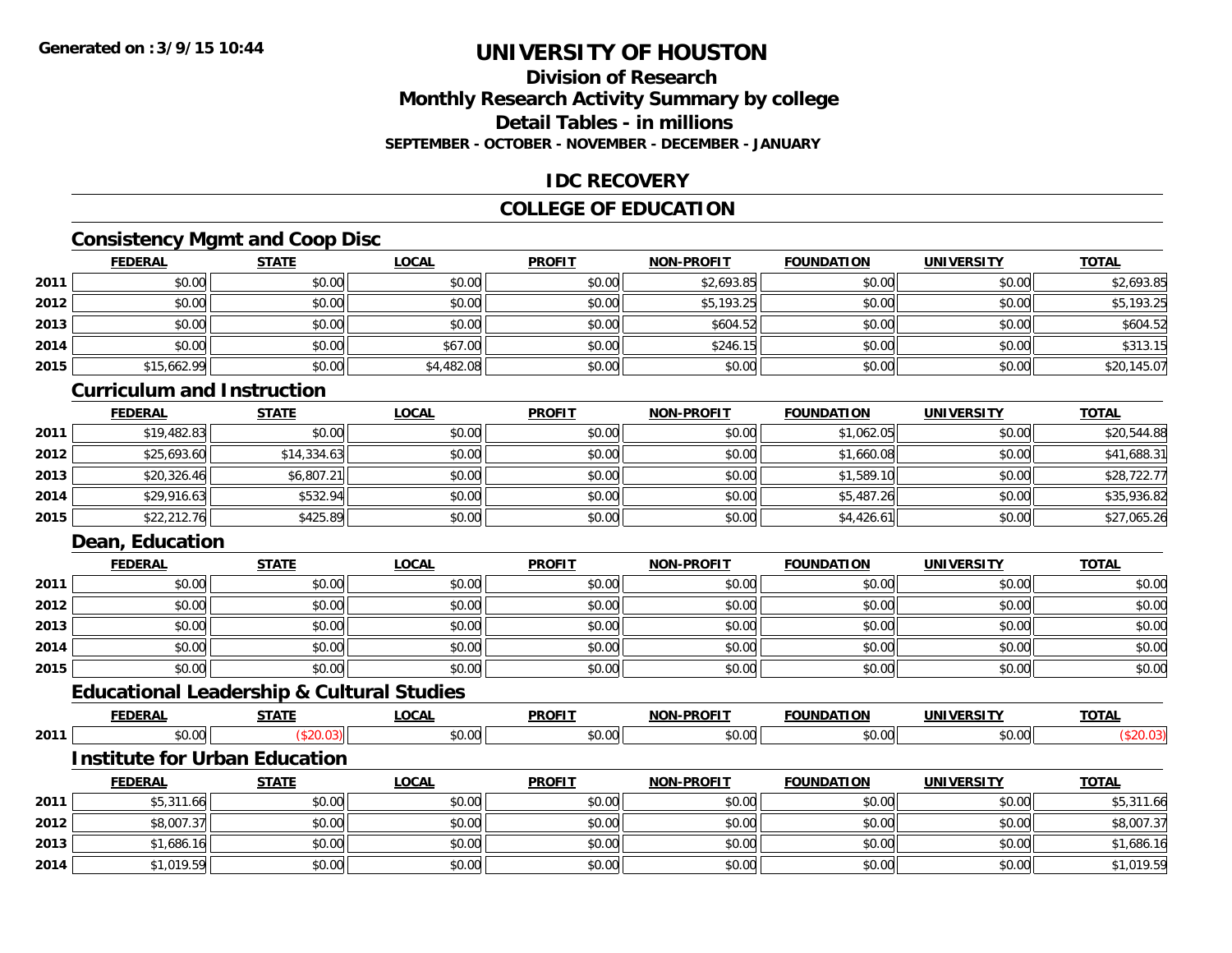### **Division of Research Monthly Research Activity Summary by college Detail Tables - in millions SEPTEMBER - OCTOBER - NOVEMBER - DECEMBER - JANUARY**

### **IDC RECOVERY**

### **COLLEGE OF EDUCATION**

# **Psychological, Health, and Learning Sciences**

|       | <b>FEDERAL</b> | <b>STATE</b> | <b>LOCAL</b> | <b>PROFIT</b> | <b>NON-PROFIT</b> | <b>FOUNDATION</b> | <b>UNIVERSITY</b> | <b>TOTAL</b> |
|-------|----------------|--------------|--------------|---------------|-------------------|-------------------|-------------------|--------------|
| 2011  | \$4,028.23     | \$2,579.61   | \$0.00       | \$0.00        | \$57.70           | \$9,544.75        | \$0.00            | \$16,210.29  |
| 2012  | \$20,637.68    | \$0.00       | \$0.00       | \$0.00        | \$0.00            | \$6,640.31        | \$0.00            | \$27,277.99  |
| 2013  | \$12,834.36    | \$0.00       | \$0.00       | \$0.00        | \$0.00            | \$6,333.39        | \$0.00            | \$19,167.75  |
| 2014  | \$83,397.49    | \$0.00       | \$0.00       | \$0.00        | \$760.19          | (\$2,019.63)      | \$0.00            | \$82,138.04  |
| 2015  | \$109,252.52   | \$0.00       | \$0.00       | \$0.00        | \$39.00           | \$1,106.65        | \$0.00            | \$110,398.17 |
| Total | \$379,470.31   | \$24,660.25  | \$4,549.08   | \$0.00        | \$9,594.66        | \$35,830.57       | \$0.00            | \$454,104.87 |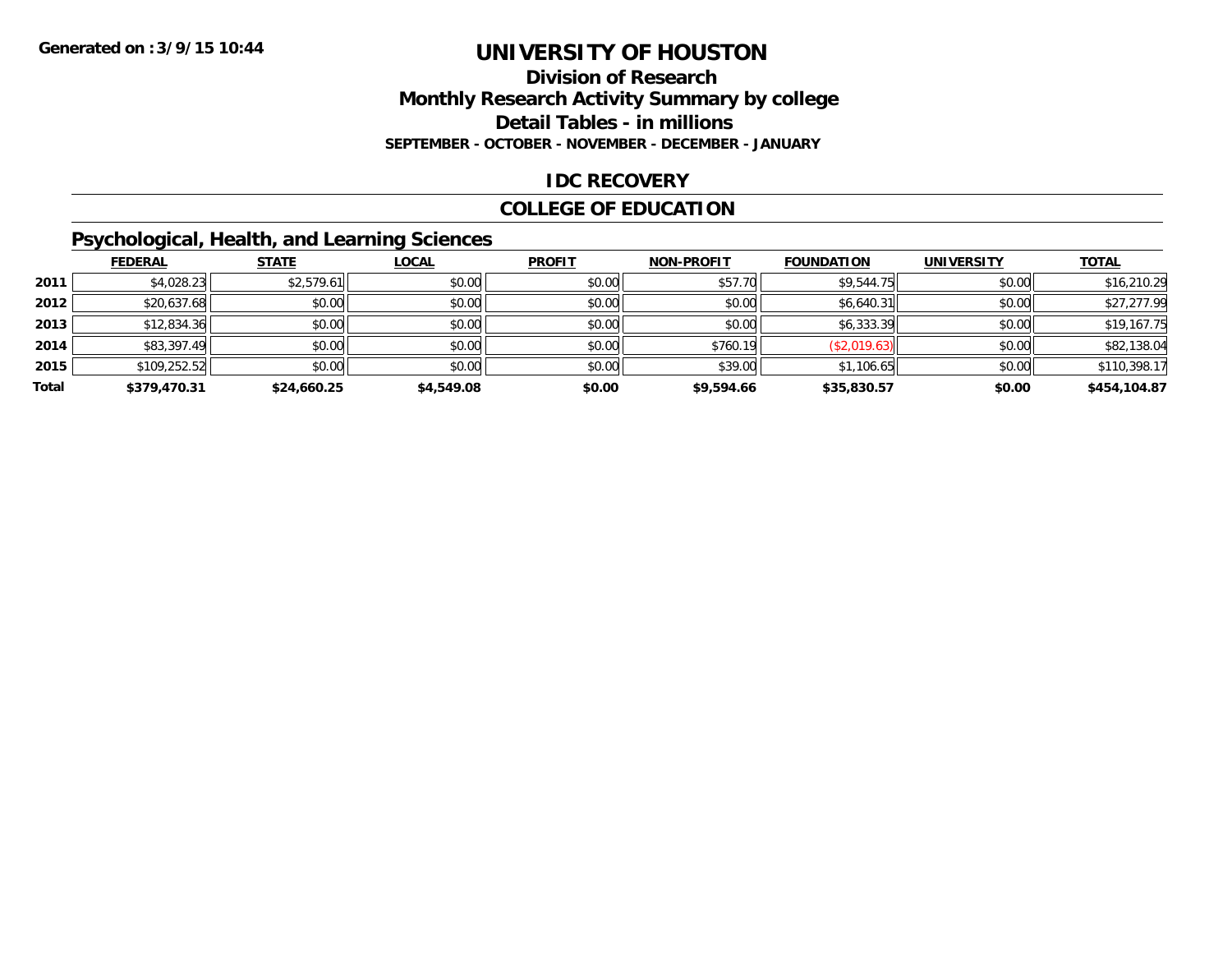# **Division of ResearchMonthly Research Activity Summary by college Detail Tables - in millions SEPTEMBER - OCTOBER - NOVEMBER - DECEMBER - JANUARY**

# **IDC RECOVERY**

### **COLLEGE OF LIBERAL ARTS AND SOCIAL SCIENCES**

|      | Art                                                      |              |              |               |                   |                   |                   |              |
|------|----------------------------------------------------------|--------------|--------------|---------------|-------------------|-------------------|-------------------|--------------|
|      | <b>FEDERAL</b>                                           | <b>STATE</b> | <b>LOCAL</b> | <b>PROFIT</b> | <b>NON-PROFIT</b> | <b>FOUNDATION</b> | <b>UNIVERSITY</b> | <b>TOTAL</b> |
| 2012 | \$157.34                                                 | \$0.00       | \$0.00       | \$0.00        | \$0.00            | \$0.00            | \$0.00            | \$157.34     |
| 2013 | \$1,809.98                                               | \$0.00       | \$0.00       | \$0.00        | \$0.00            | \$0.00            | \$0.00            | \$1,809.98   |
| 2014 | \$382.39                                                 | \$0.00       | \$0.00       | \$0.00        | \$0.00            | \$0.00            | \$0.00            | \$382.39     |
|      | <b>Arte Publico Press</b>                                |              |              |               |                   |                   |                   |              |
|      | <b>FEDERAL</b>                                           | <b>STATE</b> | <b>LOCAL</b> | <b>PROFIT</b> | NON-PROFIT        | <b>FOUNDATION</b> | <b>UNIVERSITY</b> | <b>TOTAL</b> |
| 2011 | \$0.00                                                   | \$0.00       | \$0.00       | \$0.00        | \$0.00            | \$717.99          | \$0.00            | \$717.99     |
| 2013 | \$0.00                                                   | \$0.00       | \$0.00       | \$0.00        | \$0.00            | \$7,062.40        | \$0.00            | \$7,062.40   |
| 2014 | \$0.00                                                   | \$0.00       | \$0.00       | \$0.00        | \$0.00            | (\$1,427.95)      | \$0.00            | (\$1,427.95) |
| 2015 | \$4,807.27                                               | \$0.00       | \$0.00       | \$0.00        | \$0.00            | \$1,514.48        | \$0.00            | \$6,321.75   |
|      | <b>Blaffer Gallery</b>                                   |              |              |               |                   |                   |                   |              |
|      | <b>FEDERAL</b>                                           | <b>STATE</b> | <b>LOCAL</b> | <b>PROFIT</b> | <b>NON-PROFIT</b> | <b>FOUNDATION</b> | <b>UNIVERSITY</b> | <b>TOTAL</b> |
| 2011 | $$1,431.\overline{32}]$                                  | \$0.00       | \$0.00       | \$0.00        | \$0.00            | \$0.00            | \$0.00            | \$1,431.32   |
| 2014 | \$10,317.58                                              | \$0.00       | \$0.00       | \$0.00        | \$0.00            | \$0.00            | \$0.00            | \$10,317.58  |
|      | <b>Center for Neuromotor &amp; Biomechanics Research</b> |              |              |               |                   |                   |                   |              |
|      | <b>FEDERAL</b>                                           | <b>STATE</b> | <b>LOCAL</b> | <b>PROFIT</b> | <b>NON-PROFIT</b> | <b>FOUNDATION</b> | <b>UNIVERSITY</b> | <b>TOTAL</b> |
| 2011 | \$0.00                                                   | \$0.00       | \$0.00       | \$0.00        | \$0.00            | \$0.00            | \$0.00            | \$0.00       |
|      | <b>Center for Public History</b>                         |              |              |               |                   |                   |                   |              |
|      | <b>FEDERAL</b>                                           | <b>STATE</b> | <b>LOCAL</b> | <b>PROFIT</b> | <b>NON-PROFIT</b> | <b>FOUNDATION</b> | <b>UNIVERSITY</b> | <b>TOTAL</b> |
| 2012 | \$96.55                                                  | \$0.00       | \$0.00       | \$0.00        | \$0.00            | \$0.00            | \$0.00            | \$96.55      |
| 2013 | \$3,772.00                                               | \$0.00       | \$0.00       | \$0.00        | \$0.00            | \$0.00            | \$0.00            | \$3,772.00   |
| 2014 | \$223.45                                                 | \$0.00       | \$0.00       | \$0.00        | \$0.00            | \$0.00            | \$0.00            | \$223.45     |
| 2015 | \$166.80                                                 | \$0.00       | \$0.00       | \$0.00        | \$0.00            | \$0.00            | \$0.00            | \$166.80     |
|      | Communication                                            |              |              |               |                   |                   |                   |              |
|      | <b>FEDERAL</b>                                           | <b>STATE</b> | <b>LOCAL</b> | <b>PROFIT</b> | <b>NON-PROFIT</b> | <b>FOUNDATION</b> | <b>UNIVERSITY</b> | <b>TOTAL</b> |
| 2011 | \$0.00                                                   | \$0.00       | \$0.00       | \$0.00        | \$0.00            | \$0.00            | \$0.00            | \$0.00       |
| 2012 | \$0.00                                                   | \$0.00       | \$0.00       | \$0.00        | \$0.00            | \$0.00            | \$0.00            | \$0.00       |
| 2013 | \$0.00                                                   | \$0.00       | \$0.00       | \$0.00        | \$0.00            | \$0.00            | \$0.00            | \$0.00       |
| 2015 | \$0.00                                                   | \$3,706.70   | \$0.00       | \$0.00        | \$0.00            | \$0.00            | \$0.00            | \$3,706.70   |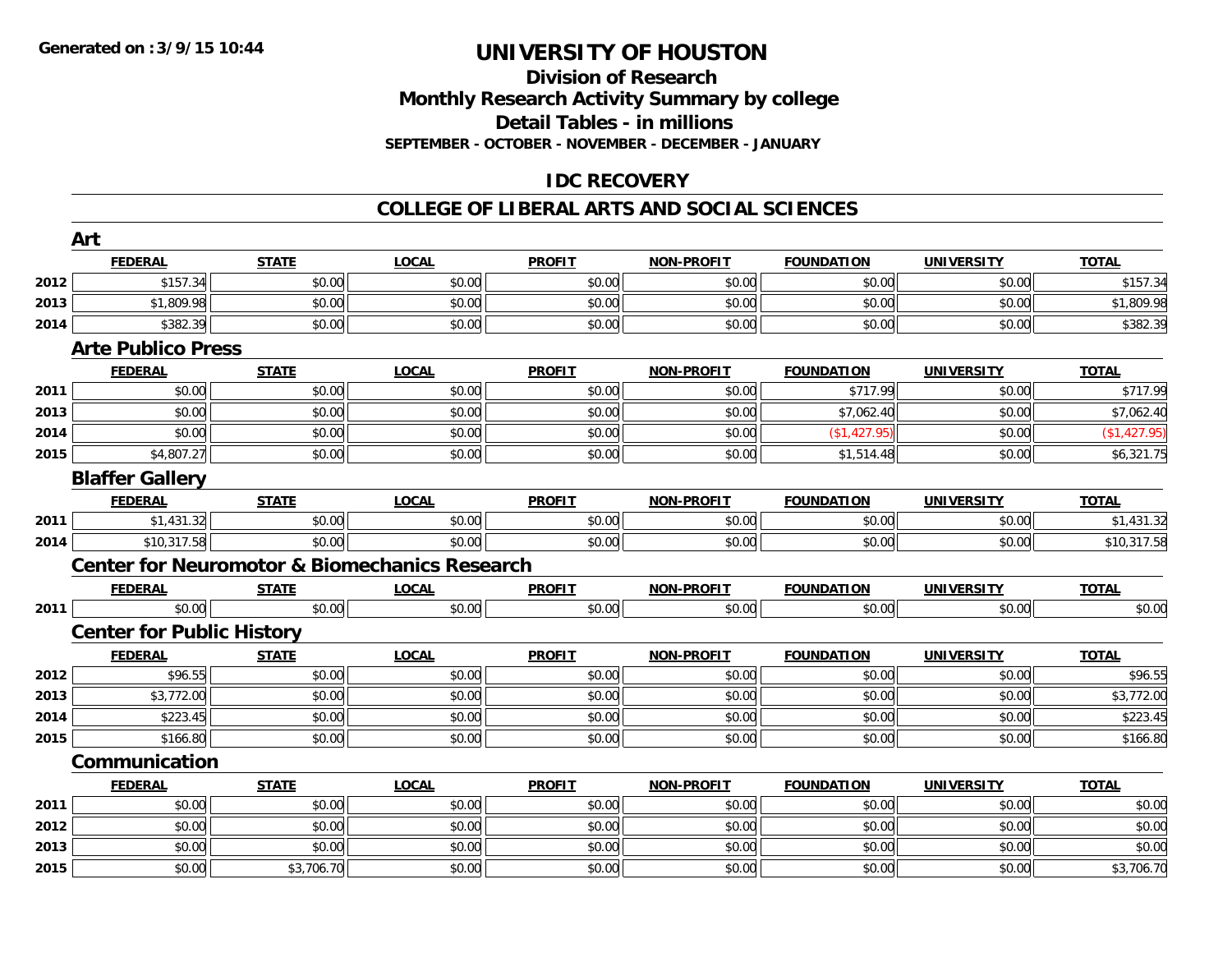# **Division of ResearchMonthly Research Activity Summary by college Detail Tables - in millionsSEPTEMBER - OCTOBER - NOVEMBER - DECEMBER - JANUARY**

# **IDC RECOVERY**

#### **COLLEGE OF LIBERAL ARTS AND SOCIAL SCIENCES**

# **Communication Disorders**

|      | <b>FEDERAL</b>                                    | <b>STATE</b> | <b>LOCAL</b> | <b>PROFIT</b> | <b>NON-PROFIT</b> | <b>FOUNDATION</b> | <b>UNIVERSITY</b> | <b>TOTAL</b> |
|------|---------------------------------------------------|--------------|--------------|---------------|-------------------|-------------------|-------------------|--------------|
| 2011 | \$1,027.55                                        | \$0.00       | \$0.00       | \$0.00        | \$0.00            | \$0.00            | \$0.00            | \$1,027.55   |
| 2012 | \$1,166.59                                        | \$0.00       | \$0.00       | \$0.00        | \$0.00            | \$0.00            | \$0.00            | \$1,166.59   |
| 2013 | (\$0.01)                                          | \$0.00       | \$0.00       | \$0.00        | \$0.00            | \$0.00            | \$0.00            | (\$0.01)     |
| 2014 | \$10,520.14                                       | \$0.00       | \$0.00       | \$0.00        | \$0.00            | \$0.00            | \$0.00            | \$10,520.14  |
| 2015 | \$9,957.27                                        | \$0.00       | \$0.00       | \$0.00        | \$0.00            | \$0.00            | \$0.00            | \$9,957.27   |
|      | <b>Comparative Cultural Studies</b>               |              |              |               |                   |                   |                   |              |
|      | <b>FEDERAL</b>                                    | <b>STATE</b> | <b>LOCAL</b> | <b>PROFIT</b> | NON-PROFIT        | <b>FOUNDATION</b> | <b>UNIVERSITY</b> | <b>TOTAL</b> |
| 2011 | \$0.00                                            | \$0.00       | \$0.00       | \$151.50      | \$0.00            | \$0.00            | \$0.00            | \$151.50     |
|      | <b>Cynthia Woods Mitchell Center for the Arts</b> |              |              |               |                   |                   |                   |              |
|      | <b>FEDERAL</b>                                    | <b>STATE</b> | <b>LOCAL</b> | <b>PROFIT</b> | <b>NON-PROFIT</b> | <b>FOUNDATION</b> | <b>UNIVERSITY</b> | <b>TOTAL</b> |
| 2015 | \$0.00                                            | \$0.00       | \$0.00       | \$784.72      | \$0.00            | \$0.00            | \$0.00            | \$784.72     |
|      | Dean, Liberal Arts and Social Sciences            |              |              |               |                   |                   |                   |              |
|      | <b>FEDERAL</b>                                    | <b>STATE</b> | <b>LOCAL</b> | <b>PROFIT</b> | <b>NON-PROFIT</b> | <b>FOUNDATION</b> | <b>UNIVERSITY</b> | <b>TOTAL</b> |
| 2012 | \$0.00                                            | \$0.00       | \$0.00       | \$0.00        | \$0.00            | \$0.00            | \$0.00            | \$0.00       |
| 2013 | \$0.00                                            | \$0.00       | \$0.00       | \$0.00        | \$0.00            | \$0.00            | \$0.00            | \$0.00       |
| 2014 | \$0.00                                            | \$0.00       | \$0.00       | \$0.00        | \$0.00            | \$0.00            | \$0.00            | \$0.00       |
| 2015 | \$0.00                                            | \$0.00       | \$0.00       | \$0.00        | \$0.00            | \$0.00            | \$0.00            | \$0.00       |
|      | <b>Economics</b>                                  |              |              |               |                   |                   |                   |              |
|      | <b>FEDERAL</b>                                    | <b>STATE</b> | <b>LOCAL</b> | <b>PROFIT</b> | NON-PROFIT        | <b>FOUNDATION</b> | <b>UNIVERSITY</b> | <b>TOTAL</b> |
| 2012 | \$0.00                                            | \$0.00       | \$0.00       | \$1,541.36    | \$0.00            | \$0.00            | \$0.00            | \$1,541.36   |
| 2013 | \$0.00                                            | \$0.00       | \$0.00       | \$0.00        | \$5,900.00        | \$0.00            | \$0.00            | \$5,900.00   |
| 2014 | \$0.00                                            | \$0.00       | \$0.00       | \$0.00        | \$0.00            | \$0.00            | \$0.00            | \$0.00       |
| 2015 | \$568.61                                          | \$0.00       | \$0.00       | \$0.00        | \$1,366.53        | \$0.00            | \$0.00            | \$1,935.14   |
|      | English                                           |              |              |               |                   |                   |                   |              |
|      | <b>FEDERAL</b>                                    | <b>STATE</b> | <b>LOCAL</b> | <b>PROFIT</b> | <b>NON-PROFIT</b> | <b>FOUNDATION</b> | <b>UNIVERSITY</b> | <b>TOTAL</b> |
| 2011 | \$0.00                                            | \$0.00       | \$0.00       | \$0.00        | \$0.00            | \$0.00            | \$0.00            | \$0.00       |
| 2012 | \$0.00                                            | \$0.00       | \$0.00       | \$0.00        | \$0.00            | \$0.00            | \$0.00            | \$0.00       |
| 2013 | \$5,816.26                                        | \$0.00       | \$0.00       | \$0.00        | \$0.00            | \$0.00            | \$0.00            | \$5,816.26   |
| 2014 | \$4,950.00                                        | \$0.00       | \$0.00       | \$0.00        | \$0.00            | \$0.00            | \$0.00            | \$4,950.00   |
| 2015 | \$0.00                                            | \$0.00       | \$0.00       | \$0.00        | \$0.00            | \$0.00            | \$0.00            | \$0.00       |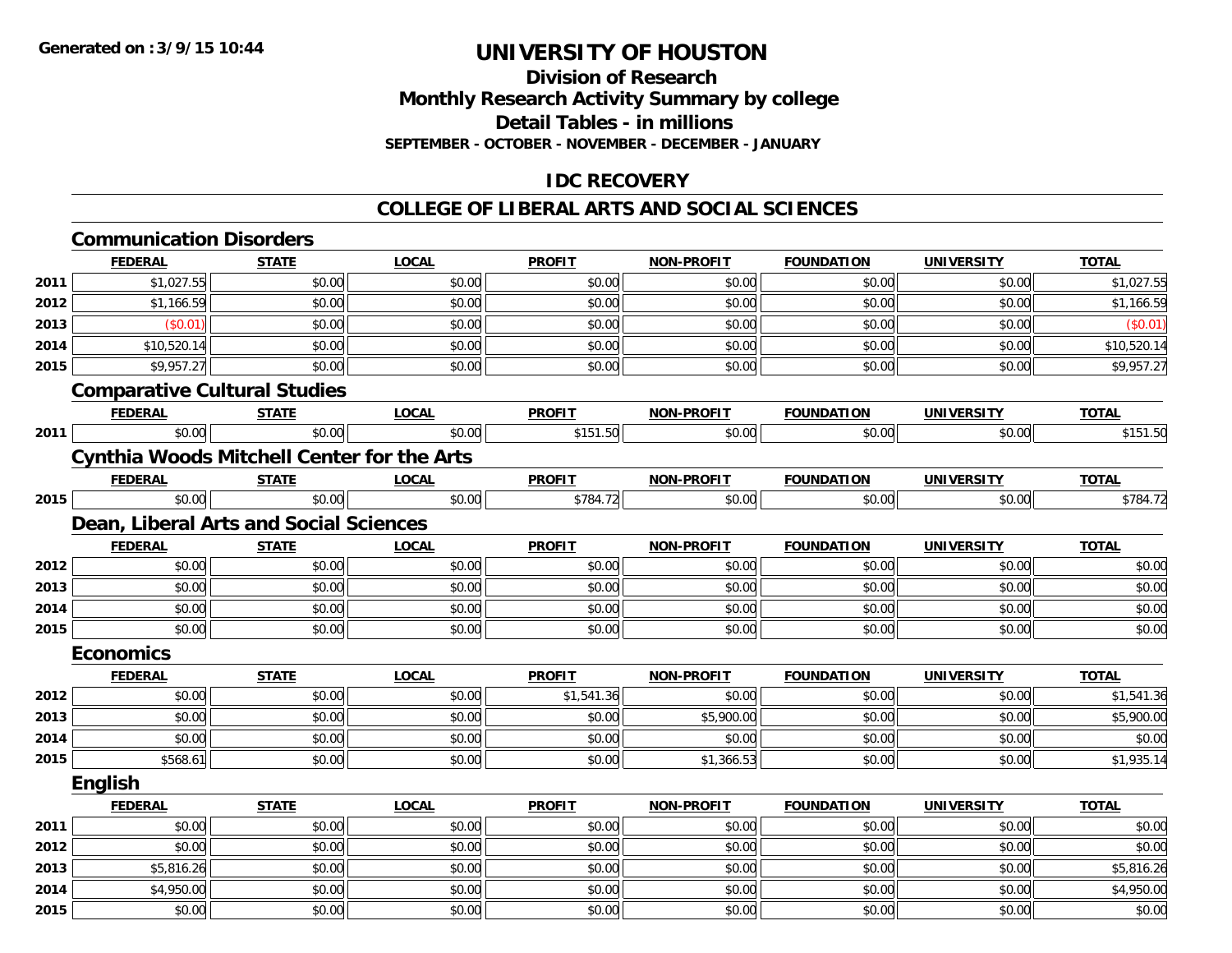# **Division of ResearchMonthly Research Activity Summary by college Detail Tables - in millions SEPTEMBER - OCTOBER - NOVEMBER - DECEMBER - JANUARY**

# **IDC RECOVERY**

### **COLLEGE OF LIBERAL ARTS AND SOCIAL SCIENCES**

# **Health and Human Performance**

|      | <b>FEDERAL</b>                        | <b>STATE</b> | <b>LOCAL</b> | <b>PROFIT</b> | <b>NON-PROFIT</b> | <b>FOUNDATION</b> | <b>UNIVERSITY</b> | <b>TOTAL</b> |
|------|---------------------------------------|--------------|--------------|---------------|-------------------|-------------------|-------------------|--------------|
| 2011 | \$142,319.71                          | \$0.00       | \$0.00       | \$26,296.39   | \$0.00            | \$651.57          | \$0.00            | \$169,267.66 |
| 2012 | \$89,265.43                           | \$0.00       | \$0.00       | \$35,105.70   | \$0.00            | \$0.00            | \$0.00            | \$124,371.13 |
| 2013 | \$322,667.48                          | \$0.00       | \$0.00       | \$12,338.60   | \$0.00            | (\$7.67)          | \$0.00            | \$334,998.40 |
| 2014 | \$252,257.56                          | \$0.00       | \$0.00       | \$11,993.81   | \$0.00            | \$0.00            | \$0.00            | \$264,251.37 |
| 2015 | \$184,697.54                          | \$0.00       | \$0.00       | \$15,539.04   | \$555.70          | \$1,691.96        | \$0.00            | \$202,484.24 |
|      | <b>Hispanic Studies</b>               |              |              |               |                   |                   |                   |              |
|      | <b>FEDERAL</b>                        | <b>STATE</b> | <b>LOCAL</b> | <b>PROFIT</b> | <b>NON-PROFIT</b> | <b>FOUNDATION</b> | <b>UNIVERSITY</b> | <b>TOTAL</b> |
| 2012 | \$0.00                                | \$0.00       | \$0.00       | \$0.00        | \$0.00            | \$0.00            | \$0.00            | \$0.00       |
| 2013 | \$0.00                                | \$0.00       | \$0.00       | \$0.00        | \$0.00            | \$0.00            | \$0.00            | \$0.00       |
| 2014 | \$0.00                                | \$0.00       | \$0.00       | \$0.00        | \$0.00            | \$0.00            | \$0.00            | \$0.00       |
| 2015 | \$0.00                                | \$0.00       | \$0.00       | \$0.00        | \$0.00            | \$0.00            | \$0.00            | \$0.00       |
|      | <b>History</b>                        |              |              |               |                   |                   |                   |              |
|      | <b>FEDERAL</b>                        | <b>STATE</b> | <b>LOCAL</b> | <b>PROFIT</b> | <b>NON-PROFIT</b> | <b>FOUNDATION</b> | <b>UNIVERSITY</b> | <b>TOTAL</b> |
| 2013 | (\$2,206.75)                          | \$0.00       | \$0.00       | \$0.00        | (\$2,574.70)      | \$0.00            | \$0.00            | (\$4,781.45) |
| 2015 | \$793.36                              | \$0.00       | \$0.00       | \$0.00        | \$0.00            | \$0.00            | \$0.00            | \$793.36     |
|      | <b>Hobby Center for Public Policy</b> |              |              |               |                   |                   |                   |              |
|      | <b>FEDERAL</b>                        | <b>STATE</b> | <b>LOCAL</b> | <b>PROFIT</b> | <b>NON-PROFIT</b> | <b>FOUNDATION</b> | <b>UNIVERSITY</b> | <b>TOTAL</b> |
| 2011 | \$1,711.55                            | \$0.00       | \$0.00       | \$0.00        | \$0.00            | \$0.00            | \$0.00            | \$1,711.55   |
| 2014 | \$0.00                                | \$1,776.68   | \$0.00       | \$0.00        | \$0.00            | \$0.00            | \$0.00            | \$1,776.68   |
| 2015 | \$0.00                                | \$0.00       | \$0.00       | \$0.00        | \$0.00            | \$1,500.00        | \$0.00            | \$1,500.00   |
|      | <b>Modern/Classical Languages</b>     |              |              |               |                   |                   |                   |              |
|      | <b>FEDERAL</b>                        | <b>STATE</b> | <b>LOCAL</b> | <b>PROFIT</b> | <b>NON-PROFIT</b> | <b>FOUNDATION</b> | <b>UNIVERSITY</b> | <b>TOTAL</b> |
| 2013 | (\$4,641.60)                          | \$0.00       | \$0.00       | \$0.00        | \$0.00            | \$0.00            | \$0.00            | (\$4,641.60) |
| 2014 | \$18,966.92                           | \$0.00       | \$0.00       | \$0.00        | \$0.00            | \$0.00            | \$0.00            | \$18,966.92  |
| 2015 | \$18,604.50                           | \$0.00       | \$0.00       | \$0.00        | \$0.00            | \$0.00            | \$0.00            | \$18,604.50  |
|      | Philosophy                            |              |              |               |                   |                   |                   |              |
|      | <b>FEDERAL</b>                        | <b>STATE</b> | <b>LOCAL</b> | <b>PROFIT</b> | <b>NON-PROFIT</b> | <b>FOUNDATION</b> | <b>UNIVERSITY</b> | <b>TOTAL</b> |
| 2011 | \$0.00                                | \$0.00       | \$0.00       | \$0.00        | \$0.00            | \$0.00            | \$0.00            | \$0.00       |
| 2012 | \$969.78                              | \$0.00       | \$0.00       | \$0.00        | \$0.00            | \$0.00            | \$0.00            | \$969.78     |
| 2013 | \$1,477.67                            | \$0.00       | \$0.00       | \$0.00        | \$0.00            | \$0.00            | \$0.00            | \$1,477.67   |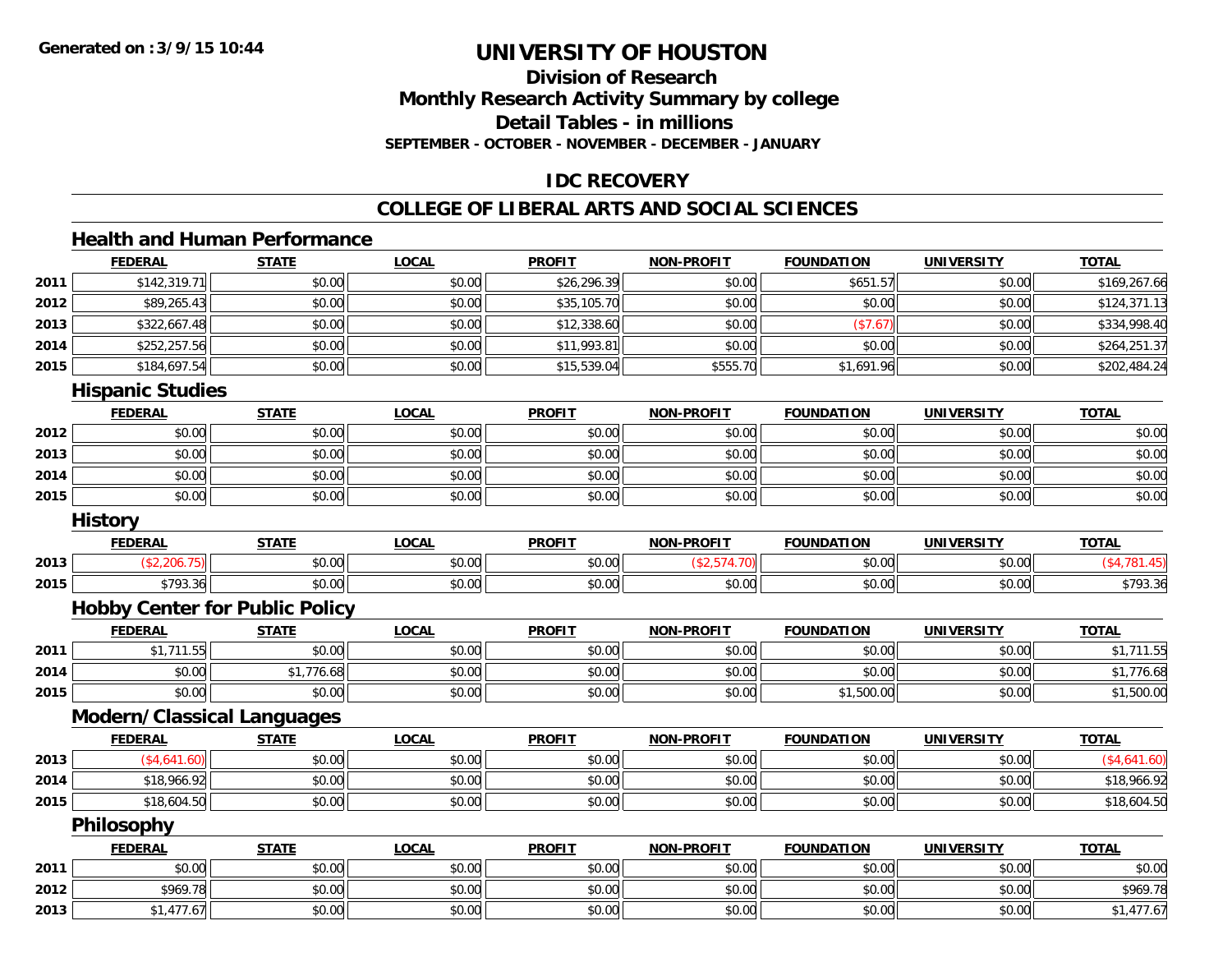# **Division of ResearchMonthly Research Activity Summary by college Detail Tables - in millions SEPTEMBER - OCTOBER - NOVEMBER - DECEMBER - JANUARY**

# **IDC RECOVERY**

#### **COLLEGE OF LIBERAL ARTS AND SOCIAL SCIENCES**

|       | <b>Philosophy</b>        |              |              |               |                   |                   |                   |                |
|-------|--------------------------|--------------|--------------|---------------|-------------------|-------------------|-------------------|----------------|
|       | <b>FEDERAL</b>           | <b>STATE</b> | <b>LOCAL</b> | <b>PROFIT</b> | <b>NON-PROFIT</b> | <b>FOUNDATION</b> | <b>UNIVERSITY</b> | <b>TOTAL</b>   |
| 2014  | \$1,804.42               | \$0.00       | \$0.00       | \$0.00        | \$0.00            | \$0.00            | \$0.00            | \$1,804.42     |
| 2015  | \$590.13                 | \$0.00       | \$0.00       | \$0.00        | \$0.00            | \$0.00            | \$0.00            | \$590.13       |
|       | <b>Political Science</b> |              |              |               |                   |                   |                   |                |
|       | <b>FEDERAL</b>           | <b>STATE</b> | <b>LOCAL</b> | <b>PROFIT</b> | <b>NON-PROFIT</b> | <b>FOUNDATION</b> | <b>UNIVERSITY</b> | <b>TOTAL</b>   |
| 2011  | \$0.00                   | \$0.00       | \$0.00       | \$0.00        | \$0.00            | \$0.00            | \$0.00            | \$0.00         |
| 2012  | \$0.00                   | \$0.00       | \$0.00       | \$0.00        | \$0.00            | \$0.00            | \$0.00            | \$0.00         |
| 2013  | \$2,756.01               | \$0.00       | \$0.00       | \$0.00        | \$0.00            | \$0.00            | \$0.00            | \$2,756.01     |
| 2014  | \$0.00                   | \$0.00       | \$0.00       | \$0.00        | \$0.00            | \$0.00            | \$0.00            | \$0.00         |
| 2015  | \$8,786.02               | \$0.00       | \$0.00       | \$0.00        | \$0.00            | \$0.00            | \$0.00            | \$8,786.02     |
|       | <b>Psychology</b>        |              |              |               |                   |                   |                   |                |
|       | <b>FEDERAL</b>           | <b>STATE</b> | <b>LOCAL</b> | <b>PROFIT</b> | <b>NON-PROFIT</b> | <b>FOUNDATION</b> | <b>UNIVERSITY</b> | <b>TOTAL</b>   |
| 2011  | \$488,064.63             | \$9,872.49   | \$0.00       | \$2,516.44    | \$3,605.50        | \$5,618.34        | \$0.00            | \$509,677.39   |
| 2012  | \$456,042.85             | \$615.89     | \$0.00       | \$1,290.87    | \$6,726.71        | \$10,598.20       | (\$3,117.51)      | \$472,157.01   |
| 2013  | \$499,694.87             | \$17,550.20  | \$0.00       | \$0.00        | \$4,156.35        | \$4,165.61        | \$0.00            | \$525,567.03   |
| 2014  | \$333,490.36             | \$9.71       | \$0.00       | (\$20.20)     | \$8,499.31        | (\$4.57)          | \$0.00            | \$341,974.61   |
| 2015  | \$342,900.26             | \$3,532.55   | \$0.00       | \$0.00        | \$11,842.86       | \$0.00            | \$0.00            | \$358,275.67   |
|       | <b>Sociology</b>         |              |              |               |                   |                   |                   |                |
|       | <b>FEDERAL</b>           | <b>STATE</b> | <b>LOCAL</b> | <b>PROFIT</b> | <b>NON-PROFIT</b> | <b>FOUNDATION</b> | <b>UNIVERSITY</b> | <b>TOTAL</b>   |
| 2011  | \$20,066.54              | \$0.00       | \$0.00       | \$0.00        | \$0.00            | \$0.00            | \$0.00            | \$20,066.54    |
| 2012  | \$1,416.17               | \$0.00       | \$0.00       | \$0.00        | \$0.00            | \$0.00            | \$0.00            | \$1,416.17     |
| 2013  | \$406.42                 | \$0.00       | \$0.00       | \$0.00        | \$0.00            | \$0.00            | \$0.00            | \$406.42       |
| 2014  | \$2,026.59               | \$0.00       | \$0.00       | \$0.00        | \$0.00            | \$0.00            | \$0.00            | \$2,026.59     |
| 2015  | \$3.39                   | \$0.00       | \$0.00       | \$0.00        | \$0.00            | \$0.00            | \$0.00            | \$3.39         |
| Total | \$3,242,102.89           | \$37,064.22  | \$0.00       | \$107,538.23  | \$40,078.26       | \$32,080.36       | (\$3,117.51)      | \$3,455,746.44 |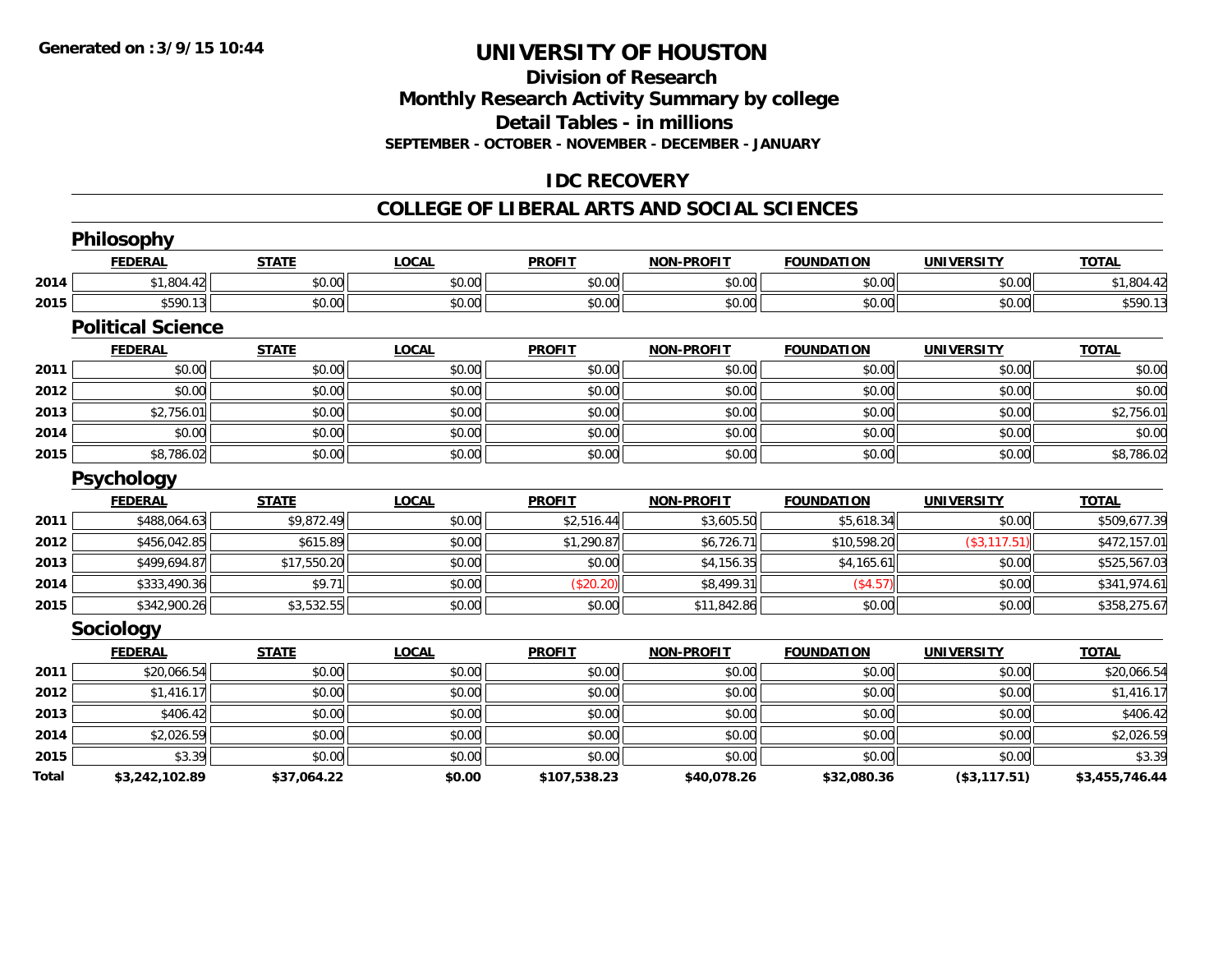# **Division of ResearchMonthly Research Activity Summary by college Detail Tables - in millionsSEPTEMBER - OCTOBER - NOVEMBER - DECEMBER - JANUARY**

# **IDC RECOVERY**

# **COLLEGE OF NATURAL SCIENCES AND MATHEMATICS**

# **Biology/Biochemistry**

|      | <b>FEDERAL</b> | <b>STATE</b> | <u>LOCAL</u> | <b>PROFIT</b> | <b>NON-PROFIT</b> | <b>FOUNDATION</b> | <b>UNIVERSITY</b> | <b>TOTAL</b> |
|------|----------------|--------------|--------------|---------------|-------------------|-------------------|-------------------|--------------|
| 2011 | \$437,206.56   | \$983.98     | \$0.00       | \$0.00        | \$9,576.43        | \$0.00            | \$0.00            | \$447,766.97 |
| 2012 | \$371,742.10   | \$12,121.66  | \$0.00       | \$0.01        | \$21,658.43       | \$0.00            | \$0.00            | \$405,522.19 |
| 2013 | \$267,733.25   | \$13,706.17  | \$0.00       | \$3,509.78    | \$19,515.98       | \$5,491.96        | \$0.00            | \$309,957.14 |
| 2014 | \$219,334.46   | \$16,707.75  | \$0.00       | \$13,551.71   | \$10,935.23       | \$1,266.18        | \$0.00            | \$261,795.33 |
| 2015 | \$259,499.98   | \$6,170.35   | \$0.00       | \$4,523.04    | \$6,464.59        | \$10,192.19       | \$0.00            | \$286,850.15 |

# **Center for Nuclear Receptors and Cell Signaling**

|      | <u>FEDERAL</u> | <b>STATE</b>  | <u>LOCAL</u> | <b>PROFIT</b> | <b>NON-PROFIT</b> | <b>FOUNDATION</b> | <b>UNIVERSITY</b> | <b>TOTAL</b> |
|------|----------------|---------------|--------------|---------------|-------------------|-------------------|-------------------|--------------|
| 2011 | \$120,792.13   | \$274.56      | \$0.00       | \$0.00        | \$0.00            | \$0.00            | \$0.00            | \$121,066.69 |
| 2012 | \$153,975.00   | \$10,675.70   | \$0.00       | \$23,571.80   | \$0.00            | \$0.00            | \$0.00            | \$188,222.50 |
| 2013 | \$141,531.60   | \$6,399.43    | \$0.00       | \$1,208.88    | \$0.00            | \$0.00            | \$0.00            | \$149,139.91 |
| 2014 | \$192,777.24   | (\$17,863.47) | \$0.00       | \$0.00        | \$0.00            | \$0.00            | \$0.00            | \$174,913.78 |
| 2015 | \$39,493.66    | \$20,760.59   | \$0.00       | \$0.00        | \$0.00            | \$0.00            | \$0.00            | \$60,254.25  |

# **Chemistry**

|      | <b>FEDERAL</b> | <b>STATE</b> | <b>LOCAL</b> | <b>PROFIT</b> | <b>NON-PROFIT</b> | <b>FOUNDATION</b> | <b>UNIVERSITY</b> | <b>TOTAL</b> |
|------|----------------|--------------|--------------|---------------|-------------------|-------------------|-------------------|--------------|
| 2011 | \$364,634.47   | \$0.00       | \$0.00       | \$739.44      | \$0.00            | \$0.00            | \$782.42          | \$366,156.33 |
| 2012 | \$275,547.91   | \$674.78     | \$0.00       | \$227.94      | \$0.00            | \$0.00            | \$6,767.79        | \$283,218.41 |
| 2013 | \$244,070.92   | $(\$64.32)$  | \$0.00       | \$9,577.83    | \$0.00            | \$0.00            | (\$14,596.82)     | \$238,987.61 |
| 2014 | \$261,018.29   | \$0.00       | \$0.00       | \$43.65       | \$0.00            | \$0.00            | \$0.00            | \$261,061.94 |
| 2015 | \$201,385.59   | \$0.00       | \$0.00       | \$0.00        | \$0.00            | \$0.00            | \$0.00            | \$201,385.59 |

#### **Computer Science**

|      | <b>FEDERAL</b> | <b>STATE</b> | <b>LOCAL</b> | <b>PROFIT</b> | <b>NON-PROFIT</b> | <b>FOUNDATION</b> | <b>UNIVERSITY</b> | <b>TOTAL</b> |
|------|----------------|--------------|--------------|---------------|-------------------|-------------------|-------------------|--------------|
| 2011 | \$412,600.18   | \$8,626.55   | \$0.00       | \$6,650.74    | \$0.00            | \$0.00            | \$0.00            | \$427,877.47 |
| 2012 | \$210,975.52   | \$416.17     | \$0.00       | \$34,340.20   | \$7,370.00        | \$0.00            | \$0.00            | \$253,101.88 |
| 2013 | \$247,336.06   | \$2,590.06   | \$0.00       | \$31,808.88   | \$4,663.02        | \$0.00            | \$0.00            | \$286,398.01 |
| 2014 | \$150,546.87   | \$0.00       | \$0.00       | \$37,829.01   | \$67,698.40       | \$0.00            | \$0.00            | \$256,074.28 |
| 2015 | \$209,694.68   | \$20,124.05  | \$0.00       | \$14,108.10   | \$32,044.04       | \$0.00            | \$0.00            | \$275,970.87 |

# **Dean, Natural Sciences and Mathematics**

|      | DERAI | <b>STATI</b>                 | <b>_OCAI</b>       | <b>PROFIT</b> | <b>LPROFIT</b><br><b>NON</b> | .<br><b>INDA</b>                                                                                                                                                                                                                                                                                                                                                                                                                                                     | IMBVE                                     | TOTAL   |
|------|-------|------------------------------|--------------------|---------------|------------------------------|----------------------------------------------------------------------------------------------------------------------------------------------------------------------------------------------------------------------------------------------------------------------------------------------------------------------------------------------------------------------------------------------------------------------------------------------------------------------|-------------------------------------------|---------|
| 2011 | 0.00  | $\sim$<br>70.UU              | $\sim$ 00<br>pu.uu | 0.00<br>DU.UU | \$0.00                       | $\mathsf{A}\cap\mathsf{A}\cap\mathsf{A}\cap\mathsf{A}\cap\mathsf{A}\cap\mathsf{A}\cap\mathsf{A}\cap\mathsf{A}\cap\mathsf{A}\cap\mathsf{A}\cap\mathsf{A}\cap\mathsf{A}\cap\mathsf{A}\cap\mathsf{A}\cap\mathsf{A}\cap\mathsf{A}\cap\mathsf{A}\cap\mathsf{A}\cap\mathsf{A}\cap\mathsf{A}\cap\mathsf{A}\cap\mathsf{A}\cap\mathsf{A}\cap\mathsf{A}\cap\mathsf{A}\cap\mathsf{A}\cap\mathsf{A}\cap\mathsf{A}\cap\mathsf{A}\cap\mathsf{A}\cap\mathsf{A}\cap\mathsf$<br>JU.UU | $\uparrow$ $\uparrow$ $\uparrow$<br>vu.vu | JU.UU   |
| 2012 | $ -$  | $\uparrow$ $\uparrow$<br>ט.ט | ሶስ ሰሰ<br>DU.UG     | 0.00<br>JU.UU | \$0.00                       | $\cdots$<br>vv.vv                                                                                                                                                                                                                                                                                                                                                                                                                                                    | امہ مہ<br>vu.vu                           | ו ט, טי |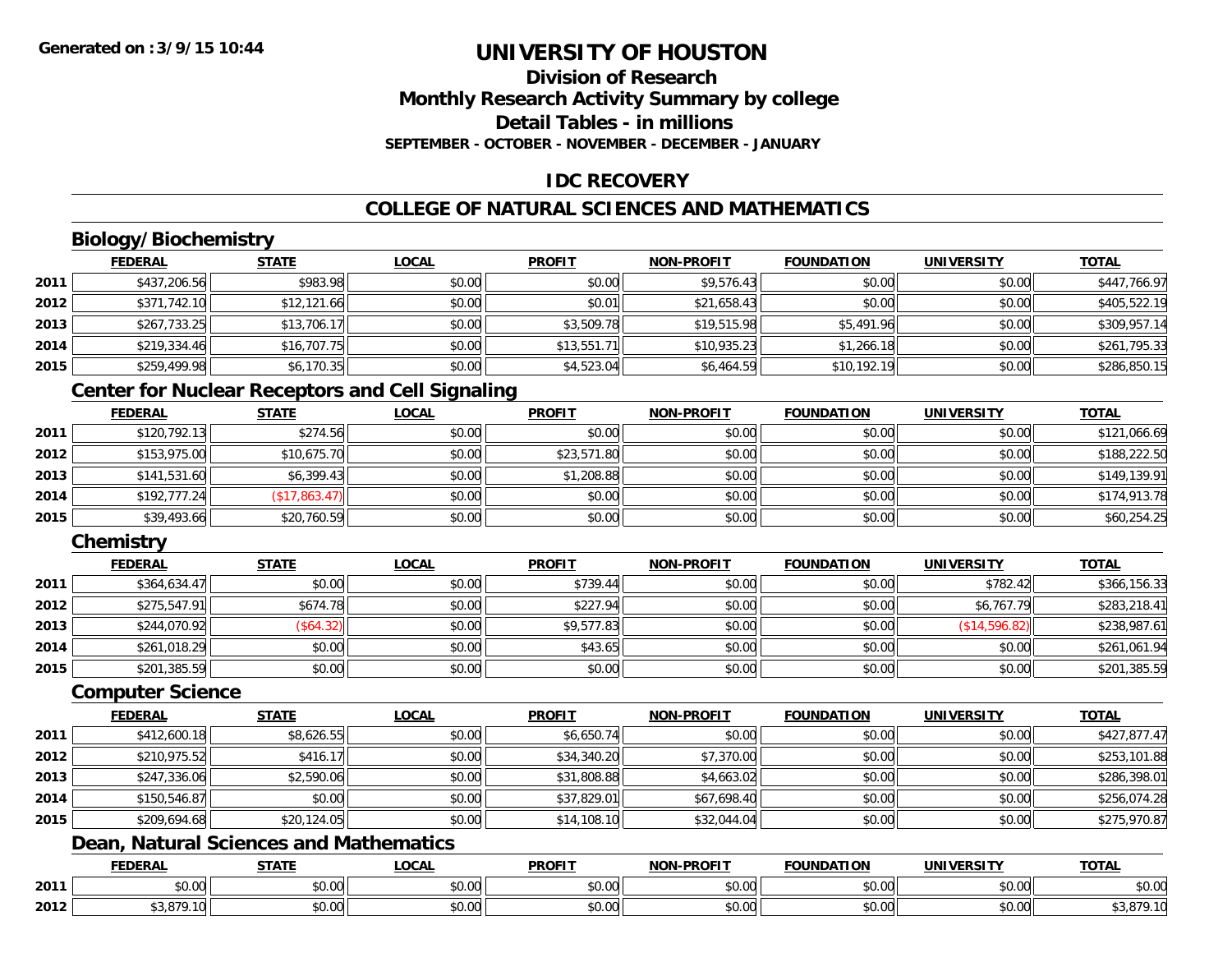# **Division of Research**

**Monthly Research Activity Summary by college**

**Detail Tables - in millions**

**SEPTEMBER - OCTOBER - NOVEMBER - DECEMBER - JANUARY**

# **IDC RECOVERY**

# **COLLEGE OF NATURAL SCIENCES AND MATHEMATICS**

# **Dean, Natural Sciences and Mathematics**

|      | <b>FEDERAL</b> | <b>STATE</b> | <u>LOCAL</u> | <b>PROFIT</b> | <b>NON-PROFIT</b> | <b>FOUNDATION</b> | UNIVERSITY | <b>TOTAL</b> |
|------|----------------|--------------|--------------|---------------|-------------------|-------------------|------------|--------------|
| 2013 | \$24,266.63    | \$0.00       | \$0.00       | \$0.00        | \$0.00            | \$0.00            | \$0.00     | \$24,266.63  |
| 2014 | 7185.66        | \$0.00       | \$0.00       | \$0.00        | \$0.00            | \$0.00            | \$0.00     | 185.66       |
| 2015 | \$2,360.53     | \$0.00       | \$0.00       | \$0.00        | \$0.00            | \$0.00            | \$0.00     | \$2,360.53   |

#### **Earth & Atmospheric Sciences**

|      | <u>FEDERAL</u> | <b>STATE</b> | <b>LOCAL</b> | <b>PROFIT</b> | <b>NON-PROFIT</b> | <b>FOUNDATION</b> | <b>UNIVERSITY</b> | <b>TOTAL</b> |
|------|----------------|--------------|--------------|---------------|-------------------|-------------------|-------------------|--------------|
| 2011 | \$109,679.98   | \$31,440.38  | \$0.00       | \$131,847.07  | \$17,562.72       | \$0.00            | \$0.00            | \$290,530.15 |
| 2012 | \$170,714.25   | \$42,376.92  | \$0.00       | \$117,332.57  | \$16,280.32       | \$0.00            | \$0.00            | \$346,704.06 |
| 2013 | \$134,947.69   | \$5,440.38   | \$0.00       | \$170,032.19  | \$15,706.66       | \$0.00            | \$0.00            | \$326,126.92 |
| 2014 | \$102,426.57   | \$19,342.16  | \$0.00       | \$126,669.26  | \$26,405.55       | \$894.84          | \$0.00            | \$275,738.38 |
| 2015 | \$61,585.16    | \$19,604.37  | \$0.00       | \$103,000.47  | \$17,806.71       | \$169.97          | \$0.00            | \$202,166.68 |

# **Institute for Climate and Atmospheric Science**

|      | <u>FEDERAL</u> | <b>STATE</b> | <u>LOCAL</u> | <b>PROFIT</b> | <b>NON-PROFIT</b> | <b>FOUNDATION</b> | <b>UNIVERSITY</b> | <b>TOTAL</b> |
|------|----------------|--------------|--------------|---------------|-------------------|-------------------|-------------------|--------------|
| 2011 | \$0.00         | \$0.00       | \$0.00       | \$0.00        | \$0.00            | \$0.00            | \$0.00            | \$0.00       |
| 2012 | \$0.00         | \$0.00       | \$0.00       | \$0.00        | \$0.00            | \$0.00            | \$0.00            | \$0.00       |
| 2013 | \$0.00         | \$0.00       | \$0.00       | \$0.00        | \$0.00            | \$0.00            | \$0.00            | \$0.00       |
| 2014 | \$0.00         | \$0.00       | \$0.00       | \$0.00        | \$0.00            | \$0.00            | \$0.00            | \$0.00       |
| 2015 | \$0.00         | \$0.00       | \$0.00       | \$0.00        | \$0.00            | \$0.00            | \$0.00            | \$0.00       |

#### **Institute for Nanoenergy**

|      | <u>FEDERAL</u> | <b>STATE</b> | <u>LOCAL</u> | <b>PROFIT</b> | <b>NON-PROFIT</b> | <b>FOUNDATION</b> | <b>UNIVERSITY</b> | <b>TOTAL</b> |
|------|----------------|--------------|--------------|---------------|-------------------|-------------------|-------------------|--------------|
| 2011 | \$0.00         | \$0.00       | \$0.00       | \$0.00        | \$0.00            | \$0.00            | \$0.00            | \$0.00       |
| 2012 | \$0.00         | \$0.00       | \$0.00       | \$0.00        | \$0.00            | \$0.00            | \$0.00            | \$0.00       |
| 2013 | \$0.00         | \$0.00       | \$0.00       | \$0.00        | \$0.00            | \$0.00            | \$0.00            | \$0.00       |
| 2014 | \$0.00         | \$0.00       | \$0.00       | \$0.00        | \$0.00            | \$0.00            | \$0.00            | \$0.00       |

**Mathematics**

|      | <u>FEDERAL</u> | <b>STATE</b> | <b>LOCAL</b> | <b>PROFIT</b> | <b>NON-PROFIT</b> | <b>FOUNDATION</b> | <b>UNIVERSITY</b> | <b>TOTAL</b> |
|------|----------------|--------------|--------------|---------------|-------------------|-------------------|-------------------|--------------|
| 2011 | \$93,668.76    | \$1,685.73   | \$0.00       | \$7.177.18    | \$17,720.82       | \$0.00            | \$0.00            | \$120,252.48 |
| 2012 | \$78,088.11    | \$6,848.88   | \$0.00       | \$21,714.68   | \$9,667.41        | (\$252.50)        | \$0.00            | \$116,066.57 |
| 2013 | \$115,824.30   | \$0.00       | \$0.00       | \$18,691.12   | \$0.00            | \$653.69          | \$0.00            | \$135,169.11 |
| 2014 | \$175,418.46   | \$0.00       | \$0.00       | \$5,483.71    | \$0.00            | \$1,165.91        | \$0.00            | \$182,068.08 |
| 2015 | \$120,232.08   | \$0.00       | \$0.00       | \$3,763.90    | \$0.00            | \$738.66          | \$0.00            | \$124,734.64 |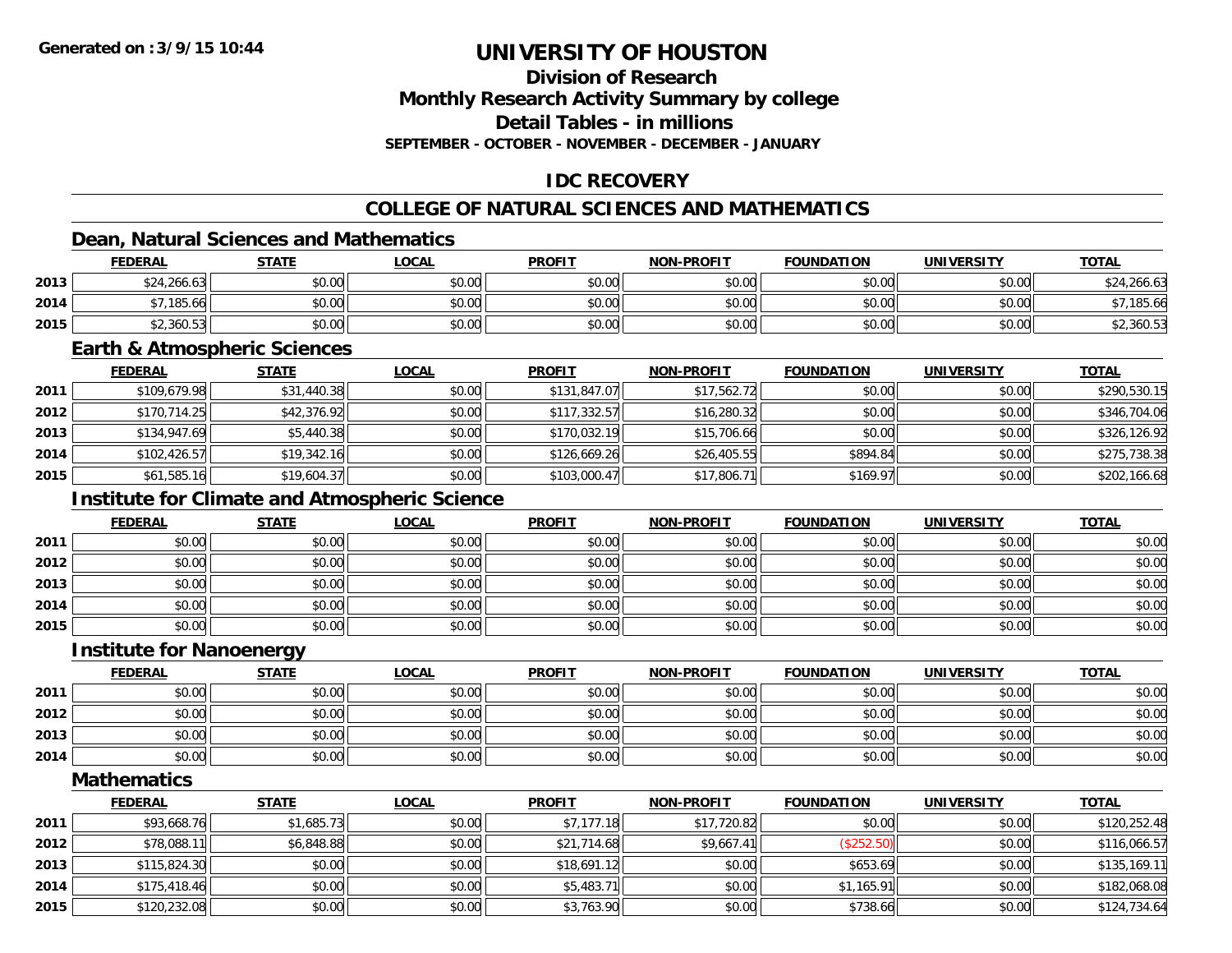### **Division of Research Monthly Research Activity Summary by college Detail Tables - in millions SEPTEMBER - OCTOBER - NOVEMBER - DECEMBER - JANUARY**

# **IDC RECOVERY**

### **COLLEGE OF NATURAL SCIENCES AND MATHEMATICS**

| <b>Physics</b> |                |              |              |                |                   |                   |                   |                |  |
|----------------|----------------|--------------|--------------|----------------|-------------------|-------------------|-------------------|----------------|--|
|                | <b>FEDERAL</b> | <b>STATE</b> | <b>LOCAL</b> | <b>PROFIT</b>  | <b>NON-PROFIT</b> | <b>FOUNDATION</b> | <b>UNIVERSITY</b> | <b>TOTAL</b>   |  |
| 2011           | \$246,514.98   | \$575.27     | \$0.00       | \$83,117.11    | \$0.96            | \$0.00            | \$0.00            | \$330,208.31   |  |
| 2012           | \$318,515.42   | (\$61.33)    | \$0.00       | \$860.48       | \$394.22          | \$0.00            | \$0.00            | \$319,708.79   |  |
| 2013           | \$268,816.05   | \$0.00       | \$0.00       | \$85,725.70    | \$0.00            | \$0.00            | \$0.00            | \$354,541.74   |  |
| 2014           | \$464,709.63   | \$517.26     | \$0.00       | \$125,021.65   | \$0.00            | \$0.00            | \$0.00            | \$590,248.54   |  |
| 2015           | \$297,853.20   | \$413.36     | \$0.00       | \$102,809.78   | \$3,339.73        | \$0.00            | \$0.00            | \$404,416.07   |  |
| Total          | \$7,578,583.02 | \$230.487.37 | \$0.00       | \$1,284,937.85 | \$304,811.22      | \$20,320.89       | (\$7,046.61)      | \$9,412,093.74 |  |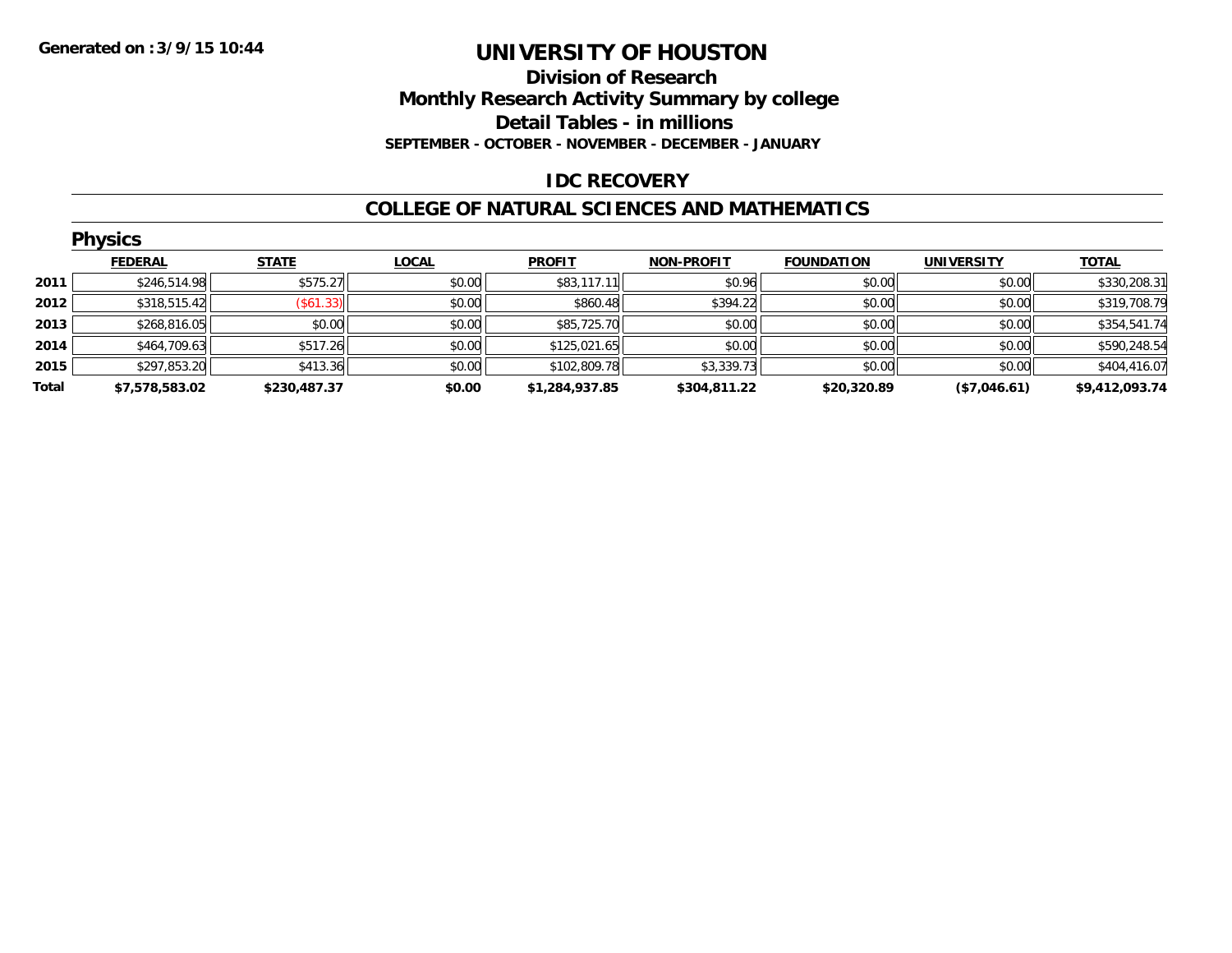#### **Division of Research Monthly Research Activity Summary by college Detail Tables - in millions SEPTEMBER - OCTOBER - NOVEMBER - DECEMBER - JANUARY**

#### **IDC RECOVERY**

#### **COLLEGE OF OPTOMETRY**

### **Optometry Vision Sciences**

|       | <b>FEDERAL</b> | <b>STATE</b> | <b>LOCAL</b> | <b>PROFIT</b> | <b>NON-PROFIT</b> | <b>FOUNDATION</b> | <b>UNIVERSITY</b> | <b>TOTAL</b>   |
|-------|----------------|--------------|--------------|---------------|-------------------|-------------------|-------------------|----------------|
| 2011  | \$364,213.87   | \$1,035.57   | \$0.00       | \$20,004.35   | \$0.00            | \$0.00            | \$16,421.32       | \$401,675.11   |
| 2012  | \$406,633.11   | \$0.00       | \$0.00       | \$32,948.92   | \$0.00            | \$0.00            | \$26,915.71       | \$466,497.74   |
| 2013  | \$485,938.75   | \$0.00       | \$0.00       | \$75,662.27   | \$0.00            | \$0.00            | \$16,137.61       | \$577,738.63   |
| 2014  | \$527,903.87   | \$0.00       | \$0.00       | \$88,587.81   | \$0.00            | \$0.00            | \$26,552.22       | \$643,043.90   |
| 2015  | \$374,988.32   | \$0.00       | \$0.00       | \$33,149.93   | \$0.00            | \$0.00            | \$37,056.76       | \$445,195.01   |
| Total | \$2,159,677.93 | \$1,035.57   | \$0.00       | \$250,353.28  | \$0.00            | \$0.00            | \$123,083.62      | \$2,534,150.40 |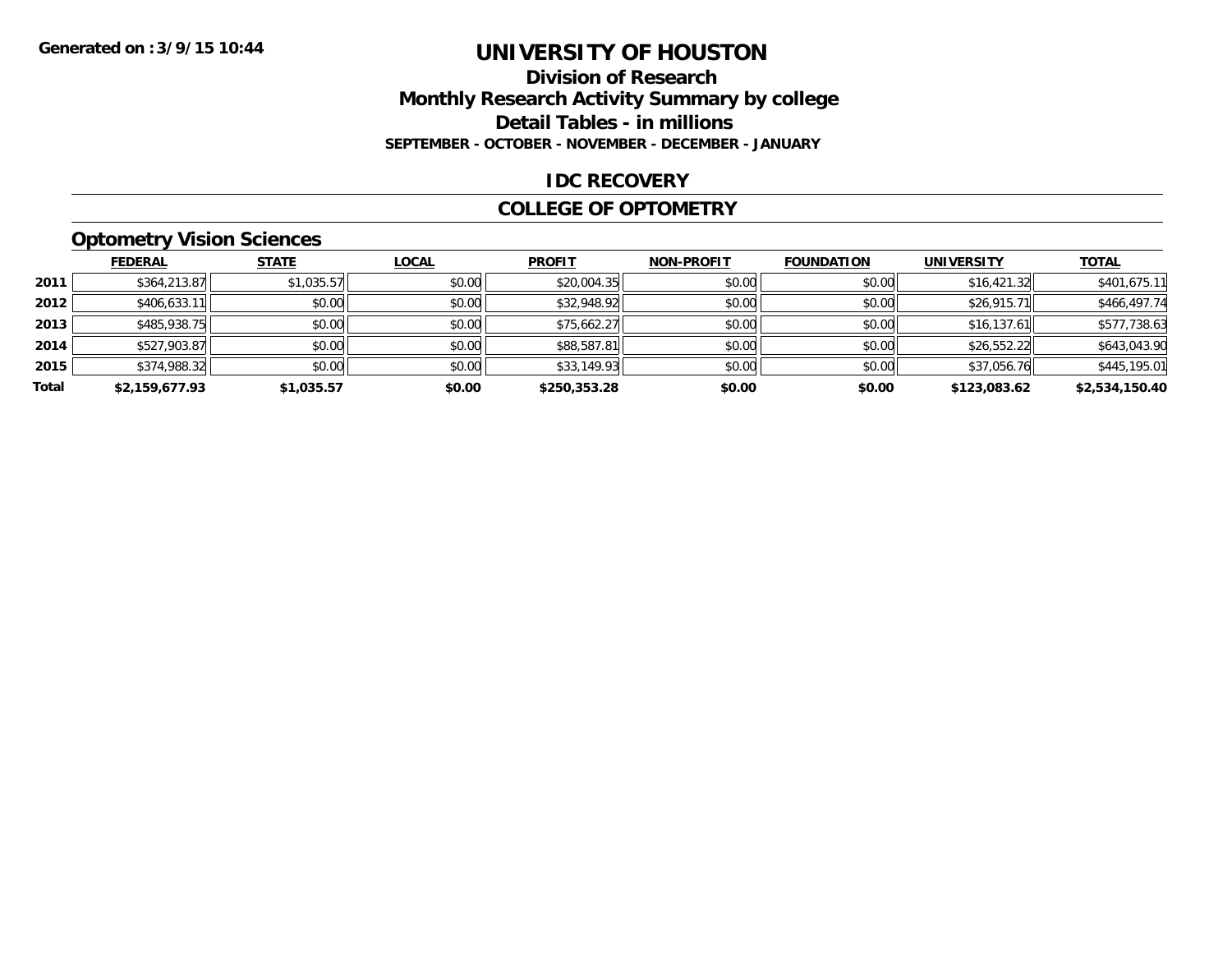### **Division of ResearchMonthly Research Activity Summary by college Detail Tables - in millionsSEPTEMBER - OCTOBER - NOVEMBER - DECEMBER - JANUARY**

### **IDC RECOVERY**

### **COLLEGE OF PHARMACY**

# **Center for Experimental Therapeutics and Pharmacoi**

|      | <b>FEDERAL</b> | <b>STATE</b> | <b>LOCAL</b> | <b>PROFIT</b> | NON-PROFIT | <b>FOUNDATION</b> | <b>UNIVERSITY</b> | <b>TOTAL</b> |
|------|----------------|--------------|--------------|---------------|------------|-------------------|-------------------|--------------|
| 2011 | \$0.00         | \$0.00       | \$0.00       | \$0.00        | \$0.00     | \$0.00            | \$0.00            | \$0.00       |
| 2012 | \$0.00         | \$0.00       | \$0.00       | \$0.00        | \$0.00     | \$0.00            | \$0.00            | \$0.00       |
| 2013 | \$0.00         | \$0.00       | \$0.00       | \$0.00        | \$0.00     | \$0.00            | \$0.00            | \$0.00       |
| 2014 | \$0.00         | \$0.00       | \$0.00       | \$0.00        | \$0.00     | \$0.00            | \$0.00            | \$0.00       |
| 2015 | \$0.00         | \$0.00       | \$0.00       | \$0.00        | \$0.00     | \$0.00            | \$0.00            | \$0.00       |

### **Clinical Pharmacy & Administration**

|      | <b>FEDERAL</b> | <b>STATE</b> | <b>LOCAL</b> | <b>PROFIT</b> | <b>NON-PROFIT</b> | <b>FOUNDATION</b> | <b>UNIVERSITY</b> | <b>TOTAL</b> |
|------|----------------|--------------|--------------|---------------|-------------------|-------------------|-------------------|--------------|
| 2011 | \$30,035.96    | \$0.00       | \$0.00       | \$27,523.85   | \$5,089.04        | \$0.00            | \$4.97            | \$62,653.82  |
| 2012 | \$15,230.48    | \$0.00       | \$0.00       | \$23,473.68   | \$11.27           | \$0.00            | \$0.00            | \$38,692.89  |
| 2013 | \$38,844.82    | \$0.00       | \$0.00       | \$29,551.12   | \$0.00            | \$0.00            | \$0.00            | \$68,395.94  |
| 2014 | \$2,635.97     | \$0.00       | \$0.00       | \$41,172.40   | (\$12.04)         | \$0.00            | \$0.00            | \$43,796.33  |
| 2015 | \$11,515.40    | \$18,823.25  | \$0.00       | \$21,689.51   | (\$2,664.22)      | \$0.00            | \$0.00            | \$49,363.94  |

### **Dean, Pharmacy**

|      | <b>FEDERAL</b> | <b>STATE</b> | <u>LOCAL</u> | <b>PROFIT</b> | <b>NON-PROFIT</b> | <b>FOUNDATION</b> | <b>UNIVERSITY</b> | <b>TOTAL</b> |
|------|----------------|--------------|--------------|---------------|-------------------|-------------------|-------------------|--------------|
| 2011 | \$0.00         | \$0.00       | \$0.00       | \$0.00        | \$0.00            | \$0.00            | \$0.00            | \$0.00       |
| 2012 | \$0.00         | \$0.00       | \$0.00       | \$0.00        | \$0.00            | \$0.00            | \$0.00            | \$0.00       |
| 2013 | \$0.00         | \$0.00       | \$0.00       | \$0.00        | \$0.00            | \$0.00            | \$0.00            | \$0.00       |
| 2014 | \$0.00         | \$0.00       | \$0.00       | \$0.00        | \$0.00            | \$0.00            | \$0.00            | \$0.00       |
| 2015 | \$0.00         | \$0.00       | \$0.00       | \$0.00        | \$0.00            | \$0.00            | \$0.00            | \$0.00       |

#### **Pharm Health Outcomes & Policy**

|      | <b>FEDERAL</b> | <b>STATE</b> | <u>LOCAL</u> | <b>PROFIT</b> | <b>NON-PROFIT</b> | <b>FOUNDATION</b> | <b>UNIVERSITY</b> | <b>TOTAL</b> |
|------|----------------|--------------|--------------|---------------|-------------------|-------------------|-------------------|--------------|
| 2011 | \$599.62       | \$0.00       | \$0.00       | \$0.00        | \$4,126.86        | \$0.00            | \$0.00            | \$4,726.48   |
| 2012 | \$7,666.90     | \$0.00       | \$0.00       | \$0.00        | \$0.00            | \$0.00            | \$0.00            | \$7,666.90   |
| 2013 | \$4,386.04     | \$0.00       | \$0.00       | \$0.00        | \$0.00            | \$0.00            | \$0.00            | \$4,386.04   |
| 2014 | \$13,456.81    | \$0.00       | \$0.00       | \$0.00        | \$0.00            | \$0.00            | \$0.00            | \$13,456.81  |
| 2015 | \$9,792.51     | \$197.68     | \$0.00       | \$785.23      | \$0.00            | \$0.00            | \$0.00            | \$10,775.42  |

### **Pharmacological and Pharmaceutical Sciences**

|      | <b>FEDERAL</b>                       | <b>STATE</b>        | <b>_OCAL</b>       | <b>PROFIT</b> | NON-DDOELT         | FOUNDATION      | UNIVERSITY | <b>TOTAL</b>                |
|------|--------------------------------------|---------------------|--------------------|---------------|--------------------|-----------------|------------|-----------------------------|
| 2011 | $\overline{\phantom{a}}$<br>$\Omega$ | $- -$<br>\$5,557.01 | $\sim$ 00<br>vv.vv | 0000<br>vu.vu | 0.700<br>10<br>. ש | 0.000<br>vo.ov. | \$0.00     | $+ - -$                     |
| 2012 | \$208.643                            | \$0.01              | $\sim$ 00<br>ง∪.∪บ | 0000<br>JU.UU | , 2.               | ** 75<br>-      | \$0.00     | 202E<br><b>UU, Z7 Z. JU</b> |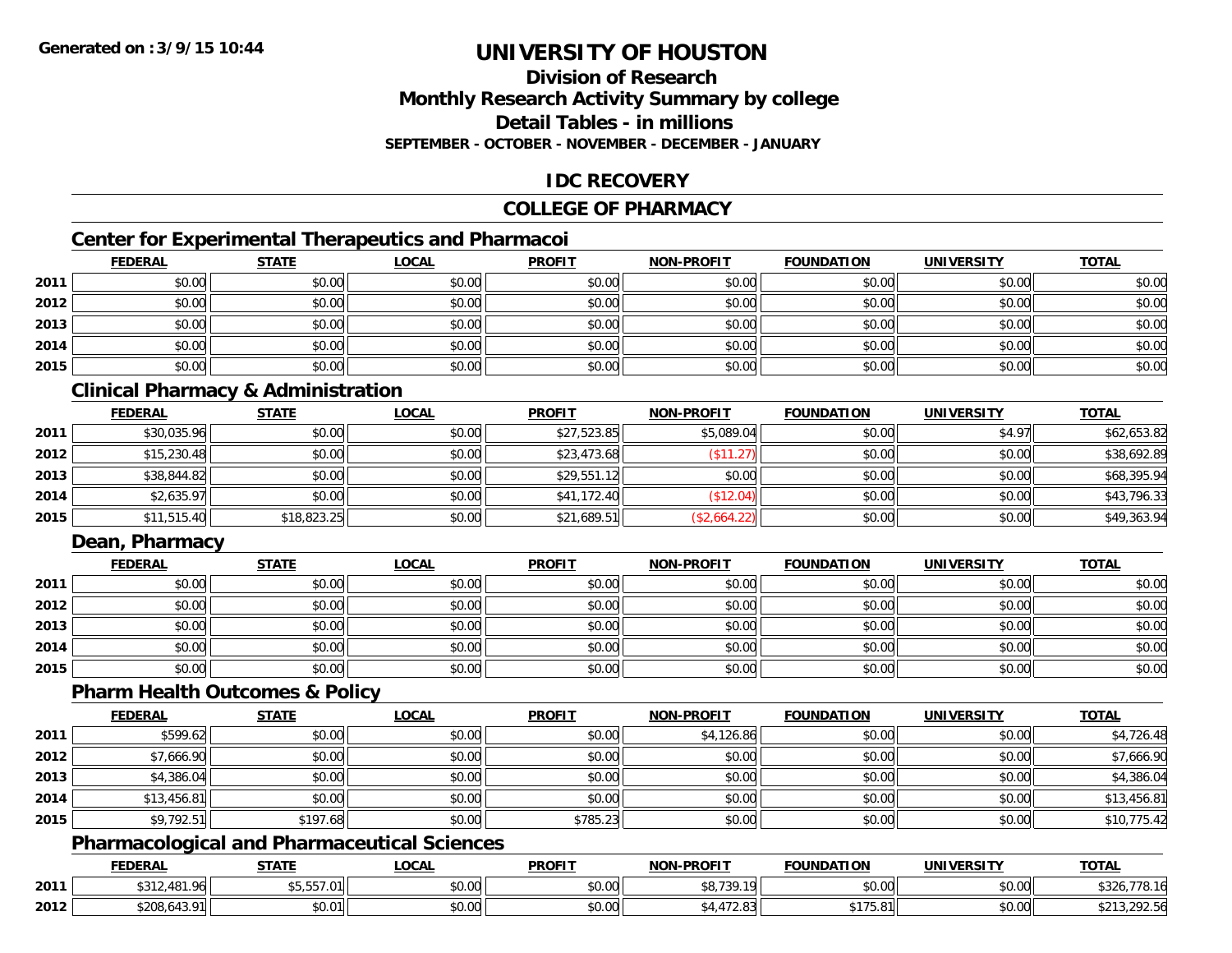### **Division of ResearchMonthly Research Activity Summary by college Detail Tables - in millions SEPTEMBER - OCTOBER - NOVEMBER - DECEMBER - JANUARY**

### **IDC RECOVERY**

#### **COLLEGE OF PHARMACY**

# **Pharmacological and Pharmaceutical Sciences**

|       | <b>FEDERAL</b> | <u>STATE</u> | <u>LOCAL</u> | <b>PROFIT</b> | <b>NON-PROFIT</b> | <b>FOUNDATION</b> | <b>UNIVERSITY</b> | <b>TOTAL</b>   |
|-------|----------------|--------------|--------------|---------------|-------------------|-------------------|-------------------|----------------|
| 2013  | \$218,915.19   | \$0.00       | \$0.00       | \$0.00        | \$1,110.15        | \$942.28          | \$0.00            | \$220,967.62   |
| 2014  | \$226,741.86   | \$0.00       | \$0.00       | \$0.00        | \$0.00            | \$1,383.61        | \$0.00            | \$228,125.47   |
| 2015  | \$177,948.50   | \$0.00       | \$0.00       | \$1,955.80    | \$83.67           | \$0.00            | \$0.00            | \$179,987.97   |
| Total | \$1,278,895.92 | \$24,577.95  | \$0.00       | \$146,151.59  | \$20,934.21       | \$2,501.70        | \$4.97            | \$1,473,066.34 |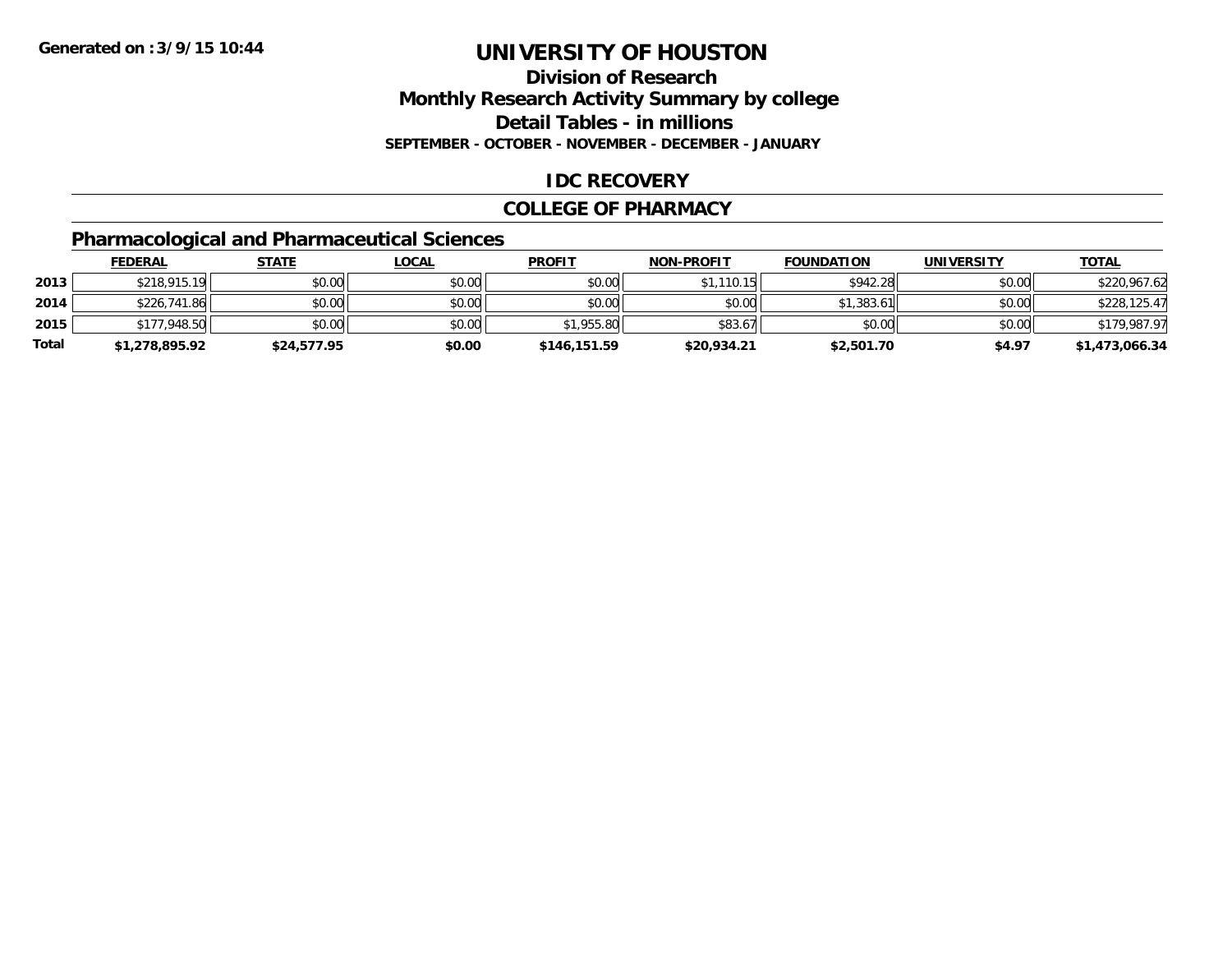**2013**

# **UNIVERSITY OF HOUSTON**

### **Division of ResearchMonthly Research Activity Summary by college Detail Tables - in millionsSEPTEMBER - OCTOBER - NOVEMBER - DECEMBER - JANUARY**

#### **IDC RECOVERY**

#### **COLLEGE OF TECHNOLOGY**

# **Center for Technology Literacy**

|      | <b>FEDERAL</b>                 | <b>STATE</b> | <b>LOCAL</b> | <b>PROFIT</b> | <b>NON-PROFIT</b> | <b>FOUNDATION</b> | <b>UNIVERSITY</b> | <b>TOTAL</b> |
|------|--------------------------------|--------------|--------------|---------------|-------------------|-------------------|-------------------|--------------|
| 2011 | \$63,362.33                    | \$0.00       | \$0.00       | \$0.00        | \$0.00            | \$0.00            | \$0.00            | \$63,362.33  |
| 2012 | \$77,572.08                    | \$0.00       | \$0.00       | \$0.00        | \$0.00            | \$0.00            | \$0.00            | \$77,572.08  |
| 2013 | \$13,194.56                    | \$0.00       | \$0.00       | \$0.00        | \$0.00            | \$0.00            | \$0.00            | \$13,194.56  |
| 2014 | \$19,781.80                    | \$0.00       | \$0.00       | \$0.00        | \$0.00            | \$0.00            | \$0.00            | \$19,781.80  |
| 2015 | \$21,334.71                    | \$0.00       | \$0.00       | \$0.00        | \$0.00            | \$0.00            | \$0.00            | \$21,334.71  |
|      | <b>Construction Management</b> |              |              |               |                   |                   |                   |              |
|      | <b>FEDERAL</b>                 | <b>STATE</b> | <b>LOCAL</b> | <b>PROFIT</b> | <b>NON-PROFIT</b> | <b>FOUNDATION</b> | <b>UNIVERSITY</b> | <b>TOTAL</b> |
| 2013 | \$0.00                         | \$776.29     | \$0.00       | \$0.00        | \$0.00            | \$827.03          | \$0.00            | \$1,603.32   |
| 2014 | \$0.00                         | \$1,864.72   | \$0.00       | \$0.00        | \$0.00            | \$813.26          | \$0.00            | \$2,677.98   |
| 2015 | \$0.00                         | \$77.20      | \$0.00       | \$0.00        | \$0.00            | \$0.00            | \$0.00            | \$77.20      |
|      | Dean, Technology               |              |              |               |                   |                   |                   |              |
|      | <b>FEDERAL</b>                 | <b>STATE</b> | <b>LOCAL</b> | <b>PROFIT</b> | <b>NON-PROFIT</b> | <b>FOUNDATION</b> | <b>UNIVERSITY</b> | <b>TOTAL</b> |
| 2011 | \$10,595.49                    | \$0.00       | \$0.00       | \$0.00        | \$0.00            | \$0.00            | \$0.00            | \$10,595.49  |
| 2012 | \$17,294.25                    | \$0.00       | \$0.00       | \$0.00        | \$0.00            | \$0.00            | \$0.00            | \$17,294.25  |
| 2013 | \$25,550.62                    | \$0.00       | \$0.00       | \$0.00        | \$0.00            | \$0.00            | \$0.00            | \$25,550.62  |
| 2014 | \$0.00                         | \$0.00       | \$0.00       | \$0.00        | \$0.00            | \$0.00            | \$0.00            | \$0.00       |
| 2015 | \$0.00                         | \$0.00       | \$0.00       | \$0.00        | \$0.00            | \$0.00            | \$0.00            | \$0.00       |
|      | <b>Engineering Technology</b>  |              |              |               |                   |                   |                   |              |
|      | <b>FEDERAL</b>                 | <b>STATE</b> | <b>LOCAL</b> | <b>PROFIT</b> | <b>NON-PROFIT</b> | <b>FOUNDATION</b> | <b>UNIVERSITY</b> | <b>TOTAL</b> |
| 2011 | \$28,071.00                    | \$0.00       | \$0.00       | \$0.00        | \$0.00            | \$8,442.58        | \$0.00            | \$36,513.58  |
| 2012 | \$39,770.91                    | \$0.00       | \$0.00       | \$3,254.27    | \$0.00            | \$0.00            | \$0.00            | \$43,025.18  |

|      | Humar <sup>-</sup> | Development and | <b>Consumer Science</b> | טע             |        |        |        |             |
|------|--------------------|-----------------|-------------------------|----------------|--------|--------|--------|-------------|
| 2015 | \$55,579.39        | \$0.00          | \$0.00                  | 0 <sup>o</sup> | \$0.00 | \$0.00 | \$0.00 | 19.43       |
| 2014 | \$28,237.02        | \$0.00          | \$0.00                  | \$12,540.43    | \$0.00 | \$0.00 | \$0.00 | \$40,777.45 |

|      | <b>FEDERAL</b> | <b>STATE</b> | <b>LOCAL</b> | <b>PROFIT</b> | <b>NON-PROFIT</b> | <b>FOUNDATION</b> | <b>UNIVERSITY</b> | <b>TOTAL</b> |
|------|----------------|--------------|--------------|---------------|-------------------|-------------------|-------------------|--------------|
| 2011 | \$213.79       | \$0.00       | \$0.00       | \$124.93      | \$0.00            | \$0.00            | \$0.00            | \$338.72     |
| 2012 | \$127.81       | \$0.00       | \$0.00       | \$0.00        | \$0.00            | \$0.00            | \$0.00            | \$127.81     |
| 2013 | \$153.56       | \$0.00       | \$0.00       | \$0.00        | \$0.00            | \$0.00            | \$0.00            | \$153.56     |
| 2014 | \$2,572.87     | \$0.00       | \$0.00       | \$0.00        | \$0.00            | \$0.00            | \$0.00            | \$2,572.87   |

 $\textbf{3} \hspace{14mm} \text{$3$} \hspace{14mm} \text{$50.00]} \hspace{14mm} \text{$50.00]} \hspace{14mm} \text{$50.00]} \hspace{14mm} \text{$50.00]} \hspace{14mm} \text{$50.00]} \hspace{14mm} \text{$50.00]} \hspace{14mm} \text{$50.00]} \hspace{14mm} \text{$50.00]} \hspace{14mm} \text{$50.00]} \hspace{14mm} \text{$50.00]} \hspace{14mm} \text{$50.00]} \$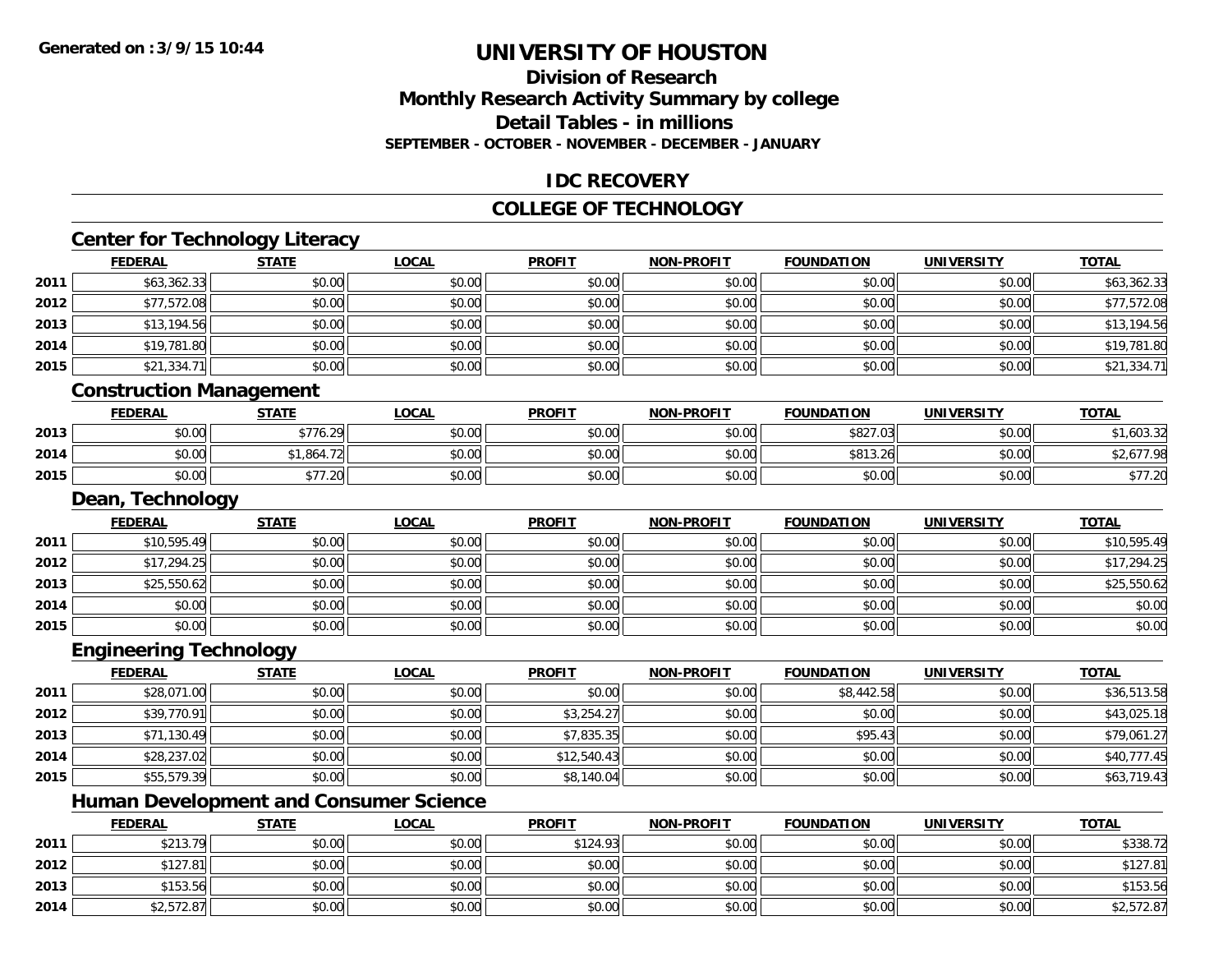**Total**

# **UNIVERSITY OF HOUSTON**

**Division of Research**

**Monthly Research Activity Summary by college**

**Detail Tables - in millions**

**SEPTEMBER - OCTOBER - NOVEMBER - DECEMBER - JANUARY**

### **IDC RECOVERY**

#### **COLLEGE OF TECHNOLOGY**

|      |                |                                               | <b>Human Development and Consumer Science</b> |               |                   |                   |                   |              |
|------|----------------|-----------------------------------------------|-----------------------------------------------|---------------|-------------------|-------------------|-------------------|--------------|
|      | <b>FEDERAL</b> | <b>STATE</b>                                  | <b>LOCAL</b>                                  | <b>PROFIT</b> | <b>NON-PROFIT</b> | <b>FOUNDATION</b> | <b>UNIVERSITY</b> | <b>TOTAL</b> |
| 2015 | \$7,070.47     | \$0.00                                        | \$0.00                                        | \$0.00        | \$0.00            | \$854.49          | \$0.00            | \$7,924.96   |
|      |                | <b>Information &amp; Logistics Technology</b> |                                               |               |                   |                   |                   |              |
|      | <b>FEDERAL</b> | <b>STATE</b>                                  | <b>LOCAL</b>                                  | <b>PROFIT</b> | <b>NON-PROFIT</b> | <b>FOUNDATION</b> | <b>UNIVERSITY</b> | <b>TOTAL</b> |
| 2011 | (\$100.40)     | \$0.00                                        | \$0.00                                        | \$0.00        | \$0.00            | \$0.00            | \$0.00            | (\$100.40)   |
| 2012 | \$7,373.96     | \$0.00                                        | \$0.00                                        | \$0.00        | \$0.00            | \$0.00            | \$0.00            | \$7,373.96   |
| 2013 | \$0.00         | \$0.00                                        | \$0.00                                        | \$0.00        | \$0.00            | \$0.00            | \$0.00            | \$0.00       |
| 2014 | \$0.00         | \$0.00                                        | \$0.00                                        | \$0.00        | \$0.00            | \$0.00            | \$0.00            | \$0.00       |
| 2015 | \$5.01         | \$0.00                                        | \$0.00                                        | \$0.00        | \$0.00            | \$0.00            | \$0.00            | \$5.01       |
|      |                | <b>Texas Manufacturing Assistance Center</b>  |                                               |               |                   |                   |                   |              |
|      | <b>FEDERAL</b> | <b>STATE</b>                                  | <b>LOCAL</b>                                  | <b>PROFIT</b> | <b>NON-PROFIT</b> | <b>FOUNDATION</b> | <b>UNIVERSITY</b> | <b>TOTAL</b> |
| 2011 | \$0.00         | \$0.00                                        | \$0.00                                        | \$0.00        | \$0.00            | \$0.00            | \$0.00            | \$0.00       |
| 2012 | \$0.00         | \$0.00                                        | \$0.00                                        | \$0.00        | \$0.00            | \$0.00            | \$0.00            | \$0.00       |
| 2013 | \$0.00         | \$0.00                                        | \$0.00                                        | \$0.00        | \$0.00            | \$0.00            | \$0.00            | \$0.00       |
| 2014 | \$0.00         | \$0.00                                        | \$0.00                                        | \$0.00        | \$0.00            | \$0.00            | \$0.00            | \$0.00       |

**\$488,891.69 \$2,718.21 \$0.00 \$31,895.02 \$0.00 \$11,032.79 \$0.00 \$534,537.71**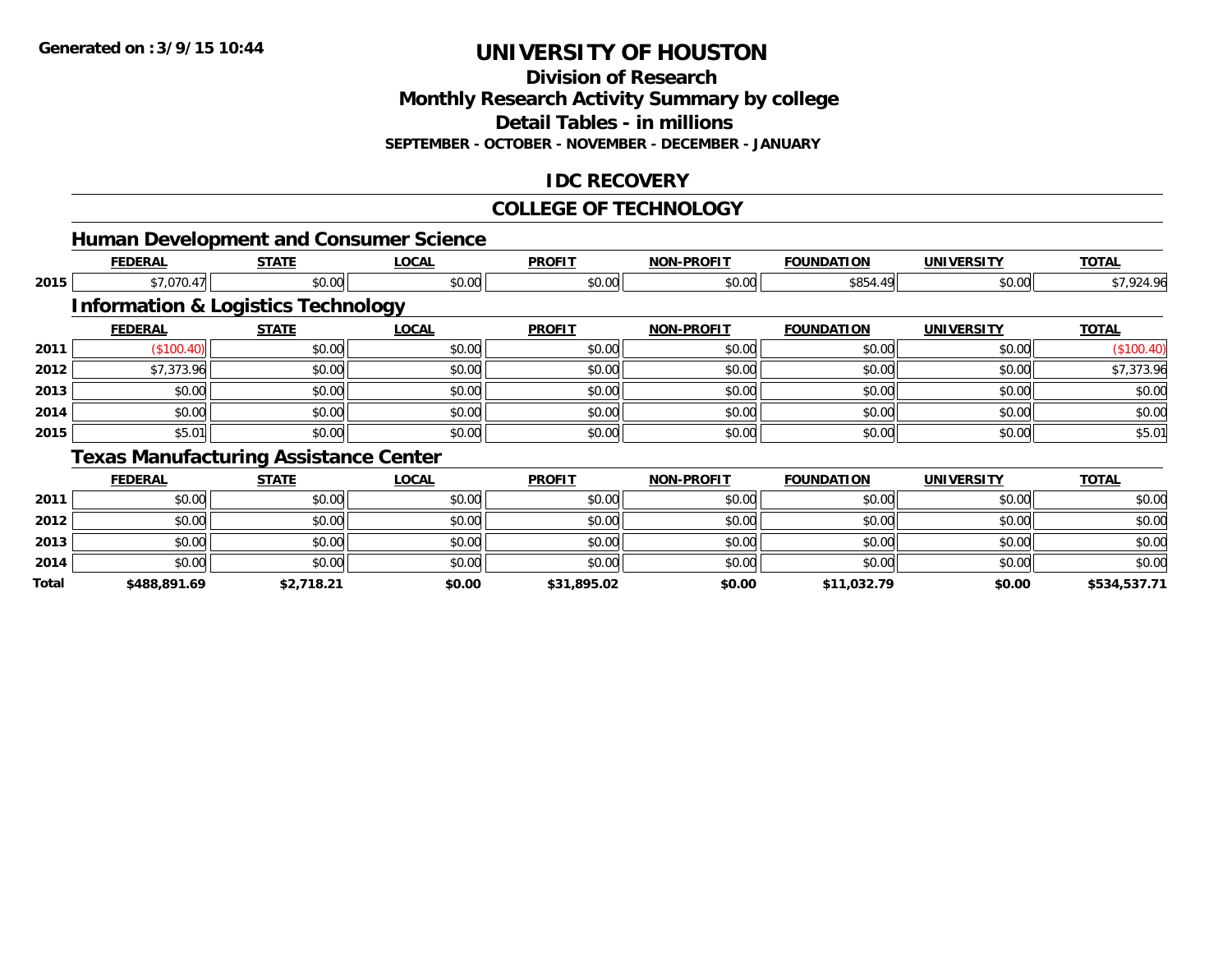### **Division of ResearchMonthly Research Activity Summary by college Detail Tables - in millionsSEPTEMBER - OCTOBER - NOVEMBER - DECEMBER - JANUARY**

### **IDC RECOVERY**

# **CULLEN COLLEGE OF ENGINEERING**

### **Biomedical Engineering**

|      | <b>FEDERAL</b> | <b>STATE</b> | <b>LOCAL</b> | <b>PROFIT</b> | NON-PROFIT | <b>FOUNDATION</b> | <b>UNIVERSITY</b> | <b>TOTAL</b> |
|------|----------------|--------------|--------------|---------------|------------|-------------------|-------------------|--------------|
| 2011 | \$31,047.95    | \$0.00       | \$0.00       | \$0.00        | \$0.00     | \$0.00            | \$0.00            | \$31,047.95  |
| 2012 | \$44,053.58    | \$0.00       | \$0.00       | \$0.00        | \$0.00     | \$0.00            | \$0.00            | \$44,053.58  |
| 2013 | \$92,892.78    | \$0.00       | \$0.00       | \$0.00        | \$0.00     | \$0.00            | \$0.00            | \$92,892.78  |
| 2014 | \$214,807.03   | \$0.00       | \$0.00       | \$0.00        | \$0.00     | \$0.00            | \$0.00            | \$214,807.03 |
| 2015 | \$257,621.24   | \$0.00       | \$0.00       | \$0.00        | \$5,276.98 | \$0.00            | \$0.00            | \$262,898.22 |

# **Center for Innovative Grouting Materials and Tech**

|      | <u>FEDERAL</u> | <b>STATE</b> | <b>LOCAL</b> | <b>PROFIT</b> | <b>NON-PROFIT</b> | <b>FOUNDATION</b> | <b>UNIVERSITY</b> | <b>TOTAL</b> |
|------|----------------|--------------|--------------|---------------|-------------------|-------------------|-------------------|--------------|
| 2011 | \$0.00         | \$0.00       | \$0.00       | \$0.00        | \$0.00            | \$0.00            | \$0.00            | \$0.00       |
| 2012 | \$0.00         | \$0.00       | \$0.00       | \$0.00        | \$0.00            | \$0.00            | \$0.00            | \$0.00       |
| 2013 | \$0.00         | \$0.00       | \$0.00       | \$0.00        | \$0.00            | \$0.00            | \$0.00            | \$0.00       |
| 2014 | \$0.00         | \$0.00       | \$0.00       | \$0.00        | \$0.00            | \$0.00            | \$0.00            | \$0.00       |
| 2015 | \$0.00         | \$0.00       | \$0.00       | \$0.00        | \$0.00            | \$0.00            | \$0.00            | \$0.00       |

### **Chemical Engineering**

|      | <b>FEDERAL</b> | <u>STATE</u>    | <b>LOCAL</b> | <b>PROFIT</b> | <b>NON-PROFIT</b> | <b>FOUNDATION</b>        | <b>UNIVERSITY</b> | <b>TOTAL</b>  |
|------|----------------|-----------------|--------------|---------------|-------------------|--------------------------|-------------------|---------------|
| 2011 | \$299,870.96   | (\$422, 729.82) | \$0.00       | \$73,990.52   | \$0.00            | (\$219.31)               | \$20,040.79       | (\$29,046.87) |
| 2012 | \$355,248.37   | \$2,702.14      | \$0.00       | \$122,831.40  | \$0.00            | \$0.00                   | \$0.02            | \$480,781.93  |
| 2013 | \$303,354.68   | \$694.99        | \$0.00       | \$84,398.60   | \$0.00            | $($ \$15.16) $\parallel$ | (\$5,652.00)      | \$382,781.11  |
| 2014 | \$346,556.45   | \$1,488.22      | \$0.00       | \$143,923.60  | \$0.00            | \$271<br>14              | \$4,699.13        | \$496,938.54  |
| 2015 | \$248,416.72   | \$3,701.10      | \$0.00       | \$153,839.01  | \$0.00            | \$1,552.67               | \$3,624.94        | \$411,134.44  |

#### **Civil Engineering**

|      | <b>FEDERAL</b> | <b>STATE</b> | <b>LOCAL</b> | <b>PROFIT</b> | <b>NON-PROFIT</b> | <b>FOUNDATION</b> | <b>UNIVERSITY</b> | <b>TOTAL</b> |
|------|----------------|--------------|--------------|---------------|-------------------|-------------------|-------------------|--------------|
| 2011 | \$32,850.38    | \$10,188.50  | \$0.00       | \$27,205.63   | \$8,578.96        | \$0.00            | \$5,260.31        | \$84,083.78  |
| 2012 | \$78,570.20    | \$9,170.52   | \$21,209.84  | \$11,543.75   | \$5,537.84        | \$0.00            | \$0.00            | \$126,032.15 |
| 2013 | \$171,103.64   | \$10,675.97  | \$3,214.74   | \$20,164.61   | \$7,615.03        | \$0.00            | \$1,694.48        | \$214,468.46 |
| 2014 | \$308,580.12   | \$3,712.31   | \$0.00       | \$12,848.68   | \$9,678.45        | \$3,997.32        | \$0.00            | \$338,816.89 |
| 2015 | \$257,600.03   | \$6,337.60   | \$0.00       | \$15,620.44   | \$547.78          | \$4,958.37        | \$0.00            | \$285,064.22 |

### **Composites Engineering and Applications Center**

|      | <b>FFDFDAI</b><br>LIVE         | $- - - - -$        | $\sim$ $\sim$ $\sim$<br>$\cdots$ | <b>PROFIT</b>          | <b>DDOEIT</b><br><b>NION</b>     | מרוחו<br>חנ ו                 | . JIV :       | <b>TOTA</b>                                                                |
|------|--------------------------------|--------------------|----------------------------------|------------------------|----------------------------------|-------------------------------|---------------|----------------------------------------------------------------------------|
| 2011 | $\mathbf{A} \mathbf{A}$<br>ט.ט | $\sim$ 00<br>,,,,, | $\sim$ $\sim$<br>vv.vv           | $\sim$ $\sim$<br>וטטוע | 0 <sub>n</sub><br>vv.vv          | $\sim$ $\sim$ $\sim$<br>JU.UU | 0.00<br>pu.uu | $\begin{array}{c} \uparrow \\ \uparrow \\ \downarrow \end{array}$<br>JU.UL |
| 2012 | ₽∪.∪∪                          | $\sim$<br>ט.ט      | ሶስ ሰሰ<br>vv.vv                   | $\sim$ $\sim$<br>JU.UU | $\sim$ $\sim$<br>$\sim$<br>PO.OO | $v \cdot v \cdot v$           | 0000<br>JU.UU | JU.UU                                                                      |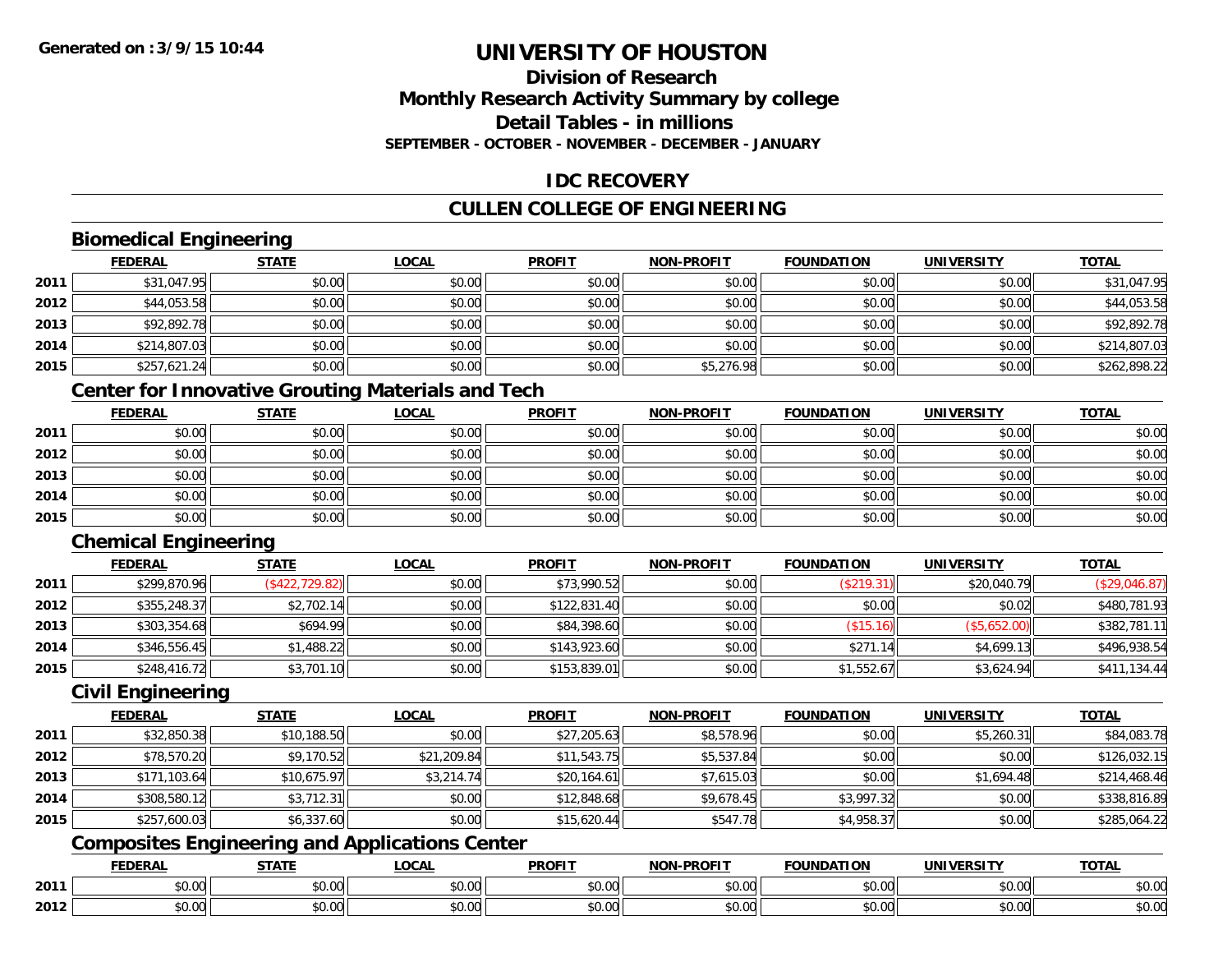# **Division of Research**

**Monthly Research Activity Summary by college**

**Detail Tables - in millions**

**SEPTEMBER - OCTOBER - NOVEMBER - DECEMBER - JANUARY**

# **IDC RECOVERY**

# **CULLEN COLLEGE OF ENGINEERING**

# **Composites Engineering and Applications Center**

|      | <b>FEDERAL</b> | <b>STATE</b> | <u>LOCAL</u> | <b>PROFIT</b> | <b>NON-PROFIT</b> | <b>FOUNDATION</b> | <b>UNIVERSITY</b> | <b>TOTAL</b> |
|------|----------------|--------------|--------------|---------------|-------------------|-------------------|-------------------|--------------|
| 2013 | \$0.00         | \$0.00       | \$0.00       | \$0.00        | \$0.00            | \$0.00            | \$0.00            | \$0.00       |
| 2014 | \$0.00         | \$0.00       | \$0.00       | \$0.00        | \$0.00            | \$0.00            | \$0.00            | \$0.00       |
| 2015 | \$0.00         | \$0.00       | \$0.00       | \$0.00        | \$0.00            | \$0.00            | \$0.00            | \$0.00       |

#### **Dean, Engineering**

|      | <b>FEDERAL</b> | <b>STATE</b> | <u>LOCAL</u> | <b>PROFIT</b> | <b>NON-PROFIT</b> | <b>FOUNDATION</b> | <b>UNIVERSITY</b> | <b>TOTAL</b> |
|------|----------------|--------------|--------------|---------------|-------------------|-------------------|-------------------|--------------|
| 2011 | \$2,170.22     | \$0.00       | \$0.00       | \$0.00        | \$0.00            | \$0.00            | \$0.00            | \$2,170.22   |
| 2012 | \$1,799.96     | \$0.00       | \$0.00       | \$0.00        | \$0.00            | \$0.00            | \$0.00            | \$1,799.96   |
| 2013 | \$2,060.36     | \$0.00       | \$0.00       | \$0.00        | \$0.00            | \$0.00            | \$0.00            | \$2,060.36   |
| 2014 | \$1,998.76     | \$0.00       | \$0.00       | \$0.00        | \$0.00            | \$0.00            | \$0.00            | \$1,998.76   |
| 2015 | \$7,891.45     | \$0.00       | \$0.00       | \$0.00        | \$0.00            | \$0.00            | \$0.00            | \$7,891.45   |

### **Electrical & Computer Engineering**

|      | <b>FEDERAL</b> | <u>STATE</u> | <b>LOCAL</b> | <b>PROFIT</b> | <b>NON-PROFIT</b> | <b>FOUNDATION</b> | <b>UNIVERSITY</b> | <b>TOTAL</b> |
|------|----------------|--------------|--------------|---------------|-------------------|-------------------|-------------------|--------------|
| 2011 | \$247,890.59   | \$25,697.70  | \$0.00       | \$23,989.69   | \$3,412.77        | \$0.00            | \$1,708.26        | \$302,699.01 |
| 2012 | \$300,476.50   | \$804.78     | \$0.00       | \$40,978.90   | \$1,262.73        | (\$16, 163.66)    | \$0.21            | \$327,359.45 |
| 2013 | \$304,771.80   | \$139.27     | \$0.00       | \$26,419.60   | \$1,291.66        | \$0.00            | \$0.00            | \$332,622.33 |
| 2014 | \$225,989.34   | \$806.79     | \$0.00       | \$62,789.88   | \$16,420.31       | \$3,790.57        | \$0.00            | \$309,796.89 |
| 2015 | \$306,045.31   | \$768.08     | \$0.00       | \$48,784.35   | (\$448.06)        | \$1,918.64        | \$0.00            | \$357,068.32 |

#### **Industrial Engineering**

|      | <b>FEDERAL</b> | <b>STATE</b> | <u>LOCAL</u> | <b>PROFIT</b> | <b>NON-PROFIT</b> | <b>FOUNDATION</b> | <b>UNIVERSITY</b> | <b>TOTAL</b> |
|------|----------------|--------------|--------------|---------------|-------------------|-------------------|-------------------|--------------|
| 2011 | \$11,465.85    | \$1,517.54   | \$6,686.26   | \$0.00        | \$0.00            | \$0.00            | \$0.00            | \$19,669.65  |
| 2012 | \$11,695.24    | \$0.00       | \$8,089.52   | \$0.00        | \$0.00            | \$0.00            | \$0.00            | \$19,784.76  |
| 2013 | \$11,493.21    | \$3,516.60   | \$1,747.50   | \$0.00        | \$0.00            | \$1,298.88        | \$0.00            | \$18,056.19  |
| 2014 | \$16,206.57    | \$2,359.06   | \$6,539.52   | \$0.00        | \$0.00            | \$3,533.62        | \$0.00            | \$28,638.77  |
| 2015 | \$13,776.21    | \$4,247.63   | \$4,308.74   | \$862.42      | \$0.00            | \$4,955.00        | \$0.00            | \$28,150.00  |

#### **Mechanical Engineering**

|      | <b>FEDERAL</b> | <b>STATE</b> | <u>LOCAL</u> | <b>PROFIT</b> | <b>NON-PROFIT</b> | <b>FOUNDATION</b> | <b>UNIVERSITY</b> | <b>TOTAL</b> |
|------|----------------|--------------|--------------|---------------|-------------------|-------------------|-------------------|--------------|
| 2011 | \$302,332.95   | \$2,835.74   | \$0.00       | \$91,588.95   | \$8,102.88        | \$648.09          | \$0.00            | \$405,508.61 |
| 2012 | \$230,672.67   | \$8,702.87   | \$0.00       | \$35,591.06   | \$10,223.93       | \$5,252.74        | \$0.00            | \$290,443.27 |
| 2013 | \$305,559.59   | \$336.60     | \$0.00       | \$35,678.55   | \$0.00            | \$8,968.37        | \$0.00            | \$350,543.12 |
| 2014 | \$375,940.20   | \$10,169.56  | \$0.00       | \$65,793.73   | \$0.00            | \$22,047.47       | \$0.00            | \$473,950.95 |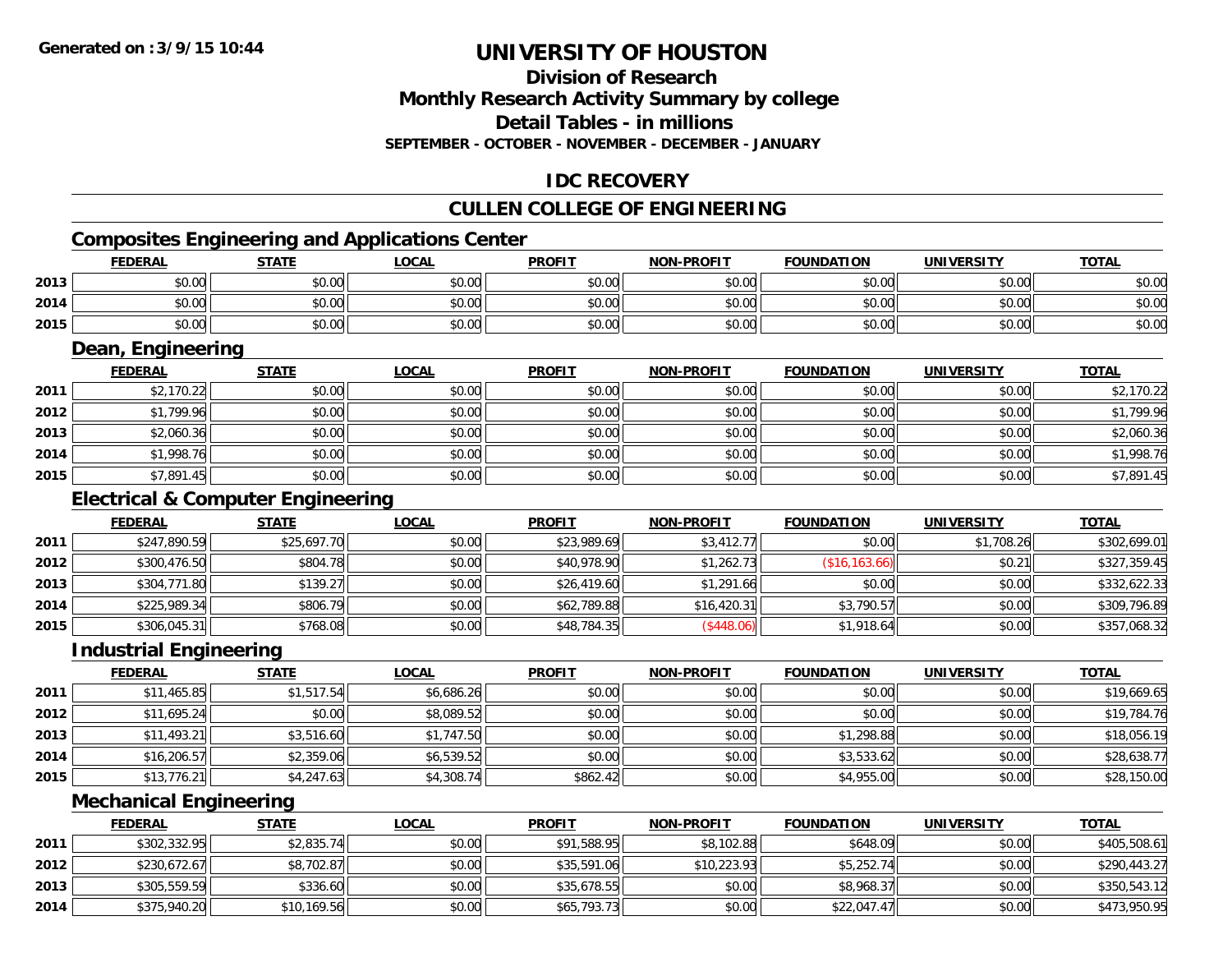**Division of Research**

**Monthly Research Activity Summary by college**

**Detail Tables - in millions**

**SEPTEMBER - OCTOBER - NOVEMBER - DECEMBER - JANUARY**

### **IDC RECOVERY**

# **CULLEN COLLEGE OF ENGINEERING**

# **Mechanical Engineering**

|              | <b>FEDERAL</b>            | <b>STATE</b>       | <b>LOCAL</b> | <b>PROFIT</b>  | <b>NON-PROFIT</b> | <b>FOUNDATION</b> | <b>UNIVERSITY</b> | <b>TOTAL</b>   |
|--------------|---------------------------|--------------------|--------------|----------------|-------------------|-------------------|-------------------|----------------|
| 2015         | \$298,217.68              | $($ \$411.83) $  $ | \$0.00       | \$93,708.86    | \$0.00            | \$2,335.77        | \$0.00            | \$393,850.48   |
|              | <b>Wind Energy Center</b> |                    |              |                |                   |                   |                   |                |
|              | <b>FEDERAL</b>            | <b>STATE</b>       | <b>LOCAL</b> | <b>PROFIT</b>  | <b>NON-PROFIT</b> | <b>FOUNDATION</b> | <b>UNIVERSITY</b> | <b>TOTAL</b>   |
| 2011         | \$0.00                    | \$0.00             | \$0.00       | \$0.00         | \$0.00            | \$0.00            | \$0.00            | \$0.00         |
| 2012         | \$0.00                    | \$0.00             | \$0.00       | \$0.00         | \$0.00            | \$0.00            | \$0.00            | \$0.00         |
| 2013         | \$0.00                    | \$0.00             | \$0.00       | \$0.00         | \$0.00            | \$0.00            | \$0.00            | \$0.00         |
| 2014         | \$0.00                    | \$0.00             | \$0.00       | \$0.00         | \$0.00            | \$0.00            | \$0.00            | \$0.00         |
| 2015         | \$0.00                    | \$0.00             | \$0.00       | \$0.00         | \$0.00            | \$0.00            | \$0.00            | \$0.00         |
| <b>Total</b> | \$6,021,028.58            | (\$312,568.09)     | \$51,796.12  | \$1,192,552.22 | \$77,501.26       | \$49,130.52       | \$31,376.14       | \$7,110,816.76 |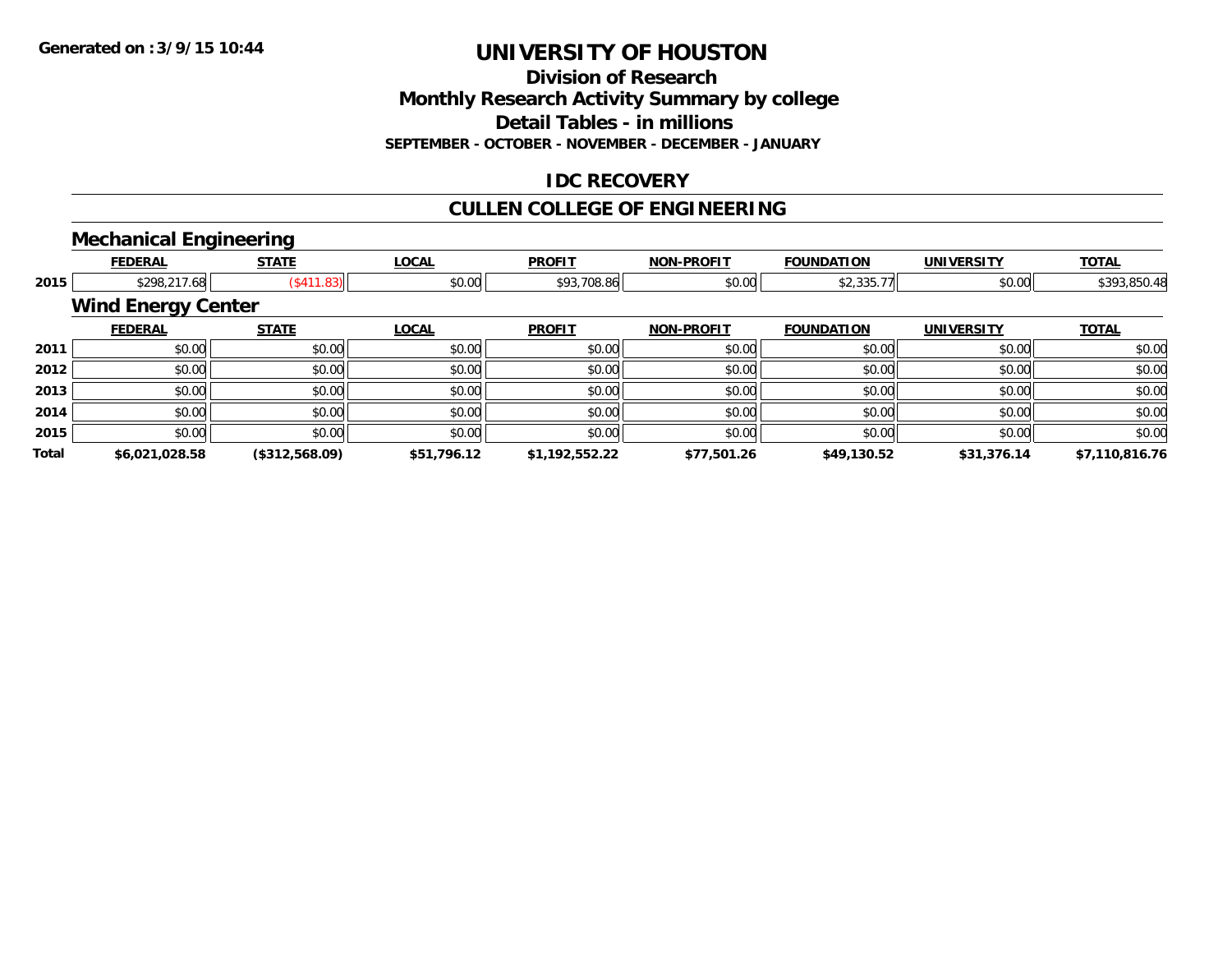### **Division of ResearchMonthly Research Activity Summary by college Detail Tables - in millions SEPTEMBER - OCTOBER - NOVEMBER - DECEMBER - JANUARY**

### **IDC RECOVERY**

### **DIVISION OF RESEARCH**

# **Allied Geophysical Laboratories**

|      | <b>FEDERAL</b> | STATE  | <b>_OCAL</b> | <b>PROFIT</b> | <b>NON-PROFIT</b> | <b>FOUNDATION</b> | <b>UNIVERSITY</b> | <b>TOTAL</b> |
|------|----------------|--------|--------------|---------------|-------------------|-------------------|-------------------|--------------|
| 2011 | \$0.00         | \$0.00 | \$0.00       | \$233.99      | \$0.00            | \$0.00            | \$0.00            | \$233.99     |
| 2012 | \$0.00         | \$0.00 | \$0.00       | \$3,375.88    | \$0.00            | \$0.00            | \$0.00            | \$3,375.88   |
| 2013 | \$0.00         | \$0.00 | \$0.00       | \$2,678.00    | \$0.00            | \$0.00            | \$0.00            | \$2,678.00   |

#### **Center for Advanced Computing and Data Systems**

|      | <u>FEDERAL</u> | <b>STATE</b> | <u>LOCAL</u> | <b>PROFIT</b> | <b>NON-PROFIT</b> | <b>FOUNDATION</b> | <b>UNIVERSITY</b> | <b>TOTAL</b>  |
|------|----------------|--------------|--------------|---------------|-------------------|-------------------|-------------------|---------------|
| 2011 | \$136,406.00   | \$0.00       | \$0.00       | \$0.00        | \$0.00            | \$0.00            | \$0.00            | \$136,406.00  |
| 2012 | \$70,786.17    | \$0.00       | \$0.00       | \$22,337.22   | \$0.00            | \$0.00            | \$0.00            | \$93,123.39   |
| 2013 | \$21,670.34    | \$0.00       | \$0.00       | \$4,178.38    | \$0.00            | \$0.00            | \$0.00            | \$25,848.72   |
| 2014 | (\$4,452.31)   | \$0.00       | \$0.00       | \$0.00        | \$0.00            | \$0.00            | \$0.00            | $(*4,452.31)$ |
| 2015 | \$0.00         | \$0.00       | \$0.00       | \$0.00        | \$0.00            | \$0.00            | \$0.00            | \$0.00        |

#### **Center for Advanced Materials**

|      | <b>FEDERAL</b> | <b>STATE</b> | <u>LOCAL</u> | <b>PROFIT</b> | <b>NON-PROFIT</b> | <b>FOUNDATION</b> | <b>UNIVERSITY</b> | <b>TOTAL</b> |
|------|----------------|--------------|--------------|---------------|-------------------|-------------------|-------------------|--------------|
| 2011 | \$4,912.13     | \$7,638.75   | \$0.00       | \$2,843.25    | \$0.00            | \$0.00            | \$0.00            | \$15,394.13  |
| 2012 | \$160.97       | \$0.00       | \$0.00       | \$0.00        | \$0.00            | \$0.00            | \$0.00            | (\$160.97)   |
| 2013 | \$0.00         | \$0.00       | \$0.00       | \$0.00        | \$0.00            | \$0.00            | \$0.00            | \$0.00       |
| 2014 | \$0.00         | \$0.00       | \$0.00       | \$0.00        | \$0.00            | \$0.00            | \$0.00            | \$0.00       |
| 2015 | \$0.00         | \$0.00       | \$0.00       | \$5,486.15    | \$0.00            | \$0.00            | \$0.00            | \$5,486.15   |

#### **Center for Biomedical & Environmental Genomics**

|      | <u>FEDERAL</u> | <b>STATE</b> | <b>LOCAL</b> | <b>PROFIT</b> | NON-PROFIT | <b>FOUNDATION</b> | <b>UNIVERSITY</b> | <b>TOTAL</b> |
|------|----------------|--------------|--------------|---------------|------------|-------------------|-------------------|--------------|
| 2011 | \$0.00         | \$0.00       | \$0.00       | \$0.00        | \$0.00     | \$0.00            | \$0.00            | \$0.00       |
| 2012 | \$0.00         | \$0.00       | \$0.00       | \$0.00        | \$0.00     | \$0.00            | \$0.00            | \$0.00       |
| 2013 | \$0.00         | \$0.00       | \$0.00       | \$0.00        | \$0.00     | \$0.00            | \$0.00            | \$0.00       |
| 2014 | \$0.00         | \$0.00       | \$0.00       | \$0.00        | \$0.00     | \$0.00            | \$0.00            | \$0.00       |
| 2015 | \$0.00         | \$0.00       | \$0.00       | \$0.00        | \$0.00     | \$0.00            | \$0.00            | \$0.00       |

# **Center for Industrial Partnerships**

|      | <u>FEDERAL</u> | <b>STATE</b> | <u>LOCAL</u> | <b>PROFIT</b> | <b>NON-PROFIT</b> | <b>FOUNDATION</b> | <b>UNIVERSITY</b> | <b>TOTAL</b> |
|------|----------------|--------------|--------------|---------------|-------------------|-------------------|-------------------|--------------|
| 2011 | \$33,961.83    | \$0.00       | \$0.00       | \$3,463.64    | \$0.00            | \$0.00            | \$0.00            | \$37,425.47  |
| 2012 | \$6,865.42     | \$0.00       | \$0.00       | \$5,757.70    | \$0.00            | \$0.00            | \$0.00            | \$12,623.12  |
| 2013 | \$825.76       | \$0.00       | \$0.00       | \$4,112.87    | \$0.00            | \$0.00            | \$0.00            | \$4,938.63   |
| 2014 | \$1,164.20     | \$0.00       | \$0.00       | \$4,030.98    | \$0.00            | \$0.00            | \$0.00            | \$5,195.18   |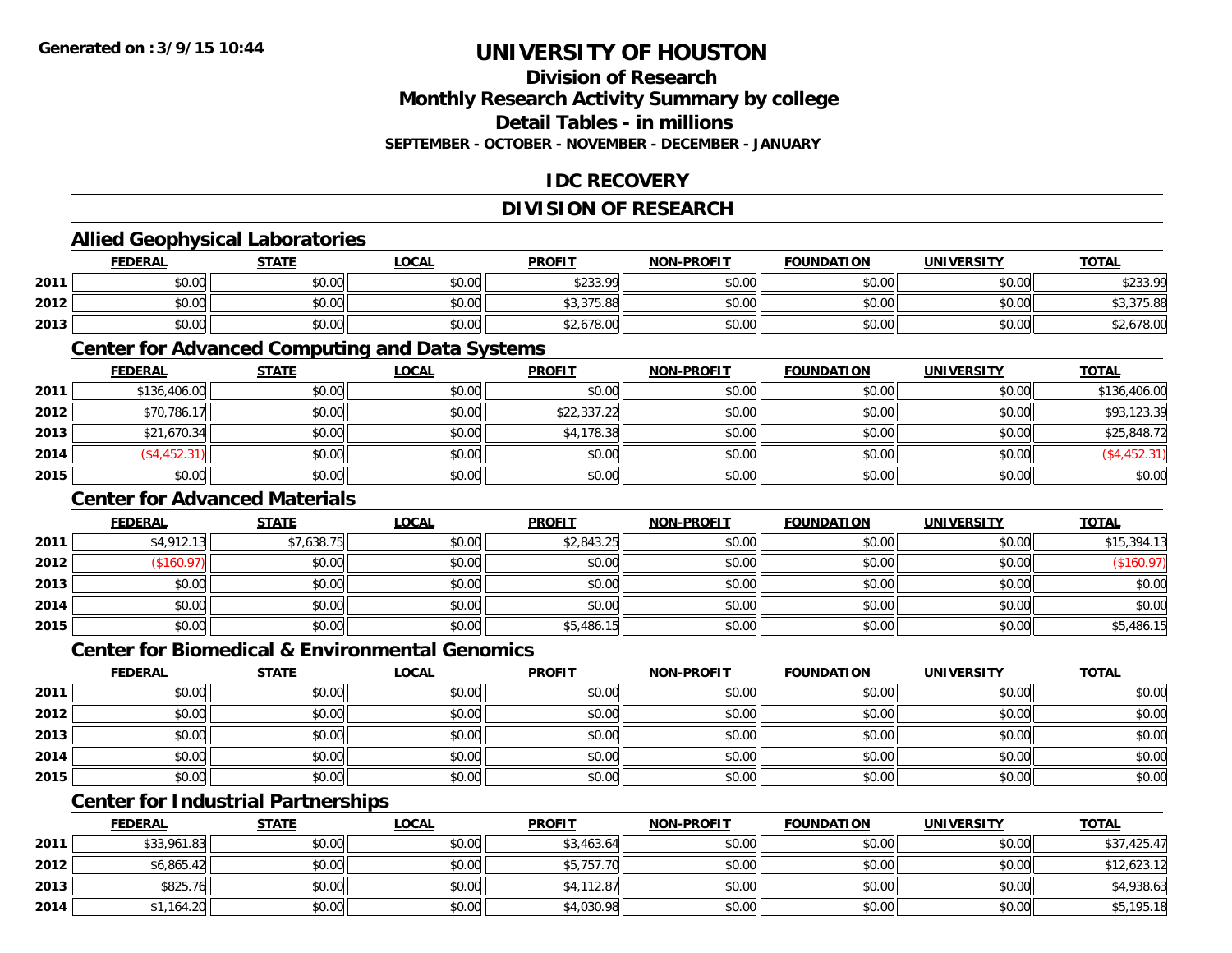# **Division of ResearchMonthly Research Activity Summary by college Detail Tables - in millions**

**SEPTEMBER - OCTOBER - NOVEMBER - DECEMBER - JANUARY**

### **IDC RECOVERY**

# **DIVISION OF RESEARCH**

|      |                                                   |              |              | <b>DIVIJIUN UF REJEMRUTI</b> |                   |                   |                   |              |
|------|---------------------------------------------------|--------------|--------------|------------------------------|-------------------|-------------------|-------------------|--------------|
|      | <b>Center for Industrial Partnerships</b>         |              |              |                              |                   |                   |                   |              |
|      | <b>FEDERAL</b>                                    | <b>STATE</b> | <b>LOCAL</b> | <b>PROFIT</b>                | NON-PROFIT        | <b>FOUNDATION</b> | <b>UNIVERSITY</b> | <b>TOTAL</b> |
| 2015 | \$593.05                                          | \$0.00       | \$0.00       | \$2,228.32                   | \$0.00            | \$0.00            | \$0.00            | \$2,821.38   |
|      | <b>Division of Research</b>                       |              |              |                              |                   |                   |                   |              |
|      | <b>FEDERAL</b>                                    | <b>STATE</b> | <b>LOCAL</b> | <b>PROFIT</b>                | <b>NON-PROFIT</b> | <b>FOUNDATION</b> | <b>UNIVERSITY</b> | <b>TOTAL</b> |
| 2011 | (\$985.18)                                        | \$0.00       | \$0.00       | \$0.00                       | \$0.00            | \$0.00            | \$0.00            | (\$985.18)   |
| 2012 | (\$0.00)                                          | \$0.00       | \$0.00       | \$0.00                       | \$0.00            | \$0.00            | \$0.00            | (\$0.00)     |
| 2013 | \$0.00                                            | \$0.00       | \$0.00       | \$0.00                       | \$0.00            | \$0.00            | \$0.00            | \$0.00       |
| 2014 | \$0.00                                            | \$0.00       | \$0.00       | \$0.00                       | \$0.00            | \$0.00            | \$0.00            | \$0.00       |
| 2015 | \$0.00                                            | \$0.00       | \$0.00       | \$0.00                       | \$0.00            | \$0.00            | \$0.00            | \$0.00       |
|      | <b>National Center for Airborne Laser Mapping</b> |              |              |                              |                   |                   |                   |              |
|      | <b>FEDERAL</b>                                    | <b>STATE</b> | <b>LOCAL</b> | <b>PROFIT</b>                | <b>NON-PROFIT</b> | <b>FOUNDATION</b> | <b>UNIVERSITY</b> | <b>TOTAL</b> |
| 2011 | \$90,283.59                                       | \$0.00       | \$0.00       | \$0.00                       | \$0.00            | \$0.00            | \$0.00            | \$90,283.59  |
| 2012 | \$18,133.75                                       | \$0.00       | \$0.00       | \$0.00                       | \$0.00            | \$0.00            | \$0.00            | \$18,133.75  |
| 2013 | \$4,813.47                                        | \$0.00       | \$0.00       | \$0.00                       | \$0.00            | \$0.00            | \$0.00            | \$4,813.47   |
| 2014 | \$68,239.79                                       | \$0.00       | \$0.00       | \$0.00                       | \$0.00            | \$5,995.99        | \$0.00            | \$74,235.78  |
| 2015 | \$23,185.79                                       | \$0.00       | \$0.00       | \$0.00                       | \$0.00            | \$0.00            | \$0.00            | \$23,185.79  |
|      | <b>Office of Contracts and Grants</b>             |              |              |                              |                   |                   |                   |              |
|      | <b>FEDERAL</b>                                    | <b>STATE</b> | <b>LOCAL</b> | <b>PROFIT</b>                | NON-PROFIT        | <b>FOUNDATION</b> | <b>UNIVERSITY</b> | <b>TOTAL</b> |
| 2011 | \$0.00                                            | \$0.00       | \$0.00       | \$0.00                       | \$0.00            | \$0.00            | \$0.00            | \$0.00       |
| 2012 | \$0.00                                            | \$0.00       | \$0.00       | \$0.00                       | \$0.00            | \$0.00            | \$0.00            | \$0.00       |
| 2013 | \$0.00                                            | \$0.00       | \$0.00       | \$0.00                       | \$0.00            | \$0.00            | \$0.00            | \$0.00       |
| 2014 | \$0.00                                            | \$0.00       | \$0.00       | \$0.00                       | \$0.00            | \$0.00            | \$0.00            | \$0.00       |
|      | <b>TcSAM</b>                                      |              |              |                              |                   |                   |                   |              |
|      | <b>FEDERAL</b>                                    | <b>STATE</b> | <b>LOCAL</b> | <b>PROFIT</b>                | <b>NON-PROFIT</b> | <b>FOUNDATION</b> | <b>UNIVERSITY</b> | <b>TOTAL</b> |
| 2011 | \$0.00                                            | \$0.00       | \$0.00       | \$0.00                       | \$0.00            | \$0.00            | \$0.00            | \$0.00       |
|      | <b>TcSUH</b>                                      |              |              |                              |                   |                   |                   |              |
|      | <b>FEDERAL</b>                                    | <b>STATE</b> | <b>LOCAL</b> | <b>PROFIT</b>                | <b>NON-PROFIT</b> | <b>FOUNDATION</b> | <b>UNIVERSITY</b> | <b>TOTAL</b> |
| 2011 | \$8,626.26                                        | \$0.00       | \$0.00       | \$18,689.70                  | \$0.00            | \$0.00            | \$0.00            | \$27,315.96  |
| 2012 | \$7,774.63                                        | \$1,207.17   | \$0.00       | \$18,616.40                  | \$0.00            | \$0.00            | \$0.00            | \$27,598.20  |
| 2013 | \$5,516.84                                        | \$208.91     | \$0.00       | \$8,869.68                   | \$0.00            | \$0.00            | \$0.00            | \$14,595.43  |
| 2014 | \$28,615.81                                       | \$434.30     | \$0.00       | \$9,163.80                   | \$0.00            | \$0.00            | \$0.00            | \$38,213.91  |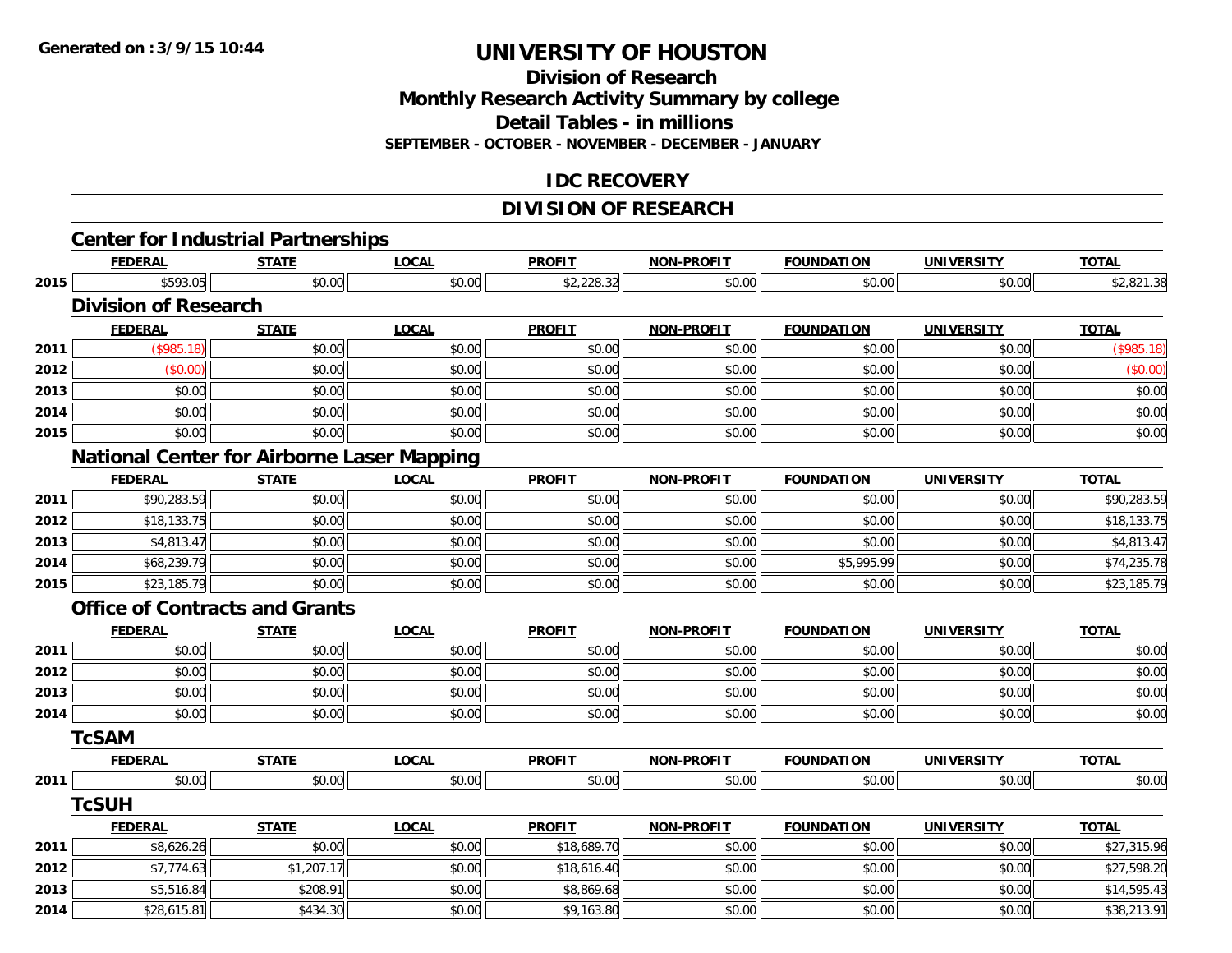#### **Division of Research Monthly Research Activity Summary by college Detail Tables - in millions SEPTEMBER - OCTOBER - NOVEMBER - DECEMBER - JANUARY**

#### **IDC RECOVERY**

# **DIVISION OF RESEARCH**

|       | <b>TcSUH</b>                         |              |              |               |                   |                   |                   |                |
|-------|--------------------------------------|--------------|--------------|---------------|-------------------|-------------------|-------------------|----------------|
|       | <b>FEDERAL</b>                       | <b>STATE</b> | <b>LOCAL</b> | <b>PROFIT</b> | <b>NON-PROFIT</b> | <b>FOUNDATION</b> | <b>UNIVERSITY</b> | <b>TOTAL</b>   |
| 2015  | \$8,536.25                           | \$0.00       | \$0.00       | \$3,801.96    | \$0.00            | \$0.00            | \$0.00            | \$12,338.21    |
|       | <b>Texas Obesity Research Center</b> |              |              |               |                   |                   |                   |                |
|       | <b>FEDERAL</b>                       | <b>STATE</b> | <b>LOCAL</b> | <b>PROFIT</b> | <b>NON-PROFIT</b> | <b>FOUNDATION</b> | <b>UNIVERSITY</b> | <b>TOTAL</b>   |
| 2011  | \$0.00                               | \$0.00       | \$0.00       | \$0.00        | \$0.00            | \$0.00            | \$0.00            | \$0.00         |
| 2012  | \$0.00                               | \$0.00       | \$0.00       | \$0.00        | \$0.00            | \$0.00            | \$0.00            | \$0.00         |
| 2013  | \$0.00                               | \$0.00       | \$0.00       | \$0.00        | \$0.00            | \$0.00            | \$0.00            | \$0.00         |
| 2014  | \$0.00                               | \$0.00       | \$0.00       | \$0.00        | \$0.00            | \$0.00            | \$0.00            | \$0.00         |
| 2015  | \$0.00                               | \$0.00       | \$0.00       | \$0.00        | \$0.00            | \$0.00            | \$0.00            | \$0.00         |
|       | <b>TIMES</b>                         |              |              |               |                   |                   |                   |                |
|       | <b>FEDERAL</b>                       | <b>STATE</b> | <b>LOCAL</b> | <b>PROFIT</b> | <b>NON-PROFIT</b> | <b>FOUNDATION</b> | <b>UNIVERSITY</b> | <b>TOTAL</b>   |
| 2011  | \$39,034.42                          | \$2,770.35   | \$0.00       | \$0.00        | \$0.00            | \$0.00            | \$0.00            | \$41,804.76    |
| 2012  | \$184,481.68                         | \$0.01       | \$0.00       | \$0.00        | \$0.00            | \$0.00            | \$0.00            | \$184,481.69   |
| 2013  | \$284,051.95                         | (\$99.10)    | \$0.00       | \$0.00        | \$0.00            | \$0.00            | \$0.00            | \$283,952.85   |
| 2014  | \$200,065.85                         | (\$205.96)   | \$0.00       | \$0.00        | \$0.00            | \$0.00            | \$0.00            | \$199,859.89   |
| 2015  | \$146,965.62                         | \$0.00       | \$0.00       | \$0.00        | \$0.00            | \$0.00            | \$0.00            | \$146,965.62   |
| Total | \$1,389,912.15                       | \$11,954.42  | \$0.00       | \$119,867.92  | \$0.00            | \$5,995.99        | \$0.00            | \$1,527,730.48 |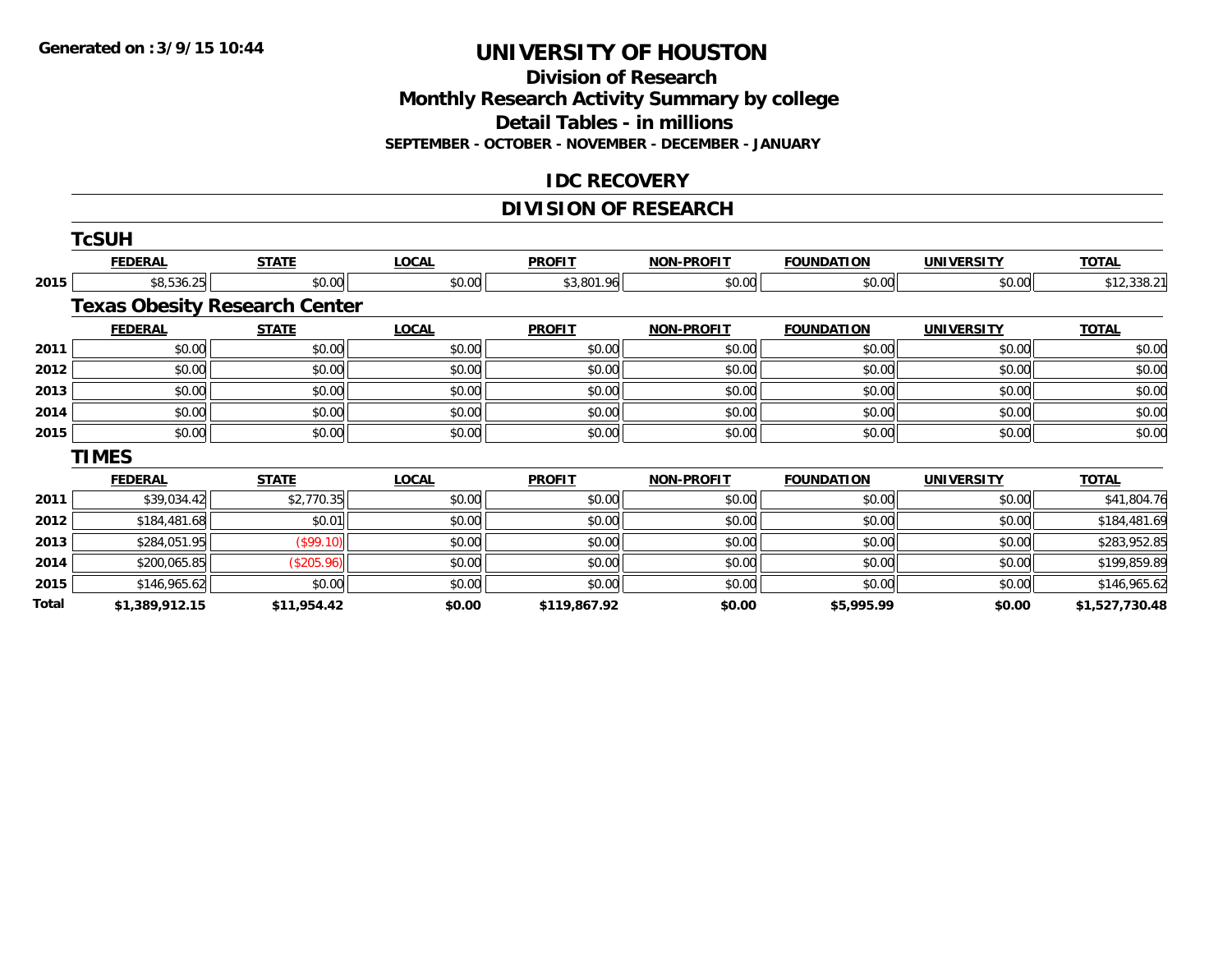### **Division of ResearchMonthly Research Activity Summary by college Detail Tables - in millionsSEPTEMBER - OCTOBER - NOVEMBER - DECEMBER - JANUARY**

### **IDC RECOVERY**

# **GRADUATE COLLEGE OF SOCIAL WORK**

# **Center for Drug and Social Policy Research**

|      | <b>FEDERAL</b> | <b>STATE</b> | <b>LOCAL</b>                                                | <b>PROFIT</b> | <b>NON-PROFIT</b> | <b>FOUNDATION</b> | <b>UNIVERSITY</b> | <b>TOTAL</b> |
|------|----------------|--------------|-------------------------------------------------------------|---------------|-------------------|-------------------|-------------------|--------------|
| 2011 | \$0.00         | \$0.00       | \$0.00                                                      | \$0.00        | \$0.00            | \$0.00            | \$0.00            | \$0.00       |
| 2012 | \$0.00         | \$0.00       | \$0.00                                                      | \$0.00        | \$0.00            | \$0.00            | \$0.00            | \$0.00       |
| 2013 | \$0.00         | \$0.00       | \$0.00                                                      | \$0.00        | \$0.00            | \$0.00            | \$0.00            | \$0.00       |
| 2014 | \$0.00         | \$0.00       | \$0.00                                                      | \$0.00        | \$0.00            | \$0.00            | \$0.00            | \$0.00       |
| 2015 | \$0.00         | \$0.00       | \$0.00                                                      | \$0.00        | \$0.00            | \$0.00            | \$0.00            | \$0.00       |
|      |                |              | <b>Center for Health Equities &amp; Evaluation Research</b> |               |                   |                   |                   |              |

|      | <b>FEDERAL</b> | <b>STATE</b> | <u>LOCAL</u> | <b>PROFIT</b> | <b>NON-PROFIT</b> | <b>FOUNDATION</b> | <b>UNIVERSITY</b> | <b>TOTAL</b> |
|------|----------------|--------------|--------------|---------------|-------------------|-------------------|-------------------|--------------|
| 2012 | \$8,330.05     | \$0.00       | \$0.00       | \$0.00        | \$0.00            | \$0.00            | \$0.00            | \$8,330.05   |
| 2013 | \$6,515.27     | \$0.00       | \$0.00       | \$0.00        | \$0.00            | \$0.00            | \$0.00            | \$6,515.27   |
| 2014 | \$3,230.70     | \$0.00       | \$0.00       | \$0.00        | \$0.00            | \$0.00            | \$0.00            | \$3,230.70   |
| 2015 | \$3,010.89     | \$0.00       | \$0.00       | \$0.00        | \$0.00            | \$0.00            | \$0.00            | \$3,010.89   |

# **Child & Family for Innovative Research**

|      | <b>FEDERAL</b> | <b>STATE</b> | <u>LOCAL</u> | <b>PROFIT</b> | <b>NON-PROFIT</b> | <b>FOUNDATION</b> | <b>UNIVERSITY</b> | <b>TOTAL</b> |
|------|----------------|--------------|--------------|---------------|-------------------|-------------------|-------------------|--------------|
| 2011 | \$104,473.92   | \$1,041.98   | \$0.00       | \$0.00        | \$0.00            | \$108.59          | \$0.00            | \$105,624.49 |
| 2012 | \$103,260.25   | \$0.00       | \$0.00       | \$4,409.48    | \$0.00            | \$0.00            | \$0.00            | \$107,669.73 |
| 2013 | \$74,810.93    | \$532.66     | \$2,471.39   | (\$367.56)    | \$0.83            | \$0.00            | \$0.00            | \$77,448.25  |
| 2014 | \$20,624.90    | \$398.03     | \$573.16     | \$0.00        | \$0.00            | \$566.57          | \$0.00            | \$22,162.66  |
| 2015 | \$53,953.52    | \$445.20     | \$0.00       | \$0.00        | \$0.00            | \$4,077.61        | \$0.00            | \$58,476.33  |

### **Community Projects - Social Work**

|      | <b>FEDERAL</b>                  | <b>STATE</b> | <u>LOCAL</u> | <b>PROFIT</b> | <b>NON-PROFIT</b> | <b>FOUNDATION</b> | <b>UNIVERSITY</b> | <u>TOTAL</u>                                                   |
|------|---------------------------------|--------------|--------------|---------------|-------------------|-------------------|-------------------|----------------------------------------------------------------|
| 2011 | ÷n.<br>$\cap$<br>DU.UU          | \$0.00       | \$0.00       | \$0.00        | \$0.00            | \$0.00            | \$0.00            | \$0.00                                                         |
| 2012 | \$24.74<br>$\lambda$ Al<br>(41) | \$0.00       | \$0.00       | \$0.00        | \$0.00            | \$0.00            | \$0.00            | $\uparrow$ $\uparrow$ $\uparrow$ $\uparrow$ $\uparrow$<br>524. |
| 2013 | $0.01$ ،                        | \$0.00       | \$0.00       | \$0.00        | \$0.00            | \$0.00            | \$0.00            |                                                                |

#### **Dean, Social Work**

|      | <b>FEDERAL</b> | <b>STATE</b> | <b>LOCAL</b> | <b>PROFIT</b> | <b>NON-PROFIT</b> | <b>FOUNDATION</b> | <b>UNIVERSITY</b> | <b>TOTAL</b> |
|------|----------------|--------------|--------------|---------------|-------------------|-------------------|-------------------|--------------|
| 2011 | \$68,911.64    | \$0.00       | \$0.00       | \$0.00        | \$0.00            | \$0.00            | \$0.00            | \$68,911.64  |
| 2012 | \$1,018.30     | \$0.00       | \$0.00       | \$0.00        | \$0.00            | \$0.00            | \$0.00            | (\$1,018.30) |
| 2013 | \$5,849.75     | \$0.00       | \$0.00       | \$0.00        | \$0.00            | \$0.00            | \$0.00            | \$5,849.75   |
| 2014 | \$0.00         | \$0.00       | \$0.00       | \$0.00        | \$0.00            | \$0.00            | \$0.00            | \$0.00       |
| 2015 | \$302.99       | \$0.00       | \$0.00       | \$0.00        | \$0.00            | \$0.00            | \$0.00            | \$302.99     |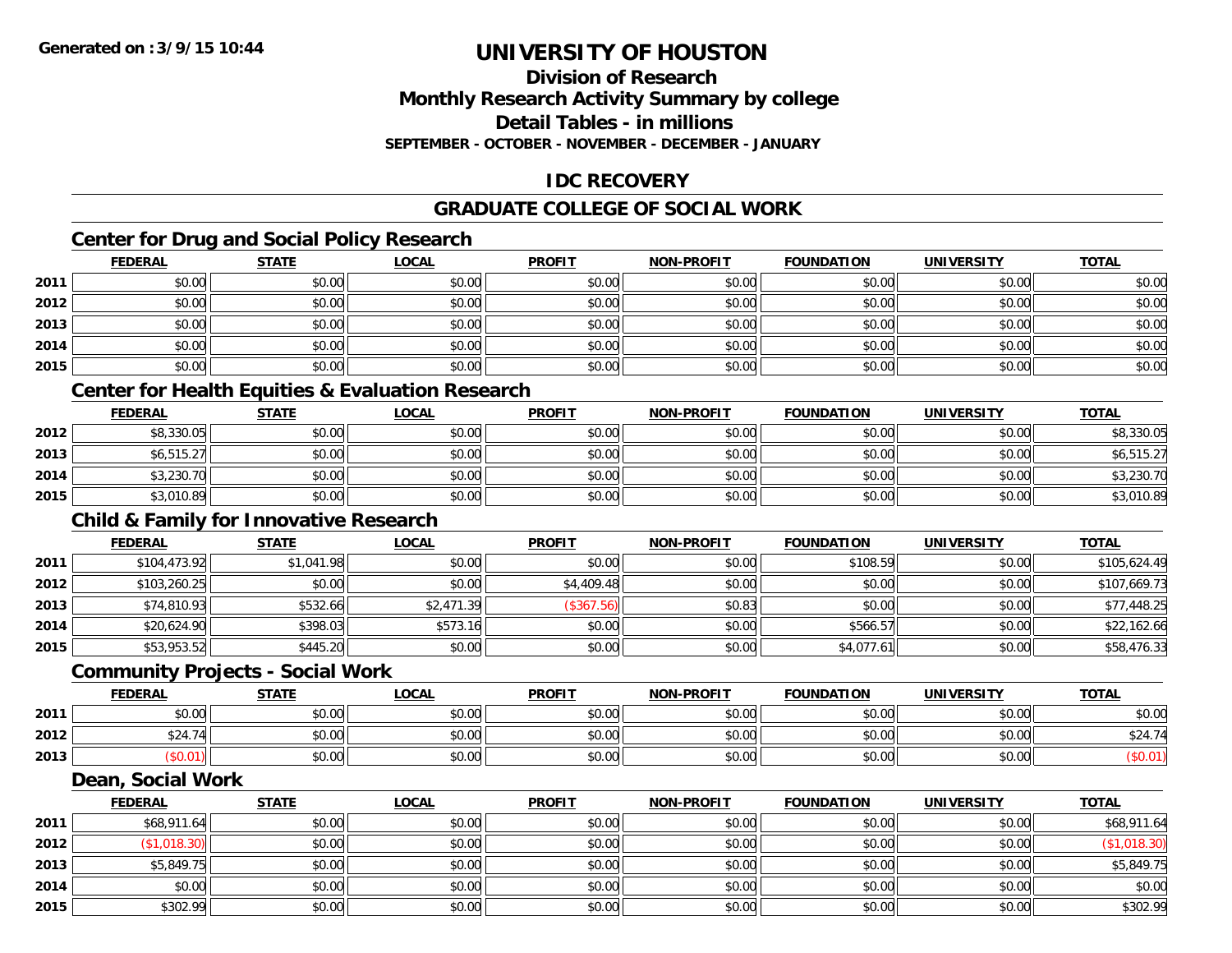#### **Division of Research Monthly Research Activity Summary by college Detail Tables - in millions SEPTEMBER - OCTOBER - NOVEMBER - DECEMBER - JANUARY**

#### **IDC RECOVERY**

#### **GRADUATE COLLEGE OF SOCIAL WORK**

# **Office for Drug SPR**

|       | <b>FEDERAL</b> | <b>STATE</b> | <b>LOCAL</b> | <b>PROFIT</b> | <b>NON-PROFIT</b> | <b>FOUNDATION</b> | <b>UNIVERSITY</b> | <b>TOTAL</b> |
|-------|----------------|--------------|--------------|---------------|-------------------|-------------------|-------------------|--------------|
| 2011  | \$0.00         | \$0.00       | \$0.00       | \$0.00        | \$0.00            | \$0.00            | \$0.00            | \$0.00       |
| 2012  | \$0.00         | \$0.00       | \$0.00       | \$0.00        | \$0.00            | \$0.00            | \$0.00            | \$0.00       |
| 2013  | \$0.00         | \$0.00       | \$0.00       | \$0.00        | \$0.00            | \$0.00            | \$0.00            | \$0.00       |
| 2015  | \$0.00         | \$0.00       | \$0.00       | \$0.00        | \$0.00            | \$0.00            | \$0.00            | \$0.00       |
| Total | \$452,281.24   | \$2,417.87   | \$3.044.55   | \$4,041.92    | \$0.83            | \$4,752.77        | \$0.00            | \$466,539.18 |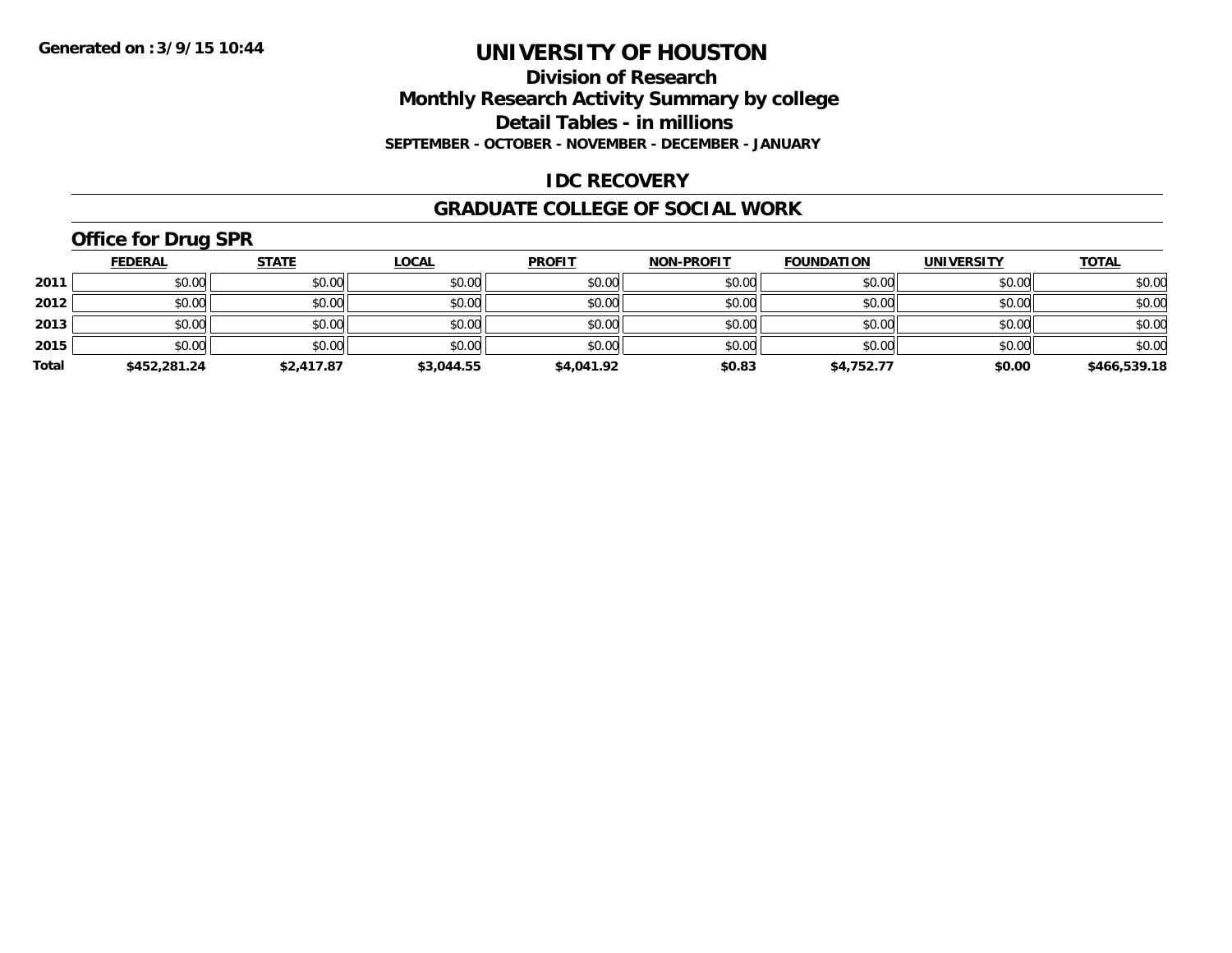**Division of Research**

**Monthly Research Activity Summary by college**

**Detail Tables - in millions**

**SEPTEMBER - OCTOBER - NOVEMBER - DECEMBER - JANUARY**

# **IDC RECOVERY**

### **HILTON COLLEGE OF HOTEL AND RESTAURANT MANAGEMENT**

#### **Hotel and Restaurant Management**

|       | <b>FEDERAL</b> | <b>STATE</b> | <b>LOCAL</b> | <b>PROFIT</b> | <b>NON-PROFIT</b> | <b>FOUNDATION</b> | <b>UNIVERSITY</b> | <b>TOTAL</b> |
|-------|----------------|--------------|--------------|---------------|-------------------|-------------------|-------------------|--------------|
| 2011  | \$626.64       | \$0.00       | \$0.00       | \$177.55      | \$127.93          | \$0.00            | \$0.00            | \$932.12     |
| 2012  | \$2,013.13     | \$3,197.64   | \$0.00       | \$8.59        | \$2,072.37        | \$0.00            | \$0.00            | \$7,291.73   |
| 2013  | \$1,707.71     | \$804.38     | \$0.00       | \$0.00        | \$0.00            | \$0.00            | \$0.00            | \$2,512.09   |
| 2014  | \$5,997.56     | (\$28.7"     | \$0.00       | \$0.00        | \$0.00            | \$986.66          | \$0.00            | \$6,955.51   |
| 2015  | \$14,332.68    | \$0.00       | \$0.00       | \$0.00        | \$0.00            | \$767.28          | \$0.00            | \$15,099.96  |
| Total | \$24,677.72    | \$3,973.31   | \$0.00       | \$186.14      | \$2,200.30        | \$1,753.94        | \$0.00            | \$32,791.41  |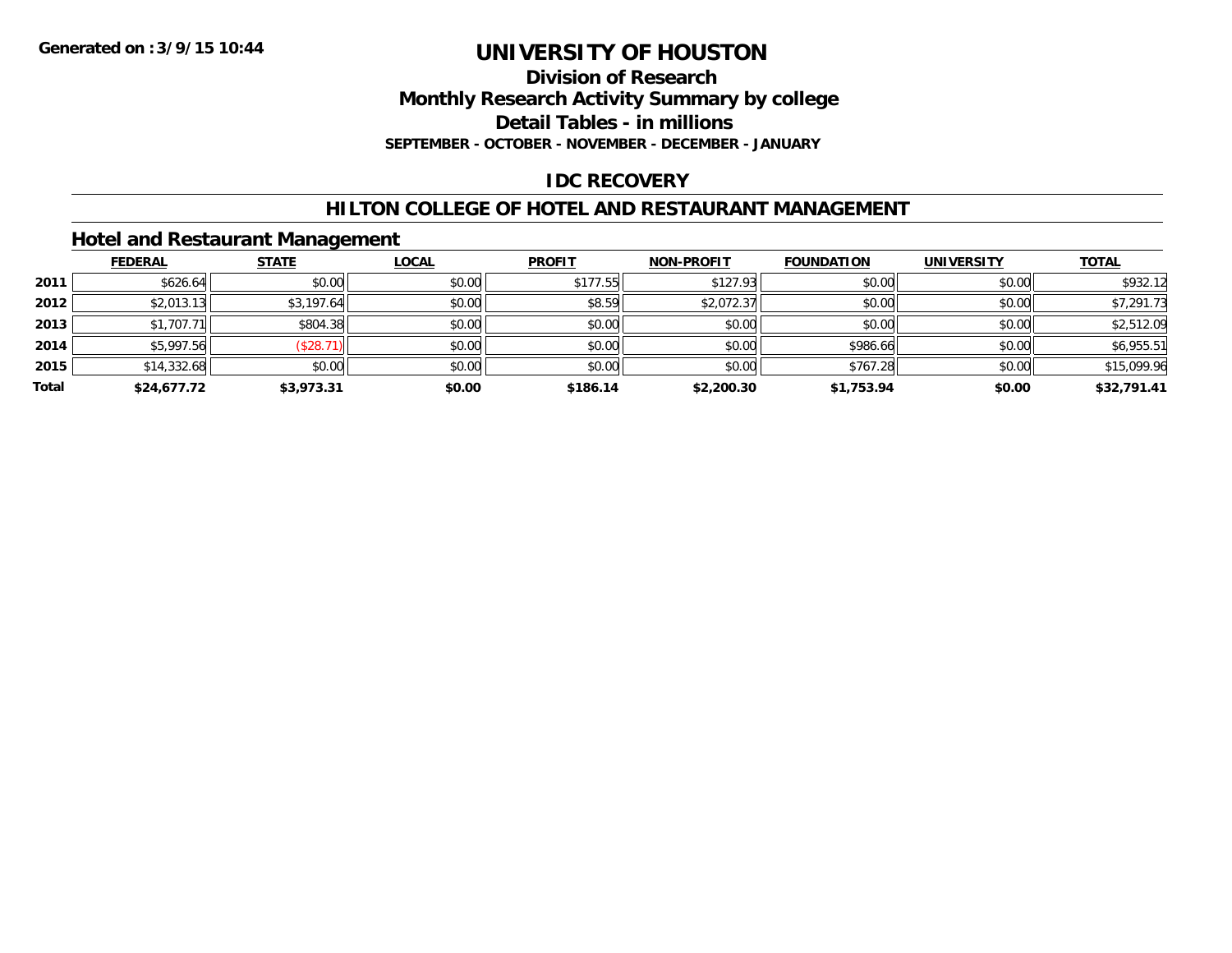#### **Division of Research Monthly Research Activity Summary by college Detail Tables - in millions SEPTEMBER - OCTOBER - NOVEMBER - DECEMBER - JANUARY**

#### **IDC RECOVERY**

#### **HONORS COLLEGE**

# **Dean, Honors College**

|       |                | $\sim$       |        |               |                   |                   |                   |              |
|-------|----------------|--------------|--------|---------------|-------------------|-------------------|-------------------|--------------|
|       | <b>FEDERAL</b> | <b>STATE</b> | LOCAL  | <b>PROFIT</b> | <b>NON-PROFIT</b> | <b>FOUNDATION</b> | <b>UNIVERSITY</b> | <b>TOTAL</b> |
| 2011  | \$1,205.31     | \$0.00       | \$0.00 | \$0.00        | \$0.00            | \$0.00            | \$0.00            | \$1,205.31   |
| 2012  | \$3,979.51     | \$0.00       | \$0.00 | \$0.00        | \$2,178.11        | \$0.00            | \$0.00            | \$6,157.61   |
| 2013  | \$4,165.60     | \$0.00       | \$0.00 | \$0.00        | \$2,797.81        | \$0.00            | \$0.00            | \$6,963.41   |
| 2014  | \$892.24       | \$0.00       | \$0.00 | \$0.00        | \$2,790.35        | \$37.28           | \$0.00            | \$3,719.88   |
| 2015  | \$0.00         | \$0.00       | \$0.00 | \$0.00        | (\$5.90)          | \$7.08            | \$0.00            | \$1.18       |
| Total | \$10,242.65    | \$0.00       | \$0.00 | \$0.00        | \$7,760.36        | \$44.37           | \$0.00            | \$18,047.38  |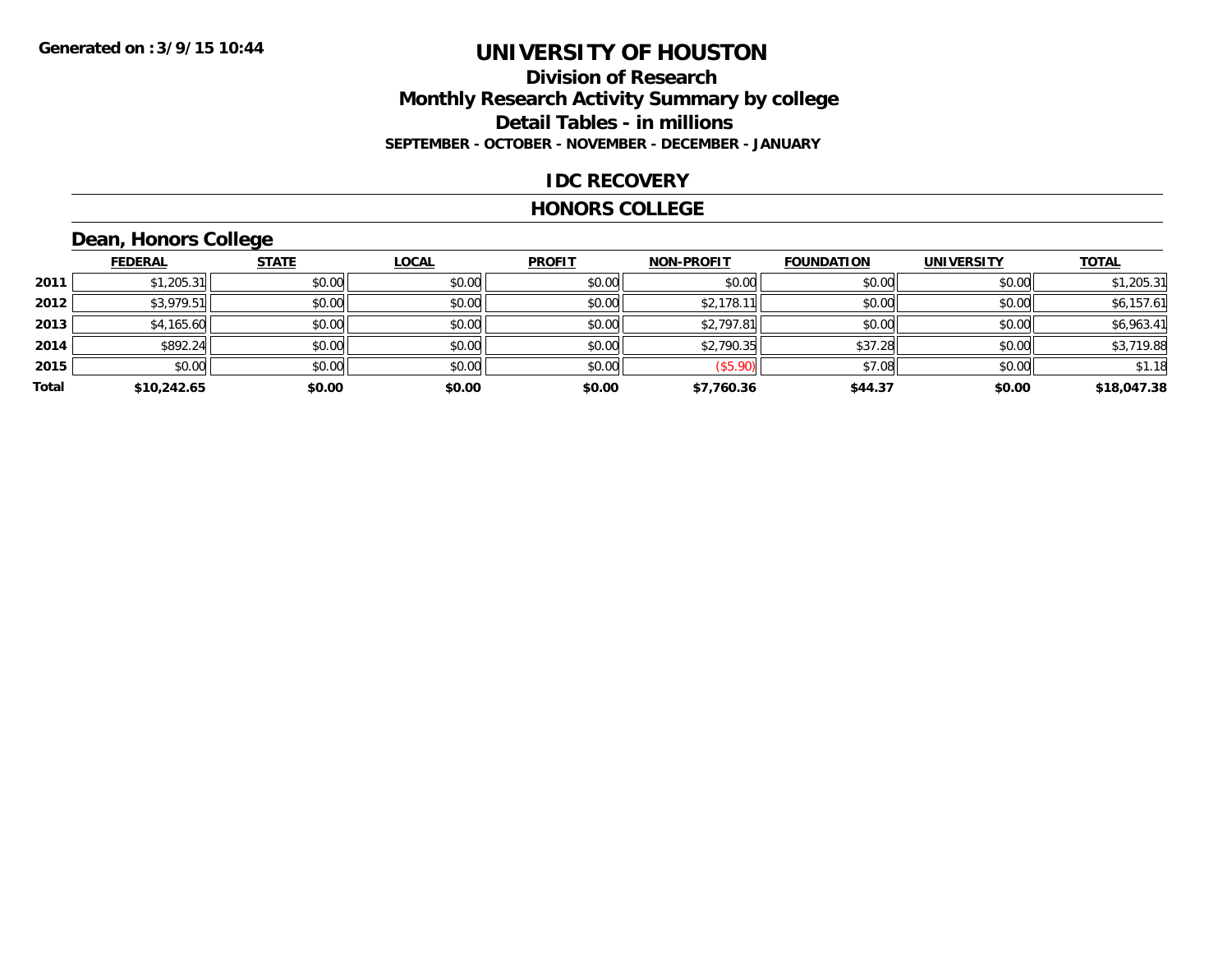#### **Division of Research Monthly Research Activity Summary by college Detail Tables - in millions SEPTEMBER - OCTOBER - NOVEMBER - DECEMBER - JANUARY**

#### **IDC RECOVERY**

#### **LIBRARY**

#### **Administration, Library**

|       | <b>FEDERAL</b> | <b>STATE</b> | <b>LOCAL</b> | <b>PROFIT</b> | <b>NON-PROFIT</b> | <b>FOUNDATION</b> | <b>UNIVERSITY</b> | <b>TOTAL</b> |
|-------|----------------|--------------|--------------|---------------|-------------------|-------------------|-------------------|--------------|
| 2011  | \$718.08       | \$0.00       | \$0.00       | \$0.00        | \$0.00            | \$0.00            | \$0.00            | \$718.08     |
| 2012  | \$0.00         | \$0.00       | \$0.00       | \$0.00        | \$0.00            | \$0.00            | \$0.00            | \$0.00       |
| 2013  | \$0.00         | \$0.00       | \$0.00       | \$0.00        | \$0.00            | \$0.00            | \$0.00            | \$0.00       |
| 2014  | \$0.00         | \$0.00       | \$0.00       | \$0.00        | \$0.00            | \$0.00            | \$0.00            | \$0.00       |
| Total | \$718.08       | \$0.00       | \$0.00       | \$0.00        | \$0.00            | \$0.00            | \$0.00            | \$718.08     |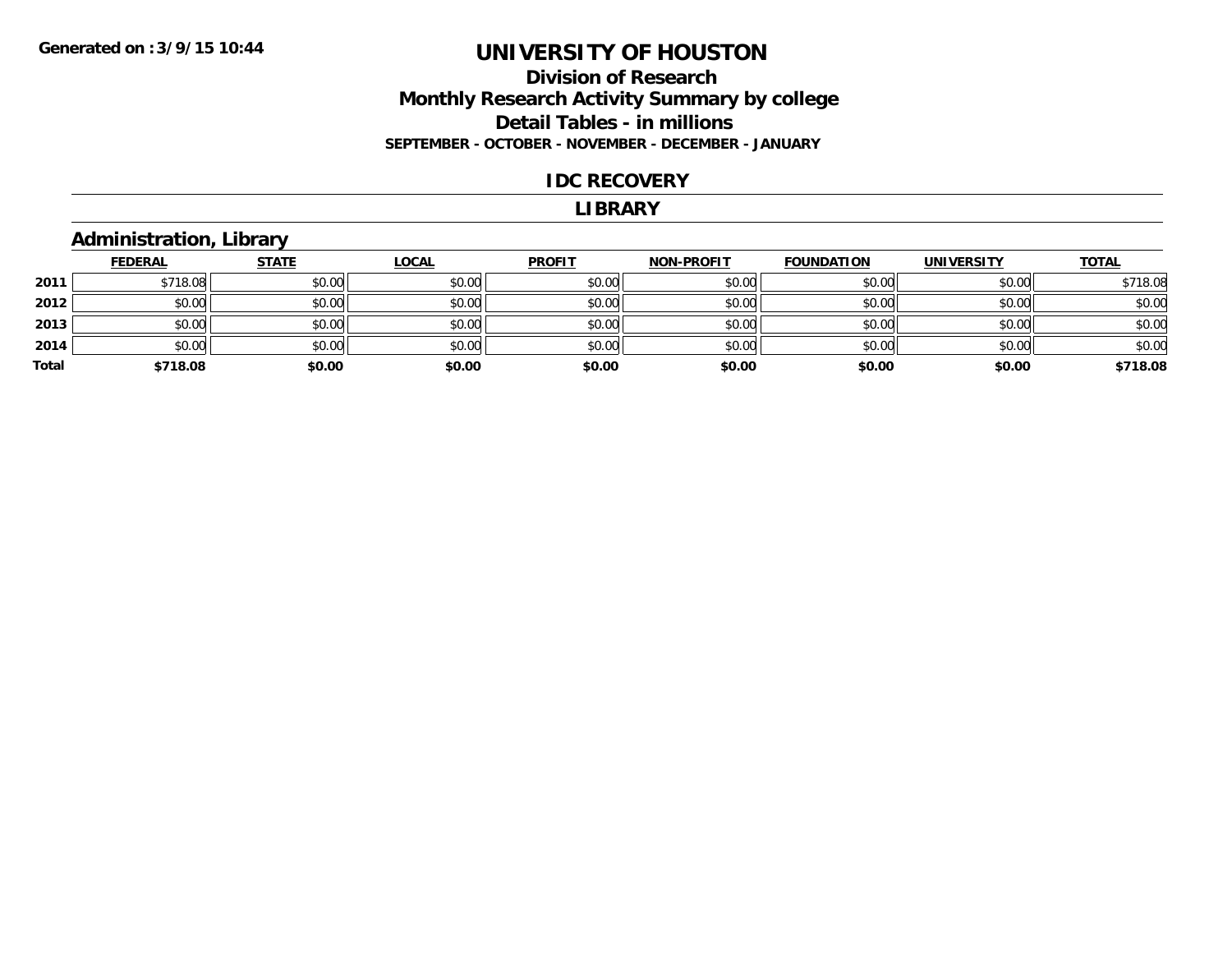### **Division of ResearchMonthly Research Activity Summary by college Detail Tables - in millions SEPTEMBER - OCTOBER - NOVEMBER - DECEMBER - JANUARY**

#### **IDC RECOVERY**

#### **PRESIDENT**

#### **Office of the President**

|              | <b>FEDERA</b>     | <b>STATE</b> | <b>OCAL</b>   | <b>PROFIT</b> | <b>LPROFIT</b><br>NIAN | FOUNDATION | IINIVEDSITV        | TOT<br>101n |
|--------------|-------------------|--------------|---------------|---------------|------------------------|------------|--------------------|-------------|
| 2015         | roo<br>, 2.       | \$0.00       | 0000<br>JU.UU | 0000<br>JU.UU | \$0.00                 | $\sim$ 00  | $\sim$ 00<br>טט.טע | .u          |
| <b>Total</b> | $\sim$ 582 $\sim$ | \$0.00       | \$0.00        | \$0.00        | \$0.00                 | \$0.00     | \$0.00             | $0.583.2^-$ |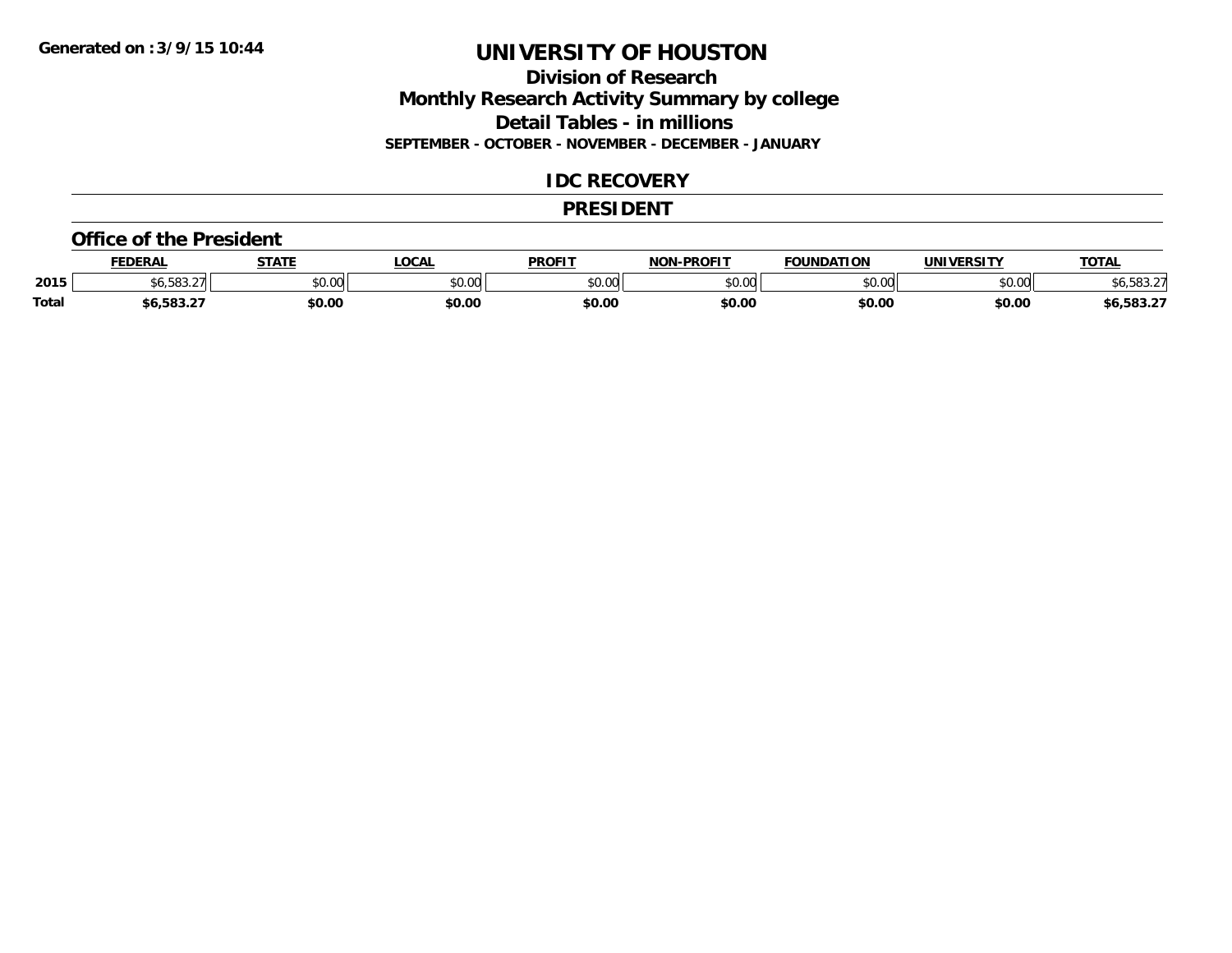#### **Division of Research Monthly Research Activity Summary by college Detail Tables - in millions SEPTEMBER - OCTOBER - NOVEMBER - DECEMBER - JANUARY**

### **IDC RECOVERY**

#### **SENIOR V.P. FOR ACADEMIC AFFAIRS AND PROVOST**

|       | <b>Challenger Program</b>                   |              |              |               |                   |                   |                   |              |
|-------|---------------------------------------------|--------------|--------------|---------------|-------------------|-------------------|-------------------|--------------|
|       | <b>FEDERAL</b>                              | <b>STATE</b> | <b>LOCAL</b> | <b>PROFIT</b> | <b>NON-PROFIT</b> | <b>FOUNDATION</b> | <b>UNIVERSITY</b> | <b>TOTAL</b> |
| 2011  | \$0.00                                      | \$0.00       | \$0.00       | \$0.00        | \$0.00            | \$0.00            | \$0.00            | \$0.00       |
| 2012  | \$0.00                                      | \$0.00       | \$0.00       | \$0.00        | \$0.00            | \$0.00            | \$0.00            | \$0.00       |
| 2013  | \$0.00                                      | \$0.00       | \$0.00       | \$0.00        | \$0.00            | \$0.00            | \$0.00            | \$0.00       |
| 2014  | \$0.00                                      | \$0.00       | \$0.00       | \$0.00        | \$0.00            | \$0.00            | \$0.00            | \$0.00       |
| 2015  | \$0.00                                      | \$0.00       | \$0.00       | \$0.00        | \$0.00            | \$0.00            | \$0.00            | \$0.00       |
|       | <b>Continuing Education</b>                 |              |              |               |                   |                   |                   |              |
|       | <b>FEDERAL</b>                              | <b>STATE</b> | <b>LOCAL</b> | <b>PROFIT</b> | <b>NON-PROFIT</b> | <b>FOUNDATION</b> | <b>UNIVERSITY</b> | <b>TOTAL</b> |
| 2011  | \$0.00                                      | \$79.12      | \$0.00       | \$0.00        | \$0.00            | \$0.00            | \$0.00            | \$79.12      |
|       | <b>Learning Support Services</b>            |              |              |               |                   |                   |                   |              |
|       | <b>FEDERAL</b>                              | <b>STATE</b> | <b>LOCAL</b> | <b>PROFIT</b> | <b>NON-PROFIT</b> | <b>FOUNDATION</b> | <b>UNIVERSITY</b> | <b>TOTAL</b> |
| 2012  | \$0.00                                      | \$0.00       | \$0.00       | \$0.00        | \$0.00            | \$0.00            | \$0.00            | \$0.00       |
| 2013  | \$0.00                                      | \$0.00       | \$0.00       | \$0.00        | \$0.00            | \$0.00            | \$0.00            | \$0.00       |
|       | <b>Student Support Services</b>             |              |              |               |                   |                   |                   |              |
|       | <b>FEDERAL</b>                              | <b>STATE</b> | <b>LOCAL</b> | <b>PROFIT</b> | <b>NON-PROFIT</b> | <b>FOUNDATION</b> | <b>UNIVERSITY</b> | <b>TOTAL</b> |
| 2014  | \$0.00                                      | \$0.00       | \$0.00       | \$0.00        | \$0.00            | \$0.00            | \$0.00            | \$0.00       |
| 2015  | \$0.00                                      | \$0.00       | \$0.00       | \$0.00        | \$0.00            | \$0.00            | \$0.00            | \$0.00       |
|       | <b>Undergraduate Student Success</b>        |              |              |               |                   |                   |                   |              |
|       | <b>FEDERAL</b>                              | <b>STATE</b> | <b>LOCAL</b> | <b>PROFIT</b> | <b>NON-PROFIT</b> | <b>FOUNDATION</b> | <b>UNIVERSITY</b> | <b>TOTAL</b> |
| 2014  | \$0.00                                      | \$0.00       | \$0.00       | \$0.00        | \$0.00            | \$0.00            | \$0.00            | \$0.00       |
| 2015  | \$0.00                                      | \$0.00       | \$0.00       | \$0.00        | \$0.00            | \$0.00            | \$0.00            | \$0.00       |
|       | <b>Undergraduate Student Success Center</b> |              |              |               |                   |                   |                   |              |
|       | <b>FEDERAL</b>                              | <b>STATE</b> | <b>LOCAL</b> | <b>PROFIT</b> | <b>NON-PROFIT</b> | <b>FOUNDATION</b> | <b>UNIVERSITY</b> | <b>TOTAL</b> |
| 2011  | \$10,290.89                                 | \$3,853.69   | \$0.00       | \$0.00        | (\$102.24)        | \$0.00            | \$0.00            | \$14,042.34  |
| 2012  | \$10,031.22                                 | (\$121.33)   | \$0.00       | \$0.00        | \$0.00            | \$0.00            | \$0.00            | \$9,909.89   |
| 2013  | \$9,659.86                                  | \$3,973.06   | \$0.00       | \$0.00        | \$0.00            | \$0.00            | \$0.00            | \$13,632.92  |
| 2014  | \$10,231.61                                 | \$3,652.38   | \$0.00       | \$0.00        | \$0.00            | \$0.00            | \$0.00            | \$13,883.99  |
| 2015  | \$7,881.86                                  | \$3,218.92   | \$0.00       | \$0.00        | \$0.00            | \$0.00            | \$0.00            | \$11,100.78  |
| Total | \$48,095.44                                 | \$14,655.84  | \$0.00       | \$0.00        | (\$102.24)        | \$0.00            | \$0.00            | \$62,649.04  |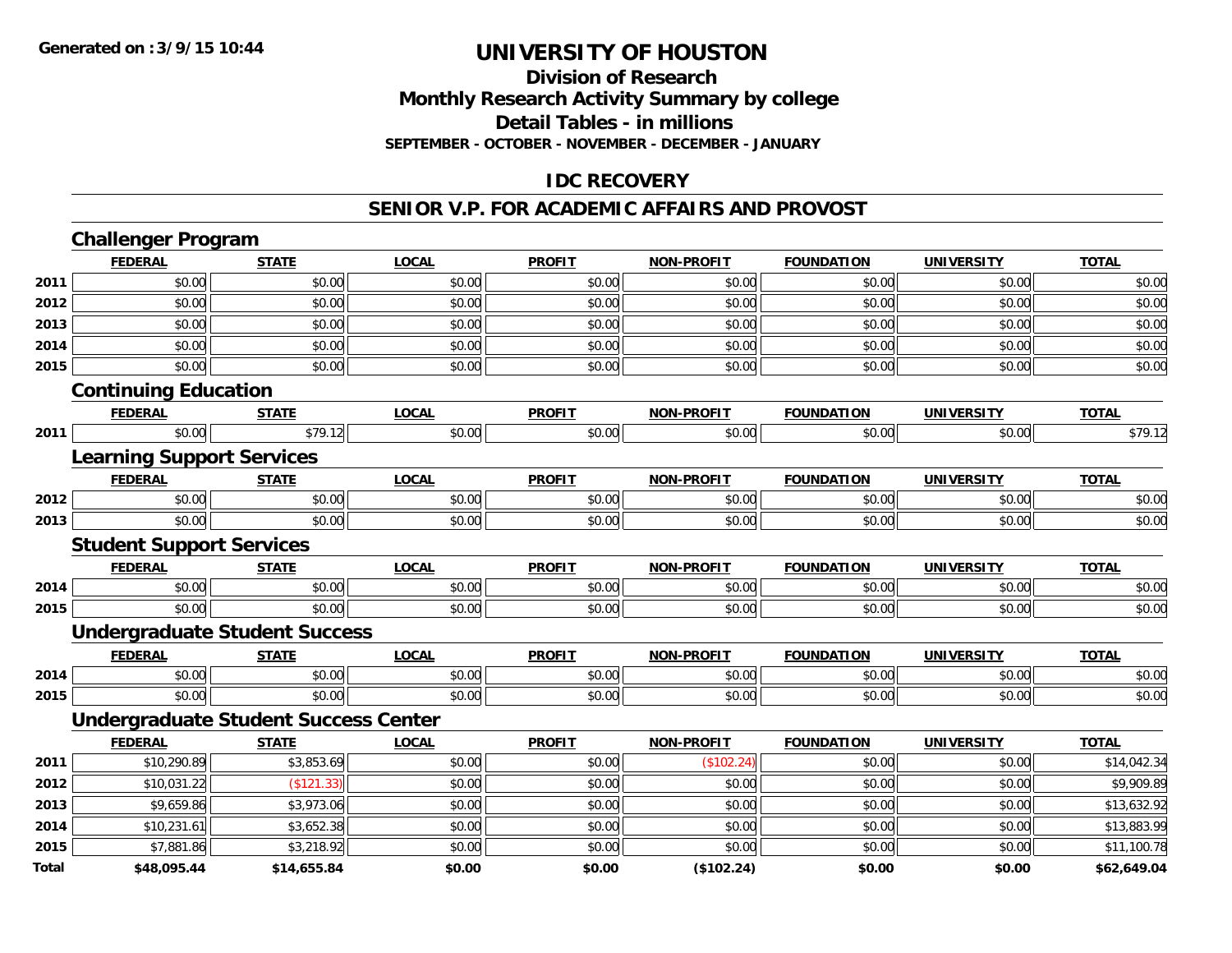### **Division of ResearchMonthly Research Activity Summary by college Detail Tables - in millions SEPTEMBER - OCTOBER - NOVEMBER - DECEMBER - JANUARY**

#### **IDC RECOVERY**

#### **UH LAW CENTER**

|       | Dean, Law      |              |              |               |                   |                   |                   |               |
|-------|----------------|--------------|--------------|---------------|-------------------|-------------------|-------------------|---------------|
|       | <b>FEDERAL</b> | <b>STATE</b> | <b>LOCAL</b> | <b>PROFIT</b> | <b>NON-PROFIT</b> | <b>FOUNDATION</b> | <b>UNIVERSITY</b> | <b>TOTAL</b>  |
| 2011  | \$4,402.21     | \$0.00       | \$0.00       | \$0.00        | \$0.00            | \$0.00            | \$0.00            | \$4,402.21    |
| 2012  | (\$69,334.79)  | \$0.00       | \$0.00       | \$0.00        | \$0.00            | \$0.00            | \$0.00            | (\$69,334.79) |
| 2013  | \$0.00         | \$0.00       | \$0.00       | \$0.00        | \$0.00            | \$0.00            | \$0.00            | \$0.00        |
|       | Law-UH         |              |              |               |                   |                   |                   |               |
|       | <b>FEDERAL</b> | <b>STATE</b> | <b>LOCAL</b> | <b>PROFIT</b> | <b>NON-PROFIT</b> | <b>FOUNDATION</b> | <b>UNIVERSITY</b> | <b>TOTAL</b>  |
| 2011  | \$4,537.99     | \$2,755.67   | \$0.00       | \$0.00        | \$0.00            | \$2,977.08        | \$0.00            | \$10,270.74   |
| 2012  | \$1,226.03     | \$0.00       | \$0.00       | \$0.00        | \$0.00            | \$2,040.68        | \$0.00            | \$3,266.71    |
| 2013  | \$38,623.38    | \$6,987.87   | \$0.00       | \$0.00        | \$0.00            | \$2,475.41        | \$0.00            | \$48,086.66   |
| 2014  | \$5,629.40     | \$9,471.64   | \$0.00       | \$0.00        | \$0.00            | \$0.00            | \$0.00            | \$15,101.04   |
| 2015  | \$3,398.56     | \$9,542.75   | \$0.00       | \$0.00        | \$0.00            | \$0.00            | \$0.00            | \$12,941.31   |
| Total | (\$11,517.22)  | \$28,757.93  | \$0.00       | \$0.00        | \$0.00            | \$7,493.17        | \$0.00            | \$24,733.88   |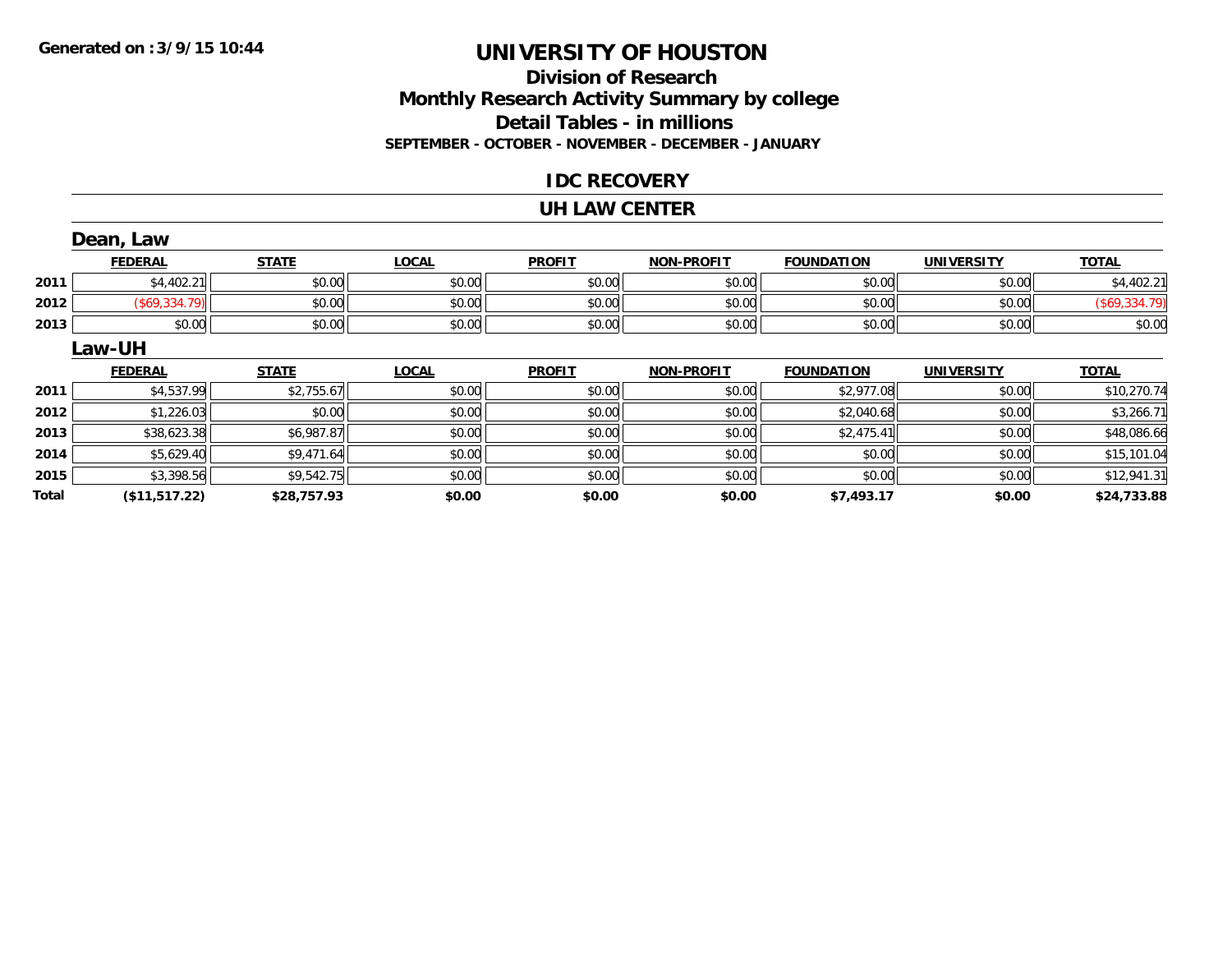### **Division of ResearchMonthly Research Activity Summary by college Detail Tables - in millions SEPTEMBER - OCTOBER - NOVEMBER - DECEMBER - JANUARY**

### **IDC RECOVERY**

#### **UKNOWN COLLEGE**

#### **Unknown Department**

|              | DERAI         | CTATL         | .OCAI          | <b>PROFIT</b> | <b>DDOEL1</b><br>810 R | <b>FOUNDATION</b> | UNIVERSITY | TOTAL  |
|--------------|---------------|---------------|----------------|---------------|------------------------|-------------------|------------|--------|
| 2015         | 0.00<br>JU.UU | 0.00<br>JU.UU | ≮∩ ∩r<br>JU.UL | 0000<br>JU.UU | $\sim$ 00<br>וטט.טי    | 0000              | \$0.00     | \$0.00 |
| <b>Total</b> | \$0.00        | \$0.00        | \$0.00         | \$0.00        | \$0.00                 | \$0.00            | \$0.00     | \$0.00 |